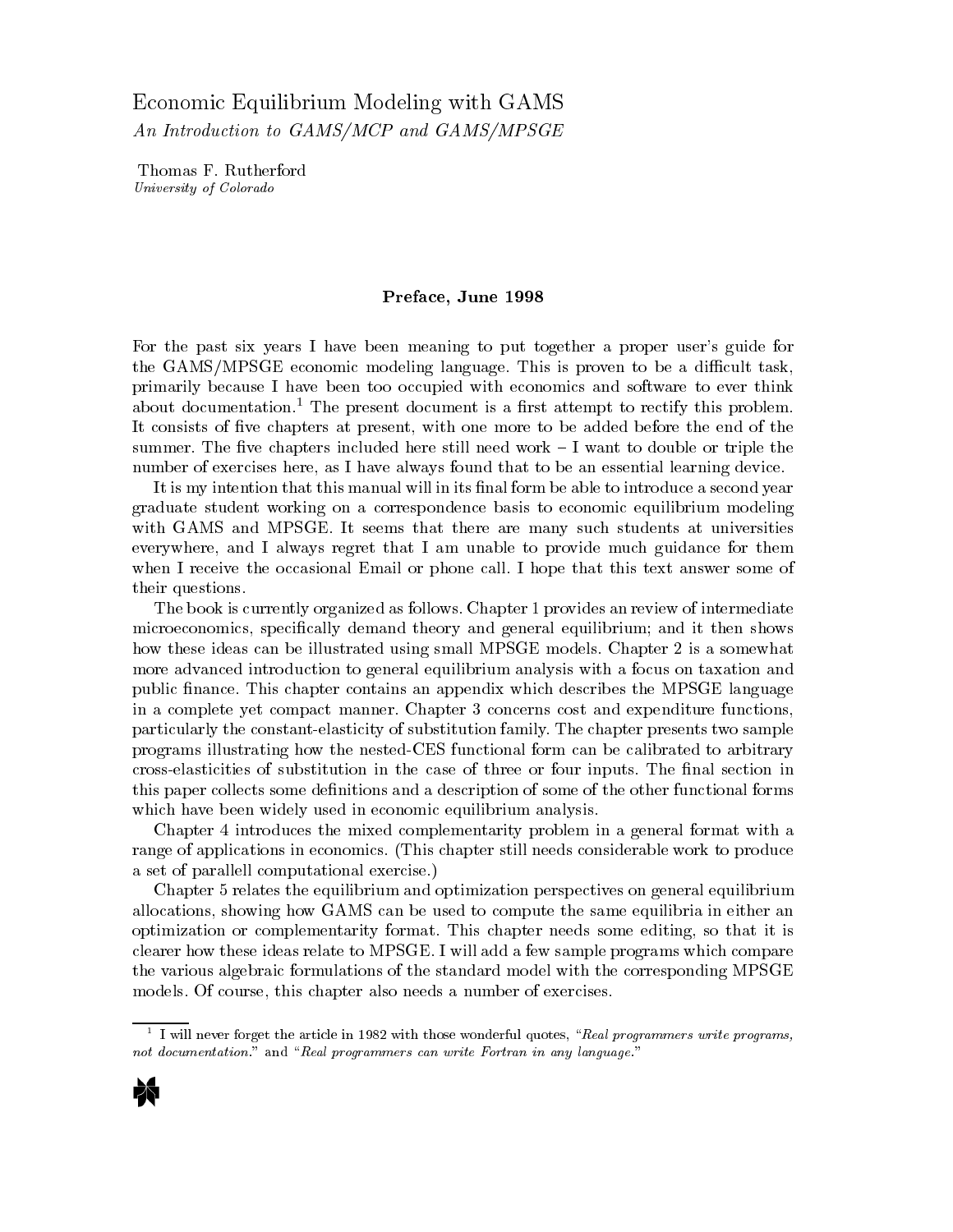The final chapter I wish to add describes how GAMS can be used to compute forwardlooking, dynamic general equilibrium models. It builds upon ideas from Chapter 5, comparing the familiar Ramsey model with the complementarity setup.

I will announce the release of the final version on the GAMS list, and I will make note on the GAMS web site. I hope this will happen before the end of summer, 1998.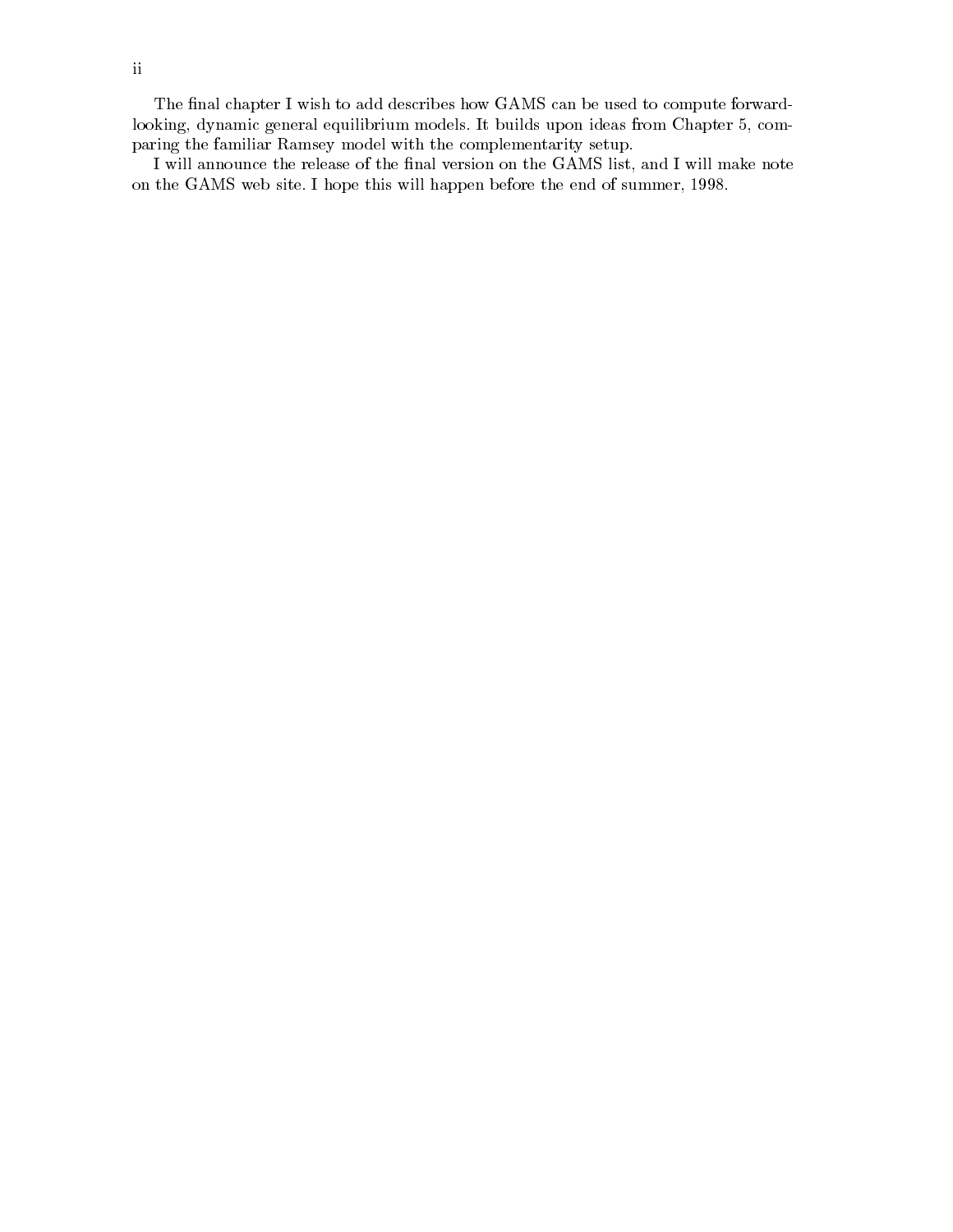Demand Theory and General Equilibrium An Intermediate Level Introduction to MPSGE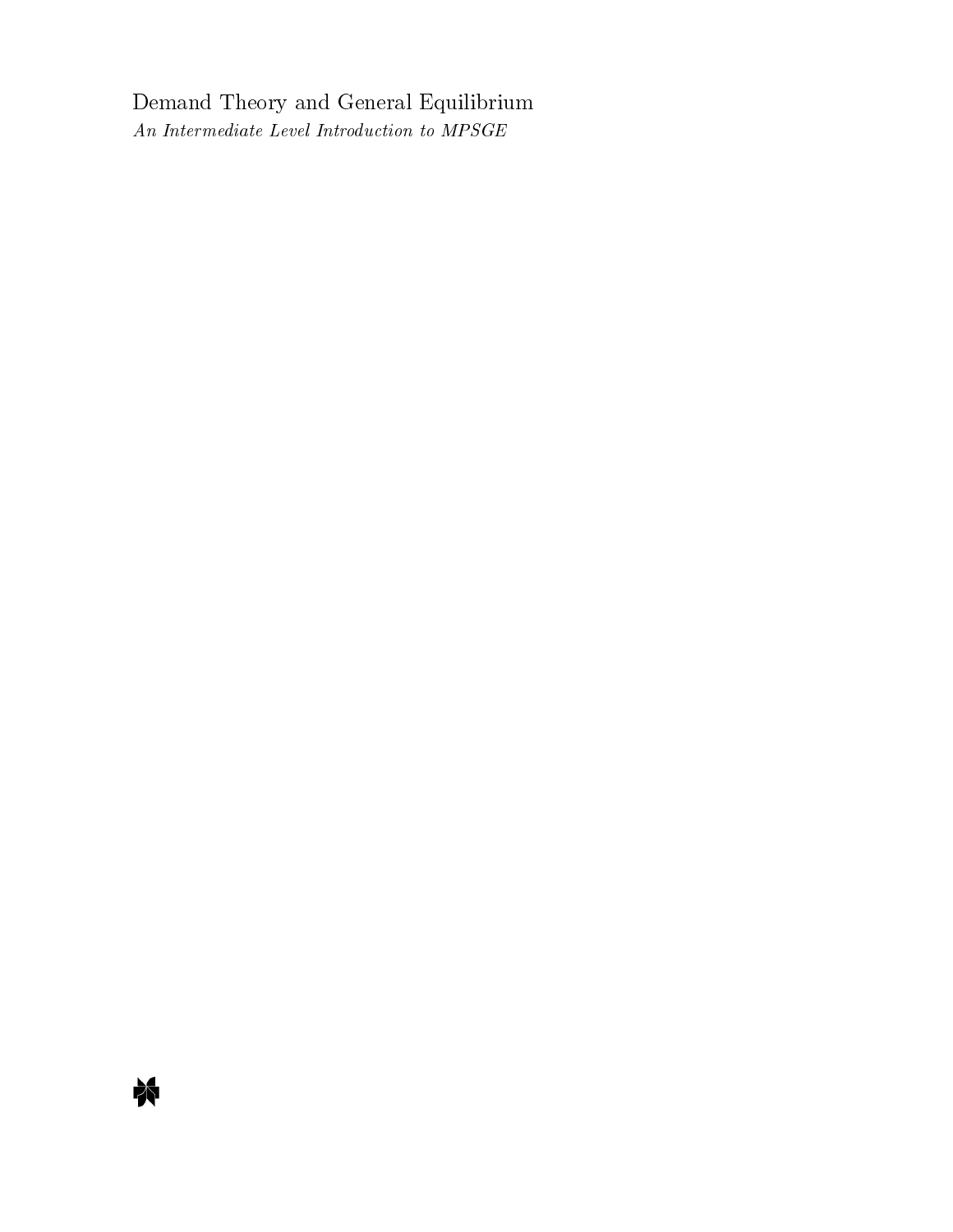This document describes a mathematical programming system for general equilibrium analysis named MPSGE which operates as a subsystem to the mathematical programming language GAMS. MPSGE is a library of function and Jacobian evaluation routines which facilitates the formulation and analysis of AGE models. MPSGE simplifies the modelling process and makes AGE modelling accessible to any economist who is interested in the application of these models. In addition to solving specic modelling problems, the system serves a didactic role as a structured framework in which to think about general equilibrium systems.

MPSGE separates the tasks of model formulation and model solution, thereby freeing model builders from the tedious task of writing model-specic function evaluation subroutines. All features of a particular model are communicated to GAMS/MPSGE through a tabular input format. To use MPSGE, a user must learn the syntax and conventions of this model definition language.

The present paper is intended for students who have completed two semesters of study in microeconomics. The purpose of this presentation is to give students a practical perspective on microeconomic theory. The diligent student who works through all of the examples provided here should be capable of building small models \from scratch" to illustrate basic theory. This is a first step to acquiring a set of useable tools for applied work.

The remainder of this paper is organized as follows. Section 2 provides practical tips on how to get started with GAMS/MPSGE. Section 3 reviews basic ideas from the theory of the consumer. Section 4 introduces the modelling framework with three models illustrating the representation of consumer demand within the MPSGE language. Section 5 reviews the pure exchange model, and Section 5 presents two MPSGE models of exchange. Each of the model-oriented sections present exercises based on the models which give students a chance to work through the material on their own. Section 6 provides solutions to exercises from this paper. Additional introductory examples for self-study can be found in Jim Markusen's library of MPSGE examples, as well as in the GAMS model library (look for models with names ending in "MGE").

The level of presentation and diagrammatic exposition adopted here is based on Hal Varian's undergraduate microeconomics textbook ( Intermediate Microeconomics: A Modern Approach, Third Edition, W. W. Norton & Company, Inc., 1993).

The ultimate objective of this piece is to remind students of some theory which they have already seen and illustrate how these ideas can be used to build numerical models using GAMS with MPSGE. It is not my intention to provide a graduate level presentation of this material. So far as possible, I have avoided calculus and even algebra. The ob jective here is to demonstrate that what matters are economic ideas. With the proper tools, it is possible to do concrete economic modeling without a lot of mathematical formalism.

#### 2. Getting Started

(i) In order to use GAMS/MPSGE, you need to know how to create and edit text files. There are several methods for doing this. One approach is to use NOTEPAD, the standard text editor under Windows 95. It is also possible to use a text processor such as Microsoft Word as a text editor. If you take this approach, you will need to remember to always save the edited file in a text format. A final approach, one which I suggest to graduate students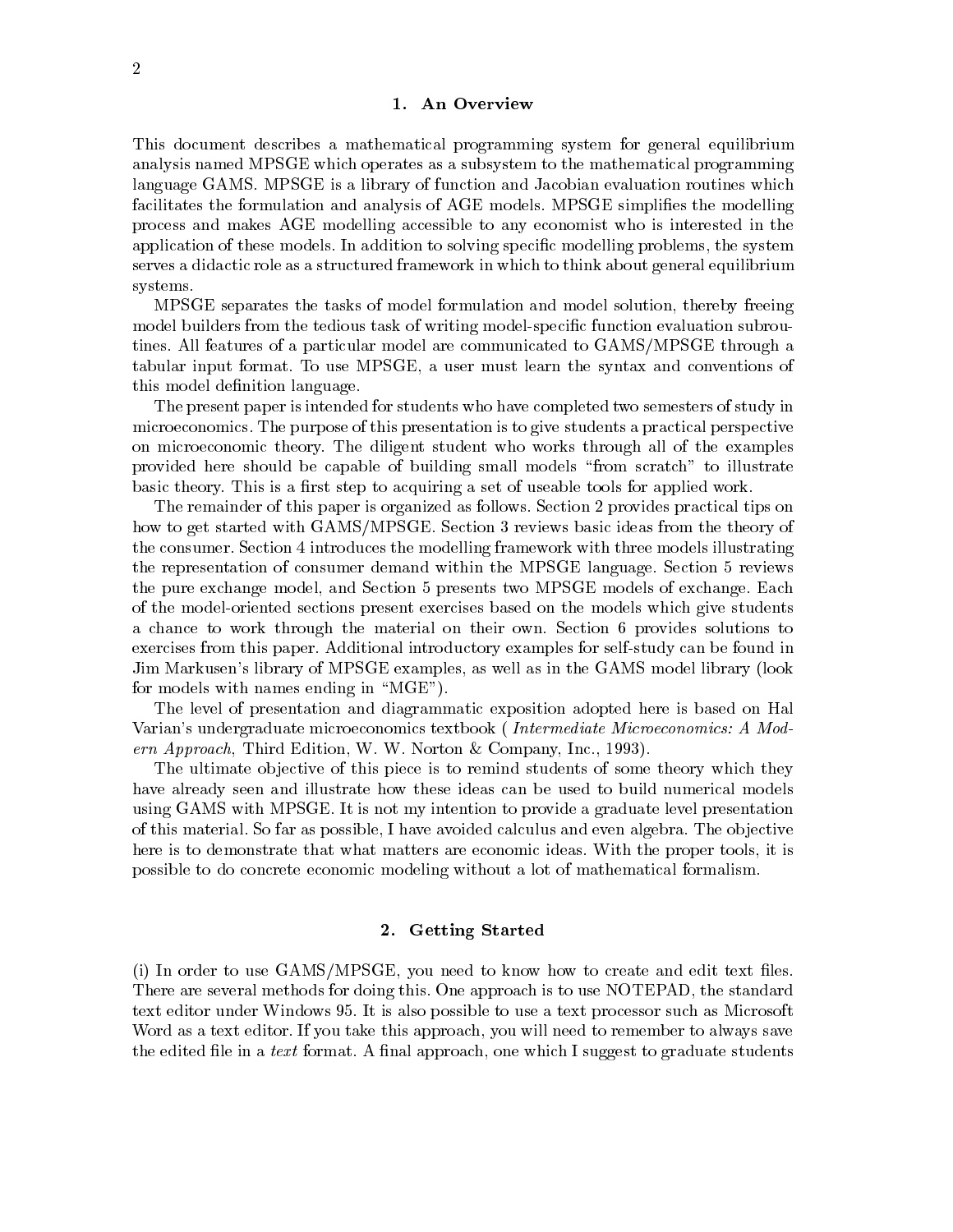who are interested in using numerical modelling in their research, is that you take the time to develop some facility with a \real" programmer's editor like Emacs, Epsilon or Brief. These editors are far more powerful than Notepad, and they are far better suited to computational work than is Microsoft Word.

(ii) You need to have a copy of GAMS with MPSGE to run on your computer. There are versions of this program for PCs as well as for Unix workstations. Copies of the program can be obtained directly from GAMS (gams@gams.com), or you may get a copy from someone who already has the program. (Copyright restrictions apply only to GAMS license files.) When you copy the GAMS systems files *without the license file* and the program will only operate in student/demonstration mode. The student version is perfectly adequate for learning about modelling -in fact, it may be better because it's dimensionality restrictions prevent the novice model builder from adding unnecessary details.

(iii) You need to install GAMS with MPSGE on your computer. To do this, follow the standard installation procedures.

(iv) You should verify that the system is operational. Connect to a working directory (never run models from the GAMS system directory!). Then, extract and run one of the library models, e.g.

C:\>MKDIR WORK  $C:\>CD$  WORK C:\WORK>GAMSLIB SCARFMGE C:\WORK>GAMS SCARFMGE

If the GAMS system is properly installed, these commands will cause GAMS to solve a sequence of models from the SCARFMGE sample problem. The output from this process is written to file SCARFMGE.LST. If you search for the word "STATUS". you can verify that all the cases are processed.

There are a number of MPSGE models included in the GAMS library. If you are using a student version of GAMS, you will be able to process some but not all of the library models. The student version of the program limits the number of variables in the model to 100. (I believe that GAMS imposes other limits on use of the student version, but the variable limitation is the most severe constraint.)

Assuming that you have successfully installed the software, let us now proceed to some examples which illustrate both the computing syntax and the underlying economics.

#### 3. The Theory of Consumer Demand

A central idea underlying most microeconomic theory is that agents optimize sub ject to constraints. The optimizing principle applied to consumer choice begins from the notion that agents have preferences over consumption bundles and will always choose the most preferred bundle subject to applicable constraints. To operationalize this theory, three issues which must be addressed: (i) How can we represent preferences? (ii) What is the nature of constraints on consumer choice? and (iii) How can the choice be modelled?

Preferences are relationships between alternative consumption "bundles". These can be represented graphically using indifference curves, as illustrated in Figure 1. Focusing now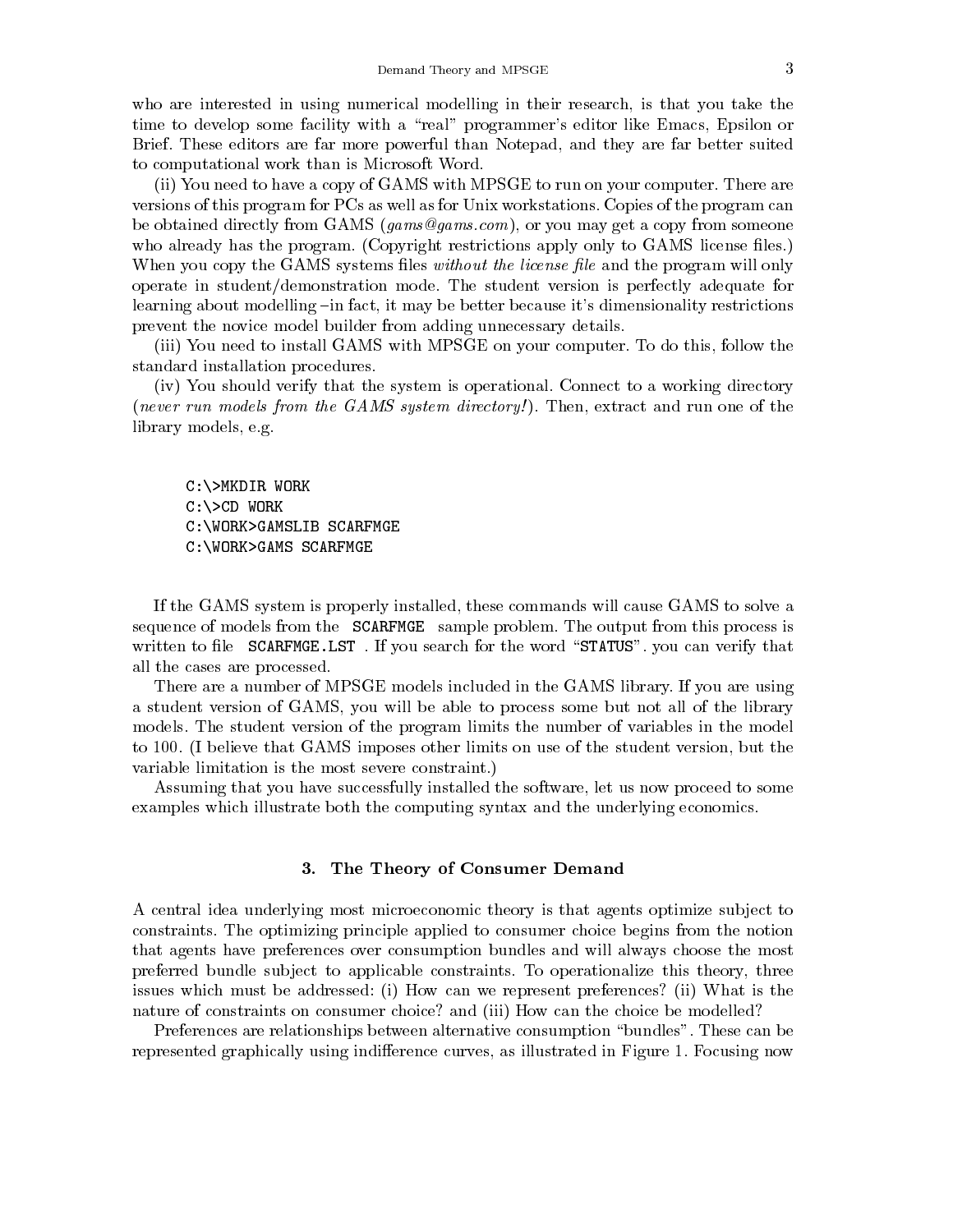

Figure 1. An Indifference Curve

on the preferences of a single consumer, the indifference curve is a line which connects all combinations of two goods  $x$  and  $y$  between which our consumer is indifferent. As this curve is drawn, we have represented an agent with well-behaved preferences: at any allocation, more is better (monotonicity), and averages are preferred to extremes (convexity). Exactly one indifference curve goes through each positive combination of  $x$ and  $y$ . Higher indifference curves lie to the north-east.

If we wish to characterize an agent's preferences, the marginal rate of substitution (MRS) is a useful point of reference. At a given combination of  $x$  and  $y$ , the marginal rate of substitution is the slope of the associated indifference curve. As drawn, the MRS increases in magnitude as we move to the northwest and the MRS decreases as we move to the south east. The intuitive understanding is that the MRS measures the willingness of the consumer to trade off one good for the other. As the consumer has greater amounts of x, she will be willing to trade more units of x for each additional unit of  $y$  – this results from convexity.

An ordinal utility function  $U(x, y)$  provides a helpful tool for representing preferences. This is a function which associates a number with each indifference curve. These numbers increase as we move to the northeast, with each successive indifference curve representing bundles which are preferred over the last. The particular number assigned to an indifference curve has no intrinsic meaning. All we know is that if  $U(x_1, y_1) > U(x_2, y_2)$ , then the consumer prefers bundle 1 to bundle 2.

Figure 2 illustrates how it is possible to use a utility function to generate a diagram with the associated indifference curves. This figure illustrates Cobb-Douglas well-behaved preferences which are commonly employed in applied work.

Up to this point, we have we have focused exclusively on the characterization of preferences. Let us now consider the other side of the consumer model – the budget constraint. The simplest approach to characterizing consumer income is to assume that the consumer has a fixed money income which she may spend on any goods. The only constraint on this choice is that the value of the expenditure may not exceed the money income. This is the standard budget constraint:

$$
P_x x + P_y y = M.
$$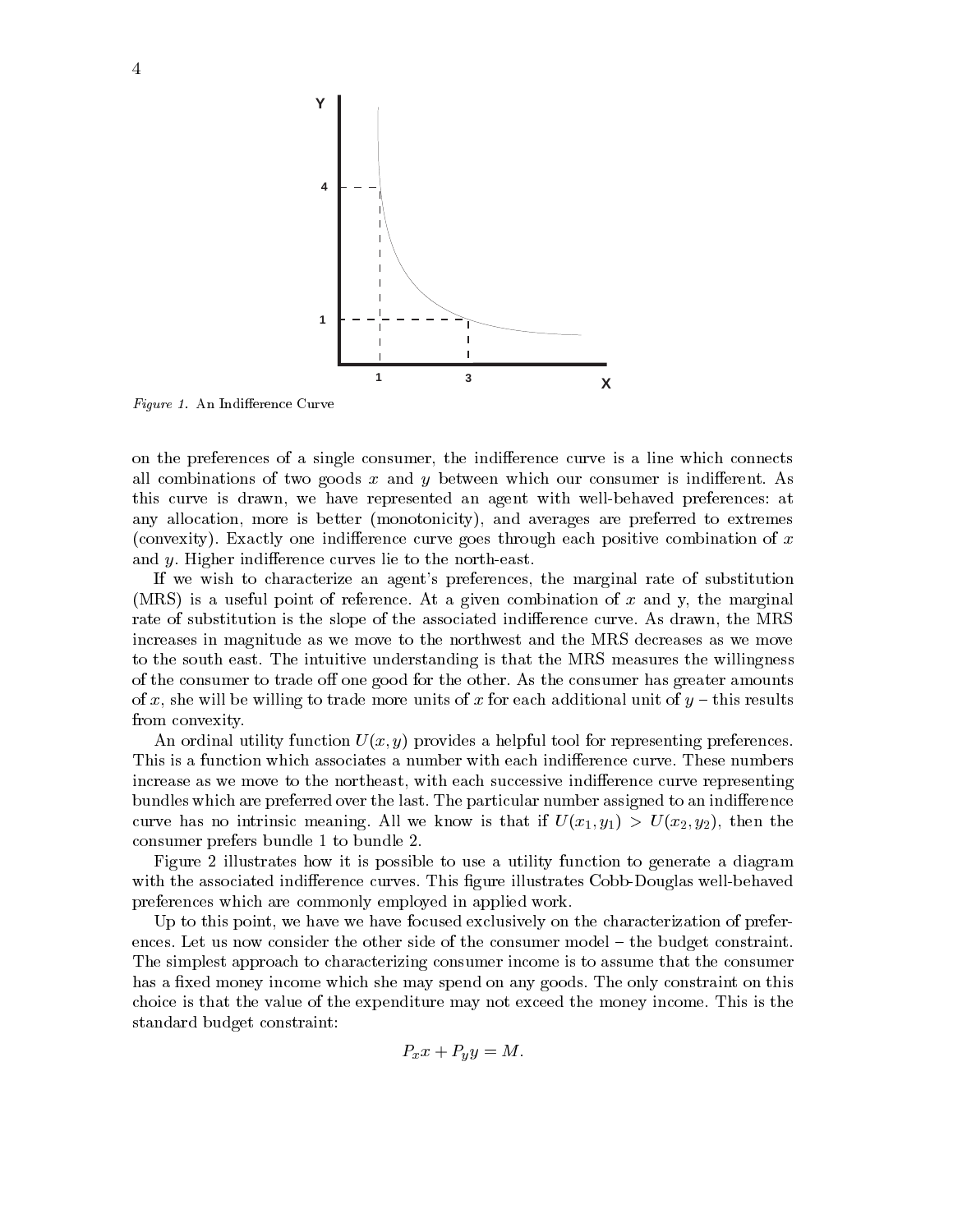

Figure 2. Indifference Curves and Utility Levels



Figure 3. The Budget Set

This equation defines the line depicted graphically in Figure 3. All points inside the budget line are affordable. The consumer faces a choice of which affordable bundle to select.

Within the framework of our theory, the consumer will choose the one combination of  $x$  and  $y$  from the set of affordable bundles which maximizes her utility. This combination of  $x$  and  $y$  will be at the point where the indifference curve is tangent the budget line. This point is called the optimal choice. We see this illustrated in Figure 4.

The standard model of consumer behavior provides a starting point for learning MPSGE. This introduction is "hands on"  $-1$  will discuss issues as they arise, assuming that you have access to a computer and can invoke the program and read the output file. You may wish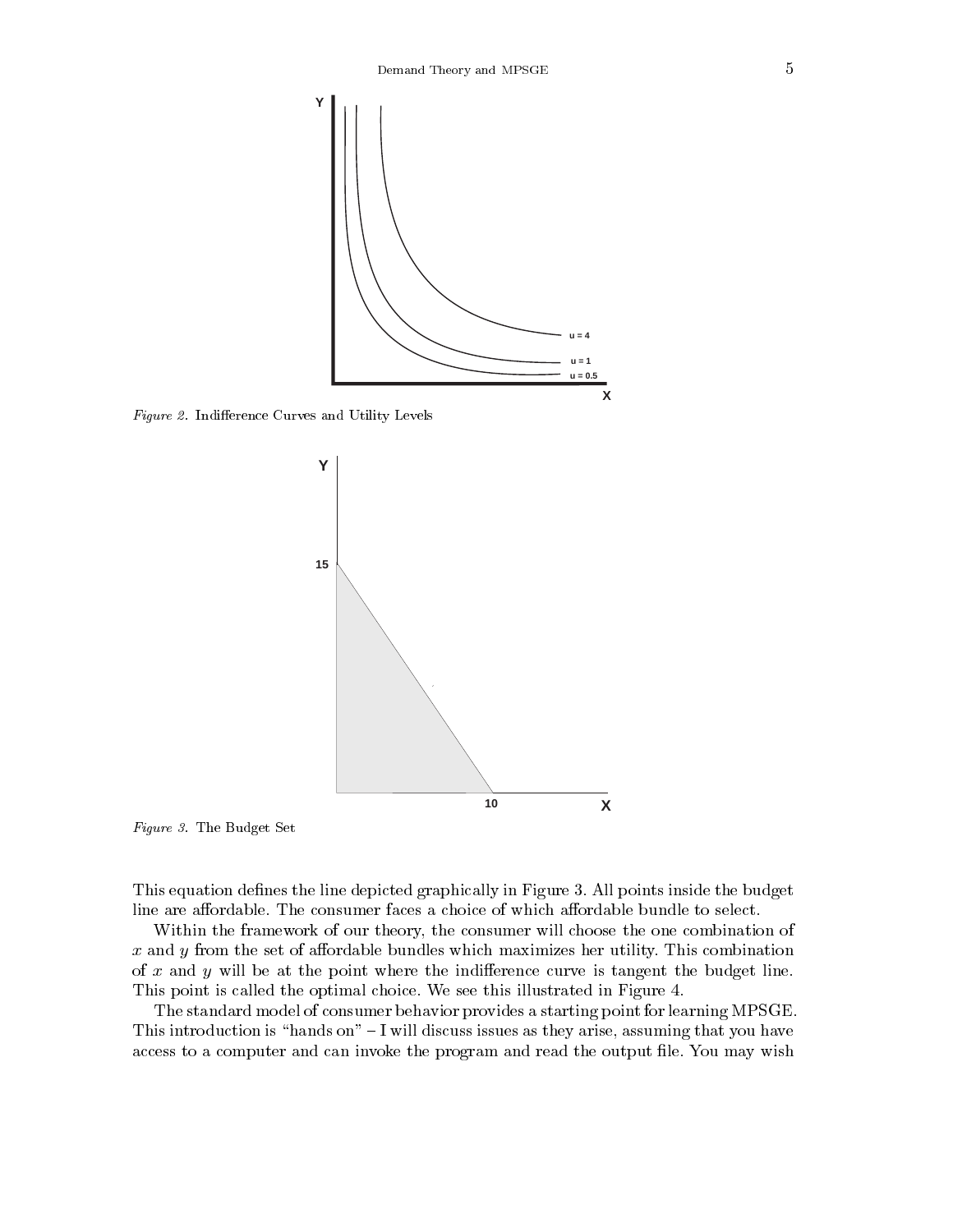

Figure 4. Utility Maximization on the Budget Set

to learn the rudiments of GAMS syntax before starting out, although you may be able to pick up these ideas as they come, depending on your aptitude for computer languages.

### 4. Modeling Consumer Demand with MPSGE

#### Example 1 : Evaluating a Demand Function

Consider a standard consumer choice problem, one which might appear on a midterm examination in intermediate microeconomics:

$$
\max \quad U(x, y) = \ln(x) + 2\ln(y) \quad \text{s.t.} \quad 1x + 2y = 120
$$

where 1 is the exogenous price of  $x$  and 2 is the price of  $y$ .

This type of problem is solved easily using GAMS/MINOS (as a nonlinear program). Strictly speaking, it is not the sort of model for which you would need to use MPSGE. At the same time, this can be an instructive example.

The key issue in this example is learning how to represent utility functions. MPSGE is "non-algebraic"  $-$  so function specification depends on an intuitive understanding of the underlying economic structure.

Consider Figure 5 and focus on a single point,  $x = 1$ ,  $y = 1$ . There is an indifference curve through this point, and the marginal rate of substitution (MRS) at this point is simply the slope of this curve. The benchmark MRS does not uniquely determine the underlying preferences.

A utility function is represented in MPSGE by the specification of: (i) benchmark demand quantities, (ii) benchmark demand prices (iii) an elasticity of substitution at the benchmark point. Benchmark quantities determine an anchor point for the set of indifference curves. Benchmark prices fix the slope of the indifference curve at that point, and the elasticity describes the curvature of the indifference curve. Speaking formally, elasticities provide a "second order approximation" of the utility function. To understand the importance of the benchmark elasticity of substitution, consider Figure 6. This figure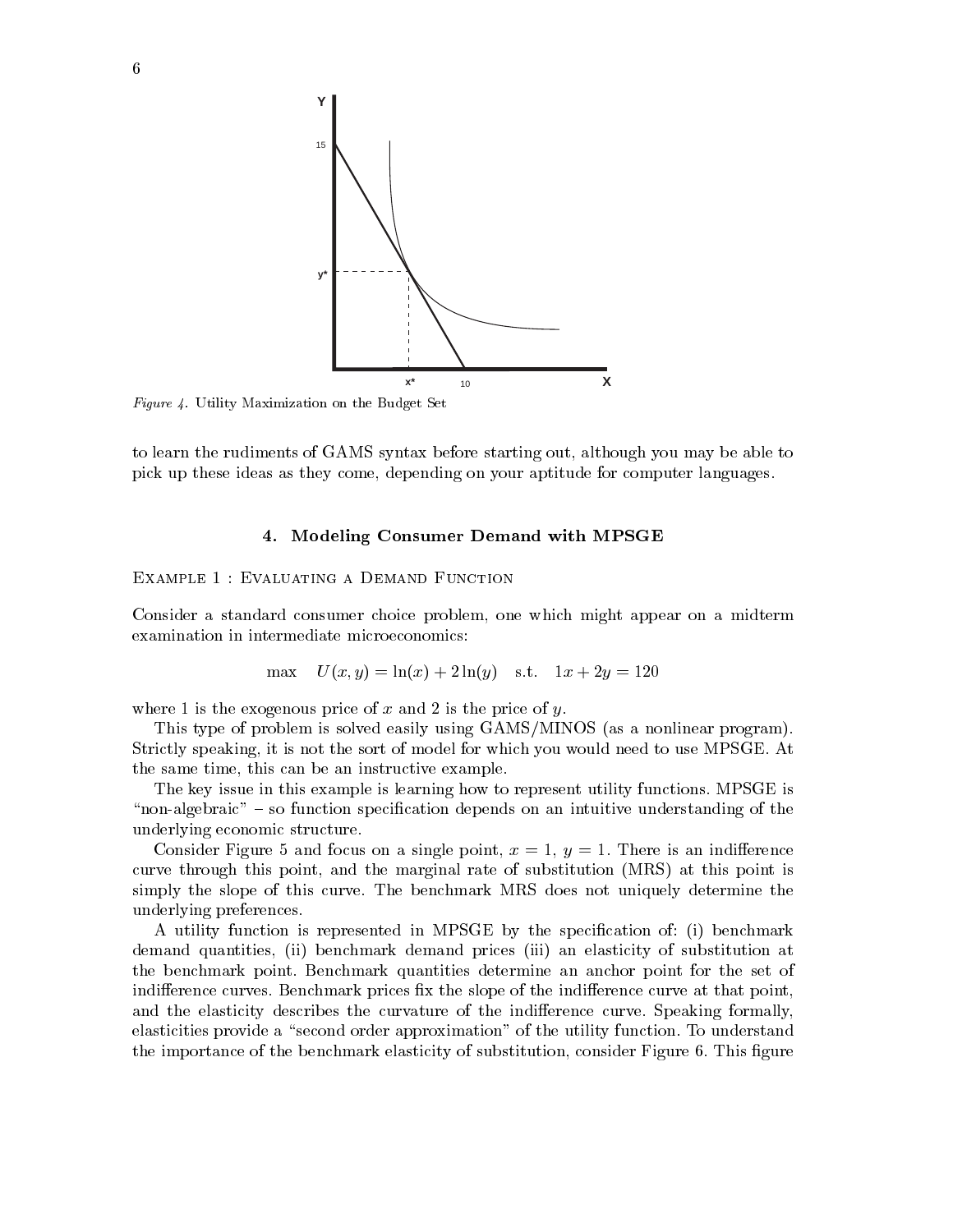

Figure 6. The Elasticity of Substitution

shows three indifference curves all of which share the same benchmark quantities and benchmark prices. They differ only in the elasticities of substitution. The least convex (
attest) curve has the highest elasticity, the most convex curve has the lowest elasticity. (When the elasticity of substitution is 0, the indifference curve is L-shaped with the corner at the benchmark point.)

Let us now consider how the consumer optimization problem can be cast as a general equilibrium model. We do this by adding a single factor of production and two "production" sectors. For concreteness, let the factor of production be called labor with a price  $P<sub>L</sub>$ . One production function converts one unit of labor into one unit of x, the other sector converts 2 units of labor into one unit of y. Setting the labor endowment equal 120, the market clearance condition for labor reads:

$$
1x + 2y = 120
$$

which is precisely the budget constraint for the consumer's problem.

We will now present the program code, a few lines at a time. As part of working through the example, the student should type these lines into a file.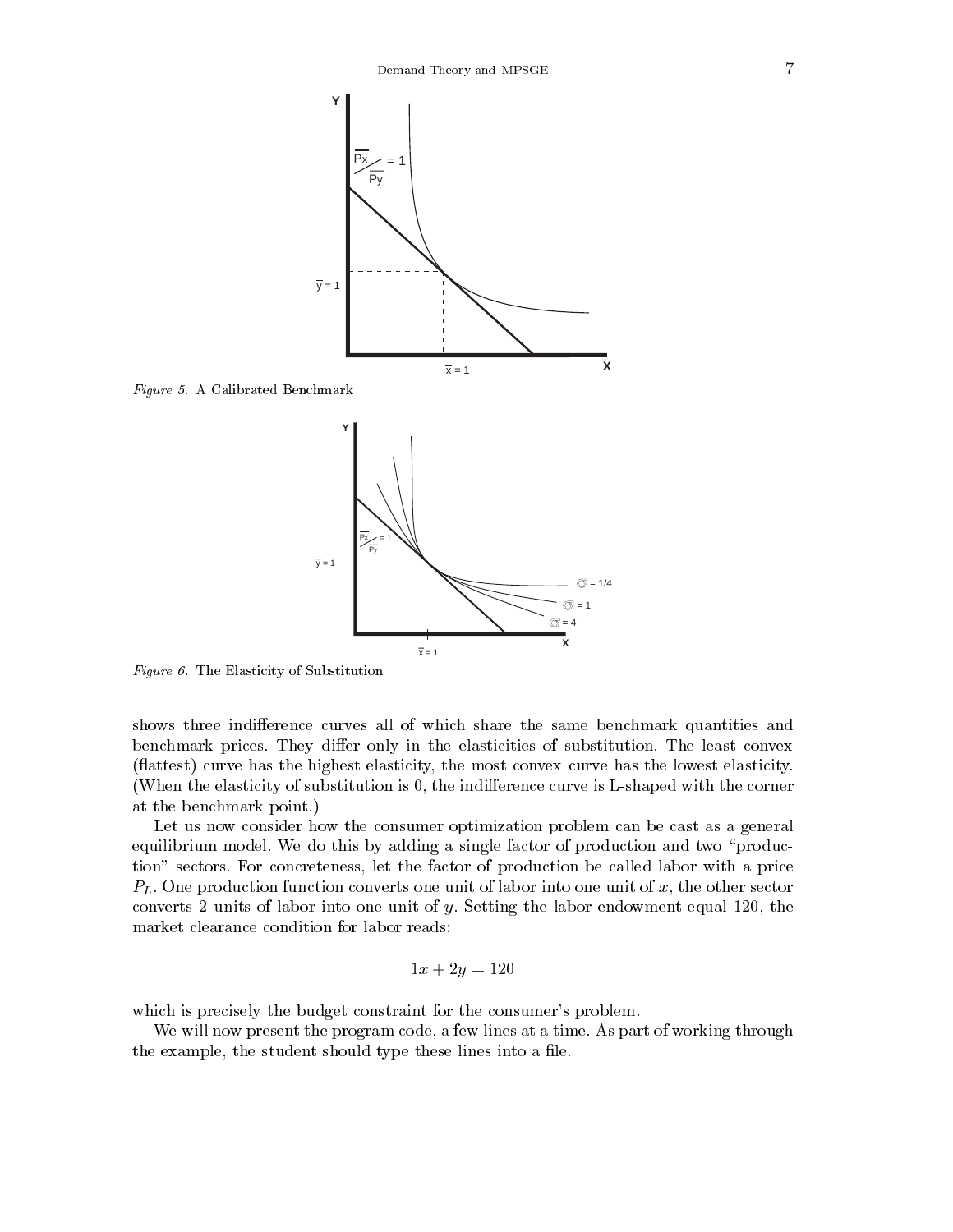A MPSGE model specication is always listed between \$ONTEXT and \$OFFTEXT statements. The first statement within an MPSGE model-description assigns a name to the model. The model name must begin with a letter and must have 10 or fewer characters.

#### \$ONTEXT

\$MODEL:DEMAND

The model specication begins by declaring variables for the model. In a standard model, there are three types of variables: commodity prices, sectoral activity levels, and consumer incomes. The end of each line may conclude with a \!", followed by a variable description.

N.B. The variables associated with commodities are prices, not quantities. (In this and subsequent models, I use P as the first letter for each of the commodity variables to remind us that these variables are prices.)

N.B. The variable associated with a consumer is an income level, not a welfare index.

| \$SECTORS:     |                                               |
|----------------|-----------------------------------------------|
| χ              | ! ACTIVITY LEVEL FOR $X = D$ EMAND FOR GOOD X |
| Υ              | ! ACTIVITY LEVEL FOR $Y = DEMAND$ FOR GOOD Y  |
| \$COMMODITIES: |                                               |
| PХ             | ! PRICE OF X WHICH WILL EQUAL PL              |
| PΥ             | ! PRICE OF Y WHICH WILL EQUAL 2 PL            |
| PL             | ! PRICE OF THE ARTIFICIAL FACTOR L            |
| \$CONSUMERS:   |                                               |
| R A            | ! REPRESENTATIVE AGENT INCOME                 |

Function specifications follow the variable declarations. In this model, our first declarations correspond to the two production sectors. In this model, the production structures are particularly simple. Each of the sectors has one input and one output. In the MPSGE syntax,  $I:$  denotes an input and  $0:$  denotes an output. The output quantity coefficients for both sectors are unity  $(Q:1)$ . This means that the level values for x and y equal the quantities produced.

The final function specified in the model represents the utility function and endowments for the single consumer. In this function, the E: entries correspond to endowments and the D: entries are demands. Reference demands, reference prices and the substitution elasticity (s:1) characterize preferences.

The demand entries shown here are consistent with a Cobb-Douglas utility function in which the budget share for y is twice the budget share for x (i.e. the MRS at  $(1,1)$  equals  $1/2$ :

\$PROD:X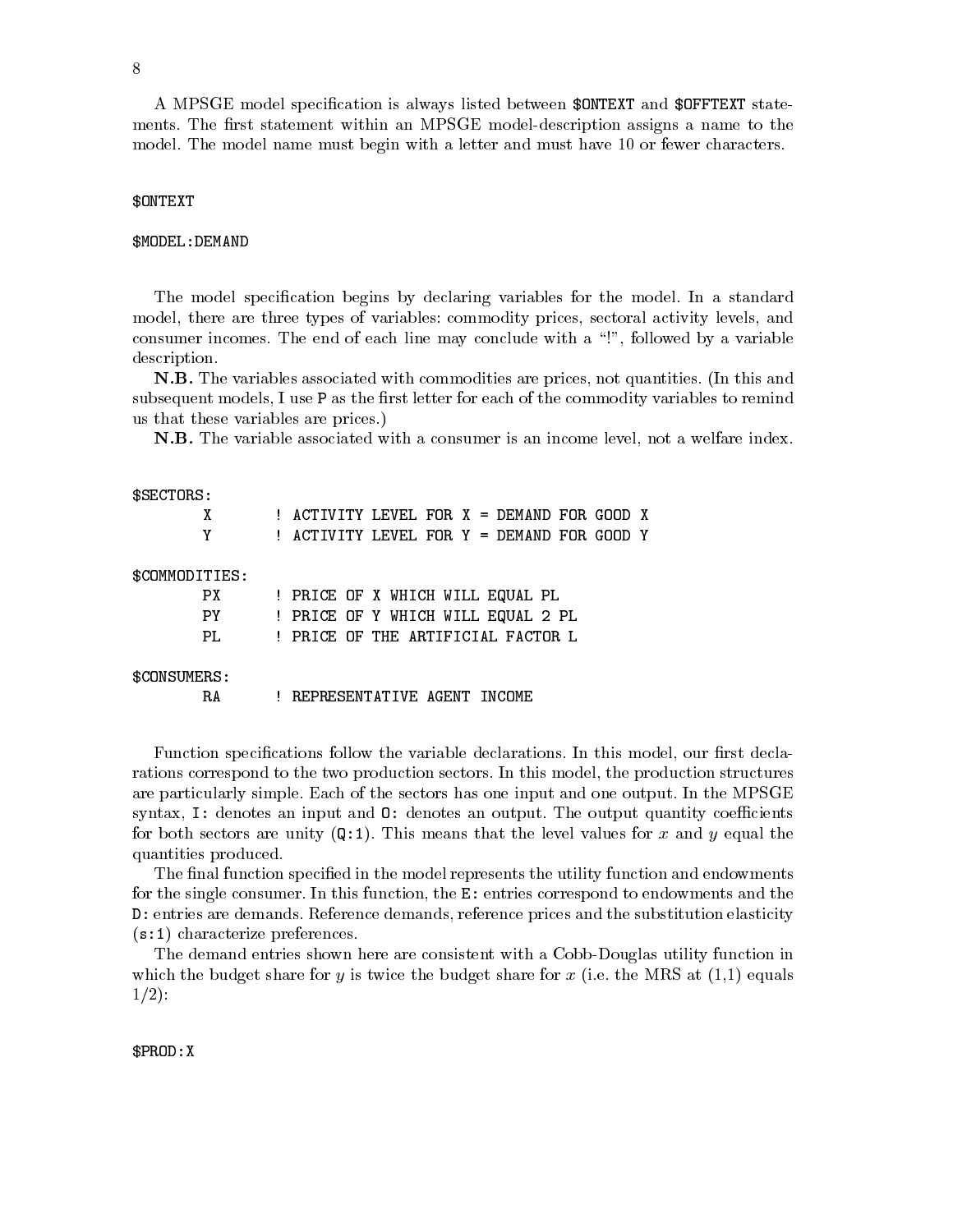| $0:PX$ $0:1$       |                          |          |
|--------------------|--------------------------|----------|
| I : PL             | Q:1                      |          |
|                    |                          |          |
| \$PROD:Y           |                          |          |
| $0:PY \quad Q:1$   |                          |          |
| I : PL             | Q:2                      |          |
|                    |                          |          |
| $$DEMAND:RA$ $s:1$ |                          |          |
| E : PL             | Q:120                    |          |
| D : P X            | 0:1                      | P: (1/2) |
| D : PY             | $\mathsf{Q}: \mathsf{1}$ | P:1      |
|                    |                          |          |

#### \$0FFTEXT  $\mathbf{r}$

The final three statements in this file invoke the MPSGE preprocessor, "generate" and solve the model:

\$SYSINCLUDE mpsgeset DEMAND

\$INCLUDE DEMAND.GEN SOLVE DEMAND USING MCP;

The preprocessor invocation ("\$SYSINCLUDE mpsgeset") should be placed immediately following the \$OFFTEXT block containing the model description. The model generator code, DEMAND.GEN, is produced by the previous statement and must be included immediately before the SOLVE statement.

At this point, the reader should take the time to type the example into a file and execute the program with GAMS/MPSGE.

This is possibly the first GAMS model which some readers have solved, so it is worth looking through the listing file in some detail. After running the solver, we examine the listing file. I typically begin my assessment of a model's solution by searching for "STATUS". For this model, we have the following:

|  | 3 O L V E |  |  |  |  | SUMMARY |  |
|--|-----------|--|--|--|--|---------|--|
|  |           |  |  |  |  |         |  |

| MODFI<br>TYPE<br>SOLVER PATH            | <b>DFMAND</b><br>MCP   | FROM LINE 263                    |          |
|-----------------------------------------|------------------------|----------------------------------|----------|
| **** SOLVER STATUS<br>**** MODEL STATUS |                        | 1 NORMAL COMPLETION<br>1 OPTIMAL |          |
|                                         | RESOURCE USAGE, LIMIT  | 1.432                            | 1000.000 |
|                                         | ITERATION COUNT, LIMIT | 5<br>1000                        |          |
| EVALUATION ERRORS                       |                        | 0                                |          |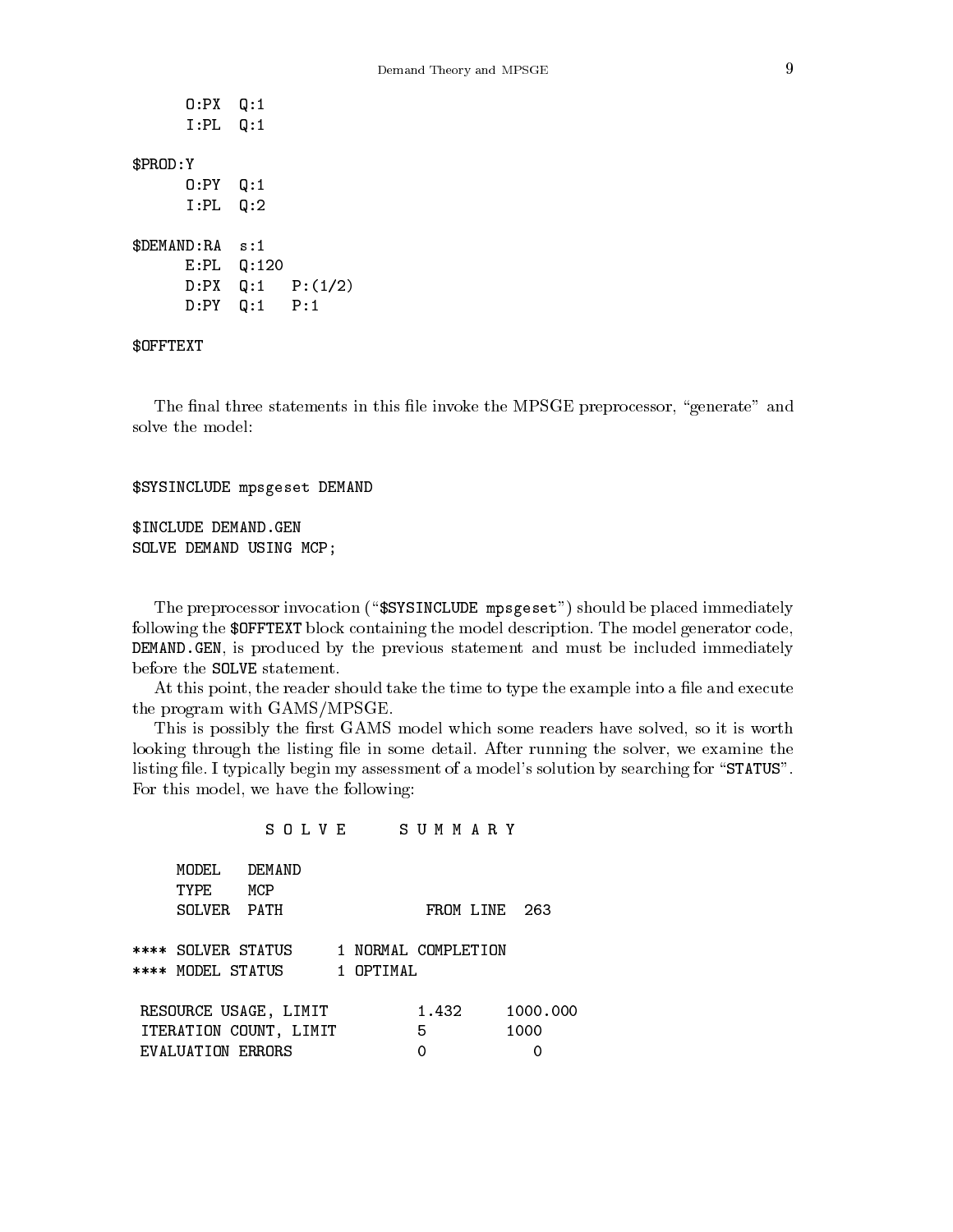Work space allocated 4.86 Mb

Default price normalization using income for RA

This information is largely self-explanatory. The most important items are the SOLVER STATUS and MODEL STATUS indicators. When the solver status is 1 and the model status is 1, the system has returned an equilibrium.

For small models such as this, the limits on resource usage (time) and solver iterations have no effect. You can modify these values by adding statements "model .RESLIM  $=$ number of cpu seconds;" and "model .ITERLIM = number of iterations;" before the SOLVE

The work space allocation for MPSGE models is determined by the number of variables in the model. It is possible to exogenously specify the work space allocation by assigning model.WORKSPACE =  $xx$ ; where  $xx$  is the desired number of megabytes.

The final message, "Default price normalization..." reminds the user that an Arrow-Debreu general equilibrium model determines only relative prices. In such an equifibrium, the absolute scaling of prices is indeterminant. (i.e., if  $(p_-,M_-)$  are a set of equilibrium prices and income levels, then  $\langle z p \rangle$ ,  $\bar{z} m$  ) is also a solution, etc.)

It is common practice in economics to address the normalization issue through the specification of a numeraire commodity. You can do this for an MPSGE model by "fixing" a price, with a statement like: "PX.FX = 1;" entered following the model declaration (\$SYSINCLUDE mpsgeset) but prior to the solver invocation. When any price or income level is fixed, MPSGE recognizes that a numeraire has been specified and does no automatic normalization.

Following some output from the solver (PATH in this case), the listing file provides a complete report of equilibrium values. With MPSGE models, the equation listings are superfluous. The variable listings provide all the relevant information.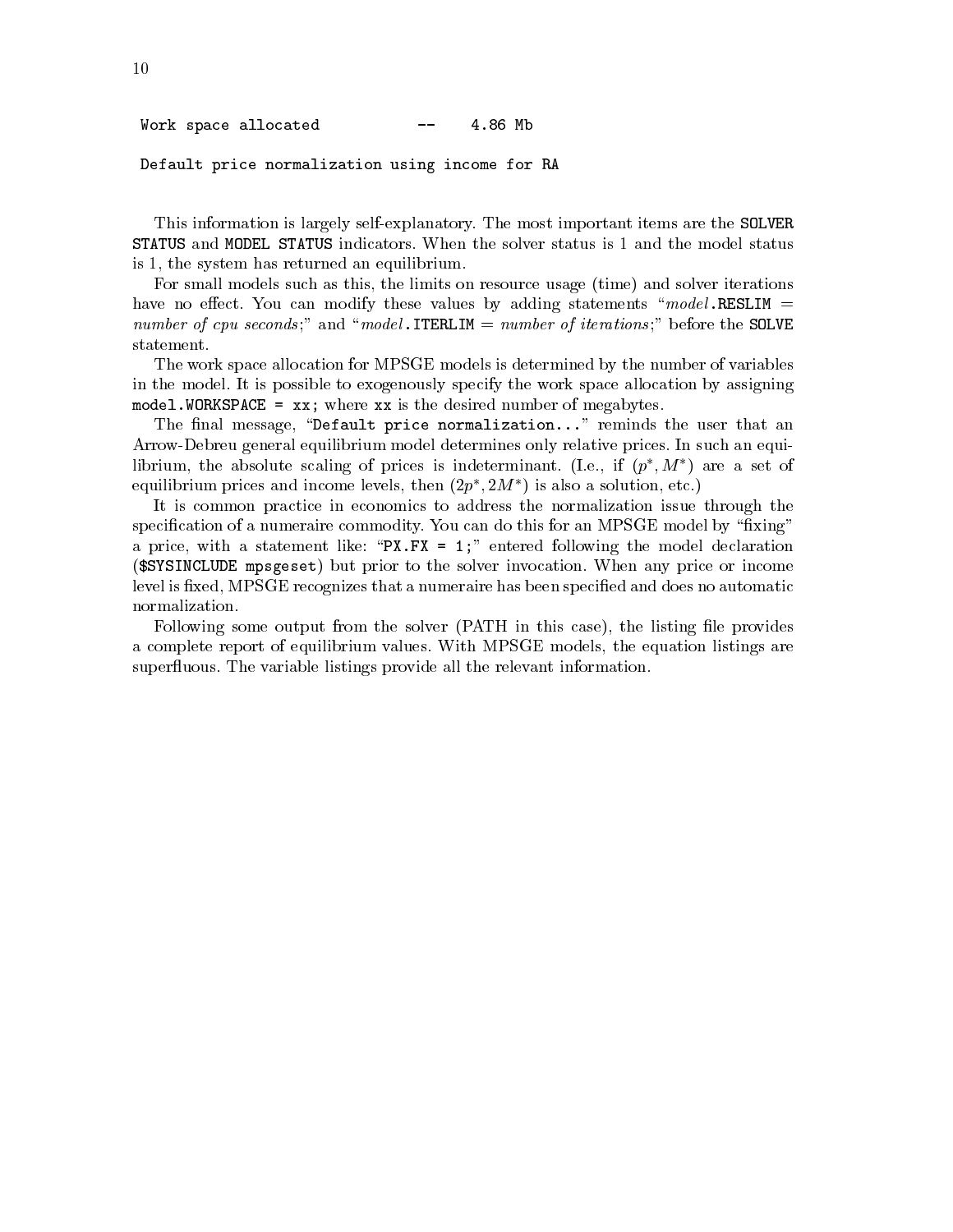For this model, the solution listing appears as follows:

|              |                                       | LOWER | LEVEL   | UPPER. |        | MARGINAL  |
|--------------|---------------------------------------|-------|---------|--------|--------|-----------|
| $---$ VAR X  |                                       |       | 40.000  |        | $+IMF$ |           |
| $---$ VAR Y  |                                       |       | 40.000  | $+INF$ |        |           |
| $---$ VAR PX |                                       |       | 1.000   | $+INF$ |        |           |
| $---$ VAR PY |                                       |       | 2.000   |        | $+INF$ | $\bullet$ |
| $---$ VAR PL |                                       |       | 1.000   |        | $+IMF$ |           |
| $---$ VAR RA |                                       |       | 120.000 |        | $+IMF$ |           |
|              |                                       |       |         |        |        |           |
| X            | SUPPLY AND DEMAND OF GOOD X           |       |         |        |        |           |
| Y            | SUPPLY AND DEMAND OF GOOD Y           |       |         |        |        |           |
| PХ           | PRICE OF X WHICH WILL EQUAL CX $*$ PL |       |         |        |        |           |
| ΡY           | PRICE OF Y WHICH WILL EQUAL CY $*$ PL |       |         |        |        |           |
| PL           | PRICE OF THE ARTIFICIAL FACTOR L      |       |         |        |        |           |
| RA           | REPRESENTATIVE AGENT INCOME           |       |         |        |        |           |

The LOWER and UPPER columns report variable bounds applied in the model. In these columns, zero is represented by "." and infinity is represented by " $+INF$ ". The LEVEL column reports the solution value returned by the algorithm. Here we see that the equilibrium price of x is 1 and the price of  $y$  is 2, as determined by the specification of labor inputs. The MARGINAL column reports the net balance of a variable's associated *equation*. In the case of an activity level, the MARGINAL entry is  $-1\times$  the activity's net prot. For a commodity price, MARGINAL reports the net market excess supply. For a consumer, this column reports the income balance.

Exercises for Example 1:

- (i) The utility function calibration point is arbitrary. Here, we have selected  $x=y=1$  as the reference quantity. Revise the program to use a different calibration point where  $x=2$  and  $y=1$ , where  $MRS(2,1) = 1/4$ . (Remember to modify both the Q: and P: fields.) Rerun the model to demonstrate that this does not change the result.
- (ii) Increase the price of x from 1 to 2 by changing the  $Q$ : coefficient for PL in sector X from 1 to 2. What happens to the demand for  $x$ ? Explain why a change in the price of x is represented by a change in the  $Q$ : field for sector X.
- (iii) Compute an equilibrium in which commodity  $y$  is defined as the numeraire.

#### Example 2 : Evaluating the Marginal Rate of Substitution

This example further explores the representation of demand functions with MPSGE. It sets up a trivial equilibrium model with two goods and one consumer which returns the marginal rate of substitution of good  $x$  for good  $y$  at a given level of demand.

The underlying utility function is:  $U(x,y) = \ln(x) + 4 \ln(y)$  When  $x = y = 1$ , the marginal rate of substitution of x for y is  $1/4$ . We use this information to calibrate the demand function, specifying the ratio of the reference prices of x to y equal to  $1/4$ .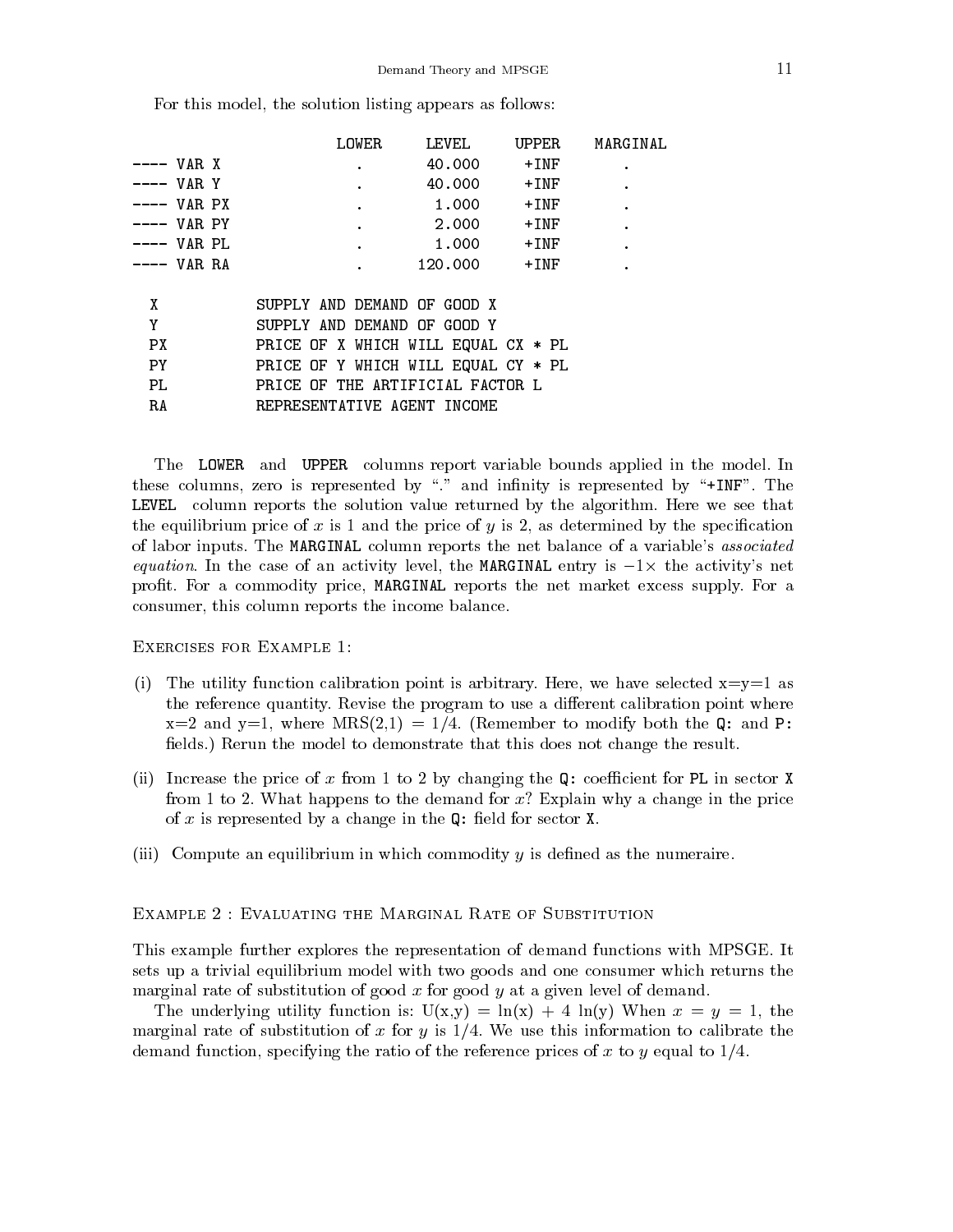In an equilibrium, final demand always equals endowments for both goods, because these are the only sources of demand and supply. The model as parameterized demonstrates that if we set endowments for this model equal to the demand function calibration point, the model equilibrium price ratio equals the benchmark MRS.

This program begins with some GAMS statements in which three scalar parameters are declared. These parameters will be used in the place of numbers within the MPSGE model. The syntax for these GAMS statements is introduced in Chapter 2 of the GAMS manual. In short, we declare x,  $y$  and MRS as scalar parameters and initialize the first two of these to unity. The MRS parameter is assigned a value following the solution of the model.

#### SCALAR

| X.  |                                         |  |  |  |  | QUANTITY OF X FOR WHICH THE MRS IS TO BE EVALUATED /1/ |  |
|-----|-----------------------------------------|--|--|--|--|--------------------------------------------------------|--|
|     |                                         |  |  |  |  | QUANTITY OF Y FOR WHICH THE MRS IS TO BE EVALUATED /1/ |  |
| MRS | COMPUTED MARGINAL RATE OF SUBSTITUTION: |  |  |  |  |                                                        |  |

The remainder of the MPSGE program is, in fact, simpler than Example 1.

#### \$ONTEXT

\$MODEL:MRSCAL

\$COMMODITIES: ! PRICE INDEX FOR GOOD X PX PY ! PRICE INDEX FOR GOOD Y \$CONSUMERS: ! REPRESENTATIVE AGENT RA \$DEMAND:RA s:1  $D:PX$   $Q:1$   $P: (1/4)$ D:PY Q:1 P:1 E:PX Q:X E:PY Q:Y \$OFFTEXT \$SYSINCLUDE mpsgeset MRSCAL \$INCLUDE MRSCAL.GEN

SOLVE MRSCAL USING MCP;

Following the solution, we compute a function of the solution values, the ratio of the price of x to the price of y. We do this using the GAMS syntax which references the equilibrium level values of the PX and PY and storing this result in the scalar MRS. This scalar value is then displayed in the listing file with 8 digits: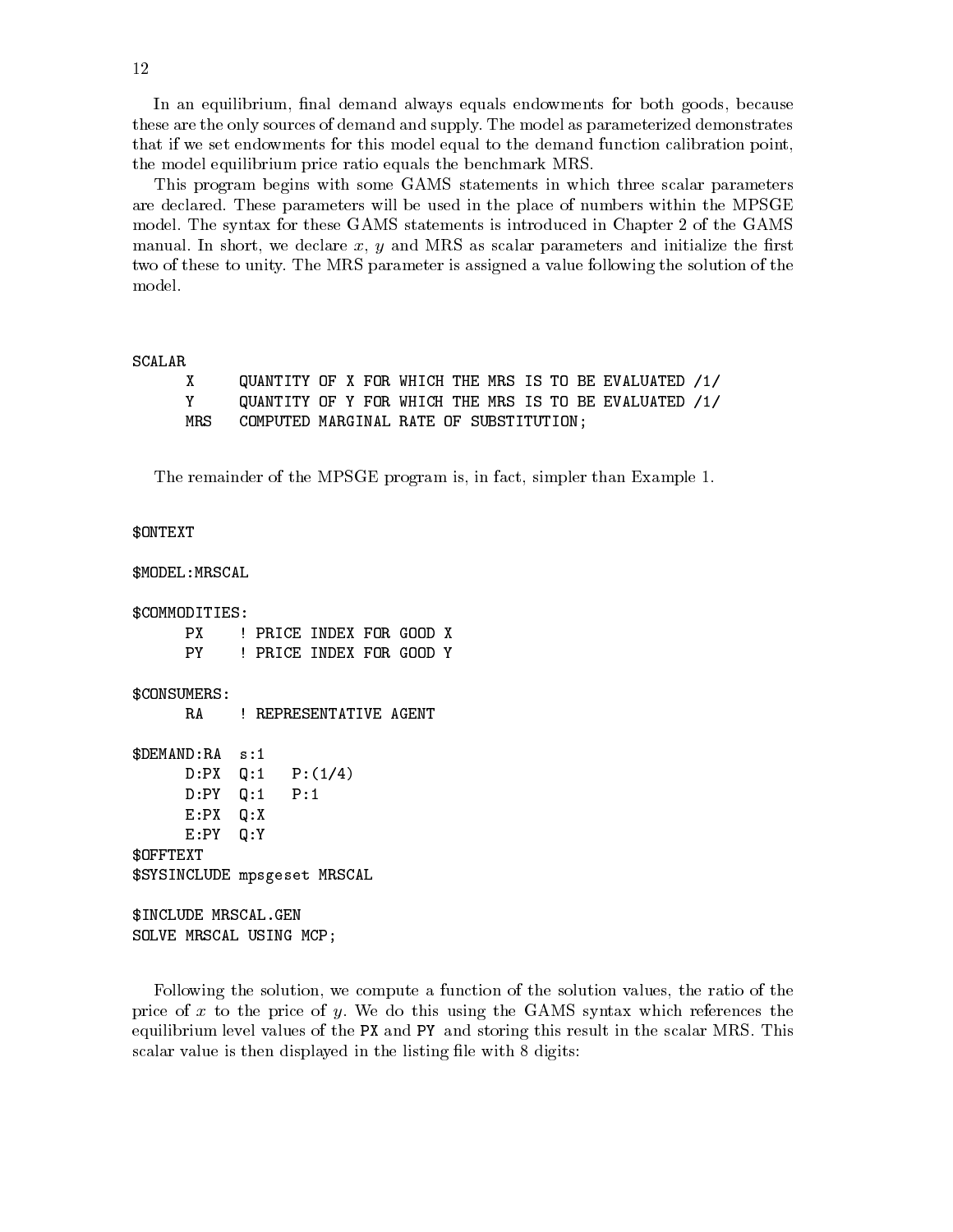$MRS = PX.L / PY.L;$ OPTION MRS:8; DISPLAY MRS;

### Exercises for Example 2:

(a) Show that the demand function is homothetic by uniform scaling of the  $x$  and  $y$ endowments. The resulting MRS should remain unchanged.

(b) Modify the demand function calibration point so that the reference prices of both  $x$  and  $y$  equal unity (hint: the marginal rate of substitution is:

$$
MRS = x/(4y).
$$

Example 3 : Goods Demand, Leisure Demand and Labor Supply

This model investigates the labor-leisure decision. A single consumer is endowed with labor which is either supplied to the market or "repurchased" as leisure. The consumer utility function over market goods (x and y) and leisure is Cobb-Douglas:

$$
U(x, y, L) = \ln(x) + \ln(y) + \ln(L)
$$

Goods x and y may only be purchased using funds obtained from labor sales. This constraint is written:

$$
x + y = \phi \, \, LS
$$

where goods x and y both have a price of unity at base year productivity and  $\phi$  is an index of labor productivity ( $\phi$  is denoted PHI in the program). An increase in productivity is equivalent to a proportional decrease in the prices of  $x$  and  $y$ .

The model declaration is as follows:

| <b>SCALAR</b> | PHI |  |  |  | AGGREGATE LABOR PRODUCTIVITY /1/.        |  |
|---------------|-----|--|--|--|------------------------------------------|--|
|               |     |  |  |  | COST OF X AT BASE YEAR PRODUCTIVITY /1/. |  |
|               | CΥ  |  |  |  | COST OF Y AT BASE YEAR PRODUCTIVITY /1/: |  |

\$0NTEXT \$ONTEXT

\$MODEL:LSUPPLY

\$SECTORS:

|    | ! SUPPLY=DEMAND FOR X |  |
|----|-----------------------|--|
|    | ! SUPPLY=DEMAND FOR Y |  |
| ΙS | I LAROR SUPPLY        |  |

\$COMMODITIES:

| PХ  | ! MARKFT PRICF OF GOOD X |  |  |
|-----|--------------------------|--|--|
| ΡY  | ! MARKET PRICE OF GOOD Y |  |  |
| PI. | ! MARKFT WAGF            |  |  |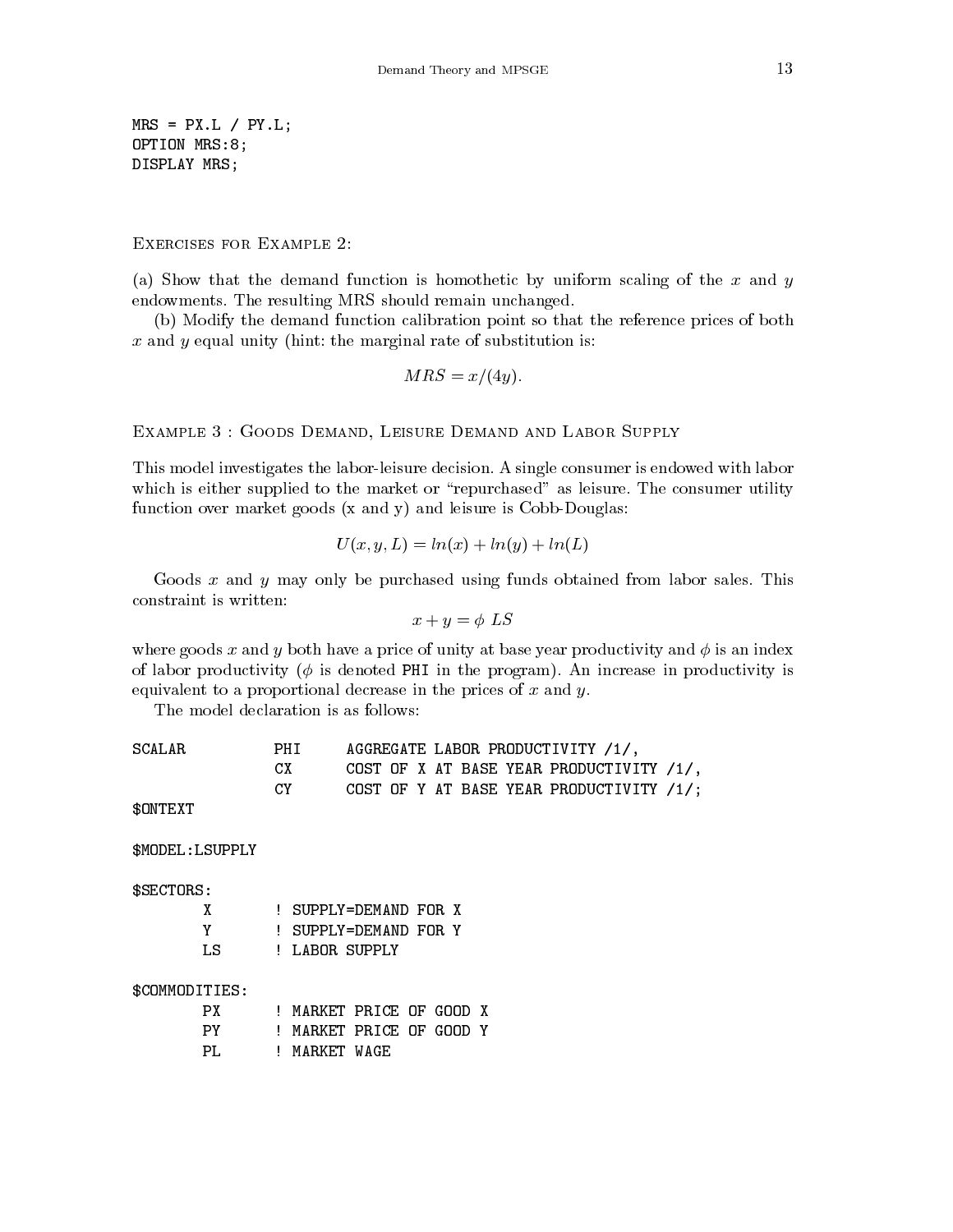PLS ! CONSUMER VALUE OF LEISURE \$CONSUMERS: RA ! REPRESENTATIVE AGENT \$PROD:LS  $0:$  PL  $Q:$  PHI I:PLS Q:1 \$PROD:X O:PX Q:1 I:PL Q:CX \$PROD:Y  $0:PY$   $Q:1$ I:PL Q:CY \$DEMAND:RA s:1 E:PLS Q:120 D:PLS Q:1 P:1 D:PX Q:1 P:1 D:PY Q:1 P:1 \$0FFTEXT  $\bullet$ \$SYSINCLUDE mpsgeset LSUPPLY \$INCLUDE LSUPPLY.GEN SOLVE LSUPPLY USING MCP;

We can use this model to evaluate the wage elasticity of labor supply. In the initial equilibrium (computed in the last statement) the demands for  $x, y$  and  $L$  all equal 40. A subsequent assignment to PHI (below) increases labor productivity. After computing a new equilibrium, we can use the change in labor supply to determine the wage elasticity of labor supply, an important parameter in labor market studies.

It should be emphasized that the elasticity of labor supply should be an input rather than an output of a general equilibrium model  $-$  this is a parameter for which econometric estimates can be obtained.

Here is how the programming works. First, we declare some scalar parameters which we will use for reporting, then save the "benchmark" labor supply in LS0:

SCALAR

LS0 REFERENCE LEVEL OF LABOR SUPPLY ELS ELASTICITY OF LABOR SUPPLY WRT REAL WAGE;

 $LSO = LS.L;$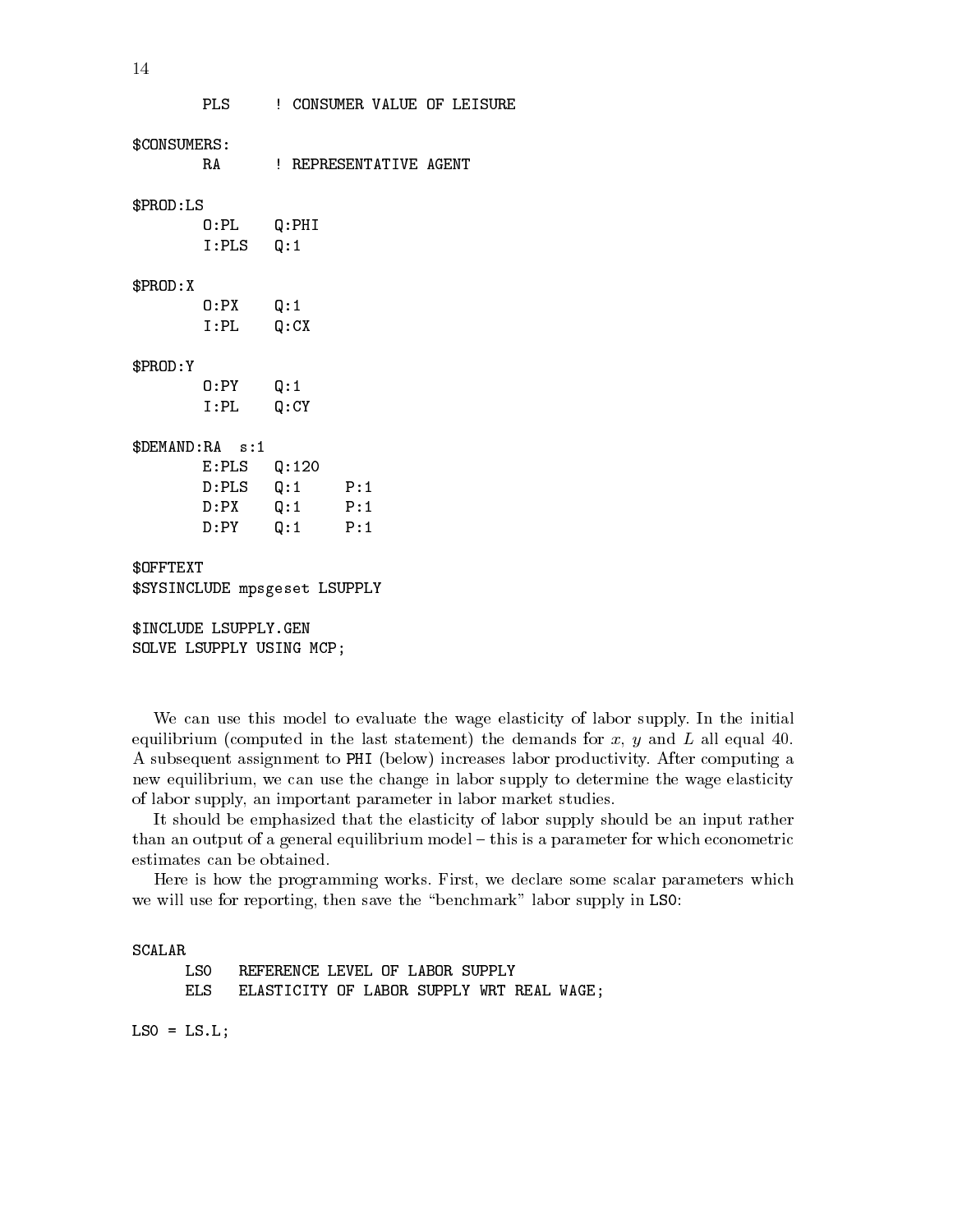Next, we modify the value of scalar PHI, increasing labor productivity by 1%. Because this is a neoclassical model, this change is equivalent to increasing the real wage by 1%. We need to recompute equilibrium prices after having changed the PHI value:

PHI = 1.01; \$INCLUDE LSUPPLY.GEN SOLVE LSUPPLY USING MCP;

We use this solution to compute and report the elasticity of labor supply as the percentage change in the LS activity:

 $ELS = 100 * (LS.L - LSO) / LSO;$ DISPLAY ELS;

As the model is currently constructed, the wage elasticity of labor supply equals zero. This is because the utility function isCobb-Douglas over goods and leisure, and the consumer's only source of income is labor. As the real wage rises, this increases both the demand for goods (labor supply) and the demand for leisure. These effect exactly balance out and the supply of labor is unchanged.

(a) One way in which the labor supply elasticity might differ from zero in a model with Cobb-Douglas final demand is if there were income from some other source. Let the consumer be endowed with good  $x$  in addition to labor. What  $x$  endowment is consistent with a labor supply elasticity equal to  $0.15$ ?

*Hint*: Let  $\eta$  be the uncompensated labor supply elasticity. Algebraic derivation leads to the following formula:

 $\eta = (\theta_{\ell} P_x E_X) / (P_L L (1 - \theta_{\ell}) - \theta_{\ell} P_x E_X)$ 

where:

 $\theta_{\ell}$  is the value share of leisure,

 $P_x$  is the price of X,

 $E_X$  is the endowment of commodity X,

 $P_L$  is the price of labor,

L is the endowment of labor.

(b) A second way to calibrate the labor supply elasticity is to change the utility function. We can do this by changing the  $s:1$  to  $s:SIGMA$ , where SIGMA is a scalar value representing the benchmark elasticity of substitution between  $x, y$  and  $L$  in final demand. Modify the program to include SIGMA as a scalar, and find the value for SIGMA consistent with a labor supply elasticity equal to 0.15.

*Hint*: Let  $\eta$  be the uncompensated labor supply elasticity. The algebraic derivation of  $\eta$  using a CES utility function, leads to the following formula:

$$
\eta = \frac{LEIS}{LSUP}(\sigma - 1)(1 - \theta_\ell)
$$

where: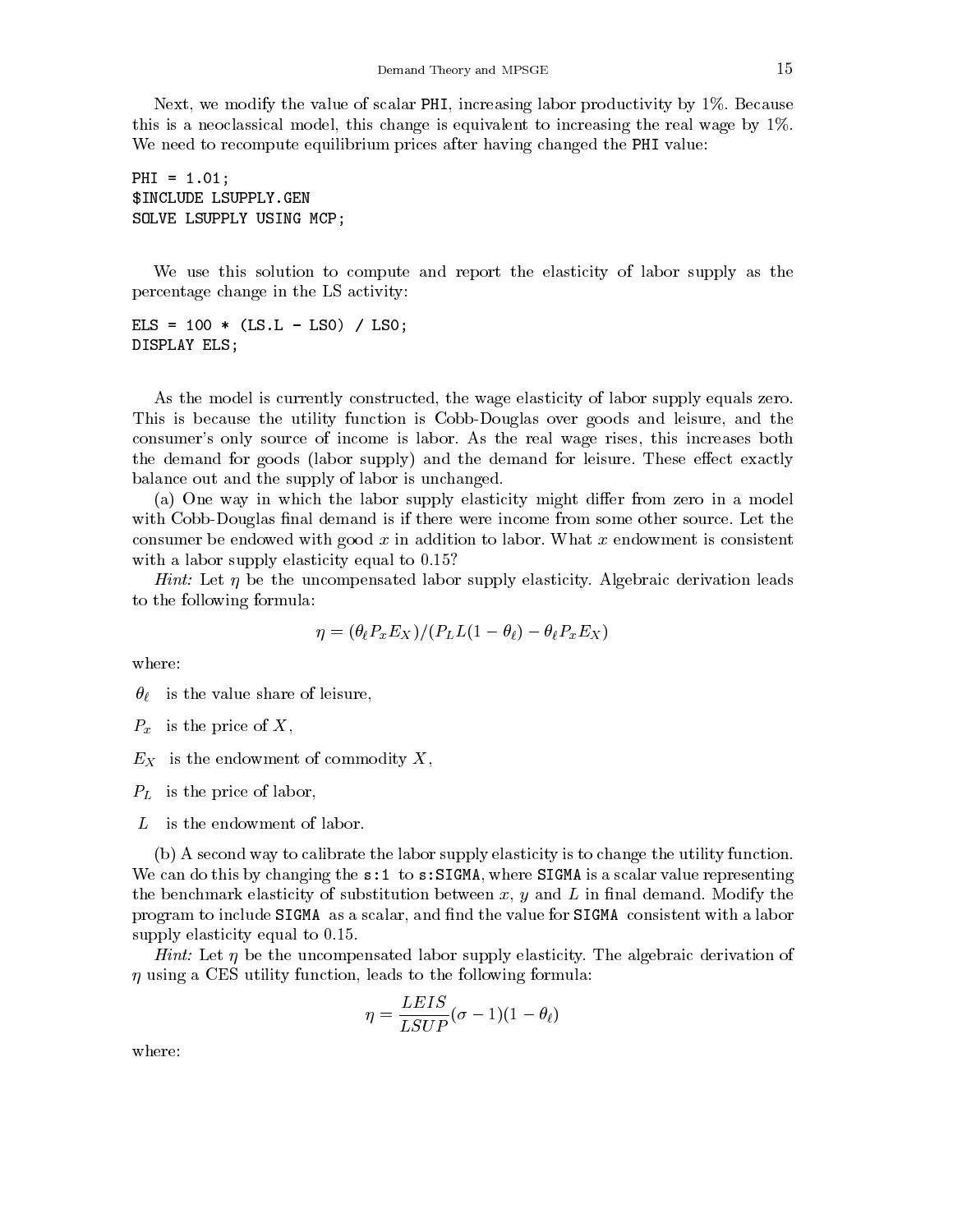

Figure 7. The Edgeworth-Bowley Box

 $\theta_{\ell}$  is the value share of leisure (Sh1),

LEIS is the benchmark demand for leisure,

 $LSUP$  is the benchmark supply of labor, and

 $\sigma$  is the compensated labor supply elasticity.

#### 5. The Pure Exchange Model

Partial equilibrium analysis forms the basis of most economics courses at the undergraduate level. In these models we focus on price, supply and demand for a single commodity. The partial equilibrium approach neglects indirect effects, through which changes in the demand or supply for one good may influence the market for another good.

In the previous section, we focused on the choices of a single consumer. In the present section, we will explore the implications of interactions between many consumers with heterogeneous preferences. Furthermore, the analysis will explore the potentially important interaction between market prices and income which are determined jointly in a general equilibrium.

The most widely-used graphical framework for multi-agent exchange equilibrium analysis is the Edgeworth-Bowley box as illustrated in Figure 7. In this diagram we model the following economy:

Two types of consumers, denoted  $A$  and  $B$ . We consider  $A$  and  $H$  to each represent many households, each with the same endowments and preferences. (This assumption justies an assumption of perfectly competitive, price-taking behavior.) There are two commodities in the model, denoted  $x$  and  $y$  Each consumer has fixed endowments of both goods. The horizontal axis measures the total world endowment of good  $x$ . The vertical axis measure the total world endowment of good  $y$ . Any point in the box then represents an allocation of goods between the two agents. The agent  $H$  allocation is measured with respect to the lower left origin. The agent  $F$  allocation is measured with respect to the upper right origin.

Each agent has a given initial endowment, here denoted point E. Furthermore, we assume that there is no possibility for trade. The indifference curves through point  $E$ therefore represent autarchy welfare levels.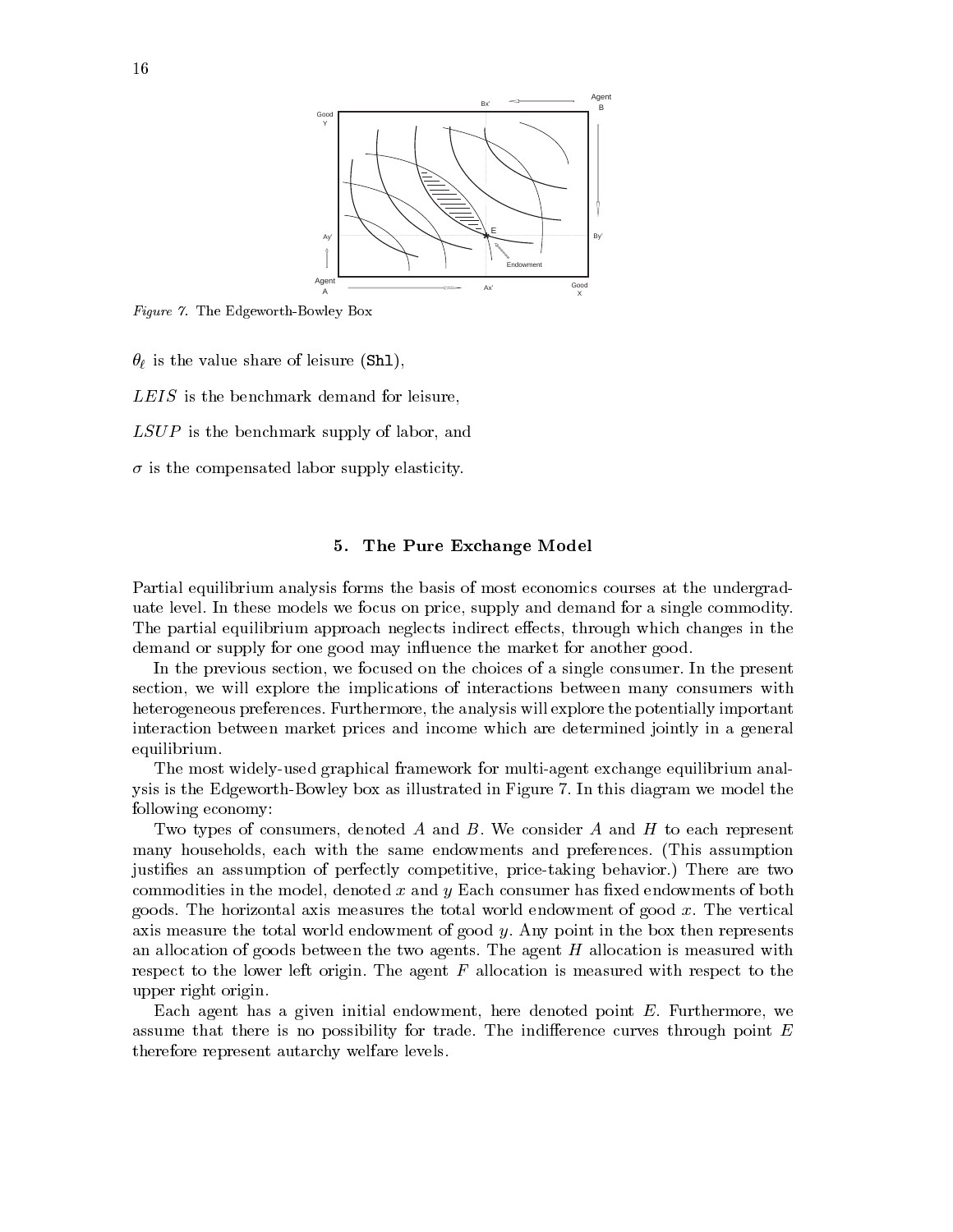The key idea in this model is that trade can improve both agents' welfare. One agent gives some amount good x to the other in return for an amount of good y. The terms of trade, the rate of exchange between  $x$  and  $y$ , is determined by the model. The model illustrates a number of important properties of market economies:

- (i) Trade is mutually beneficial. So long as the transactions are voluntary, neither  $H$  nor F will be hurt by engaging in trade.
- (ii) Market prices can be used to guide the economy to a Pareto-efficient allocation, a state of affairs in which further mutually-beneficial trades are not possible.
- (iii) There is no guarantee that the gains from trade will be \fairly distributed" across consumers. A competitive equilibrium may produce a signicant welfare increase for one consumer while have negligible impact on the other.
- (iv) There are multiple Pareto-efficient allocations, typically only one of which is a competitive equilibrium. We can use this model to demonstrate that the issues of efficiency and equity can be separated when there is the possibility of lump-sum income transfers between agents.

EXAMPLE 4: A 2x2 EXCHANGE MODEL

In this program, we examine the simple two good, two agent model of exchange equilibrium. The world endowments for goods x and y are both equal to 1. Six parameters are used to parameterize the model. These are declared as scalars at the top of the program:

| SCALAR XA |         | AGENT A ENDOWMENT OF X ( $0 < XA < 1$ ) | 10.21     |
|-----------|---------|-----------------------------------------|-----------|
|           | YΑ      | AGENT A ENDOWMENT OF Y ( 0 < YA < 1)    | /0.8/     |
|           | THETA A | AGENT A DEMAND SHARE PARAMETER FOR X    | 10.51     |
|           | THETA B | AGENT B DEMAND SHARE PARAMETER FOR X    | 10.81     |
|           | SIGMA A | AGENT A ELASTICITY PARAMETER            | /2.0/     |
|           | SIGMA B | AGENT B ELASTICITY PARAMETER            | $/0.5/$ : |

This model is actually simpler than the models presented above because we have no need for production. There are simply two commodities and two consumers. The consumers differ in terms of commodity endowments and preferences. The competitive equilibrium prices are such that supply equals demand for both goods and both agents spend an amount equal to their endowment income.

This model illustrates how to use computed function coefficients. See, for example,  $Q: (1-THETA.A)$  in the \$DEMAND: A block. Any numeric input field in an MPSGE model may be "computed", provided that the algebraic expression is enclosed within parentheses and legitimate GAMS code.

This model specification uses the default values for reference prices in the demand function blocks. When  $P: value$  is not specified in a  $D: I:$  or 0: record,  $P:1$  is assumed.

#### \$ONTEXT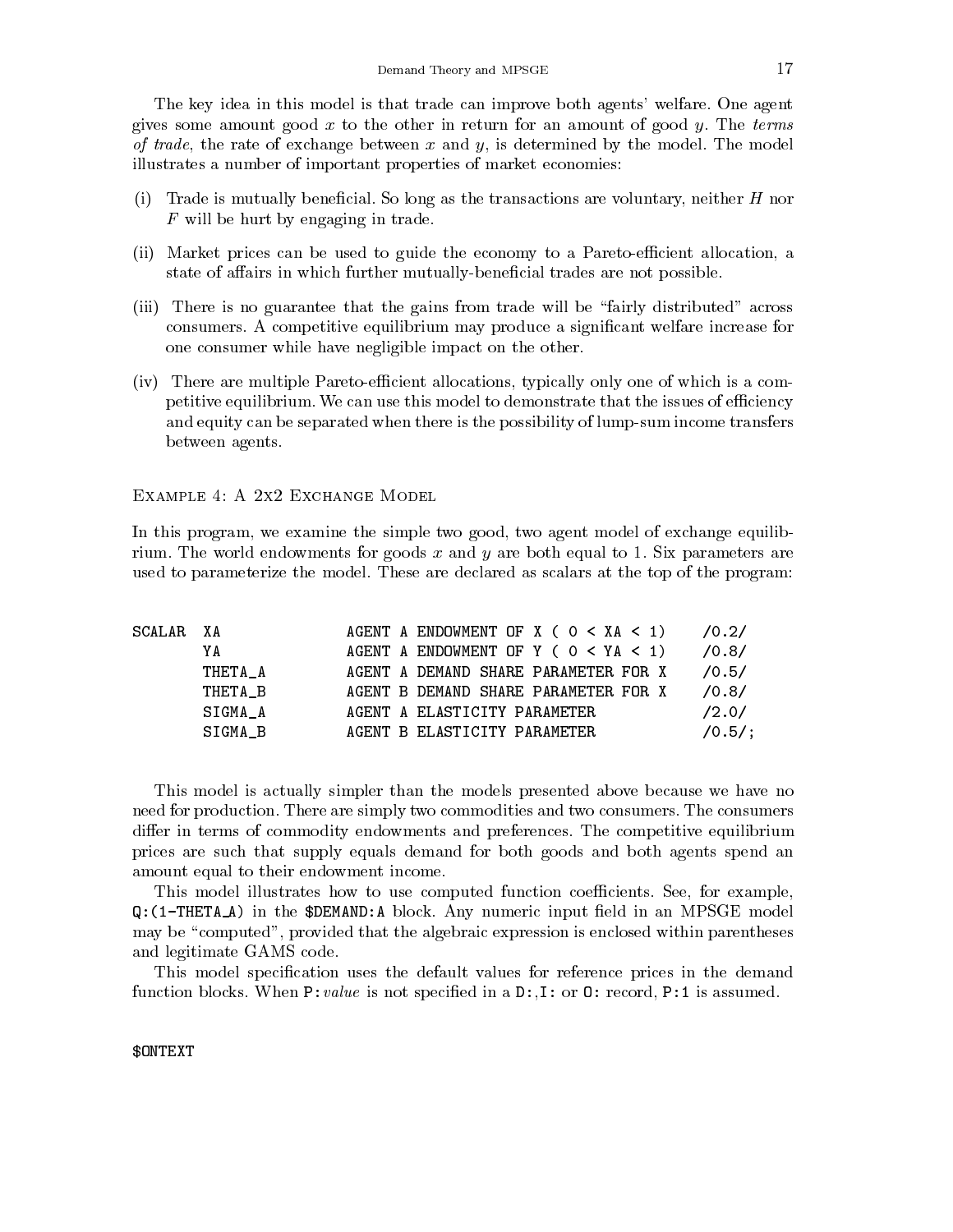\$MODEL: EXCHANGE \$MODEL:EXCHANGE \$COMMODITIES: PY ! EXCHANGE PRICE OF GOOD Y \$CONSUMERS: A ! CONSUMER A  $\overline{B}$ ! CONSUMER B \$DEMAND:A s:SIGMA\_A E:PX Q:XA E:PY Q:YA D:PX Q:THETA\_A  $D : PY$  $Q:$  (1-THETA\_A) \$DEMAND:B s:SIGMA\_B  $E:PX$   $Q: (1-XA)$  $E:PY$   $Q: (1-YA)$ D:PX Q:THETA\_B  $D: PY$  Q:  $(1-THETA_B)$ \$0FFTEXT  $\bullet$ \$SYSINCLUDE mpsgeset EXCHANGE \$INCLUDE EXCHANGE.GEN SOLVE EXCHANGE USING MCP; PRATIO EQUILIBRIUM PRICE OF X IN TERMS OF Y, IRATIO EQUILIBRIUM RATIO OF CONSUMER INCOMES; PRATIO =  $PX.L$  /  $PY.L$ ; IRATIO =  $A.L$  /  $B.L$ ; DISPLAY IRATIO, PRATIO;

The foregoing sets up the model and computes the competitive equilibrium. After GAMS returns from the solver, we declare and compute some report values.

Absolute levels of income and price returned from a general equilibrium model are not meaningful because a model determines only relative prices. For this reason, we report equilibrium income and price levels in relative terms.

In the final step, we compute an alternative efficient equilibrium, one in which the income levels for A and B are equal. The purpose of this exercise is to demonstrate the second welfare theorem. When incomes are both fixed, the equilibrium remains efficient, but the connection between market prices and endowment income is eliminated.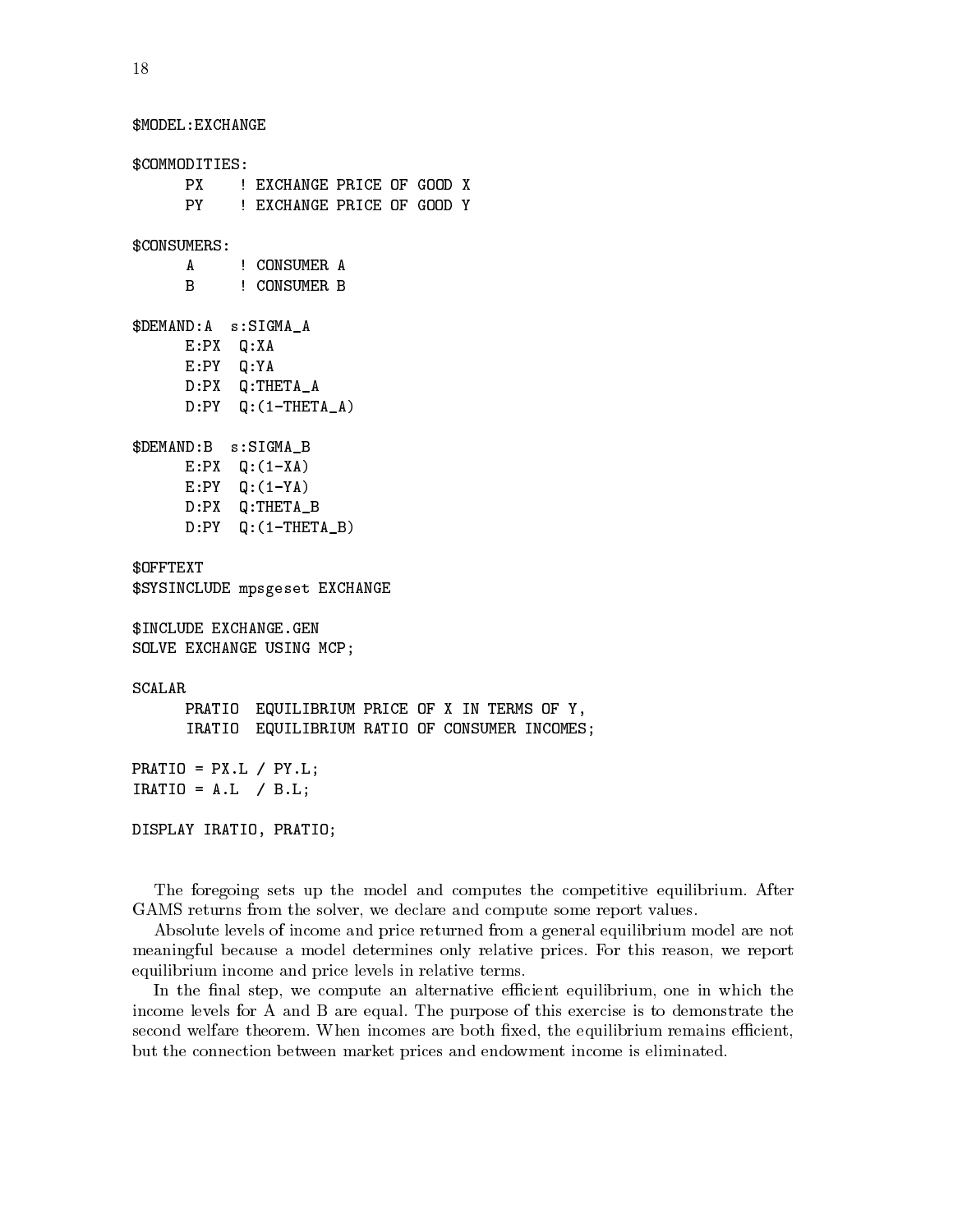In GAMS/MPSGE, a variable may be fixed using an assignment statement such as: "variable.fx = value;", as illustrated in this model:

A.FX = 1;  $B.FX = 1;$ \$INCLUDE EXCHANGE.GEN SOLVE EXCHANGE USING MCP;

SCALAR TRANSFER IMPLIED TRANSFER FROM A TO B AS A PERCENTAGE OF INCOME;

TRANSFER =  $100 * (A.L - PX.L * XA - PY.L * YA)$ ; PRATIO = PX.L / PY.L; IRATIO =  $A.L$  /  $B.L$ ;

DISPLAY TRANSFER, PRATIO, IRATIO;

- (i) Set up a separate models which computes the autarchy price ratios for consumers A and B. (You can use one of the earlier models as a starting point.)
- (ii) Determine parameter values for which the endowment point is the equilibrium point.
- (iii) Set up a series of computations from which you can sketch the efficiency locus. Draw the Edgeworth box diagram which is consistent with these values.

#### 6. Import Tariffs and Market Power

The exchange model provides a remarkably useful tool for analyzing issues related to international trade. Applied models of international trade typically include production technologies, but these are omitted in this treatment for the sake of simplicity. In this model, we will consider a generalization of the earlier  $2\times 2$  exchange model. In this extension, we introduce independent markets for consumers  $A$  and  $B$  and trade activities which deliver goods from one market to the other.

The set of input parameters largely the same as in the previous example. Two new parameters are ad-valorem tariffs which apply on imports to each of the regions.

| SCALAR | XA      | AGENT A ENDOWMENT OF X ( $0 < XA < 1$ )         | /0.2/     |
|--------|---------|-------------------------------------------------|-----------|
|        | ΥA      | AGENT A ENDOWMENT OF Y ( 0 < YA < 1)            | /0.8/     |
|        | THETA A | AGENT A DEMAND SHARE PARAMETER FOR X            | /0.4/     |
|        | THETA B | AGENT B DEMAND SHARE PARAMETER FOR X            | /0.6/     |
|        | SIGMA A | AGENT A ELASTICITY PARAMETER                    | /1.0/     |
|        | SIGMA_B | AGENT B ELASTICITY PARAMETER                    | $/1.0/$ . |
|        | ΤA      | AD-VALOREM TARIFF ON IMPORTS TO AGENT A /0.10/  |           |
|        | T B     | AD-VALOREM TARIFF ON IMPORTS TO AGENT B /0.10/; |           |
|        |         |                                                 |           |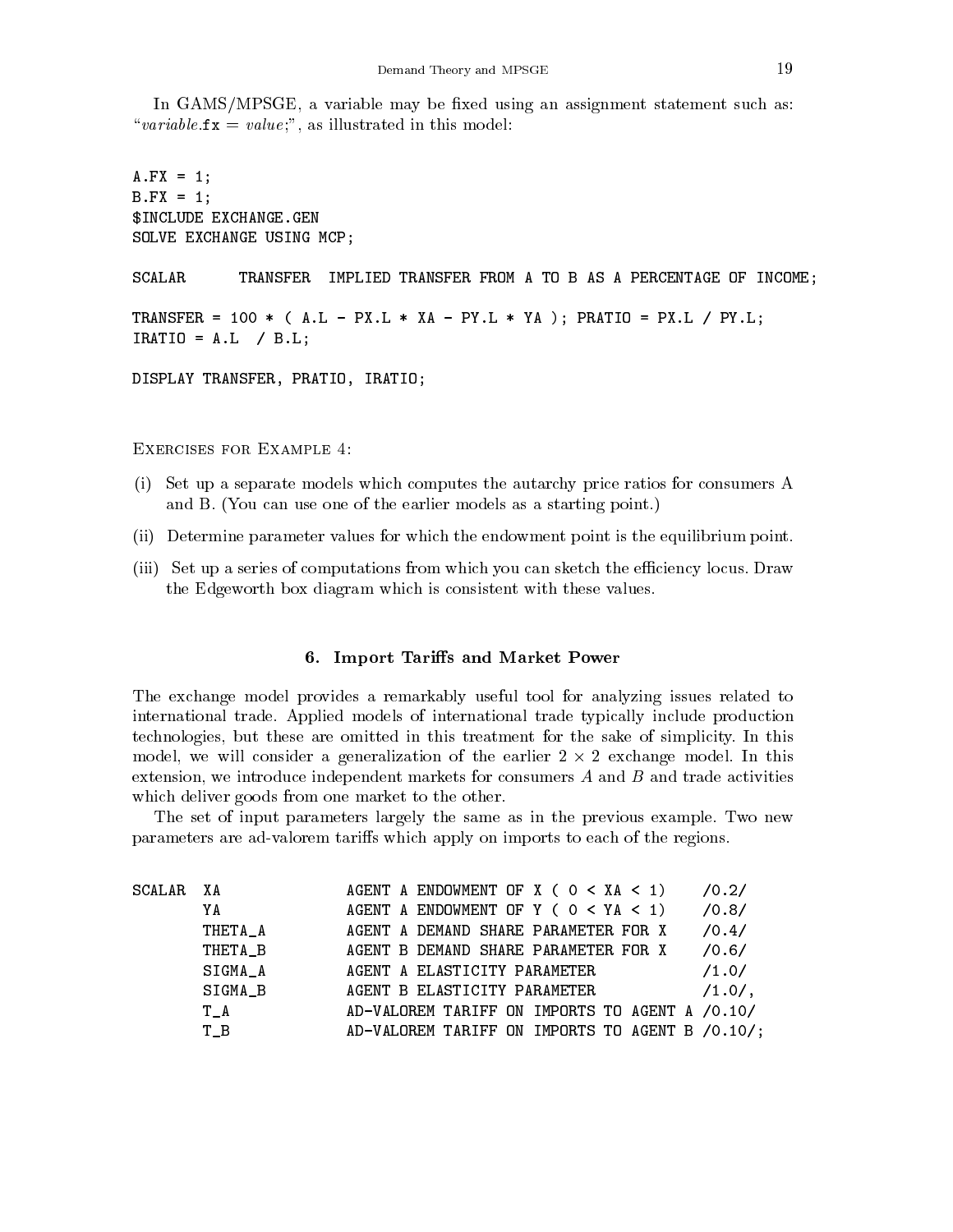The program differs from the previous example in several respects. First, we introduce a separate commodity price for each agent. In the absence of tariffs, these prices are identical.

A second difference is that in this model trade activities deliver goods from one agent to the other. These are denoted  $M{good}{head}$  for imports of good to agent. There are four flows which may be operated in only one direction (the activity levels are non-negative). In terms of initial endowments and preferences, this model has exactly the same economic structure as the previous model.

#### \$0NTEXT \$ONTEXT

### \$MODEL:TARIFFS

#### \$SECTORS:

| MX A  | ! TRADE IN X FROM B TO A |  |  |  |
|-------|--------------------------|--|--|--|
| MXB   | ! TRADE IN X FROM A TO B |  |  |  |
| M Y A | ! TRADE IN Y FROM B TO A |  |  |  |
| MYB   | ! TRADE IN Y FROM A TO B |  |  |  |

#### \$COMMODITIES:

| PXA  | ! PRICE OF GOOD X FOR AGENT A |  |  |  |
|------|-------------------------------|--|--|--|
| PYA  | ! PRICE OF GOOD Y FOR AGENT A |  |  |  |
| PX B | ! PRICE OF GOOD X FOR AGENT B |  |  |  |
| PYB. | ! PRICE OF GOOD Y FOR AGENT B |  |  |  |

#### \$CONSUMERS:

| А | CONSUMFR A |  |
|---|------------|--|
| B | CONSUMER B |  |

| $SDEMAND:A$ $s:SIGMAA$ |                |
|------------------------|----------------|
|                        | $E:PXA$ $Q:XA$ |
|                        | $E:PYA$ $Q:YA$ |

D:PXA Q:THETA\_A  $Q:$  (1-THETA\_A)  $D:PYA$ 

```
$DEMAND:B s:SIGMA_B
       E:PXB Q: (1-XA)E: PYB Q: (1-YA)D:PXB Q:THETA_B
       D:PYB Q:(1-THETA_B)
```
The trade activities each have one input and one output. They simply deliver a good  $(X \text{ or } Y)$  from one agent's market to the other's market. The new syntax presented here is specification of an ad-valorem tax. Adding a tax requires two new fields. The first is " $A$ :" which specifies the tax agent, a consumer who collects the tax revenue as part of income. The second is "T:" which specifies the ad- valorem tax rate.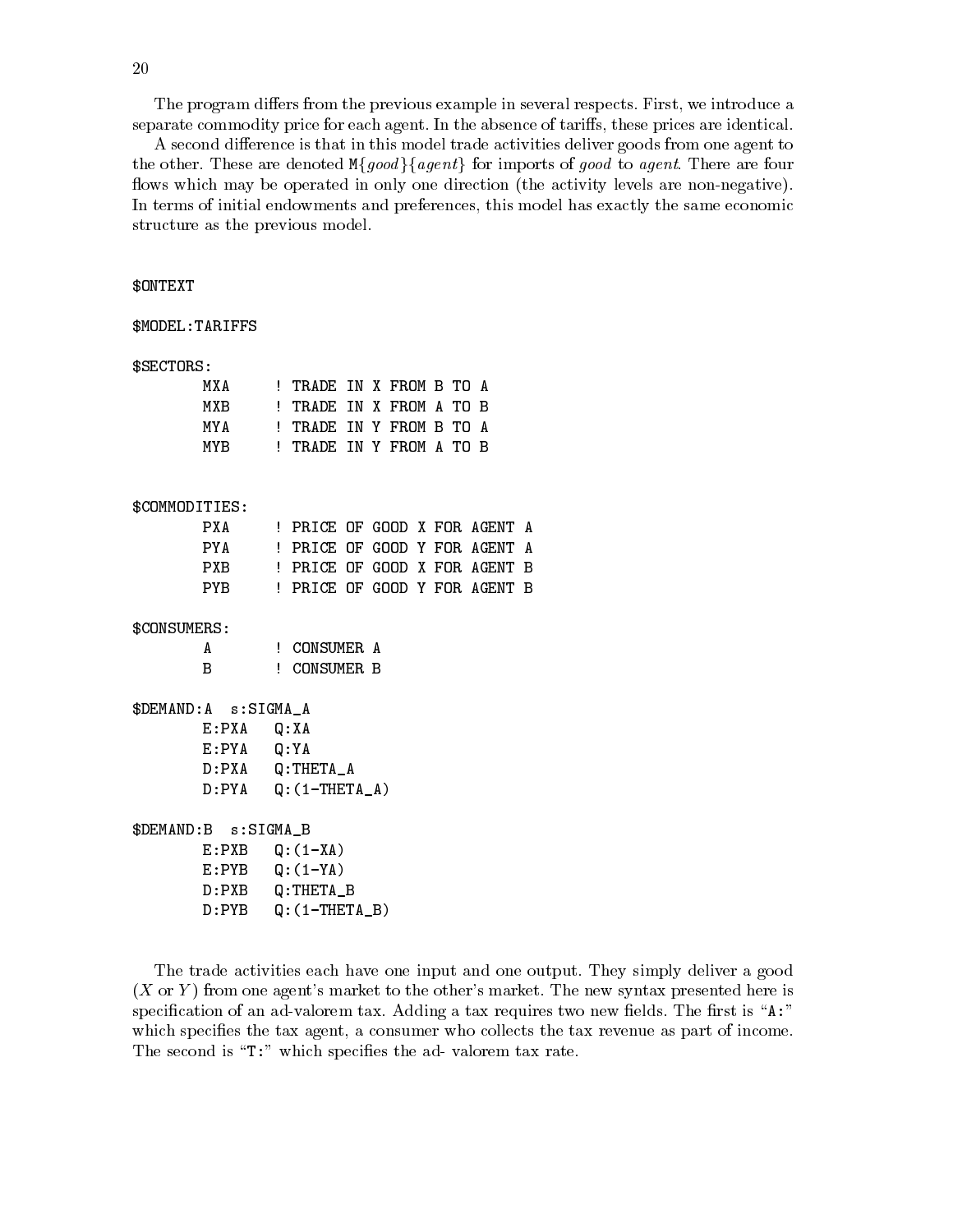N.B. In an MPSGE model taxes may be applied on production inputs and outputs, but taxes may not be applied to final demand.

The tax applies on a *net basis* on inputs. For example, if we consider the MXA sector, the price of one unit of input is given by:  $Px_B(1 + T_A)$ , where  $Px_B$  is the net of tax price of a unit of x in the agent B market and  $T_A$  is the ad-valorem tariff rate.

```
$PROD:MXA
     0:PXA Q:1I:PXB Q:1 A:A T:T_A
$PROD:MXB
     O:PXB Q:1
     I:PXA Q:1 A:B T:T_B
$PROD: MYA
$PROD:MYA
     O:PYA Q:1
     I:PYB Q:1 A:A T:T_A
$PROD:MYB
     O:PYB Q:1
     I:PYA Q:1 A:B T:T_B
```
The final portions of the file introduces MPSGE report variables. In this case, report variables are used to recover a Hicksian money-metric welfare index for each of the agents. In the REPORT block, a  $V:$  field designates a variable name which must be distinct, and a  $W:$  field indicates that the variable is to return a welfare index for the specified consumer.

We first compute the tariff-ridden equilibrium which defines benchmark welfare levels. After this calculation, we set all tariffs to zero and compute the free-trade equilibrium. Using welfare indices from the counterfactual and welfare levels from the benchmark, we are able to report the change in welfare associated with the removal of tariff distortions.

\$REPORT:  $V:WA$  $W: A$ V:WB W:B \$OFFTEXT \$SYSINCLUDE mpsgeset TARIFFS \$INCLUDE TARIFFS.GEN SOLVE TARIFFS USING MCP; SCALAR WA0 BENCHMARK WELFARE INDEX FOR AGENT A **WBO** BENCHMARK WELFARE INDEX FOR AGENT B;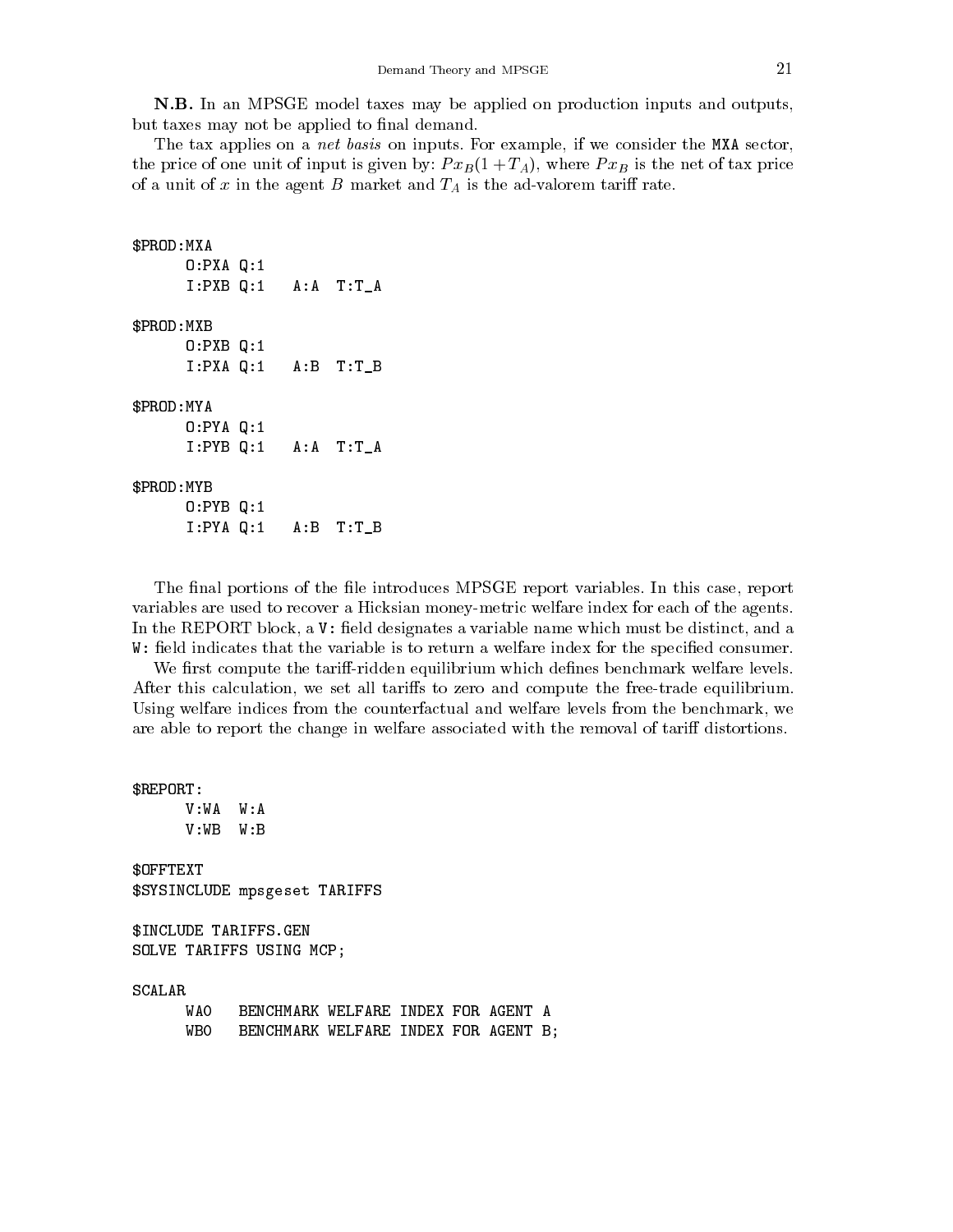$WAO = WA.L;$  $WBO = WB.L;$  $T_A = 0;$  $T_B = 0;$ \$INCLUDE TARIFFS.GEN SOLVE TARIFFS USING MCP; SCALAR **EVA** HICKSIAN EQUIVALENT VARIATION FOR AGENT A EVB HICKSIAN EQUIVALENT VARIATION FOR AGENT B;  $EVA = 100 * (WA.L-WAO)/WAO;$  $EVB = 100 * (WB.L-WBO)/WBO;$ DISPLAY EVA, EVB;

#### Exercises for Example 5:

- (i) Find the *optimal tariff* in this model for agent A, assuming that agent B does not retaliate and leaves her tariff rate at the benchmark level.
- (ii) Insert the endowment and preference parameters from the previous problem, retaining the same benchmark tariff rates. Does free trade benefit both countries? If not, why  $not?$

## 7. Solutions to Exercises

SOLUTION TO EXAMPLE 1

\$TITLE: Solution to Example 1

Declare the benchmark values as scalars to allow for changes when  $\star$ \* doing the exercises:

#### SCALAR

| XО   | LEVEL OF X AT BENCHMARK |
|------|-------------------------|
| Y0   | LEVEL OF Y AT BENCHMARK |
| PX 0 | PX AT BENCHMARK         |
| PY 0 | PY AT BENCHMARK         |
| T.XO | LABOR IN SECTOR X:      |

 $X0 = 1$ ;  $YO = 1;$  $PX0 = (1/2);$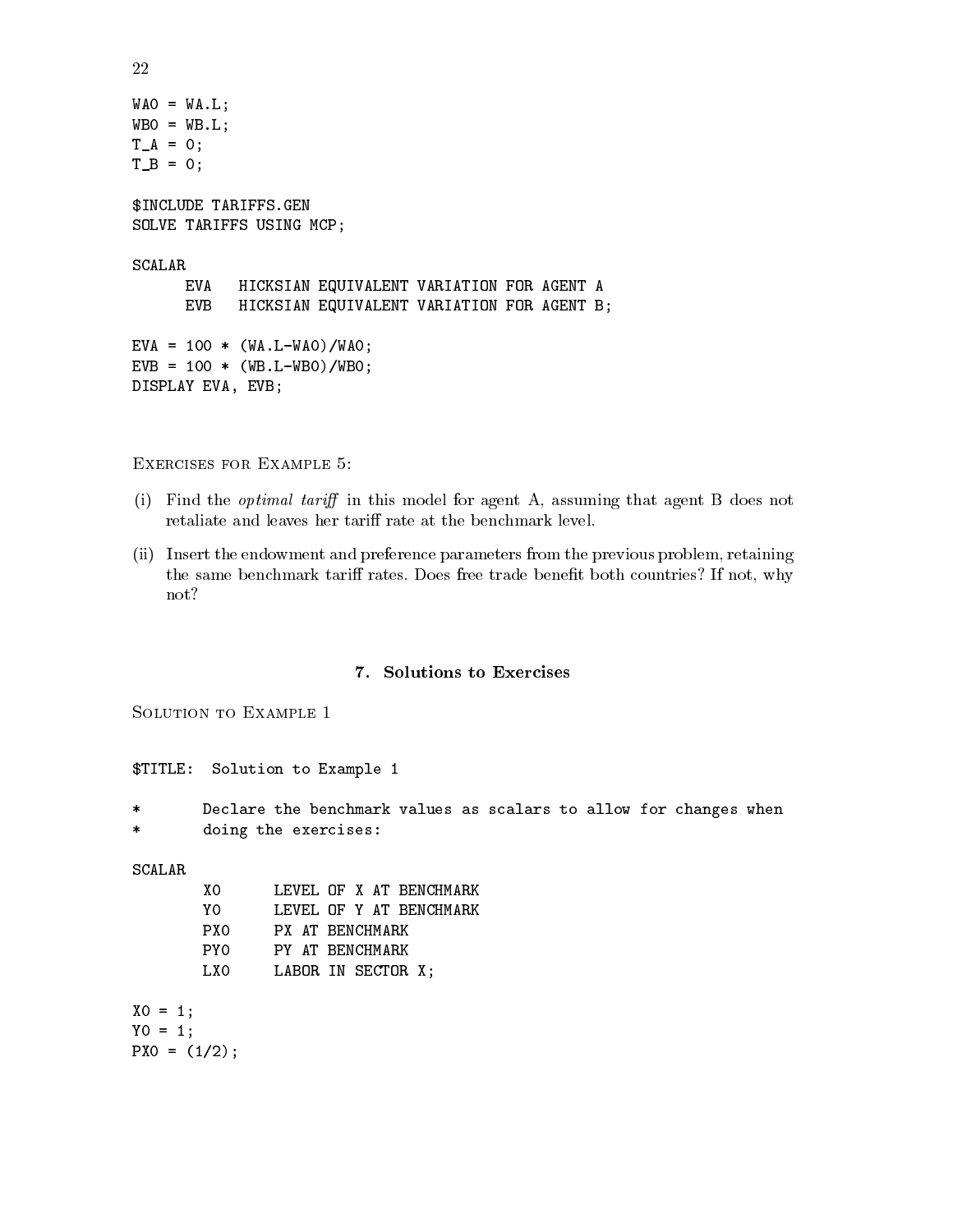| $PYO = 1;$<br>$LX0 = 1;$                                                                                                                                                                                                       |                                            |
|--------------------------------------------------------------------------------------------------------------------------------------------------------------------------------------------------------------------------------|--------------------------------------------|
| \$0NTEXT                                                                                                                                                                                                                       |                                            |
| \$MODEL:DEMAND                                                                                                                                                                                                                 |                                            |
| \$SECTORS:                                                                                                                                                                                                                     |                                            |
| X.                                                                                                                                                                                                                             | ! ACTIVITY LEVEL FOR X = DEMAND FOR GOOD I |
| Y                                                                                                                                                                                                                              | ! ACTIVITY LEVEL FOR Y = DEMAND FOR GOOD ' |
| \$COMMODITIES:                                                                                                                                                                                                                 |                                            |
| PX                                                                                                                                                                                                                             | ! PRICE OF X WHICH WILL EQUAL PL           |
|                                                                                                                                                                                                                                | PY : PRICE OF Y WHICH WILL EQUAL 2 PL      |
| PL and the set of the set of the set of the set of the set of the set of the set of the set of the set of the set of the set of the set of the set of the set of the set of the set of the set of the set of the set of the se | ! PRICE OF FACTOR L                        |
| \$CONSUMERS:                                                                                                                                                                                                                   |                                            |
| RA                                                                                                                                                                                                                             | ! REPRESENTATIVE AGENT INCOME              |
| \$PROD: X                                                                                                                                                                                                                      |                                            |
| $0:PX$ $Q:XO$                                                                                                                                                                                                                  |                                            |
| $I:PL$ $Q: LXO$                                                                                                                                                                                                                |                                            |
| \$PROD:Y                                                                                                                                                                                                                       |                                            |
| $\textbf{0}: \textbf{PY} \qquad \textbf{Q}: \textbf{YO}$                                                                                                                                                                       |                                            |
| $I:PL$ $Q:2$                                                                                                                                                                                                                   |                                            |
| $$DEMAND:RA$ $s:1$                                                                                                                                                                                                             |                                            |
| $E:PL$ Q:120                                                                                                                                                                                                                   |                                            |
|                                                                                                                                                                                                                                | $D:PX$ $Q:XO$ $P:PXO$                      |
|                                                                                                                                                                                                                                | $D: PY$ Q: YO P: PYO                       |
| \$0FFTEXT                                                                                                                                                                                                                      |                                            |
| \$SYSINCLUDE mpsgeset DEMAND                                                                                                                                                                                                   |                                            |
|                                                                                                                                                                                                                                |                                            |

\$INCLUDE DEMAND.GEN SOLVE DEMAND USING MCP;

The solution listing appears as follows:

|              | LOWER. | <b>LEVEL</b> | UPPFR. | MARGTNAL. |
|--------------|--------|--------------|--------|-----------|
| $---$ VAR X  |        | 40.000       | $+IMF$ |           |
| $---$ VAR Y  |        | 40.000       | $+INF$ | $\bullet$ |
| $---$ VAR PX |        | 1.000        | $+INF$ |           |
| ---- VAR PY  |        | 2.000        | $+IMF$ | $\bullet$ |
| ---- VAR PI. |        | 1.000        | $+INF$ |           |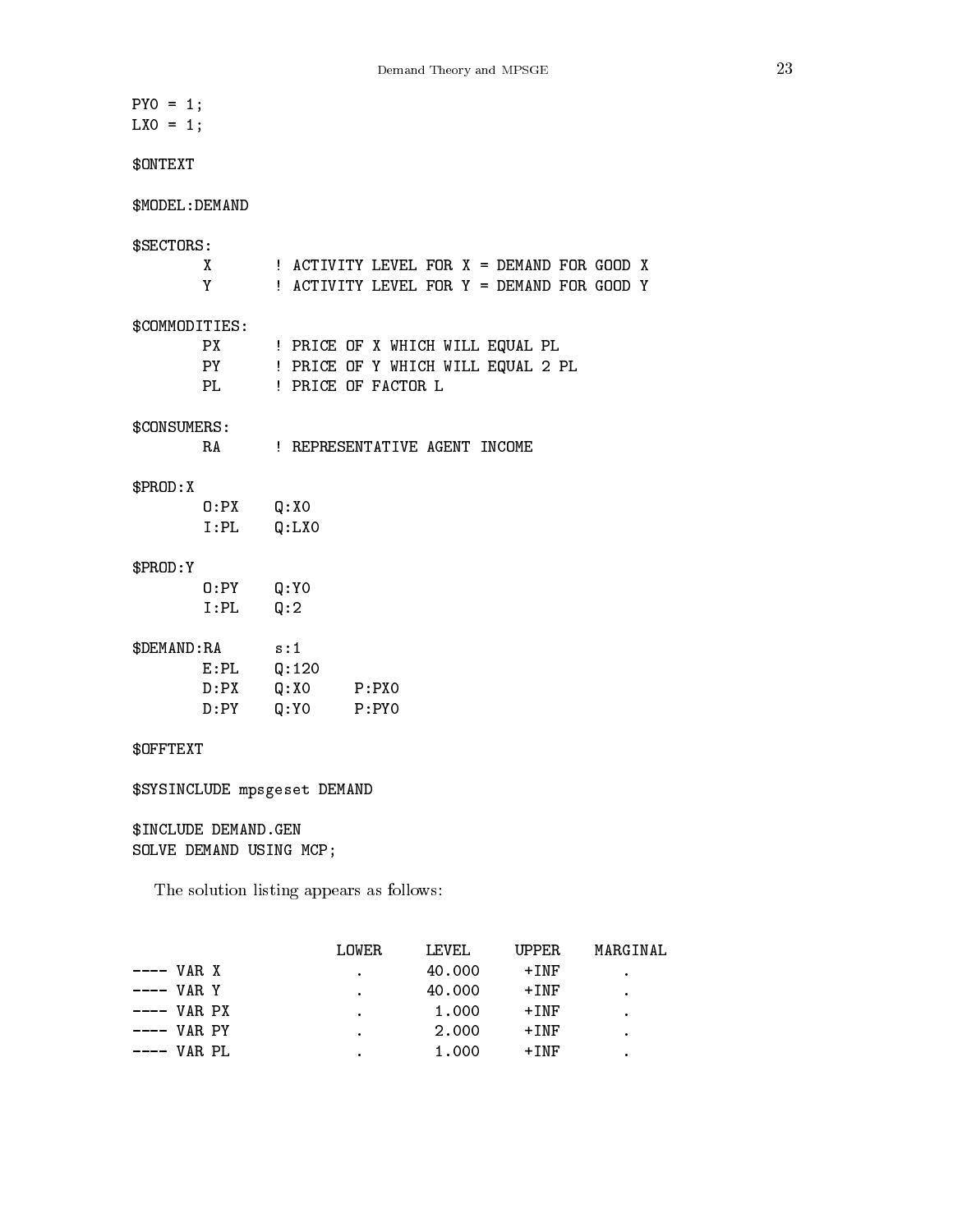| ---- VAR RA |                             | 120.000                                    | $+INF$ |  |
|-------------|-----------------------------|--------------------------------------------|--------|--|
| X.          |                             | ACTIVITY LEVEL FOR $X = DEMAND$ FOR GOOD X |        |  |
| Y           |                             | ACTIVITY LEVEL FOR $Y = DEMAND$ FOR GOOD Y |        |  |
| PХ          |                             | PRICE OF X WHICH WILL EQUAL PL             |        |  |
| ΡY          |                             | PRICE OF Y WHICH WILL EQUAL 2 PL           |        |  |
| PL          | PRICE OF FACTOR L           |                                            |        |  |
| R A         | REPRESENTATIVE AGENT INCOME |                                            |        |  |

Exercise (1.i): Use a different calibration point where  $x = 2$ ,  $y = 1$ ,  $MRS(2, 1) = 1/4$ . Rerun the model to show that this does not change the results.

 $X0 = 2;$ Y0 = 1;  $PX0 = (1/4);$  $PY0 = 1;$ \$INCLUDE DEMAND.GEN SOLVE DEMAND USING MCP;

Solution listing for exercise (1.i): Different calibration point.

|              |  | LOWER     | <b>LEVEL</b> | UPPFR. | MARGTNAL. |
|--------------|--|-----------|--------------|--------|-----------|
| $---$ VAR X  |  |           | 40.000       | $+IMF$ |           |
| $---$ VAR Y  |  |           | 40.000       | $+IMF$ |           |
| $---$ VAR PX |  | $\bullet$ | 0.500        | $+IMF$ |           |
| $---$ VAR PY |  |           | 2.000        | $+IMF$ |           |
| ---- VAR PL  |  |           | 1.000        | $+INF$ |           |
| $---$ VAR RA |  |           | 120.000      | $+IMF$ |           |

Exercise (1.ii): Increase the price of x from 1 to 2, by changing the  $Q$ : coefficient for PL in sector x from 1 to 2.

 $LX0 = 2;$ 

\$INCLUDE DEMAND.GEN SOLVE DEMAND USING MCP;

The solution listing appears as follows:

LOWER LEVEL UPPER MARGINAL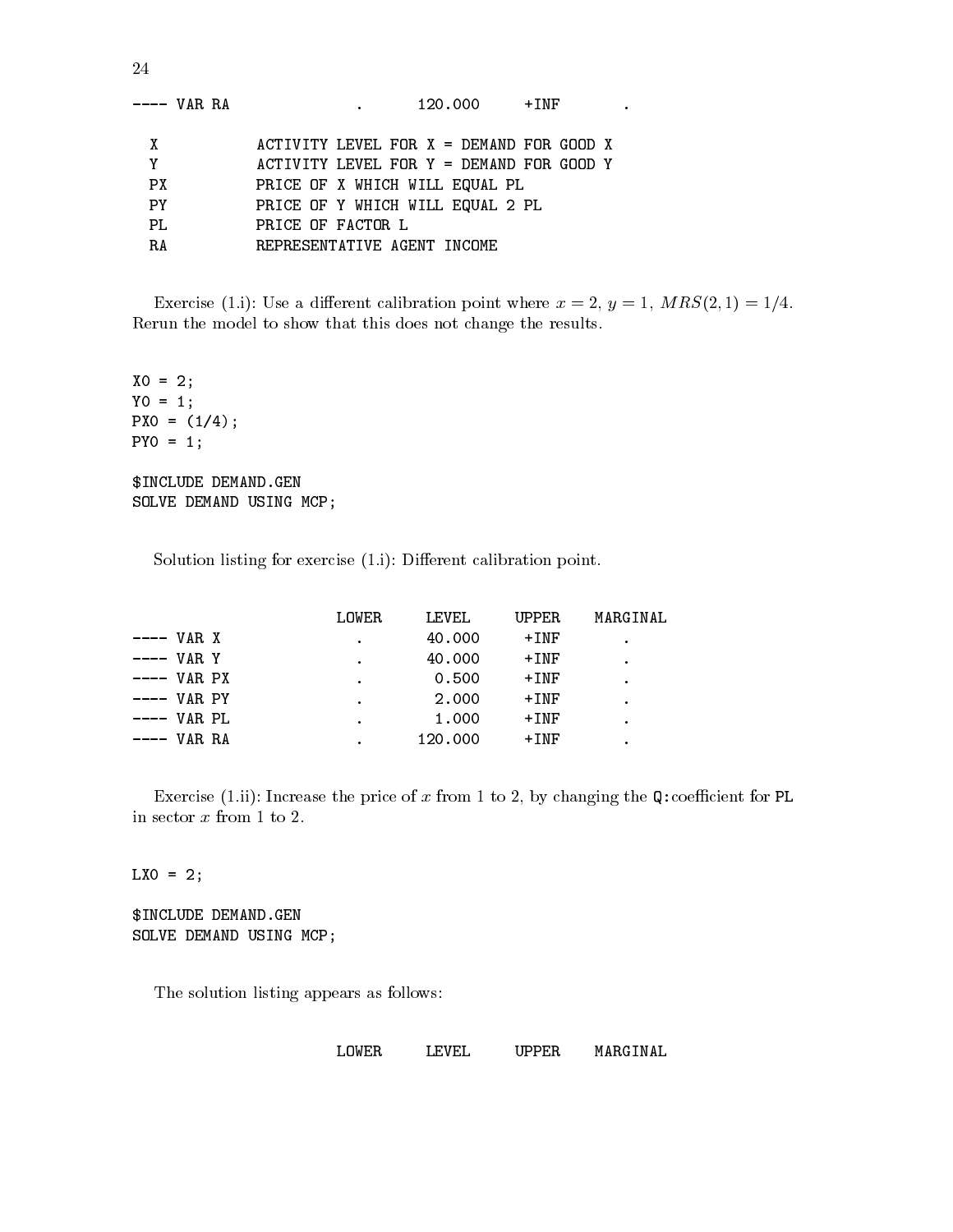| ---- VAR X   |  | $\sim$          | 20,000  | $+INF$ |  |
|--------------|--|-----------------|---------|--------|--|
| $---$ VAR Y  |  | <b>Contract</b> | 40.000  | $+INF$ |  |
| ---- VAR PX  |  |                 | 1.000   | $+INF$ |  |
| $---$ VAR PY |  |                 | 2.000   | $+INF$ |  |
| $---$ VAR PL |  |                 | 1.000   | $+INF$ |  |
| ---- VAR RA  |  |                 | 120.000 | $+INF$ |  |

Exercise  $(1.iii)$ : Compute an equilibrium in which commodity Y is defined as the numeraire.

This is done by fixing the value of  $P_y$  equal to one. The MPSGE function evaluation program detects that a price has been fixed, and it then does not apply any price normalization.

 $PY.FX = 1;$ \$INCLUDE DEMAND.GEN SOLVE DEMAND USING MCP;

Solution listing for exercise (1.iii): Commodity Y as numeraire.

|                                                                                                                                                                                                                                                                                                                                                                                              |        | LOWER     | <b>LEVEL</b> | UPPFR. | MARGTNAL. |
|----------------------------------------------------------------------------------------------------------------------------------------------------------------------------------------------------------------------------------------------------------------------------------------------------------------------------------------------------------------------------------------------|--------|-----------|--------------|--------|-----------|
| $---$ VAR X                                                                                                                                                                                                                                                                                                                                                                                  |        |           | 20,000       | $+IMF$ |           |
| $---$ VAR Y                                                                                                                                                                                                                                                                                                                                                                                  |        | $\bullet$ | 40.000       | $+IMF$ | $\bullet$ |
| ---- VAR PX                                                                                                                                                                                                                                                                                                                                                                                  |        |           | 0.500        | $+IMF$ |           |
| ---- VAR PY                                                                                                                                                                                                                                                                                                                                                                                  |        | 1.000     | 1.000        | 1,000  | EPS.      |
| ---- VAR PL                                                                                                                                                                                                                                                                                                                                                                                  |        |           | 0.500        | $+IMF$ | $\bullet$ |
| $\frac{1}{2} \frac{1}{2} \frac{1}{2} \frac{1}{2} \frac{1}{2} \frac{1}{2} \frac{1}{2} \frac{1}{2} \frac{1}{2} \frac{1}{2} \frac{1}{2} \frac{1}{2} \frac{1}{2} \frac{1}{2} \frac{1}{2} \frac{1}{2} \frac{1}{2} \frac{1}{2} \frac{1}{2} \frac{1}{2} \frac{1}{2} \frac{1}{2} \frac{1}{2} \frac{1}{2} \frac{1}{2} \frac{1}{2} \frac{1}{2} \frac{1}{2} \frac{1}{2} \frac{1}{2} \frac{1}{2} \frac{$ | VAR RA |           | 60.000       | $+IMF$ |           |

SOLUTION TO EXAMPLE 2

\$TITLE: Solution to Example 2

Py Observation of the Pyone of Pyone of the Pyone of the Pyone of the Pyone of the Pyone of the Pyone of the Pyone of the Pyone of the Pyone of the Pyone of the Pyone of the Pyone of the Pyone of the Pyone of the Pyone of

Declare the benchmarck prices as scalars to allow for changes in the  $\star$ \* counterfactual models.

SCALAR

| $\mathbf{X}$ and $\mathbf{X}$                                                                                                                                                                                                       |                                        |  |  |  |  | QUANTITY OF X FOR WHICH THE MRS IS TO BE EVALUATED |
|-------------------------------------------------------------------------------------------------------------------------------------------------------------------------------------------------------------------------------------|----------------------------------------|--|--|--|--|----------------------------------------------------|
| <b>Y</b> and the set of the set of the set of the set of the set of the set of the set of the set of the set of the set of the set of the set of the set of the set of the set of the set of the set of the set of the set of the s |                                        |  |  |  |  | QUANTITY OF Y FOR WHICH THE MRS IS TO BE EVALUATED |
| MR S                                                                                                                                                                                                                                | COMPUTED MARGINAL RATE OF SUBSTITUTION |  |  |  |  |                                                    |
| PX 0                                                                                                                                                                                                                                | PRICE OF X                             |  |  |  |  |                                                    |
|                                                                                                                                                                                                                                     | PYO PRICE OF Y:                        |  |  |  |  |                                                    |

 $X = 1;$  $Y = 1;$ PX0 = 1/4;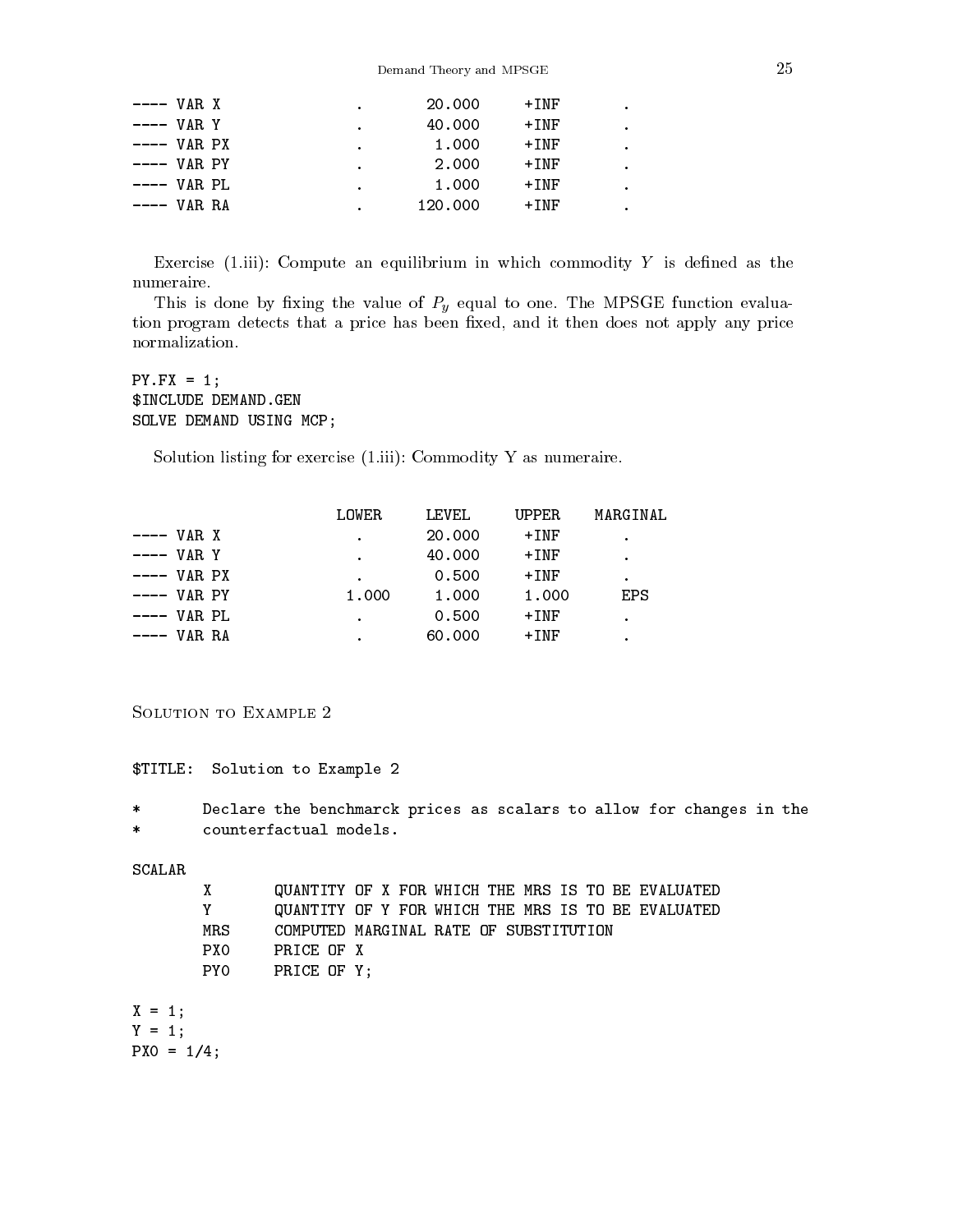PY0 = 1; \$ONTEXT \$MODEL:MRSCAL \$COMMODITIES: \$CONSUMERS: RA ! REPRESENTATIVE AGENT \$DEMAND:RA s:1 D:PX Q:1 P:PX0 D:PY Q:1 P:PY0 E:PX Q:X E:PY Q:Y \$OFFTEXT \$SYSINCLUDE mpsgeset MRSCAL \$INCLUDE MRSCAL.GEN SOLVE MRSCAL USING MCP; \* Compute the MRS using the solution values:  $MRS = PX.L / PY.L;$ \* Display MRS with 8 decimals: OPTION MRS:8; DISPLAY MRS;

The solution listing appears as follows:

|              |  |                      | LOWER                  |     | LEVEL | UPPER.                       | MARGINAL  |
|--------------|--|----------------------|------------------------|-----|-------|------------------------------|-----------|
| $---$ VAR PX |  |                      |                        |     | 0.400 | $+INF$                       |           |
| $---$ VAR PY |  |                      |                        |     | 1.600 | $+INF$                       | $\bullet$ |
| $---$ VAR RA |  |                      |                        |     | 2.000 | $+INF$                       |           |
|              |  |                      |                        |     |       |                              |           |
| PX.          |  |                      | PRICE INDEX FOR GOOD X |     |       |                              |           |
| PΥ           |  |                      | PRICE INDEX FOR GOOD Y |     |       |                              |           |
| R A          |  | REPRESENTATIVE AGENT |                        |     |       |                              |           |
|              |  |                      |                        |     |       |                              |           |
|              |  | 191 PARAMETER MRS    |                        | $=$ |       | 0.25000000 COMPUTED MARGINAL |           |

26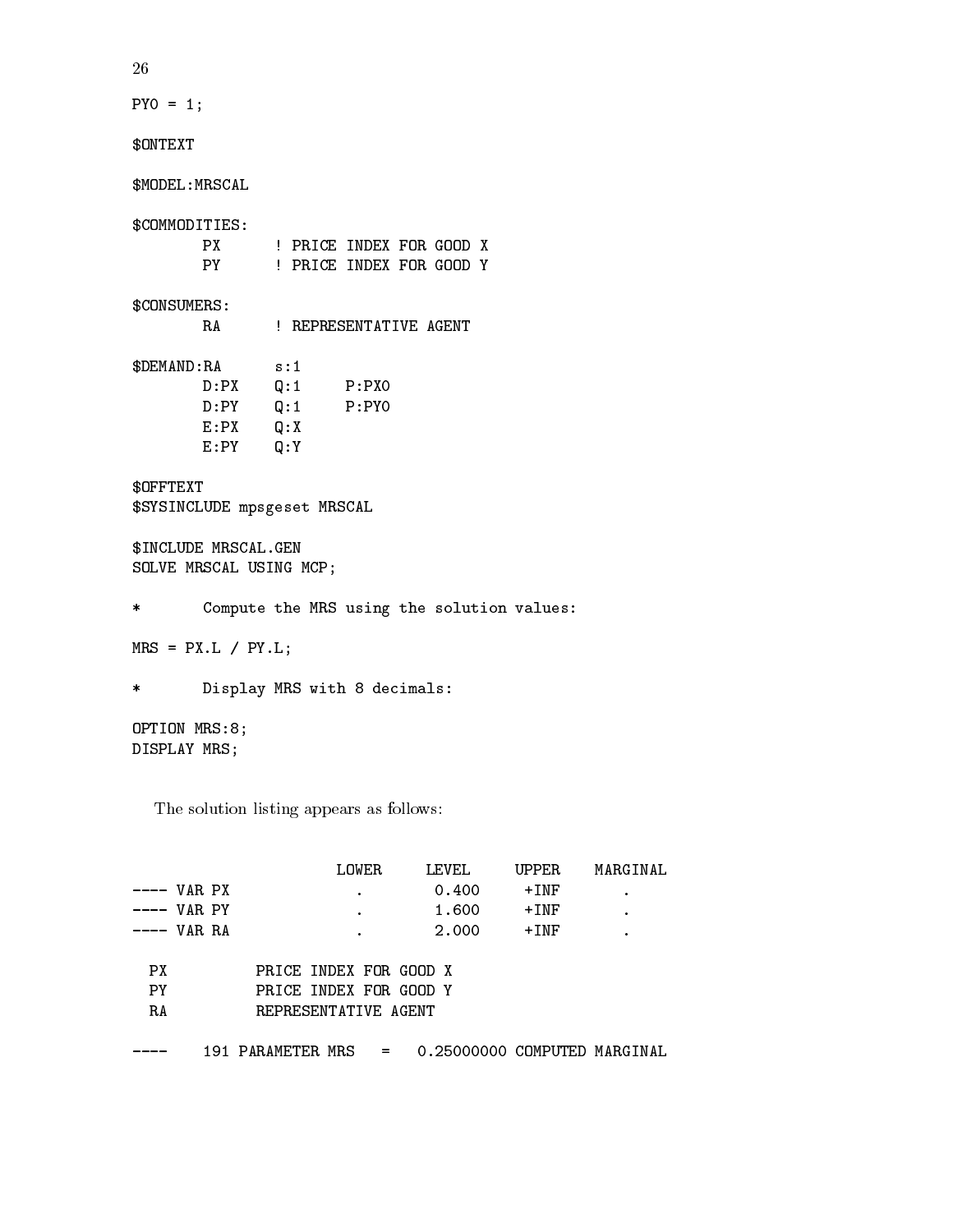RATE OF SUBSTITUTION

Exercise (2.i): Show that the demand function is homothetic by uniform scaling of the X and Y endowments. The resulting MRS should remain unchanged.

 $X = 20;$  $Y = 20;$ 

\$INCLUDE MRSCAL.GEN SOLVE MRSCAL USING MCP;

\* Compute the MRS using the new solution values:

 $MRS = PX.L / PY.L;$ 

DISPLAY MRS;

The solution to exercise (1.i):

|             | LOWER.                                             | LEVEL. | UPPFR. | MARGINAL. |
|-------------|----------------------------------------------------|--------|--------|-----------|
| ---- VAR PX |                                                    | 0.400  | $+INF$ |           |
| ---- VAR PY |                                                    | 1.600  | $+INF$ |           |
| ---- VAR RA |                                                    | 40.000 | $+TNF$ |           |
|             | 255 PARAMETER MRS = $0.25000000$ COMPUTED MARGINAL |        |        |           |
|             | RATE OF SUBSTITUTION                               |        |        |           |

Exercise (2.ii): Modify the demand function calibration point so that the reference price of both  $X$  and  $Y$  equal unity.

 $PX0 = 1;$ PY0 = 1; \$INCLUDE MRSCAL.GEN SOLVE MRSCAL USING MCP; \* Compute the MRS using solution values:  $MRS = PX.L / PY.L;$ 

DISPLAY MRS;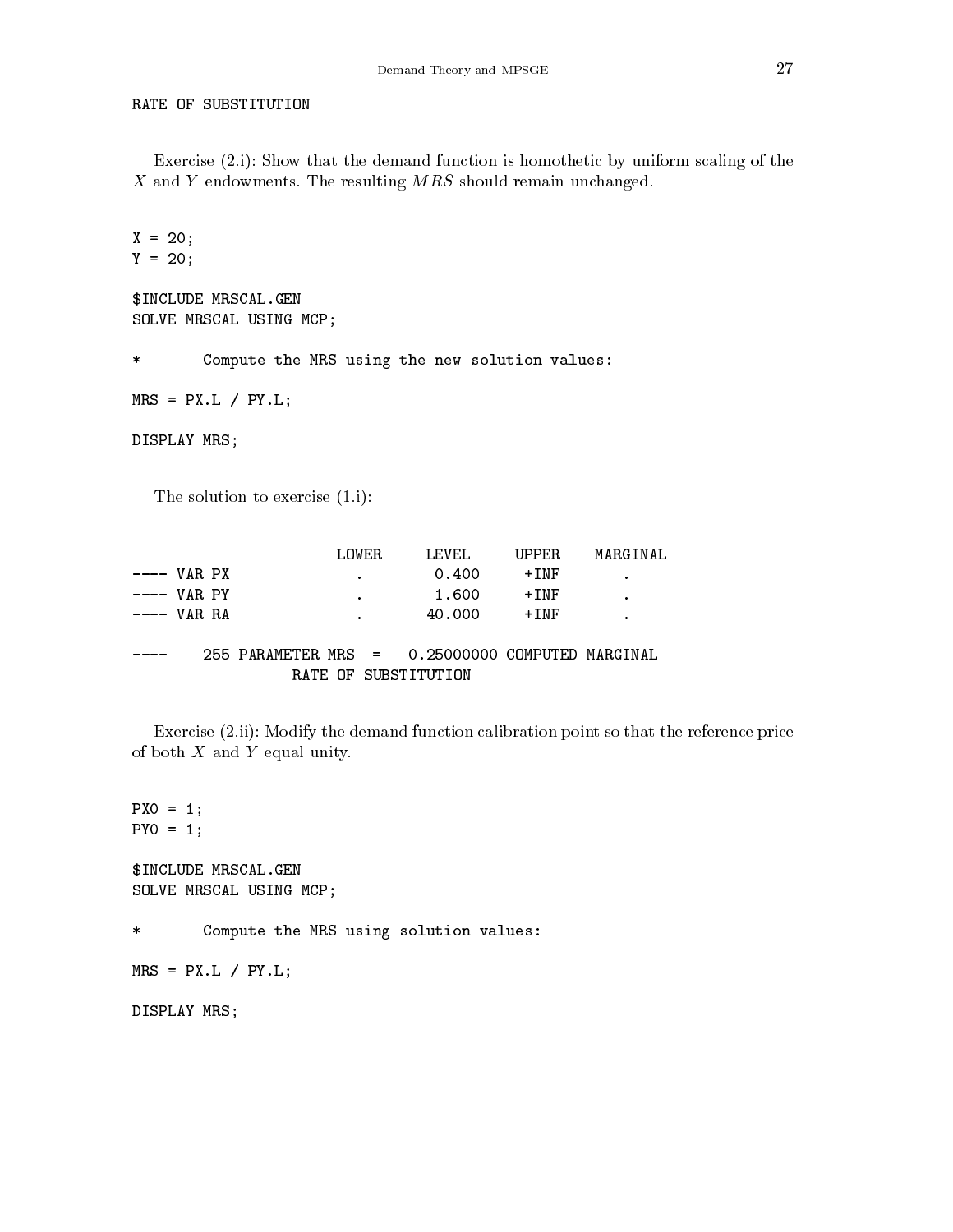Solution to exercise (2.ii):

|                       |                   | LOWER                                                                                                                                                                                                                        | LEVEL          | UPPER          | MARGINAL |  |
|-----------------------|-------------------|------------------------------------------------------------------------------------------------------------------------------------------------------------------------------------------------------------------------------|----------------|----------------|----------|--|
| $---$ VAR PX          |                   | $\mathbf{r} = \mathbf{r}$ , where $\mathbf{r} = \mathbf{r}$                                                                                                                                                                  |                | $1.000$ $+INF$ |          |  |
| $---$ VAR PY          |                   |                                                                                                                                                                                                                              | $1.000 + INF$  |                |          |  |
| $---$ VAR RA          |                   |                                                                                                                                                                                                                              | $40.000 + INF$ |                |          |  |
|                       |                   | $---$ 319 PARAMETER MRS = 1.00000000 COMPUTED MARGINAL<br>RATE OF SUBSTITUTION                                                                                                                                               |                |                |          |  |
| SOLUTION TO EXAMPLE 3 |                   |                                                                                                                                                                                                                              |                |                |          |  |
|                       |                   | \$TITLE: Solution to Example 3                                                                                                                                                                                               |                |                |          |  |
| $\ast$ .<br>$\ast$ .  |                   | Declare as scalars EXO and SIGMA to change their values in the<br>counterfactual models                                                                                                                                      |                |                |          |  |
| SCALAR                | CX                | PHI AGGREGATE LABOR PRODUCTIVITY /1/<br>COST OF X AT BASE YEAR PRODUCTIVITY /1/<br>CY COST OF Y AT BASE YEAR PRODUCTIVITY /1/<br>EXO ENDOWMENT OF X AT BENCHMARK /0/<br>SIGMA ELASTICITY OF SUBSTITUTION IN CONSUMPTION /1/; |                |                |          |  |
| \$0NTEXT              |                   |                                                                                                                                                                                                                              |                |                |          |  |
| \$MODEL: LSUPPLY      |                   |                                                                                                                                                                                                                              |                |                |          |  |
| \$SECTORS:            |                   |                                                                                                                                                                                                                              |                |                |          |  |
|                       |                   | X : SUPPLY = DEMAND FOR X                                                                                                                                                                                                    |                |                |          |  |
|                       | Y                 | ! SUPPLY = DEMAND FOR Y                                                                                                                                                                                                      |                |                |          |  |
|                       | LS —              | ! LABOR SUPPLY                                                                                                                                                                                                               |                |                |          |  |
| \$COMMODITIES:        |                   |                                                                                                                                                                                                                              |                |                |          |  |
|                       | PX F<br><b>PY</b> | ! MARKET PRICE OF GOOD X                                                                                                                                                                                                     |                |                |          |  |
|                       | PL                | ! MARKET PRICE OF GOOD Y<br>! MARKET WAGE                                                                                                                                                                                    |                |                |          |  |
|                       | PLS               | ! CONSUMER VALUE OF LEISURE                                                                                                                                                                                                  |                |                |          |  |
|                       |                   |                                                                                                                                                                                                                              |                |                |          |  |
| \$CONSUMERS:          |                   |                                                                                                                                                                                                                              |                |                |          |  |
|                       | RA                | ! REPRESENTATIVE AGENT                                                                                                                                                                                                       |                |                |          |  |
|                       |                   |                                                                                                                                                                                                                              |                |                |          |  |
| \$PROD:LS             |                   |                                                                                                                                                                                                                              |                |                |          |  |
|                       | 0:PL              | Q:PHI                                                                                                                                                                                                                        |                |                |          |  |

28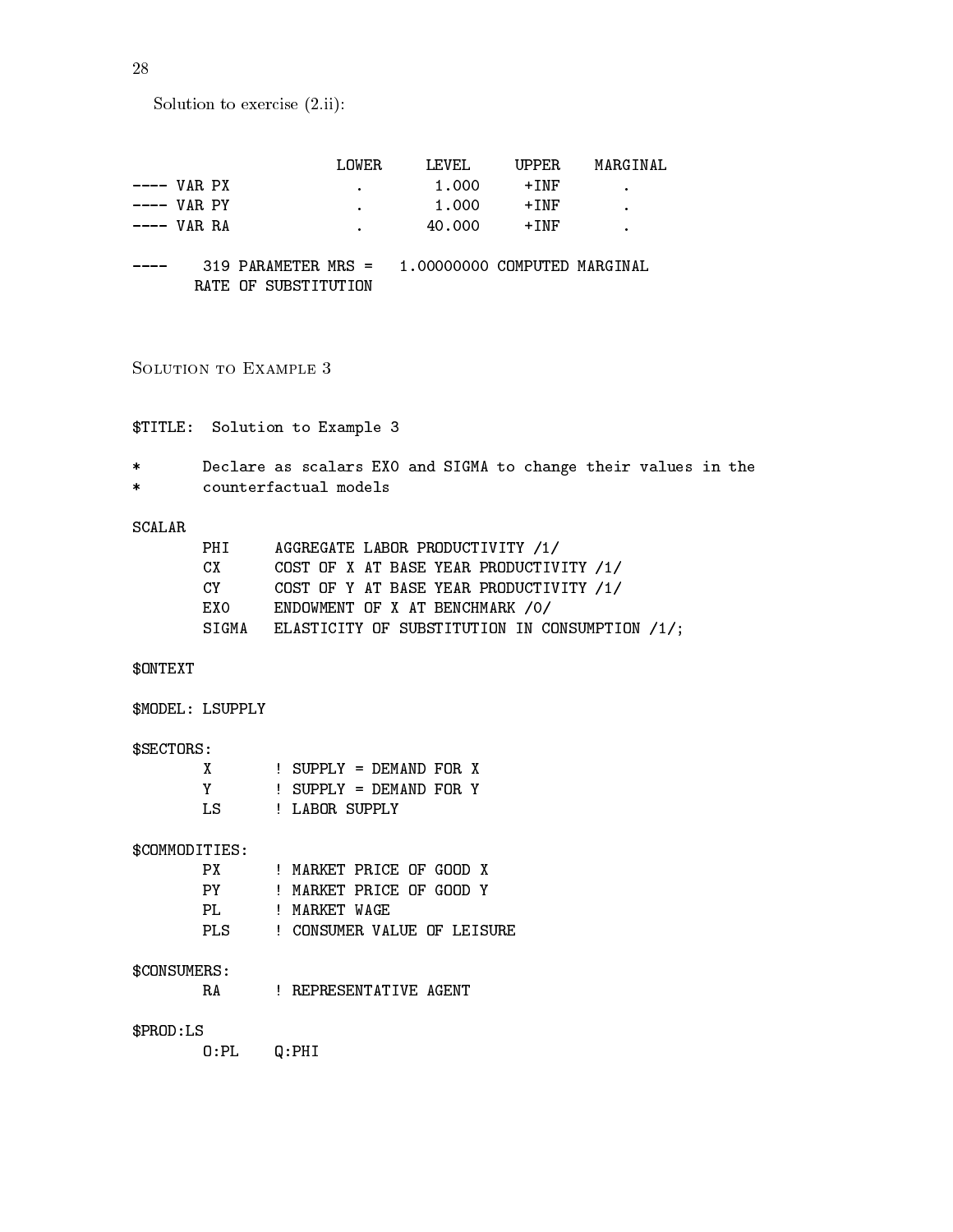I:PLS Q:1 \$PROD:X  $0:PX$   $Q:1$ I:PL Q:CX \$PROD:Y  $0:PY$   $Q:1$ I:PL Q:CY \* Add endowment of X (EX0) which in benchmark is 0, so we can change  $\star$ its value in exercise (a). \$DEMAND:RA s:sigma E:PLS Q:120  $E:PX$  $0:EXO$ E:PX Q:EXO Q:EXO Q:EXO Q:EXO Q:EXO Q:EXO Q:EXO Q:EXO Q:EXO Q:EXO Q:EXO Q:EXO Q:EXO Q:EXO Q:EXO Q:EXO Q:EXO Q:E D:PLS Q:1 P:1 D:PX Q:1 P:1 D:PY Q:1 P:1 \$OFFTEXT \$SYSINCLUDE mpsgeset LSUPPLY \$INCLUDE LSUPPLY.GEN SOLVE LSUPPLY USING MCP; \* Save the solution value of labor supply with PHI=1, to compare with  $\ast$ the labor supply in the counterfactual model with PHI =  $1.01$ . SCALAR LS0 REFERENCE LEVEL OF LABOR SUPPLY **ELS** ELASTICITY OF LABOR SUPPLY WRT REAL WAGE;  $LSO = LS.L;$  $\star$ Counterfactual Model: Modify Labor Productivity. PHI = 1.01; \$INCLUDE LSUPPLY.GEN SOLVE LSUPPLY USING MCP; \* Compute the labor supply elasticity: ELS =  $round(100 * (LS.L - LSO) / LSO);$ DISPLAY ELS;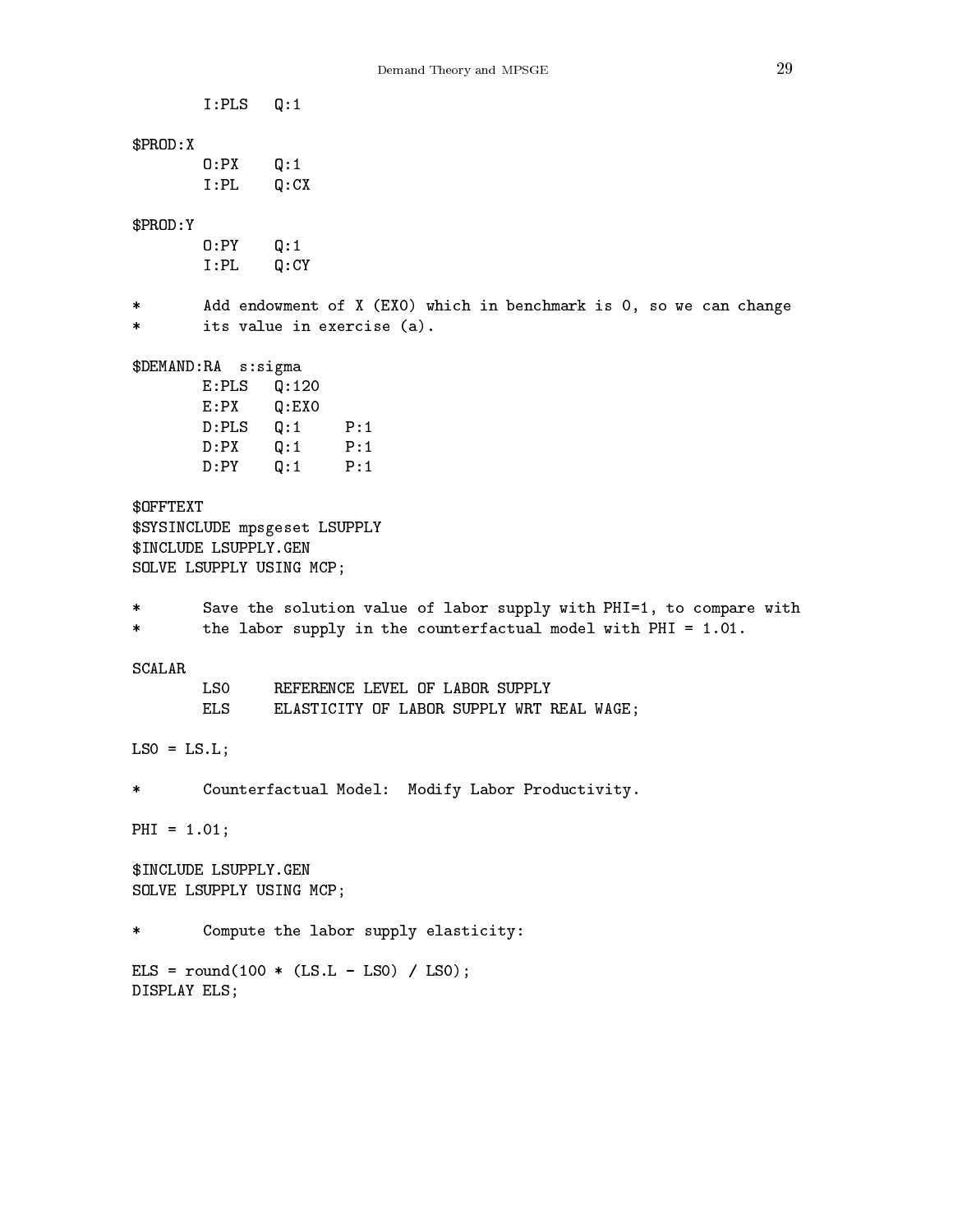Exercise  $(3.1)$ : To get a labor supply elasticity different than zero in a model with Cobb-Douglas final demand, include income from some other source different than labor income. Let the consumer be endowed with good  $X$  in addition to labor. Find the  $X$  endowment consistent with a labor supply elasticity of 0.15.

Solving for  $E_X$  in the expression for  $\eta$  given in the hint, we have that:

$$
E_X = (\eta/(1+\eta))L((1-\theta_\ell)/\theta_\ell) * (P_L/P_x)
$$

To compute  $E_X$  in this exercise, we have the benchmark values:  $L = 120, \theta_\ell = 1/3$  (from the solution of the model at benchmark:  $LS = 80$ ). We are given:  $\eta = 0.15$ ,  $P_{\ell} = 1.01$ (from the change in PHI).

\$ontext

\$offtext

 $\ast$ Compute EX0:

| SCALARS | ET A | Elasticity of labor supply /0.15/ |
|---------|------|-----------------------------------|
|         |      | Endowment of labor /120/          |
|         | Prl  | Price of labor $/1.01/$           |
|         | Prx  | Price of commodity X /1.0/        |
|         | Shl  | Value share of leisure;           |
|         |      |                                   |

 $Sh1 = 1/3;$ 

\* X endowment consistent with ETA = 0.15:

EXO =  $(ETA/(1+ETA)) * L * ((1-Sh1)/Sh1) * (Pr1/Prx);$ 

DISPLAY EX0;

\* Return to the benchmark labor productivity:

 $PHI = 1;$ 

\$INCLUDE LSUPPLY.GEN SOLVE LSUPPLY USING MCP;

The solution listing appears as follows:

|              |  | LOWER                | <b>LEVEL</b> | UPPFR. | MARGTNAL. |
|--------------|--|----------------------|--------------|--------|-----------|
| ---- VAR X   |  | $\bullet$            | 40.000       | $+INF$ | $\bullet$ |
| $---$ VAR Y  |  | $\ddot{\phantom{a}}$ | 40.000       | $+INF$ | ٠         |
| $---$ VAR LS |  | $\bullet$            | 80,000       | $+INF$ | ٠         |
| $---$ VAR PX |  | $\bullet$            | 1.000        | $+INF$ | ٠         |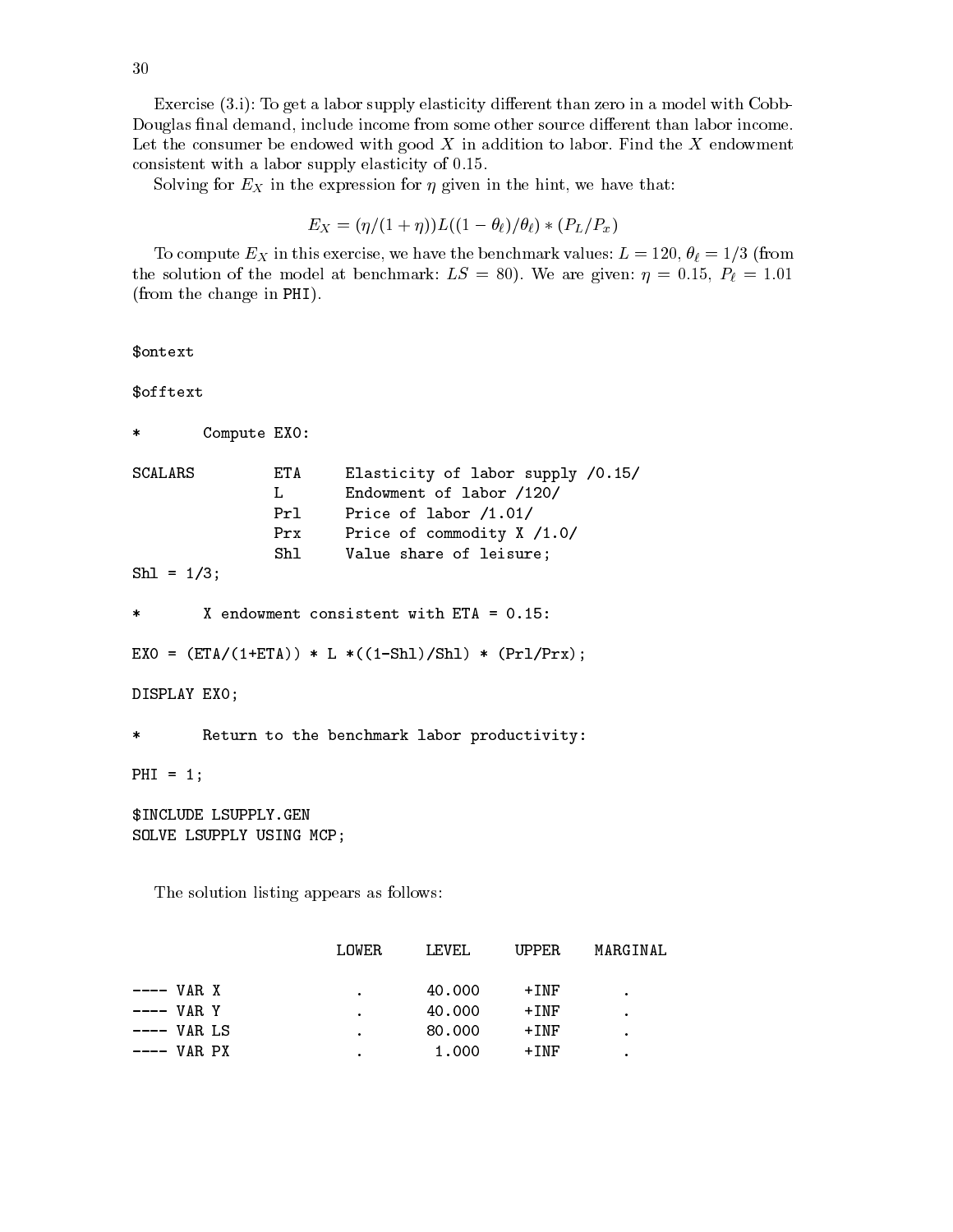| ---- VAR PY  |  | 1.000   | $+$ TNF |  |
|--------------|--|---------|---------|--|
| ---- VAR PI. |  | 1.000   | $+TNF$  |  |
| ---- VAR PLS |  | 1.000   | $+TNF$  |  |
| ---- VAR RA  |  | 120.000 | $+TNF$  |  |

| X   | $SUPPI.Y = DFMAND FOR X$  |
|-----|---------------------------|
| Υ   | $SUPPI.Y = DFMAND FOR Y$  |
| LS. | LABOR SUPPLY              |
| PΧ  | MARKFT PRICF OF GOOD X    |
| ΡY  | MARKFT PRICF OF GOOD Y    |
| PI. | MARKET WAGE               |
| PLS | CONSUMER VALUE OF LEISURE |
| RΑ  | REPRESENTATIVE AGENT      |

\* Save the value of labor supply with PHI = 1;

 $LSO = LS.L;$ 

\* Counterfactual model:

PHI = 1.01;

\$INCLUDE LSUPPLY.GEN SOLVE LSUPPLY USING MCP;

\* Compute the labor supply elasticity with the solution values:

 $ELS = 100 * (LS.L - LSO) / LSO;$ DISPLAY ELS;

Counterfactual model: PHI=1.01:

|               |                 | LOWER                | LEVEL   |       | <b>UPPER</b>  |  | MARGINAL  |
|---------------|-----------------|----------------------|---------|-------|---------------|--|-----------|
|               |                 |                      |         |       |               |  |           |
| ---- VAR X    |                 | $\bullet$            | 19.322  |       | $+INF$        |  | ٠         |
| ---- VAR Y    |                 | $\bullet$            | 50.939  |       | $+IMF$        |  | $\bullet$ |
| $---$ VAR LS  |                 | $\bullet$            | 69.565  |       | $+IMF$        |  | ٠         |
| $---$ VAR PX  |                 | $\bullet$            | 0.990   |       | $+INF$        |  | $\bullet$ |
| $---$ VAR PY  |                 | $\ddot{\phantom{0}}$ | 0.990   |       | $+IMF$        |  | $\bullet$ |
| $---$ VAR PL  |                 | $\ddot{\phantom{0}}$ | 0.990   |       | $+IMF$        |  | ٠         |
| $---$ VAR PLS |                 | $\bullet$            | 1,000   |       | $+INF$        |  | ٠         |
| $---$ VAR RA  |                 |                      | 151.304 |       | $+IMF$        |  | ٠         |
|               |                 |                      |         |       |               |  |           |
| 646.          | PARAMETER ELS = |                      |         | 0.150 | ELASTICITY OF |  | LABOR     |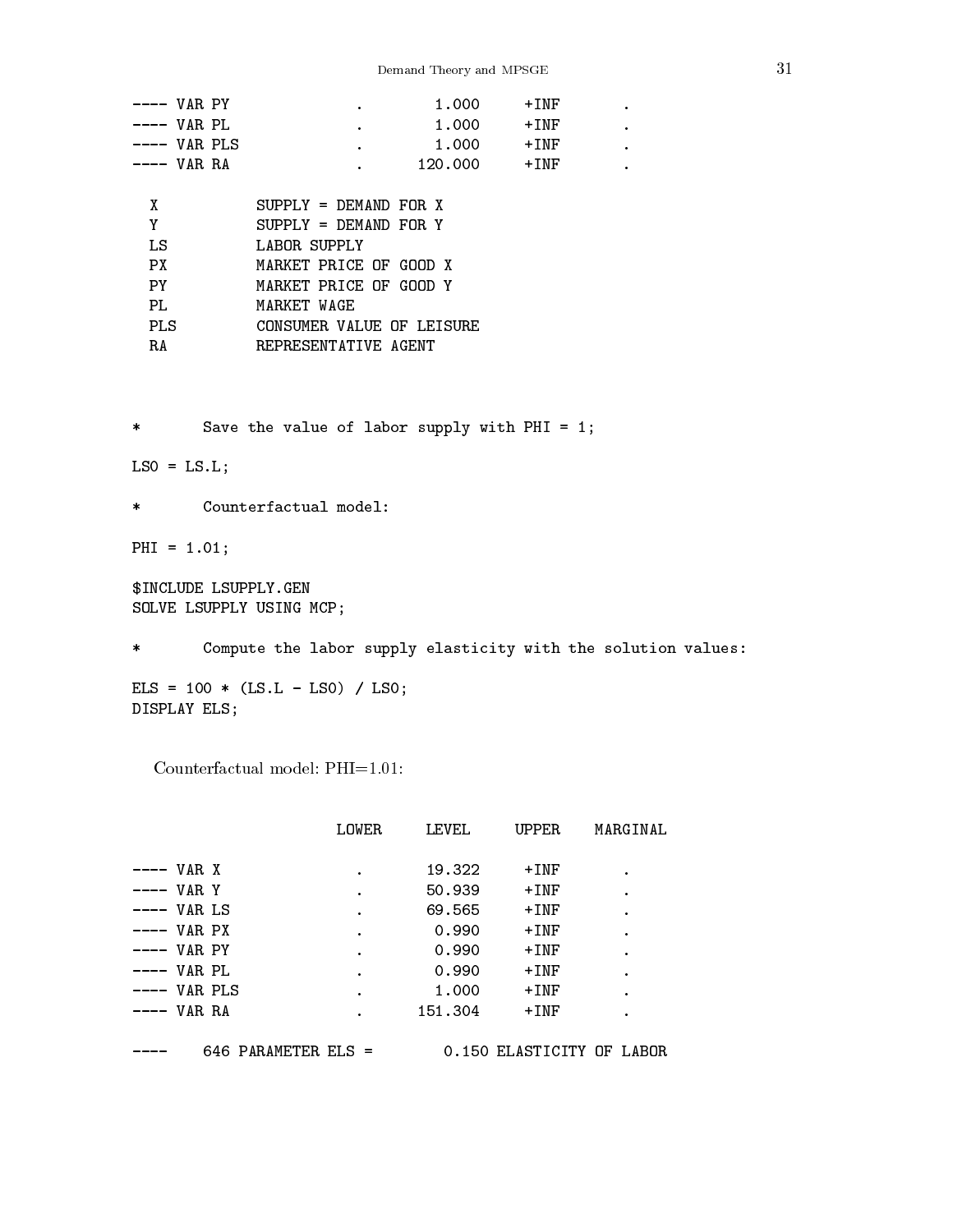SUPPLY WRT REAL WAGE

Exercise (3.ii) Alternatively, change the utiliy function. Let us change  $s:1$  to  $s:SIGMA$ , where SIGMA is a scalar value representing the benchmark elasticity of subsitution between  $X, Y$  and  $L$  in final demand. Find the value for SIGMA consistent with a labor supply elasticity of 0.15

Solving for  $\sigma$  in the expression for  $\eta$  given in the hint, we have that:

$$
\sigma = \eta \frac{LSUP}{LEIS} \frac{1}{1 - \theta_{\ell}} + 1
$$

To compute  $\sigma$  in this exercise we are given:  $\eta = 0.15, \ \theta_\ell = 1/3$ , change in PHI from 1.0 to 1.01, thus with  $\eta = 0.15$  we have  $LSUP = 80.12$  and  $LEIS = 39.88$ .

\* Compute SIGMA:

```
SCALAR LSUP Labor supply /80.12/
       LEIS Demand for leisure /39.88/;
```

```
Value of SIGMA consistent with ELS = 0.15:
\ast
```

```
SIGMA = ETA * (LSUP/LEIS) * (1/(1-Sh1)) + 1;DISPLAY SIGMA;
```

```
* Return to the benchmark value of the endowment of X and labor prod:
```
 $EXO = 0$ ;  $PHI = 1;$ 

\$INCLUDE LSUPPLY.GEN SOLVE LSUPPLY USING MCP;

Listing output:

|                       |              | 679 PARAMETER SIGMA |           |        | $=$          |          | 1.452 ELASTICITY OF<br>SUBSTITUTION IN<br>CONSUMPTION |
|-----------------------|--------------|---------------------|-----------|--------|--------------|----------|-------------------------------------------------------|
|                       |              |                     | LOWER.    | LEVEL  | <b>UPPER</b> | MARGINAL |                                                       |
|                       | $---$ VAR X  |                     | $\bullet$ | 40.000 | $+IMF$       |          |                                                       |
| $\qquad \qquad - - -$ | VAR Y        |                     | $\bullet$ | 40.000 | $+IMF$       |          |                                                       |
|                       | $---$ VAR LS |                     |           | 80,000 | $+IMF$       |          |                                                       |
|                       | ---- VAR PX  |                     |           | 1.000  | $+IMF$       |          |                                                       |
|                       | $---$ VAR PY |                     |           | 1,000  | $+IMF$       |          |                                                       |
|                       | ---- VAR PL  |                     | $\bullet$ | 1.000  | $+INF$       | $\cdot$  |                                                       |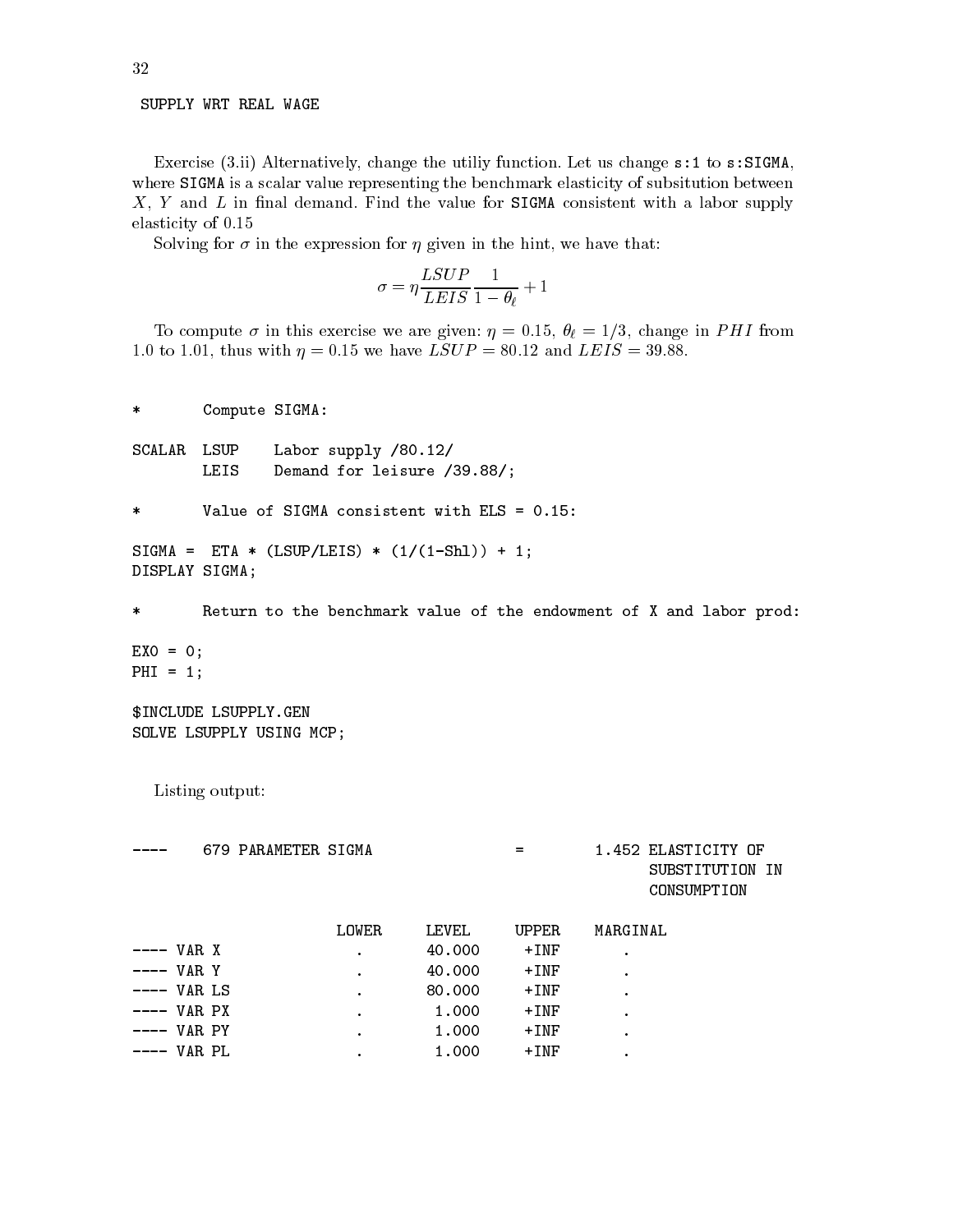| $---$ VAR PLS | 1. QQQ  | $+TNF$ |  |
|---------------|---------|--------|--|
| $---$ VAR RA  | 120.000 | $+TNF$ |  |

Continuing, we compute an equilibrium to evaluate the labor supply elasticity:

\* Save the value of labor supply with PHI = 1;  $LSO = LS.L;$ Counterfactual model:  $\ast$ PHI = 1.01; \$INCLUDE LSUPPLY.GEN SOLVE LSUPPLY USING MCP; \* Compute the labor supply elasticity:  $ELS = 100 * (LS.L - LSO) / LSO;$ DISPLAY ELS;

Model output is as follows:

|              |                     | LOWER. | LEVEL   | <b>UPPER</b>        | MARGINAL             |
|--------------|---------------------|--------|---------|---------------------|----------------------|
| ---- VAR X   |                     |        | 40.461  | $+INF$              | $\bullet$            |
| $---$ VAR Y  |                     |        | 40.461  | $+INF$              | $\bullet$            |
| $---$ VAR LS |                     |        | 80.120  | $+INF$              | $\ddot{\phantom{0}}$ |
| ---- VAR PX  |                     |        | 0.990   | $+INF$              | $\bullet$            |
| ---- VAR PY  |                     |        | 0.990   | $+IMF$              | $\bullet$            |
| ---- VAR PL  |                     |        | 0.990   | $+INF$              | $\bullet$            |
| ---- VAR PLS |                     |        | 1.000   | $+INF$              | ٠                    |
| $---$ VAR RA |                     |        | 120.000 | $+IMF$              | ٠                    |
|              | 888 PARAMETER ELS = |        |         | 0.150 ELASTICITY OF | T.A BOR.             |

Counterfactual model (Labor productivity  $= 1.01$ ):

|             | LOWER.               | <b>LEVEL</b> | UPPFR. | MARGTNAL |
|-------------|----------------------|--------------|--------|----------|
| ---- VAR X  | $\ddot{\phantom{a}}$ | 40.400       | $+INF$ |          |
| $---$ VAR Y |                      | 40.400       | $+TNF$ |          |
| ---- VAR LS |                      | 80.000       | $+INF$ | ٠        |
| ---- VAR PX |                      | 0.990        | $+INF$ |          |
| ---- VAR PY |                      | 0.990        | $+TNF$ |          |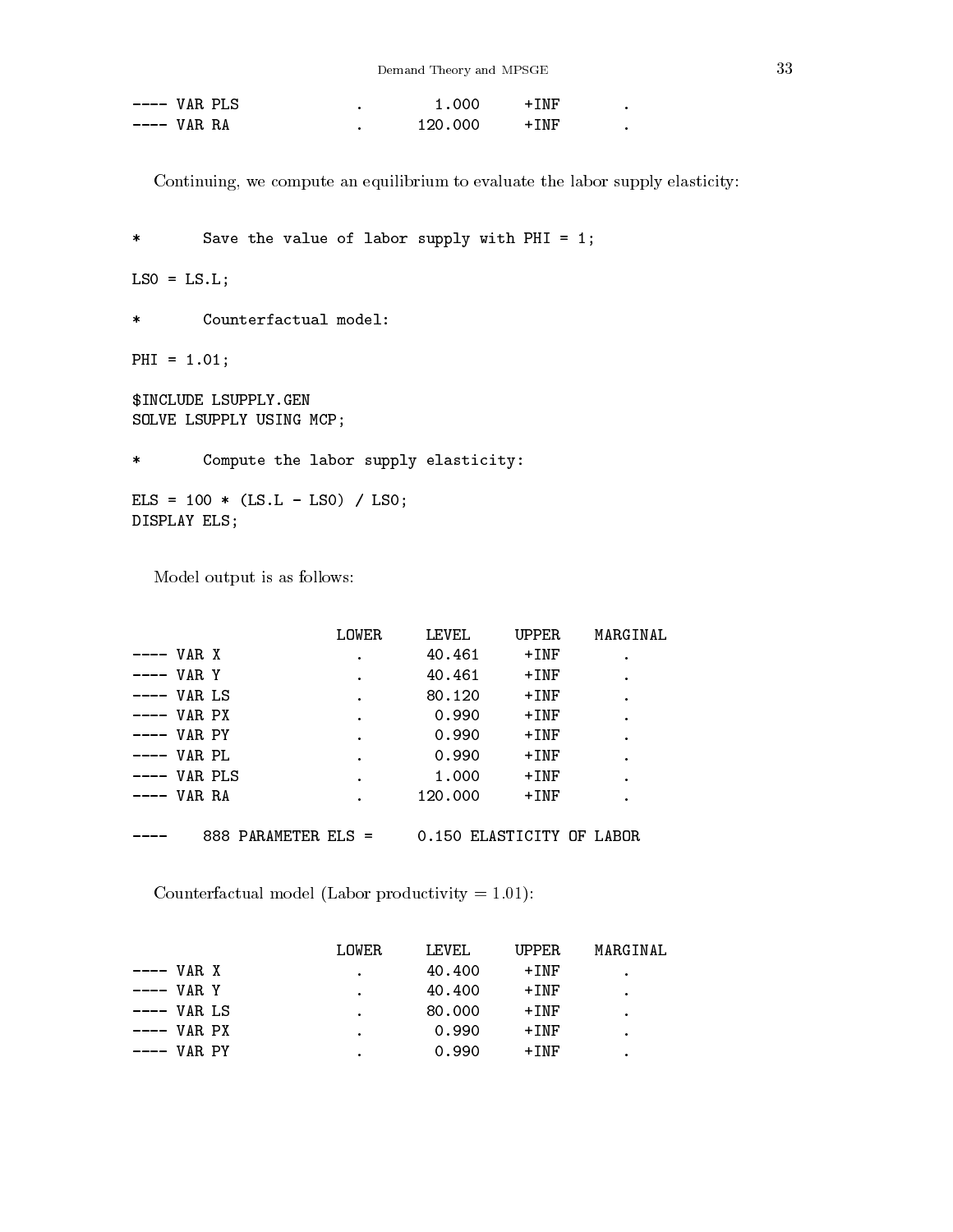| ---- VAR PL  |  |                      | 0.990   | $+INF$ |  |
|--------------|--|----------------------|---------|--------|--|
| ---- VAR PLS |  |                      | 1.000   | $+INF$ |  |
| ---- VAR RA  |  | $\ddot{\phantom{a}}$ | 120.000 | $+TNF$ |  |
|              |  |                      |         |        |  |

402 PARAMETER ELS = 0.000 ELASTICITY OF LABOR  $\rightarrow$   $\rightarrow$   $\rightarrow$   $\rightarrow$ SUPPLY WRT REAL WAGE

Exercise (a): Consumer is endowed with good  $X$  and labor (PHI=1.0):

 $442$  PARAMETER EXO = 31.617 ENDOWMENT OF X AT  $\frac{1}{2} \frac{1}{2} \frac{1}{2} \frac{1}{2} \frac{1}{2} \frac{1}{2} \frac{1}{2} \frac{1}{2} \frac{1}{2} \frac{1}{2} \frac{1}{2} \frac{1}{2} \frac{1}{2} \frac{1}{2} \frac{1}{2} \frac{1}{2} \frac{1}{2} \frac{1}{2} \frac{1}{2} \frac{1}{2} \frac{1}{2} \frac{1}{2} \frac{1}{2} \frac{1}{2} \frac{1}{2} \frac{1}{2} \frac{1}{2} \frac{1}{2} \frac{1}{2} \frac{1}{2} \frac{1}{2} \frac{$ BENCHMARK

|               |  | LOWER                | LEVEL   | <b>UPPER</b> | MARGINAL  |
|---------------|--|----------------------|---------|--------------|-----------|
| $---$ VAR X   |  | $\ddot{\phantom{a}}$ | 18.922  | $+INF$       | $\bullet$ |
| ---- VAR Y    |  | $\ddot{\phantom{a}}$ | 50.539  | $+INF$       | $\bullet$ |
| $---$ VAR LS  |  | $\ddot{\phantom{a}}$ | 69.461  | $+INF$       | $\bullet$ |
| $---$ VAR PX  |  | $\ddot{\phantom{1}}$ | 0.998   | $+INF$       | $\bullet$ |
| $---$ VAR PY  |  | $\Delta$             | 0.998   | $+INF$       | $\bullet$ |
| ---- VAR PL   |  | $\bullet$            | 0.998   | $+IMF$       | $\bullet$ |
| $---$ VAR PLS |  | $\bullet$            | 0.998   | $+INF$       | $\bullet$ |
| $---$ VAR RA  |  |                      | 151.304 | $+IMF$       | $\bullet$ |

SOLUTION TO EXAMPLE 4

\$TITLE: Solution to Example 4

| SCALAR XA |         | AGENT A ENDOWMENT OF X ( $0 < XA < 1$ ) | 10.21     |
|-----------|---------|-----------------------------------------|-----------|
|           | ΥA      | AGENT A ENDOWMENT OF Y ( $0 < YA < 1$ ) | /0.8/     |
|           | THETA A | AGENT A DEMAND SHARE PARAMETER FOR X    | 10.51     |
|           | THETA B | AGENT B DEMAND SHARE PARAMETER FOR X    | /0.8/     |
|           | SIGMA A | AGENT A ELASTICITY PARAMETER            | /2.0/     |
|           | SIGMA B | AGENT B ELASTICITY PARAMETER            | $/0.5/$ : |
|           |         |                                         |           |

\$ONTEXT

\$MODEL:EXCHANGE

\$COMMODITIES:

|  | ! FXCHANGE PRICE OF GOOD X |  |  |
|--|----------------------------|--|--|
|  | ! FXCHANGE PRICE OF GOOD Y |  |  |

\$CONSUMERS:

|  | CONSUMFR A   |  |
|--|--------------|--|
|  | I CONSUMER R |  |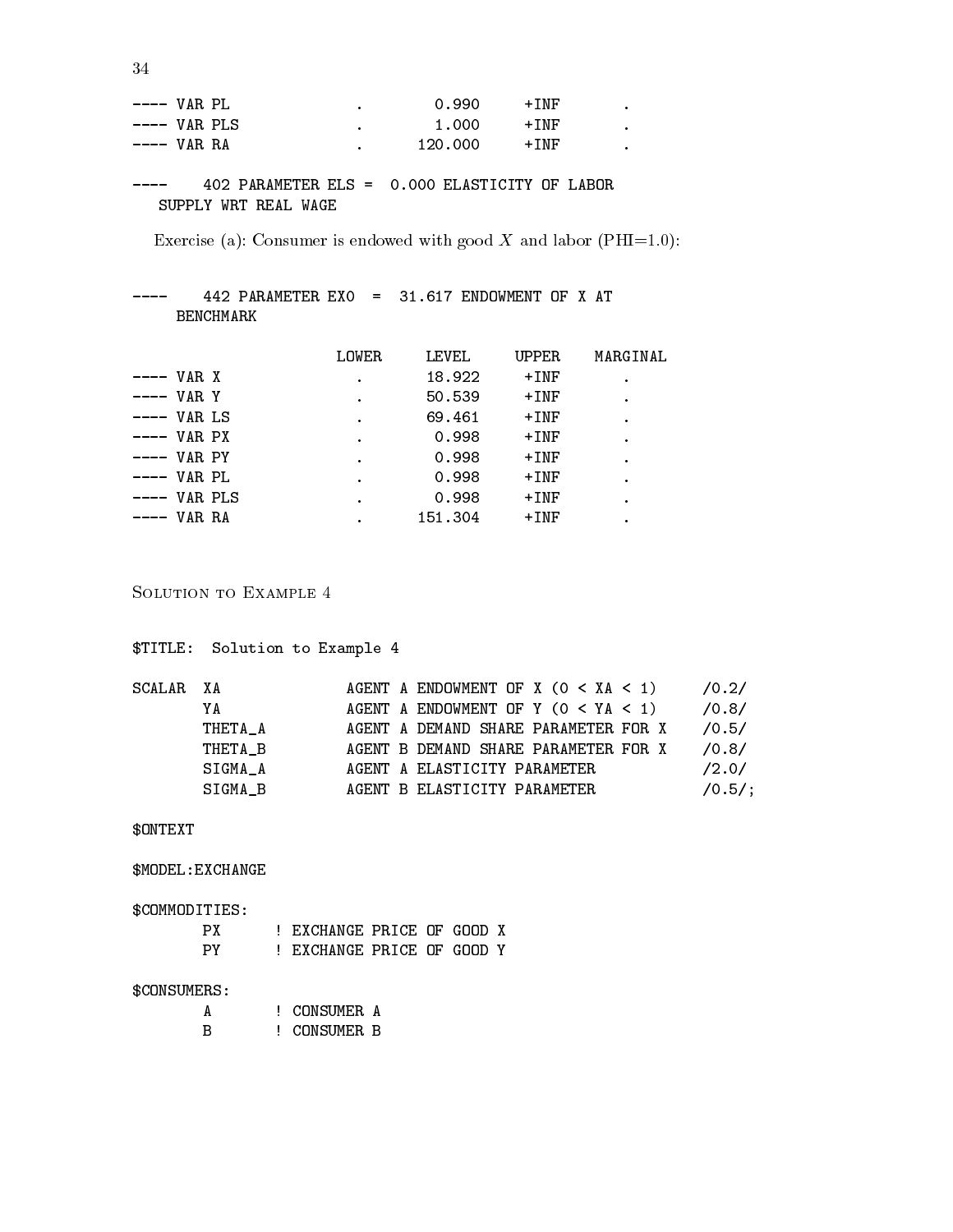```
$DEMAND:A s:SIGMA_A
       E:PX Q:XA
       E:PY Q:YA
       D:PX Q:THETA_A
       D: PY Q: (1-THETA_A)$DEMAND:B s:SIGMA_B
       E:PX Q: (1-XA)E:PY Q:(1-YA)
       D:PX Q:THETA_B
       D: PY Q: (1-THETA_B)Recover the solution value of the demands of both consumers to
\ast\starconstruct the "efficiency locus" in exercise (c):
$REPORT:
       V:XAD D:PX DEMAND:A
       V:YAD D:PY DEMAND:A
       V:XBD D:PX DEMAND:B
       V:YBD D:PY DEMAND:B
$OFFTEXT
$SYSINCLUDE mpsgeset EXCHANGE
$INCLUDE EXCHANGE.GEN
$INCLUDE EXCHANGE.GEN
SOLVE EXCHANGE USING MCP;
\astCompute the price and income ratios:
SCALAR
       PRATIO EQUILIBRIUM PRICE OF X IN TERMS OF Y
       IRATIO EQUILIBRIUM RATIO OF INCOMES;
PRACTIO = PX.L / PY.L;IRATIO = A.L / B.L;
DISPLAY IRATIO, PRATIO;
  Solution listing and other displayed output for exercise 4:
```

|               | LOWER                | LEVEL | UPPER. | MARGINAL  |
|---------------|----------------------|-------|--------|-----------|
| $---$ VAR PX  | $\ddot{\phantom{a}}$ | 1.546 | $+INF$ | $\bullet$ |
| $---$ VAR PY  | $\bullet$            | 0.864 | $+IMF$ | $\bullet$ |
| $---$ VAR A   | $\bullet$            | 1,000 | $+INF$ | $\bullet$ |
| $---$ VAR B   | $\ddot{\phantom{a}}$ | 1.409 | $+IMF$ | $\bullet$ |
| $---$ VAR XAD | $\bullet$            | 0.232 | $+IMF$ | $\bullet$ |
| $---$ VAR YAD |                      | 0.743 | $+IMF$ | $\bullet$ |
| $---$ VAR XBD | $\bullet$            | 0.768 | $+IMF$ | $\bullet$ |
| $---$ VAR YBD |                      | 0.257 | $+INF$ | $\bullet$ |
|               |                      |       |        |           |

PX EXCHANGE PRICE OF GOOD X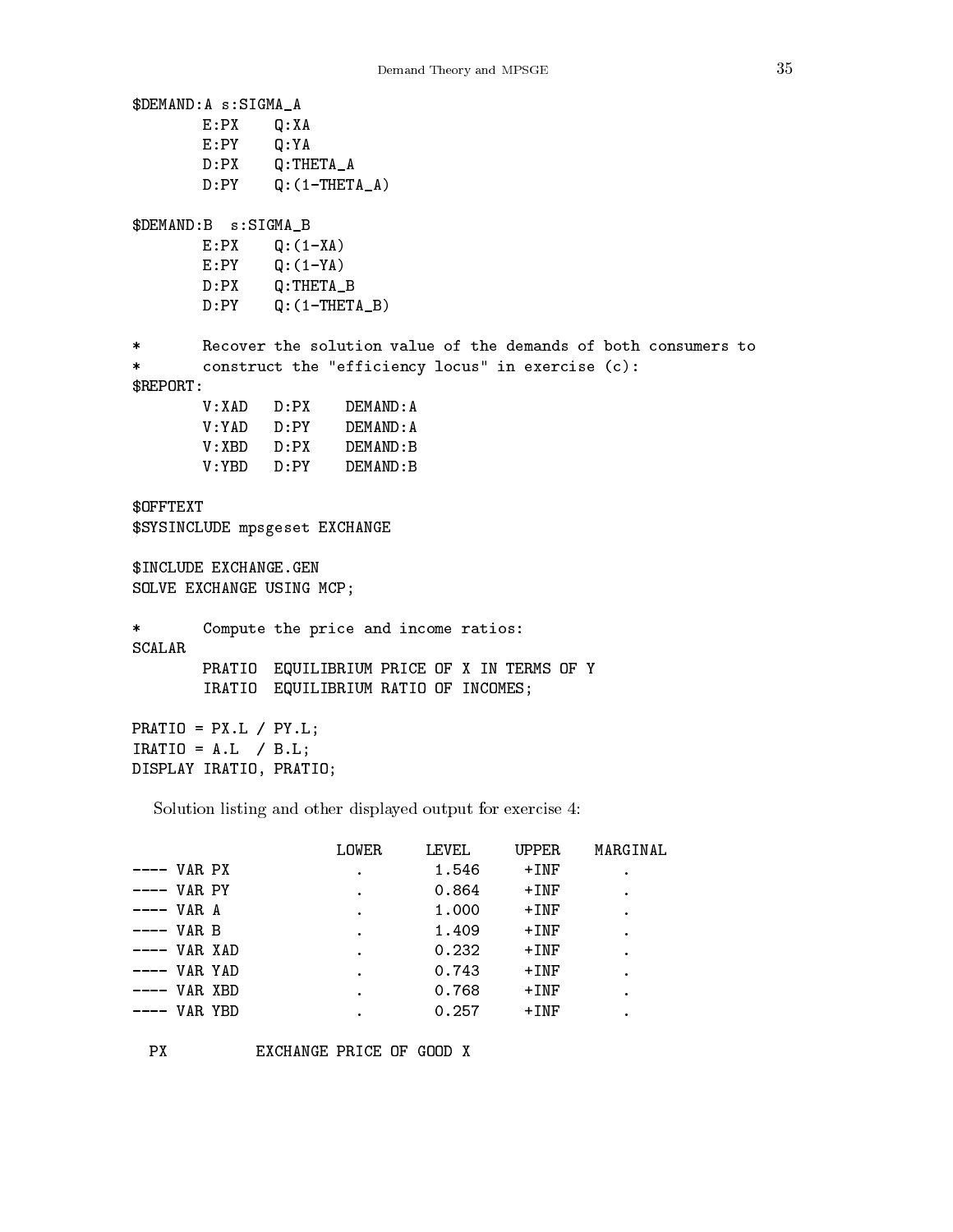PY EXCHANGE PRICE OF GOOD Y CONSUMER A  $\mathbf{A}$ B CONSUMER B XBD YBD  $\frac{1}{2}$  $281$  PARAMETER IRATIO = 0.709 EQUILIBRIUM RATIO OF CONSUMER INCOMES PARAMETER PRATIO = 1.790 EQUILIBRIUM PRICE OF X IN TERMS OF Y

Compute an alternative efficient equilibrium where the income levels for  $A$  and  $B$  are equal, to demonstrate that when incomes are both fixed, the equilibrium remains efficient, but the connection between market prices and endowment income is eliminated:

\* Fix the income variables using: variable.FX = value: A.FX = 1;  $B.FX = 1;$ \$INCLUDE EXCHANGE.GEN SOLVE EXCHANGE USING MCP; SCALAR TRANSFER IMPLIED TRANSFER FROM A TO B AS A PERCENTAGE OF INCOME; TRANSFER =  $100 * (A.L - (PX.L * XA + PY.L * YA));$ PRATIO =  $PX.L$  /  $PY.L$ ; IRATIO =  $A.L / B.L;$ 

DISPLAY TRANSFER, PRATIO, IRATIO;

Listing file output is as follows:

|                                                                                                                                                                                                                                                                                                                                                                                              |         | LOWER                | LEVEL | <b>UPPER</b> | MARGINAL  |
|----------------------------------------------------------------------------------------------------------------------------------------------------------------------------------------------------------------------------------------------------------------------------------------------------------------------------------------------------------------------------------------------|---------|----------------------|-------|--------------|-----------|
| $---$ VAR PX                                                                                                                                                                                                                                                                                                                                                                                 |         | $\ddot{\phantom{1}}$ | 1.223 | $+INF$       | $\bullet$ |
| $---$ VAR PY                                                                                                                                                                                                                                                                                                                                                                                 |         | $\bullet$            | 0.777 | $+INF$       | ٠         |
| $---$ VAR A                                                                                                                                                                                                                                                                                                                                                                                  |         | 1.000                | 1.000 | 1.000        | EPS       |
| $---$ VAR B                                                                                                                                                                                                                                                                                                                                                                                  |         | 1.000                | 1.000 | 1.000        | EPS.      |
| $---$ VAR XAD                                                                                                                                                                                                                                                                                                                                                                                |         | $\bullet$            | 0.318 | $+INF$       | $\bullet$ |
| $---$ VAR YAD                                                                                                                                                                                                                                                                                                                                                                                |         | $\bullet$            | 0.786 | $+INF$       | $\bullet$ |
| $\frac{1}{2} \frac{1}{2} \frac{1}{2} \frac{1}{2} \frac{1}{2} \frac{1}{2} \frac{1}{2} \frac{1}{2} \frac{1}{2} \frac{1}{2} \frac{1}{2} \frac{1}{2} \frac{1}{2} \frac{1}{2} \frac{1}{2} \frac{1}{2} \frac{1}{2} \frac{1}{2} \frac{1}{2} \frac{1}{2} \frac{1}{2} \frac{1}{2} \frac{1}{2} \frac{1}{2} \frac{1}{2} \frac{1}{2} \frac{1}{2} \frac{1}{2} \frac{1}{2} \frac{1}{2} \frac{1}{2} \frac{$ | VAR XBD | $\bullet$            | 0.682 | $+IMF$       | $\bullet$ |

36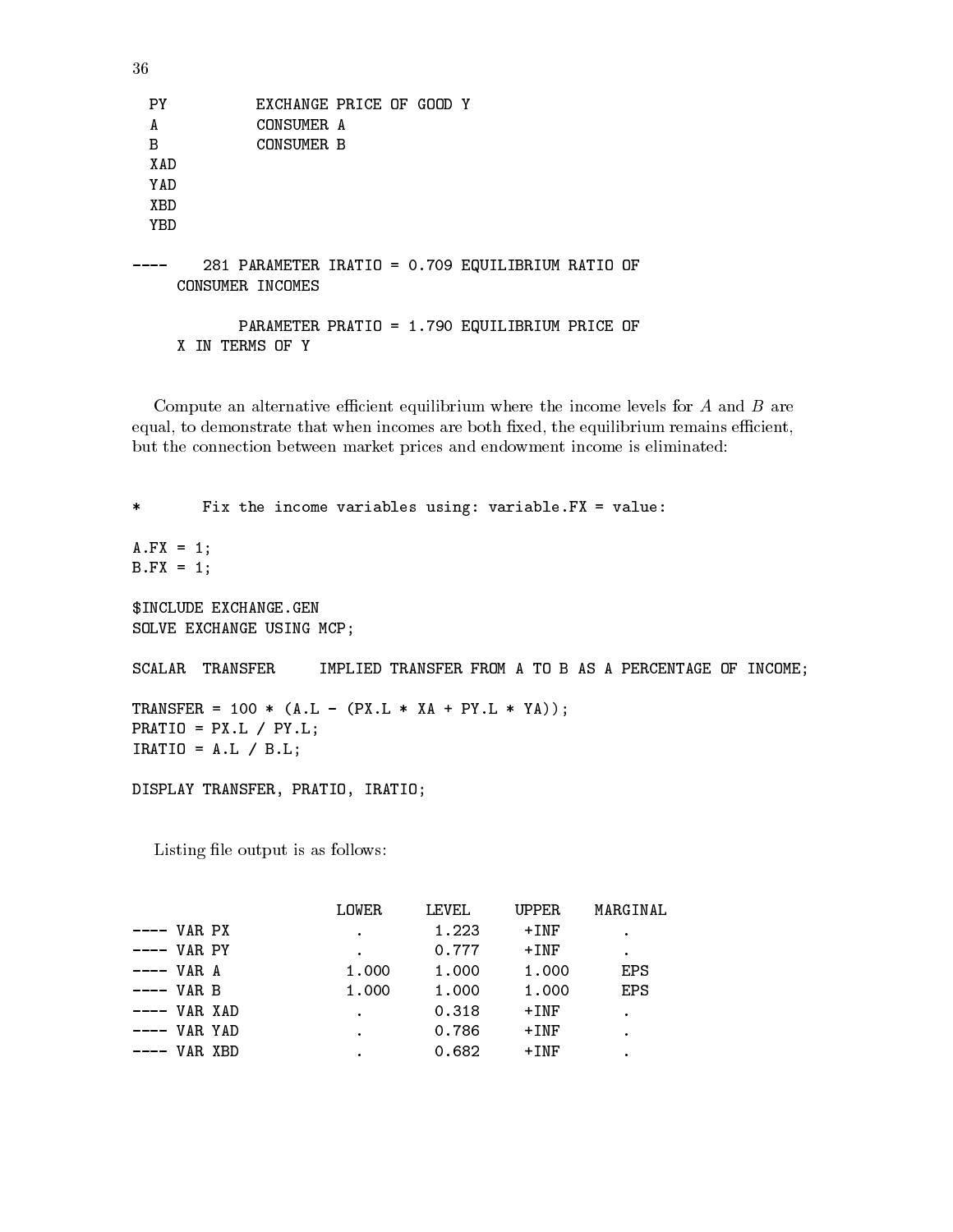$\perp$   $\perp$   $\perp$   $\perp$ 396 PARAMETER TRANSFER = 13.351 IMPLIED TRANSFER FROM A TO B AS A PERCENTAGE OF INCOME PARAMETER PRATIO = 1.572 EQUILIBRIUM PRICE OF X IN TERMS OF Y PARAMETER IRATIO = 1.000 EQUILIBRIUM RATIO OF CONSUMER INCOMES

Exercise (4.i): Set up separate models wich compute autarchy price ratios for consumers A and B.

\* Remove the fixed values of incomes:  $A.L0 = 0;$  $A.UP = +INF;$  $B.L0 = 0;$  $B.UP = +INF;$ \$ONTEXT \$MODEL:AUTAR\_A \$COMMODITIES: PX : AUTAR\_A PRICE OF GOOD X  $PY$ ! AUTAR\_A PRICE OF GOOD Y \$CONSUMERS: A : CONSUMER A \$DEMAND:A s:SIGMA\_A E:PX Q:XA E:PY Q:YA D:PX Q:THETA\_A  $D: PY$  Q:  $(1-THETA_A)$ \$OFFTEXT \$SYSINCLUDE mpsgeset AUTAR\_A \$INCLUDE AUTAR\_A.GEN SOLVE AUTAR\_A USING MCP;

Solution listing for agent A autarchy equilibrium:

|                  | いいにた | : VF*<br>н |    | MARGTNAL |
|------------------|------|------------|----|----------|
| $---$ VAR PX<br> |      | - 667      | NF |          |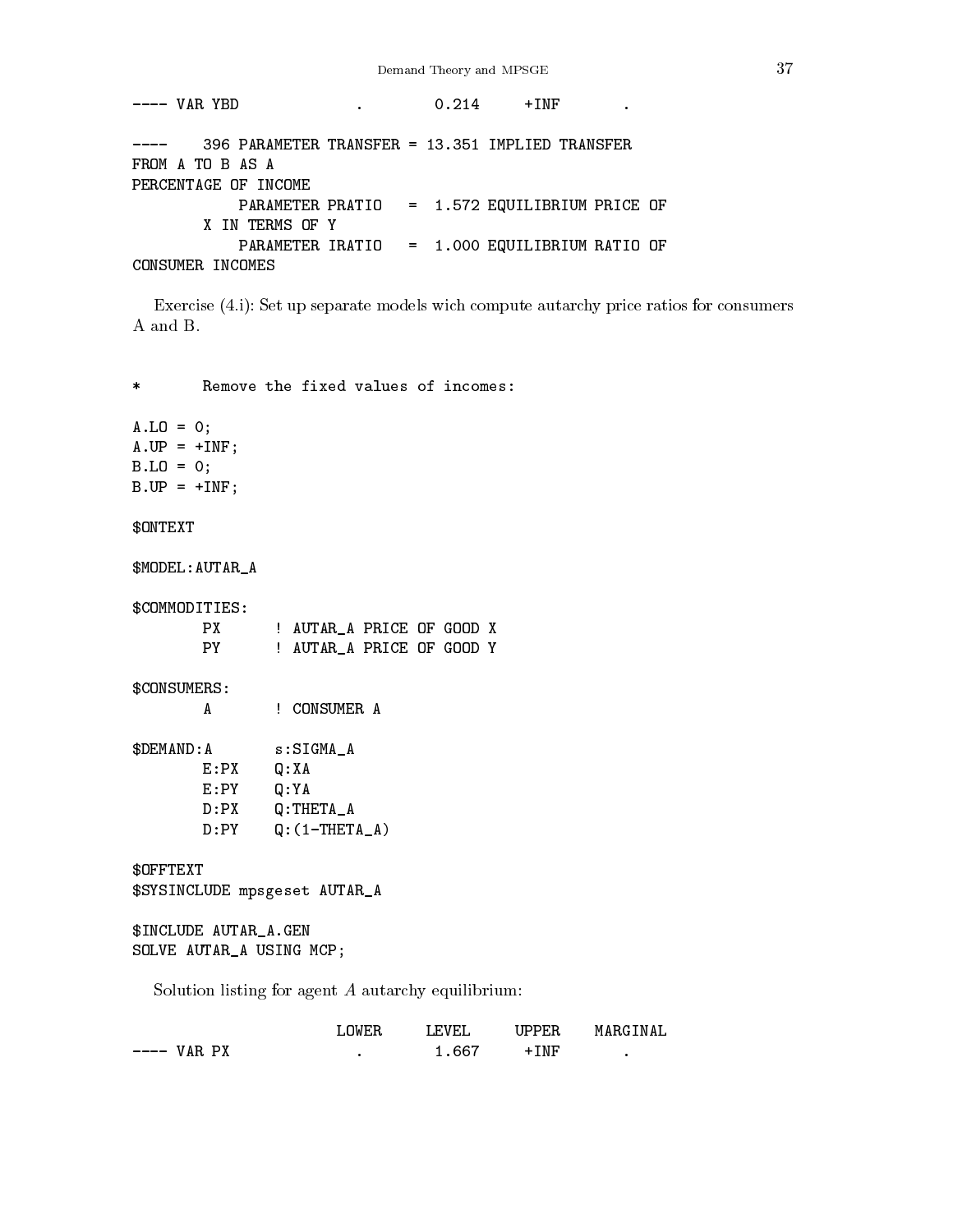| --          |            |        |  |
|-------------|------------|--------|--|
| ---- VAR PY | 0.833 +INF |        |  |
| $---$ VAR A | 1.000      | $+INF$ |  |

Store autarchy equilibrium price ratio for agent  $A$ , then specify the autarchy equilibrium for agent  $B$  and compute a second equilibrium:

Compute the price ratio:  $\ast$ 

PARAMETER PRICER PRICE RATIO OF THE AUTARCHY MODELS; PRICER("AUT\_A","PRATIO") = PX.L / PY.L;

\$0NTEXT \$ONTEXT

\$MODEL:AUTAR\_B

\$COMMODITIES:

| PХ | ! AUTAR B PRICE OF GOOD X |  |  |
|----|---------------------------|--|--|
| PΥ | ! AUTAR B PRICE OF GOOD Y |  |  |

### \$CONSUMERS:

B ! CONSUMER B

| \$DEMAND:B | s:SIGMA B        |
|------------|------------------|
| E:PX       | $Q: (1-XA)$      |
| F : PY     | $Q: (1-YA)$      |
| D : P X    | $0: THETA$ B     |
| D : PY     | $Q: (1-THETA_B)$ |

\$OFFTEXT \$SYSINCLUDE mpsgeset AUTAR\_B

\$INCLUDE AUTAR\_B.GEN SOLVE AUTAR\_B USING MCP;

\* Compute the price ratio:

PRICER("AUT\_B","PRATIO") = PX.L / PY.L; DISPLAY PRICER;

Listing file output with a solution for model AUTAR\_B and a comparison report of autarchy price ratios:

|              | חק⊿ר | FVFI   | שו   | MARGINAI |
|--------------|------|--------|------|----------|
| $---$ VAR PY |      | 1. QQQ | T NF |          |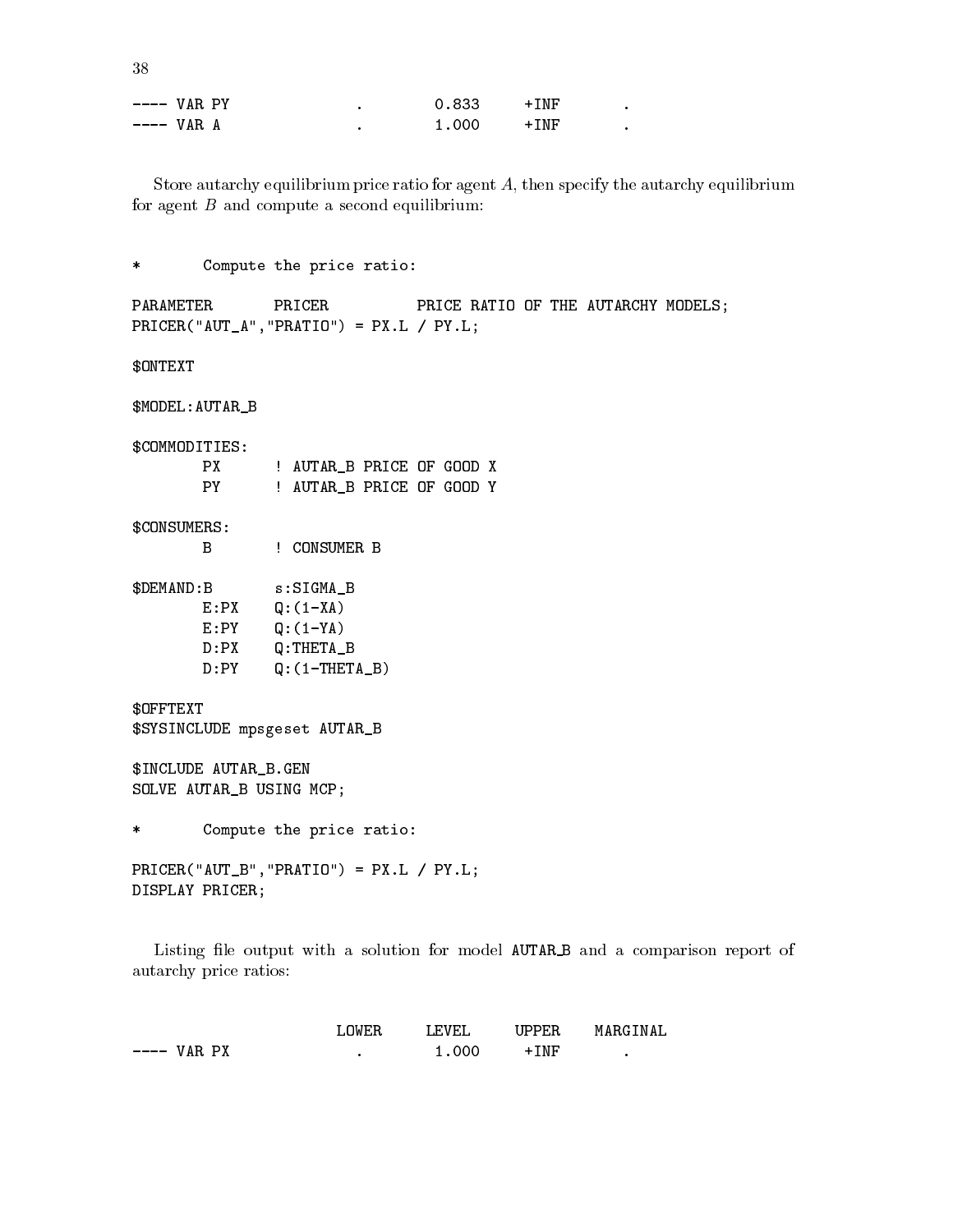|       | ---- VAR PY          |                      | 1,000 | $+IMF$ |                                    |
|-------|----------------------|----------------------|-------|--------|------------------------------------|
|       | $---$ VAR B          | $\ddot{\phantom{a}}$ | 1,000 | $+INF$ |                                    |
|       | 746 PARAMETER PRICER |                      |       |        | PRICE RATIO OF THE AUTARCHY MODELS |
|       | PRATIO               |                      |       |        |                                    |
| AUT A | 2.000                |                      |       |        |                                    |
| AUT_B | 1,000                |                      |       |        |                                    |

Exercise (4.ii): Determine parameter values for which the endowment point is equilibrium point.

\* Change preferences of A to be the same as his/her endowent:

 $THETA_A = 0.2;$ 

\$INCLUDE EXCHANGE.GEN SOLVE EXCHANGE USING MCP;

\* Compute the price and income ratios:

PRATIO =  $PX.L$  /  $PY.L$ ; IRATIO =  $A.L$  /  $B.L$ ; DISPLAY PRATIO, IRATIO;

Listing file output for exercise 4.ii solution:

|               |  |                                                   | LOWER | LEVEL | UPPER  |           | MARGINAL |
|---------------|--|---------------------------------------------------|-------|-------|--------|-----------|----------|
|               |  |                                                   |       |       |        |           |          |
| $---$ VAR PX  |  |                                                   |       | 1.000 | $+INF$ |           |          |
| ---- VAR PY   |  |                                                   |       | 1.000 | $+INF$ | $\bullet$ |          |
| $---$ VAR A   |  |                                                   |       | 1.000 | $+INF$ |           |          |
| ---- VAR B    |  |                                                   |       | 1.000 | $+INF$ | $\bullet$ |          |
| $---$ VAR XAD |  |                                                   |       | 0.200 | $+IMF$ |           |          |
| ---- VAR YAD  |  |                                                   |       | 0.800 | $+INF$ | $\bullet$ |          |
| $---$ VAR XBD |  |                                                   |       | 0.800 | $+IMF$ |           |          |
| ---- VAR YBD  |  |                                                   |       | 0.200 | $+INF$ |           |          |
|               |  |                                                   |       |       |        |           |          |
|               |  | 856 PARAMETER PRATIO = 1.000 EQUILIBRIUM PRICE OF |       |       |        |           |          |
|               |  | X IN TERMS OF Y                                   |       |       |        |           |          |
|               |  | PARAMETER IRATIO = 1.000 EQUILIBRIUM RATIO OF     |       |       |        |           |          |
|               |  | CONSUMER INCOMES                                  |       |       |        |           |          |

Exercise (4.iii): Set up a series of computations from which you can sketch the efficiency locus.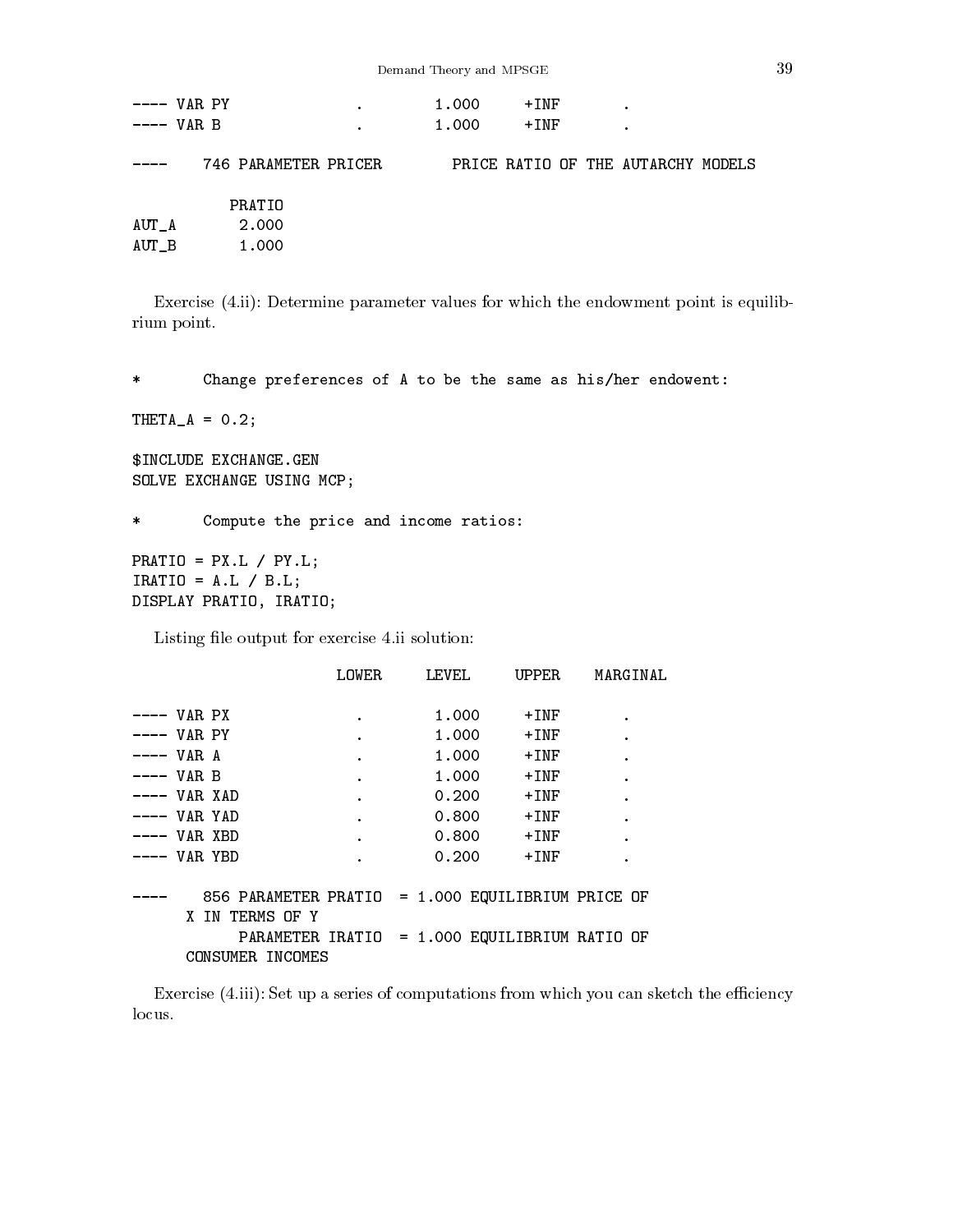\* Return to the original value of the parameters:  $THETA_A = 0.5;$ Loop using different values of endowments of X and extract the solution  $\ast$ value of the demands:  $\ast$ SET SC SCENARIOS / SC1 \* SC7/; PARAMETER XAVALUE(SC) VALUE SHARE OF "A" ENDOWMENT OF X /SC1 0, SC2 0.1, SC3 0.3, SC4 0.5, SC5 0.7, SC6 0.9, SC7 1/ DEMAND(SC,\*) DEMAND BY SCENARIO; LOOP (SC, Install a XA value for the current scenario:  $\ast$  $XA = XAVALUE(SC);$ \$INCLUDE EXCHANGE.GEN SOLVE EXCHANGE USING MCP; Extract the solution value of the demands:  $\star$  $DEMAND(SC, "XADER"') = XAD.L;$  $DEMAND(SC, "YADEM") = YAD.L;$ DEMAND(SC, "XBDEM") = XBD.L; DEMAND(SC, "YBDEM") = YBD.L; ); DISPLAY XAVALUE, DEMAND;

Listings from the comparison (solution listings have been suppressed):

 $\perp$   $\perp$   $\perp$   $\perp$ 984 PARAMETER XAVALUE VALUE SHARE OF "A" ENDOWMENT OF X SC2 0.100, SC3 0.300, SC4 0.500, SC5 0.700, SC6 0.900, SC7 1.000

|                 | 984 PARAMETER DEMAND |       | DFMAND. | BY SCENARIO |
|-----------------|----------------------|-------|---------|-------------|
|                 | XADEM                | YADEM | XBDEM   | YBDEM       |
| SC <sub>1</sub> | 0.068                | 0.598 | 0.932   | 0.402       |
| SC <sub>2</sub> | 0.151                | 0.690 | 0.849   | 0.310       |
| SC <sub>3</sub> | 0.311                | 0.783 | 0.689   | 0.217       |
| SC <sub>4</sub> | 0.466                | 0.845 | 0.534   | 0.155       |
| SC <sub>5</sub> | 0.620                | 0.896 | 0.380   | 0.104       |

40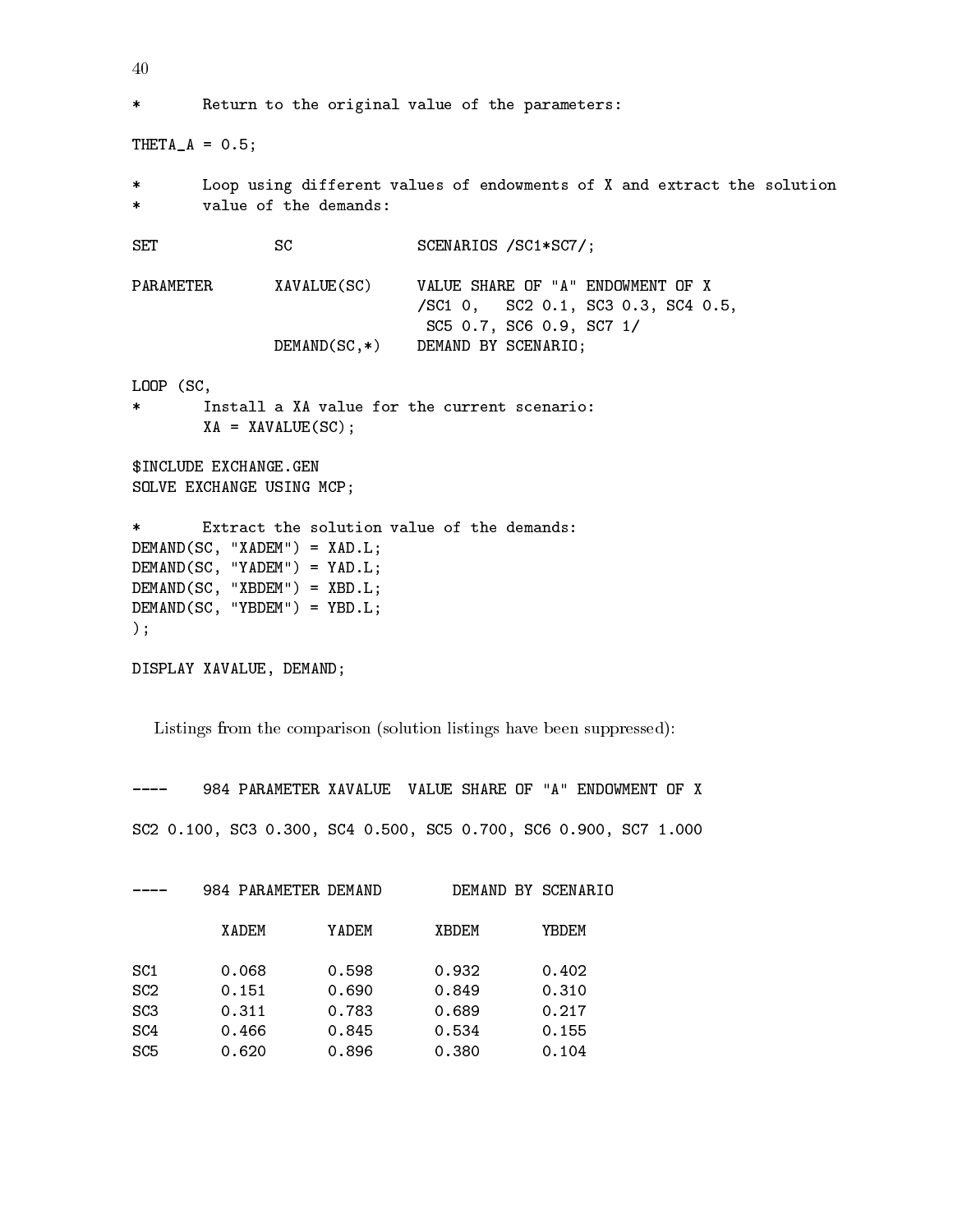| SC6 | 0.773 | 0.940 | 0.227 | 0.060 |
|-----|-------|-------|-------|-------|
| SC7 | 0.849 | 0.961 | 0.151 | 0.039 |

SOLUTION TO EXAMPLE 5

## \$TITLE: Solution to Example 5

| SCALAR XA |         |                              | AGENT A ENDOWMENT OF X (O < XA < 1)             | 10.21 |
|-----------|---------|------------------------------|-------------------------------------------------|-------|
|           | YA      |                              | AGENT A ENDOWMENT OF Y $(0 < YA < 1)$           | /0.8/ |
|           | THETA_A |                              | AGENT A DEMAND SHARE PARAMETER FOR X            | /0.4/ |
|           | THETA_B |                              | AGENT B DEMAND SHARE PARAMETER FOR X            | /0.6/ |
|           | SIGMA A | AGENT A ELASTICITY PARAMETER |                                                 | /1/   |
|           | SIGMA B | AGENT B ELASTICITY PARAMETER |                                                 | /1/   |
|           | T A     |                              | AD VALOREM TARIFF ON IMPORTS TO AGENT A /0.10/  |       |
|           | T B     |                              | AD VALOREM TARIFF ON IMPORTS TO AGENT B /0.10/; |       |

### \$ONTEXT

### \$MODEL:TARIFFS

### \$SECTORS:

| M X A | ! TRADE IN X FROM B TO A |  |  |  |
|-------|--------------------------|--|--|--|
| MX B. | ! TRADE IN X FROM A TO B |  |  |  |
| MYA   | ! TRADE IN Y FROM B TO A |  |  |  |
| MYB   | ! TRADE IN Y FROM A TO B |  |  |  |

### \$COMMODITIES:

| PXA  | ! PRICE OF GOOD X FOR AGENT A |  |  |  |
|------|-------------------------------|--|--|--|
| PYA  | ! PRICE OF GOOD Y FOR AGENT A |  |  |  |
| PX B | ! PRICE OF GOOD X FOR AGENT B |  |  |  |
| PYR  | ! PRICE OF GOOD Y FOR AGENT B |  |  |  |

### \$CONSUMERS:

|                        | ,,,,,,,,,,,,     |
|------------------------|------------------|
| B                      | CONSUMER B       |
| \$DEMAND: A            | s:SIGMA A        |
|                        |                  |
| E:PXA                  | Q:XA             |
| E:PYA                  | Q:YA             |
| D:PXA                  | Q:THETA A        |
| D:PYA                  | $Q: (1-THETA A)$ |
|                        |                  |
| <b>C . UN A ND . D</b> | 8. CTOMA         |

| SDEMAND:B | S:SIGMA B            |  |
|-----------|----------------------|--|
|           | $E:PXB$ $Q: (1-XA)$  |  |
|           | $E: PYB$ $Q: (1-YA)$ |  |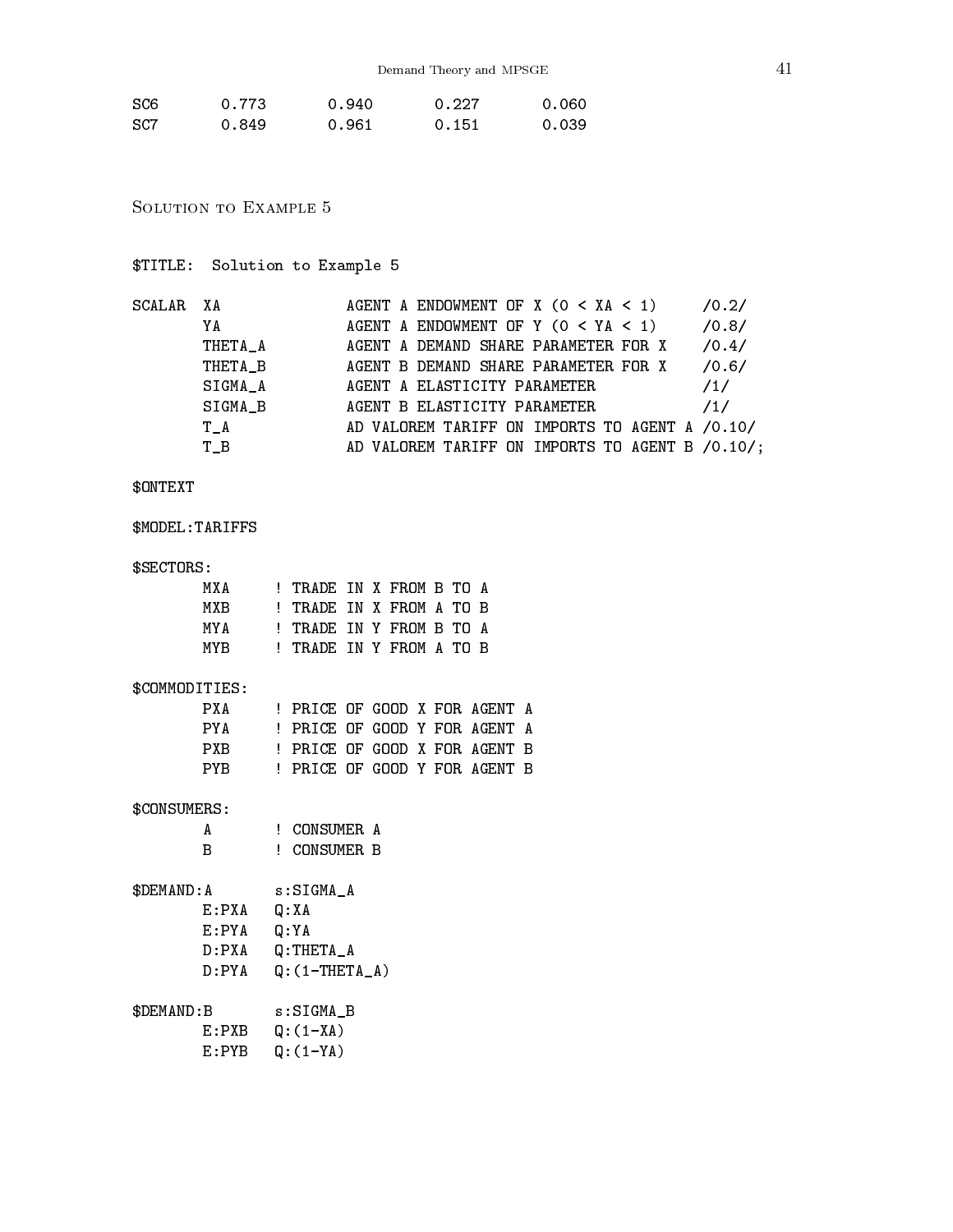D:PXB Q:THETA\_B D:PYB Q:(1-THETA\_B) \* Trade activities \$PROD:MXA O:PXA Q:1 I:PXB Q:1 A:A T:T\_A \$PROD:MXB  $0:PXB$   $Q:1$ I:PXA Q:1 A:B T:T\_B \$PROD:MYA O:PYA Q:1 I:PYB Q:1 A:A T:T\_A \$PROD:MYB O:PYB Q:1 I:PYA Q:1 A:B T:T\_B \* Recover a Hicksian money-metric welfare index: \$REPORT: V:WA W:A  $V:WB$  $W : B$ \$OFFTEXT \$SYSINCLUDE mpsgeset TARIFFS \$INCLUDE TARIFFS.GEN SOLVE TARIFFS USING MCP;

The solution listing for this model appears as follows:

|               |         | LOWER     | LEVEL     | <b>UPPER</b> | MARGINAL  |
|---------------|---------|-----------|-----------|--------------|-----------|
| ---- VAR MXA  |         | $\bullet$ | 0.177     | $+INF$       | $\bullet$ |
| ----          | VAR MXB | $\bullet$ | $\bullet$ | $+INF$       | 0.243     |
| $-- - -$      | VAR MYA | ٠         | $\bullet$ | $+IMF$       | 0.243     |
| ---- VAR MYB  |         | $\bullet$ | 0.177     | $+INF$       | $\bullet$ |
| ---- VAR PXA  |         |           | 1.272     | $+IMF$       |           |
| ---- VAR PYA  |         |           | 1.156     | $+INF$       |           |
| ---- VAR PXB  |         |           | 1.156     | $+INF$       |           |
| $---$ VAR PYB |         |           | 1.272     | $+INF$       |           |
| ----          | VAR A   |           | 1.200     | $+INF$       |           |
|               | VAR B   |           | 1.200     | $+INF$       |           |
| ----          | VAR WA  | $\bullet$ | 0.999     | $+INF$       | ٠         |
| $---$ VAR WB  |         |           | 0.999     | $+IMF$       |           |

42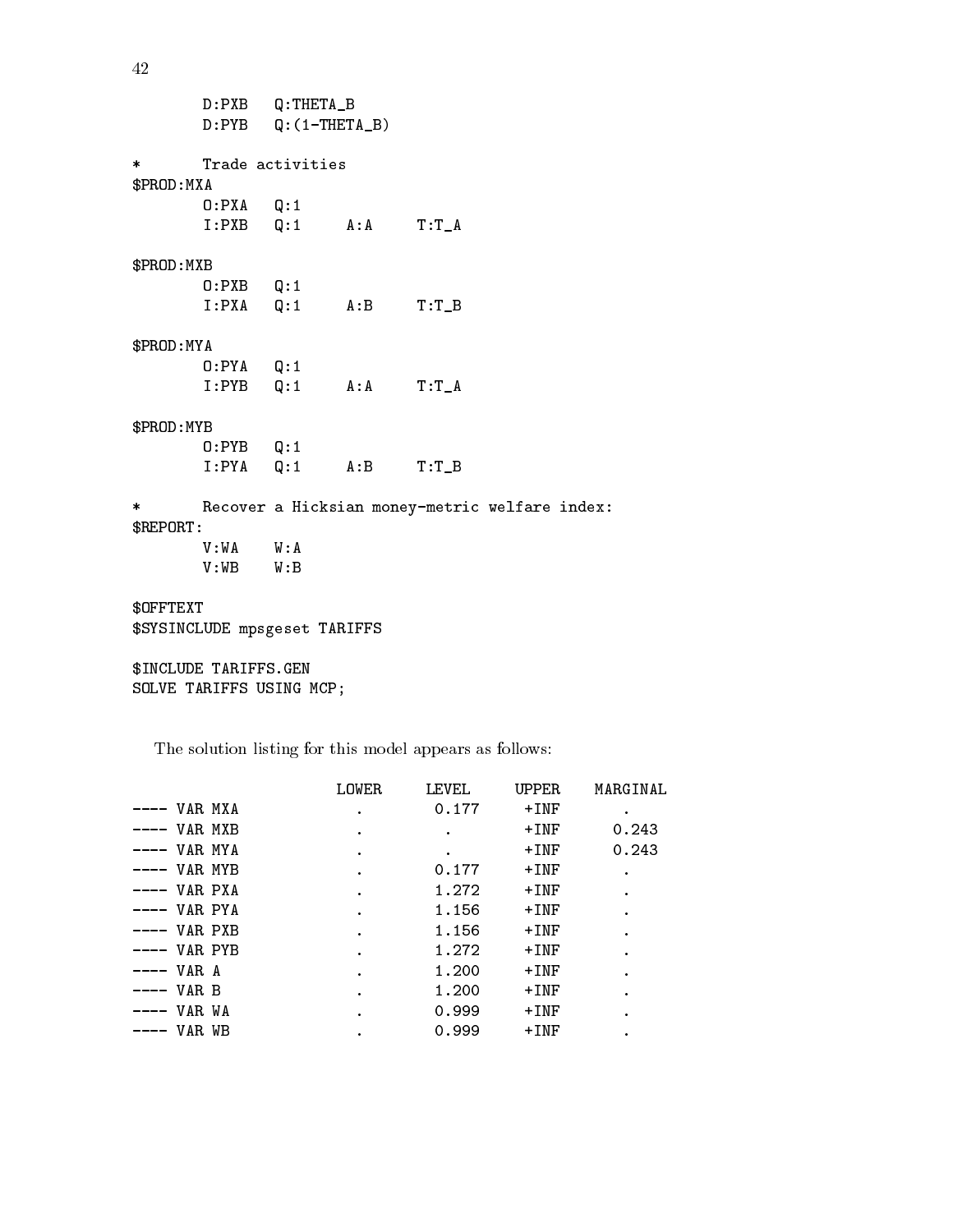| MXA | TRADE IN X FROM B TO A |                             |
|-----|------------------------|-----------------------------|
| MXB | TRADE IN X FROM A TO B |                             |
| MYA | TRADE IN Y FROM B TO A |                             |
| MYB | TRADF IN Y FROM A TO B |                             |
| PXA |                        | PRICE OF GOOD X FOR AGENT A |
| PYA |                        | PRICE OF GOOD Y FOR AGENT A |
| PXB |                        | PRICE OF GOOD X FOR AGENT B |
| PYB |                        | PRICE OF GOOD Y FOR AGENT B |
| А   | CONSUMER A             |                             |
| B   | CONSUMER B             |                             |
| WА  |                        |                             |
| WВ  |                        |                             |

Now compute a counterfactual equilibrium with zero tariffs in both countries:

SCALAR WA0 BENCHMARK WELFARE INDEX FOR AGENT A WB0 BENCHMARK WELFARE INDEX FOR AGENT B;  $WAO = WA.L;$  $WBO = WB.L;$ \* Counterfactual model: Free Trade (remove tariffs)  $T_A = 0;$  $T_B = 0;$ \$INCLUDE TARIFFS.GEN SOLVE TARIFFS USING MCP; \* Compute Hicksian equivalente variation: SCALAR EV\_A HICKSIAN EQUIVALENT VARIATION FOR AGENT A EV\_B HICKSIAN EQUIVALENT VARIATION FOR AGENT B;  $EV_A = 100 * (WA.L - WAO)/WAO;$  $EV_B = 100 * (WB.L - WBO)/WBO;$ DISPLAY EV\_A, EV\_B;

The solution listing for the Global Free Trade scenario are as follows:

|                                                                                                                                                                                                                                                                                                                                                                                              |         | LOWER     | <b>LEVEL</b> | <b>UPPER</b> | MARGINAL   |
|----------------------------------------------------------------------------------------------------------------------------------------------------------------------------------------------------------------------------------------------------------------------------------------------------------------------------------------------------------------------------------------------|---------|-----------|--------------|--------------|------------|
| ---- VAR MXA                                                                                                                                                                                                                                                                                                                                                                                 |         |           | 0.200        | $+INF$       | ٠          |
| $\frac{1}{2} \frac{1}{2} \frac{1}{2} \frac{1}{2} \frac{1}{2} \frac{1}{2} \frac{1}{2} \frac{1}{2} \frac{1}{2} \frac{1}{2} \frac{1}{2} \frac{1}{2} \frac{1}{2} \frac{1}{2} \frac{1}{2} \frac{1}{2} \frac{1}{2} \frac{1}{2} \frac{1}{2} \frac{1}{2} \frac{1}{2} \frac{1}{2} \frac{1}{2} \frac{1}{2} \frac{1}{2} \frac{1}{2} \frac{1}{2} \frac{1}{2} \frac{1}{2} \frac{1}{2} \frac{1}{2} \frac{$ | VAR MXB |           | $\bullet$    | $+IMF$       | <b>EPS</b> |
| ---- VAR MYA                                                                                                                                                                                                                                                                                                                                                                                 |         | $\bullet$ | $\bullet$    | $+IMF$       | <b>EPS</b> |
| ---- VAR MYB                                                                                                                                                                                                                                                                                                                                                                                 |         |           | 0.200        | $+IMF$       | $\bullet$  |
| ---- VAR PXA                                                                                                                                                                                                                                                                                                                                                                                 |         |           | 1.179        | $+IMF$       | ٠          |
| $\frac{1}{2} \frac{1}{2} \frac{1}{2} \frac{1}{2} \frac{1}{2} \frac{1}{2} \frac{1}{2} \frac{1}{2} \frac{1}{2} \frac{1}{2} \frac{1}{2} \frac{1}{2} \frac{1}{2} \frac{1}{2} \frac{1}{2} \frac{1}{2} \frac{1}{2} \frac{1}{2} \frac{1}{2} \frac{1}{2} \frac{1}{2} \frac{1}{2} \frac{1}{2} \frac{1}{2} \frac{1}{2} \frac{1}{2} \frac{1}{2} \frac{1}{2} \frac{1}{2} \frac{1}{2} \frac{1}{2} \frac{$ | VAR PYA |           | 1.179        | $+IMF$       | $\bullet$  |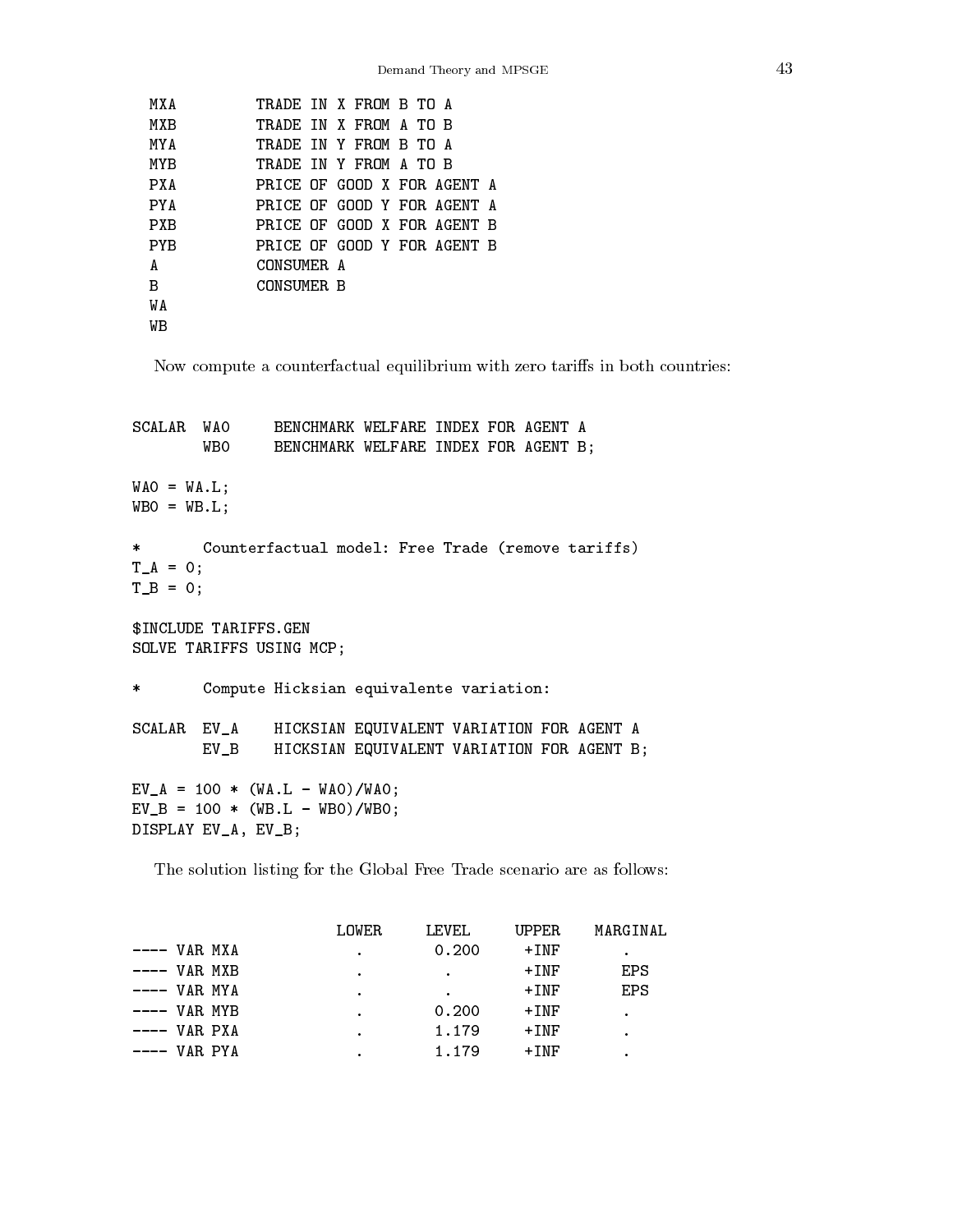| $---$ VAR PXB |  |                                                  | 1.179 | $+INF$ | $\bullet$ |
|---------------|--|--------------------------------------------------|-------|--------|-----------|
| $---$ VAR PYB |  |                                                  | 1.179 | $+IMF$ |           |
| $---$ VAR A   |  |                                                  | 1.179 | $+INF$ |           |
| $---$ VAR B   |  |                                                  | 1.179 | $+IMF$ |           |
| $---$ VAR WA  |  |                                                  | 1.000 | $+INF$ |           |
| $---$ VAR WB  |  |                                                  | 1.000 | $+IMF$ |           |
|               |  |                                                  |       |        |           |
|               |  | 543 PARAMETER EV A $=$ 0.108 HICKSIAN EQUIVALENT |       |        |           |
|               |  | VARIATION FOR AGENT A                            |       |        |           |
|               |  | PARAMETER EV B = 0.108 HICKSIAN EQUIVALENT       |       |        |           |
|               |  | VARIATION FOR AGENT B                            |       |        |           |

Exercise (5.i): Find an "optimal tariff" in this model for agent  $A$ , assuming that Agent  $B$  does not retaliate and leaves her tariff rate at the benchmark level.

 $\ast$ Return to original tariffs  $T_A = 0.1;$  $T_B = 0.1;$ Loop using different tariff rates and extract welfare index to  $\ast$  $\ast$ compute the Hicksian equivalent variation: **SET**  $SC$ Scenarios /SC1\*SC7/; PARAMETER TVALUE(SC) TARIFF VALUE FOR SC /SC1 0, SC2 0.2, SC3 0.4, SC4 0.6, SC5 0.8, SC6 1.0, SC7 1.2/ SUMMARY(SC,\*) HICKSIAN EQUIVALENT VARIATION BY SCENARIO; LOOP(SC, Install a tariff rate impossed by Agent A in the current scenario:  $\ast$  $\ast$  $(T_B$  remains at the benchmark level).  $T_A$  = TVALUE(SC); \$INCLUDE TARIFFS.GEN SOLVE TARIFFS USING MCP; \* Extract welfare index and compute Hicksian EV: SUMMARY(SC, "EV\_A") = 100 \* (WA.L - WAO)/WAO;  $SUMMARY(SC, "EV_B") = 100 * (WB.L - WBO)/WBO;$ ); OPTION TVALUE:2; DISPLAY TVALUE, SUMMARY;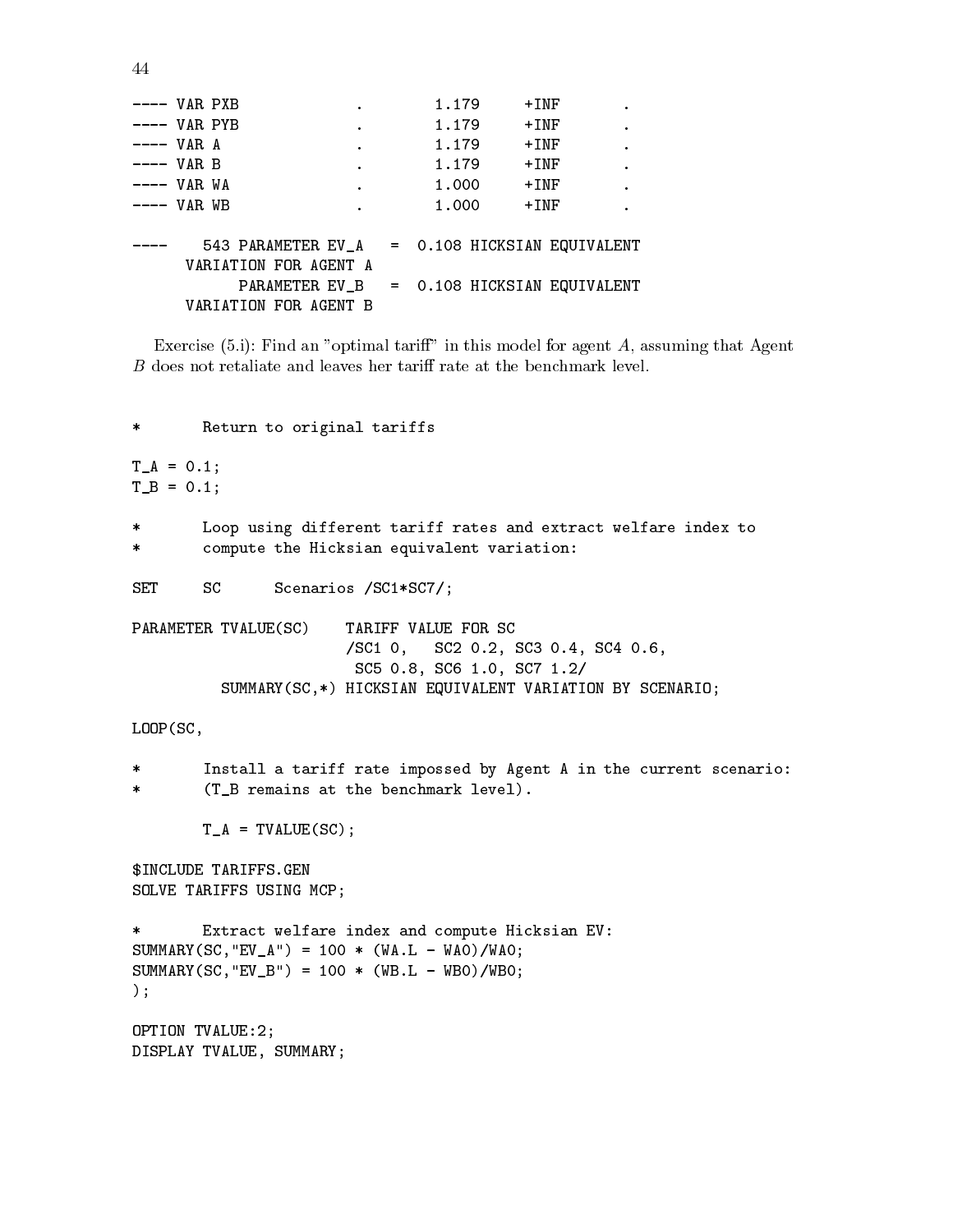Suppressing solution listings, the following summary report is generated:

720 PARAMETER TVALUE TARIFF VALUE FOR SC  $\frac{1}{2} \frac{1}{2} \frac{1}{2} \frac{1}{2} \frac{1}{2} \frac{1}{2} \frac{1}{2} \frac{1}{2} \frac{1}{2} \frac{1}{2} \frac{1}{2} \frac{1}{2} \frac{1}{2} \frac{1}{2} \frac{1}{2} \frac{1}{2} \frac{1}{2} \frac{1}{2} \frac{1}{2} \frac{1}{2} \frac{1}{2} \frac{1}{2} \frac{1}{2} \frac{1}{2} \frac{1}{2} \frac{1}{2} \frac{1}{2} \frac{1}{2} \frac{1}{2} \frac{1}{2} \frac{1}{2} \frac{$ SC2 0.20, SC3 0.40, SC4 0.60, SC5 0.80, SC6 1.00, SC7 1.20

720 PARAMETER SUMMARY HICKSIAN EV BY SCENARIO  $\qquad \qquad - - -$ 

| EV A  | EV B     |       |
|-------|----------|-------|
|       |          |       |
|       |          |       |
| 0.697 | $-0.939$ |       |
| 1.614 | $-2.497$ |       |
| 2.075 | $-3.730$ |       |
| 2.226 | $-4.721$ |       |
| 2.160 | $-5.528$ |       |
| 1.939 | $-6.193$ |       |
|       | $-0.911$ | 1.073 |

Exercise (5.ii): Insert the endowment and preference parameters from the previous problem, retaining the same "benchmark" tariff rates.

 $\ast$ Use parameter values from Example 4:  $XA = 0.2;$ YA = 0.8;  $THETA_A = 0.5;$  $THETA_B = 0.8;$  $SIGMA_A = 2.0;$  $SIGMA_B = 0.5;$ \* Benchmark tariff rates from Example 5:  $T_A = 0.1;$  $T_B = 0.1;$ \$INCLUDE TARIFFS.GEN SOLVE tariffs USING MCP;

Equilibrium values for benchmark taris:

|               |  | LOWER. | LEVEL. | UPPFR. | MARGINAL |
|---------------|--|--------|--------|--------|----------|
| ---- VAR MXA  |  |        | 0.024  | $+TNF$ |          |
| $---$ VAR MXB |  |        |        | $+TNF$ | 0.396    |
| ---- VAR MYA  |  |        |        | $+TNF$ | 0.236    |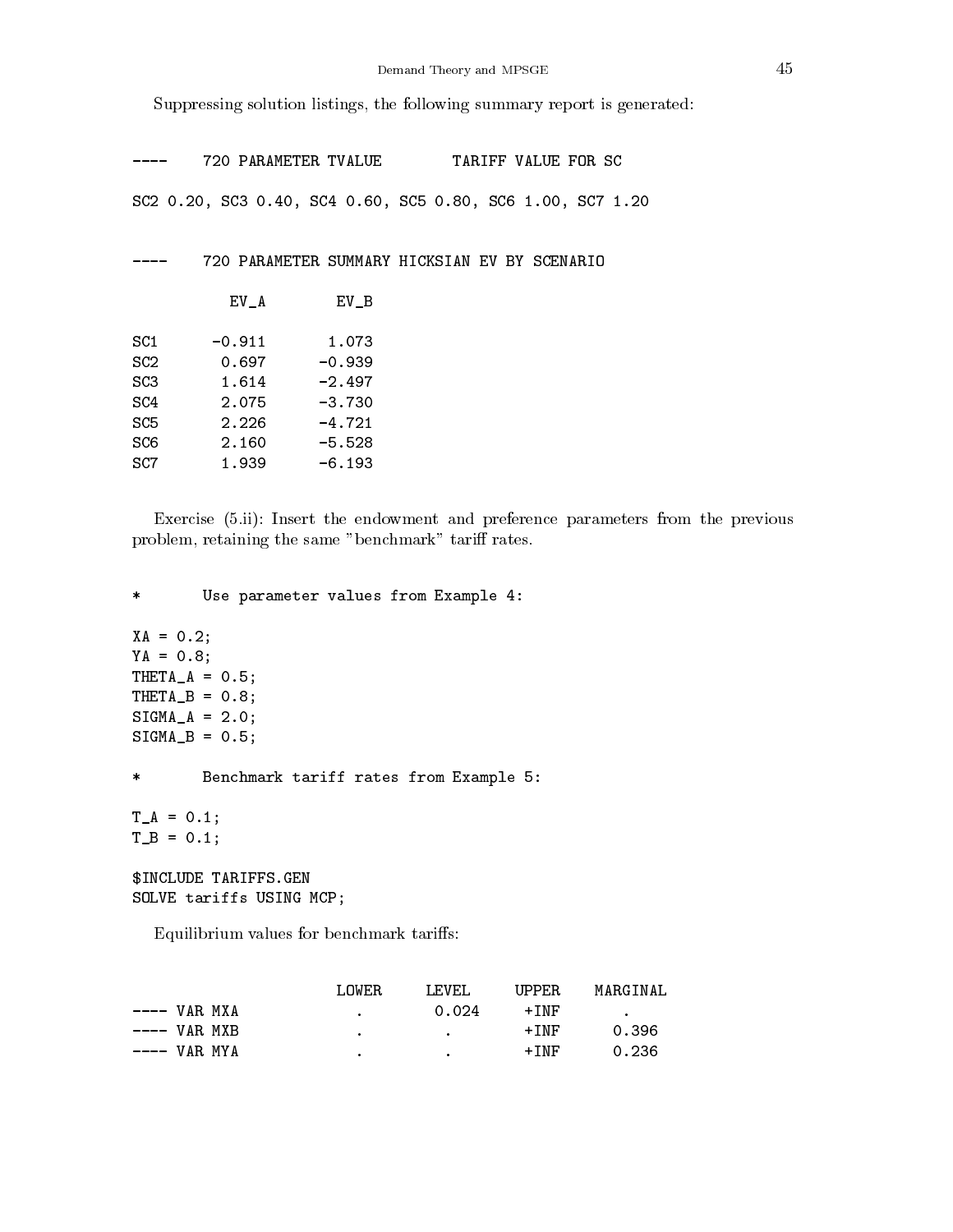| ---- VAR MYB    | $\sim 100$ |                      | 0.040 | $+INF$ | $\bullet$ |
|-----------------|------------|----------------------|-------|--------|-----------|
| ---- VAR PXA    | $\sim$     |                      | 2.076 | $+INF$ | $\bullet$ |
| ---- VAR PYA    |            | $\ddot{\phantom{a}}$ | 1.126 | $+INF$ | ٠         |
| $---$ VAR $PXB$ |            | $\ddot{\phantom{0}}$ | 1.887 | $+INF$ | ٠         |
| $---$ VAR PYB   |            | $\ddot{\phantom{a}}$ | 1.239 | $+INF$ | ٠         |
| ---- VAR A      |            | $\ddot{\phantom{a}}$ | 1.320 | $+IMF$ | $\bullet$ |
| $---$ VAR B     |            | $\ddot{\phantom{a}}$ | 1.762 | $+INF$ |           |
| ---- VAR WA     |            | $\ddot{\phantom{0}}$ | 0.904 | $+INF$ | ٠         |
| $---$ VAR WB    |            | $\ddot{\phantom{0}}$ | 1.009 | $+IMF$ | $\bullet$ |

Compute free trade equilibrium and report equivalent variations in income:

\* Counterfactual model: Free Trade (remove tariffs)  $T_A = 0;$  $T_B = 0$ ; \$INCLUDE TARIFFS.GEN SOLVE TARIFFS USING MCP;  $EV_A = 100 * (WA.L - WAO)/WAO;$  $EV_B = 100 * (WB.L - WBO)/WBO;$ DISPLAY EV\_A, EV\_B;

Free trade calculations with equivalent variation report:

|         |                     | <b>LOWER</b> | LEVEL     | <b>UPPER</b> | MARGINAL  |                            |
|---------|---------------------|--------------|-----------|--------------|-----------|----------------------------|
| VAR MXA |                     |              | 0.032     | $+IMF$       | $\bullet$ |                            |
| VAR MXB |                     |              |           | $+INF$       | 2.220E-16 |                            |
| VAR MYA |                     | $\bullet$    | $\bullet$ | $+IMF$       | EPS.      |                            |
| VAR MYB |                     |              | 0.057     | $+INF$       | $\bullet$ |                            |
| VAR PXA |                     |              | 1.928     | $+IMF$       | $\bullet$ |                            |
| VAR PYA |                     |              | 1.077     | $+IMF$       | $\bullet$ |                            |
| VAR PXB |                     |              | 1.928     | $+INF$       |           |                            |
| VAR PYB |                     |              | 1.077     | $+IMF$       |           |                            |
| VAR A   |                     |              | 1.247     | $+INF$       | $\bullet$ |                            |
| VAR B   |                     |              | 1.758     | $+INF$       |           |                            |
| VAR WA  |                     |              | 0.902     | $+IMF$       | $\bullet$ |                            |
| VAR WB  |                     |              | 1.011     | $+INF$       |           |                            |
|         |                     |              |           |              |           |                            |
|         | 1030 PARAMETER EV_A |              |           | =            |           | -9.657 HICKSIAN EQUIVALENT |
|         |                     |              |           |              |           | VARIATION FOR AGENT A      |
|         | PARAMETER EV_B      |              |           | =            |           | 1.242 HICKSIAN EQUIVALENT  |
|         |                     |              |           |              |           | VARIATION FOR AGENT B      |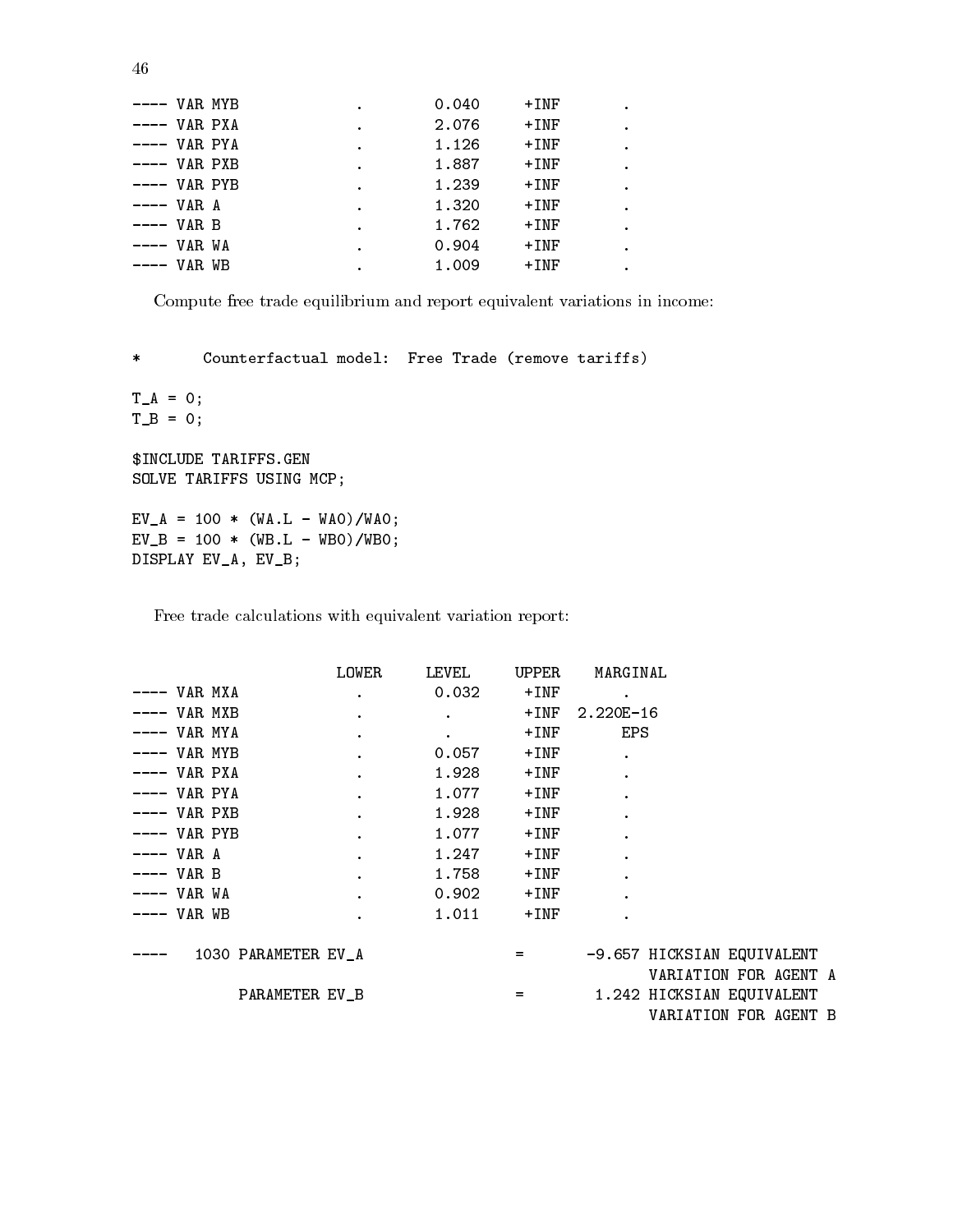# Applied General Equilibrium Modeling with MPSGE as a GAMS Subsystem

An Overview of the Modeling Framework and Syntax

Abstract. This paper describes a programming environment for economic equilibrium analysis. The system introduces the Mathematical Programming System for General Equilibrium analysis (MPSGE, Rutherford 1987) within the Generalized Algebraic Modelling System (GAMS, Brooke, Kendrick and Meeraus (1988)). This arrangement exploits GAMS' set-oriented algebraic syntax for data manipulation and report writing. The system based on the tabular MPSGE input format provides a compact, non algebraic representation of a model's nonlinear equations. This paper provides an overview of the modelling environment and three worked examples in tax policy analysis.

Keywords: Applied General Equilibrium

JEL codes: C68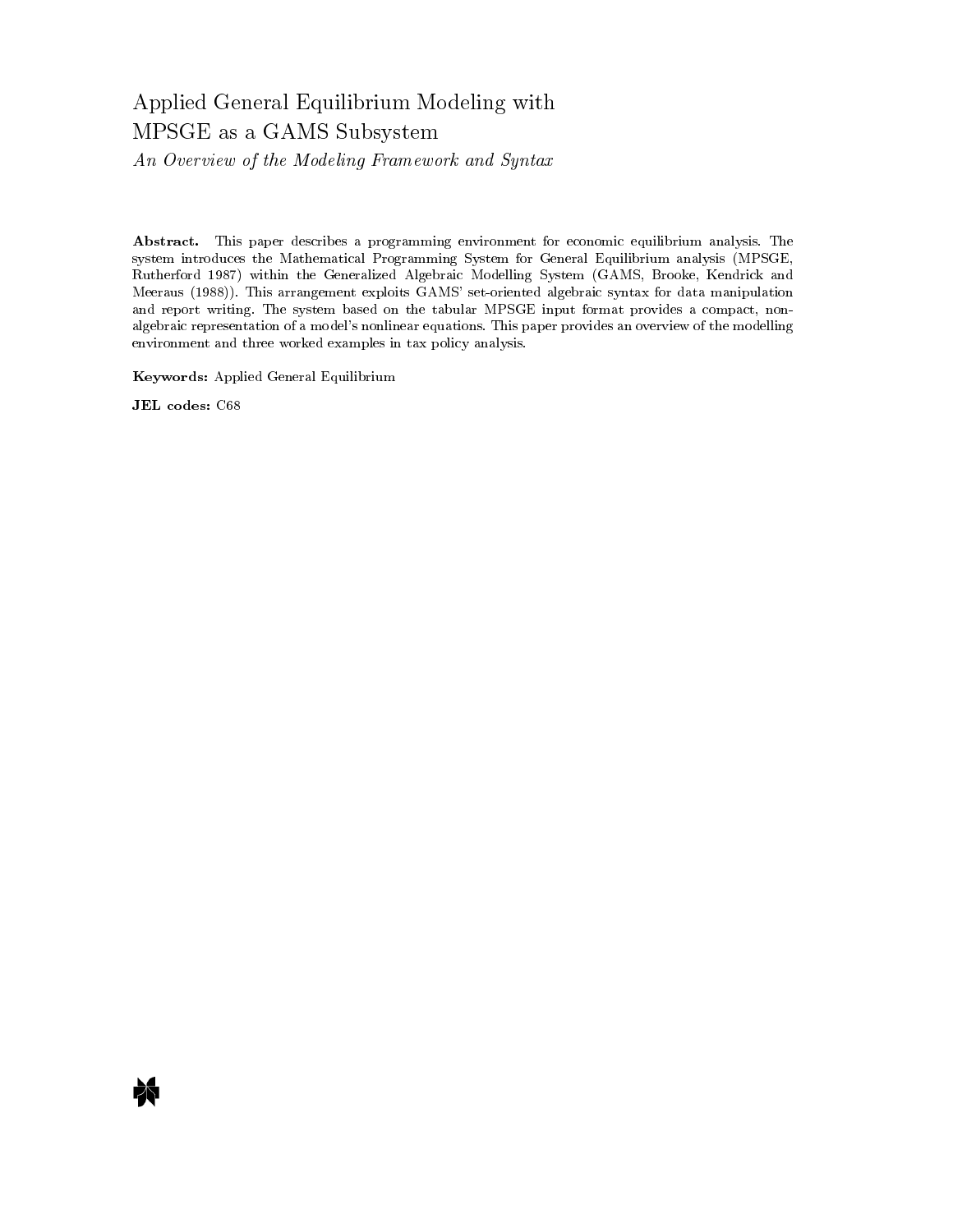### 1. INTRODUCTION

This paper introduces a programming language for economic equilibrium modelling. The paper presents the motivation for the system, the programming syntax, and three small scale examples. A library of larger models are provided with the program. The purpose of the paper is to provide a concise introduction to the modelling environment.

MPSGE is a language for concise representation of Arrow-Debreu economic equilibrium models (Rutherford, 1987). The name stands for "mathematical programming system for general equilibrium". MPSGE provides a short-hand representation for the complicated systems of nonlinear inequalities which underly general equilibrium models. The MPSGE framework is based on nested constant elasticity of substitution utility functions and production functions. The data requirements for a model include share and elasticity parameters, endowments, and tax rates for all the consumers and production sectors included in the model. These may or may not be calibrated from a consistent benchmark equilibrium dataset.

GAMS, the "Generalized Algebraic Modelling System", is a modeling language which was originally developed for linear, nonlinear and integer programming. This language was developed over 20 years ago by Alex Meeraus when he was working at the World Bank. (See Brooke, Kendrick and Meeraus 1988.) Since that time, GAMS has been widely applied for large-scale economic and operations research modeling projects.

Prior to their marriage, MPSGE and GAMS embodied different design philosophies. MPSGE was (and is) appropriate for a specic class of nonlinear equations, while GAMS is capable of representing any system of algebraic equations. While GAMS is applicable in several disciplines, MPSGE is only applicable in the analysis of economic equilibrium models. The expert knowledge embodied in MPSGE is of particular use to economists who are interested in the insights provided by formal models but who are unable to devote many hours to programming. MPSGE provides a structured framework for novice modellers. When used by experts, MPSGE reduces the setup cost of producing an operational model and the cost of testing alternative specifications.

In contrast, the GAMS modelling language is designed for managing large datasets. The use of sets and detached-coefficient matrix notation makes the GAMS environment very nice for both developing balanced benchmark datasets and for writing solution reports. GAMS' main disadvantage for economic applications concerns the specication of the model structure. Economic equilibrium models, particularly those based on complicated functions such as nested constant-elasticity-of-substitution (CES), are easier to understand at an abstract level than they are to specify in detail, and the translation of a model from input data into algebraic relations can be a tedious and error- prone undertaking.

The interface between GAMS and MPSGE combines the strengths of both programs. The system uses GAMS as the "front end" and "back end" to MPSGE, facilitating data handling and report writing. The language employs an extended MPSGE syntax based on GAMS sets, so that model specication is concise. In addition, the system includes two large-scale solvers, MILES (Rutherford, 1993) and PATH (Ferris and Dirkse, 1993), which may be used interchangeably. The availability of two algorithms greatly enhances robustness and reliability.

The GAMS/MPSGE interface has been commercially available since 1993 and there are a number of published applications based on the software. Appendix A provides a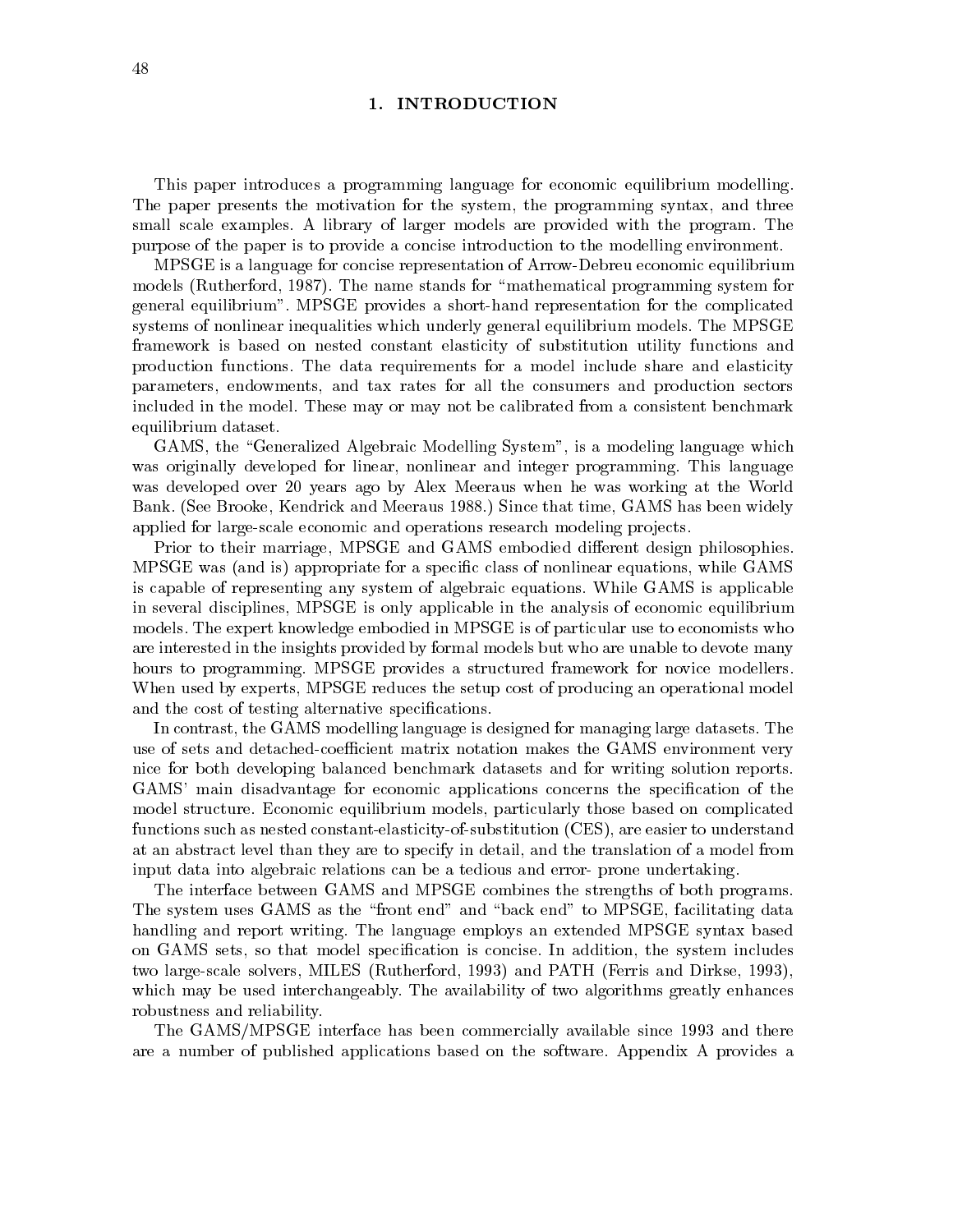selected set of papers based on models programmed with GAMS/MPSGE. The range of issues which have been addressed testifies to the flexibility of the modeling environment.

Of course, GAMS/MPSGE is not the only software available for formulating and solving CGE models. GEMPACK (General Equilibrium Modelling PACKage, Harrison and Pearson (1996), Harrison, Pearson, Powell and Small (1994)) is a suite of general- purpose economic modelling software for equilibrium models represented as a mixture of linearized and level equations.

The remainder of this paper is organized as follows. Section 2 introduces MPSGE input syntax and the GAMS interface using a small two-sector model of taxation. Section 3 extends the 2x2 model to illustrate how the software is used to perform equal-yield (differential) tax policy analysis and to analyze tax reform in a model with endogenous taxation. Section 4 provides a brief summary and conclusion. The paper introduces language features largely through example. Details on language syntax and program structure are provided in two appendices. Appendix B provides a complete statement of MPSGE syntax. Appendix C provides an overview of the modeling environment and the structure of GAMS input files which employ MPSGE. Appendix D provides an algebraic specification of the three models considered in the paper.

If readers unfamiliar with GAMS wish to go through the examples, it would be helpful to install a demonstration system (see http://www.gams.com for details), then retrieve and process the library file THREEMGE which contains three MPSGE models (HARBERGER, SHOVEN and SAMUELSON). Once the GAMS system has been installed, two commands to retrieve and run the models used in this paper:

> gamslib threemge gams threemge

After having processed this file, print the listing file (THREEMGE.LST) for reference.

### 2. THE MATHEMATICAL FORMULATION

Mathiesen (1985) demonstrated that an Arrow-Debreu general economic equilibrium model could be formulated and efficiently solved as a complementarity problem. Mathiesen's formulation may be posed in terms of three sets of "central variables":

- $p = a$  non-negative *n*-vector of commodity prices including all final goods, intermediate goods and primary factors of production;
- $y = a$  non-negative *m*-vector of activity levels for constant returns to scale production sectors in the economy; and
- $M =$ an h-vector of income levels, one for each "household" in the model, including any government entities.

An equilibrium in these variables satisfies a system of three classes of nonlinear inequalities.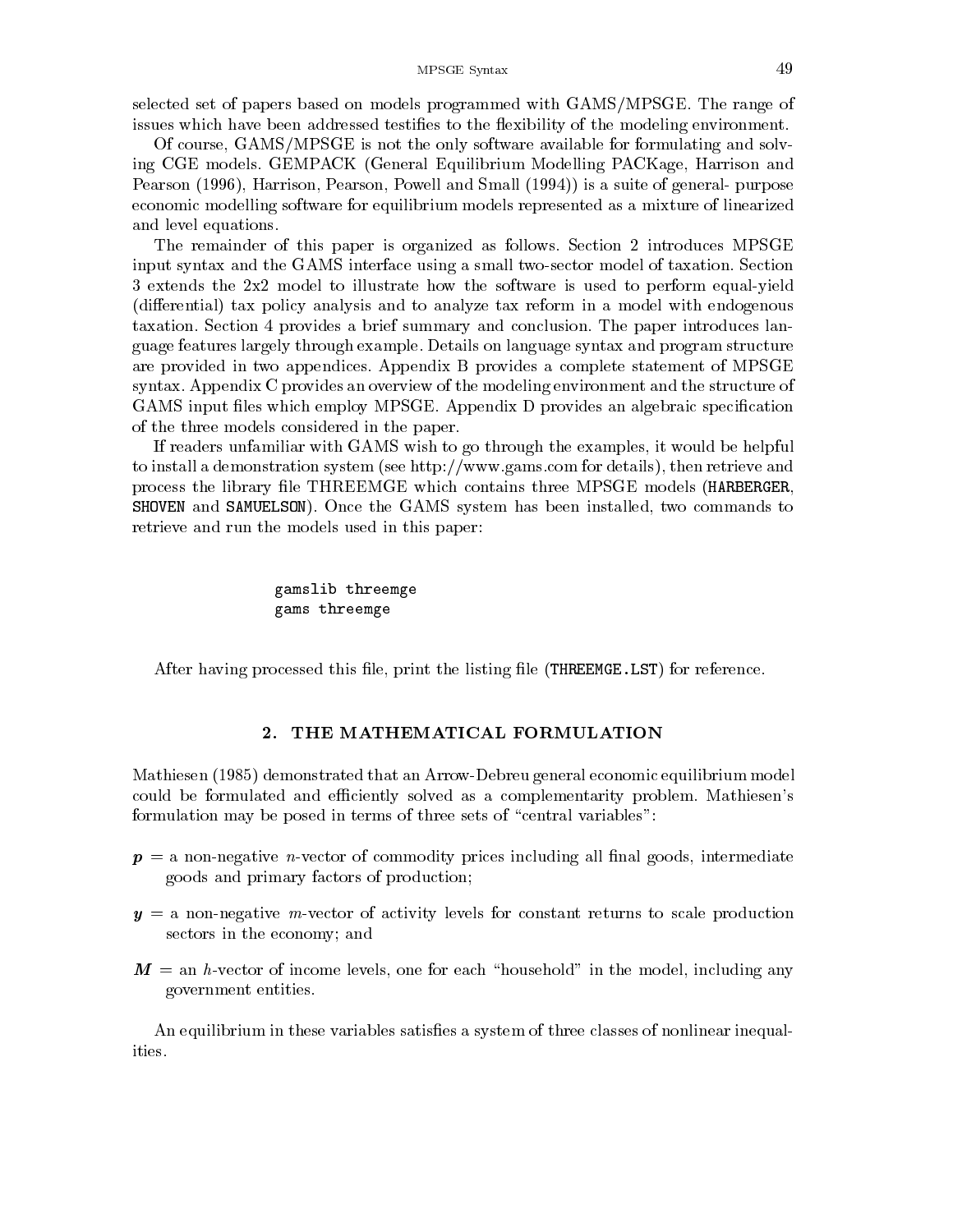Zero Profit

The first class of constraint requires that in equilibrium no producer earns an "excess" profit, i.e. the value of inputs per unit activity must be equal to or greater than the value of outputs. This can be written in compact form as:

$$
-\Pi_j(p) = C_j(p) - R_j(p) \ge 0 \qquad \forall \ j
$$

where  $\Pi_i(p)$  is the unit profit function, the difference between unit revenue and unit cost, defined as:

$$
C_j(p)\equiv\min\{\sum_i p_i x_i|f_j(x)=1\}
$$

and

$$
R_j(p) \equiv \max \{ \sum_i p_i y_i | g_j(y) = 1 \}
$$

where  $f$  and  $g$  are the associated production functions characterizing feasible input and output. For example, if we have:

$$
f(x) = \phi \prod_i x_i^{\alpha_i} \qquad \sum_i \alpha_i = 1, \quad \alpha_i \ge 0
$$

and

$$
g(y) = \psi \max_{i} \frac{y_i}{\beta_i} \qquad \beta_i \ge 0
$$

then the dual functions will be:

$$
C(p) = \frac{1}{\phi}\prod_i \left(\frac{p_i}{\alpha_i}\right)^{\alpha_i}
$$

and

$$
R(p) = \sum_i \beta_i p_i
$$

### Market Clearance

The second class of equilibrium conditions is that at equilibrium prices and activity levels, the supply of any commodity must balance or exceed excess demand by consumers. We can express these conditions as:

$$
\sum_j y_j \frac{\partial \Pi_j(p)}{\partial p_i} + \sum_h \omega_{ih} \geq \sum_h d_{ih}(p, M_h)
$$

in which the first sum, by Shepard's lemma, represents the net supply of good  $i$  by the constant-returns to scale production sectors, the second sum represents the aggregate initial endowment of good  $i$  by households, and the sum on the right-hand-side represents aggregate final demand for good  $i$  by households, given market prices  $p$  and household income levels M.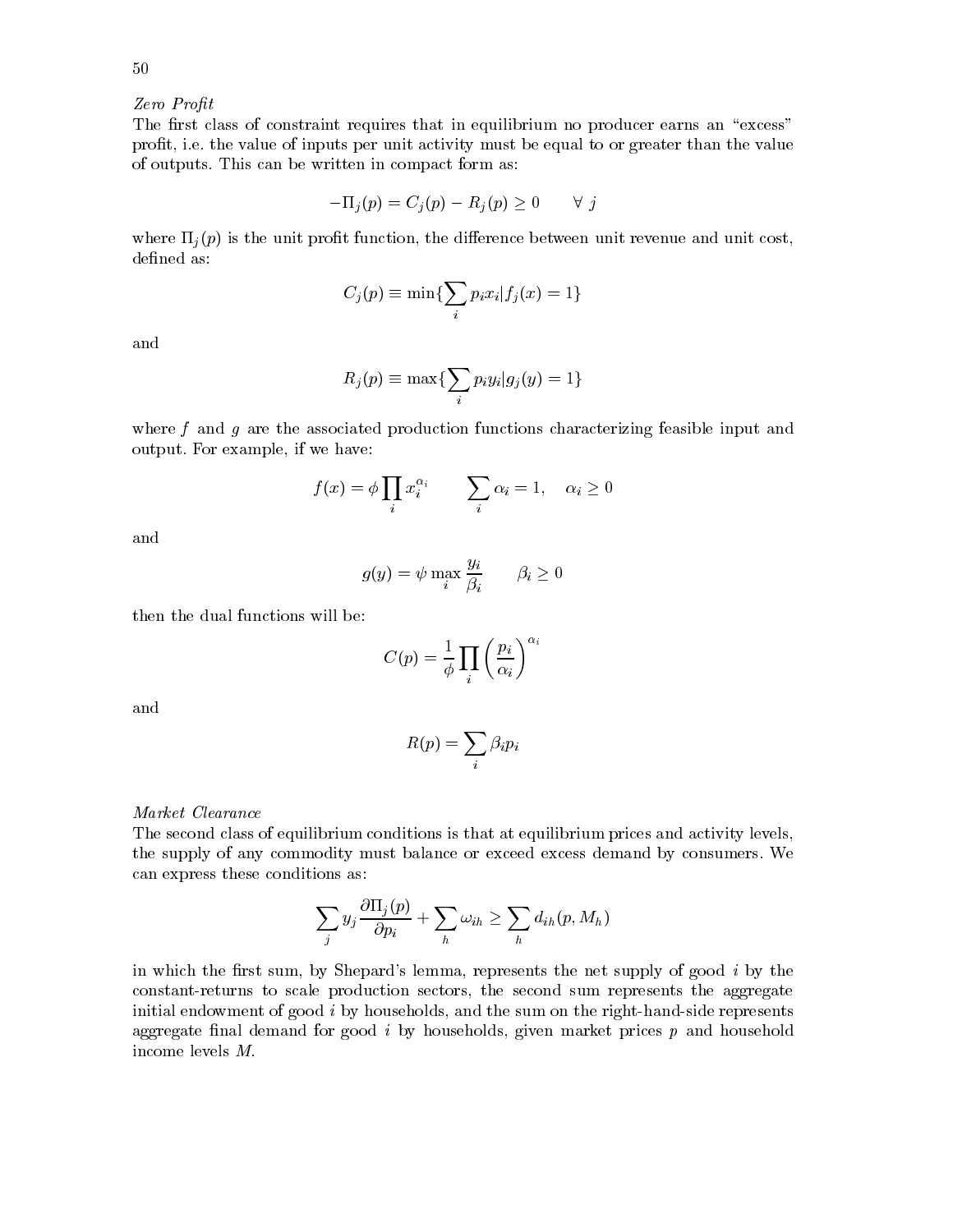Final demand are derived from budget-constrained utility maximization:

$$
d_{ih}(p,M_h) = \text{argmax} \ \{U_h(x)|\sum_i p_i x_i = M_h\}
$$

in which  $U_h$  is the utility function for household h.

### Income Balance

The third condition is that at an equilibrium, the value of each agent's income must equal the value of factor endowments:

$$
M_h=\sum_i p_i\omega_{ih}
$$

We always work with utility functions which exhibit non-satiation, so Walras' law will always hold:

$$
\sum_i p_id_{ih}=M_h=\sum_i p_i\omega_{ih}
$$

Aggregating market clearance conditions using equilibrium prices and the zero profit conditions using equilibrium activity levels, it then follows that:

$$
\sum_j y_j\Pi_j(p)=0
$$

or

$$
y_j \Pi_j(p) = 0 \qquad \forall j
$$

Furthermore, it follows that:

$$
p_i\left(\sum_j y_j\frac{\partial\Pi_j(p)}{\partial p_i}+\sum_h\omega_{ih}-\sum_h d_{ih}(p,M_h)\right)=0\qquad \forall i
$$

In other words, complementary slackness is a feature of the equilibrium allocation even though it is not imposed as an equilibrium condition, per se. This means that in equilibrium, any production activity which is operated makes zero profit and any production activity which earns a negative net return is idle. Likewise, any commodity which commands a positive price has a balance between aggregate supply and demand, and any commodity in excess supply has an equilibrium price of zero.

### 3. A SMALL EXAMPLE

This section of the paper introduces MPSGE model building using a two- good, twofactor (2x2) example. This is addressed to readers who may be unfamiliar with GAMS and/or the original (scalar) MPSGE syntax. The discussion provides some details on the formulation and specication of one small model from the MPSGE library. Subsequently, two extensions are presented, one which illustrates equal yield constraints and another which introduces a pure public good. These examples are by no means exhaustive of the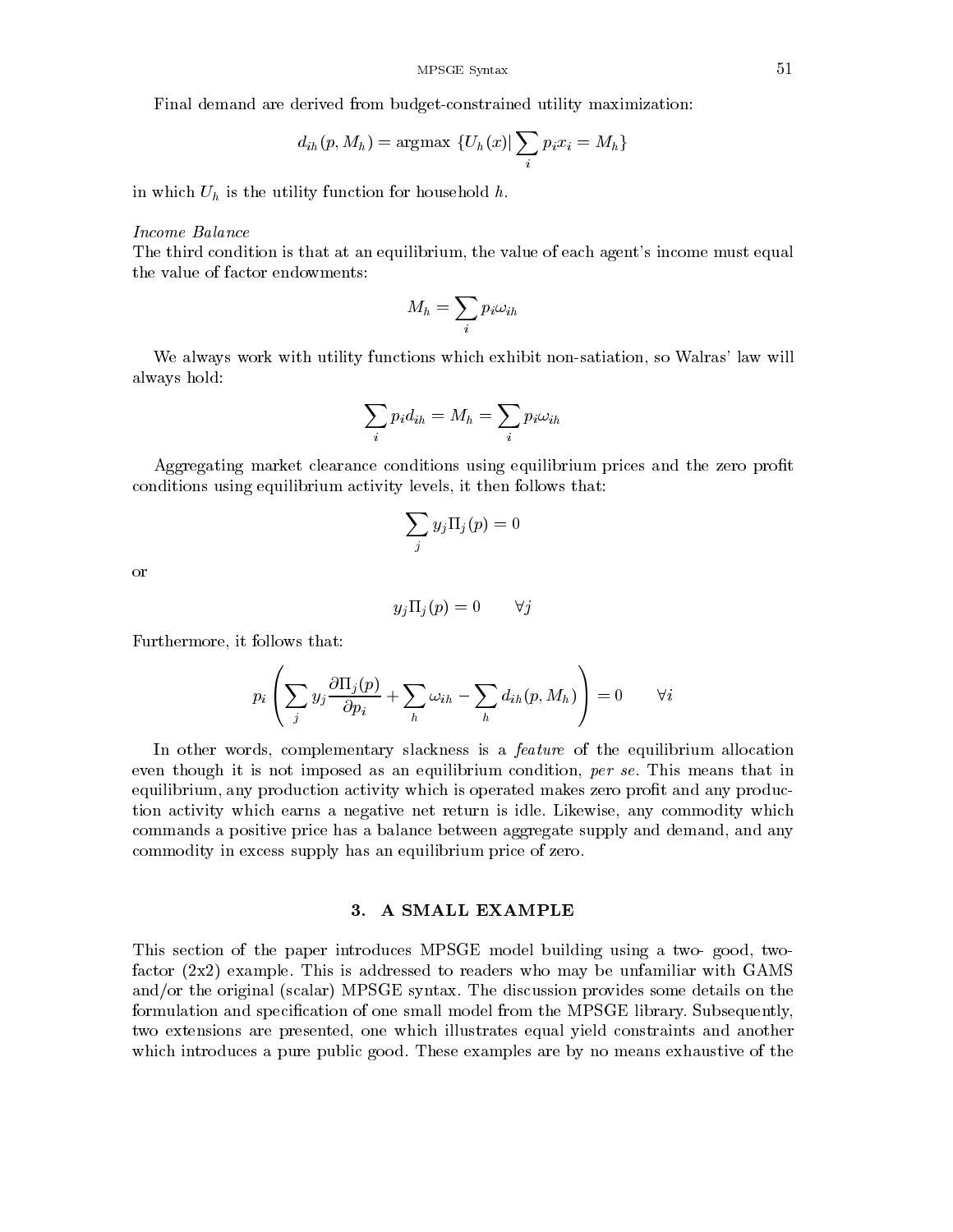classes of equilibrium structures which can be investigated using the software, but they do provide a starting point for new users.

The structure of MPSGE model HARBERGER is "generic" Arrow-Debreu with taxes. Households obtain income by supplying factors of production to industry or collecting tax revenue. This income is then allocated between alternative goods in order to maximize welfare subject to the budget constraint.

Firms operate subject to constant returns to scale, selecting factor inputs in order to minimize cost sub ject to technological constraints. For an algebraic description of a model closely related to this one, see Shoven and Whalley (1984). The present model differs in two respects from the Shoven-Whalley example. First, in this model there are intermediate inputs to production while in the Shoven-Whalley model goods are produced using only value-added. Second, this model incorporates a labor-leisure choice so that the excess burden of factor taxes here incorporates the disincentive to work associated with a lower net wage.

### 3.1. BENCHMARK DATA

Figure 1 presents most of the input data for a two good, two factor, closed economy model. This is an economy in which, initially, taxes are levied only on capital inputs to production. We treat tax revenue as though it were returned lump-sum to the households.

|            | Sectors |       | Consumers |         |             |  |  |
|------------|---------|-------|-----------|---------|-------------|--|--|
|            | X       | Y     | OWNERS    | WORKERS | <b>GOVT</b> |  |  |
| PХ         | 100     | $-20$ | $-30$     | -50     |             |  |  |
| PΥ         | $-10$   | 80    | $-40$     | $-30$   |             |  |  |
| PK         | $-20$   | $-40$ | 60        |         |             |  |  |
| PL         | $-50$   | $-10$ |           | 60*     |             |  |  |
| ТK         | $-20$   | $-10$ |           |         | 30          |  |  |
| <b>TRN</b> |         |       | 10        | 20      | -30         |  |  |
|            |         |       |           |         |             |  |  |

\* 60 = labor endowment net leisure demand= 100 - 40

Figure 1. The Benchmark Social Accounts

The input data is presented in the form of a balanced matrix, the entries in which represent the value of economic transactions in a given period (typically one year). Social accounting matrices (SAMs) can be quite detailed in their representation of an economy, and they are also quite flexible. All sorts of inter-account taxes, subsidies and transfers can be represented through an appropriate definition of the accounts.

Traditionally, a SAM is square with an exact correspondence between rows and columns. (For an introduction, see Pyatt and Round, "Social Accounting Matrices: A Basis for Planning", The World Bank, 1985.) The numbers which appear in a conventional SAM are typically positive, apart from very special circumstances, whereas the rectangular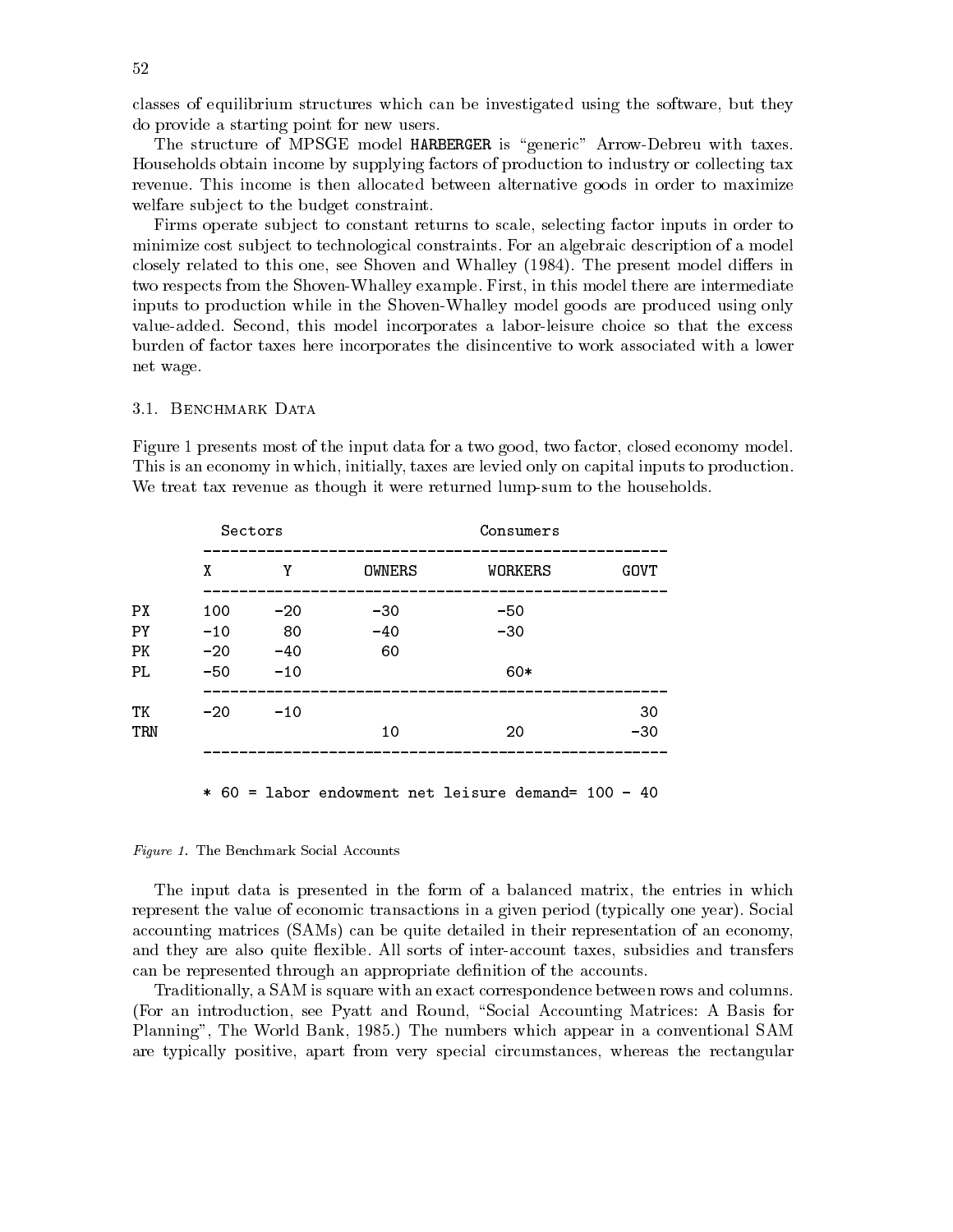### MPSGE Syntax

SAM displayed in Figure 1 follows a sign convention wherein supplies or receipts are represented by positive numbers and demands or payments are represented by negative numbers. Internal consistency of a rectangular SAM implies that row sums and column sums are zero. This means that supply equals demand for all goods and factors, tax payments equal tax receipts, there are no excess prots in production, the value of each household expenditure equals the value of factor income plus transfers, and the value of government tax revenue equals the value of transfers to households.

With simple MPSGE models, it is convenient to use a *rectangular* SAM format. This format emphasizes how the MPSGE program structure is connected to the benchmark data. In the rectangular SAM, we have one row for every market (traded commodity), one column for every production sector, and one column for every consumer. Benchmark equilibrium is re
ected in the row and column sums. Columns corresponding to sectors sum to zero reflecting zero excess profit (the value of output equals the cost of inputs). Columns corresponding to consumers sum to zero indicating income balance. Rows sum to zero indicating market clearance.

In the present model, there are four markets, for goods X and Y and factors L and K; two production sectors (X and Y) and three consumers (OWNERS, WORKERS and GOVT).

### 3.2. DATA ENTRY IN GAMS

Consider a generalized version of the model in which the set of production sectors be denoted S (here,  $S = \{X, Y\}$ ). Let the set of goods be G. Production sectors are mapped one-to-one with the goods, so we see that sets S and G are in fact the same set. Let F denote the set of primary factors (here,  $F = \{L, K\}$ ), and let H denote the set of households  $(here H = {OWNER, WORKER}).$ 

Now that we have identied the underlying sets, we may interpret the input matrix as a set of parameters with which we can easily specify the benchmark equilibrium. (See Figure 2.) It is quite common to begin a general equilibrium modelling project with a large input-output Figure or social accounting matrix which may then be mapped onto a number of submatrices, each of which is dimensioned according to the underlying sets used in the model.

It should be emphasized at this point that there is an enormous difference between Figures 1 and 2. While Figure 1 concisely represents an equilibrium for a single two-sector model, Figure 2 represents an arbitrary set of commodities, factors, production sectors and households. Scalability is an enormous advantage of the GAMS/MPSGE modeling environment. Model implementation and debugging can be conducted on a tiny prototype, and then the same computer code can be employed with a large-scale dataset.

The GAMS specication of benchmark data is presented in Figure 3 which begins with a statement of the underlying sets  $(G, F, H)$ . The statement "ALIAS  $(S, G)$ ;" simply says that S and G both reference  $\{X,Y\}$ . Thereafter follows the social accounting data table and declarations for the various submatrices. The parameters ELAS() and ESUB() are elasticities ("free parameters") which can be chosen independently from the benchmark accounts. The parameters TF and PF are calibrated tax and reference price arrays which are computed given benchmark factor and tax payments. (In this model, average and marginal tax rates are not distinguished, so the benchmark marginal tax rate is simply the tax payment divided by the net factor income.)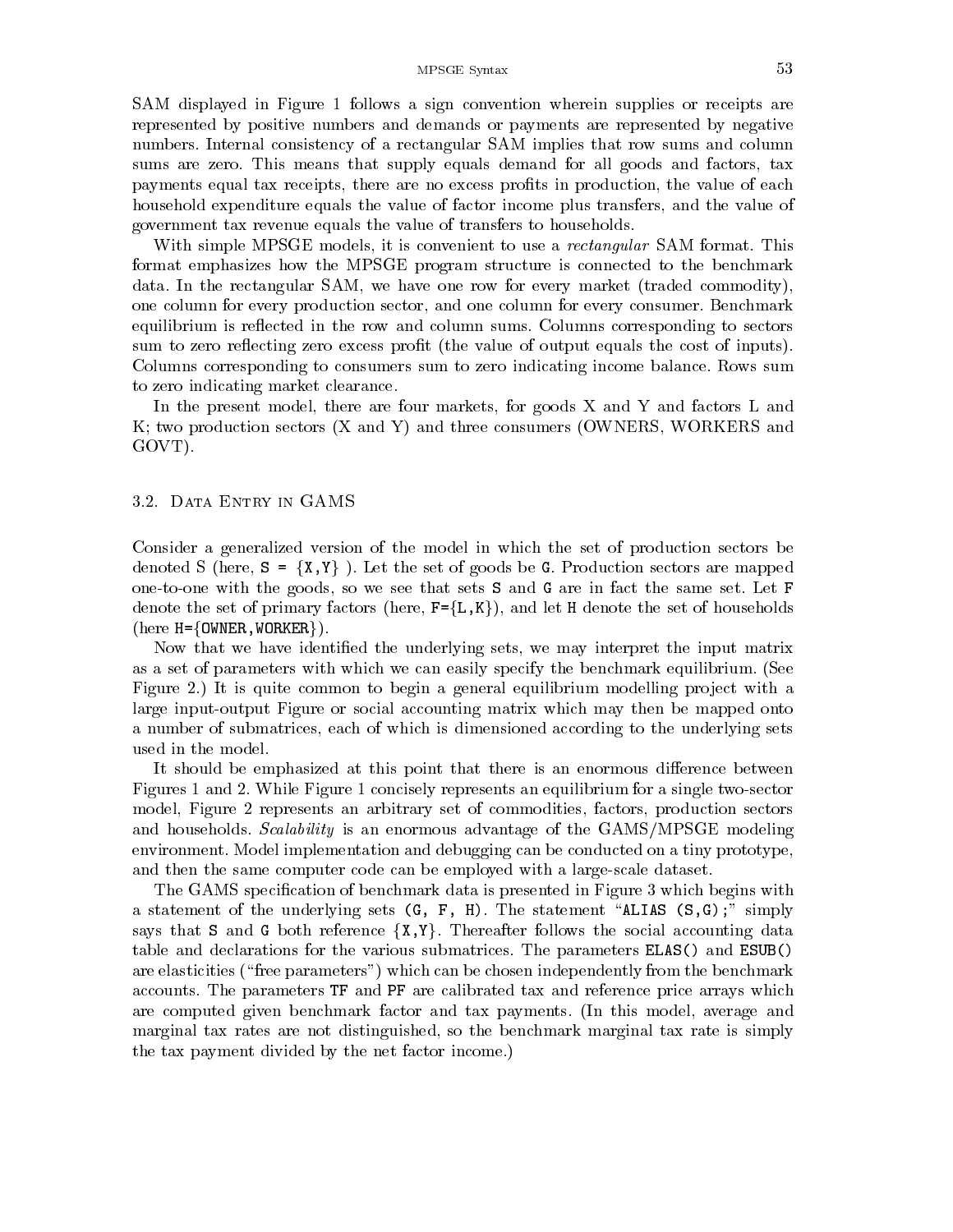|                     | Sectors             | Consumers                 |       |
|---------------------|---------------------|---------------------------|-------|
|                     | (S)                 | Households (H) Government |       |
| Goods Markets (G):  | $A(G, S) - B(G, S)$ | $-C(G,H)$                 |       |
| Factor Markets (F): | $-FD(F,S)$          | $E(F,H)-D(F,H)$           |       |
| Capital taxes:      | $-T("K", S)$        |                           | GREV  |
| Transfers:          |                     | TRN(H)                    | -GRFV |

Figure 2. Mapping from Benchmark Social Accounts into Parameters

| $\ast$ |                                         |            |                                                                                     |         |                   | SECTION (i) DATA SPECIFICATION AND BENCHMARKING |  |
|--------|-----------------------------------------|------------|-------------------------------------------------------------------------------------|---------|-------------------|-------------------------------------------------|--|
| SETS   | G<br>F<br>Н                             |            | GOODS AND SECTORS /X, Y/,<br>PRIMARY FACTORS /K, L/,<br>HOUSEHOLDS /OWNER, WORKER/; |         |                   |                                                 |  |
|        | ALIAS (S,G);                            |            |                                                                                     |         |                   |                                                 |  |
|        | TABLE SAM(*,*) SOCIAL ACCOUNTING MATRIX |            |                                                                                     |         |                   |                                                 |  |
|        |                                         | X —        | Y y                                                                                 |         | OWNER WORKER GOVT |                                                 |  |
| X      |                                         |            | $100 -20$                                                                           | -30 -50 |                   |                                                 |  |
| Y      |                                         |            | $-10$ 80 $-40$ $-30$                                                                |         |                   |                                                 |  |
| Κ      |                                         |            | $-20 -40 60$                                                                        |         |                   |                                                 |  |
| L      |                                         | $-50 - 10$ |                                                                                     |         | 60                |                                                 |  |
| TK     |                                         | $-20 -10$  |                                                                                     |         |                   | 30                                              |  |
| TRN    |                                         |            |                                                                                     | 10      | 20                | $-30$                                           |  |

Figure 3a. Set and Data Specifications for the 2x2 Model Harberger

A general equilibrium model determines only relative prices. For purposes of reporting or constructing value-indices, we use a Laspeyres quantity index,  $THETA(G)$ , the elements of which correspond to shares of aggregate consumer expenditure in the benchmark period.

### 3.3. MODEL SPECIFICATION

The MPSGE description of this model is shown in Figure 4.Declarations following the \$MODEL statement indicate that the model involves one class of production activities  $(AL(S))$ , three classes of commodities  $(P(G), W(F)$  and PT), and two types of consumers, private consumers  $(RA(H))$ , and a government "consumer" (GOVT).

One \$PROD: block describes the single class of production activities, and two \$DEMAND: blocks characterize endowments and preferences for the two classes of consumers.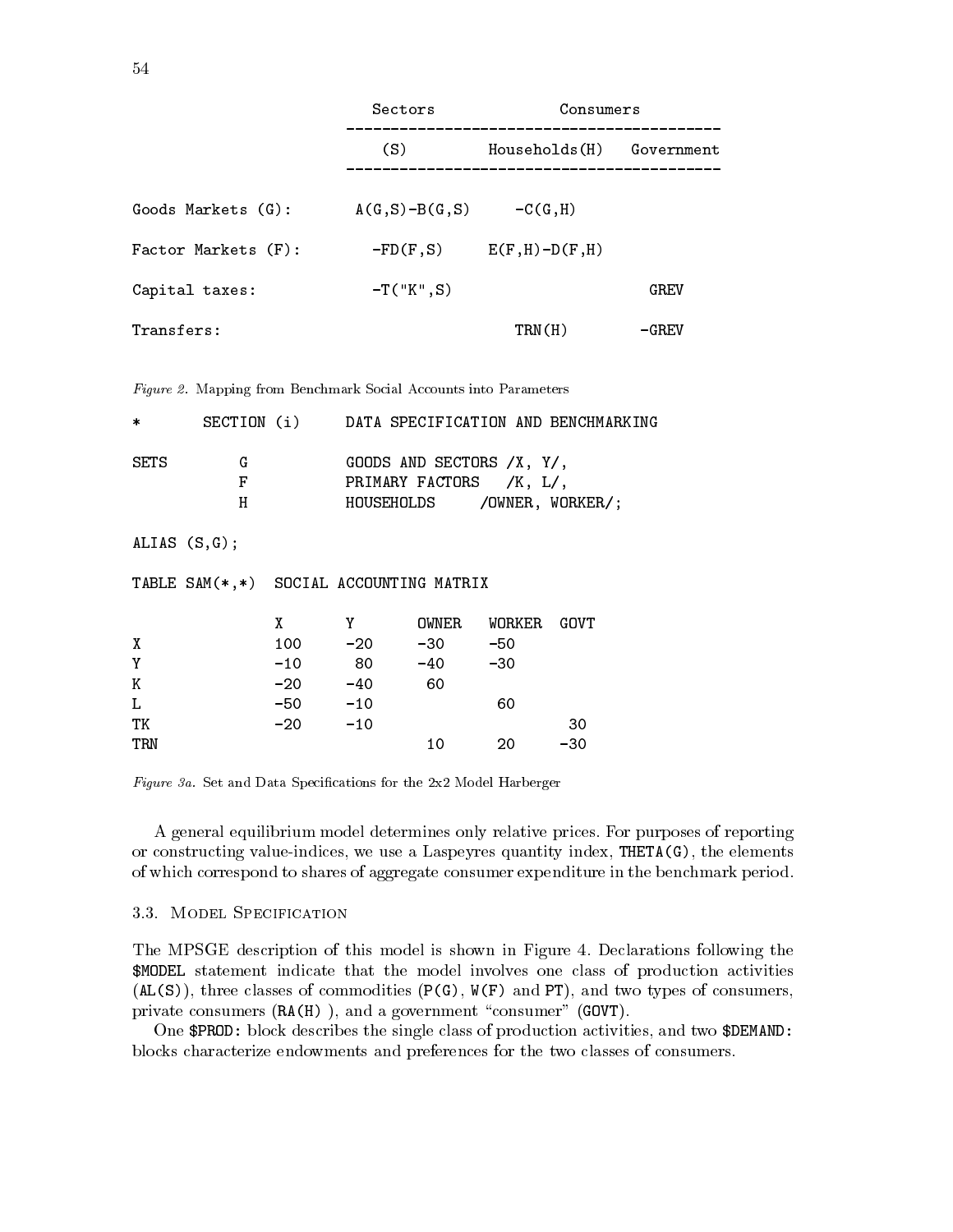| ARAMETER  |                                          |
|-----------|------------------------------------------|
| A(S)      | BENCHMARK OUTPUT                         |
| B(G, S)   | USE MATRIX (GOODS INPUTS BY SECTOR)      |
| C(G,H)    | HOUSEHOLD DEMAND                         |
| FD(F, S)  | FACTOR DEMAND BY SECTOR                  |
| E(F,H)    | FACTOR ENDOWMENTS                        |
| D(F,H)    | FACTOR DEMAND BY HOUSEHOLDS              |
| T(F, S)   | TAX PAYMENT BY FACTOR BY SECTOR          |
| TRN(H)    | TRANSFER REVENUE                         |
| ELAS(S)   | ELASTICITY OF SUBSTITUTION IN PRODUCTION |
| ESUB(H)   | ELASTICITY OF SUBSTITUTION IN DEMAND     |
| GREV      | BENCHMARK GOVERNMENT REVENUE             |
| TF(F, S)  | FACTOR TAX RATE                          |
| PF(F, S)  | BENCHMARK FACTOR PRICES GROSS OF TAX     |
| THETA (G) | WEIGHTS IN NUMERAIRE PRICE INDEX         |
| WBAR(H)   | BENCHMARK WELFARE INDEX;                 |

Figure 3b. Parameter Declarations for the 2x2 Model Harberger

\* EXTRACT DATA FROM THE SOCIAL ACCOUNTING MATRIX:  $\mathcal{L}(\mathcal{L}(\mathcal{L})) = \mathcal{L}(\mathcal{L}(\mathcal{L}(\mathcal{L}(\mathcal{L}(\mathcal{L}(\mathcal{L}(\mathcal{L}(\mathcal{L}(\mathcal{L}(\mathcal{L}(\mathcal{L}(\mathcal{L}(\mathcal{L}(\mathcal{L}(\mathcal{L}(\mathcal{L}(\mathcal{L}(\mathcal{L}(\mathcal{L}(\mathcal{L}(\mathcal{L}(\mathcal{L}(\mathcal{L}(\mathcal{L}(\mathcal{L}(\mathcal{L}(\mathcal{L}(\mathcal{L}(\mathcal{L}(\mathcal{L}(\mathcal{L}(\mathcal{L}(\mathcal$ C(G,H) = -SAM(G,H); FD(F,S) = -SAM(F,S);  $E(F,H) = SAM(F,H);$   $D(F,H) = 0;$  $T("K", S) = -SAM("TK", S);$  TRN(H) = SAM("TRN", H); \* INSTALL "FREE" ELASTICITY PARAMETERS:  $E("L", "WORKER") = 100;$   $D("L", "WORKER") = 40;$  $ELAS(S) = 1;$   $ESUB(H) = 0.5;$ INSTALL FUNCTIONS OF BENCHMARK VALUES:  $\ast$  $GREV$  = SUM(H, TRN(H));  $TF(F, S) = T(F, S) / FD(F, S);$  $PF(F, S) = 1 + TF(F, S);$ THETA $(G) = SUM(H, C(G,H))$ ; THETA(G) = THETA(G) / SUM(S, THETA(S));  $WBAR(H) = SUM(G, C(G,H)) + SUM(F, D(F,H));$ 

Figure 3c. Parameter Assignments for the 2x2 Model Harberger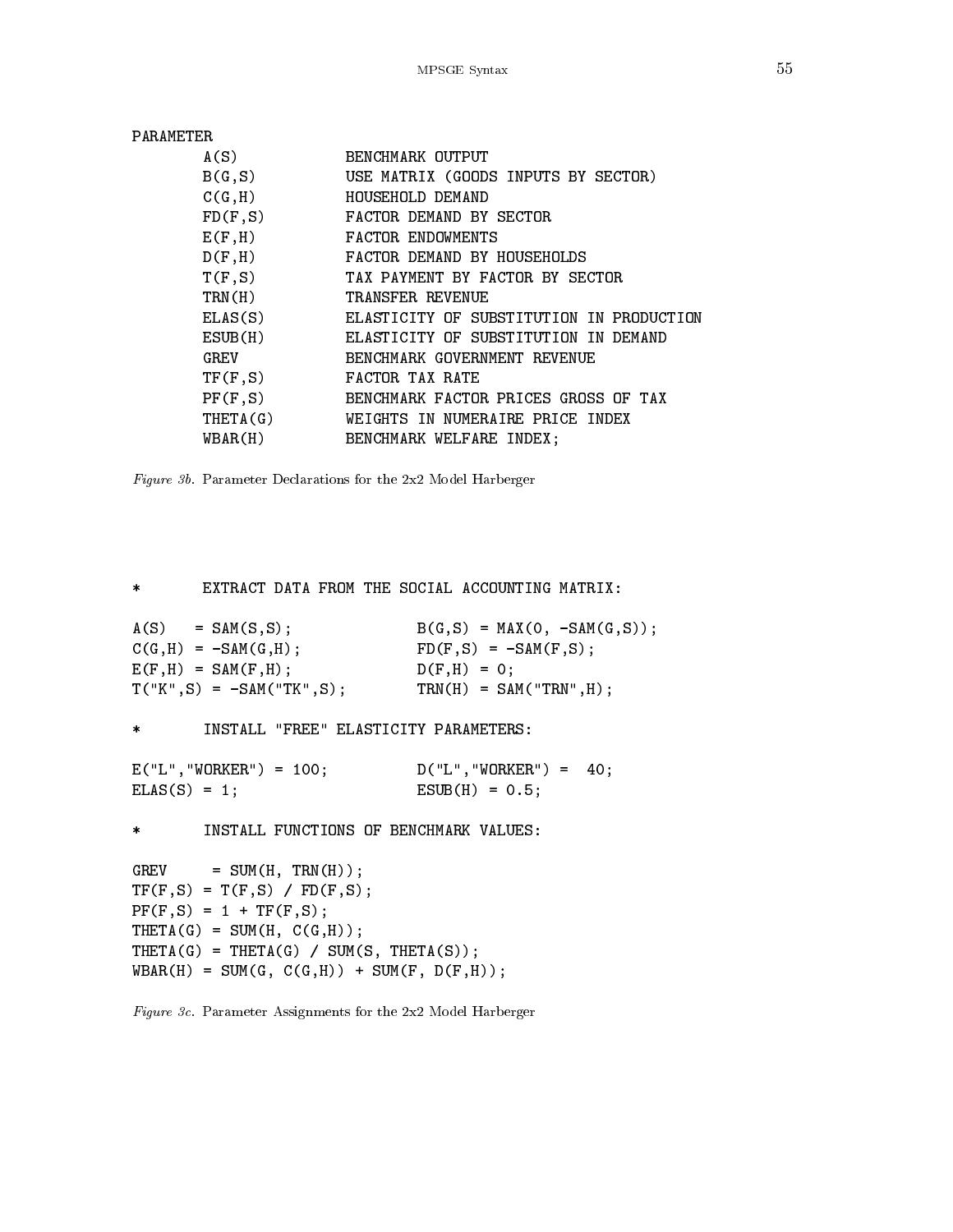Consider the records associated with production sector  $AL(S)$ . The entries on the first line of a  $\text{SPROD}: \text{block are elasticity values.}$  The " $s: 0$ " field indicates that the top-level elasticity of substitution between inputs is zero (Leontief). The entry  $\mathbf{``va:ELAS(S)}$  indicates that inputs identified as belonging to the "va:" aggregate trade off with an elasticity of substitution ELAS(S) (at the second level of the production function). In these production functions, the primary factors  $(W(F))$  are identified as entering in the va: aggregate.

The nesting assignments within an MPSGE model can be easily modified by the assignment of inputs to aggregates, as has been done in this model using the va: nest. This flexibility is very helpful when testing robustness with respect to changes in the elasticity structure of a model. (A note on syntax: nesting identifiers are limited to four characters.)

The records within a  $P$ *ROD*: block begin with "0:" or "I:". An "0:" indicates an output and an "I:" represents an input. In both types of records, " $Q$ :" is a "quantity field" indicating a reference input or output level of the named commodity. A  $\mathbb{P}:$  signifies a reference price field. This price is measured as a user cost, gross of applicable taxes. The default values for reference price and reference quantity are both unity (i.e., a value of 1 is installed if a  $P:$  or  $Q:$  field is missing).

The va: and T: fields in a \$PROD: block indicate tax agent and ad-valorem tax rate, respectively. The tax agent is specied before the tax rate. A single input or output coefficient may have two or more taxes applied. Consumers are treated symmetrically, and there is thus no restriction on the consumer to whom the tax is paid. Typically, however, one consumer is associated with the government.

To better understand the relationship between reference prices and base year tax rates, consider inputs of W.K to sector AL.X in this model. The benchmark payment to capital in the X sector is 20 and the tax payment is 20. Hence the ad-valorem tax rate in the benchmark equilibrium is  $100\%$  (T:1), and the reference price of capital, market price of unity times  $(1 + 100\%)$ , is 2 (P:2). If in a counterfactual experiment the tax rate on capital inputs to sector  $X$  is altered, this will change the  $T$ : field but it will not change the  $P$ : field.  $Q$ : and  $P$ : characterize a reference equilibrium point, and these are therefore unaffected by subsequent changes in the exogenous parameters.

It is important to remember that the \$PROD:AL(S) block represents as many individual production functions as there are elements in set S (two in this case). Within the  $$PROD:AL(S) block, inputs refer to sets G and F, while the output coefficient,  $O: P(S)$ ,$ refers only to set S. Sets referenced within a commodity name in an  $I:$  or  $O:$  field may be sets which are "controlled" by the sets referenced in the function itself, in which case only a scalar entry is produced. In \$PROD:AL(S) there are only outputs of commodity S in sector S.

The first line of a \$DEMAND block also contains fields (e.g.,  $s$ ;  $gds$ ; cl: etc.) which represent elasticities of substitution. The subsequent records may begin with either an E: field or a  $D$ : field. These, respectively, represent commodity endowments and demands. In the demand fields, the  $P$ : and  $Q$ : entries are interpreted as reference price and reference quantity, analogous to the input fields in a \$PROD block. Ad-valorem taxes may not be applied on final demands, so that if consumption taxes are to be applied in a model they must be levied on production activities upstream of the final demand.

The benchmark values for all activity levels and prices are equal to the default value of unity, and therefore we are able to specify values in the  $Q$ : fields directly from the benchmark data. An equivalent model could be specied in which the benchmark activity levels for AL(S) equal, for example, A(S,S). This would then require rescaling the input and output coefficients for those sectors, and it would not necessarily be helpful, because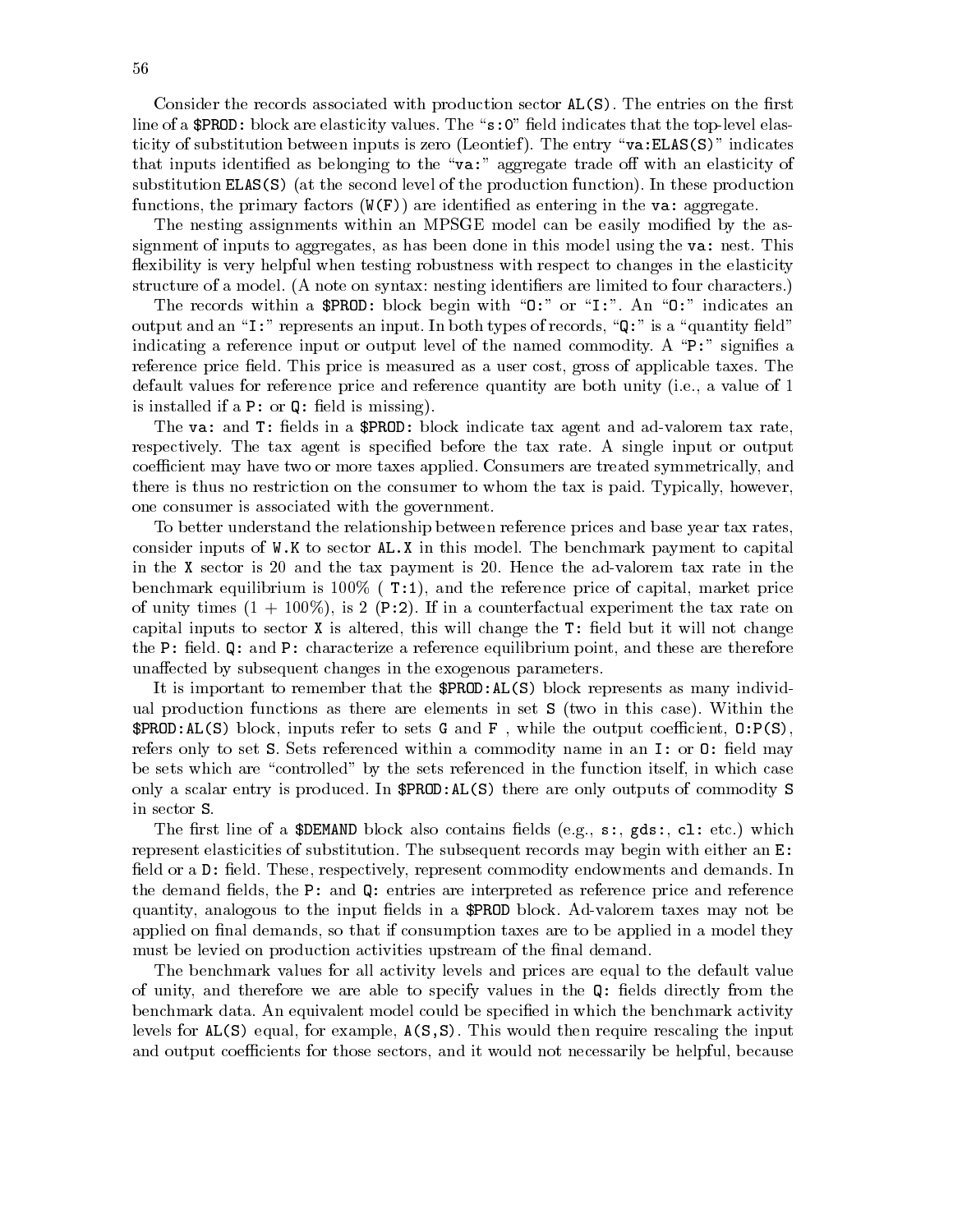\* SECTION (ii) MPSGE MODEL DECLARATION \$ONTEXT \$MODEL:HARBERGER \$SECTORS:  $AL(S)$ \$COMMODITIES:  $P(G)$   $W(F)$  PT \$CONSUMERS: RA(H) GOVT  $$PROD:AL(S)$  s:0 va: $ELAS(S)$  $0: P(S)$   $Q: A(S)$  $I:P(G)$   $Q:B(G, S)$  $\texttt{I}: \texttt{W}(\texttt{F}) \qquad \texttt{Q}: \texttt{FD}(\texttt{F}, \texttt{S}) \qquad \texttt{P}: \texttt{PF}(\texttt{F}, \texttt{S}) \qquad \texttt{A}: \texttt{GOVT} \qquad \texttt{T}: \texttt{TF}(\texttt{F}, \texttt{S}) \quad \texttt{va}:$ \$DEMAND:RA(H) s:1 gds:ESUB(H)  $D:P(G)$  Q:C(G,H) gds:  $D: W(F)$   $Q: D(F,H)$  $E: W(F)$   $Q: E(F,H)$  $E:PT$   $Q:TRN(H)$ \$DEMAND: GOVT \$DEMAND:GOVT D:PT Q:GREV \$REPORT: \$REPORT:  $V:CD(G,H)$   $D:P(G)$  DEMAND:RA(H)  $V:DF(F,H)$   $D:W(F)$  DEMAND:RA(H) V:EMPLOY(S) I:W("L") PROD:AL(S)  $V: WLF(H)$   $W:RA(H)$ 

### \$0FFTEXT  $\bullet$

Invoke the preprocessor to declare the model for GAMS:  $\ast$ 

### \$SYSINCLUDE mpsgeset HARBERGER

Figure 4a. MPSGE Model Declaration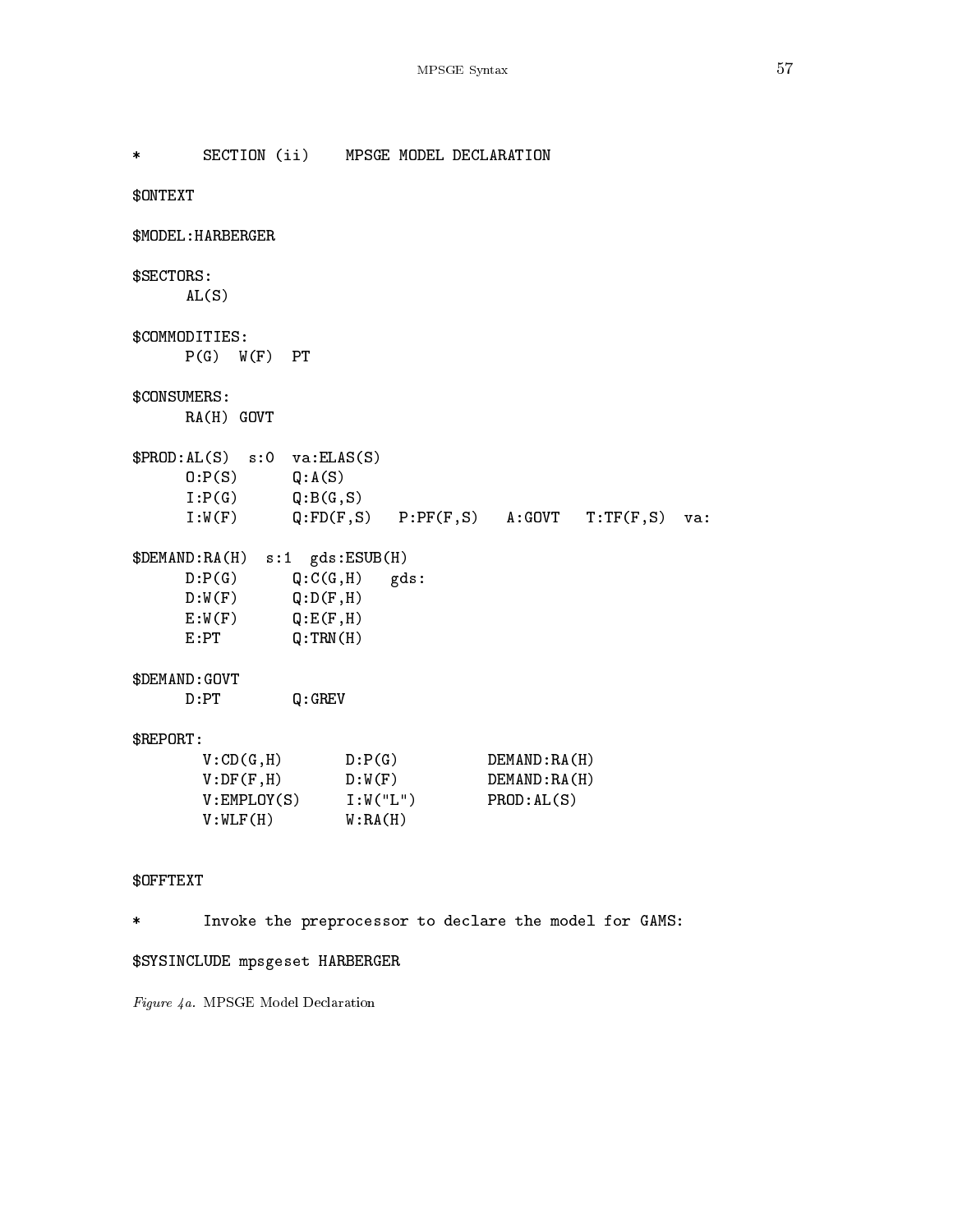$\ast$ 

 $\ast$ SECTION (iii) BENCHMARK REPLICATION

HARBERGER.ITERLIM = 0; \$INCLUDE HARBERGER.GEN SOLVE HARBERGER USING MCP; ABORT\$(ABS(HARBERGER.OBJVAL) GT 1.E-4) "\*\*\* HARBERGER benchmark does not calibrate."; HARBERGER.ITERLIM = 1000;

Figure 4b. MPSGE Model Specification and Benchmark Replication

in a scaled model it is more difficult to verify consistency of the benchmark accounts and MPSGE input le. Furthermore, for numerical reasons it is advisable to scale equilibrium values for the central variables to be close to unity.

Government transfers to households are accomplished through the use of an "artificial commodity" (PT). The government is identied as the agent who receives all tax revenue (see the A:GOVT entry in both of the \$PROD: blocks). Commodity PT is the only commodity on which GOVT spends this income, hence government tax revenue is divided between the two households in proportion to their endowments of the articial good. In order to scale units so that the benchmark price of PT is unity, the \$30 of government tax revenue chases 10 units of PT assigned to OWNER and 20 units assigned to WORKER. (See values for TRN(H) in Figure 3.)

The **\$REPORT** section of the input file requests the solution system to return values for inputs, outputs, final demands or welfare indices at the equilibrium. Only those items which are requested will be written to the solution file. Each record in the report block begins with a  $V:$  (variable name) field. These names must be distinct from all other names in the model. The second field of the report record must have one of the labels  $I:$ ,  $0:$ or D: followed by a commodity name, or the label W: followed by a consumer name. The third field's label must be "PROD:" in an I: or  $0:$  record, and it must be "DEMAND:" if it is a D: record.

An algebraic formulation of the Harberger model is provided in Appendix D for the interested reader.

### 3.4. MPSGE Formulation: Key Ideas

There are two points regarding the MPSGE function format which are important yet easily misunderstood by new users:

(i) The elasticities together with the reference quantities and reference prices of inputs and outputs completely characterize the underlying nested CES functions. No other data fields in the \$PROD: block alters the technology. If, for example, a tax rate changes as part of a counter-factual experiment, this has no effect on the reference price. The value in the P: field depends on the benchmark value of the T: field if the model has been calibrated, but subsequent changes in T: do not change the underlying technology.

(ii) Tax rates are interpreted differently for inputs and outputs. The tax rate on inputs is specified on a <u>net</u> basis, while the tax rate on outputs is specified on a gross basis. That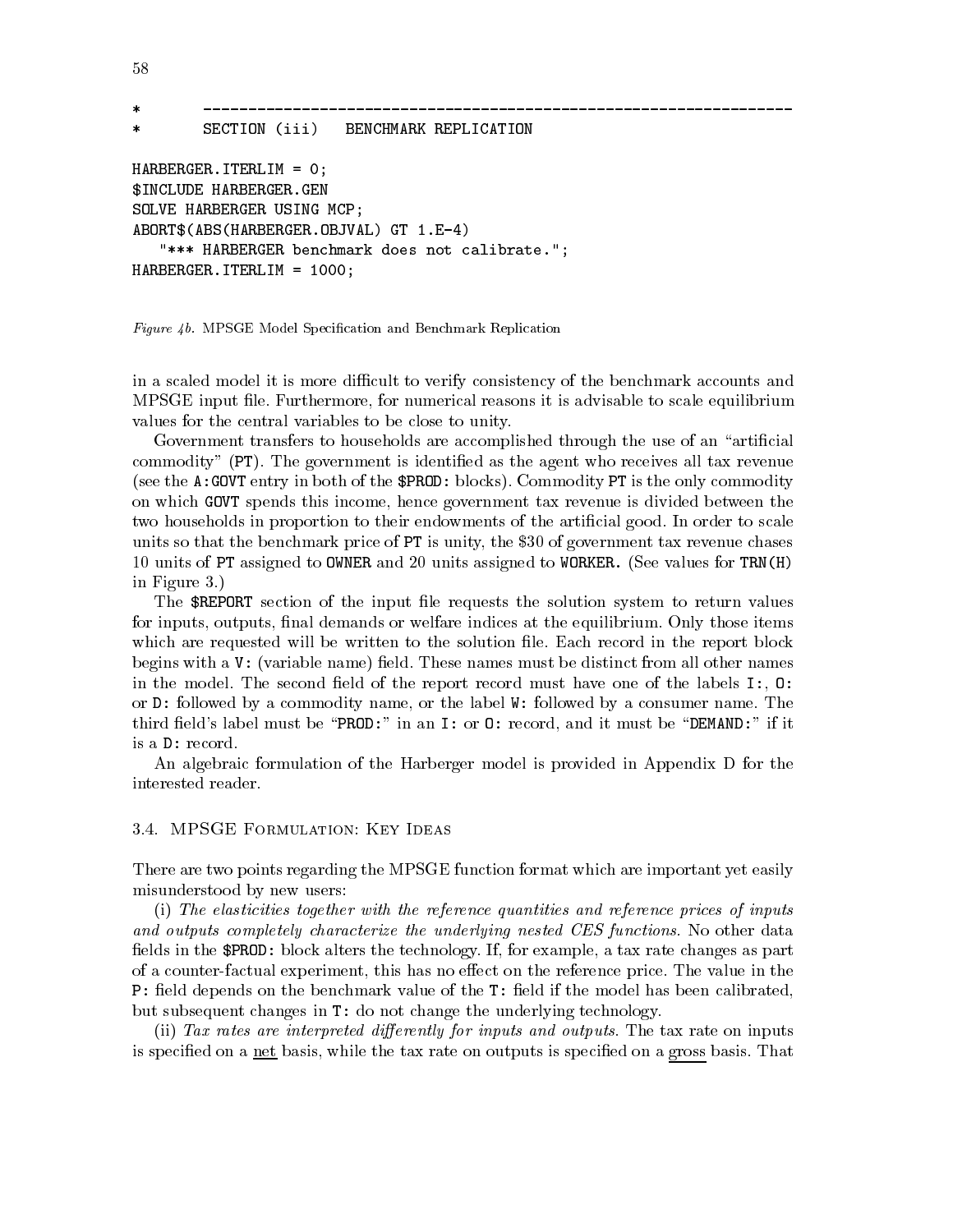### MPSGE Syntax

is, the user cost of an input with market price  $p$  subject to an ad-valorem tax at rate  $t$ is p  $(1 + t)$ , while the user cost of an output subject to an ad-valorem tax at rate t is p  $(1 - t)$ . (A tax increases the producer cost of inputs and decreases the producer value of outputs.)

MPSGE provides a limited number of economic components with which complex models can be constructed. There are some models which lie outside the MPSGE domain, but in many cases it is possible to recast the equilibrium structure in order to produce an MPSGE model which is logically equivalent to the original model - usually after having introduced some sort of articial commodity or consumer. In the present model, the use of commodity PT to allocate government revenue between households provides a fairly typical example of how this can be done. In the process of making such a transformation, one often gains a meaningful economic insight.

### 3.5. The Solution Listing

The detailed solution listing for model HARBERGER is shown in Figure 5.The standard GAMS report facilities display solution values. Central variables are always either fixed (upper  $=$  lower), or they are non-negative (lower bound  $= 0$ , upper bound  $= +IWF$ ). The MARGINAL column in the solution report returns the value of the associated slack variable. Complementarity implies that in equilibrium, either the level value of a variable will be positive or the marginal value will be positive, but not both.

The output file (not shown) also provides details on the computational process. For an explanation of these statistics, see Rutherford (1993).

Figure 6 presents the GAMS code for specication and solution of three counterfactual equilibria. In these experiments, the nonuniform system of capital taxes from the benchmark is replaced by three alternative uniform factor tax structures: a tax on labor, a tax on capital, and a tax on both labor and capital. In each case, the tax rate is chosen to replace the benchmark tax revenue at benchmark prices and demand (ignoring induced substitution effects). Following each solution, the equilibrium values for tax revenue, welfare (Hicksian equivalent variation), employment, prices and output are stored in parameter REPORT.

### 4. ALTERNATIVE MODELS

The "standard" MPSGE model is based on fixed endowments and tax rates, but many empirical models do not fit into this structure. For example, in the model HARBERGER, the level of each replacement tax was specified to be consistent with "equal yield", but as a result of the endogenous response of prices and quantities, the resulting tax revenues differed signicantly from the benchmark levels. For example, when the capital tax is replaced by a uniform labor tax at a rate which, in the absence of labor supply response, produces "equal yield", we find that tax revenue in fact declines by 39%. In order to perform differential (equal yield) tax policy analysis, it is therefore necessary to accommodate the endogenous determination of tax rates as part of the equilibrium computation. This is one of many possible uses of "auxiliary variables" in MPSGE.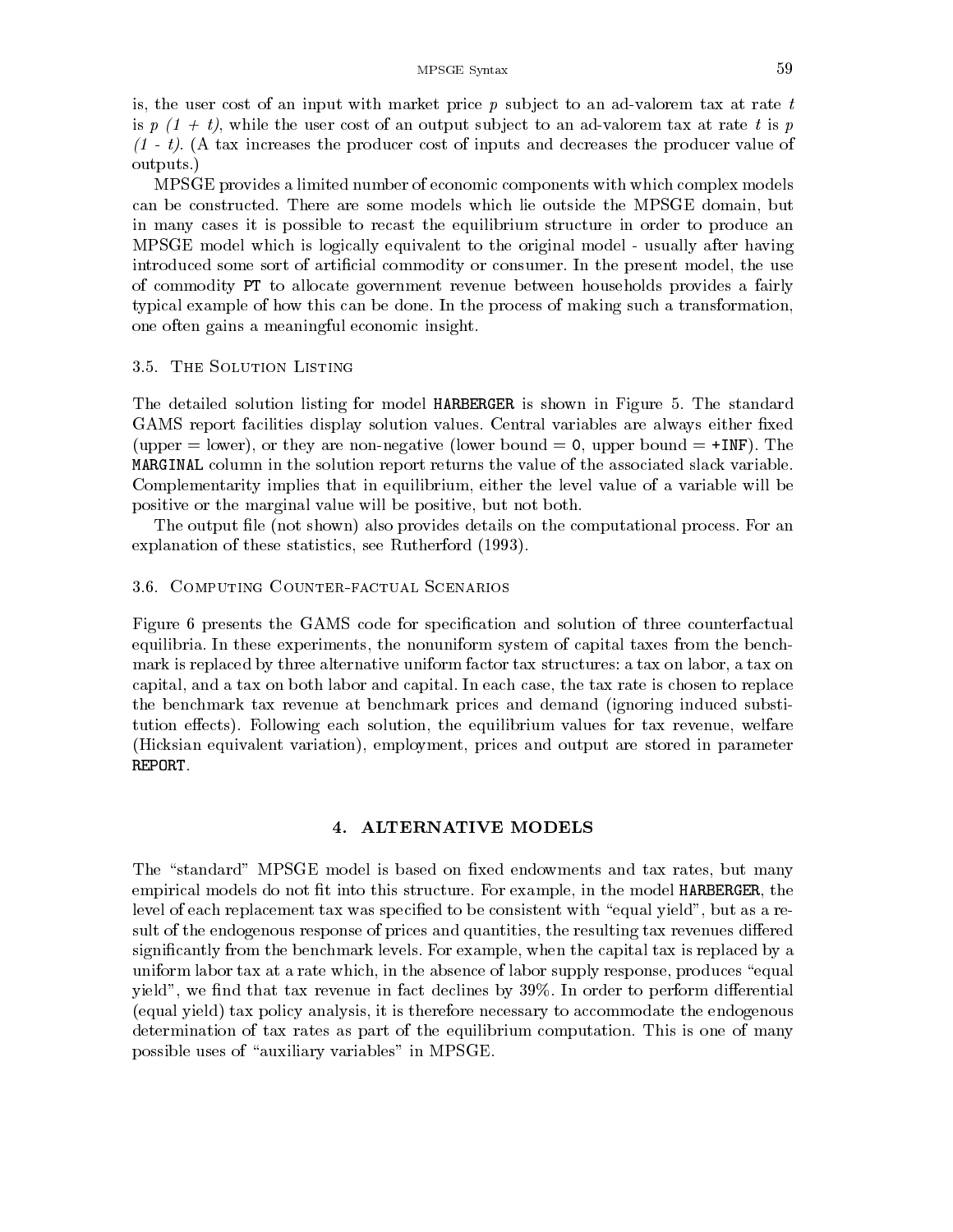| $---$ VAR AL           |                                                               |                                             |                                          |                                                     |                      |               |                            |
|------------------------|---------------------------------------------------------------|---------------------------------------------|------------------------------------------|-----------------------------------------------------|----------------------|---------------|----------------------------|
| Χ<br>Y                 | <b>Contract Contract</b>                                      |                                             | LOWER LEVEL UPPER MARGINAL<br>1.000 +INF | $1.000 + INF$                                       | $\ddot{\phantom{a}}$ |               |                            |
| ---- VAR P             |                                                               |                                             |                                          |                                                     |                      |               |                            |
| X<br>Y                 | LOWER<br><b>Contract Contract</b><br><b>Contract Contract</b> |                                             | LEVEL UPPER MARGINAL<br>1.000 +INF       | $1.000 + INF$                                       |                      |               |                            |
| $---$ VAR $W$          |                                                               |                                             |                                          |                                                     |                      |               |                            |
| Κ<br>L                 | LOWER<br><b>Contract Contract</b><br><b>Contract Contract</b> |                                             | LEVEL UPPER MARGINAL<br>1.000 +INF       | $1.000 + INF$                                       |                      |               |                            |
| $---$ VAR PT           |                                                               |                                             |                                          | $\mathbf{r} = \mathbf{r}$                           |                      | $1.000 + INF$ | LOWER LEVEL UPPER MARGINAL |
| $---$ VAR RA           |                                                               |                                             |                                          |                                                     |                      |               |                            |
| <b>OWNER</b><br>WORKER |                                                               | LOWER<br>$\sim$ $\sim$<br><b>Contractor</b> |                                          | LEVEL UPPER MARGINAL<br>70.000 +INF<br>120.000 +INF |                      |               |                            |
| $---$ VAR GOVT         |                                                               |                                             |                                          | LOWER<br>$\bullet$                                  | 30.000 +INF          | LEVEL UPPER   | MARGINAL<br>$\bullet$      |

|  |  |  | Figure 5a. GAMS Solution Listing for Model HARBERGER |  |
|--|--|--|------------------------------------------------------|--|
|--|--|--|------------------------------------------------------|--|

### 4.1. Tax Analysis with Equal Yield

Figure 7 presents the MPSGE model definition for test problem SHOVEN. This model is equivalent to the HARBERGER, apart from the addition of an auxiliary variable TAU.

Within MPSGE, auxiliary variables can either represent price-adjustment instruments (endogenous taxes) or they can represent a quantity-adjustment instruments (endowment rations). In model SHOVEN, TAU is used to proportionally scale factor taxes in order to achieve a target level of government revenue. The auxiliary variable first appears in the  $$PROD:AL(S) block, following the declaration of a tax agent. There are two fields associated$ with an endogenous tax. The first field  $(N: )$  gives the name of the auxiliary variable which will scale the tax rate. The second field  $(M: )$  specifies the multiplier. If the  $M:$  field is omitted, the multiplier assumes a default value of unity. If the value in the  $M$ : field is zero, the tax does not apply.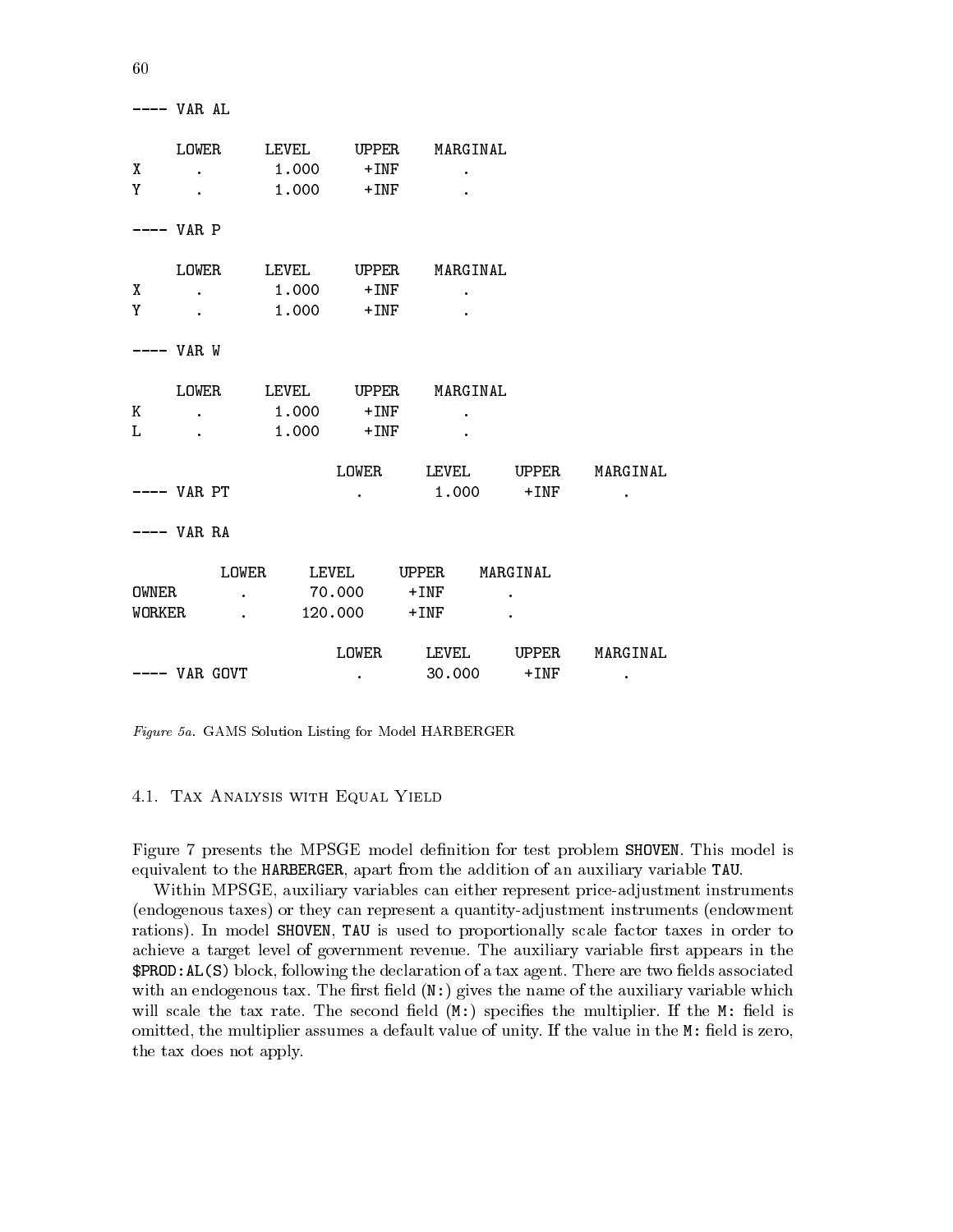---- VAR CD

|          | LOWFR. | LEVEL. | UPPFR. | MARGTNAL |
|----------|--------|--------|--------|----------|
| X.OWNFR  |        | 30.000 | $+TNF$ |          |
| X.WORKFR |        | 50.000 | $+TNF$ |          |
| Y.OWNFR  |        | 40.000 | $+TNF$ |          |
| Y.WORKFR |        | 30.000 | $+TNF$ |          |

---- VAR DF

|          | LOWER. | LEVEL. | UPPFR. | MARGTNAL |
|----------|--------|--------|--------|----------|
| K.OWNER  |        |        | $+TNF$ | FPS.     |
| K.WORKFR | ٠      |        | $+TNF$ | FPS.     |
| T.OWNFR  | ٠      |        | $+TNF$ | FPS      |
| L.WORKFR |        | 40.000 | $+TNF$ |          |

 $---$  VAR EMPLOY

|   | LOWER. | LEVEL. | UPPFR. | MARGTNAL |
|---|--------|--------|--------|----------|
|   |        | 50.000 | $+TNF$ |          |
| v |        | 10.000 | $+TNF$ |          |

### ---- VAR WLF

|                                                                                                                                                             | LOWER.               | <b>LEVEL</b> | UPPFR. | MARGINAL |
|-------------------------------------------------------------------------------------------------------------------------------------------------------------|----------------------|--------------|--------|----------|
| OWNER                                                                                                                                                       | $\ddot{\phantom{a}}$ | 1.000        | $+IMF$ | ٠        |
| WORKER                                                                                                                                                      | ٠                    | 1.000        | $+IMF$ | ٠        |
|                                                                                                                                                             |                      |              |        |          |
| $\mathbf{u}$ $\mathbf{u}$ $\mathbf{u}$ $\mathbf{u}$ $\mathbf{u}$ $\mathbf{v}$ $\mathbf{u}$ $\mathbf{v}$ $\mathbf{v}$ $\mathbf{v}$ $\mathbf{v}$ $\mathbf{v}$ |                      |              | ⌒      | ᅒᅁᅒᅁᅲ    |

|  | **** REPORT SUMMARY : | $\Omega$ | NONOPT       |
|--|-----------------------|----------|--------------|
|  |                       |          | O INFFASIBLE |
|  |                       | O.       | UNBOUNDED.   |
|  |                       | $\Omega$ | FRRORS       |
|  |                       |          |              |

Figure 5b. GAMS Solution Listing for Model HARBERGER (cont.)

The auxiliary variable TAU also appears at the bottom of the file where it labels an associated equation. An auxiliary variable may or may not appear in its associated constraint. The constraint associated with TAU is based on a price index defined by THETA $(G)$ . The equilibrium level of TAU is selected to provide level of tax revenue such that the value of transfers to households is held constant. (Endowments of the commodity PT are fixed, so when the value of PT is fixed, then so too are the value of transfers from GOVT to each of the households.)

SHOVEN illustrates how an auxiliary variable can be interpreted as a tax instrument. In the MPSGE syntax, auxiliary variables may also be employed to endogenously determine commodity endowments. There is no restrictions on how a particular auxiliary variable is to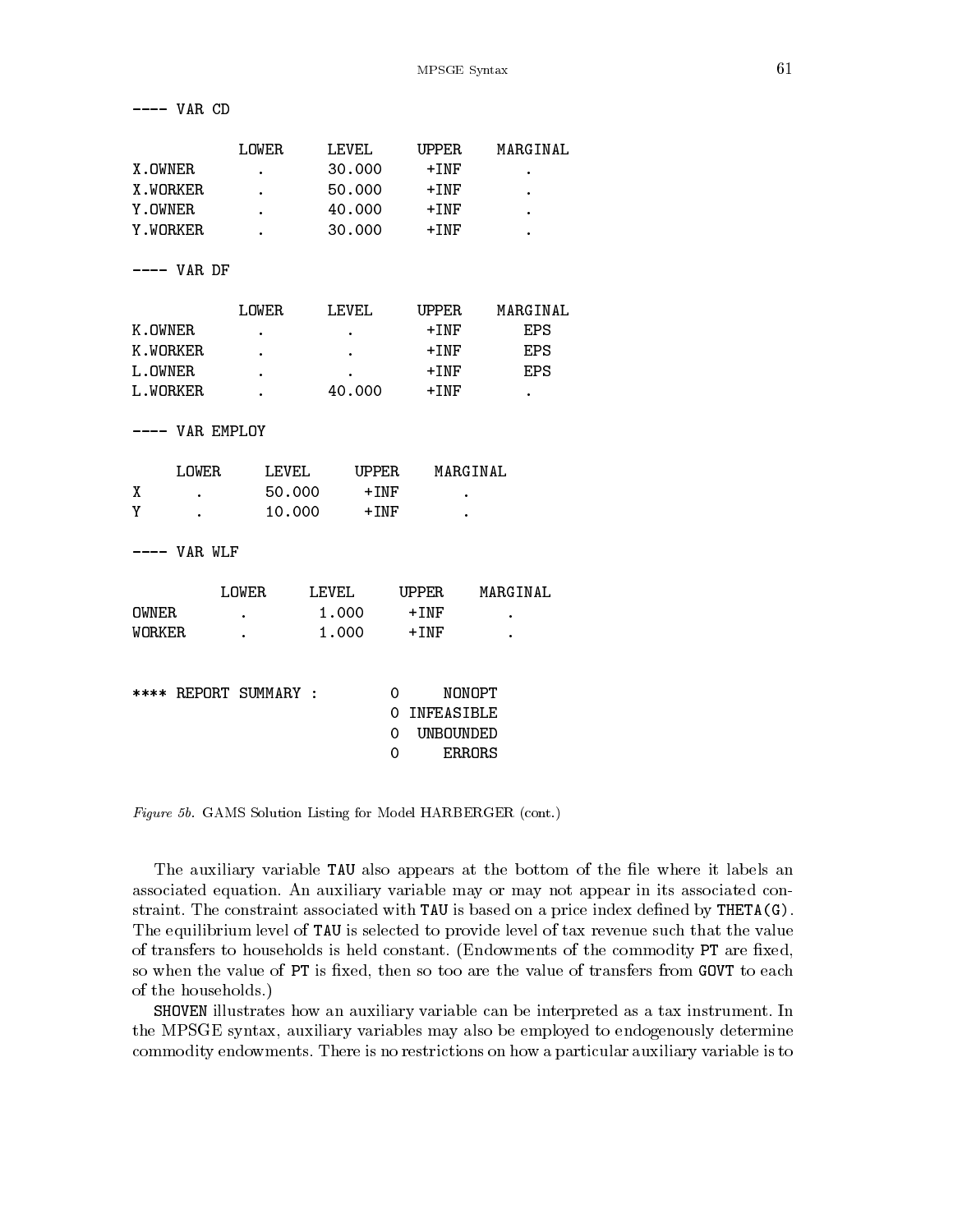```
\star\astSECTION (iv) COUNTER-FACTUAL SPECIFICATION AND SOLUTION:
SET SC COUNTERFACTUAL SCENARIOS TO BE COMPUTED /
        UNIF_L UNIFORM TAX ON LABOR,
        UNIF_K UNIFORM TAX ON CAPITAL,
        UNIF_VA UNIFORM VALUE-ADDED TAX/
                TAXRATE(F,S,SC) COUNTERFACTUAL TAX RATES,
PARAMETER
                REPORT(*,*,*,SC) SOLUTION REPORT - % CHANGES,
                PINDEX PRICE DEFLATOR;
        SPECIFY COUNTER-FACTUAL TAX RATES TO ACHIEVE CETERIS
\astPARIBUS BALANCED BUDGET:
TAXRATE("L",S,"UNIF_L") = GREV / SUM(G, FD("L",G));
TAXRATE("K",S,"UNIF_K") = GREV / SUM(G, FD("K",G));
TAXRATE("L",S,"UNIF_VA") = GREV / SUM((F,G), FD(F,G));
TAXRATE("K",S,"UNIF_VA") = GREV / SUM((F,G), FD(F,G));
```

```
Figure 6a. Specification Counter-Factual Scenarios
```
be interpreted. A single variable could conceivably serve simultaneously as an endogenous tax as well as a endowment ratio, although this would be rather unusual.

An algebraic formulation of the Shoven model is provided in Appendix D for the interested reader.

### 4.2. Public Goods and Endogenous Taxation

Consider a final extension of the  $2x2$  model in which tax revenue funds a pure public good. Model SAMUELSON presented in Figure 8. This model illustrates one of several ways that public goods can be modelled in MPSGE. Here the level of public provision is determined by a Samuelson-condition equating the sum of individual marginal rates of substitution (marginal benet) with the marginal rate of transformation (marginal cost). Unlike the equal yield formulation, the tax revenues collected by GOVT are not returned lump-sum but are instead used to finance provision of a pure public good. This representation of government has not been widely adopted in the CGE literature, perhaps because of the difficulties involved in specifying preferences for public goods.

The relevant characteristic of a pure public good entering final demand is that each consumer "owns" the same quantity. Agents' attitudes toward public goods differ, and because there is no market, agents' valuations of the public good will also differ. In an MPSGE model, the separate valuations are accommodated through the introduction of "personalized" markets for public good - one market for each consumer. In the model, consumer expenditure encompasses both private and public \purchases", and consumer income encompasses both private and public "endowments". An individual is endowed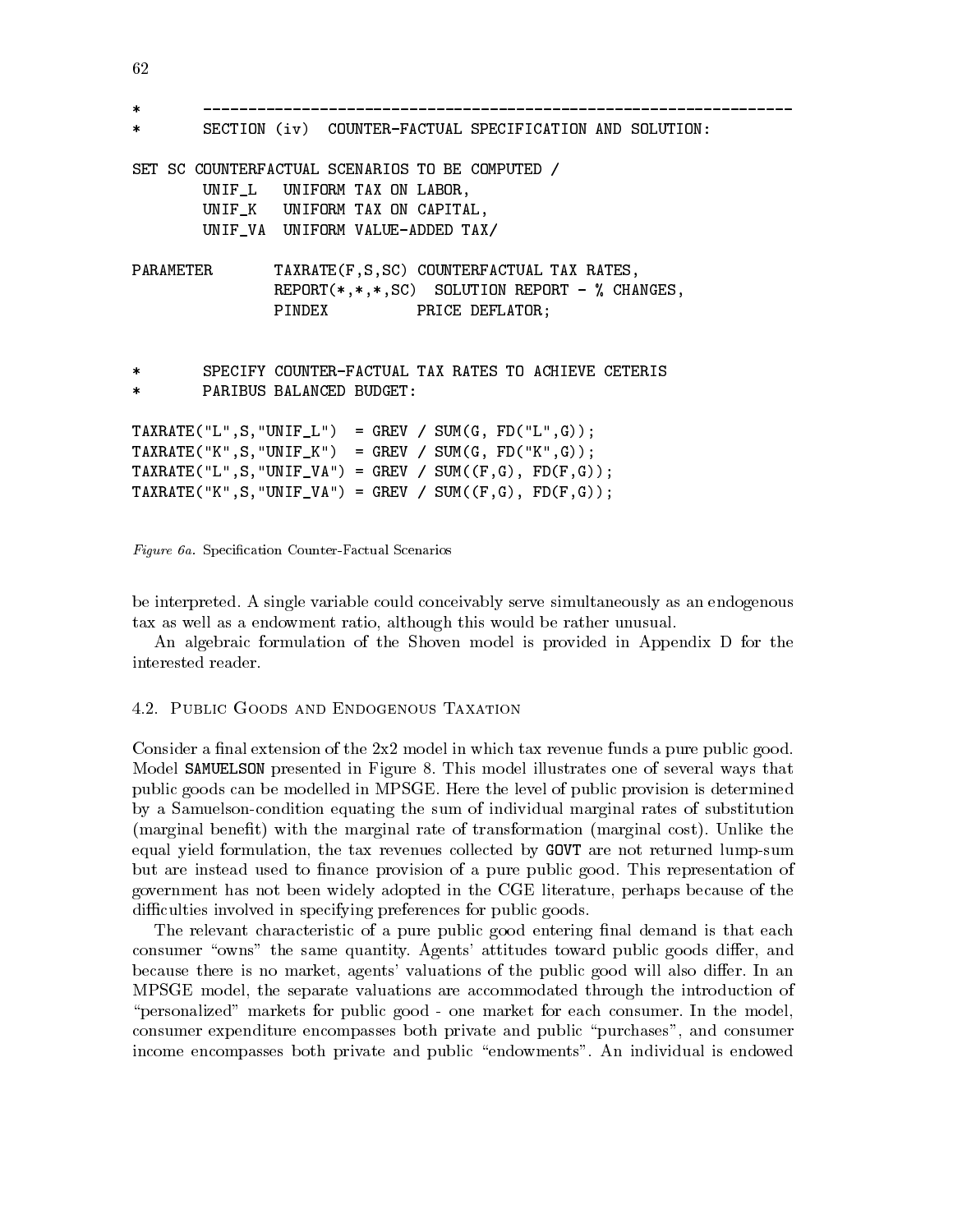LOOP(SC,

INSTALL TAX RATES FOR THIS COUNTERFACTUAL:  $\star$ 

 $TF(F,S) = TAXRATE(F,S,SC);$ 

\$INCLUDE HARBERGER.GEN SOLVE HARBERGER USING MCP;

```
<u> Le Le Le Le Le Le Le Le</u>
                                                   SECTION (v) REPORT WRITING:
\star\starREPORT SOME RESULTS:
               PINDEX = SUM(G, P.L(G) * THETA(G));REPORT("REVENUE","_",SC) = 100 * (PT.L/PINDEX - 1);
               REPORT("TAXRATE","_",SC) =
                                100 * SMAX((F, S), TAXRATE(F, S, SC));\mathcal{L} . The position of \mathcal{L} , and \mathcal{L} , and \mathcal{L} . If \mathcal{L} is a set of \mathcal{L} is a set of \mathcal{L} . If \mathcal{L} is a set of \mathcal{L} is a set of \mathcal{L} is a set of \mathcal{L} is a set of \mathcal{L} i
                R . The position of \mathcal{S} , \mathcal{S} , \mathcal{S} , \mathcal{S} , and \mathcal{S} . If \mathcal{S} is a set of \mathcal{S} , \mathcal{S} , \mathcal{S} , \mathcal{S} , \mathcal{S} , \mathcal{S} , \mathcal{S} , \mathcal{S} , \mathcal{S} , \mathcal{S} , \mathcal{S\mathcal{L} , the interval of the interval of the interval of the interval of the interval of the interval of the interval of the interval of the interval of the interval of the interval of the interval of the interval of th
                REPORT("PRICE",F,SC) = 100 * (W.L(F)/PINDEX - 1);
               REPORT("OUTPUT", S, SC) = 100 * (AL.L(S) - 1););
DISPLAY REPORT;
```
Figure 6b. Solution and Reporting

with a quantity of her own version of the public good determined by the level of public expenditures. An increase in taxes, to the extent that it increases tax revenue, will increase the level of public provision. the level of public public provision. In the level of public public provision of public provision. In the level of public provision of public provision. In the level of public provision of public provision. In the level of

In this model, the structure of relative factor taxes is exogenous but the aggregate level of taxes is not. Tax rates are scaled up or down so that the sum of individual valuations of the public good (the marginal benet) equals the cost of supply of the public good (the direct marginal cost).

Consider features of model SAMUELSON which do not appear in SHOVEN:

(i) There are new commodities  $PG$  and  $VG(H)$ . The first of these represents the direct marginal cost of public output from sector GP, a Leontief technology which converts private goods inputs into the public good. For the SAMUELSON structure, all government revenues apply to purchases of the public good (observe that the only good demanded by consumer GOVT is PG ). The prices VG(H) represent the individual consumer valuations of the public good. Commodity VG(H) appears only in the endowments and demands of consumer  $RA(H)$ . The endowment record for  $VG(H)$  includes a quantity  $V(H)$  which is the benchmark valuation of the public good by agent H.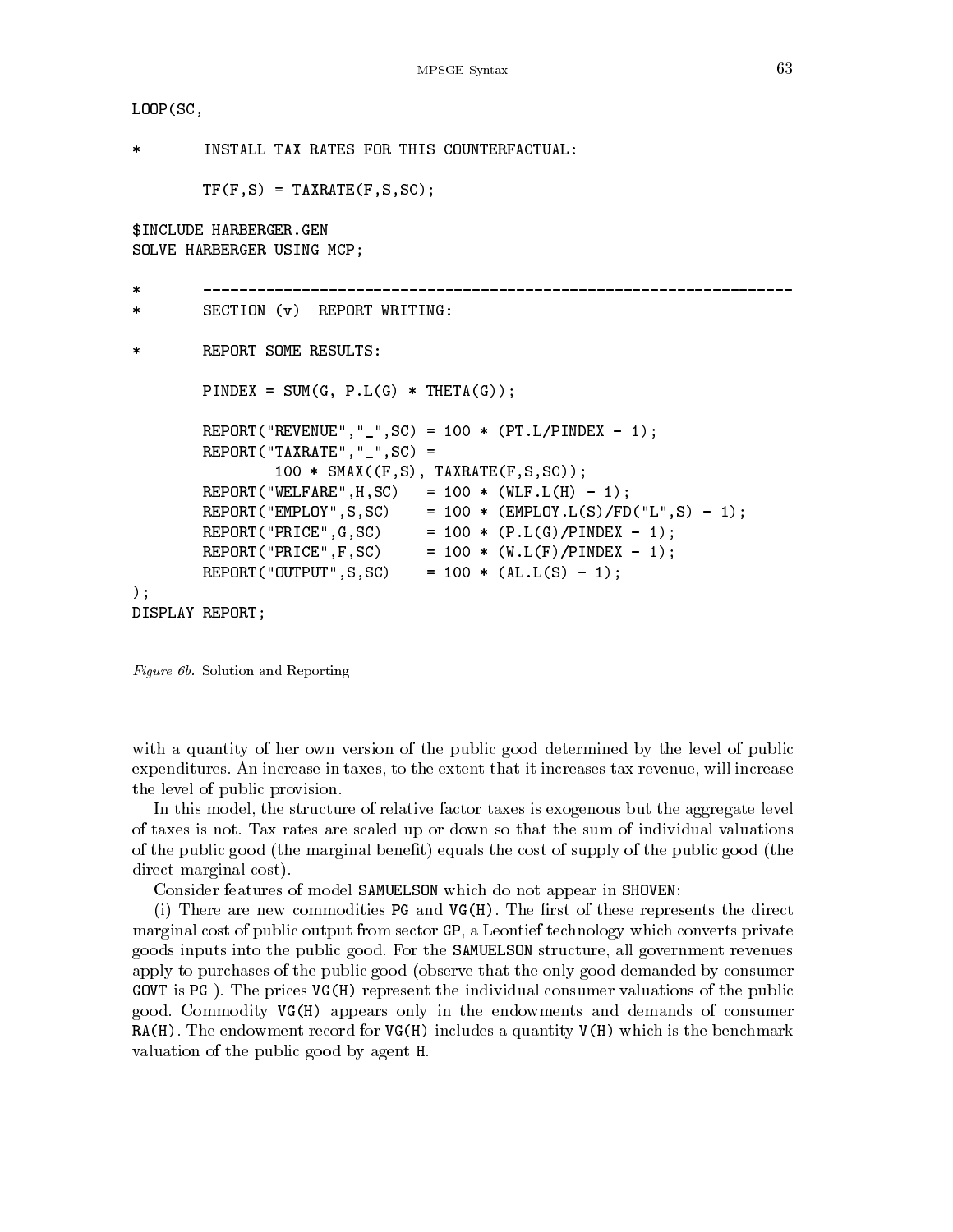\$ONTEXT \$MODEL: SHOVEN \$SECTORS: AL(S) \$COMMODITIES:  $P(G)$   $W(F)$  PT \$CONSUMERS: RA(H) GOVT \$AUXILIARY: TAU \$REPORT:  $V:CD(G,H)$   $D:P(G)$  DEMAND:RA(H)  $V:DF(F,H)$  D:W(F) DEMAND:RA(H) V:EMPLOY(S) I:W("L") PROD:AL(S)  $V: WLF(H)$   $W:RA(H)$  $$PROD:AL(S)$  s:0 va: $ELAS(S)$  $Q: P(G)$   $Q: A(G, S)$  $I: P(G)$   $Q: B(G, S)$  $I:W(F)$  Q:FD(F,S)  $P:PF(F,S)$  $\ddot{+}$  $A:G\text{OUT}\quad N:TAU$TF(F,S)\quad M:TF(F,S)$$TF(F,S) via:$ \$DEMAND:RA(H) s:1 gds:ESUB(H)  $D:P(G)$  Q:C(G,H) gds:  $D: W(F)$   $Q: D(F,H)$  $E: W(F)$   $Q: E(F,H)$  $E:PT$   $Q:TRN(H)$ \$DEMAND:GOVT D:PT Q:GREV \$CONSTRAINT:TAU  $PT$  =E= SUM(G, THETA(G)  $*$  P(G));

Figure 7. Differential Tax Policy Analysis

\$OFFTEXT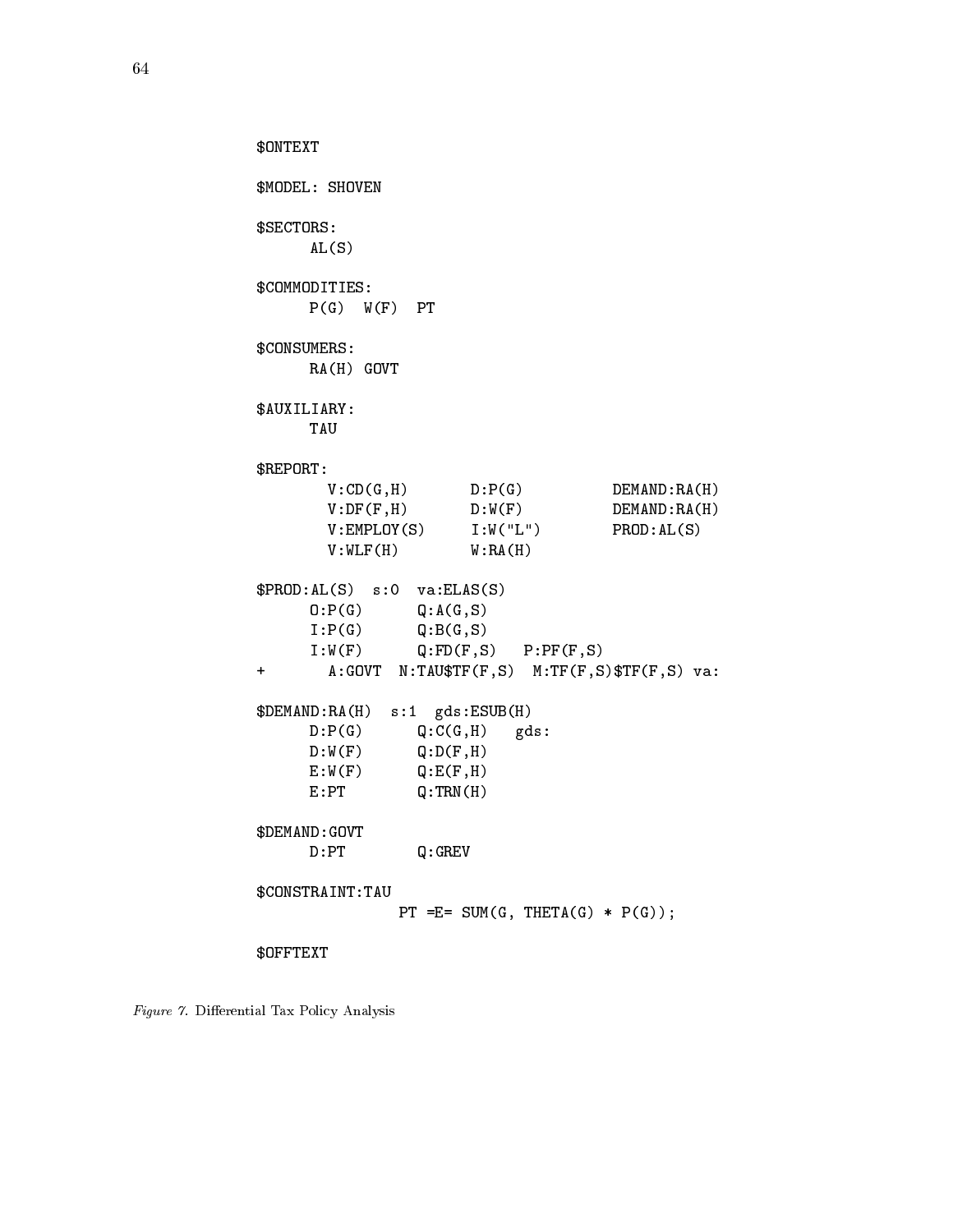### MPSGE Syntax

(ii) There are two auxiliary variables. TAU has the same interpretation as in the SHOVEN, determining the aggregate tax level. Auxiliary variable LGP is a rationing instrument representing an index of the "level of public goods provision", scaled to unity in the benchmark. Consumer RA(H) thus is endowed with a quantity of VG(H) given by V(H)  $*$ 

(iii) The constraint for TAU in SAMUELSON differs from the TAU constraint in SHOVEN. Here the constraint represents the Samuelson condition, equating the marginal cost (PG\*GREV) and the sum of individuals' marginal benefit ( $SW(M,VG(H)*V(H))$ ). The constraint for LGP simply assigns LGP equal to the sector GP activity level. (The LGP variable and constraint are only needed because the  $R$ : field only accepts auxiliary variables.)

An algebraic formulation of the Samuelson model is provided in Appendix D for the

### 4.3. COMPARING MODEL RESULTS

Although the foregoing discussion has focused on the nuances of MPSGE model syntax, but there are many interesting economic questions which can be addressed using even small-scale models such as the ones described here. Consider the output listing from parameter REPORT is displayed in Figure 9. It is perhaps surprising to note that none of the uniform tax structures represents a Pareto-superior choice compared to the benchmark tax structure. Furthermore, from the standpoint of aggregate welfare ("WELFARE.TOTAL"  $=$  income-weighted sum of individual EV's), only the uniform capital tax represents an improvement.

### 5. SUMMARY

This paper has provided an introduction to a new GAMS subsystem for applied general modeling. This extension of GAMS accomodates a tabular representation of highly nonlinear cost and expenditure functions through which model specification is concise and transparent. The paper has presented three small examples which illustrate the programming environment and its application to traditional economic issues in public finance for which applied general equilibrium analysis is a standard tool.

### References

- Ballard and Fullerton. Distortionary taxes and the provision of public goods. Journal of Economic Perspectives, 6(3), 1992.
- Tony Brooke, David Kendrick, and Alex Meeraus. GAMS: A User's Guide. The Scientific Press, Redwood City, California, 1988.
- Thomas F. Rutherford. Miles: A mixed inequality and nonlinear equation solver. http://www.gams.com/docs/pdf/miles.PDF, 1993.
- Thomas F. Rutherford. Applied General Equilibrium Modeling. PhD thesis, Stanford University, 1987.
- J. Shoven and J. Whalley. Applied general equilibrium models of taxation and international trade: Introduction and survey. Journal of Economic Literature, 22:1007-1051, 1984.
- G. Thompson and S. Thore. Computational Economics. Scientic Press, Redwood City, California, 1992.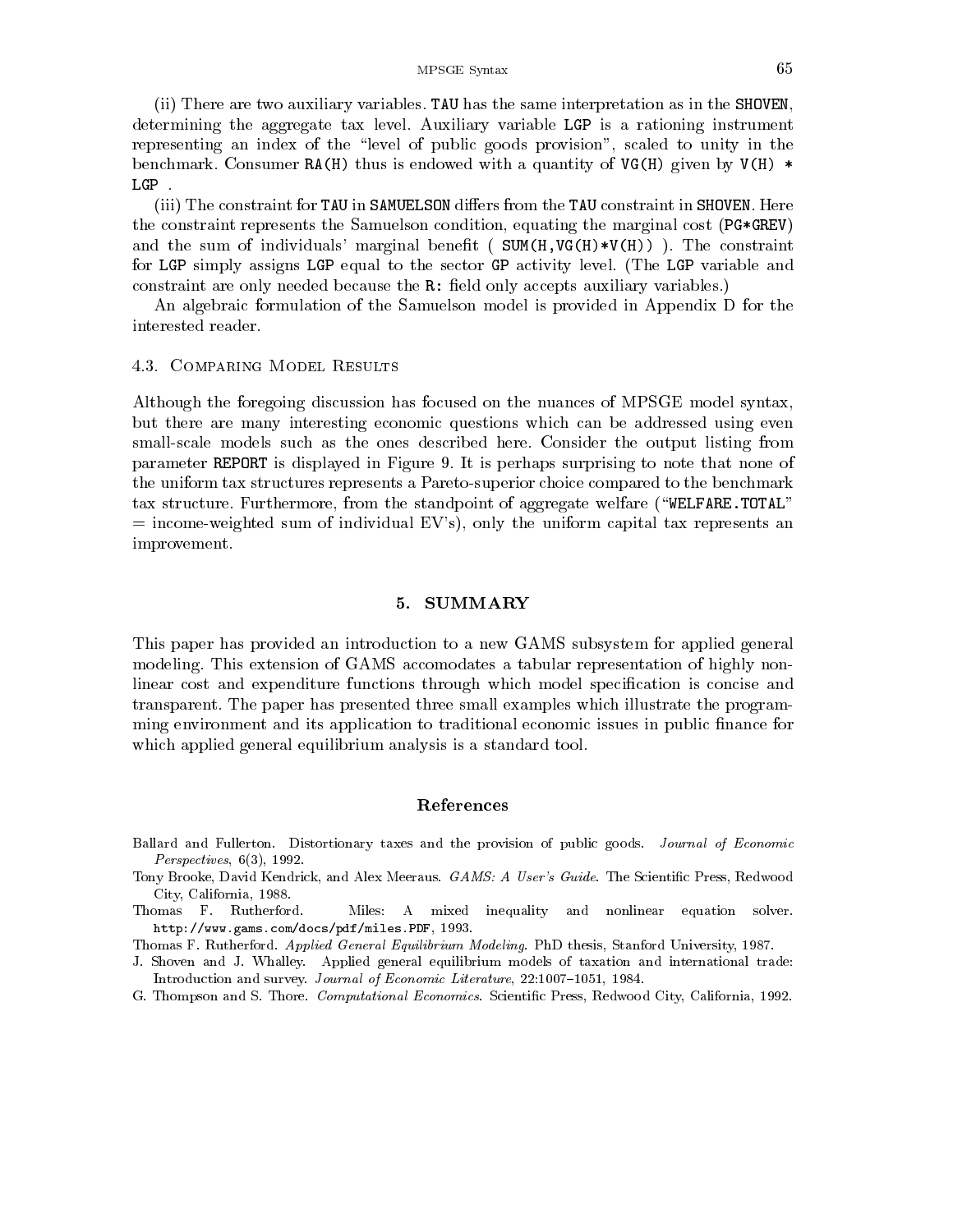\$ONTEXT \$MODEL: SAMUELSON \$MODEL: SAMUELSON \$SECTORS: AL(S) GP \$COMMODITIES:  $P(G)$   $W(F)$   $PG$   $VG(H)$ \$CONSUMERS: RA(H) GOVT \$AUXILIARY: \$AUXILIARY: TAU LGP \$REPORT: \$REPORT:  $V:CD(G,H)$   $D:P(G)$  DEMAND:RA(H)  $V:DF(F,H)$   $D:W(F)$  DEMAND:RA(H) V:EMPLOY(S) I:W("L") PROD:AL(S)  $V: WLF(H)$   $W:RA(H)$  $$PROD:AL(S)$  s:0 va: $ELAS(S)$  $0: P(G)$   $Q: A(G, S)$  $I:P(G)$   $Q:B(G, S)$  $I: W(F)$  Q:FD(F,S) P:PF(F,S) + A:GOVT N:TAU\$TF(F,S) M:TF(F,S)\$TF(F,S) va: \$PROD:GP s:0 O:PG Q:GREV  $I:P(G)$  Q:GD(G) \$DEMAND:RA(H) s:1 gds:ESUB(H)  $D:P(G)$   $Q:C(G,H)$  gds:  $D: W(F)$   $Q: D(F,H)$  $D:VG(H)$   $Q:V(H)$  $E:VG(H)$   $Q:V(H)$   $R: LGP$  $E: W(F)$   $Q: E(F,H)$ \$DEMAND:GOVT D:PG Q:GREV \$CONSTRAINT:TAU GREV \* PG = E= SUM $(H, V(H)$  \* VG $(H))$ ; \$CONSTRAINT:LGP  $LGP = E = GP;$ 

\$OFFTEXT

Figure 8. Endogenous Determination of Tax Revenue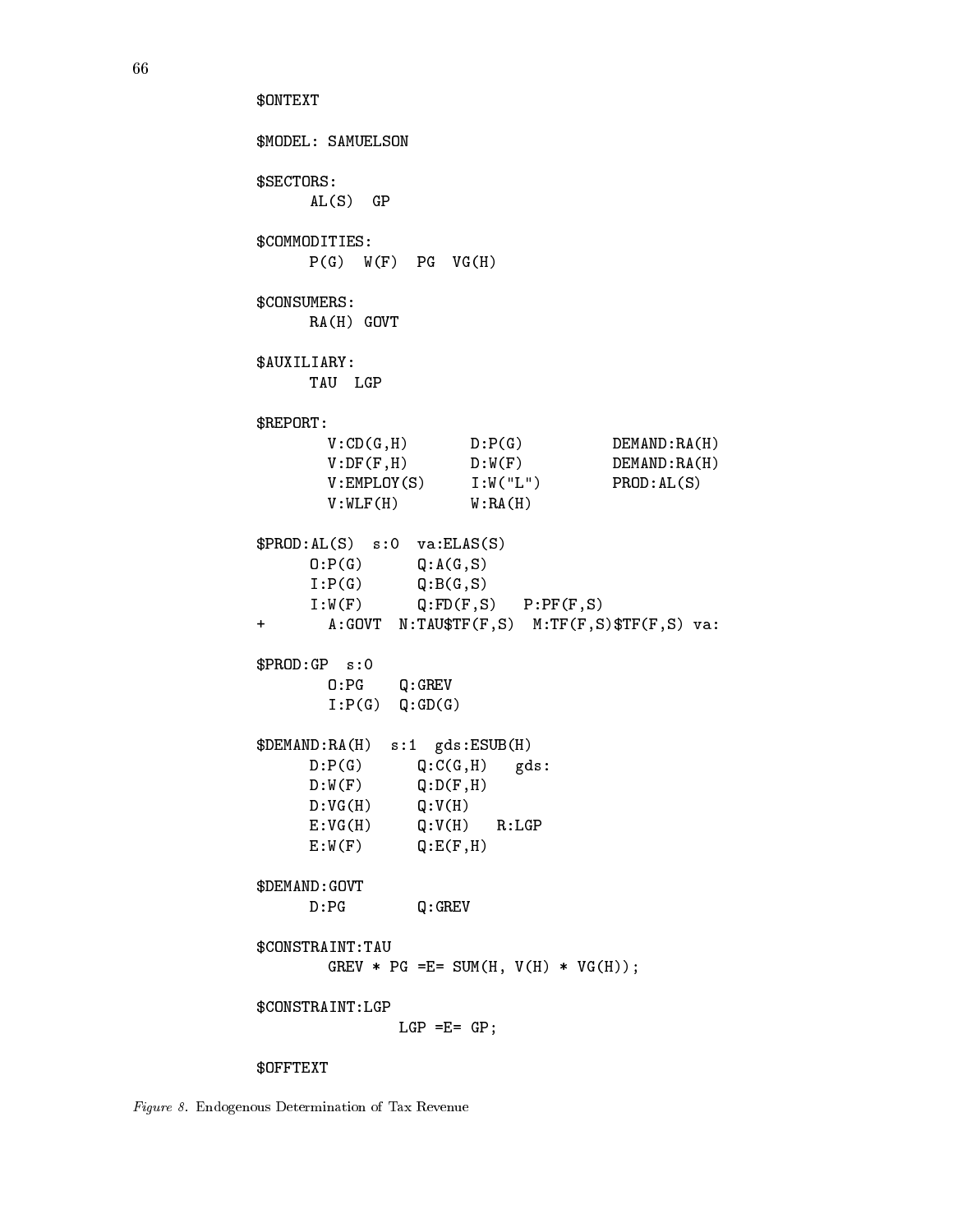| $INDEX 1 = HARBERGER$                 |            |                        |                      |  |
|---------------------------------------|------------|------------------------|----------------------|--|
|                                       |            | UNIF_K UNIF_L UNIF_VA  |                      |  |
|                                       | 3.9        | $-38.9$                | $-0.8$               |  |
| REVENUE._<br>TAXRATE._                | 50.0       | $50.0$                 | 25.0                 |  |
| WELFARE. OWNER                        |            | 1.9 42.4 18.5          |                      |  |
| WELFARE.WORKER $-0.1$ $-26.8$ $-10.9$ |            |                        |                      |  |
| WELFARE.TOTAL 0.6 -1.3 -3.48143E-2    |            |                        |                      |  |
| EMPLOY .X                             |            | $-5.3$ $-6.9$ $-8.4$   |                      |  |
|                                       |            | 20.5 34.4 22.1         |                      |  |
| EMPLOY .Y<br>PRICE .X<br>PRICE .Y     | $-10.4$    | $-11.2$                | $-10.3$              |  |
|                                       | 11.8       | 12.8                   | 11.8                 |  |
| PRICE .K                              |            | $3.9$ $59.5$ $24.5$    |                      |  |
| PRICE .L                              |            | $-4.7$ $-38.9$ $-23.5$ |                      |  |
| OUTPUT .X                             |            | $3.6 -1.0$ 0.4         |                      |  |
| OUTPUT .Y                             | $-3.7$ 2.0 |                        | $-2.0$               |  |
|                                       |            |                        |                      |  |
| $INDEX 1 = SHOVEN$                    |            |                        |                      |  |
|                                       |            | UNIF_K UNIF_L UNIF_VA  |                      |  |
| TAXRATE.                              |            | 47.1 134.2             | 25.3                 |  |
| WELFARE.OWNER 3.3 40.2 18.3           |            |                        |                      |  |
| WELFARE.WORKER $-1.0$ $-29.2$ $-10.8$ |            |                        |                      |  |
| WELFARE.TOTAL                         | 0.6        | $-3.6 -3.51710E-2$     |                      |  |
| EMPLOY .X                             |            | $-5.0$ $-19.7$         | $-8.5$               |  |
| EMPLOY .Y                             |            | 21.5 12.1              | 21.9                 |  |
| PRICE X                               |            | $-10.4$ $-9.0$ $-10.3$ |                      |  |
| PRICE . Y                             |            | 11.9 10.2 11.8         |                      |  |
| PRICE .K                              |            | $6.2$ $49.8$ $24.2$    |                      |  |
| PRICE .L                              |            | $-5.0$ $-56.5$ $-23.6$ |                      |  |
| OUTPUT .X                             | 3.6        | $-7.9$                 | 0.3                  |  |
| OUTPUT . Y                            |            | $-3.4$ $-2.0$          | $-2.1$               |  |
|                                       |            |                        |                      |  |
| $INDEX 1 = SAMUELSON$                 |            |                        |                      |  |
|                                       |            | UNIF_K UNIF_L UNIF_VA  |                      |  |
| REVENUE                               | $-1.4$     | $-14.5$                | $-6.7$               |  |
| TAXRATE                               | 45.7       | 88.8                   | 22.8                 |  |
| .OWNER<br>WELFARE                     | 4.7        | 43.9                   | 21.1                 |  |
| WELFARE<br>. WORKER                   | $-2.0$     | $-31.4$                | $-12.9$              |  |
| .TOTAL<br>WELFARE                     | 0.5        | $-3.7$                 | $-0.4$               |  |
| EMPLOY<br>. X                         | $-4.9$     | $-7.5$                 | $-5.9$               |  |
| EMPLOY<br>. Ү                         | 24.5       | 37.5                   | 29.7                 |  |
| . X<br>PRICE                          | $-10.7$    | $-11.3$                | $-10.9$              |  |
| . Y<br>PRICE                          | 12.2       | 13.0                   | 12.5                 |  |
| PRICE<br>. K                          | 7.8        | 60.3                   | 29.0                 |  |
| PRICE<br>. L                          | $-6.0$     | $-51.8$                | $-24.5$              |  |
| . X<br>OUTPUT                         | 3.0        | $-2.2$                 | 0.9                  |  |
| <b>OUTPUT</b><br>ΤΥ.                  | $-2.3$     |                        | $3.3 - 2.58148E - 2$ |  |
| PROVISION.                            | $-0.8$     | $-13.9$                | $-6.1$               |  |

Figure 9. Numerical Results from Alternative Models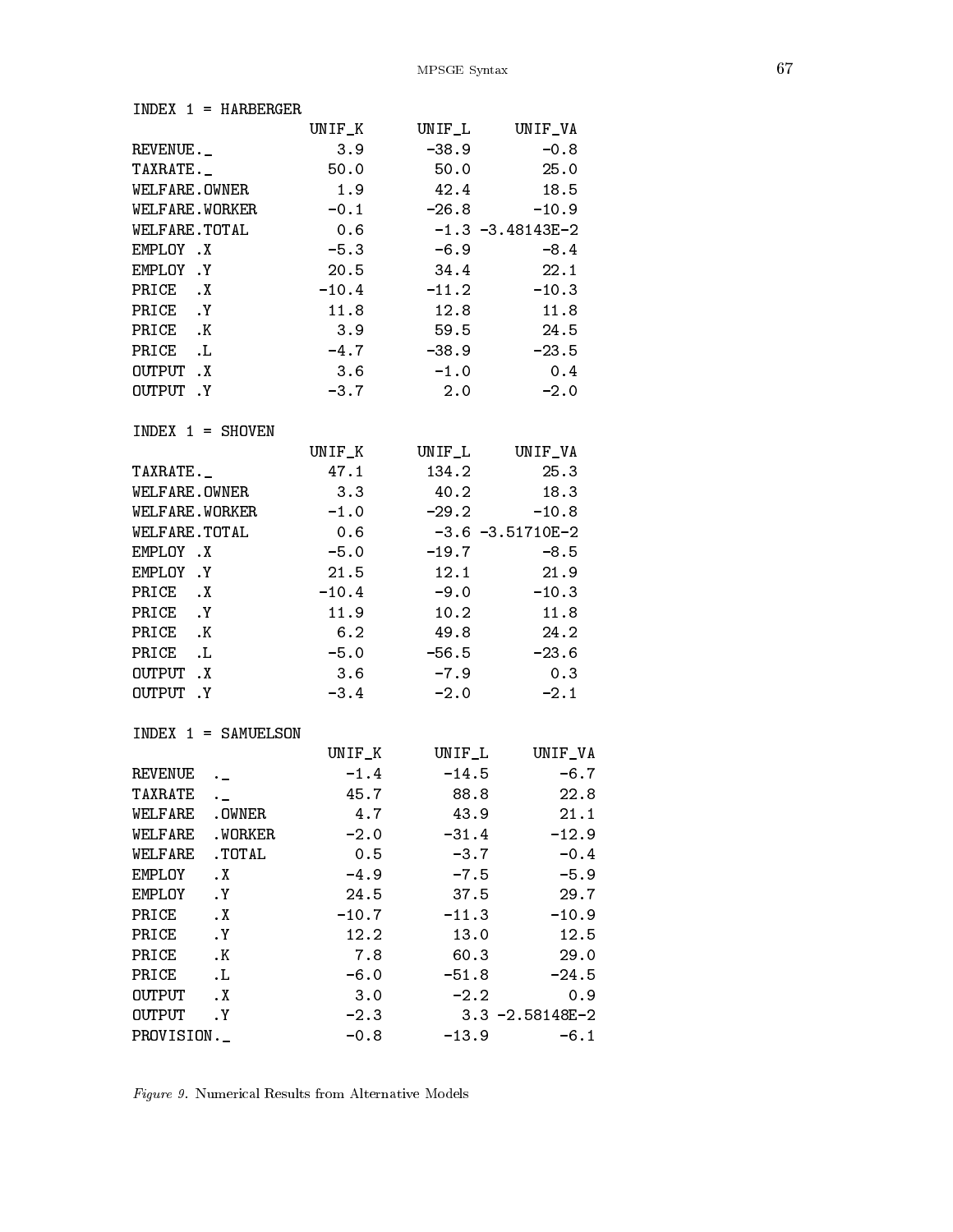- 6.1. The Complementarity Format for Economic Equilibrium
- Lars Mathiesen. Computational experience in solving equilibrium models by a sequence of linear complementarity problems. Operations Research,  $33(6):1225{-}1250$ , 1985.
- Lars Mathiesen. Computational of economic equilibria by a sequence of linear complementarity problems. Mathematical Programming Study, 23, 1985. North Holland.
- Lars Mathiesen. An algorithm based on a sequence of linear complementarity problems applied to a walrasian equilibrium model: An example. Mathematical Programming, 37:1-18, 1987.
- 6.2. Applications in Environmental Economics
- Stefan Felder and Thomas Rutherford. Unilateral co2 reductions and carbon leakage: the effect of international trade in oil and basic materails. Journal of Environmental  $Economics$  and Management,  $25:162-176$ , 1993.
- Carlo Perroni and Thomas F. Rutherford. International trade in carbon emission arights and basic materials: general equilibrium calculations for 2020. Scandinavian Journal of Economics,  $95(3):257-278$ , 1993.
- Carlo Perroni and Randy M. Wigle. International trade and environmental quality: How important are the linkages? Canadian Journal of Economics, August 1994.
- Deborah Vaughn Nestor and Carl Pasurka. A CGE model of pollution abatement processes for assessing the economic effects of environmental policy. *Economic Modelling*,  $12(1):53{-}59, 1995.$
- Deborah Vaughn Nestor and Carl Pasurka. Alternative specifications for environmental control costs in a general equilibrium framework. Economics Letters,  $48(3):273{-}280$ , June 1995.
- Carlo Perroni and Randy M. Wigle. Environmental policy modeling. In Thomas Hertel, editor, Global Trade Analysis: Modeling and Applications. Cambridge University Press, 1996.
- Christoph Bohringer and Thomas F. Rutherford. Carbon taxes with exemptions in an open economy: a general equilibrium analysis of the german tax initiative. Journal of Environmental Economics and Management, pages 189-203, 1996.
- Glenn W. Harrison and Bengt Kriström. Carbon emissions and the economic costs of transport policy in sweden. In R. Roson and K.A. Small, editors, Environment and Transport in Economic Model ling. Kluwer Academic Press, Amsterdam, 1998. forthcoming.
- 6.3. APPLICATIONS IN ECONOMIC GROWTH
- Alan Manne and Thomas Rutherford. A long-term model of oil markets, economic growth and balance of payments constraints. Empirical Economics, 16:51-69, 1991.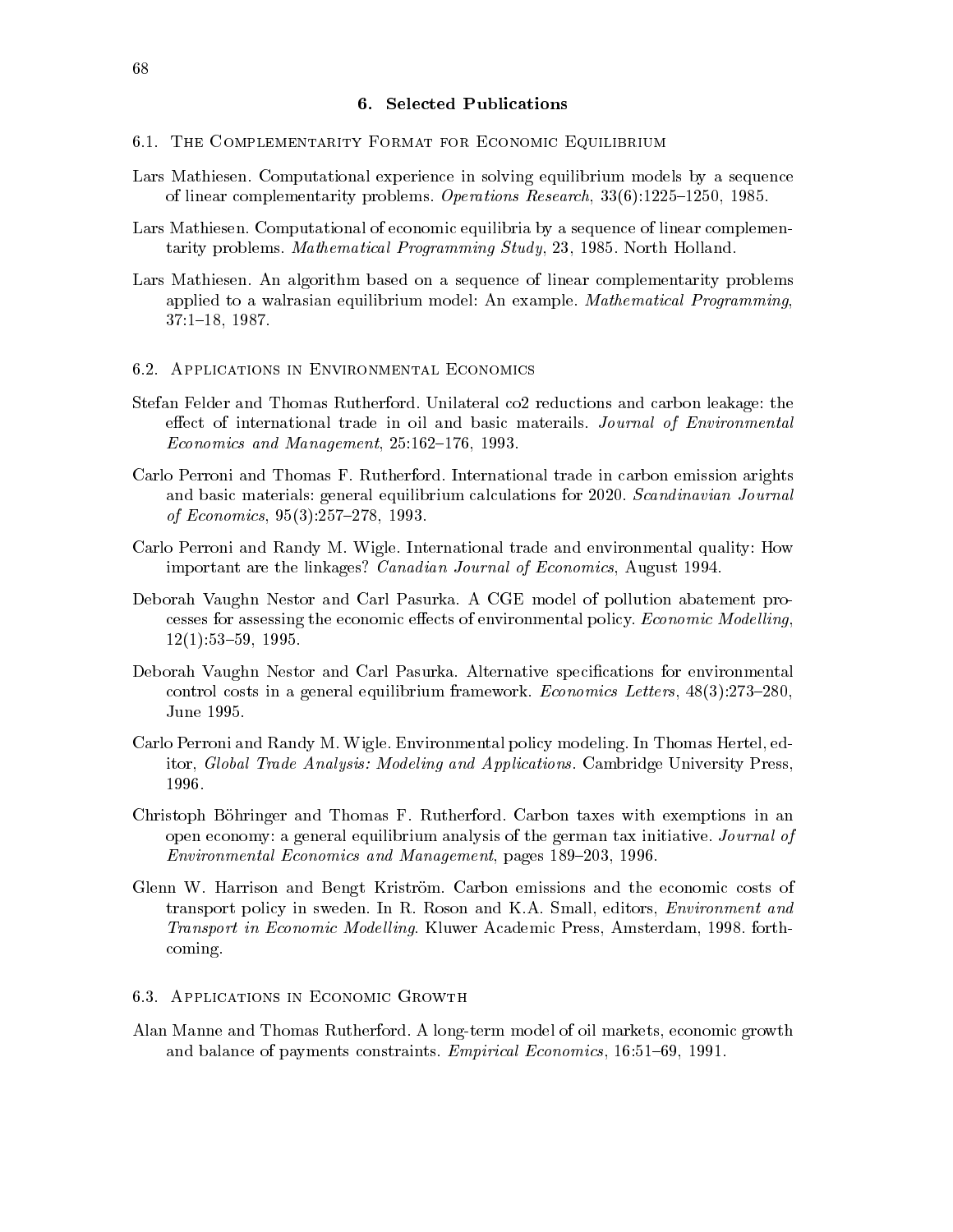- James R. Markusen and Robert Feenstra. Accounting for growth with new inputs. Journal of International Economics, 1993.
- George R. Boyer, Timothy J. Hatton, and Kevin O'Rourke. Emigration and economic growth in Ireland, 1850–1914. International Migration and World Development, pages 221-239, 1994.
- Kevin O'Rourke and Jeffrey G. Williamson. Around the european periphery 1870-1913: globalization, schooling and growth. European Review of Economic History,  $1(2):153-$ 190, 1995.
- David Tarr and Thomas F. Rutherford. Blueprints, spillovers and the dynamic gains from trade liberalization in a small open economy. In Richard Baldwin, editor, Dynamic Analysis of Commercial Policy. forthcoming, 1998.
- 6.4. Applications in Economic History
- Kevin O'Rourke. Did the great irish famine matter? Journal of Economic History,  $51:1-22$ , 1991.
- Kevin O'Rourke. Burn everything British but their coal: the Anglo-Irish economic war of the 1930's. Journal of Economic History,  $51:357-366$ , 1991.
- Kevin O'Rourke. Rural depopulation in a small open economy: Ireland  $1856-1876$ . Explorations in Economic History,  $28:409-432$ , 1991.
- Kevin O'Rourke and Jeffrey G. Williamson. Late 19th century Anglo-American factor price convergence: Were heckscher and ohlin right? Journal of Economic History, 54:892-916, 1994.
- Timothy J. Hatton, Kevin O'Rourke, and Jeffrey G. Williamson. Mass migration, commodity market integration, and real wage convergence: the late nineteenth century atlantic economy. In Timothy J. Hatton and Jeffrey G. Williamson, editors, *International* Migration and World Development, pages 203-220. Routledge, 1994.
- Kevin O'Rourke. The economic impact of the famine in the short and long run. American Economic Review (Papers and Proceedings), 84:309-313, 1994.
- Kevin O'Rourke. The repeal of the corn laws and irish emigration. Explorations in Economic History, 31:120-138, 1994.
- Kevin O'Rourke and Jeffrey G. Williamson. Open economy forces and late 19th century swedish catch-up: a quantitative accounting. Scandinavian Economic and Social  $History, XLIII:171–203, 1995.$
- Kevin O'Rourke. The costs of international economic disintegration: Ireland in the 1930's.  $Research in Economic History, 15:215–259, 1995.$
- Kevin O'Rourke, Alan M. Taylor, and Jeffrey G. Williamson. Factor price convergence in the late nineteenth century. International Economic Review,  $37(3):499-530$ , 1996.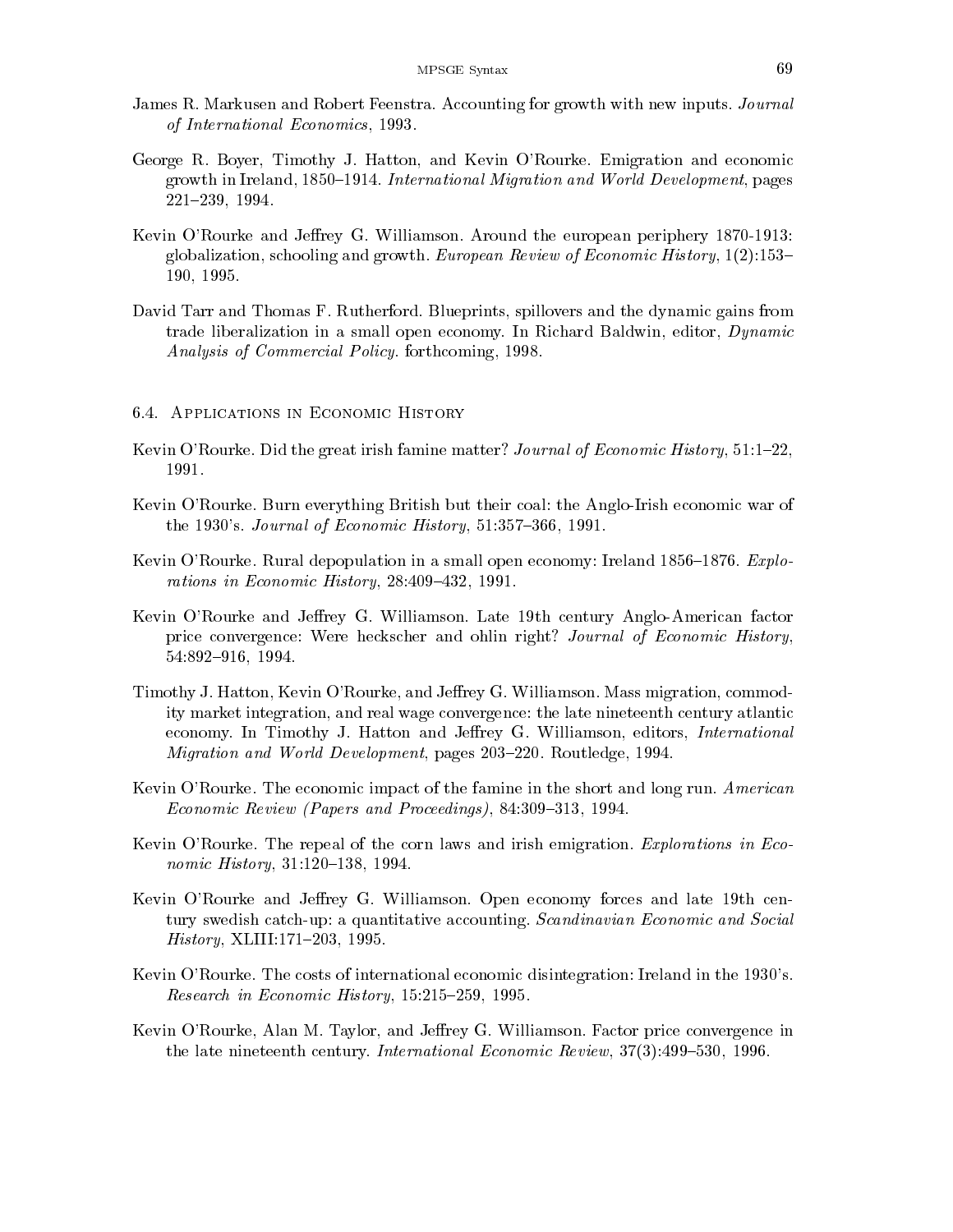- Kevin O'Rourke. The european grain invasion, 1870-1913. Journal of Economic History, forthcoming, 1998.
- 6.5. Applications in International Trade
- Jan Haaland, Victor Norman, Thomas F. Rutherford, and Tor Wergeland. Vemod: A model of world trade. Scandinavian Journal of Economics, 89(3):705-721, 1987.
- Glenn W. Harrison, Thomas F. Rutherford, and Ian Wooton. The economic impact of the european community. American Economic Review (Papers and Proceedings), 79:288- 294, 1989.
- Trien Nguyen, Carlo Perroni, and Randy M. Wigle. An evaluation of the draft final act of the uruguay round. Economic Journal, November 1993.
- Glenn W. Harrison, Thomas F. Rutherford, and David Tarr. Trade reform in the partially liberalized economy of Turkey. The World Bank Economic Review,  $7(2):191-217$ , 1993.
- Florencio Lopez de Silanes, James R. Markusen, and Thomas F. Rutherford. Complementarity and increasing returns in intermediate inputs. Journal of Development  $Economics, 45:133-151, 1994.$
- Linda Hunter, James R. Markusen, and Thomas F. Rutherford. North American free trade and the production of finished automobiles. In Timothy Kehoe and Patrick Kehoe, editors, *Modeling North American Economic Integration*, pages 117-130. Kluwer, 1995.
- Joseph F. Francois, B. McDonald, and H. Nordstrom. The uruguay round: A numerically based qualitative assessment. In W. Martin and L.A. Winters, editors, The Uruguay Round and the Developing Countries. Cambridge University Press, New York, 1996.
- Florencio Lopez de Silanes, James R. Markusen, and Thomas F. Rutherford. Trade policy subtleties with multinational firms. European Economic Review, pages  $1605{-}1627$ , 1996.
- James R. Markusen. The boundaries of multinational enterprises and the theory of international trade. Journal of Economic Perspectives, 9:169-189, 1995.
- Glenn W. Harrison, Thomas F. Rutherford, and David Tarr. Quantifying the Uruguay round. Economic Journal, 107:1405-1430, 1997.
- Kevin O'Rourke. Measuring protection: a cautionary tale. Journal of Development Economics,  $53(1):169-183$ , 1997.
- Thomas F. Rutherford, David Tarr, and Elisabet Rutstrm. Morocco's free trade agreement with the EU: A quantitative assessment. *Economic Modelling*,  $14(2):237-269$ , April 1997.
- Glenn W. Harrison, Thomas F. Rutherford, and David Tarr. Opciones de poltica comercial para Chile: una evaluacin cuantitiva. Cuadernos de Economa 34:101-137, 1997.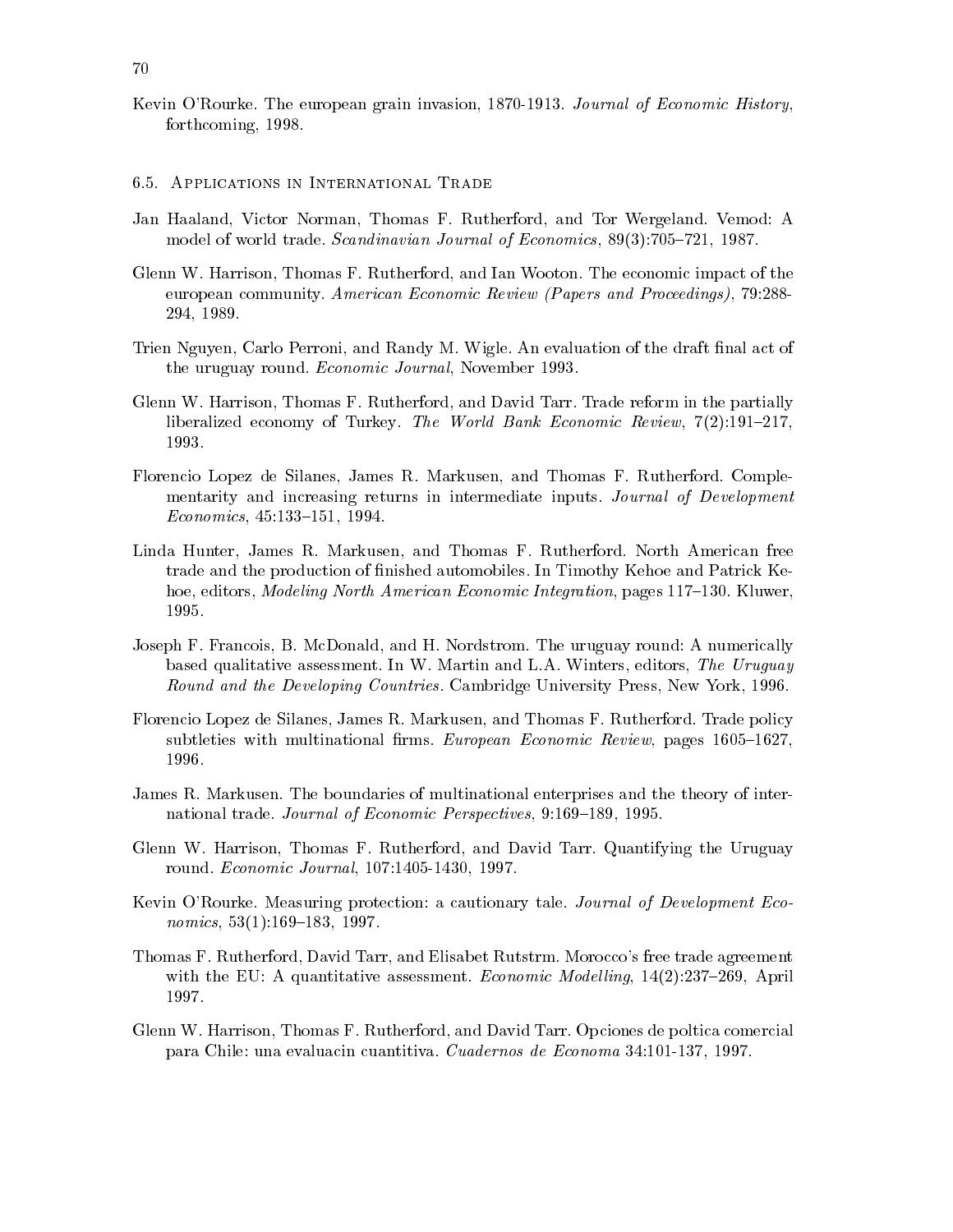- James R. Markusen and Anthony J. Venables. The role of multinational firms in the wage gap debate. Review of International Economics, 5:435-451, 1997.
- James R. Markusen and Anthony J. Venables. Multinational firms and the new trade theory. Journal of International Economics, forthcoming,1998. NBER working paper 5036.

#### 6.6. Other Applications

- Thomas F. Rutherford, John Whalley, and Randy Wigle. Capitalization, conditionality and dilution: Land prices and the U.S. wheat program. Journal of Policy Modelling,  $12(3):605{-}622, 1990.$
- Kevin O'Rourke. Industrial policy, employment policy and the non-traded sector. Journal of the Statistical and Social Inquiry Society of Ireland, XXVII, Part II:61-80, 1994/1995.
- Keith Maskus, Thomas F. Rutherford, and Steven Selby. Economic implications of changes in labor standards: A computational analysis for Mexico. North American Journal of Economics and Finance,  $6(1):171-188$ , 1996.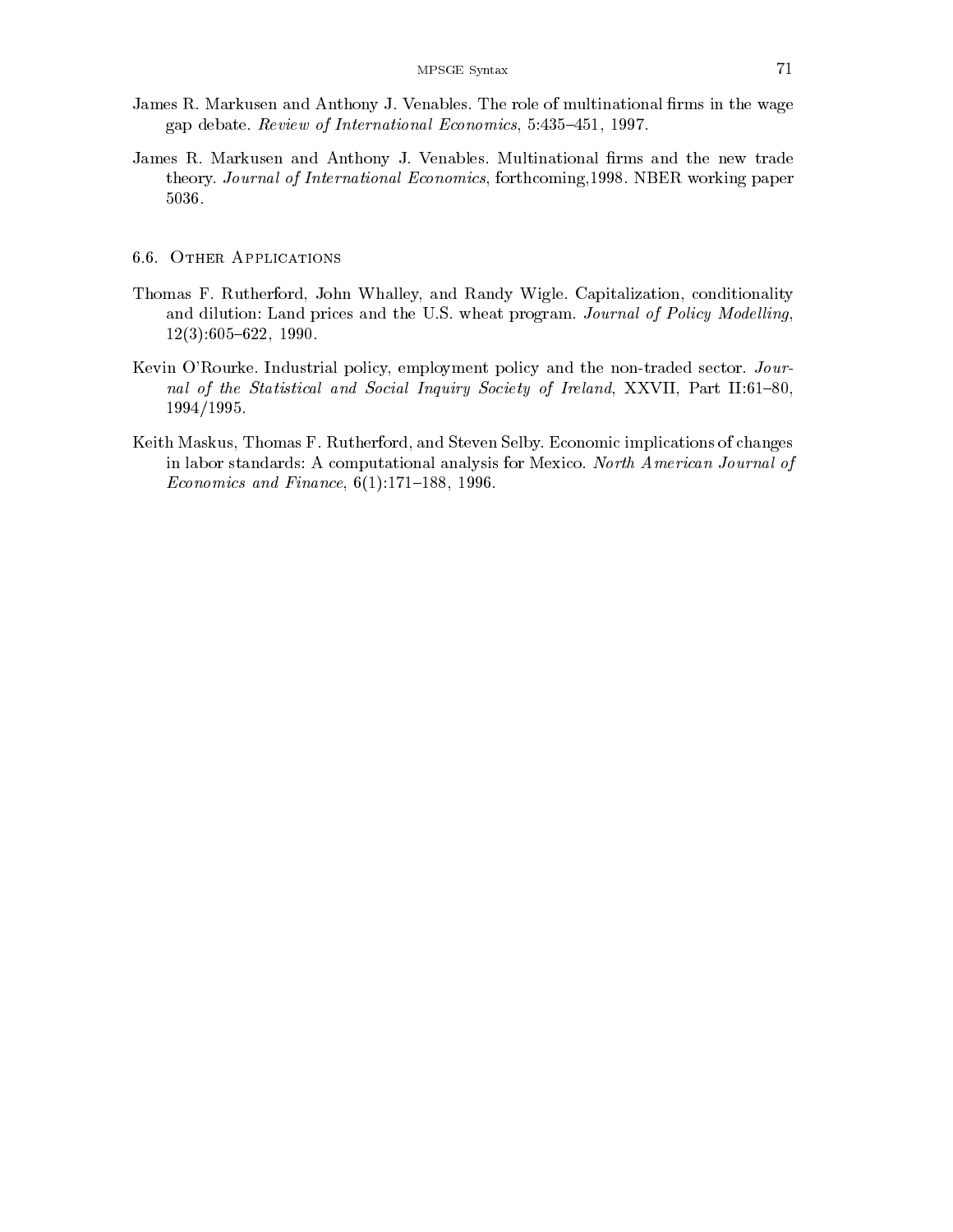## 7. Language Syntax

#### $7.1.$ GENERAL SYNTAX RULES

- All input is free format (spaces and tabs are ignored) except keywords for which "\$" must appear in column 1.
- End-of-line is signicant. Continuation lines are indicated by a \+" in column 1.
- ═ In general, input is not case sensitive, except in the specification of sub-nests for production and demand functions.
- ═ Numeric expression involving GAMS parameters or constants must be enclosed in parentheses.

Keywords typically appear in the following order:

- \$ONTEXT Indicate the beginning of a GAMS comment block containing an MPSGE model.
- \$MODEL: model-name model-name must be a legitimate file name. This name is subsequently used to form model-name.GEN (this file name must be upper case when running under UNIX).
- \$SECTORS:, \$COMMODITIES:, \$AUXILIARY:, \$CONSUMERS: Four keywords define variables which are used in the model. Entries in these blocks share the same syntax. The \$AUXILIARY block is only used in models with side constraints and endogenous taxes or rationed endowments.
- \$PROD:sector Production functions must be specied for each production sector in the model.
- \$DEMAND:consumer Demand functions must be specied for every consumer in the model. General structure is the same as for production functions above.
- \$CONSTRAINT:auxiliary Species a side constraint to be associated with a specied auxiliary variable.
- \$REPORT: Identies the set of additional variables to be calculated. These include outputs and inputs by sector and demands by individual consumers.
- \$OFFTEXT Indicates the end of model specication.

#### $7.3.$ VARIABLE DECLARATIONS

There are four classes of variables within an MPSGE model: activity levels for production sectors, prices for commodities, income levels for consumers and level values for auxiliary variables. These classes of variables are distinguished in order to permit additional semantic checking by the MPSGE preprocessor. For example, if P has been declared as a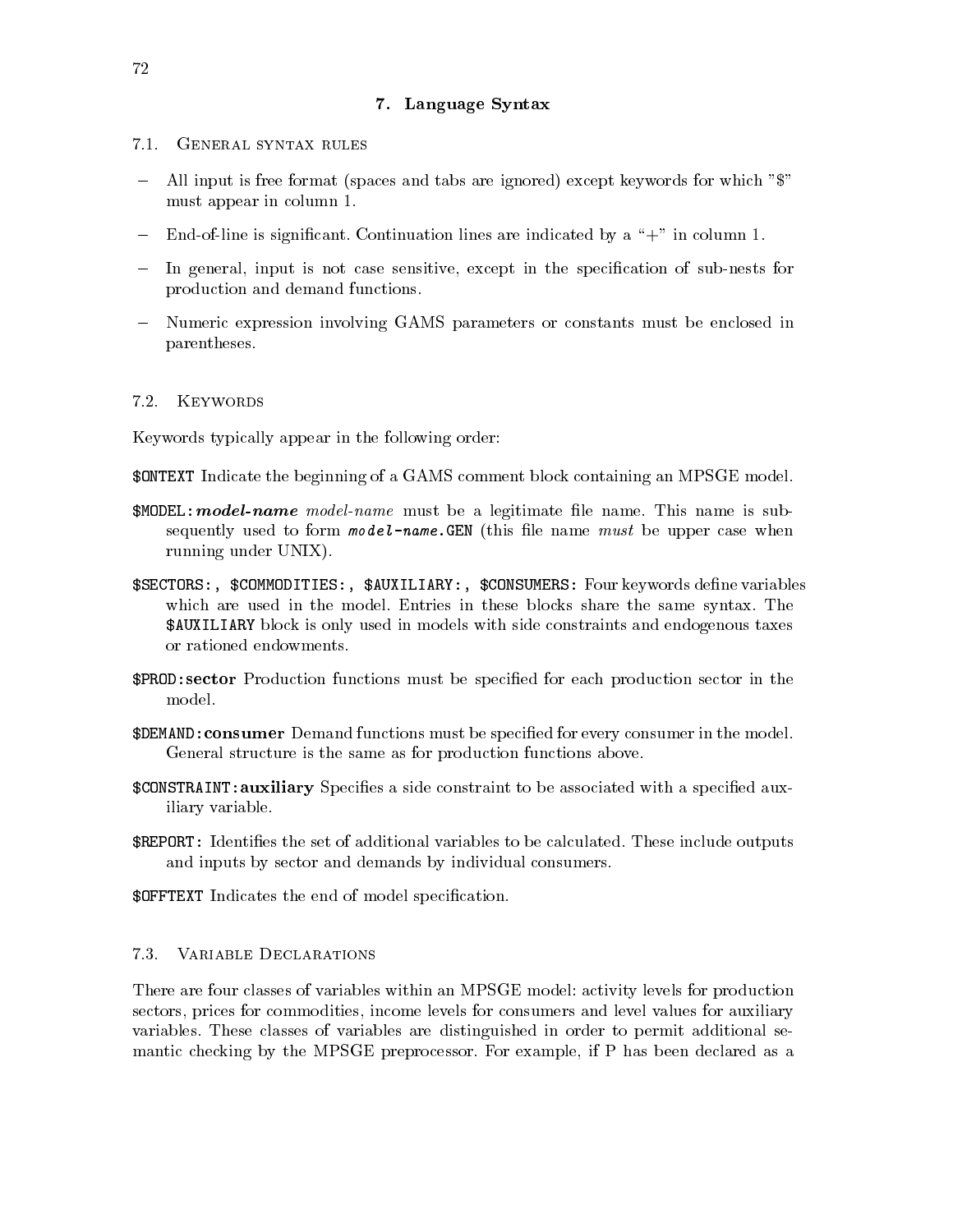price (within the \$COMMODITIES: block), then the preprocessor would report an error if it encountered "\$PROD: P".

The \$SECTORS:, \$COMMODITIES:, \$CONSUMERS: and \$AUXILIARY: blocks contain implicit GAMS variable declarations in which the index sets must be specied in the GAMS program aboveand the variable names must be distinct from all other symbols in the GAMS program. One or more variables may be declared per line separated by one or more spaces.

| \$SECTORS: |                                       |
|------------|---------------------------------------|
| Y(R, T)    | ! Output in region R in period T      |
| K(T)       | " "Aggregate capital stock, period T" |

In these declarations, the trailing comments (signified by  $\cdot$ ") are interpreted as variable name descriptors which subsequently appear in the solution listing.

The equivalent GAMS declaration for these variables would be:

VARIABLES Y(R,T) Output in region R in period T K(T) "Aggregate capital stock, period T";

As with the usual GAMS syntax, when a variable descriptor contains a punctuation symbol such as ",", it is required to enclosed in quotes.

#### \$SECTORS:

 $X(R, T)$ \$(XO(R) GT 0)

Here, the GAMS conditional operator  $\mathscr{C}$ " is used to restrict the domain of the variable X. The expression following the dollar sign is passed through to the GAMS compiler and must conform to GAMS syntax rules.

#### \$SECTORS:

| $X Y(R)$ \$YO(R) Z | ! Descriptor for Z |
|--------------------|--------------------|
| W(G,R,T)           | ! Descriptor for W |

More than one symbol may appear on a single line. The descriptor only applies to the last one.

All MPSGE variables must be declared. When multidimensional variables are specied, they must be declared explicitly - declarations like  $X(*)$  are not permitted. Two further restrictions are that the sets used in the declaration must be static rather than dynamic, and any variable which is declared must be used in the model. There is a simple way to work around these restrictions. Let me illustrate with an example. Suppose that in a model the set of production sectors AL is employed for all elements of a static set S which satisfy a particular condition, for example BMX(S) not equal to 0. This would require that AL be declared as follows: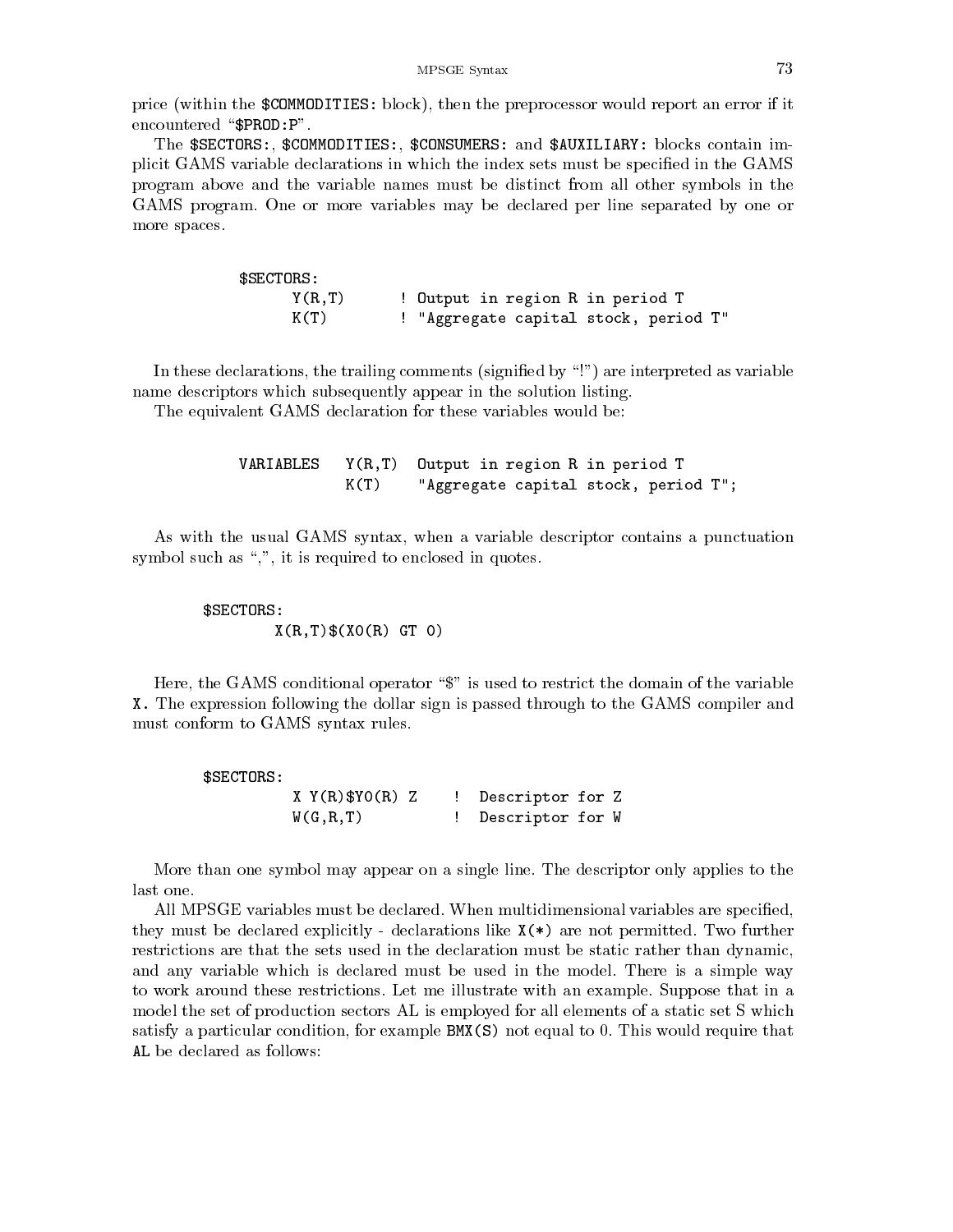\$SECTORS:  $AL(S)$  $BMX(S)$ 

In this context, the symbol " $\$ " is used as an "exception operator" which should be read as "such that". In this case, we have generated one AL sector for each element of the set S for which BMX(S) is nonzero.

Functional declarations characterize nested CES functions which characterize both preferences and technology. The former are written within a \$DEMAND: block and the latter within a \$PROD: block. Tax entries may appear within a \$PROD: block but not within a \$DEMAND: block, otherwise the syntax is nearly identical. The syntax for these blocks will be described through a sequence of examples:

| \$PROD:Y(R) | s:1          |
|-------------|--------------|
| 0: P(R)     | Q:YO(R)      |
| I: W(F, R)  | Q: FDO(F, R) |

This block characterizes a Cobb-Douglas production function in which the elasticity of substitution between inputs is one  $-$  " $s:1$ " in the first line which sets a top level substitution elasticity equal to unity. Variable Y(R) is an activity level declared within the \$SECTORS: block. Variables  $P(R)$  and  $W(F, R)$  are prices declared within the \$COMMODITIES: block. The  $0:$  label indicates an output, and the I: prefix indicates an input. The  $Q:$  fields in both records represent "reference quantities".  $YO(R)$  and  $FDO(F,R)$  must be GAMS parameters defined previously in the program.

| \$PROD: X(R) | $s:ESUB(R)$ $a:0$ $va: (ESUB(R)*0.2)$ |
|--------------|---------------------------------------|
| 0:PX         | Q:XO(R)                               |
| I: PY(G)     | $Q: YXO(G,R)$ a:                      |
| I : PL       | $Q: LXO(R)$ va:                       |
| T : PK       | $Q: KXO(R)$ va:                       |

The keyword line specifies three separate elasticities related to this function. ESUB(R) is the top level elasticity of substitution. There are two sub-nests in the function. Nest a: is a Leontief nest (in which the compensated elasticity is zero). The elasticity of subtitution in nest va: is one-fth of the top level elasticity.

In the function specification, commodities  $PY(G)$  (one input for each element of set G) enter in fixed proportions. Commodities PL and PK enter in nest b.

If this function has been specied using a balance benchmark dataset with reference prices equal to unity, then the following identity should be satisfied: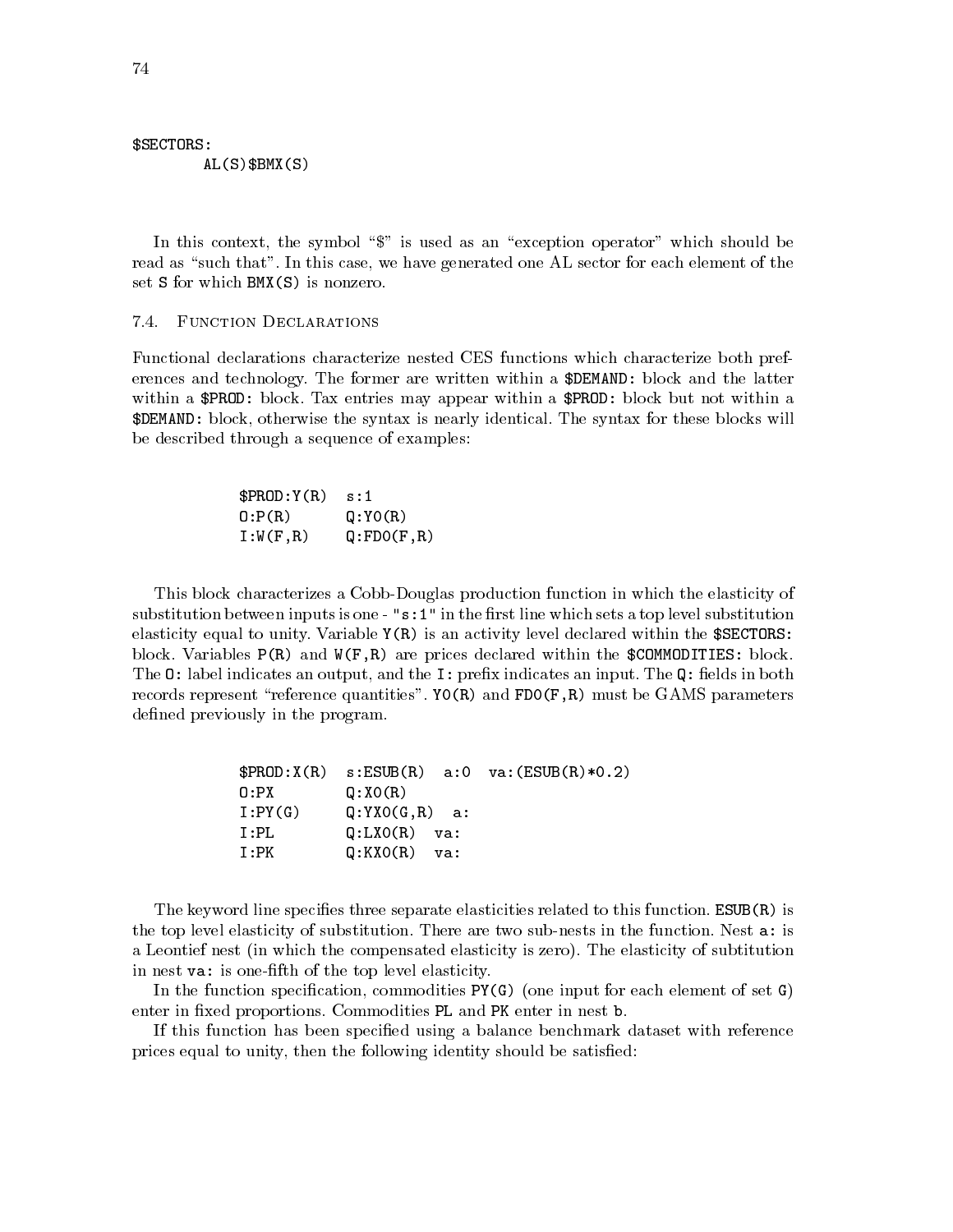```
XO(R) = SUM(G, YXO(G,R)) + LXO(R) + KXO(R)
```

```
$PROD:AL(S) s:0 a:ELAS(S)O:P(G) Q:A(G,S)I: P(G) Q: B(G, S)I:W(F) Q:FD(F,S) P:PF(F,S) A:GOVT T:TF(F,S) a:
```
In this function, we have two new ideas. The first is the use of a reference price denoted by "P:". This entry indicates that the function should be calibrate to a reference point where individual input prices (gross of tax) equal  $PF(F, S)$ . If P: does not appear, prices of one are assumed.

The second new idea here is that taxes may be levied on production inputs. The A: label identifies the name of the tax agent (a  $$COMSUMER$ :). The T: label identifies the

> $$DEMAND:RA(R)$  $$RAO(R)$  $\mathrm{s}:1$ E:PL Q:LE(R)  $D: P(G)$ \$DG(G)  $Q: DO(G,R)$ \$DD(G,R)  $P: PO(G,R)$

This function specication demonstrates the use of conditionals. This function is only generated when RA0(R) is nonzero. The demands D: for a particular element of set G are suppressed entirely when  $DG(G)$  equals 0. The Q: field also has an exception operator, so that the default value for  $Q:$  (unity) is applied when DD( $G, R$ ) equals zero.

This example is somewhat articial, but it illustrates the distinction between how exception operators affect lead entries  $(I:, 0:$ ,  $D:$  and  $E:$ ) and subsequent entries. When an exception is encountered on the lead entry, the entire record may be suppressed. Exceptions on subsequent entries only applied to a single field.

The valid labels in a function declaration (\$PROD: or \$DEMAND:) line include:

- s: Top level elasticity of substitution between inputs or demands.
- t: Elasticity of transformation between outputs in production. (valid only in \$PROD blocks)

a:,va:,etc. Elasticities of substitution in individual input nests.

The recognized labels in an I: or 0: line include:

- Q: Reference quantity. Default value is 1. When specied, it must be the second entry.
- P: Reference price. Default value is 1.
- A: Tax revenue agent. Must be followed by a consumer name.
- T: Tax rate field identifier. (More than one tax may apply to a single entry.)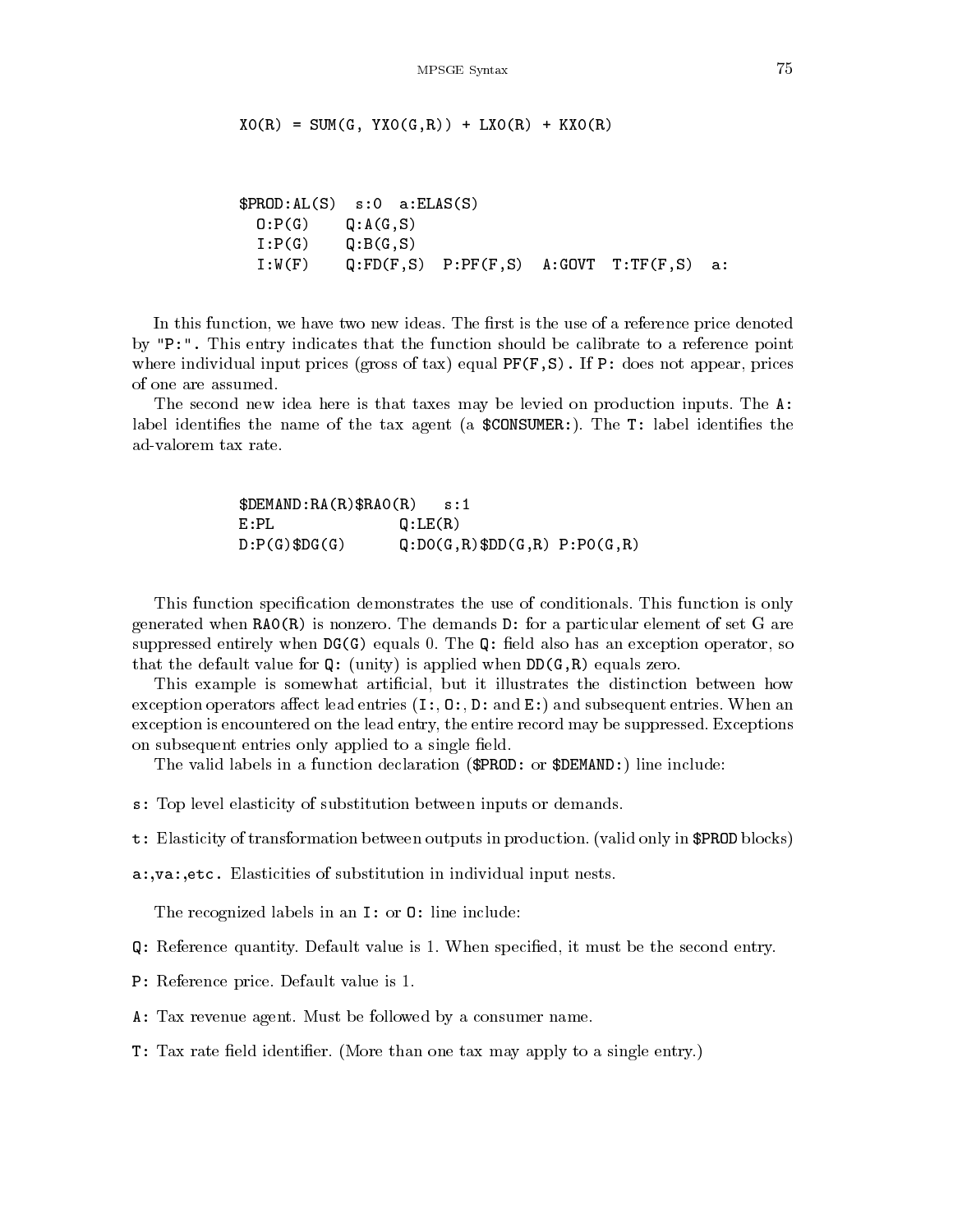- 
- N: Endogenous tax. This label must be followed by the name of an auxiliary variable.
- M: Endogenous tax multiplier. The advalorem tax rate is the product of the value of the endogenous tax and this multiplier.
- a:, va:, etc. Nesting assignments. Only one such label may appear per line, maximum four characters.

The valid labels in an E: line include:

- Q: Reference quantity.
- R: Rationing instrument indicating an auxiliary variable.

The valid labels in a D: line include:

- Q: Referene quantity.
- P: Reference price.
- a:,cl:,etc. Nesting assignment Maximum four characters.

#### 7.5. Constraints

Auxiliary constraints in MPSGE models conform to standard GAMS equation syntax. The may refer to any of the four classes of variables, \$SECTORS, \$COMMODITIES, \$CONSUMERS and \$AUXILIARY, but they may not reference variables names declared within a \$REPORT block.

Complementarity conditions apply to upper and lower bounds on auxiliary variables and the associated constraints. For this reason, the orientation of the equation is important. When an auxiliary variable is designated POSITIVE (the default), the auxiliary constraint should be expressed as a "greater or equal" inequality  $(=G=)$ . If an auxiliary variable is designated FREE, the associated constraint must be expressed as an equality  $(=E=)$ .

\$CONSTRAINT:TAU

$$
G = G = X * Y;
$$

\$CONSTRAINT:MU(I)\$MU0(I)

 $MU(I) * P(I) * Q(I) = G = SUM(J, THETA(I, J) * PX(J));$ 

The exception applied in this example restricts the equation only to those elements of set I for which MU0(I) is not zero.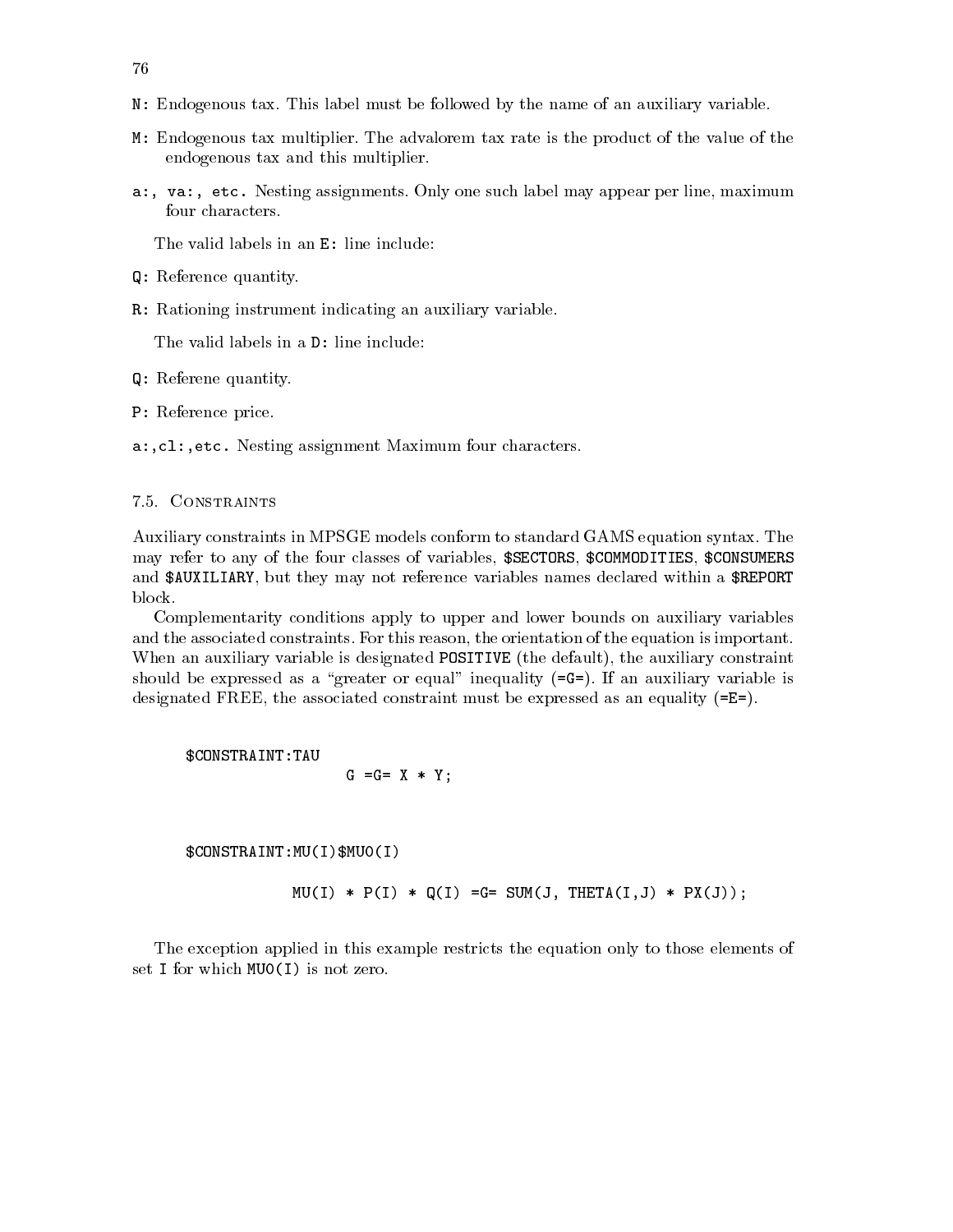The GAMS interface to MPSGE normally returns level values only for the central variables - those declared within \$SECTORS:, \$COMMODITIES:, \$CONSUMERS: and \$AUXILIARY: sections. An equilibrium determines not only these values, but also levels of demand and supply by individual sectors and consumers. Given benchmark information, elasticities and the equilibrium values, all such demands can be computed, but this can be tedious to do by hand. In order to have these values returned by MPSGE, it is necessary to indicate the name of the variable into which the value is to be returned.

The general form is as follows:

| \$REPORT:        |                        |                  |
|------------------|------------------------|------------------|
| V:variable name  | $I:$ commodity         | $PROD:$ sector   |
| V: variable name | $0:$ commodity         | PROD: sector     |
| V: variable name | $D:$ commodity         | DEMAND: consumer |
| V: variable name | $W: \mathtt{consumer}$ |                  |

The first row returns an input quantity, the second row returns an output quantity, the third returns a demand quantity, and the fourth row returns a consumer welfare index. (Note: the level value returned for a "consumer variable" is an income level, not a welfare index.)

| I:PF("L") | PROD:Y(S)    |  |
|-----------|--------------|--|
| I:PF("K") | PROD:Y(S)    |  |
| 0:PX(G)   | PROD: X(S)   |  |
| D: P(G)   | DEMAND:RA(H) |  |
| W:RA(H)   |              |  |
|           |              |  |

Note that the "\$" exception is only meaninful on the first entry. Also notice that the domain of the report variable must conform to the domain of the subsequent two entries.

The GAMS exception operator can be used on virtually any entry in the MPSGE input file. For example, if you want to have sector  $X(S)$  have one production structure for elements S in a subset  $T(S)$ , you can provide separate production function declarations as follows:

```
$PROD: X(S) $T(S)... ! sector X described for S in T
$PROD: X(S)$(NOT T(S))! sector X described for S not in T.
\cdot . .
```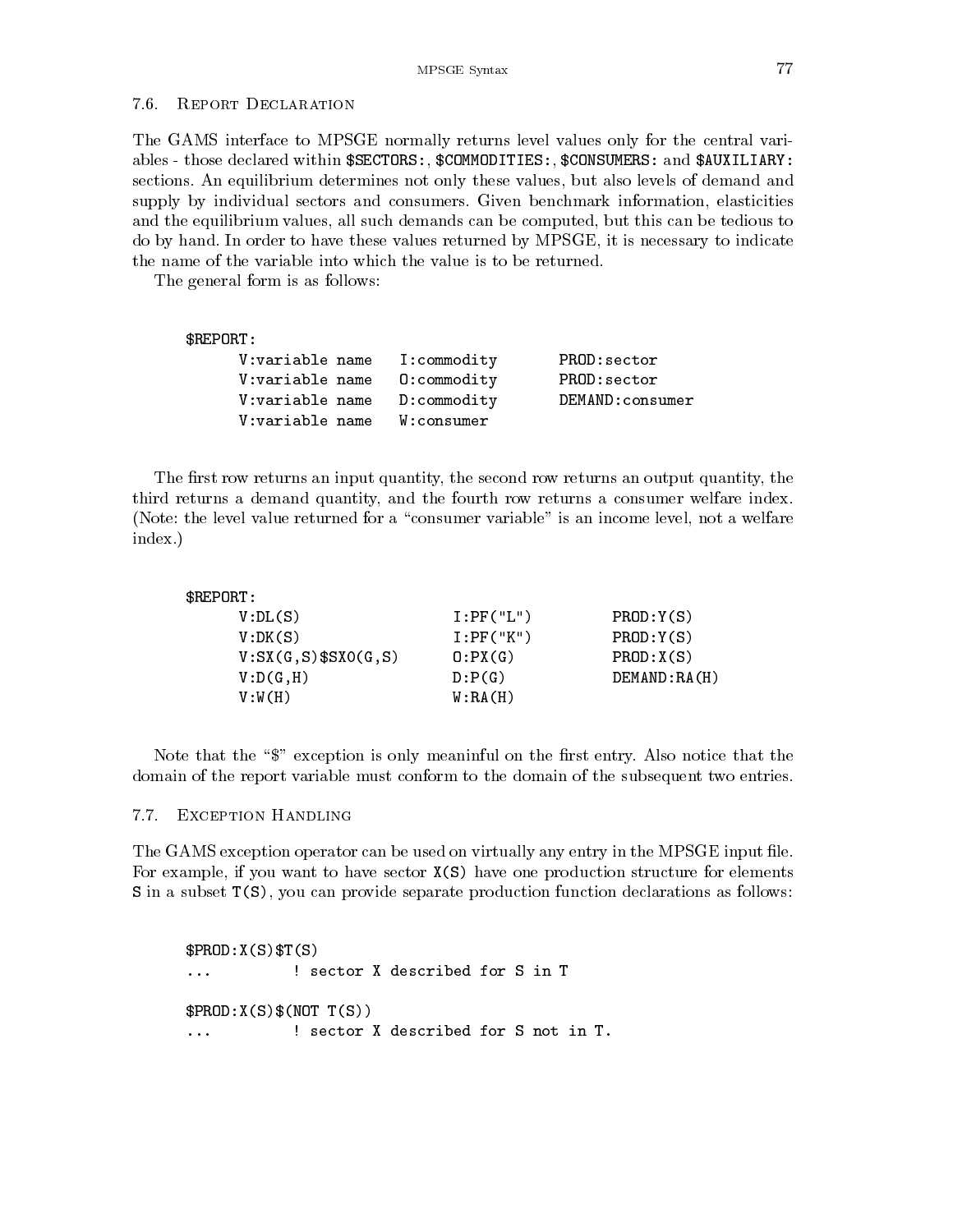The preprocessor does not require one and exactly one declaration for each sector. If multiple declarations appear, the later set of coefficients overwrites the earlier set.

7.8. Switches and Debug Output

Run-time tolerances and output switches may be specied within the vector-syntax model specification or using the PUT facility, they can be written directly to the MPS input file. Output switches control the level of debug output written by the MPSGE subsystem to the solver status file. Reports provided by \$ECHOP, \$FUNLOG and \$DATECH can be returned to the listing file by specifying "OPTION SYSOUT=ON; " within the GAMS program prior to the SOLVE statement. The recognized MPSGE parameters are:

\$ECHOP: logical Default=.FALSE.

is a switch for returning all or part of the scalar MPSGE file to the solver status file. In order to have this output printed in the listing file, enter the GAMS statement "OPTION SYSOUT=ON;" prior to solving the model.

\$PEPS: real  $Default=1.0E-6$  $\ddot{\phantom{1}}$ 

is the smallest price for which price-responsive demand and supply functions are evaluated. If a price is below PEPS, it is perturbed (set equal to PEPS) prior to the evaluation.

\$EULCHK: logical Default=.TRUE.

is a switch for evaluating Euler's identity for homogeneous equations. The output is useful for monitoring the numerical precision of a Jacobian evaluation. When a price or income level is perturbed in a function, the Euler check may fail.

\$WALCHK: logical Default=.TRUE.

is a switch for checking Walras's law. Like EULCHK, this switch is provided primarily to monitor numerical precision. When an income level is perturbed, the Walras check may fail

\$FUNLOG: logical Default=.FALSE.

is a switch to generate a detailed listing of function evaluations for all production sectors and consumers.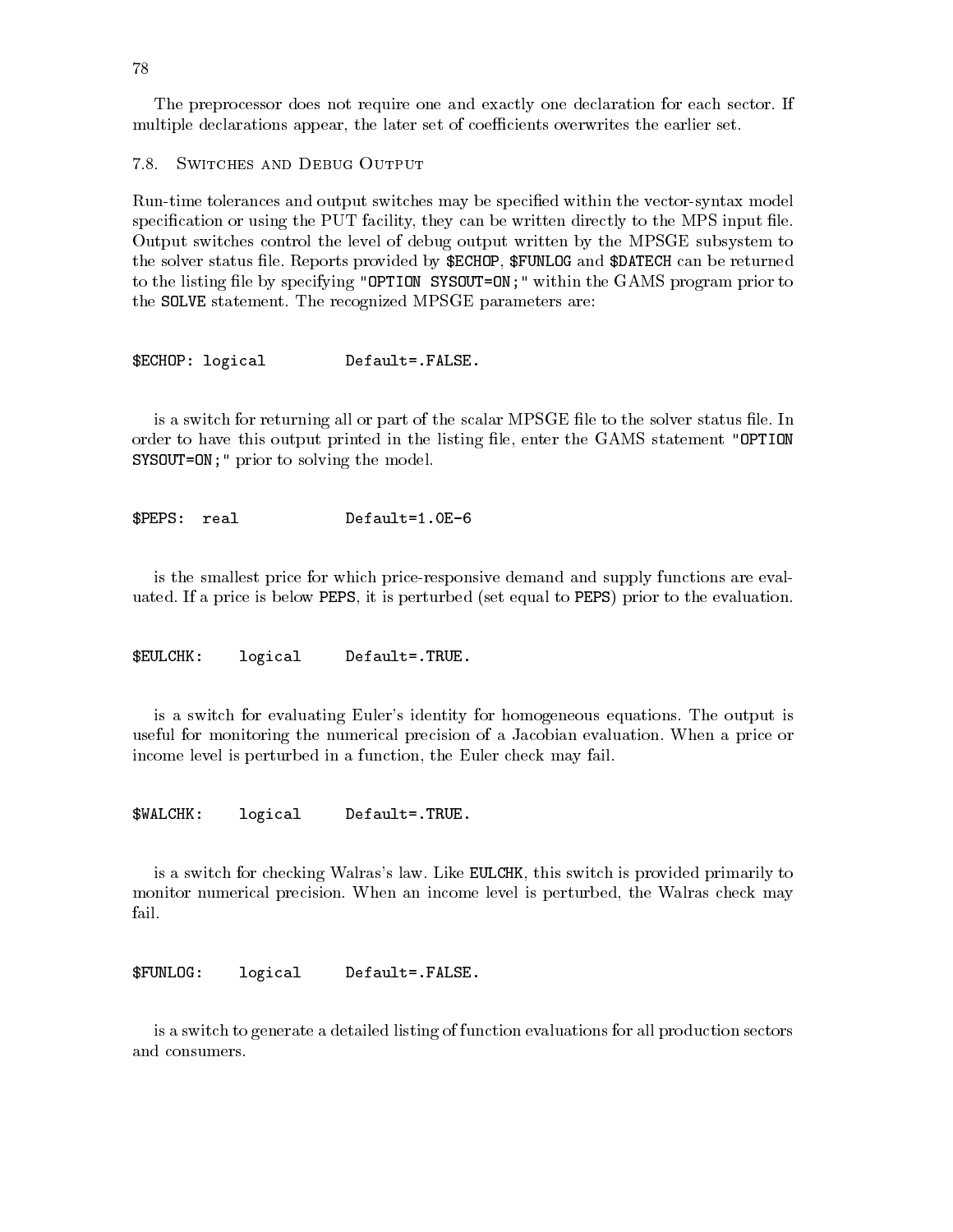FUNLOG triggers a function evaluation report which provides detailed output describing the evaluation of supply and demand coefficients. The information provide is sufficient that an industrious graduate student should be able to reproduce the results (given a pencil, paper and slide rule).

The evaluation report has the following headings:

T Coefficient "type" with the following interpretation:

IA Input aggregate

Output aggregate **OA** 

I Input

O Output

D Demand

 $\mathbf F$ 

N Name (either nest identier or commodity name)

**PBAR** Benchmark price (the P: field value)

P Current price (gross of tax)

**QBAR** Benchmark quantitity (the  $Q$ : field value)

Q Current quantity

KP Identier for parent entry in nesting structure.

ELAS Associated elasticity (input or output aggregates only)

When  $FUNLOG:$ . TRUE is specified, a complete report of demand and supply coefficients for every production and demand function in every iteration. Be warned that with large models this can produce an enrmous amount of output!

The following two function evaluation reports are generated in the first iteration in solving case "L" for model HARBERGER:

\$DATECH: logical Default=.FALSE.

is a switch to generate a annotated listing of the function and Jacobian evaluation including a complete listing of all the nonzero coefficients.

MPSGE generates an analytic full rst-order Taylor series expansion of the nonlinear equations in every iteration. Nonzero elements of the Jacobian matrix are passed to the system solver (MILES or PATH) which uses this information in the direction-finding step of the Newton algorithm. Coefficients are produced with codes which help interpret where they came from. The following codes are used:

WO indicates an element from the orthogonal part of  $F()$ .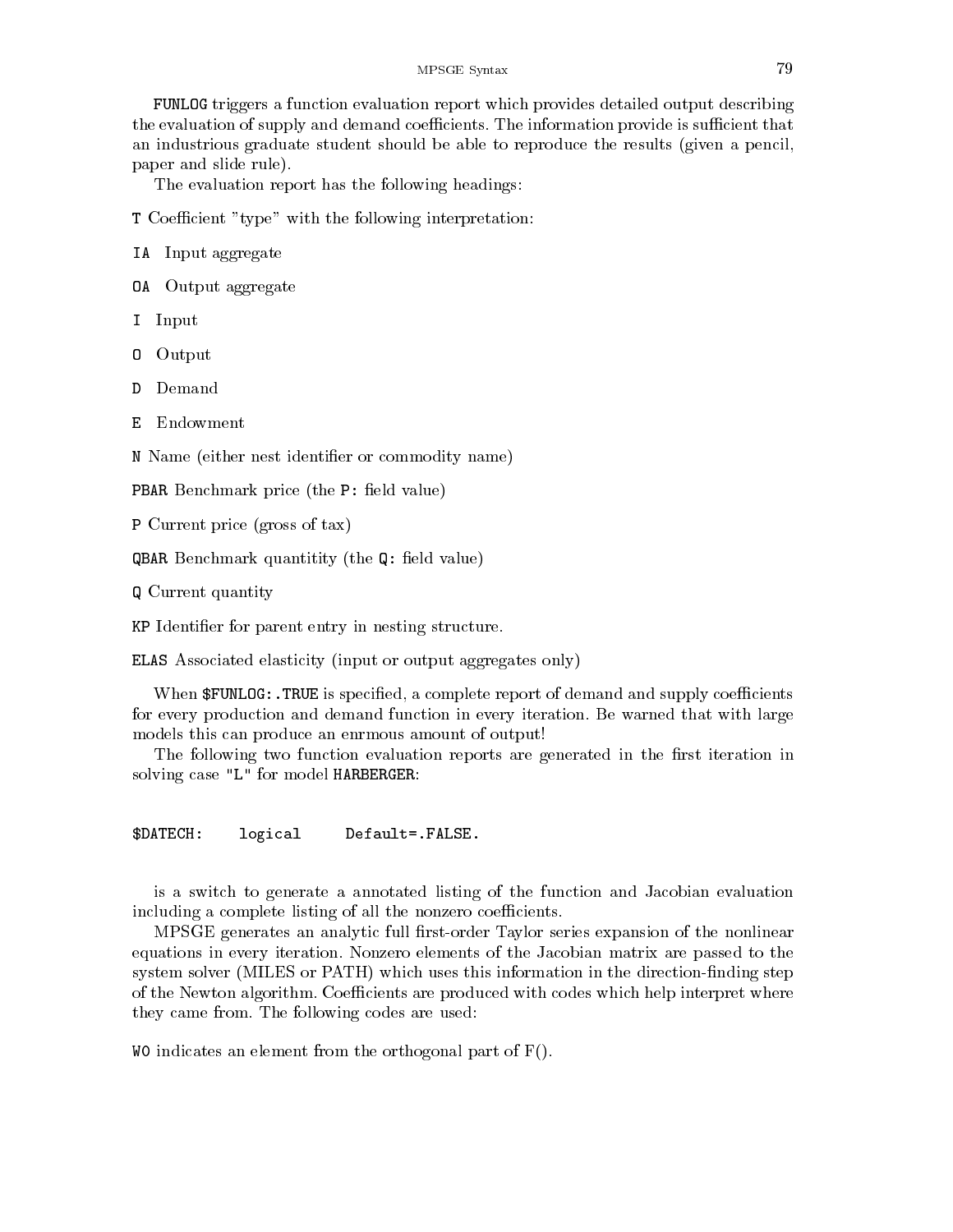|     | N            | PBAR           | P          | QBAR           | Q          | ΚP | ELAS |
|-----|--------------|----------------|------------|----------------|------------|----|------|
| IA. | - S          | 1.0000E+00     | 8.9198E-01 | 1.0000E+02     | 1.0000E+02 |    | 0.00 |
| OA  | $\mathbf t$  | 1.0000E+00     | 1.0000E+00 | 1.0000E+02     | 1.0000E+02 |    | 0.00 |
| ΙA  | $\mathbf{a}$ | 1.0000E+00     | 8.7998E-01 | 9.0000E+01     | 9.0000F+01 | s  | 1.00 |
| 0   | P.X          | 1.0000E+00     | 1.0000E+00 | 1.0000E+02     | 1.0000E+02 | t  |      |
| T.  | P.Y          | $1.0000F + 00$ | 1.0000E+00 | 1.0000E+01     | 1.0000E+01 | s  |      |
| I.  | W.K          | 2.0000E+00     | 1.5000E+00 | 2.0000E+01     | 2.3466E+01 | a  |      |
| I.  | W.L          | $1.0000F + 00$ | 1.0000E+00 | $5.0000F + 01$ | 4.3999F+01 | a  |      |

Function evaluation for: RA.OWNER

|    | N   | <b>PBAR</b> | Ρ              | QBAR           | Q              | ΚP | ELAS |
|----|-----|-------------|----------------|----------------|----------------|----|------|
|    |     |             |                |                |                |    |      |
| ΙA | -S  | 1.0000E+00  | 1.0000E+00     | 7.0000E+01     | 7.0000E+01     |    | 1.00 |
| OΑ | t   | 1.0000E+00  | $0.0000E + 00$ | $0.0000E + 00$ | $0.0000E + 00$ |    | 0.00 |
| ΙA | a   | 1.0000E+00  | 1.0000E+00     | 7.0000E+01     | 7.0000E+01     | s  | 0.50 |
| D  | P.X | 1.0000E+00  | 1.0000E+00     | 3.0000E+01     | 3.0000E+01     | a  |      |
| D  | P Y | 1.0000E+00  | 1.0000E+00     | 4.0000E+01     | 4.0000E+01     | a  |      |
| Е  | W.K | 1.0000F+00  | 1.0000F+00     | $6.0000F + 01$ | $0.0000E + 00$ |    |      |
| Ε  | PТ  | 1.0000E+00  | 1.0000E+00     | 1.0000E+01     | $0.0000E + 00$ |    |      |

Figure 10. Function Evaluation for: AL.X

W1 indicates an element from the non-orthogonal part of  $F()$ .

B indicates a linear term from F.

E0 indicates a homogeneous Jacobian entry.

E1 indicates a non-homogeneous Jacobian entry.

The Euler checksum examines elements from the linearization which are type "E0". The Walras check sum examines elements from the function evaluation which are type " $W0$ ".

Needless to say, the \$DATECH: . TRUE. switch produces a very big status file for large models. It is not something which is very useful for the casual user.

Here is a partial listing of nonzeros generated during the first linearization for scenario "L" in model HARBERGER: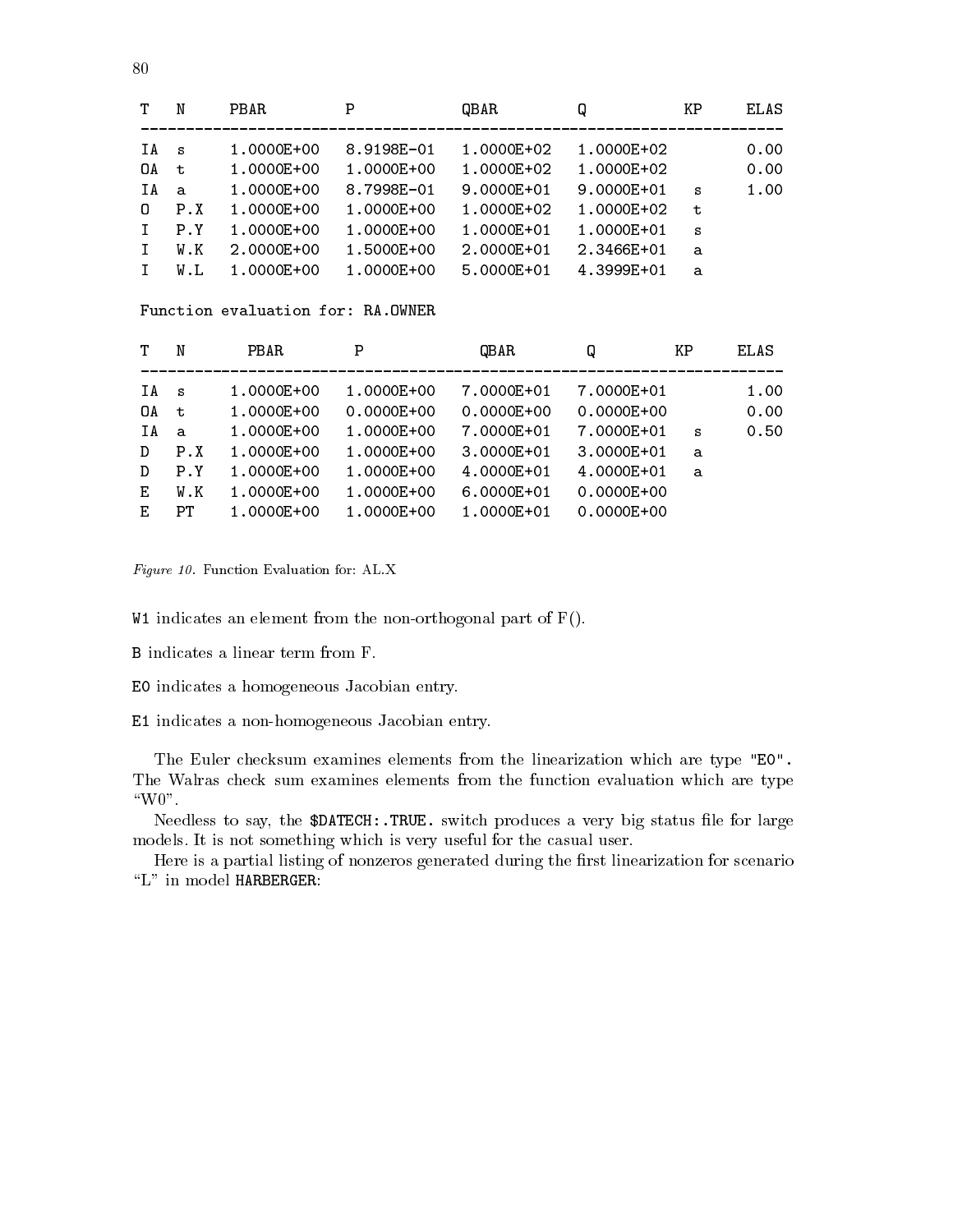|             |          |                 |                | --------- Coefficients for sector:AL.X            |
|-------------|----------|-----------------|----------------|---------------------------------------------------|
| P. X        | AL.X     | 1.0000E+02      | B              |                                                   |
| AL.X        | P.X      | $-1.0000E+02$   | B              |                                                   |
| P. Y        | AL.X     | $-1.0000E+01$   | В              |                                                   |
| AL.X        | P. Y     | 1.0000E+01      | $\, {\bf B}$   |                                                   |
| W.K         | AL.X     | $-2.3466E+01$   | $\, {\bf B}$   |                                                   |
| AL.X        | W.K      | 3.5199E+01      | B              |                                                   |
| W.L         | AL.X     | -4.3999E+01     | $\, {\bf B}$   |                                                   |
| AL.X        | W.L      | 4.3999E+01      | B              |                                                   |
| W.K         | W.K      | 1.3037E+01      | E0             | 1.3037E+01                                        |
| W.K         | W.L      | -1.3037E+01     | E0             | $-1.3037E+01$                                     |
| W.L         | W.K      | $-1.9555E+01$   | E0             | $-1.9555E+01$                                     |
| W.L         | W.L      | 1.9555E+01      | E0             | 1.9555E+01                                        |
| GOVT        | AL.X     | $-1.1733E+01$   | $\overline{B}$ |                                                   |
| GOVT        | W.K      | -1.1733E+01     | E1             |                                                   |
| GOVT        | W.K      | 6.5184E+00      | E0             | 6.5184E+00                                        |
| <b>GOVT</b> | W.L      | $-6.5184E+00$   | E0             | $-6.5184E+00$                                     |
|             |          |                 |                | ----------- Income for consumer: RA. OWNER        |
| W.K         |          | 6.0000E+01      | WО             |                                                   |
| RA.OWNER    | W.K      | $-6.0000E+01$   | $\overline{B}$ |                                                   |
| PI          |          | 1.0000E+01      | <b>WO</b>      |                                                   |
| RA.OWNER    | PT       | $-1.0000E+01$   | $\overline{B}$ |                                                   |
| RA.OWNER    | RA.OWNER | 1.0000E+00      | B              |                                                   |
|             |          |                 |                | ----------------- Demands for consumer: RA. OWNER |
| P.X         |          | $-3.0000E + 01$ | WО             |                                                   |
| P. Y        |          | $-4.0000E+01$   | WO             |                                                   |
| P. X        | P.X      | 8.5714E+00      | E0             | 8.5714E+00                                        |
| P.X         | P.X      | 1.2857E+01      | E0             | 1.2857E+01                                        |
| P.X         | P. Y     | $-8.5714E+00$   | <b>FO</b>      | $-8.5714E+00$                                     |
| P.X         | P. Y     | 1.7143E+01      | E0             | 1.7143E+01                                        |
| P. Y        | P.X      | $-8.5714E+00$   | E0             | $-8.5714E+00$                                     |
| P. Y        | P.X      | 1.7143E+01      | E0             | 1.7143E+01                                        |
| P. Y        | P. Y     | 8.5714E+00      | E0             | 8.5714E+00                                        |
| P. Y        | P. Y     | 2.2857E+01      | E0             | 2.2857E+01                                        |
| P.X         | RA.OWNER | $-4.2857E-01$   | E0             | $-3.0000E + 01$                                   |
| P. Y        | RA.OWNER | $-5.7143E-01$   | E0             | $-4.0000E+01$                                     |

Figure 11. Partial Listing for HARBERGER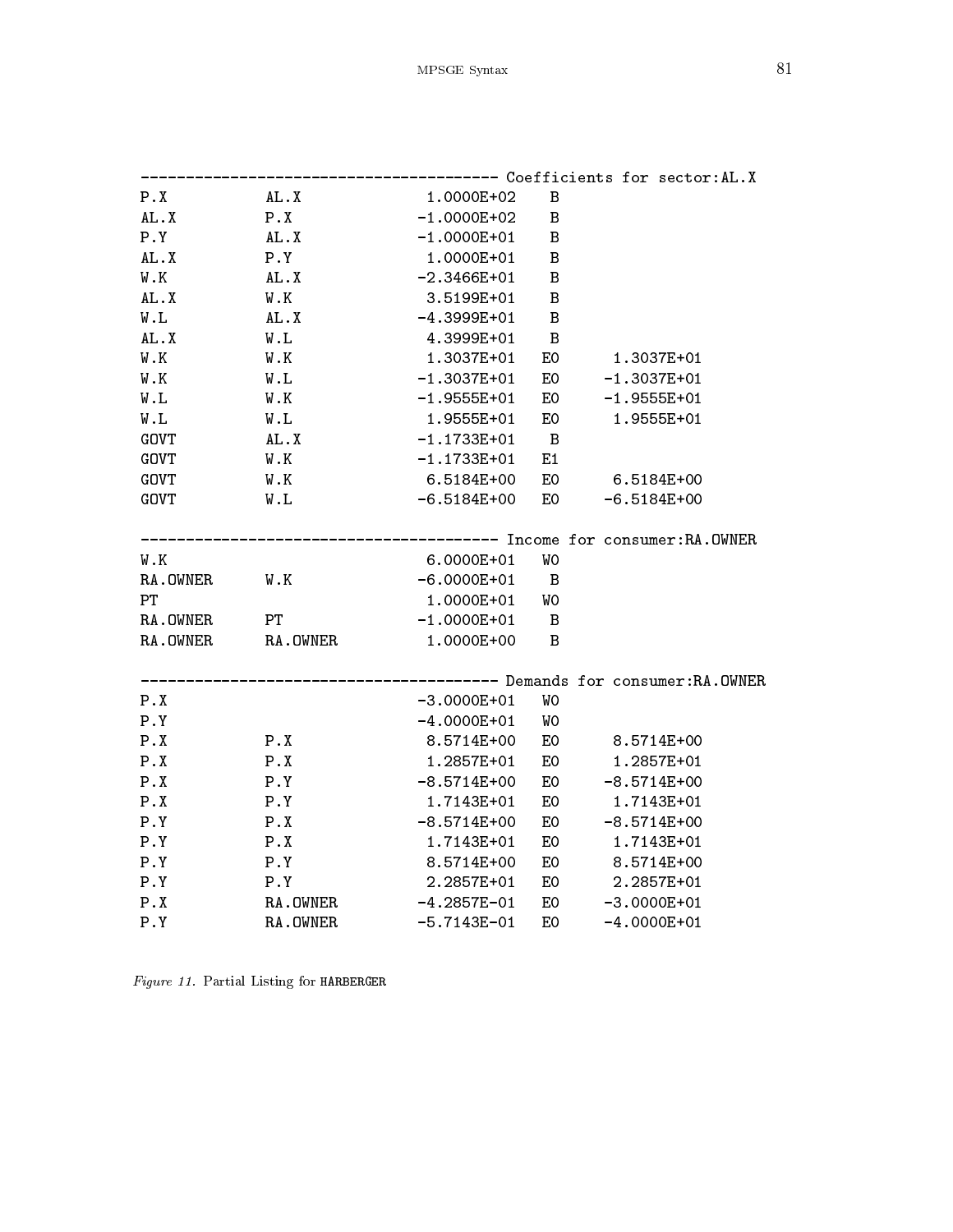This appendix provides an overview of the structure of GAMS input files which include MPSGE models. The text of the paper presents many of these ideas by way of example, but it may also be helpful for some users to have a \template" for constructing MPSGE models. The discussion in this section focuses on a "generic" input file, the schematic form of which is presented in Figure 10. This section first presents a "top down" view of program organization, and then it discusses aspects of the new syntax for model specication. 8.1. Flow of Control

When a model is developed using GAMS as a front-end to MPSGE, the input file generally has five sections as identified in Figure 10. Section  $(i)$ , the benchmarking section, contains standard GAMS statements. This includes GAMS SET declarations, input data (SCALARS, PARAMETERS and TABLES ), and PARAMETER declarations for intermediate arrays used in benchmarking or model specification. In complex models, this section of the file will typically contain some algebraic derivations, the result of which is a calibrated benchmark equilibrium dataset.

Users who are unfamiliar with GAMS can consult the manual. Beginning GAMS programmers should remember that the MPSGE interface to GAMS is unlike other solution subsystems. "Level values" are passed between the GAMS program and MPSGE in the usual fashion, but MPSGE models do not require the explicit use of the VARIABLE or EQUATION statements.)

The second section of the file consists of a GAMS comment range, beginning with an \$ONTEXT record and ending with an \$OFFTEXT record, followed by an invocation of the preprocessor. The preprocessor writes operates on statements in the MPSGE model declaration which are \invisible" to the GAMS compiler. This program reads the MPSGE model statements and generates GAMS-readable code, including a model-name.gen file. Additional GAMS code produced by the preprocessor includes declarations for each of the central variables and report variables in the MPSGE model.

The third section of the generic input file performs a "benchmark replication" and may not be present in all applications. There are four statements required for benchmark validation. The first statement sets the iteration limit to be zero; the second statement causes the MPSGE model to be "generated", and the third statement causes the MPSGE solver to read the model and return the pdeviations. In this call, the level values passed to the solver are unaltered because the iteration limit is zero. Market excess supplies and zero profit checks are returned in the "marginals" of the associated commodity prices and activity levels, respectively. The final statement in this section resets the iteration limit to 1000 (the default value) for subsequent counter-factual computations.

Section (iv) defines and then computes a counter-factual equilibrium. A counter-factual equilibrium is defined by parameter values such as tax rates or endowments which take on values different from those in the benchmark equilibrium. Within the GAMS interface to MPSGE, it is also possible to fix one or more central variables. When any variable is fixed, the associated equation is omitted from the equilibrium system during the solution process but the resulting imbalance is then reported in the solution returned through the marginal.

The final section of the file represents the GAMS algebra required for comparing counter-factual equilibria. It would be possible, for example, to construct welfare measures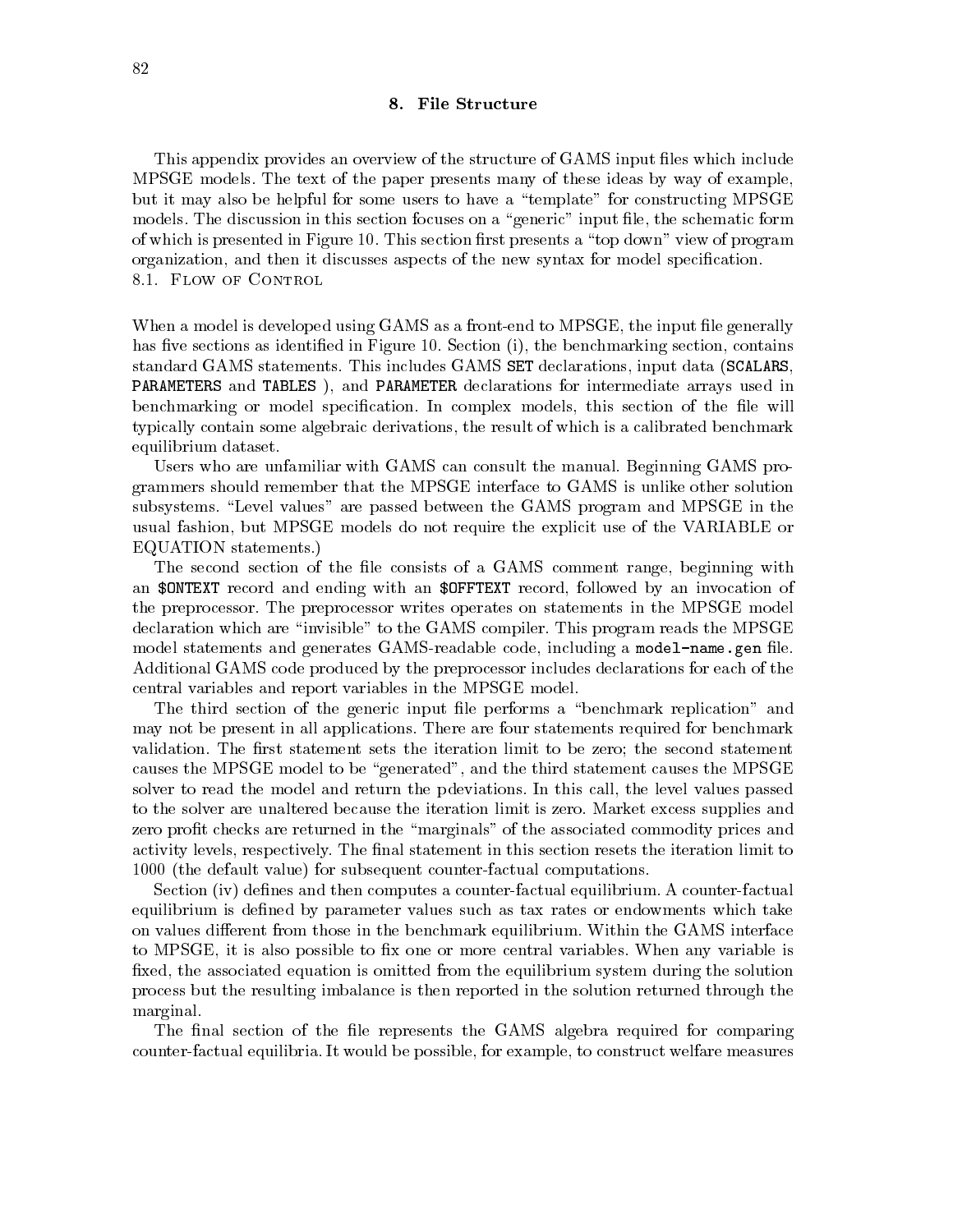or to report percentage changes in certain values. All of these calculations are quite easy because the equilibrium values are returned as level values in the associated variables.

For large models, the advantage of the vector format is that by using appropriately defined GAMS sets, the number of individual functions which need to be defined is reduced only to the number of "classes" of functions. This makes it possible to represent large dimensional models using only a few lines of code.

To summarize, here are the basic features of a program which uses GAMS as a front-end to MPSGE:

(i) An MPSGE model is defined within a GAMS comment range followed by

#### \$sysinclude mpsgeset model-name

(ii) Every SOLVE statement for a particular model is preceded by \$INCLUDE MODEL.GEN. The GEN file is written by the preprocessor based on the model structure.

(iii) Solution values for the cental variables in the MPSGE model and any declared \report variables" are returned in GAMS variable level values. Level values for slacks are returned as "marginals" for the associated variables.

(iv) The model description follows a format which is a direct extension of the scalar data format. Certain aspects of the new language, such as case folding, are incompatible with the original MPSGE syntax.

### 8.2. GAMS Code Generated by the Preprocessor: the GEN File

Most novice users will find it easiest to treat the preprocessor output files as "black boxes". These files contain GAMS source code required for declaring and generating the MPSGE input file. Figure 11 contains portions of the GEN file for the same model. Figure 12 shows the preprocessor-generated listing and symbol table which are always appended to the bottom of the GEN file. If a preprocessor error occurs, it can be helpful to consult the symbol table to track down the bug. Finally, Figure 13 shows the first page of scalar format MPSGE input file produced by **HARBERGER.GEN**. Normally, this file is written and then erased in the course of a GAMS run, although all or part of the file may be retained using the \$ECHOP: switch.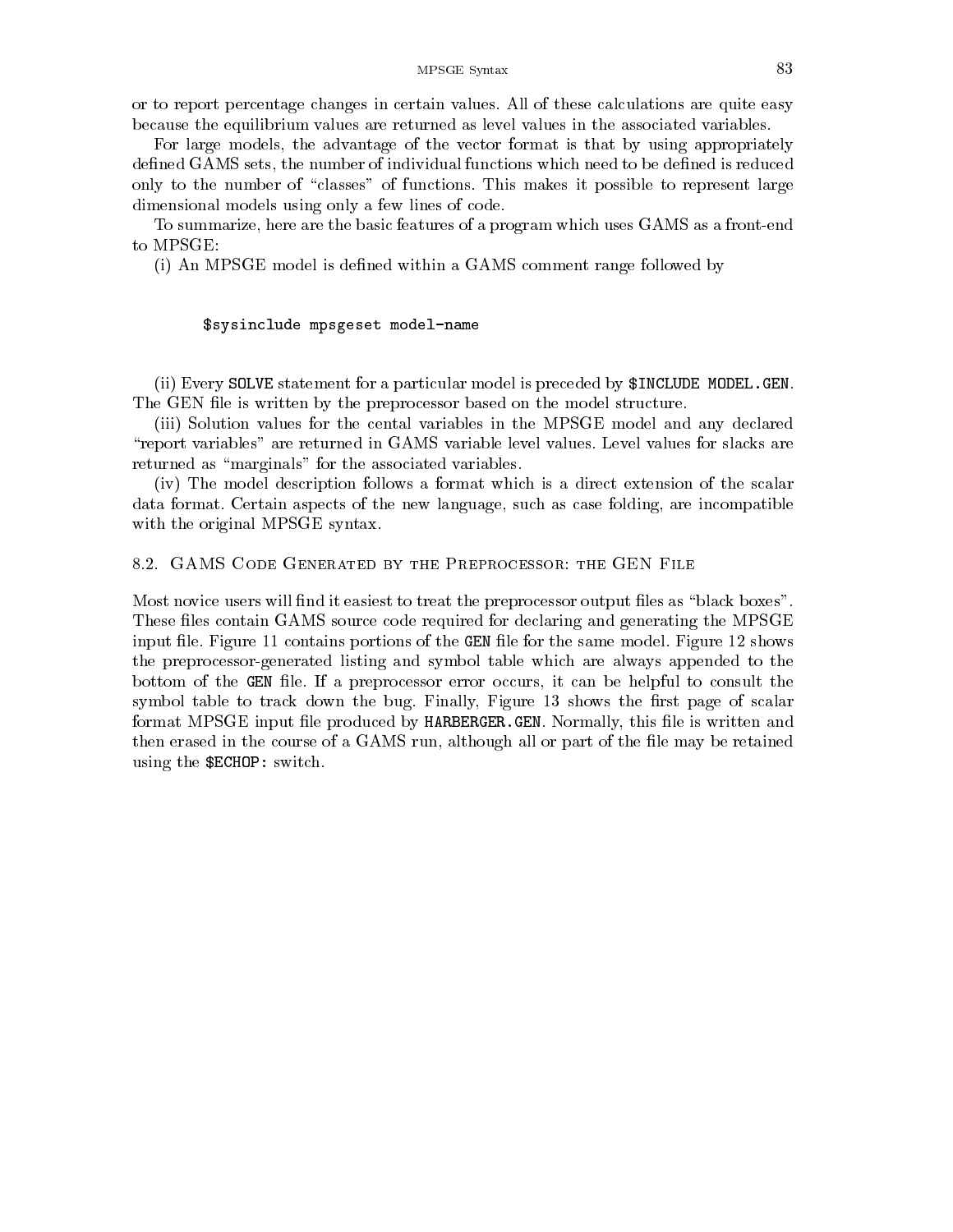## 9. Algebraic Representations of Models in this Paper

#### 9.1. THE HARBERGER MODEL

#### Zero Net Profit

The unit cost of production in sector  $A_h s$  is given by a nested Leontief-CES function defined over the cost of intermediate inputs and primary factors with ad-valorem taxes on factor demands. In equilibrium, the unit cost must be no less than the market price of output:

$$
-\Pi_s = \sum_g p_g B_{bs} + \phi_s \left( \sum_f \alpha_{fs} (w_f (1+t_{fs}))^{1-\sigma_s} \right)^{\frac{1}{1-\sigma_s}} - p_s \ge 0 \qquad \forall s | \sigma_s \ne 1
$$

and

$$
-\Pi_s = \sum_g p_g B_{bs} + \phi_s \left( \prod_f (w_f (1+t_{fs}))^{\alpha_{fs}} \right) - p_s \ge 0 \qquad \forall s | \sigma_s = 1
$$

#### Income Balance for Government

Government tax income  $(PT)$  is determined by the value of tax revenue, calculated using activity levels, compensated demands, market prices and ad-valorem tax rates:

$$
PT = \sum_{s} \frac{\partial \Pi_{s}}{\partial (w_{f}(1+t_{fs}))} \quad AL_{s}w_{f}t_{fs}
$$

#### Income Balance for Households

Household income is determined by the net of tax return to primary factors plus the household share of government revenue:

$$
M_h=\sum_f w_f E_{fh}+s_hPT
$$

#### Market Clearance for Goods

Producer output is equal to the sum of intermediate plus final demand:

$$
A L_g \geq \sum_s A L_s B_{gs} + \sum_h \frac{\gamma_h M_h}{e_h(p)} \left(\frac{e_h(p)}{p_g}\right)^{\sigma_h}
$$

where  $\gamma_h$  is the household budget share devoted to the consumption of goods, and  $e_h h$ is the "unit expenditure function" which may be written:

$$
e_h(p) \equiv \left(\sum_i \beta_{ih} p_i^{1-\sigma_h}\right)^{\frac{1}{1-\sigma_h}}
$$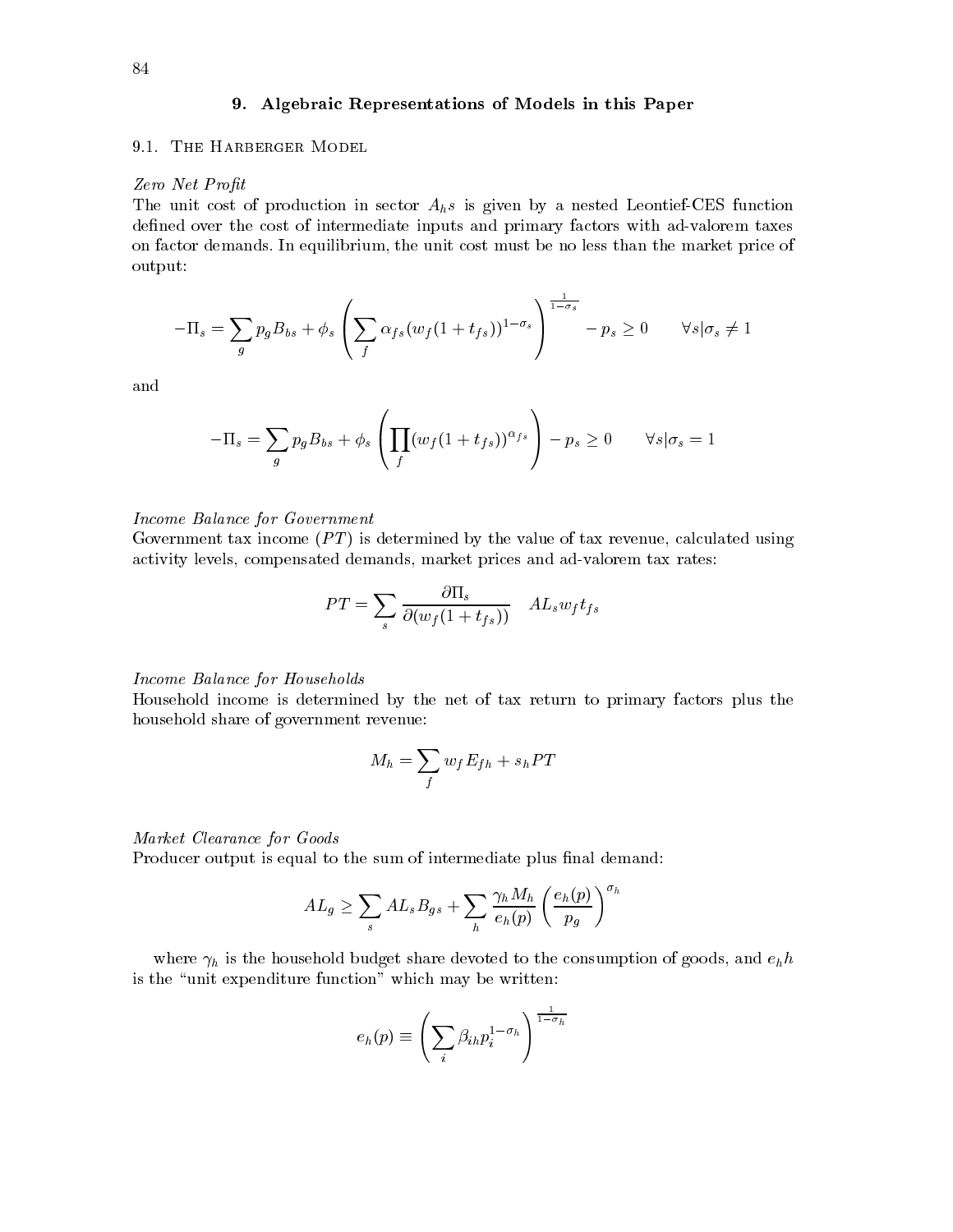#### Market Clearance for Factors

The aggregate supply of factors equals the sum of producer and consumer demand. Producers pay taxes on factor inputs, consumers do not because we consider these demands to be "leisure" or "household production". Consumer demands for factors are specified as Cobb-Douglas (constant budget shares):

$$
\sum_h E_{fh} = \sum_s AL_s \frac{\partial \Pi_s}{\partial (w_f(1+t_{fs}))} + \sum_h \frac{\mu_{fh} M_h}{w_f}
$$

### 9.2. THE SHOVEN MODEL

#### Zero Net Profit

The unit cost of production in sector  $A_h s$  is given by a nested Leontief-CES function defined over the cost of intermediate inputs and primary factors with ad-valorem taxes on factor demands. Unlike the Harberger models, tax rates in this model are determined endogenously. In equilibrium, the unit cost must be no less than the market price of output:

$$
-\Pi_s = \sum_g p_g B_{bs} + \phi_s \left( \sum_f \alpha_{fs} (w_f (1 + \tau t_{fs}))^{1-\sigma_s} \right)^{\frac{1}{1-\sigma_s}} - p_s \ge 0 \qquad \forall s |\sigma_s \ne 1
$$

and

$$
-\Pi_s = \sum_g p_g B_{bs} + \phi_s \left( \prod_f (w_f (1 + \tau t_{fs}))^{\alpha_{fs}} \right) - p_s \ge 0 \qquad \forall s | \sigma_s = 1
$$

#### Income Balance for Government

Government tax income  $(PT)$  is determined by the value of tax revenue, calculated using activity levels, compensated demands, market prices and ad-valorem tax rates:

$$
PT = \sum_{s} \frac{\partial \Pi_{s}}{\partial (w_{f}(1 + \tau t_{fs}))} \quad A L_{s} w_{f} \tau t_{fs}
$$

Equal Yield

In equilibrium, tax rates are multiplicatively adjusted to achieve a target level of government revenue:

$$
PT=\sum_g \theta_g p_g
$$

#### Income Balance for Households

Household income is determined by the net of tax return to primary factors plus the household share of government revenue:

$$
M_h = \sum_f w_f E_{fh} + s_h PT
$$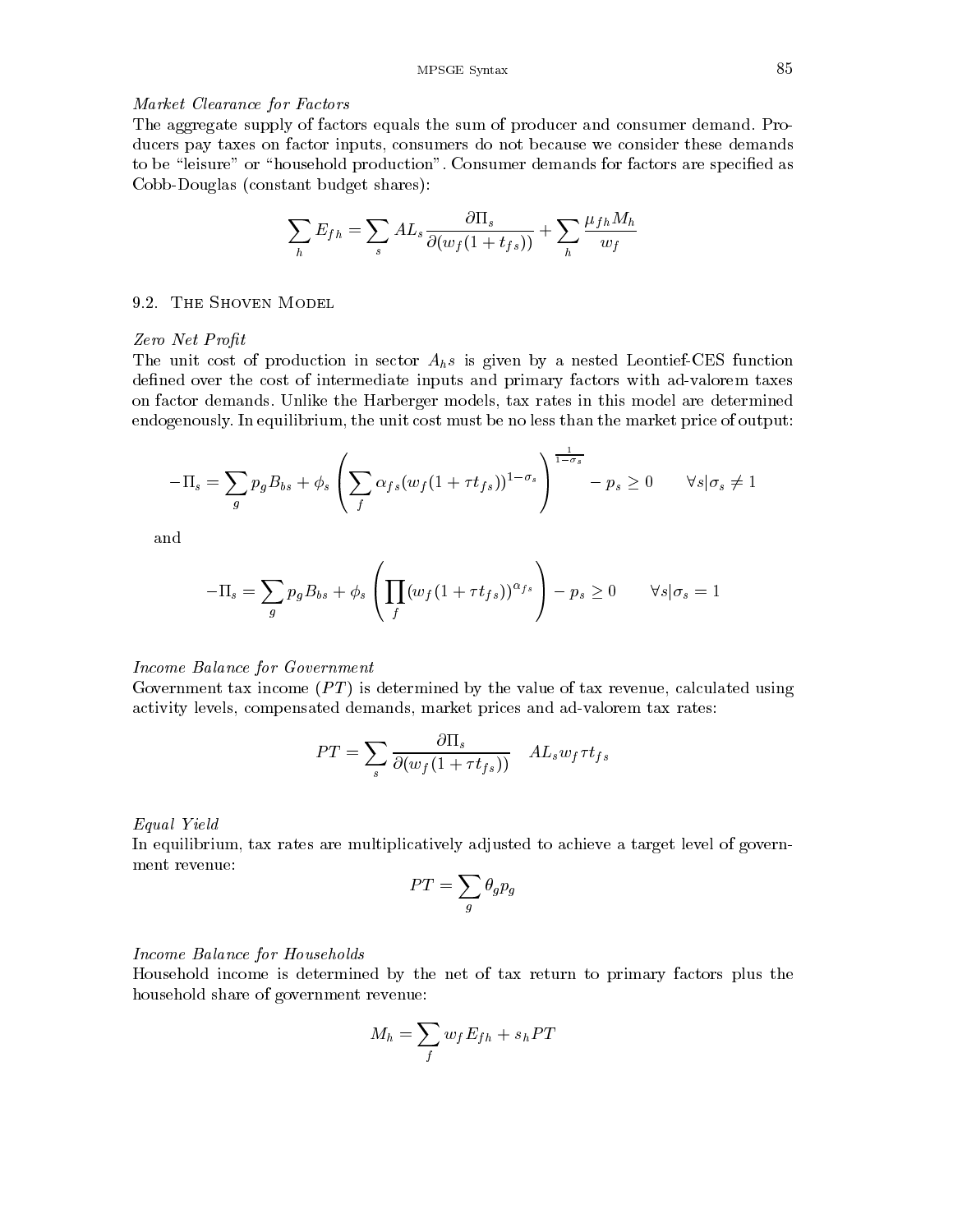### Market Clearance for Goods

Producer output is equal to the sum of intermediate plus final demand:

$$
AL_g \geq \sum_s AL_sB_{gs} + \sum_h \frac{\gamma_h M_h}{e_h(p)} \left(\frac{e_h(p)}{p_g}\right)^{\sigma_h}
$$

where  $\gamma_h$  is the household budget share devoted to the consumption of goods, and  $e_h h$ is the "unit expenditure function" which may be written:

$$
e_h(p) \equiv \left( \sum_i \beta_{ih} p_i^{1-\sigma_h} \right)^{\frac{1}{1-\sigma_h}}
$$

#### Market Clearance for Factors

The aggregate supply of factors equals the sum of producer and consumer demand. Producers pay taxes on factor inputs, consumers do not because we consider these demands to be "leisure" or "household production". Consumer demands for factors are specified as Cobb-Douglas (constant budget shares):

$$
\sum_h E_{fh} = \sum_s AL_s \frac{\partial \Pi_s}{\partial (w_f(1 + \tau t_{fs}))} + \sum_h \frac{\mu_{fh} M_h}{w_f}
$$

#### 9.3. The Samuelson Model

#### Zero Net Profit for Private Production

The unit cost of production in sector  $A_h s$  is given by a nested Leontief - Cobb-Douglas function defined over the cost of intermediate inputs and primary factors with ad-valorem taxes on factor demands. Unlike the Harberger models, tax rates in this model are determined endogenously. In equilibrium, the unit cost must be no less than the market price of output:

$$
-\Pi_s = \sum_g p_g B_{bs} + \phi_s \left( \prod_f (w_f (1 + \tau \ t_{fs}))^{\alpha_{fs}} \right) - p_s \ge 0 \qquad \forall s
$$

#### Zero Net Profit for Public Sector Contractors

The unit cost of public provision is determined by the market price of commodity inputs to the Leontief activity. Input requirements are defined by a vector of public sector input coefficients,  $a_h g$ . In equilibrium, the price paid by the government equals the cost of market inputs:

$$
\sum_g p_g a_g - p_G \geq 0
$$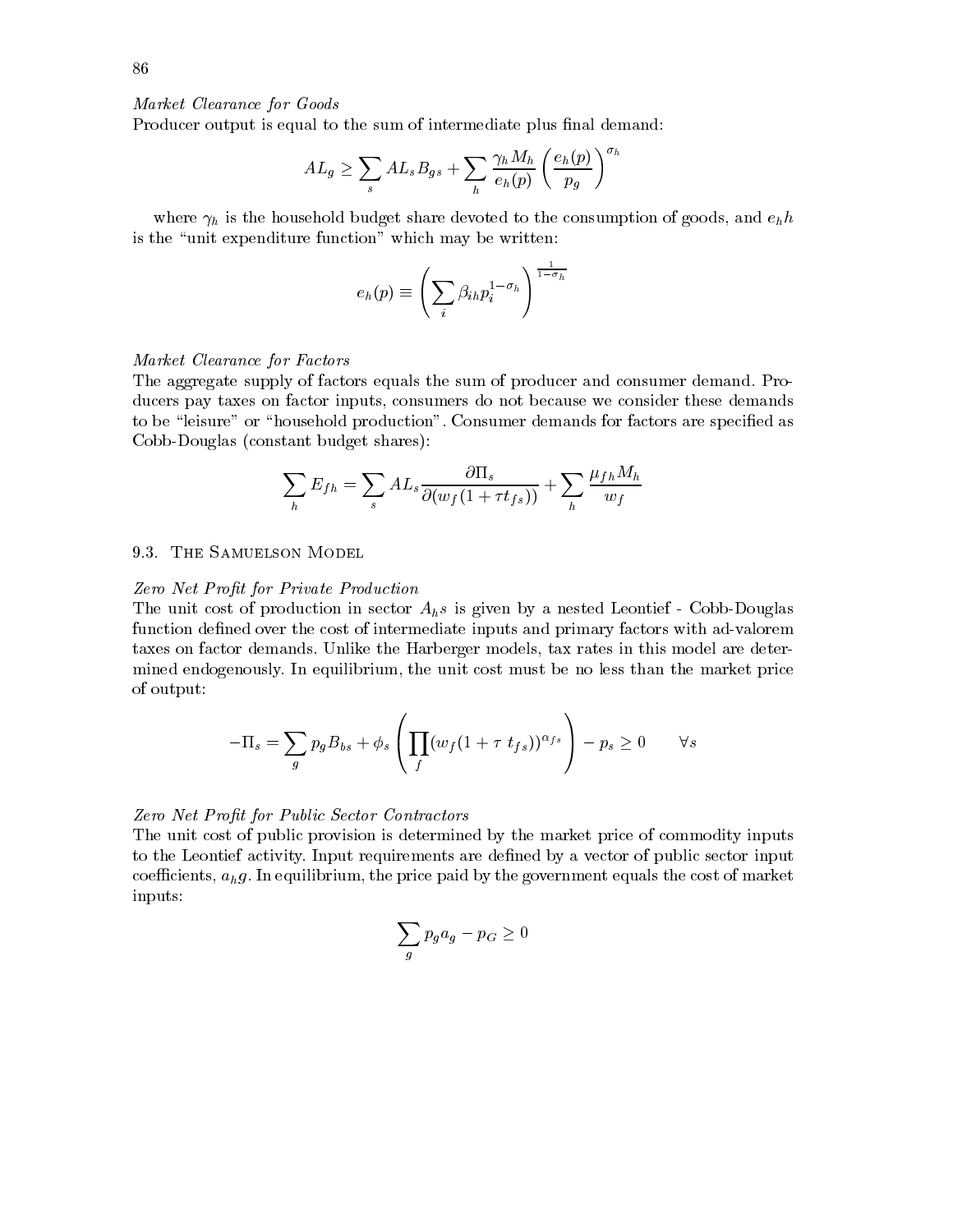## Income Balance for Government

Government tax income  $(PT)$  is determined by the value of tax revenue, calculated using activity levels, compensated demands, market prices and ad-valorem tax rates. In equilibrium, the value of tax revenue equals the market cost of public sector output:

$$
PT = \sum_{s} \frac{\partial \Pi_{s}}{\partial (w_{f}(1 + \tau \ t_{fs}))} \quad A L_{s} w_{f} \tau \ t_{fs} = p_{G} G
$$

#### Income Balance for Households

Household income is determined by the net of tax return to primary factors plus the imputed value of public provision:

$$
M_h=\sum_f w_f E_{fh}+v_h G
$$

#### Market Clearance for Private Goods

Producer output is equal to the sum of intermediate plus final demand:

$$
A L_g \geq \sum_s A L_s B_{gs} + \sum_h \frac{\gamma_h M_h}{e_h(p)} \left(\frac{e_h(p)}{p_g}\right)^{\sigma_h}
$$

where  $\gamma_h$  is the household budget share devoted to the consumption of goods, and  $e_h h$ is the "unit expenditure function" which may be written:

$$
e_h(p) \equiv \left(\sum_i \beta_{ih} p_i^{1-\sigma_h}\right)^{\frac{1}{1-\sigma_h}}
$$

#### Personalized Markets for Public Goods

We assume a "pure" public good in this model, hence each household may attach a different marginal valuation to public provision in an equilibrium. In order to compute these marginal values, we include a separate public good "market" for each houshold which balances the level of provision with the household "demand":

$$
G=\frac{\mu_{Gh}M_h}{v_h}
$$

in which  $\mu_{Gh}$  is the budget share of public goods in the top-level Cobb-Douglas preferences of household h.

#### Market Clearance for Factors

The aggregate supply of factors equals the sum of producer and consumer demand. Producers pay taxes on factor inputs, consumers do not because we consider these demands to be "leisure" or "household production". Consumer demands for factors are specified as Cobb-Douglas (constant budget shares):

$$
\sum_{h} E_{fh} = \sum_{s} AL_{s} \frac{\partial \Pi_{s}}{\partial (w_{f}(1+\tau \ t_{fs}))} + \sum_{h} \frac{\mu_{fh} M_{h}}{w_{f}}
$$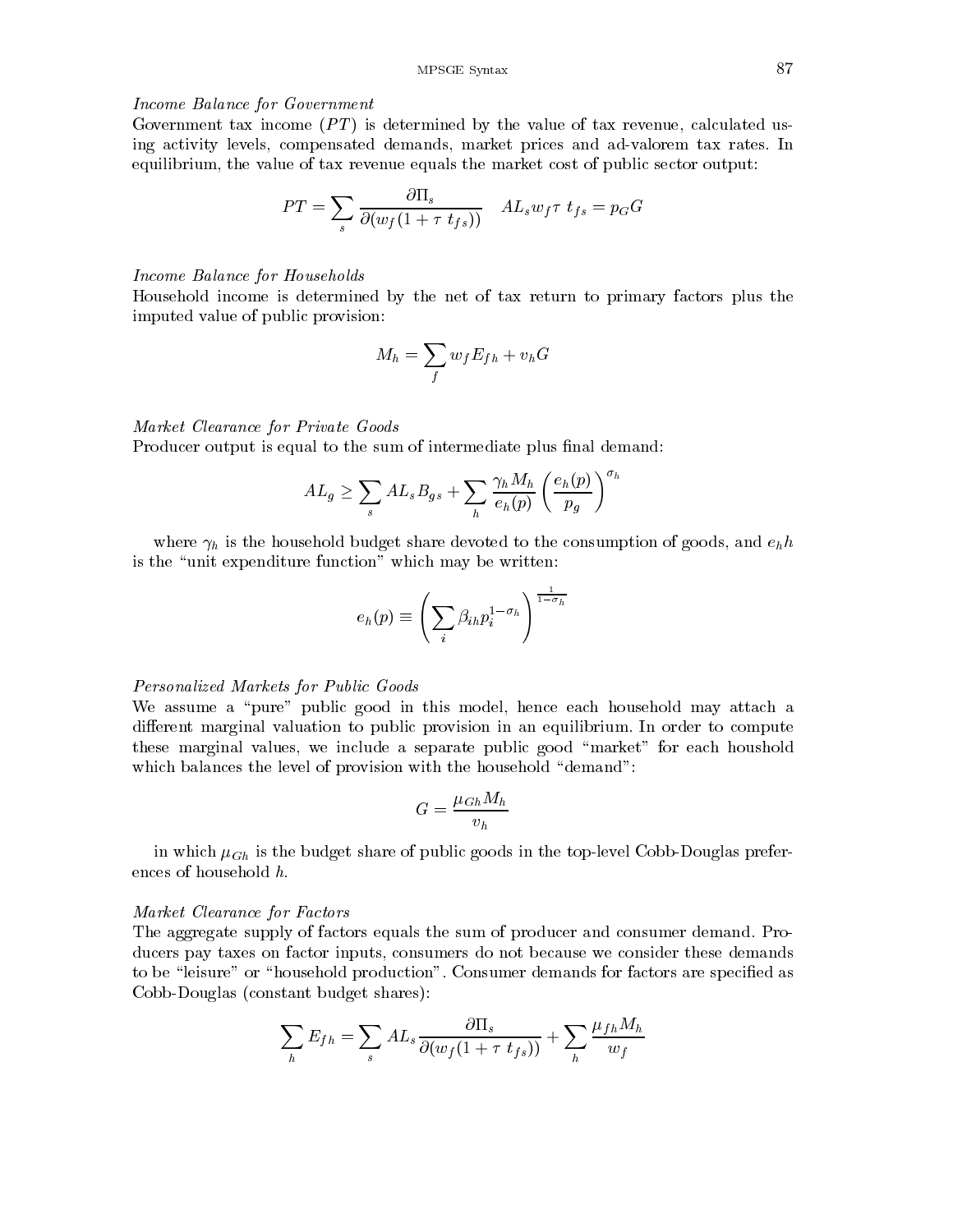## Samuelson Rule for "Optimal" Provision of Public Goods

The tax rate multiplier is adjusted to balance the marginal cost of public provision with the summation across households of marginal willingness to pay. Due to the existence of household factor demand, factor taxes are necessarily distortionary and there will be an excess social cost of public funds. For this reason, the Samuelson rule is neither necessary nor sufficient for optimal provision. We apply the rule here merely to illustrate the programming methodology, even though the resulting equilibrium may be "suboptimal":

$$
p_G = \sum_h v_h
$$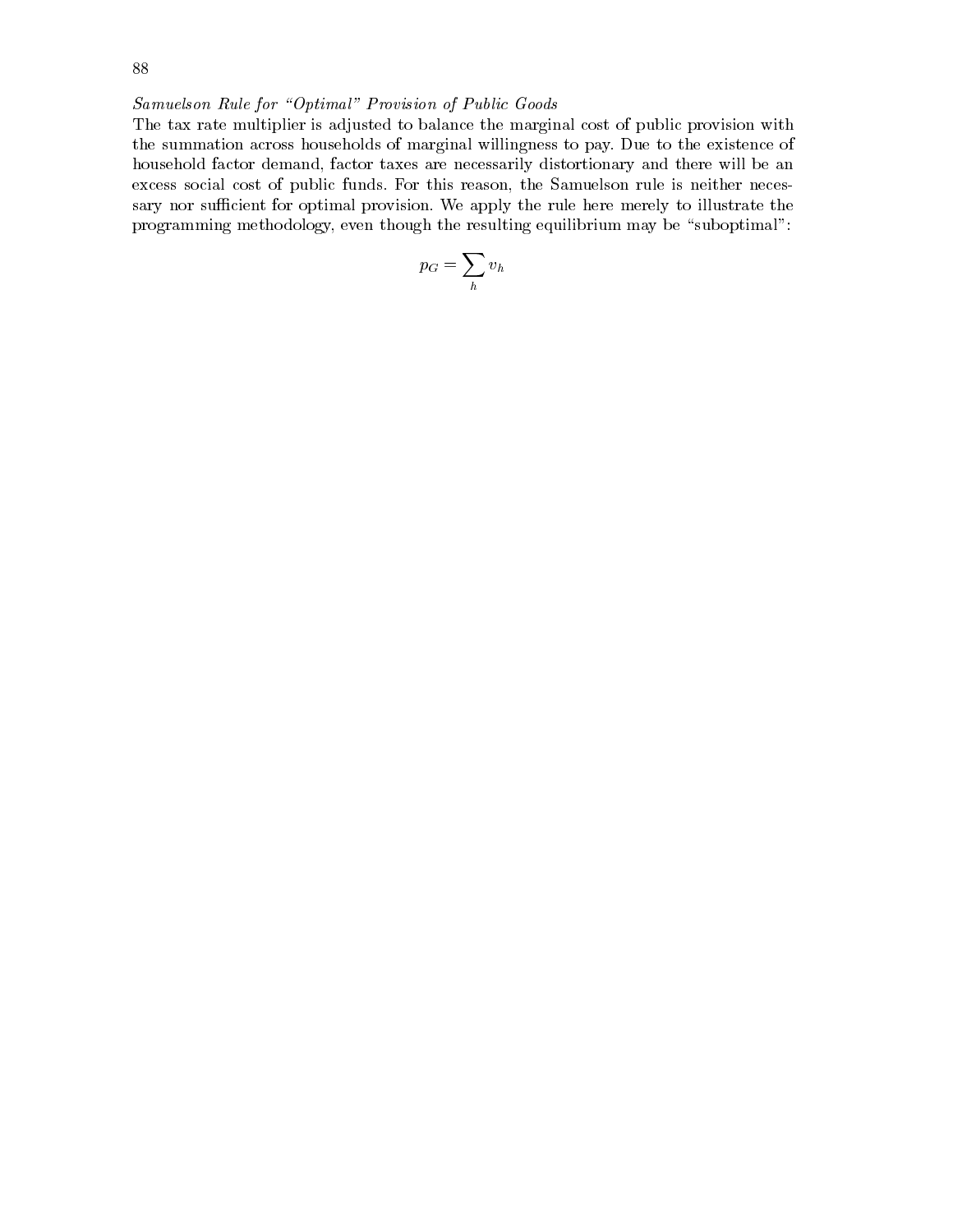# CES Preferences and Technology

A Practical Introduction

Abstract. This chapter describes practical approaches to the representation of constant elasticity demand functions in computable equilibrium models. A number of examples are presented which relate the mathematical derivation of these functional forms to their representation in MPSGE models.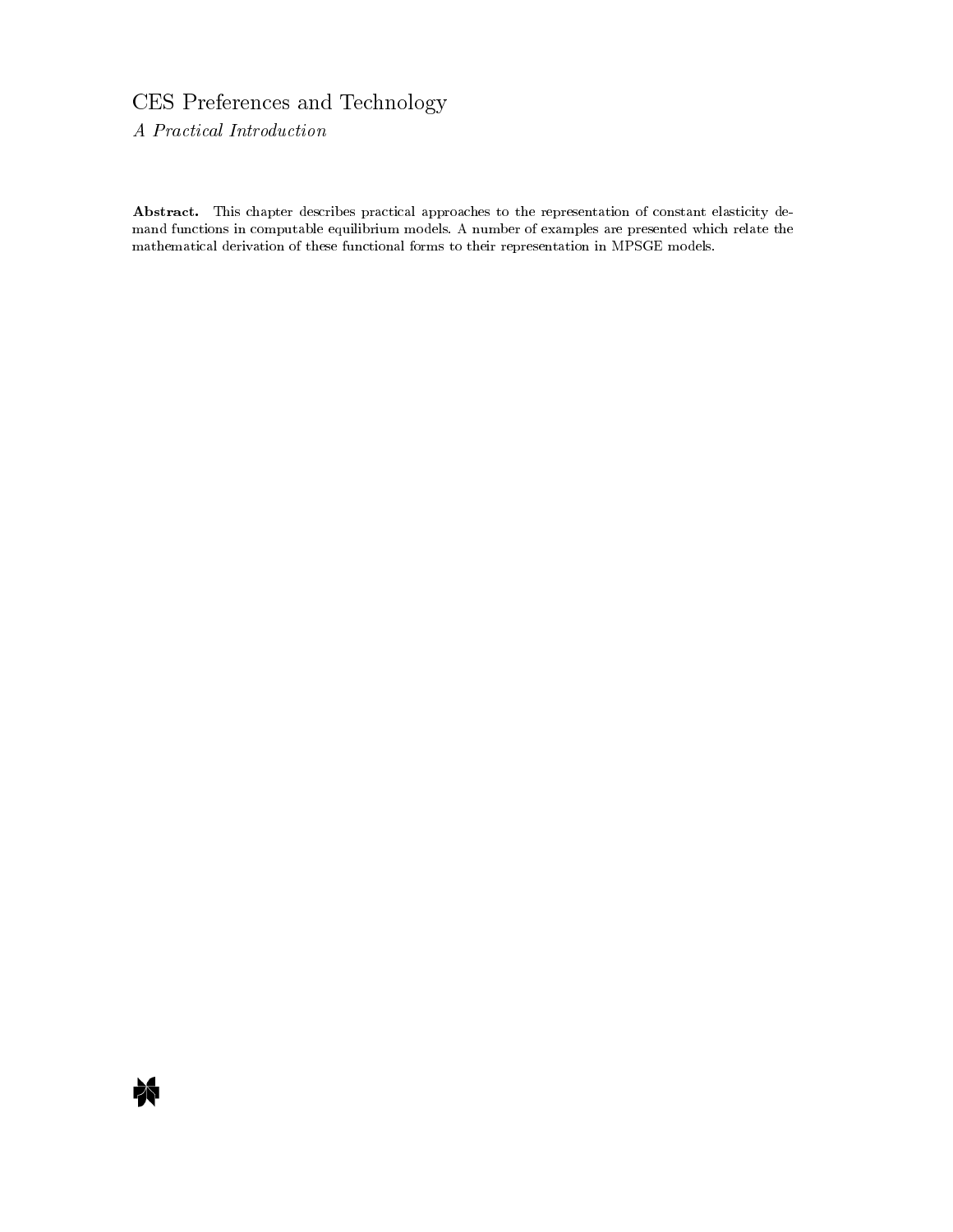### 1. The Basics

In many economic textbooks the constant-elasticity-of-substitution (CES) utility function is defined as:

$$
U(x,y)=(\alpha x^{\rho}+(1-\alpha)y^{\rho})^{1/\rho}
$$

It is a tedious but straight-forward application of Lagrangian calculus to demonstrate that the associated demand functions are:

$$
x(p_x, p_y, M) = \left(\frac{\beta}{p_x}\right)^{\sigma} \frac{M}{\beta^{\sigma} p_x^{1-\sigma} + (1-\alpha)^{\sigma} p_y^{1-\sigma}}
$$

and

$$
y(p_x, p_y, M) = \left(\frac{1-\alpha}{p_y}\right)^{\sigma} \frac{M}{\alpha^{\sigma} p_x^{1-\sigma} + (1-\alpha)^{\sigma} p_y^{1-\sigma}}.
$$

The corresponding indirect utility function has is:

$$
V(p_x, p_y, M) = M\left(\alpha^{\sigma} p_x^{1-\sigma} + (1-\alpha)^{\sigma} p_y^{1-\sigma}\right)^{\frac{1}{\sigma-1}}
$$

Note that  $U(x, y)$  is linearly homogeneous:

$$
U(\lambda x, \lambda y) = \lambda U(x, y)
$$

This is a convenient cardinalization of utility, because percentage changes in  $U$  are equivalent to percentage Hicksian equivalent variations in income. Because  $U$  is linearly homogeneous,  $V$  is homogeneous of degree one in  $M$ :

$$
V(p_x, p_y, \lambda M) = \lambda V(p_x, p_y, M)
$$

and  $V$  is homogeneous of degree -1 in  $p$ .

$$
V(\lambda p_x, \lambda p_y, M) = \frac{V(p_x, p_y, M)}{\lambda}.
$$

In the representation of technology, we have an analogous set of relationships, based on the cost and compensated demand functions. If we have a CES production function of the form:

$$
y(K,L) = \gamma (\alpha K^{\rho} + (1-\alpha)L^{\rho})^{1/\rho}
$$

the unit cost function then has the form:

$$
c(p_K, p_L) = \frac{1}{\gamma} \left( \alpha^{\sigma} p_K^{1-\sigma} + (1-\alpha)^{\sigma} p_L^{1-\sigma} \right)^{\frac{1}{1-\sigma}}
$$

and associated demand functions are:

$$
K(p_K, p_L) = \left(\frac{y}{\gamma}\right) \left(\frac{\alpha \gamma c(p_K, p_L)}{p_K}\right)^{\sigma}
$$

and

$$
L(p_K, p_L) = \left(\frac{y}{\gamma}\right) \left(\frac{(1-\alpha)\gamma c(p_K, p_L)}{p_L}\right)^{\sigma}.
$$

In most large-scale applied general equilibrium models, we have many function parameters to specify with relatively few observations. The conventional approach is to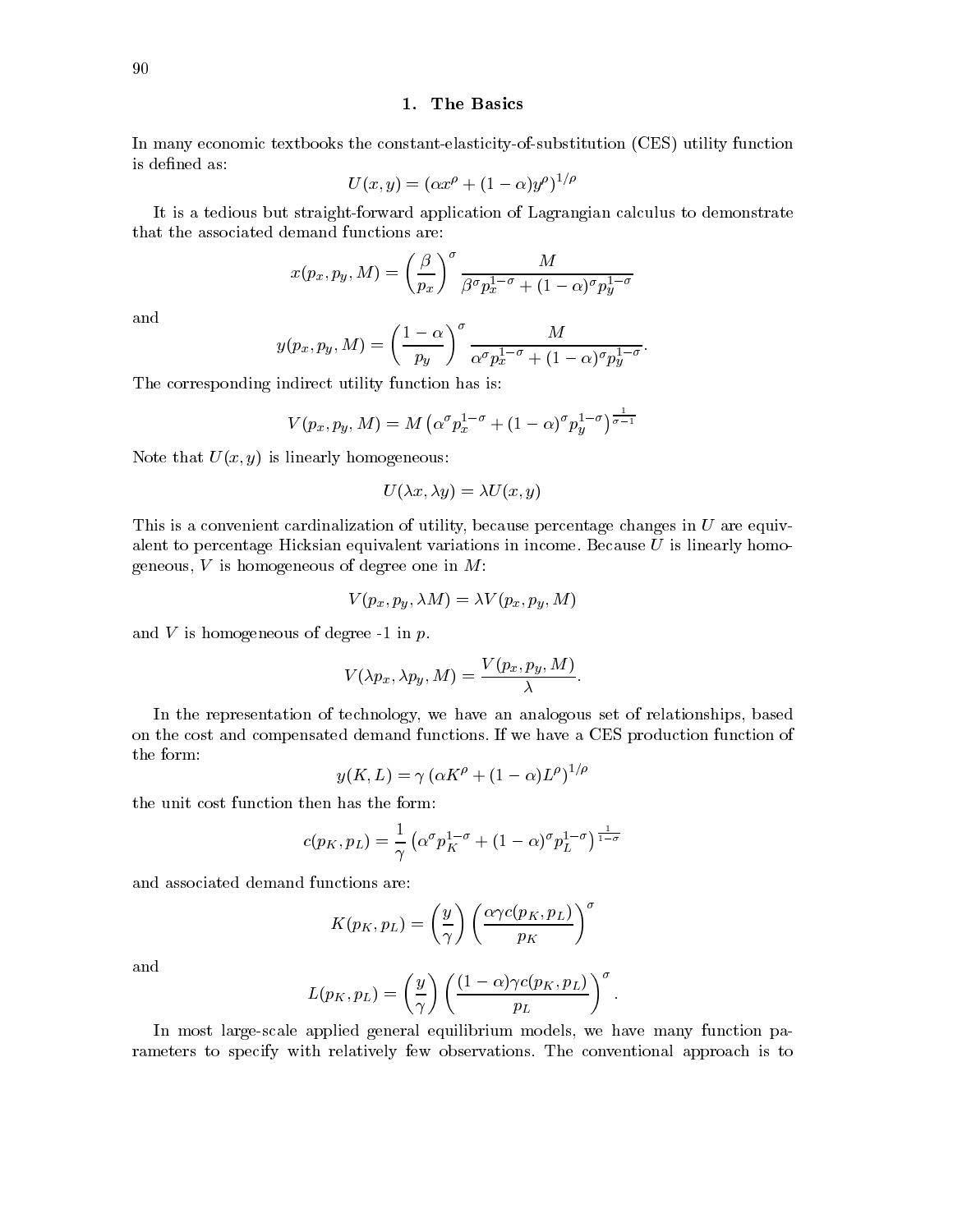calibrate functional parameters to a single benchmark equilibrium. For example, if we have benchmark estimates for output, labor, capital inputs and factor prices , we calibrate function coefficients by inverting the factor demand functions:

$$
\theta = \frac{\bar{p}_K \bar{K}}{\bar{p}_K \bar{K} + \bar{P}_L \bar{L}}, \quad \rho = \frac{\sigma - 1}{\sigma}, \quad \alpha = \theta \bar{K}^{-\rho}
$$

and

$$
\gamma = \bar{y} \left[ \alpha \bar{K}^{\rho} + (1 - \alpha) \bar{L}^{\rho} \right]^{-1/\rho}
$$

#### **EXERCISES**

- 1. Mikki once lived in Boulder and spent 30% of her income for rent, 10% for food and 60% for skiing. She then moved to Georgetown where rent and food prices are identical to Boulder. In Georgetown, however, Mikki discovered that the quality-adjusted cost of skiing was ten-times the cost of skiing in Boulder. She adopted a lifestyle in which she spend only 30% of her income on skiing. Suppose that her preferences are characterized by a CES utility function. What values of  $\alpha$  and  $\sigma$  describe Mikki's utility function?
- 2. What fraction of Mikki's income does she spend on rent in Georgetown?
- 3. How much larger would Mikki's income need to be to compensate for the higher cost of skiing such that she would be indierent between living in Boulder or Georgetown.

#### 2. The Calibrated Share Form

Calibration formulae for CES functions are messy and difficult to remember. Consequently, the specification of function coefficients is complicated and error-prone. For applied work using calibrated functions, it is much easier to use the "calibrated share form" of the CES function. In the calibrated form, the cost and demand functions explicitly incorporate

- benchmark factor demands
- benchmark factor prices
- ═ the elasticity of substitution
- benchmark cost
- benchmark output
- benchmark value shares

In this form, the production function is written:

$$
y = \bar{y} \left[ \theta \left( \frac{K}{\bar{K}} \right)^{\rho} + (1 - \theta) \left( \frac{L}{\bar{L}} \right)^{\rho} \right]^{1/\rho}
$$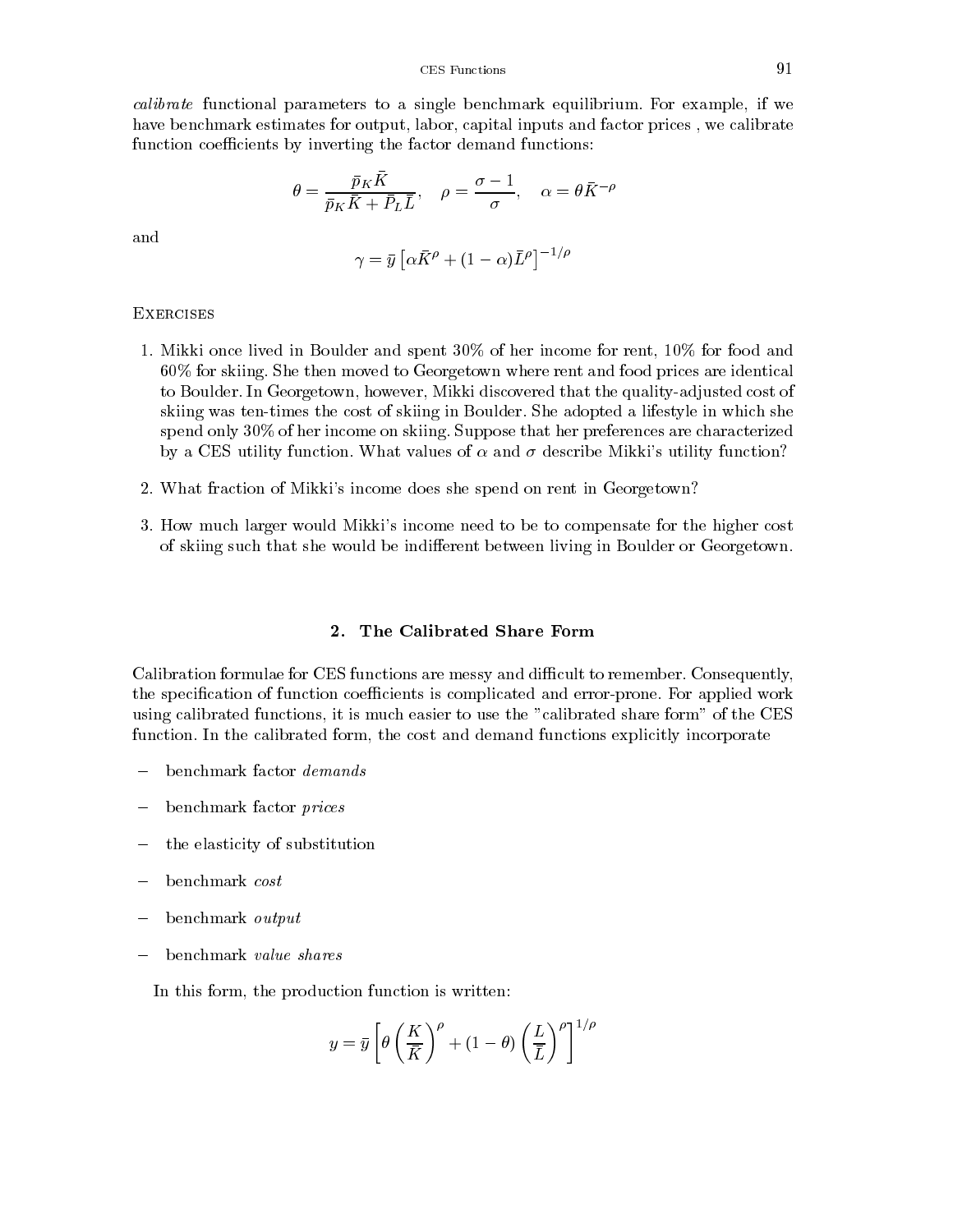The only *calibrated* parameter,  $\theta$ , represents the value share of capital at the benchmark point. The qcorresponding cost functions in the calibrated form is written:

$$
c(p_K, p_L) = \bar{c} \left[ \theta \left( \frac{p_K}{\bar{p}_K} \right)^{1-\sigma} + (1-\theta) \left( \frac{p_L}{\bar{p}_L} \right)^{1-\sigma} \right]^{\frac{1}{1-\sigma}}
$$

where

$$
\bar{c}=\bar{p}_L\bar{L}+\bar{p}_K\bar{K}
$$

and the compensated demand functions are:

$$
K(p_K,p_L,y)=\bar{K}~\frac{y}{\bar{y}}~\left(\frac{\bar{p}_K~c}{p_K~\bar{c}}\right)^\sigma
$$

and

$$
L(p_K,p_L,y)=\bar{L}~\frac{y}{\bar{y}}~\left(\frac{c~\bar{p}_L}{\bar{c}~p_L}\right)^\sigma
$$

Normalizing the benchmark utility index to unity, the utility function in calibrated share form is written:

$$
U(x,y) = \left[\theta \left(\frac{x}{\bar{x}}\right)^{\rho} + (1-\theta) \left(\frac{y}{\bar{y}}\right)^{\rho}\right]^{1/\rho}
$$

Defining the unit expenditure function as:

$$
e(p_x,p_y) = \left[\theta\left(\frac{p_x}{\bar{p}_x}\right)^{1-\sigma} + (1-\theta)\left(\frac{p_y}{\bar{p}_y}\right)\right]^{\frac{1}{1-\sigma}}
$$

the indirect utility function is:

$$
V(p_x,p_y,M)=\frac{M}{\bar{M}e(p_x,p_y)}
$$

and the demand functions are:

$$
x(p_x,p_y,M)=\bar{x}\,\,V(p_x,p_y,M)\left(\frac{e(p_x,p_y)\bar{p}_x}{p_x}\right)^\sigma
$$

and

$$
y(p_x, p_y, M) = \bar{y} V(p_x, p_y, M) \left( \frac{e(p_x, p_y) \bar{p}_y}{p_y} \right)^{\sigma}
$$

The calibrated form extends directly to the *n*-factor case. An *n*-factor production function is written:  $\overline{1}$ 

$$
y = f(x) = \bar{y} \left[ \sum_{i} \theta_{i} \left( \frac{x_{i}}{\bar{x}_{i}} \right)^{\rho} \right]^{1/\rho}
$$

and has unit cost function:

$$
C(p) = \bar{C} \left[ \sum_{i} \theta_{i} \left( \frac{p_{i}}{\bar{p}_{i}} \right)^{1-\sigma} \right]^{\frac{1}{1-\sigma}}
$$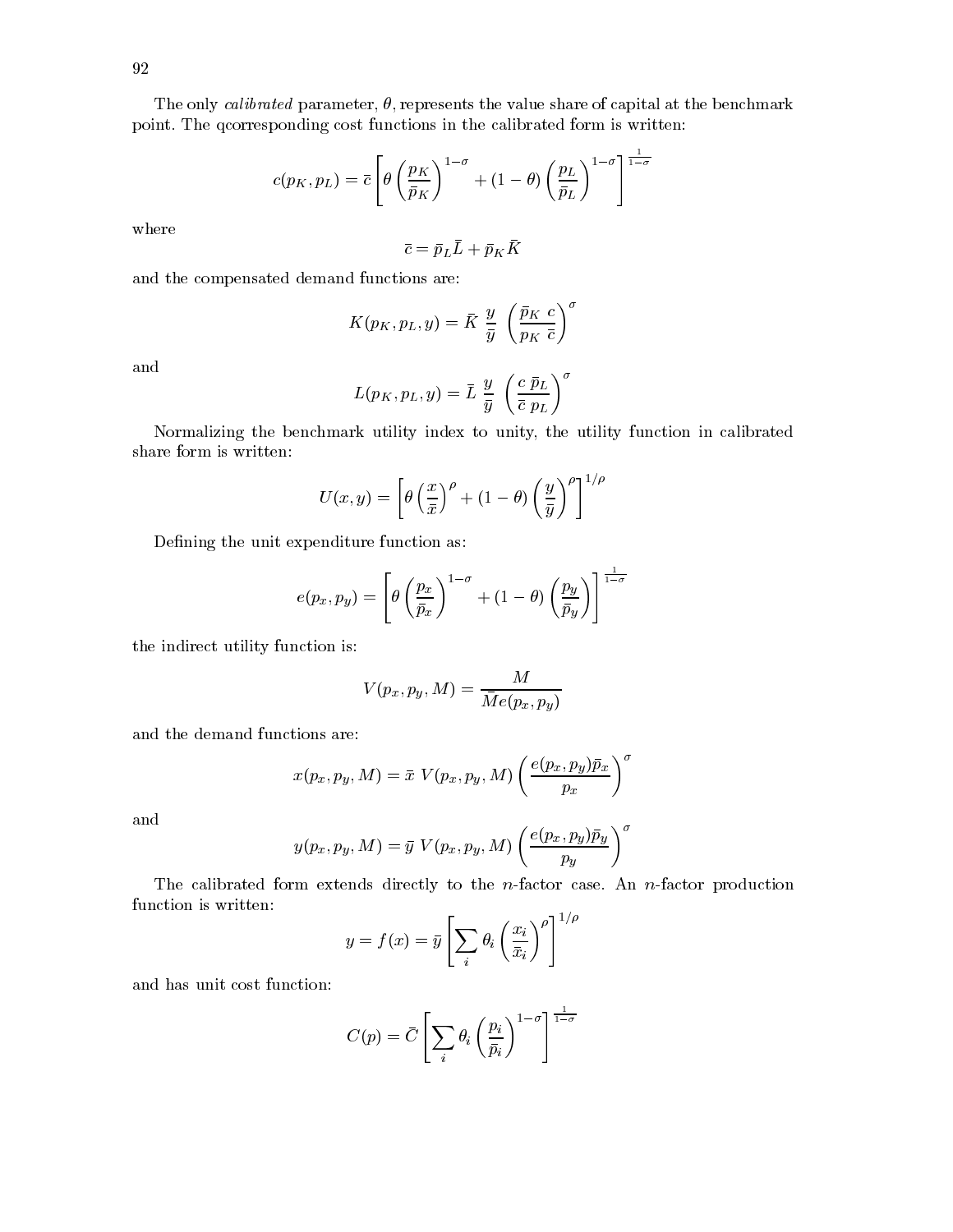and compensated factor demands:

$$
x_i = \bar{x}_i \; \frac{y}{\bar{y}} \; \left( \frac{C \; \bar{p}_i}{\bar{C} \; p_i} \right)^o
$$

1. Show that given a generic CES utility function:

$$
U(x, y) = (\alpha^{\rho} + (1 - \alpha)y^{\rho})^{1/\rho}
$$

can be represented in share form using:

$$
\bar x=1, \ \bar y=1, \ \bar p_x=t\alpha, \ \bar p_y=t(1-\alpha), \ \bar M=t.
$$

for any value of  $t > 0$ .

2. Consider the utility function defined:

$$
U(x,y)=(x-a)^{\alpha}(y-b)^{1-\alpha}
$$

A benchmark demand point with both prices equal and demand for y equal to twice the demand for x. Find values for which are consistent with optimal choice at the benchmark. Select these parameters so that the income elasticity of demand for x at the benchmark point equals 1.1.

3. Consider the utility function:

$$
U(x,L) = (\alpha L^{\rho} + (1-\alpha)x^{\rho})^{1/\rho}
$$

which is maximized subject to the budget constraint:

$$
p_x x = M + w(\bar{L} - L)
$$

in which  $M$  is interpreted as non-wage income,  $w$  is the market wage rate. Assume a benchmark equilibrium in which prices for  $x$  and  $L$  are equal, demands for  $x$  and  $L$ are equal, and non-wage income equals one-half of expenditure on x. Find values of  $\alpha$ and  $\rho$  consistent with these choices and for which the price elasticity of labor supply equals 0.2.

- 4. Consider a consumer with CES preferences over two goods. A price change makes the benchmark consumption bundle unaffordable, yet the consumer is indifferent. Graph the choice. Find an equation which determines the elasticity of substitution as a function of the benchmark value shares. (You can write down the equation, but it cannot be solved in closed form.)
- 5. Consider a model with three commodities,  $x, y$  and  $z$ . Preferences are CES. Benchmark demands and prices are equal for all goods. Find demands for  $x, y$  and  $z$  for a doubling in the price of  $x$  as a function of the elasticity of substitution.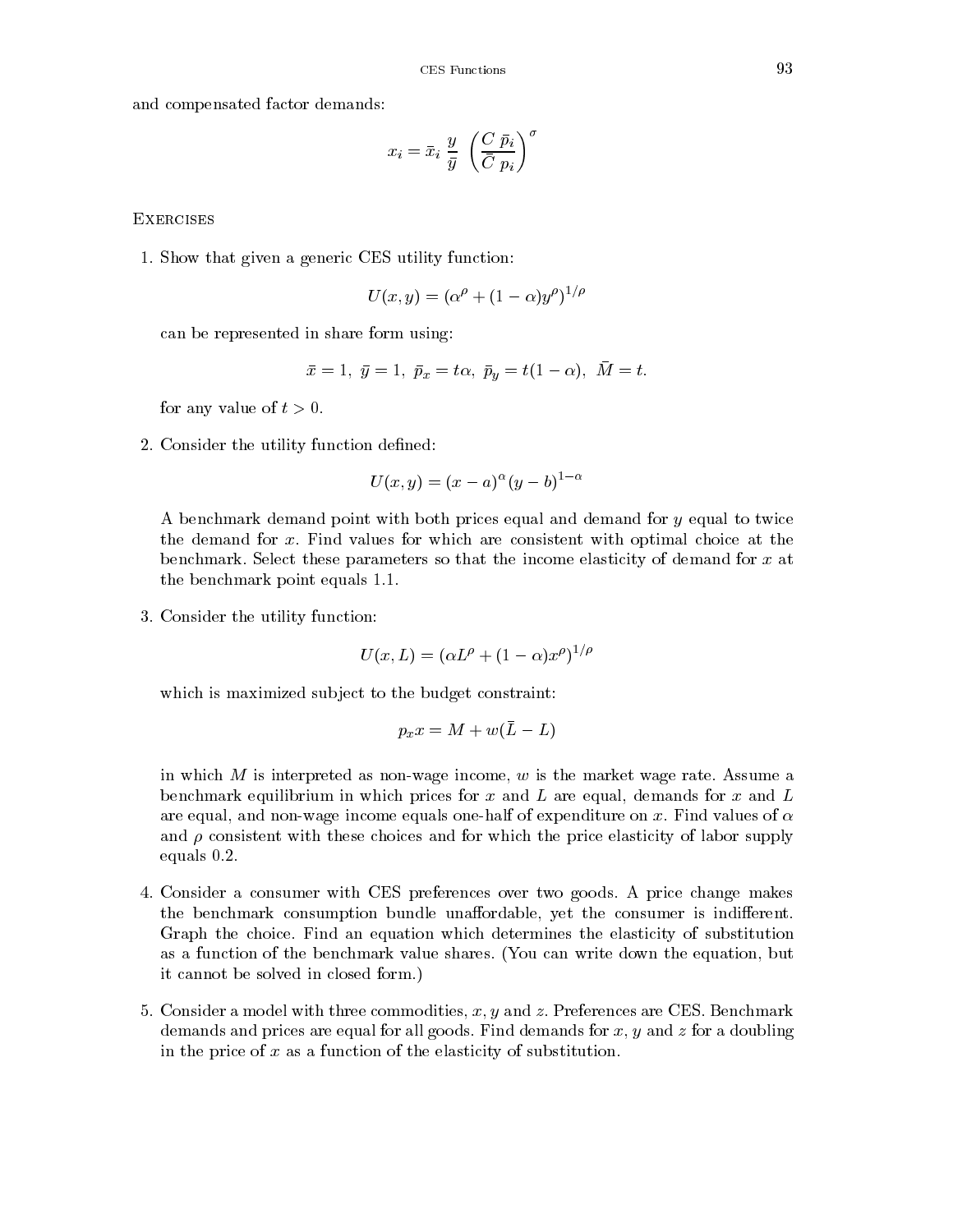6. Consider the same model in the immediately preceeding question, except assume that preferences are instead given by:

$$
U(x, y, z) = (\beta \min(x, y)^{\rho} + (1 - \beta) z^{\rho})^{1/\rho}
$$

Determine  $\beta$  from the benchmark, and find demands for x, y and z if the price of x doubles.

#### 3. Flexibility and Non-Separable CES functions

We let  $\pi_i$  denote the user price of the *i*th input, and let  $x_i(\pi)$  be the cost-minizing demand for the *i*th input. The reference price and quantities are  $\bar{\pi}_i$  and  $\bar{x}_i$ . One can think of set i as  $\{K, L, E, M\}$  but the methods we employ may be applied to any number of inputs. Define the reference cost, and reference value share for  $\iota$ th input by  $C$  and  $v_i$ , where

$$
\bar{C} \equiv \sum_i \bar{\pi}_i \bar{x}_i
$$

and

$$
\theta_i \equiv \frac{\pi_i \bar{x}_i}{\bar{C}}
$$

The single-level constant elasticity of substitution cost function in "calibrated share form" is written:

$$
C(\pi) = \bar{C} \left( \sum_i \theta_i \left( \frac{\pi_i}{\bar{\pi}_i} \right)^{1-\sigma} \right)^{\frac{1}{1-\sigma}}
$$

Compensated demands may be obtained from Shephard's lemma:

$$
x_i(\pi) = \frac{\partial C}{\partial \pi_i} \equiv C_i = \bar{x}_i \; \left( \frac{C(\pi)}{\bar{C}} \; \frac{\bar{\pi}_i}{\pi_i} \right)^{\sigma}
$$

Cross-price Allen-Uzawa elasticities of substitution (AUES) are defined as:

$$
\sigma_{ij} \equiv \frac{C_{ij}C}{C_iC_j}
$$

where

$$
C_{ij} \equiv \frac{\partial^2 C(\pi)}{\partial \pi_i \; \partial \pi_j} = \frac{\partial x_i}{\partial \pi_j} = \frac{\partial x_j}{\partial \pi_i}
$$

For single-level CES functions:

$$
\sigma_{ij} = \sigma \quad \forall i \neq j
$$

The CES cost function exibits homogeneity of degree one, hence Euler's condition applies to the second derivatives of the cost function (the Slutsky matrix):

$$
\sum_j C_{ij}(\pi)\,\,\pi_j=0
$$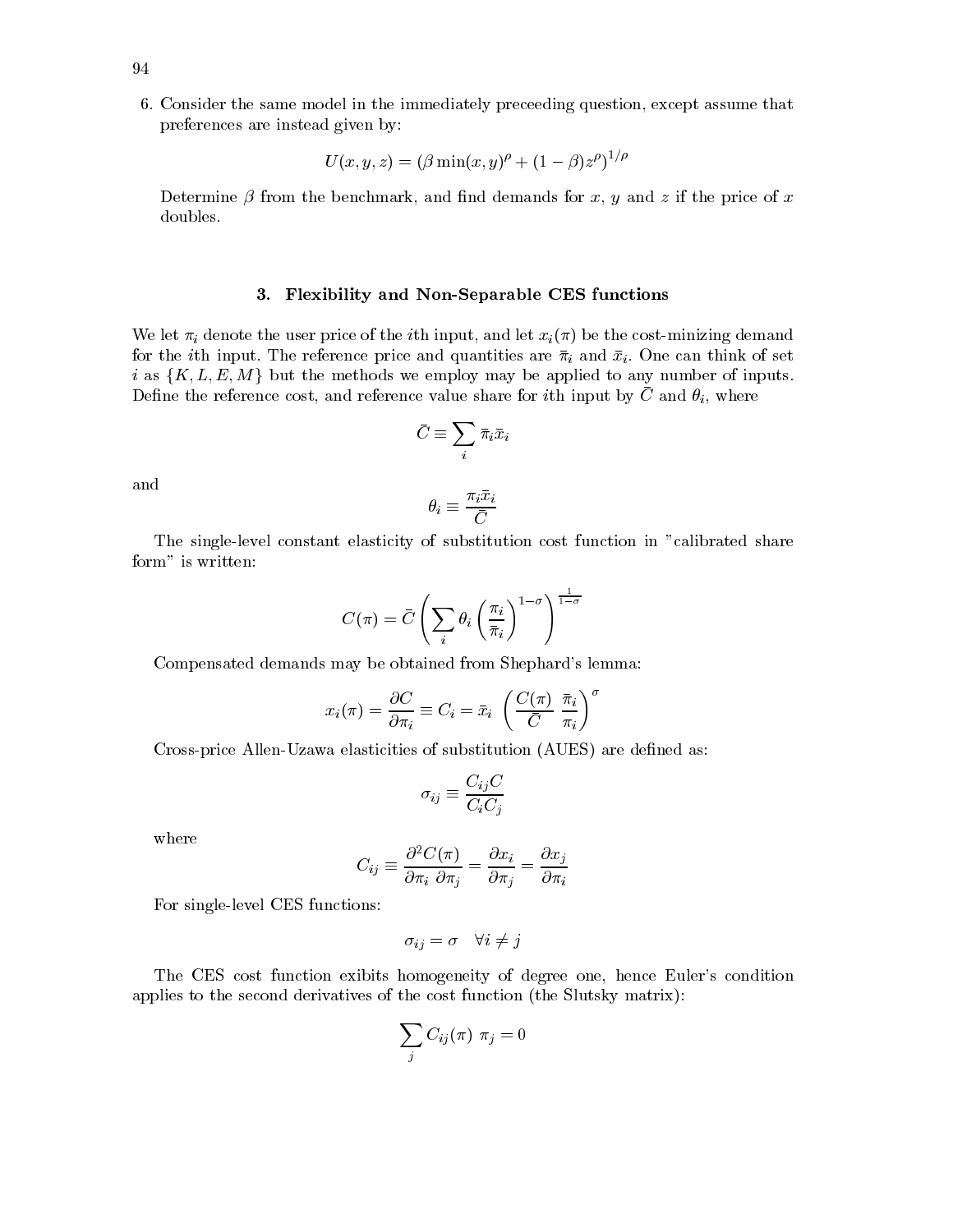or, equivalently:

$$
\sum_j \sigma_{ij} \theta_j = 0
$$

The Euler condition provides a simple formula for the diagonal AUES values:

$$
\sigma_{ii} = \frac{-\sum_{j\neq i}\sigma_{ij}\theta_j}{\theta_i}
$$

As an aside, note that convexity of the cost function implies that all minors of order 1 are negative, i.e.  $\sigma_{ii} < 0 \quad \forall i$ . Hence, there must be *at least one* positive off-diagonal element in each row of the AUES or Slutsky matrices. When there are only two factors, then the off-diagonals must be negative. When there are three factors, then only one pair of negative goods may be complements.

Let:

 $\boldsymbol{k}$ index a second-level nest

- $s_{ik}$  denote the fraction of good *i* inputs assigned to the kth nest
- $\omega_k$  denote the benchmark value share of total cost which enters through the kth nest
- $\gamma$  denote the top-level elasticity of substitution
- $\sigma^k$  denote the elasticity of substitution in the kth aggregate
- $p_k(\pi)$  denote the price index associated with aggregate k, normalized to equal unity in the benchmark, i.e.:

$$
p_k(\pi) = \left[ \frac{\sum_i s_{ik} \theta_i}{\omega_k \left( \frac{\pi_i}{\bar{\pi}_i} \right)^{1 - \sigma^k}} \right]^{\frac{1}{1 - \sigma^k}}
$$

The two-level nested, nonseparable constant-elasticity-of-substitution (NNCES) cost function is then defined as:

$$
C(\pi) = \bar{C} \left( \sum_k \omega_k p_k(\pi)^{1-\gamma} \right)^{\frac{1}{1-\gamma}}
$$

Demand indices for second-level aggregates are needed to express demand functions in a compact form. Let  $z_k(\pi)$  denote the demand index for aggregate k, normalized to unity in the benchmark; i.e.

$$
z_k(\pi)=\left(\frac{C(\pi)}{\bar{C}}\frac{1}{p_k(\pi)}\right)^{\gamma}
$$

Compensated demand functions are obtained by differentiating  $C(\pi)$ . In this derivative, one term arise for each nest in which the commodity enters, so:

$$
x_i(\pi) = \bar{x}_i \sum_k z_k(\pi) \left(\frac{p_k(\pi)\bar{\pi}_i}{\pi_i}\right)^{\sigma^k} = \bar{x}_i \sum_k \left(\frac{C(\pi)}{\bar{C}} \frac{1}{p_k(\pi)}\right)^{\gamma} \left(\frac{p_k(\pi)\bar{\pi}_i}{\pi_i}\right)^{\sigma^k}
$$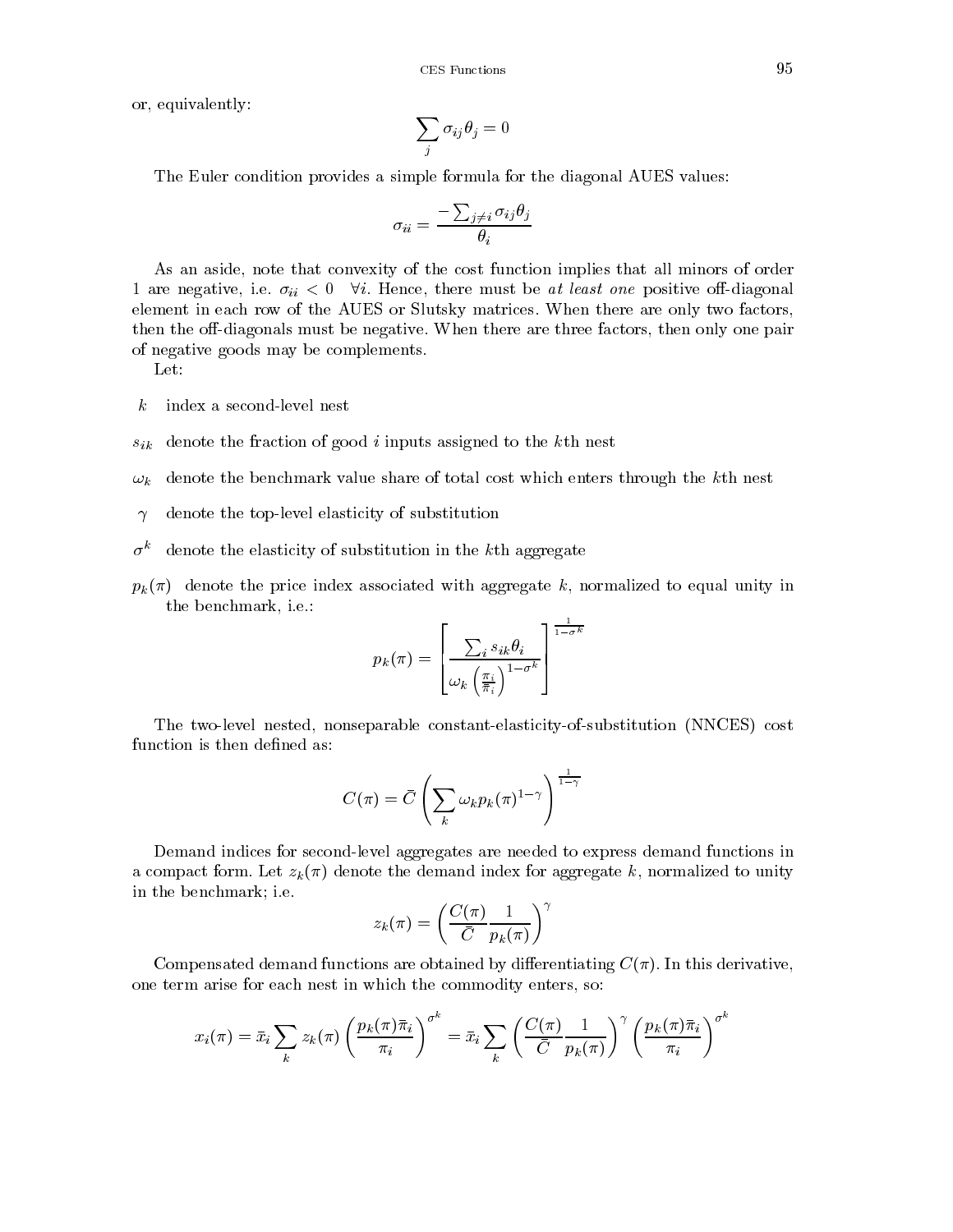Simple differentiation shows that benchmark cross-elasticities of substitution have the form:

$$
\sigma_{ij} = \gamma + \sum_{k} \frac{(\sigma^k - \gamma)s_{ik}s_{jk}}{\omega_k}
$$

Given the benchmark value shares  $\theta_i$  and the benchmark cross-price elasticities of substitution,  $\sigma_{ij}$ , we can solve for values of  $s_{ik}$ ,  $\omega_k$ ,  $\sigma^k$  and  $\gamma$ . A closed-form solution of the calibration problem is not always practical, so it is convenient to compute these parameters using a constrained nonlinear programming algorithm, CONOPT, which is available through GAMS, the same programming environment in which the equilibrium model is specied. Perroni and Rutherford (EER, 1994) prove that calibration of the NNCES form is possible for arbitrary dimensions whenever the given Slutsky matrix is negative semi-definite. The two-level ( $N \times N$ ) function is flexible for three inputs; and although we have not proven that it is flexible for  $4$  inputs, the only difficulties we have encountered have resulted from indefinite calibration data points.

Two GAMS programs are listed below. The first illustrates two analytic calibrations of the three-factor cost function. The second illustrates the use of nonlinear programming to calibrate a four-factor cost function.

#### 4. Benchmarking Decreasing Returns to Scale Production Functions

This section describes how calibrate the fixed factor input for a constant returns to scale CES technology and obtain an arbitrary price elasticity of supply at a reference point. For concreteness, consider output as a function of labor and capital inputs. Consider the labor input to be variable and the capital input to be fixed. We then have a CES cost function which in equilibrium defines the price of output:

$$
p=c(r,w)
$$

in which  $w$  is the exogenous wage rate and  $r$  is the residual return to the sector's fixed factor. Because this factor is fixed, by Shepard's lemma we have the following relationship between output, the supply of the fixed factor and the return to the fixed factor:

$$
y\frac{\partial c(r,w)}{\partial r}=\bar{R}
$$

If we use the calibrated CES cost function of the form:

$$
c(r,w)=\left(\theta r^{1-\sigma}+(1-\theta)w^{1-\sigma}\right)^{\frac{1}{1-\sigma}}
$$

then the calibration problem consists of finding a values for  $\theta$  and  $\sigma$  for which:

$$
\frac{\partial y}{\partial (p/w)} \frac{(p/w)}{y} = \eta
$$

at the benchmark point.

Note that we are free to choose units of the specific factor such that its benchmark price is unity. Hence, when we calibrate the share parameter, we are also determining the supply of the fixed factor:

$$
\bar{R}=\theta \bar{y}
$$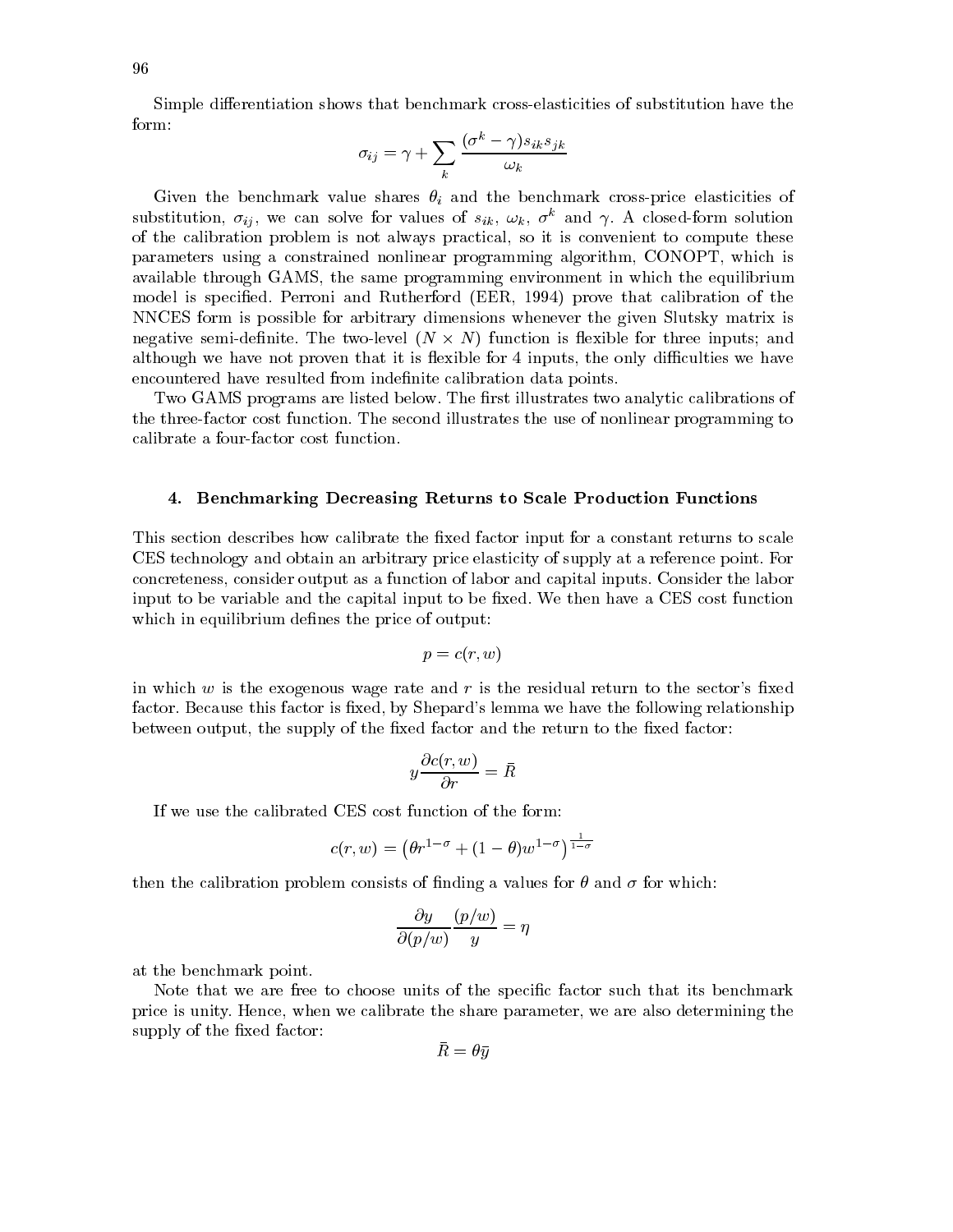\$TITLE Two nonseparable CES calibrations for a 3-input cost function.  $\ast$ Model-specific data defined here: SET I Production input aggregates / A, B, C /; ALIAS (I, J); **PARAMETER** THETA(I) Benchmark value shares /A 0.2, B 0.5, C 0.3/ AUES(I,J) Benchmark cross-elasticities (off-diagonals) /  $B.C$  $0.5 /$ Use an analytic calibration of the three-factor CES cost  $\ast$ function: ABORT\$(CARD(I) NE 3) "Error: not a three-factor model!"; Fill in off-diagonals:  $\ast$  $AUES(I,J)$ \$ $AUES(J,I)$  =  $AUES(J,I);$  $\ast$ Verify that the cross elasticities are symmetric: ABORT\$SUM((I,J), ABS(AUES(I,J)-AUES(J,I))) " AUES values non-symmetric?";  $\ast$ Check that all value shares are positive: ABORT\$(SMIN(I, THETA(I)) LE 0) " Zero value shares are not valid:",THETA;  $\ast$ Fill in the elasticity matrices:  $AUES(I, I) = 0; AUES(I, I) = -SUM(J, AUES(I, J) * THETA(J)) / THETA(I); DISPLAN AUES;$ 

Figure 1a. Analytic Calibration: Define Benchmark Shares and Elasticities

in which we scale the benchmark price of output to unity.

If the relative price of output and the variable factor depart from their benchmark values, the supply constraint for sector-specific can be inverted to obtain an explicit expression for the return:

$$
r = p \left( \frac{\theta y}{\bar{R}} \right)^{1/\sigma}
$$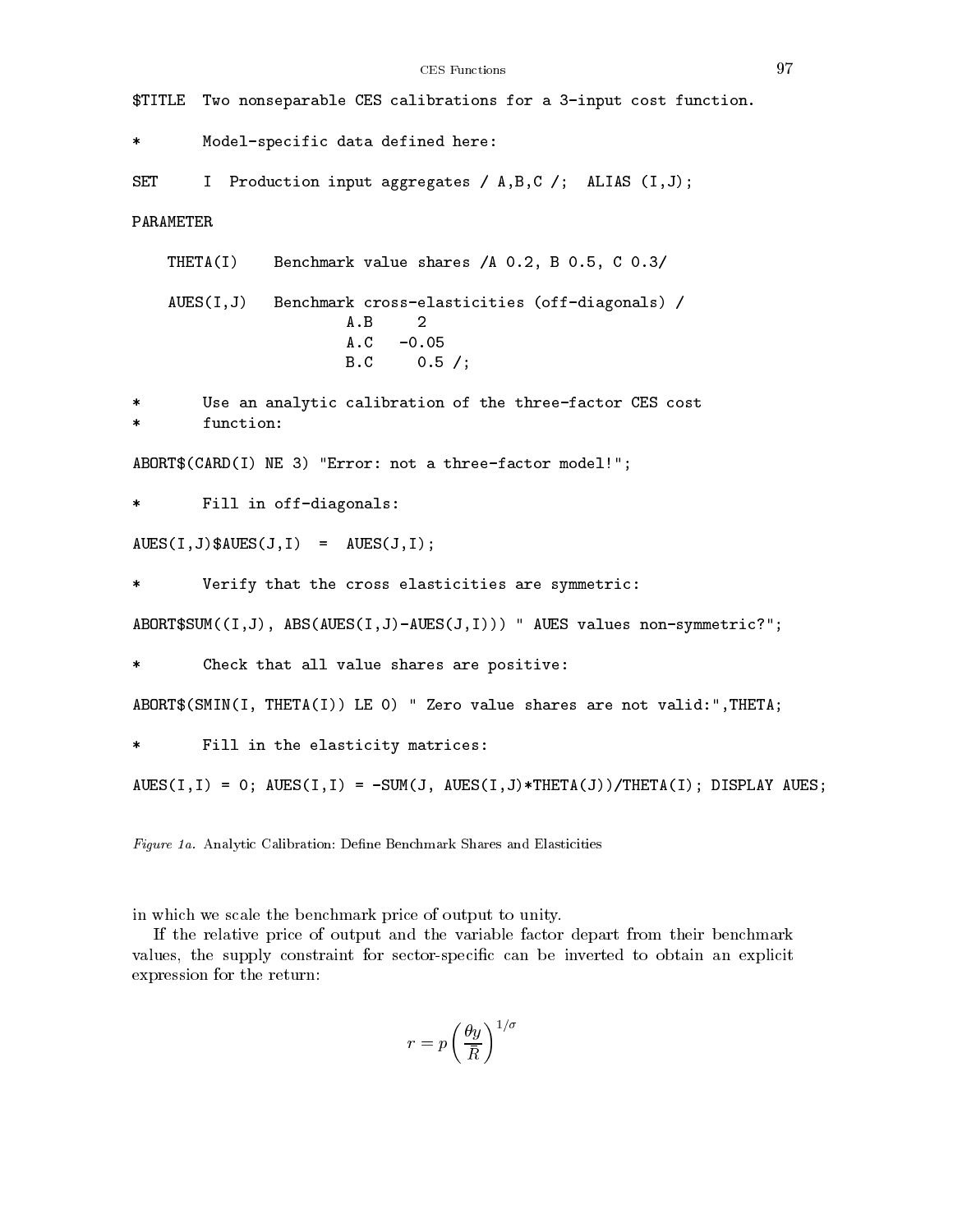```
SET N Potential nesting /N1*N3/
        K(N) Nesting aggregates used in the model
        I1(I) Good fully assigned to first nest
        I2(I) Good fully assigned to second nest
        I3(I) Good split between nests;
SCALAR ASSIGNED /0/;
        ESUB(*,*) Alternative calibrated elasticities
        SHR(*,I,N) Alternative calibrated shares
        SIGMA(N) Second level elasticities
        S(I,N) Nesting assignments (in model)
        GAMMA
                         Top level elasticity (in model);
ESUB("LTF","GAMMA") = SMAX((I,J), AUES(I,J));ESUB('LTF", N) = 0;LOOP((I,J)$((AUES(I,J) EQ ESUB('LTF'',''GAMMA''))*(NOT ASSIGNED)),
        I1(I) = YES;I2(J) = YES;ASSIGNED = 1;);
I3(I) = \text{YES}((\text{NOT } I1(I)) * (\text{NOT } I2(I))),DISPLAY I1,I2,I3;
LOOP((I1,I2,I3),
        SHR("LTF",I1,"N1") = 1;
        SHR("LTF",I2,"N2") = 1;
        SHR("LTF", I3, "N1") = THER(I1)*(1-AUES(I1,I3)/AUES(I1,I2)) /(1 - \text{THETA}(I3) * (1 - \text{AUES}(I1, I3) / \text{AUES}(I1, I2)) ;
        SHR("LTF", I3, "N2") = THER(I2)*(1-AUES(I2,I3)/AUES(I1,I2)) /( 1 - \text{THETA}(I3) * (1 - \text{AUES}(I2, I3) / \text{AUES}(I1, I2)) );
        SHR("LTF",I3,"N3") = 1 - SHR("LTF",I3,"N1") - SHR("LTF",I3,"N2");
);
ABORT$(SMIN((I,N), SHR("LTF",I,N)) LT 0) "Benchmark AUES is indefinite.";
```
Figure 1b. Analytic Calibration: Nested Leontief Calibration

where we have substituted the equilibrium price for the cost function. Substituting back into the cost function, we have

$$
p^{1-\sigma} = \theta p^{1-\sigma} \left(\frac{\theta y}{\overline{R}}\right)^{\frac{1-\sigma}{\sigma}} + (1-\theta) w^{1-\sigma}
$$

98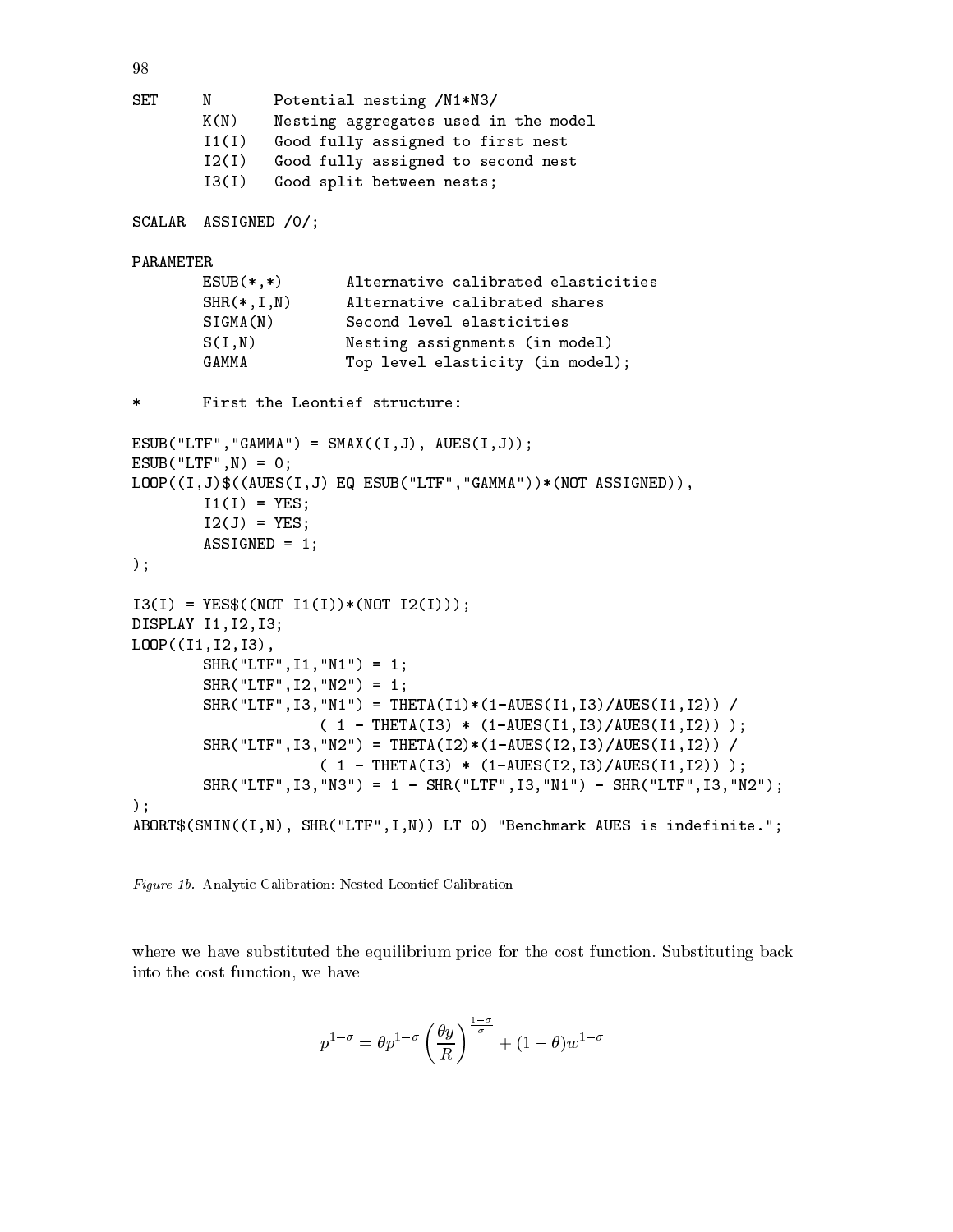Now specify the two-level CES function: ESUB("CES","GAMMA") =  $SMAX((I,J), AUES(I,J));$  $ESUB("CES", "N1") = 0;$ LOOP((I1,I2,I3),  $SHR("CES", I1," N1") = 1;$ SHR("CES",I2,"N2") = 1; ESUB("CES","N2") =  $(AUES(I1, I2)*AUES(I1, I3)-AUES(I2, I3)*AUES(I1, I1))$  / (AUES(I1,I3)-AUES(I1,I1));  $SHR("CES", I3," N1") =$  $(AUES(I1, I2) - AUES(I1, I3)) / (AUES(I1, I2) - AUES(I1, I1));$  $SHR("CES", I3," N2") = 1 - SHR("CES", I3," N1")$ ; ); ABORT\$(SMIN(N, ESUB("CES",N)) LT 0) "Benchmark AUES is indefinite?"; ABORT\$(SMIN((I,N), SHR("CES",I,N)) LT 0) "Benchmark AUES is indefinite?";

Figure 1c. Analytic Calibration: Nested CES Calibration

or

 $\ast$ 

$$
y = \bar{R}\theta^{\frac{1}{\sigma - 1}} \left[ 1 - (1 - \theta) \left( \frac{w}{p} \right)^{1 - \sigma} \right]^{\frac{\sigma}{1 - \sigma}}
$$

Differentiating this expression with respect the relative price of output, and setting all prices equal to unit, we have:

$$
\eta = \frac{\sigma(1-\theta)}{\theta}
$$

This equation can be used in a variety of ways to calibrate the supply function. One approach would be to choose the value share of the fixed factor  $\theta$  to match the base year profits, and then assign the elasticity according to:

$$
\sigma = \frac{\theta \eta}{(1-\theta)}
$$

Alternatively, one choose to use a Cobb-Douglas function and set the specific factor value share accordingly:

$$
\theta = \frac{1}{1+\eta}
$$

### 5. Analytic Calibration of the GEMTAP Final Demand System

Following Ballard, Fullerton, Shoven and Whalley (BFSW), we consider a representative agent whose utility is based upon current consumption, future consumption and current leisure. Changes in future consumption; in this static framework are associated with changes in the level of savings. There are three prices which jointly determine the price index for future consumption. These are:

 $P_I$  the composite price index for investment goods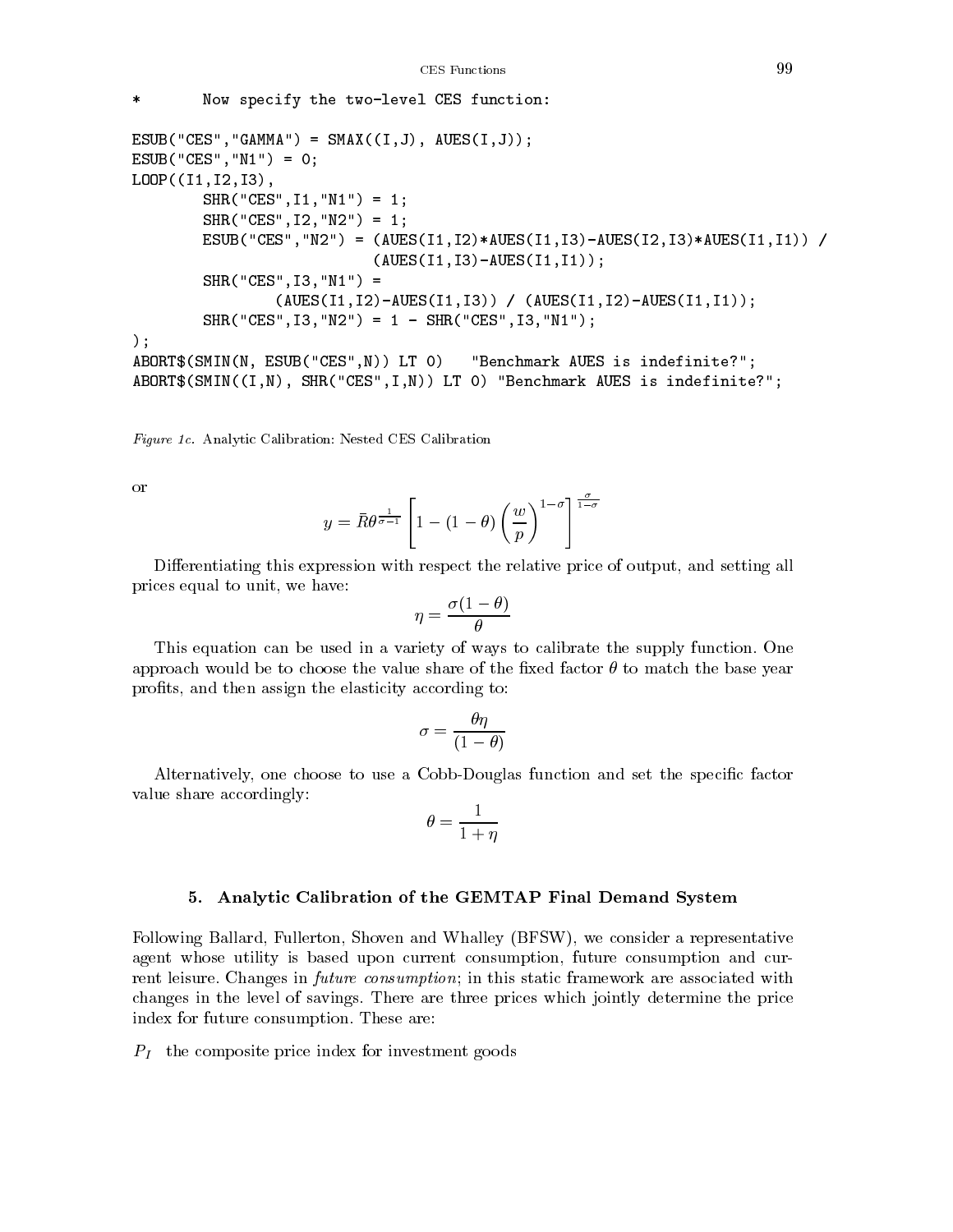PARAMETER PRICE(I) PRICE INDICES USING TO VERIFY CALIBRATION AUESCHK(\*,I,J) CHECK OF BENCHMARK AUES VALUES;  $PRICE(I) = 1;$ \$ontext  $\mathbf{r}$ \$MODEL:CHKCALIB \$SECTORS: Y **! PRODUCTION FUNCTION**  $D(I)$ \$COMMODITIES: \$COMMODITIES: PY : PRODUCTION FUNCTION OUTPUT P(I) ! FACTORS OF PRODUCTION **PFX** ! AGGREGATE PRICE LEVEL \$CONSUMERS: \$PROD:Y s:GAMMA K.TL:SIGMA(K)  $0:PY$   $Q:1$  $I:P(I)\#(K)$  Q:(THETA(I)\*S(I,K)) K.TL:  $$PROD: D(I)$ \$PROD:D(I)  $0: P(I)$  Q: THETA(I)  $I:PFX$  $Q:$  (THETA(I)\*PRICE(I)) \$DEMAND:RA D:PFX  $E:$  PFX  $Q:2$  $E:PY$   $Q:-1$ \$OFFTEXT \$SYSINCLUDE mpsgeset CHKCALIB

Figure 1d. Analytic Calibration: Simple MPSGE Model to Check Calibration

 $P_K$  the composite rental price for capital services

 $P<sub>C</sub>$  the composite price of current consumption.

All of these prices equal unity in the benchmark equilibrium.

Capital income in each future year nances future consumption, which is expected to cost the same as in the current period,  $P<sub>C</sub>$  (static expectations). The consumer demand

100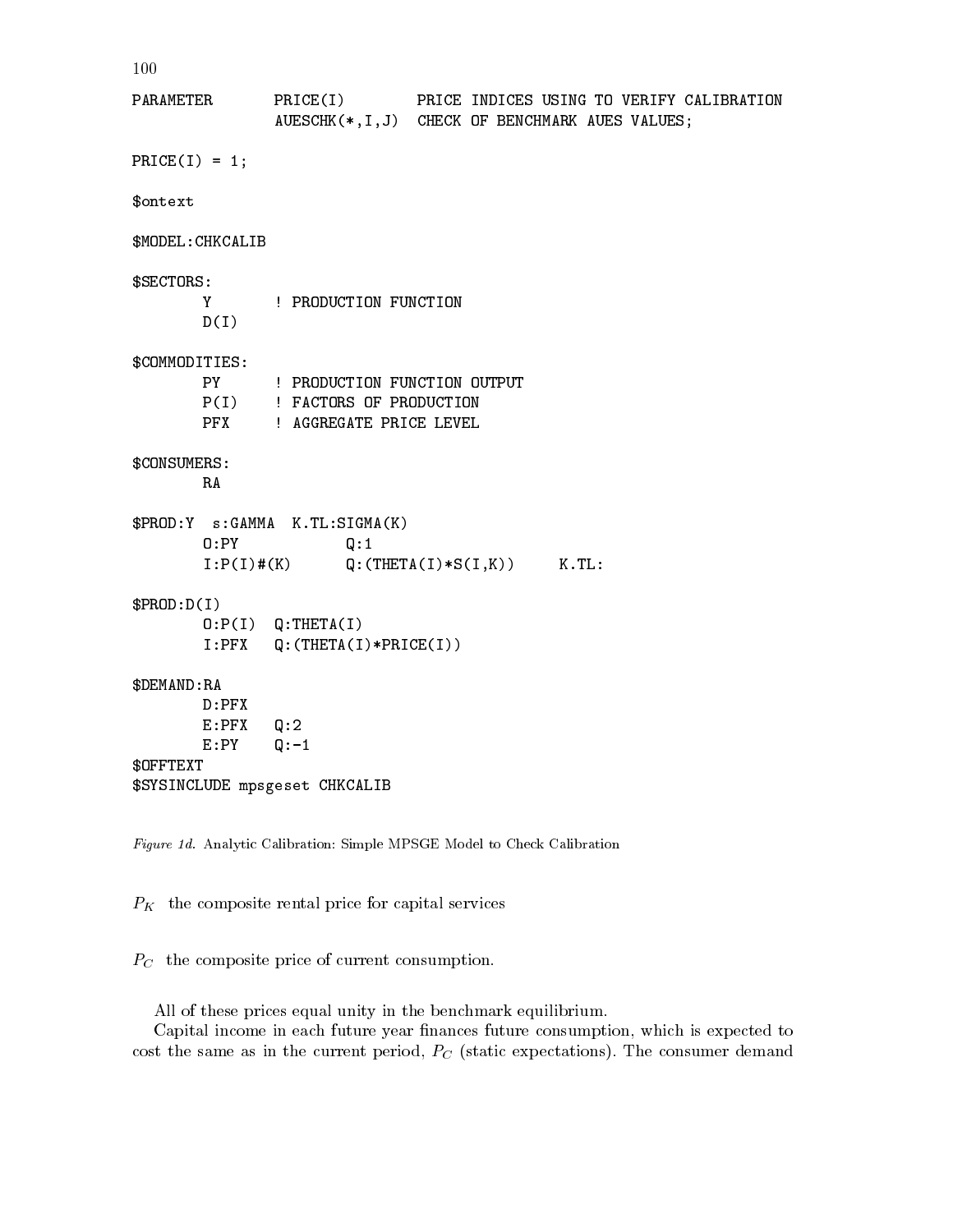SCALAR DELTA /1.E-5/;

**SET** FUNCTION /LTF, CES/;

ALIAS (I,II);

LOOP(FUNCTION,

```
K(N) = YES$SUM(I, SHR(FUNCTION, I, N));GAMMA = ESUB(FUNCTION,"GAMMA");
SIGMA(K) = ESUB(FUNCTION, K);S(I,K) = SHR(FUNCTION,I,K);
```
LOOP(II,

 $PRICE(J) = 1; PRICE(II) = 1 + DELTA;$ 

\$INCLUDE CHKCALIB.GEN SOLVE CHKCALIB USING MCP;

AUESCHK(FUNCTION, J, II) =  $(D.L(J)-1)$  / (DELTA\*THETA(II));

));

```
AUESCHK(FUNCTION, I, J) = AUESCHK(FUNCTION, I, J) - AUES(I, J);DISPLAY AUESCHK;
```
Figure 1e. Analytic Calibration: Use the MPSGE to Verify Calibration

for savings therefore depends not only on  $P_I$ , but also on  $P_K$  and  $P_C$ , namely:

$$
P_S = \frac{P_I P_C}{P_K}
$$

The price index for savings is unity in the benchmark period. In a counter-factual equilibrium, however, we would expect generally that

$$
P_S \neq P_I
$$

. When these price indices are not equal, there is a *virtual tax payment*; associated with savings demand.

Following BFSW, we adopt a nested CES function to represent preferences. In this function, at the top level demand for savings (future consumption) trades off with a second CES aggregate of leisure and current consumption. These preferences can be summarized with the following expenditure function:

$$
P_U = \left[ \alpha P_H^{-1-\sigma_S} + (1-\alpha) P_S^{-1-\sigma_S} \right]^{\frac{1}{1-\sigma_S}}
$$

Preferences are homothetic, so we have defined  $P_U$  as a linearly homogeneous cost index for a unit of utility. We conveniently scale this price index to equal unity in the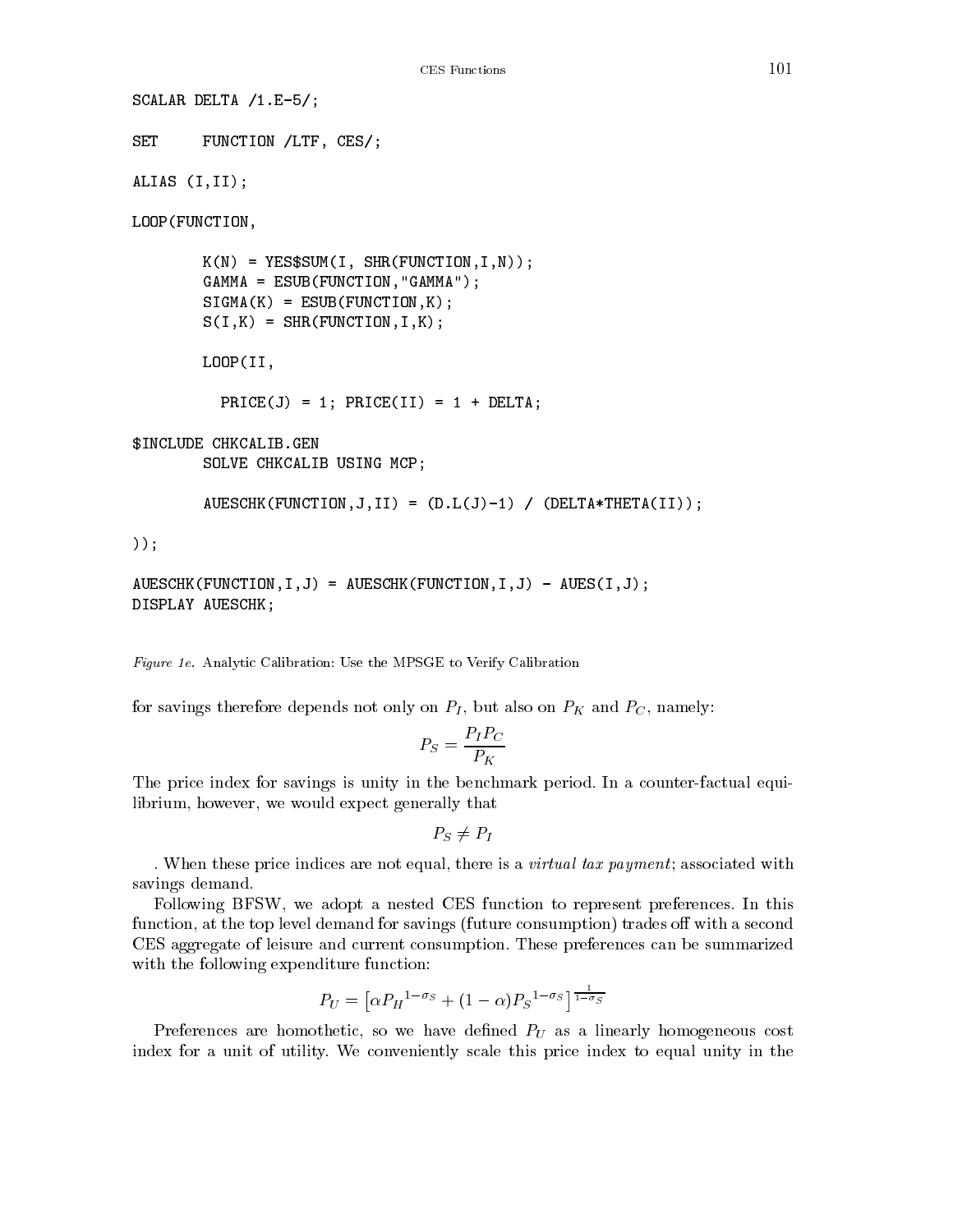```
102
\astEvaluate the demand functions:
$LIBINCLUDE gnuplot
SET PR Alternative price levels /PR0*PR10/;
        DEMAND(FUNCTION,I,PR) Demand functions
        DPLOT(PR,FUNCTION) Plotting output array;
LOOP(II,
        LOOP(FUNCTION,
          K(N) = \text{YES$SUM(I, SHR(FUNCTION, I, N));}GAMMA = ESUB(FUNCTION,"GAMMA");
          SIGMA(K) = ESUB(FUNCTION, K);S(I,K) = SHR(FUNCTION,I,K);LOOP(PR,
            PRICE(J) = 1;PRICE(II) = 0.2 * ORD(PR);$INCLUDE CHKCALIB.GEN
            SOLVE CHKCALIB USING MCP;
```
DEMAND(FUNCTION,II,PR) = D.L(II); DPLOT(PR,FUNCTION) = D.L(II); ); );

```
$LIBINCLUDE gnuplot DPLOT
```
);

DISPLAY DEMAND;

Figure 1f. Analytic Calibration: Compare Demand Functions

benchmark. In this definition,  $\alpha$  is the benchmark value share for current consumption (goods and leisure).  $P_H$  is a compositive price for current consumption defined as:

$$
P_H = \left[\beta P_\ell^{-1-\sigma_L} + (1-\beta) P_C^{-1-\sigma_L}\right]^{\frac{1}{1-\sigma_L}}
$$

in which  $\beta$  is the benchmark value share for leisure within current consumption.

Demand functions are:

$$
S = S_0 \left(\frac{P_U}{P_F}\right)^{\sigma_S} \frac{I}{I_0 P_U},
$$

$$
C = C_0 \left(\frac{P_H}{P_C}\right)^{\sigma_L} \left(\frac{P_U}{P_H}\right)^{\sigma_S} \frac{I}{I_0 P_U},
$$

$$
\ell = \ell_0 \left(\frac{P_H}{P_L}\right)^{\sigma_L} \left(\frac{P_U}{P_H}\right)^{\sigma_S} \frac{I}{I_0 P_U}.
$$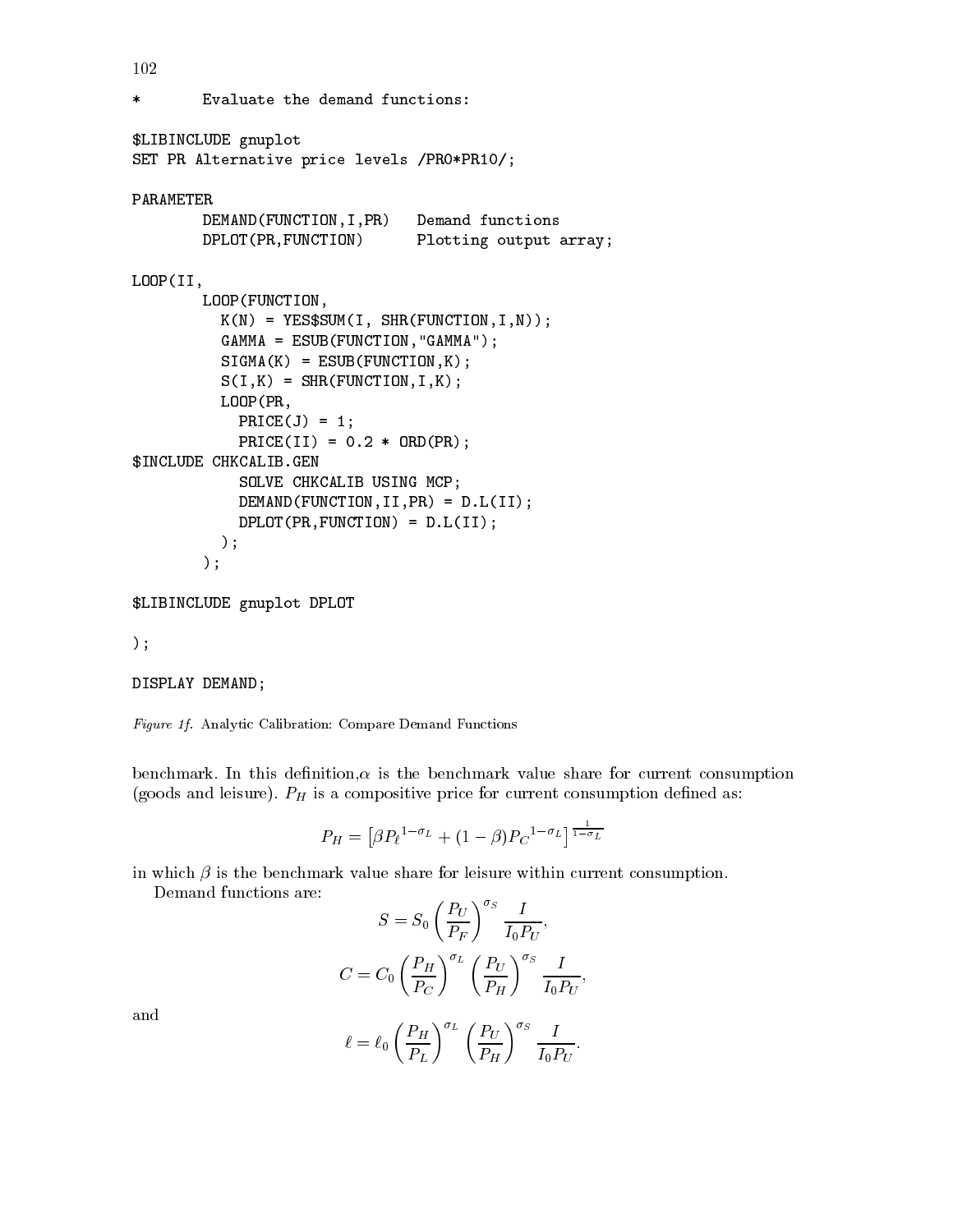\$TITLE Numerical calibration of Nested CES from KLEM elasticities **SET** I Production input aggregates / K, L, E, M/; ALIAS  $(I,J)$ ; \* Model-specific data defined here: PARAMETER THETA(I) Benchmark value shares /K 0.2, L 0.4, E 0.05, M 0.35/ AUES(I,J) Benchmark cross-elasticities (off-diagonals) /  $\mathbf{1}$  $\Omega$ L.E  $0.3$  $\overline{0}$ E.M 0.1 /; SCALAR EPSILON Minimum value share tolerance /0.001/;  $\ast$ Fill in off-diagonals:  $AUES(I,J) $AUES(J,I) = AUES(J,I);$ Verify that the cross elasticities are symmetric: ABORT\$SUM((I,J), ABS(AUES(I,J)-AUES(J,I))) " AUES values non-symmetric?";  $\ast$ Check that all value shares are positive: ABORT\$(SMIN(I, THETA(I)) LE 0) " Zero value shares are not valid:",THETA; Fill in the elasticity matrices:  $\star$ AUES(I,I) = 0; AUES(I,I) =  $-SUM(J, AUES(I, J)*THETA(J))/THETA(I)$ ; DISPLAY AUES;

Figure 2a. Numerical Calibration: Define Benchmark Shares and Elasticities

Demands are written here in terms of their benchmark values  $(S_0, C_0$  and  $\ell_0$ ) and current and benchmark income  $(I \text{ and } I_0)$ .

There are four components in income. The first is the value of labor endowment  $(E)$ , defined inclusive of leisure. The second is the value of capital endowment  $(K)$ . The third is all other income  $(M)$ . The fourth is the value of *virtual tax revenue*; associated with differences between the shadow price of savings and the cost of investment.

$$
I = P_L E + P_K K + M + (P_S - P_I)S
$$

The following parameter values are specified exogenously:

103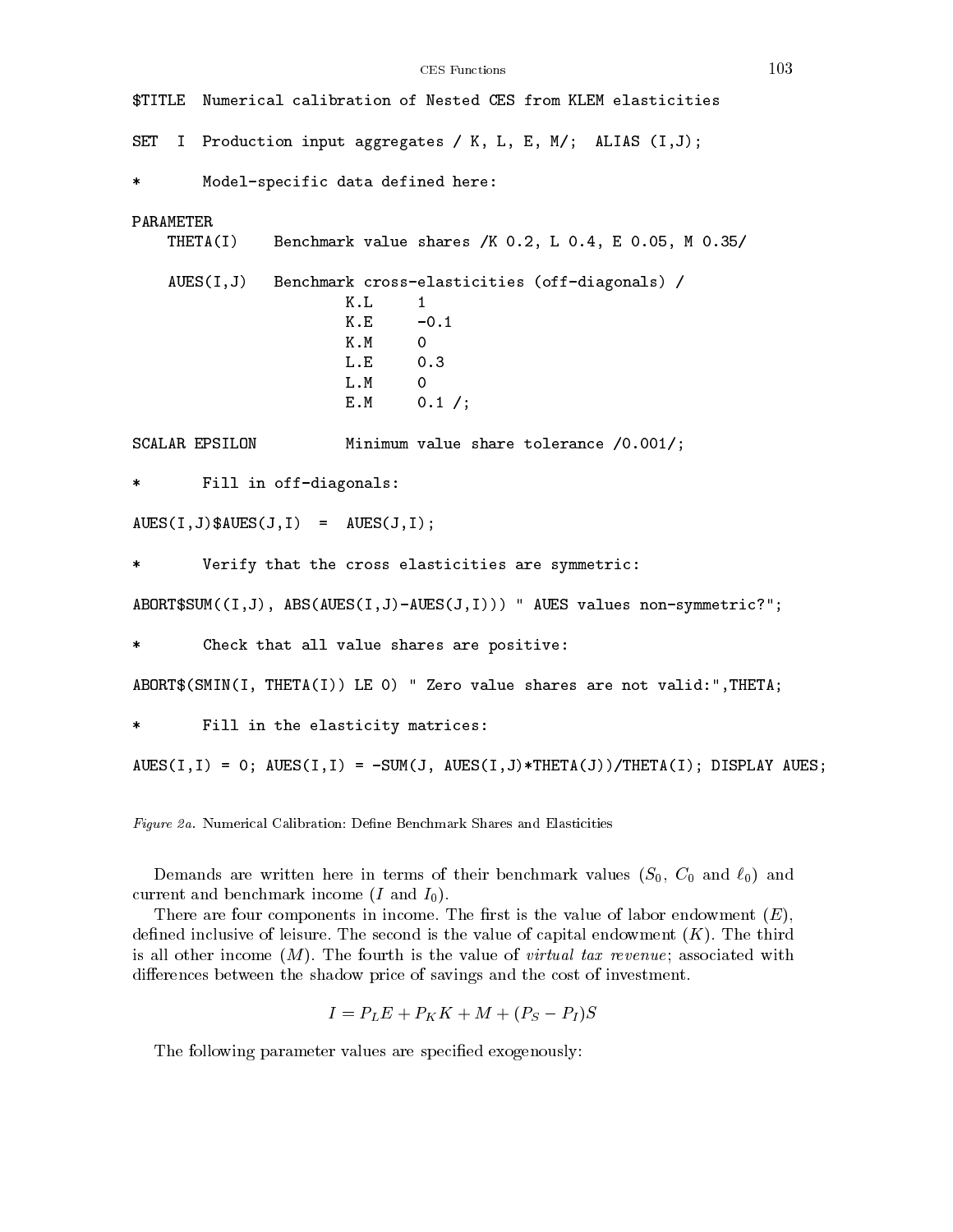| $\ast$                      |                                                  | Define variables and equations for NNCES calibration:                                                                                                                                         |
|-----------------------------|--------------------------------------------------|-----------------------------------------------------------------------------------------------------------------------------------------------------------------------------------------------|
| SET                         | N<br>K(N)                                        | Nests within the two-level NNCES function /N1*N4/,<br>Nests which are in use;                                                                                                                 |
| VARIABLES                   |                                                  |                                                                                                                                                                                               |
|                             | S(I, N)<br>SHARE (N)<br>SIGMA(N)<br>GAMMA<br>0BJ | Fraction of good I which enters through nest N,<br>Value share of nest N,<br>Elasticity of substitution within nest N,<br>Elasticity of substitution at the top level,<br>Objective function; |
|                             | POSITIVE VARIABLES S, SHARE, SIGMA, GAMMA;       |                                                                                                                                                                                               |
| EQUATIONS                   |                                                  |                                                                                                                                                                                               |
|                             | SDEF(I)                                          | Nest shares must sum to one,                                                                                                                                                                  |
|                             | TDEF(N)<br>ELAST(I,J)                            | Nest share in total cost,<br>Consistency with given AUES values,                                                                                                                              |
|                             | OBJDEF                                           | Maximize concentration;                                                                                                                                                                       |
|                             | $ELAST(I,J)$ \$(ORD(I) GT ORD(J))                |                                                                                                                                                                                               |
|                             |                                                  | $AUES(I, J) = E = GAMMA +$                                                                                                                                                                    |
|                             |                                                  | SUM(K, $(SIGMA(K)-GAMMA)*S(I,K)*S(J,K)/SHARE(K));$                                                                                                                                            |
| $\mathrm{TDEF}(\mathrm{K})$ |                                                  | SHARE(K) = E= SUM(I, THETA(I) $*$ S(I,K));                                                                                                                                                    |
|                             | $SDEF(I).$ $SUM(N, S(I,N)) = E = 1;$             |                                                                                                                                                                                               |
| $\ast$<br>$\ast$            | to be reasonable:                                | Maximize concentration at the same time keeping the elasticities                                                                                                                              |
| OBJDEF                      |                                                  | $DBJ = E = SUM((I,K), S(I,K) * S(I,K))$                                                                                                                                                       |
|                             |                                                  | $-$ SQR(GAMMA) $-$ SUM(K, SQR(SIGMA(K)));                                                                                                                                                     |
| MODEL                       |                                                  | CESCALIB / ELAST, TDEF, SDEF, OBJDEF/;                                                                                                                                                        |
| $\ast$                      |                                                  | Apply some bounds to avoid divide by zero:                                                                                                                                                    |
|                             | $SHARE.LO(N) = EPSILON;$                         |                                                                                                                                                                                               |
|                             |                                                  | Figure 2b. Numerical Calibration: Define a Nonlinear Program for Calibration                                                                                                                  |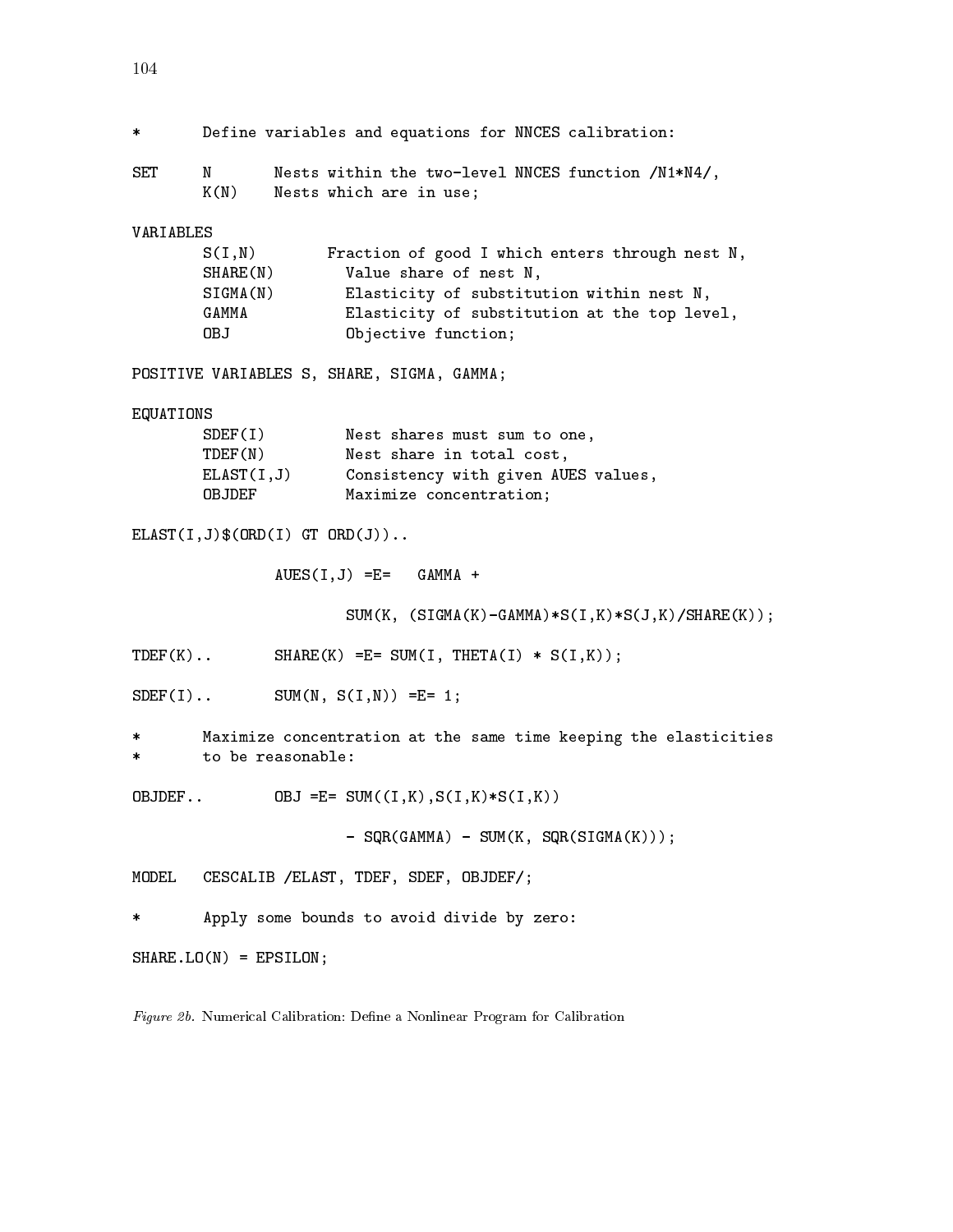```
SCALAR SOLVED Flag for having solved the calibration problem /0/
       MINSHR Minimum share in candidate calibration;
SET TRIES Counter on the number of attempted calibrations /T1*T10/;
OPTION SEED=0;
LOOP(TRIES$(NOT SOLVED),
\starInitialize the set of active nests and the bounds:
       K(N) = YES;S.LO(I,N) = 0; S.UP(I,N) = 1;SHARE.LO(N) = EPSILON; SHARE.UP(N) = 1;SIGMA.LO(N) = 0; SIGMA.UP(N) = +INF;\astInstall a starting point:
       SHARE.L(K) = MAX(UNIFORM(0,1), EPSILON);S.L(I,K) = UNIFORM(0,1);
       GAMMA.L = UNIFORM(0,1);SIGMA.L(K) = UNIFORM(0,1);SDEF.M(I) = 0; TDEF.M(K) = 0; ELAST.M(I,J) = 0;SOLVE CESCALIB USING NLP MAXIMIZING OBJ;
       SOLVED = 1$(CESCALIB.MODELSTAT LE 2);
       IF (SOLVED,
         MINSHR = SMIN(K, SHARE.L(K)) - EPSILON;IF (MINSHR EQ 0,
           K(N)$(SHARE.L(N) EQ EPSILON) = NO;
           S.FX(I,N) $ (NOT K(N)) = 0;
           SHARE.FX(N)(NOT K(N)) = 0;SIGMA.FX(N)(NOT K(N)) = 0;DISPLAY "Recalibrating with the following nests:",K;
           SOLVE CESCALIB USING NLP MAXIMIZING OBJ;
           IF (CESCALIB.MODELSTAT GT 2, SOLVED = 0;);
           MINSHR = SMIN(K, SHARE.L(K)) - EPSILON;IF (MINSHR EQ 0, SOLVED = 0;);
         );
       );
);
IF (SOLVED, DISPLAY "Function calibrated:",GAMMA.L,SIGMA.L,SHARE.L,S.L;
ELSE DISPLAY "Function calibration fails!";
);
```
Figure 2c. Numerical Calibration: Perform the Calibration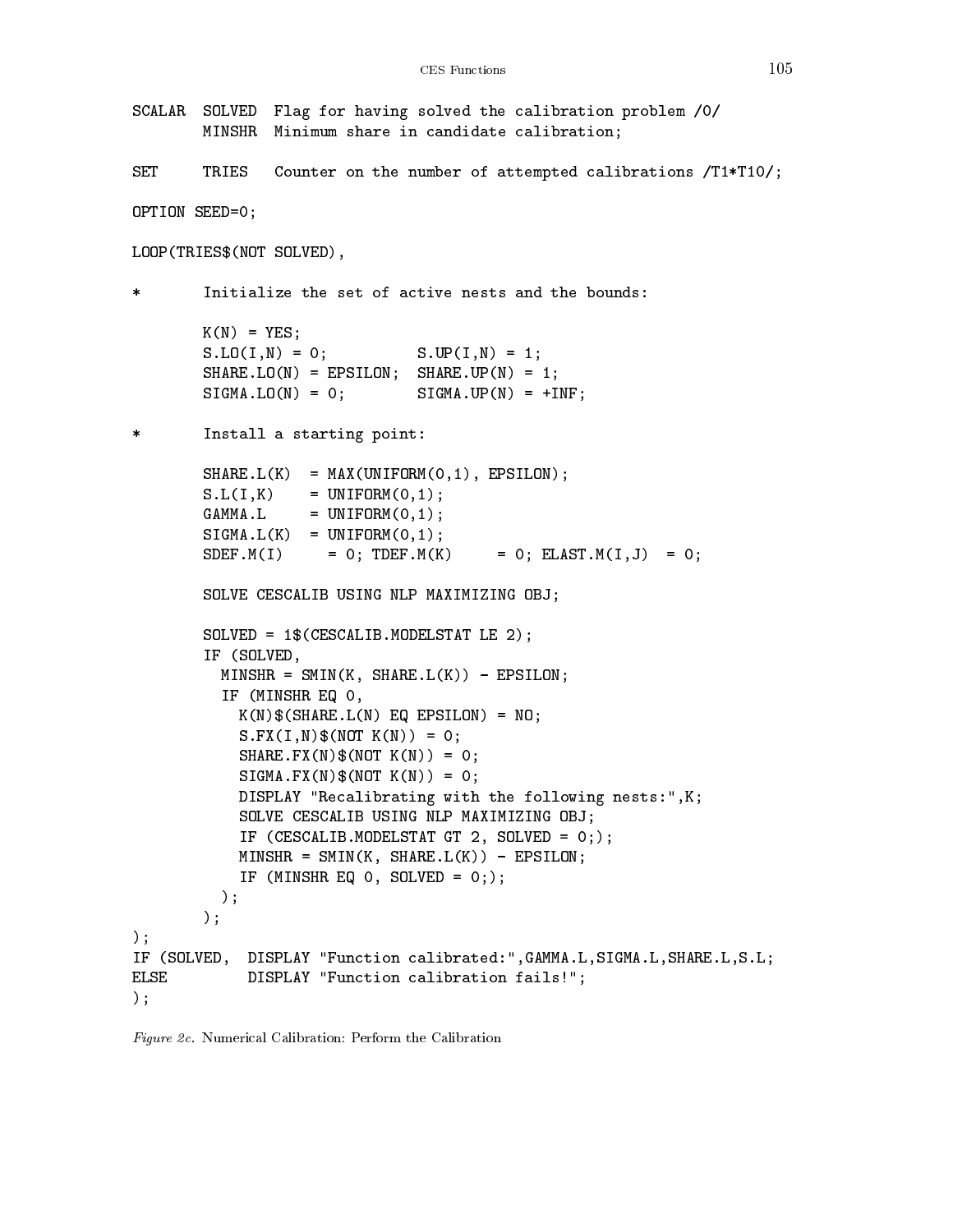- $\zeta = 1.75$  is the ratio of labor endowment to labor supply,  $\zeta \equiv \frac{1}{L_0}$ , where  $L_0$  is the benchmark labor supply. Labor supply and also dene benchmark leisure demand,  $\ell_0 = L_0(\zeta - 1).$
- $\xi = 0.15$  is the uncompensated elasticity of labor supply with respect to the net of tax wage, i.e.

$$
\xi = \frac{\partial L}{\partial P_L} \frac{P_L}{L} \ = \ \frac{\partial (E - \ell)}{\partial P_L} \frac{P_L}{L} \ = \ - \frac{\partial \ell}{\partial P_L} \frac{P_L}{L}
$$

 $\eta = 0.4$  is the elasticity of savings with respect to the return to capital:

$$
\eta \equiv \frac{\partial S}{\partial P_K} \frac{S}{P_K}
$$

Shephard's lemma applied at benchmark prices provides the following identities which are helpful in deriving expressions for  $\eta$  and  $\xi$ :

$$
\frac{\partial P_U}{\partial P_H} = \alpha, \quad \frac{\partial P_U}{\partial P_S} = 1 - \alpha, \quad \frac{\partial P_H}{\partial P_L} = \beta, \quad \frac{\partial P_H}{\partial P_C} = 1 - \beta
$$

It is then a relatively routine application of the chain rule to show that:

$$
\xi = (\zeta - 1) \left[ \sigma_L + \beta(\sigma_S - \sigma_L) - \alpha \beta(\sigma_S - 1) - \frac{E}{I_0} \right]
$$

and

$$
\eta = \sigma_S \alpha + \frac{K}{I_0}
$$

The expression for  $\eta$  does not involve  $\sigma_L$ , so we may first solve for  $\sigma_S$  and use this value in determining  $\sigma_L$ :

$$
\sigma_S = \frac{\eta - \frac{K}{I_0}}{\alpha}
$$

and

$$
\alpha_L = \frac{\frac{\xi}{\zeta-1} - \sigma_S \beta (1-\alpha) - \alpha \beta + \frac{E}{I_0}}{1-\beta}
$$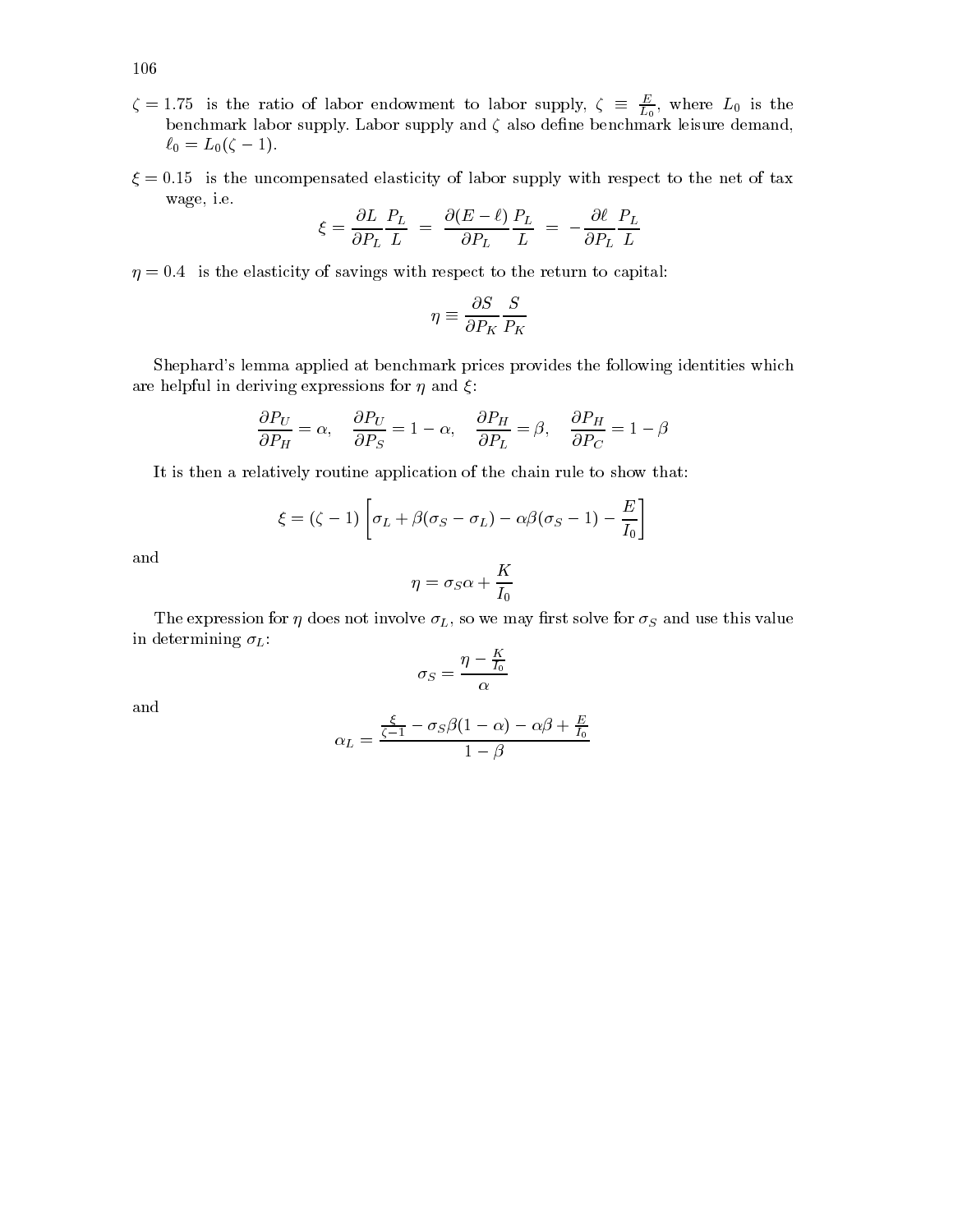\$TITLE A Maquette Illustrating Labor Supply / Savings Demand Calibration

- \* Exogenous elasticity:
- SCALAR XI UNCOMPENSATED ELASTICITY OF LABOR SUPPLY /0.15/, ETA ELASTICITY OF SAVINGS WRT RATE OF RETURN /0.40/,
	- ZETA RATIO OF LABOR ENDOWMENT TO LABOR SUPPLY /1.75/;
- \* Benchmark data:

|      | CONSUMPTION /2.998845E+2/,    |
|------|-------------------------------|
| S0   | SAVINGS /70.02698974/,        |
| LSO. | LABOR SUPPLY / 2.317271E+2/,  |
| КO   | CAPITAL INCOME /93.46960577/, |
| PLO  | MARGINAL WAGE /0.60000000/;   |
|      | SCALAR CO                     |

Figure 3a. Labor Supply and Savings Demand: Input Data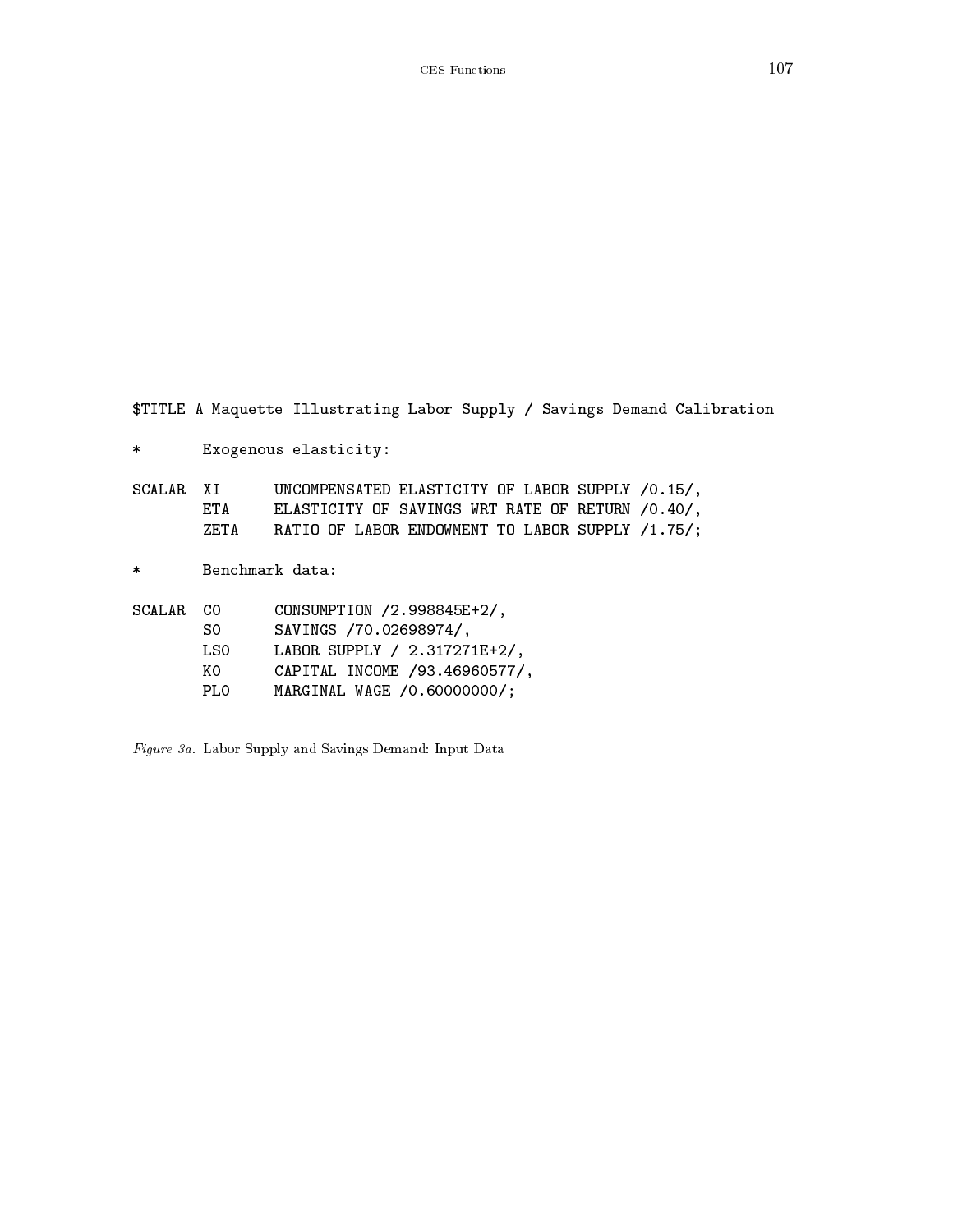```
SCALAR EL0 LABOR ENDOWMENT
       L0 LEISURE DEMAND
       MO
                M0 NON-WAGE INCOME
        \mathbf{I}EXTENDED GROSS INCOME
       ETAMIN SMALLEST PERMISSIBLE VALUE FOR ETA,
       XIMIN SMALLEST PERMISSIBLE VALUE FOR XI,
        ALPHA CURRENT CONSUMPTION VALUE SHARE
       BETA
                LEISURE VALUE SHARE IN CURRENT CONSUMPTION
        SIGMA_L ELASTICITY OF SUBSTITUTION WITHIN CURRENT CONSUMPTION
        SIGMA_S ELASTICITY OF SUBSTITUTION - SAVINGS VS CURRENT CONSUMPTION
        TS
                SAVINGS PRICE ADJUSTMENT;
LSO = LSO * PLO;ELO = ZETA * LSO;LO = ELO - LSO;MO = CO + SO - LSO - KO;I = LO + CO + SO;BETA = LO / (CO + LO);ALPHA = (LO + CO) / I;SIGMA_S = (ETA - KO / I) / ALPHA;ETAMIN = KO / I;
ABORT$(SIGMA_S LT 0) " Error: cannot calibrate SIGMA_S", ETAMIN;
SGCMA_L = (XI * (LSO/LO) - SIGNA_S * BETA * (1 - ALPHA) - ALPHA * BETA + ELO/I) / (1 - BETA);XIMIN = -(L0/LSO) * (-SIGMA_S * BETA * (1-ALPHA) - ALPHA*BETA + ELO/I);ABORT$(SIGMA_L LT 0) " Error: cannot calibrate SIGMA_L", XIMIN;
DISPLAY "Calibrated elasticities:", SIGMA_S, SIGMA_L;
```
Figure 3b. Labor Supply and Savings Demand: Calibration Assignments

Calibrated parameters:

 $\ast$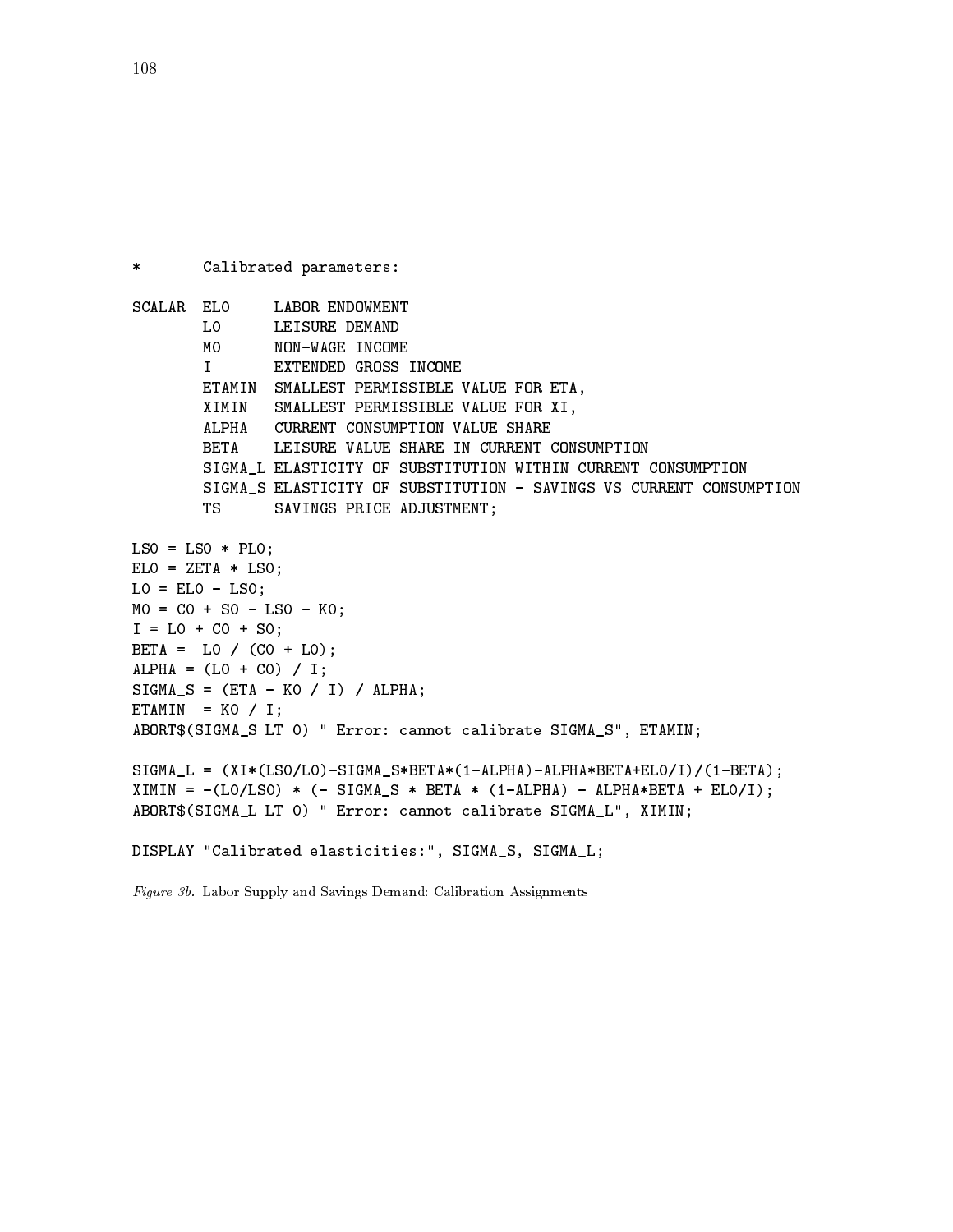| \$ONTEXT                 |                                                                                                               |                                  |  |
|--------------------------|---------------------------------------------------------------------------------------------------------------|----------------------------------|--|
| \$MODEL: CHKCAL          |                                                                                                               |                                  |  |
| \$COMMODITIES:           | PL.<br>PK<br>PC<br>PS                                                                                         |                                  |  |
| \$SECTORS:               | Y<br>S                                                                                                        |                                  |  |
| \$CONSUMERS:             | RA                                                                                                            |                                  |  |
| \$PROD:Y                 | $0:PC$ $Q: (KO+LSO-SO)$<br>I : PL<br>$\mathtt{I}:\mathtt{PK}$                                                 | $Q: (LSO-SO)$<br>Q:KO            |  |
| \$PROD: S                | $0:$ PS $\hskip1cm$<br>I : PL                                                                                 | $A:RA$ $T:TS$                    |  |
| \$0FFTEXT                | $E: PC$ $Q: MO$<br>E:PL<br>$E:PK$ $Q:KO$<br>$D: PS$ $Q: SO$<br>D:PC<br>D : PL<br>\$SYSINCLUDE mpsgeset CHKCAL | Q: ELO<br>$Q:CO$ a:<br>$Q:LO$ a: |  |
| $S.L = SO;$<br>$TS = 0;$ |                                                                                                               |                                  |  |
| $\ast$                   | VERIFY THE BENCHMARK:                                                                                         |                                  |  |
|                          | CHKCAL.ITERLIM = 0;<br>\$INCLUDE CHKCAL.GEN<br>SOLVE CHKCAL USING MCP;                                        |                                  |  |

Figure 3c. Labor Supply and Savings Demand: Maquette Incorporating the Data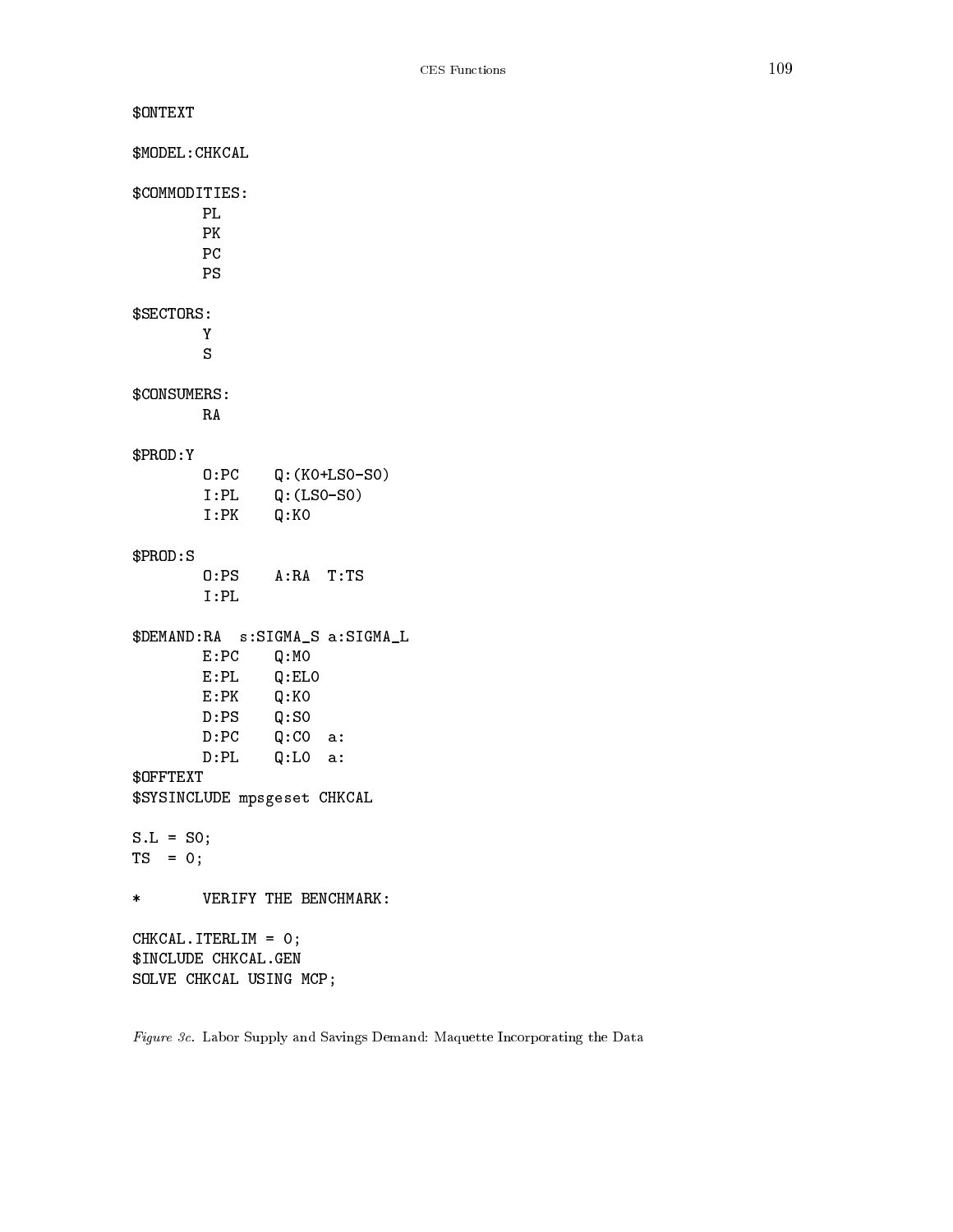PL.L = 1.001;

CHKCAL.ITERLIM = 0; \$INCLUDE CHKCAL.GEN SOLVE CHKCAL USING MCP;

\* Compute induced changes in labor supply using the labor market  $\ast$ "marginal", PL.M. This marginal returns the net excess supply of  $\ast$ labor at the given prices. We started from a balanced benchmark,  $\ast$ with no change in labor demand (the iteration limit was zero).  $\pmb{\ast}$ Hence, PL.M returns the magnitude of the change in labor supply. \* We multiply by the benchmark wage (1) and divide by the benchmark  $\ast$ labor supply (LS0) to produce a finite difference approximation \* of the elasticity:

```
DISPLAY "CALIBRATION CHECK -- THE FOLLOWING VALUES SHOULD BE IDENTICAL:", XI;
XI = (PL.M / 0.001) * (1 / LS0);DISPLAY XI;
```
Figure 3d. Labor Supply and Savings Demand: Check the Labor Supply Elasticity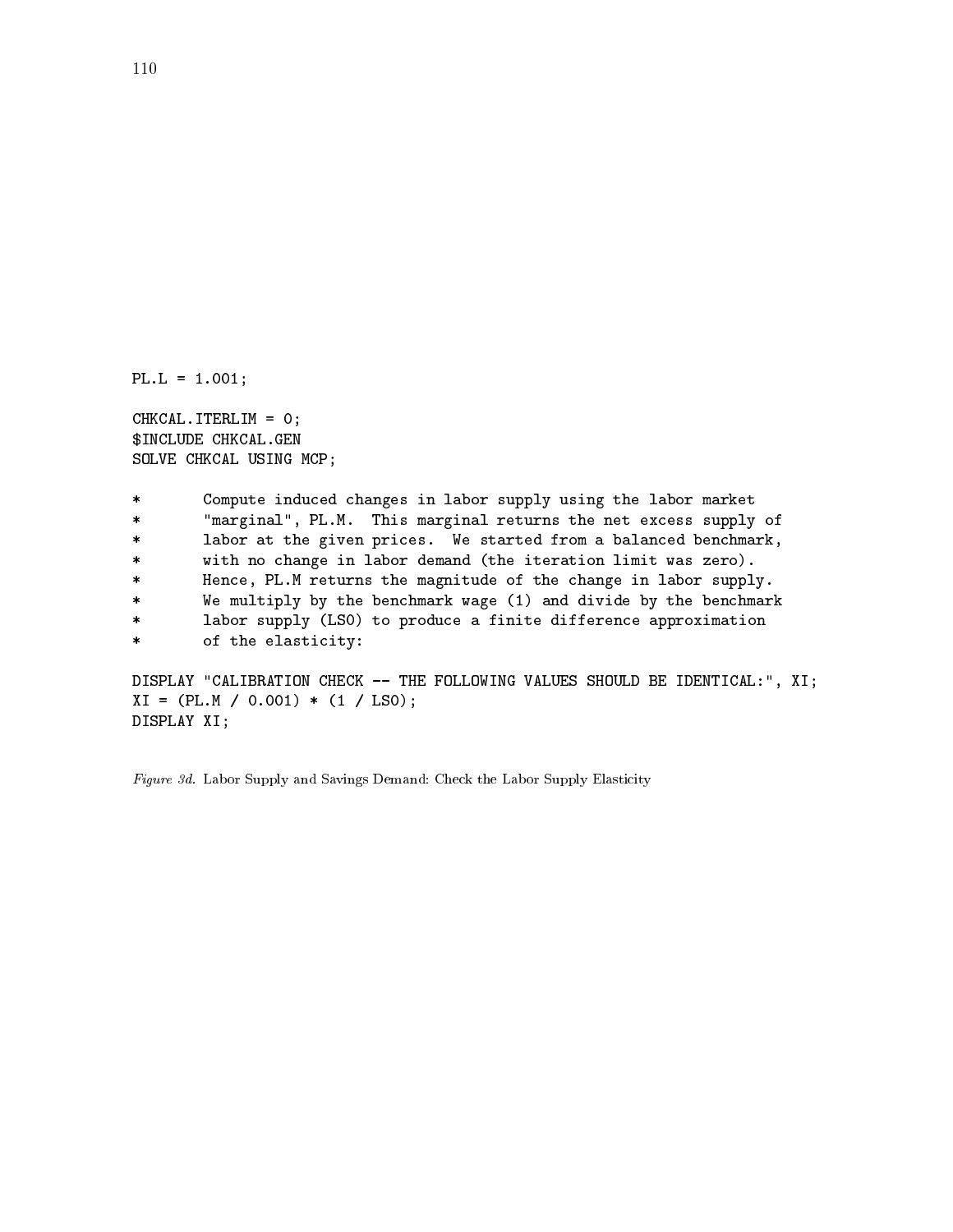PL.L = 1.0;  $\star$ CHECK THE ELASTICITY OF SAVINGS WRT RENTAL RATE OF CAPITAL: PK.L = 1.001; PS.L = 1 / 1.001;  $TS = 1 / 1.001 - 1;$ CHKCAL.ITERLIM = 0;  $\ast$ Compute elasticity of savings with respect to the rental rate of  $\ast$ capital. This requires some recursion in order to account for the  $\ast$ effect of changes in savings on effective income. When PK increases,  $\star$ PS declines -- there is an effective "subsidy" for saving, paid from  $\ast$ consumer income. In order to obtain a difference approximation for \* the elasticity of savings response, we need to make sure the virtual  $\star$ tax payments are properly handled. In the MPSGE model, this means \* that the level value for S must be adjusted so that it exactly equals  $\ast$ the savings. We do this recursively: SET ITER /IT1\*IT5/; PS.M = 1; LOOP(ITER\$(ABS(PS.M) GT 1.0E-8), \$INCLUDE CHKCAL.GEN SOLVE CHKCAL USING MCP;  $S.L = S.L - PS.M;$ ); DISPLAY "CALIBRATION CHECK -- THE FOLLOWING VALUES SHOULD BE IDENTICAL:", ETA; ETA =  $((S.L - S0) / 0.001) * (1 / S0);$ DISPLAY ETA;

Figure 3e. Labor Supply and Savings Demand: Check the Savings Elasticity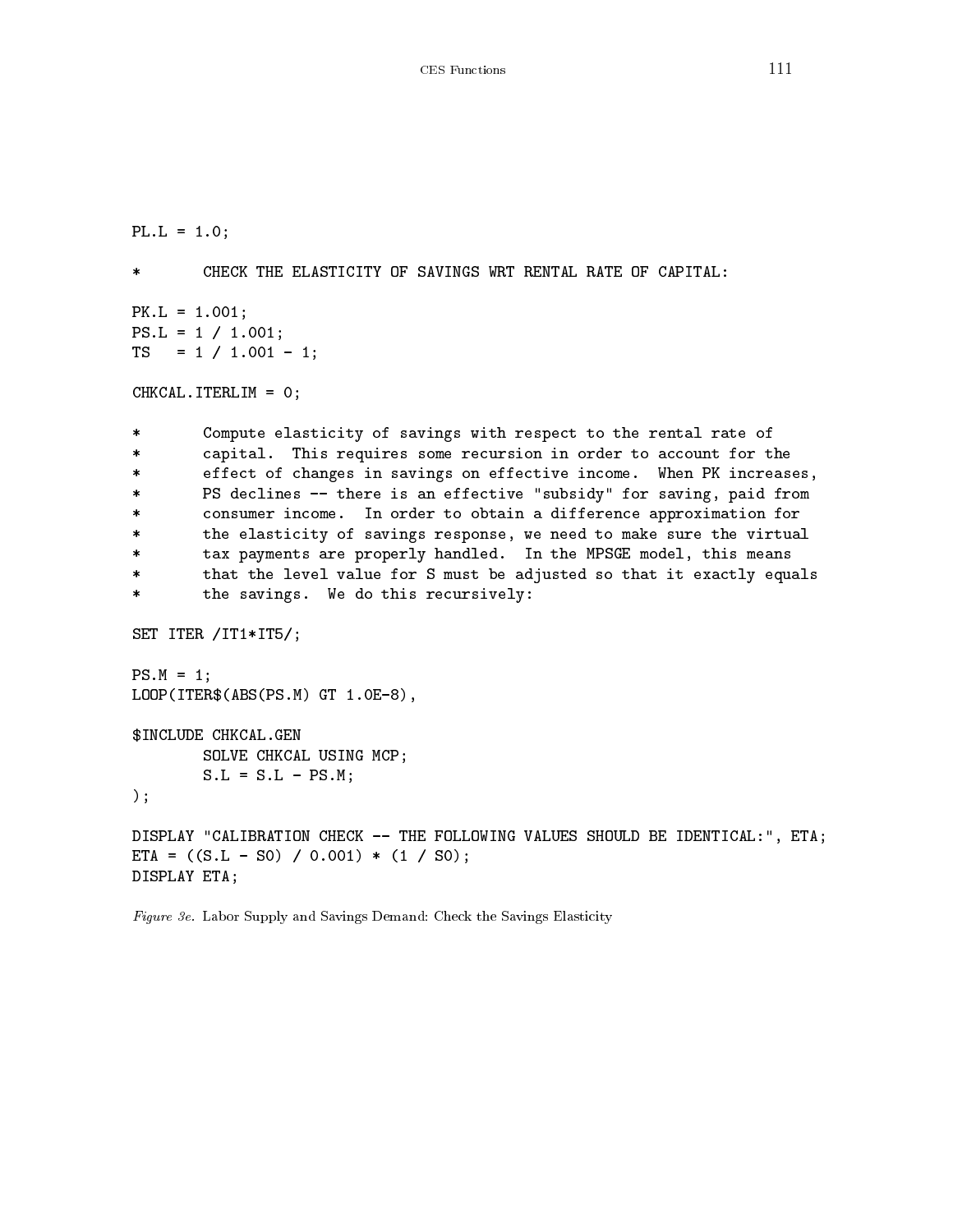112

## 6. Alternative Elasticities and Functional Forms

A well known dimensionless index of second-order curvature is the compensated price elasticity  $(CPE)$ , which is defined as:

$$
\sigma^C_{ij} \equiv \frac{\partial \ln C_i}{\partial \ln p_j} = \frac{C_{ij}p_j}{C_i},
$$

and a related measure of second-order curvature is the AUES, which has been already discussed. This can also be written as

$$
\sigma_{ij}^A = \frac{\sigma_{ij}^C}{\theta_j}.
$$

The AUES is a one-input-one-price elasticity of substitution (Mundlak, 1968), since, as the definition of  $\sigma_{i\bar{j}}$  makes clear, it measures the responsiveness of the compensated demand for one input to a change in one input price. In contrast, the Morishima elasticity of substitution (MES; Morishima, 1967) constitutes a two-input- one-price elasticity measure, being defined as

$$
\sigma^M_{ij} \equiv \frac{\partial \ln(C_i/C_j)}{\partial \ln(p_i/p_j)} = \sigma^C_{ij} - \sigma^C_{jj}.
$$

Note that, in general, the MES is not symmetric, i.e.  $\sigma_{ij}^M \neq \sigma_{ji}^M$ .

A third type of curvature measure is represented by the class of two-input-two-price elasticities of substitution, which take the form  $\partial \ln(C_i/C_j)/\partial \ln(p_i/p_i)$ . One such index is the shadow elasticity of substitution (SES; Frenger, 1985), which is dened as

$$
\sigma_{ij}^S \equiv \frac{\theta_i \sigma_{ij}^M + \theta_j \sigma_{ji}^M}{(\theta_i + \theta_j)}.
$$

when technologies are of the CES type,  $\sigma_{ij}^2$ ,  $\sigma_{ij}^2$  and  $\sigma_{ij}^2$  are all identical, but they are generally different otherwise.

### 6.1. The Translog Cost Function

The Translog unit cost function is defined as

$$
\ln C(p) \equiv \ln b_0 + \sum_i b_i \ln p_i + \frac{1}{2} \sum_{ij} a_{ij} \ln p_i \ln p_j \equiv \ln b_0 + L(p).
$$

Compensated Demand Functions:

$$
x_i(p) = \frac{\partial C(p)}{\partial p_i} = \frac{\partial \ln C(p)}{\partial p_i} C = \frac{C(p)}{p_i} \left[ b_i + \sum_j a_{ij} \ln p_j \right]
$$

Restrictions:

$$
\sum_i b_i = 1;
$$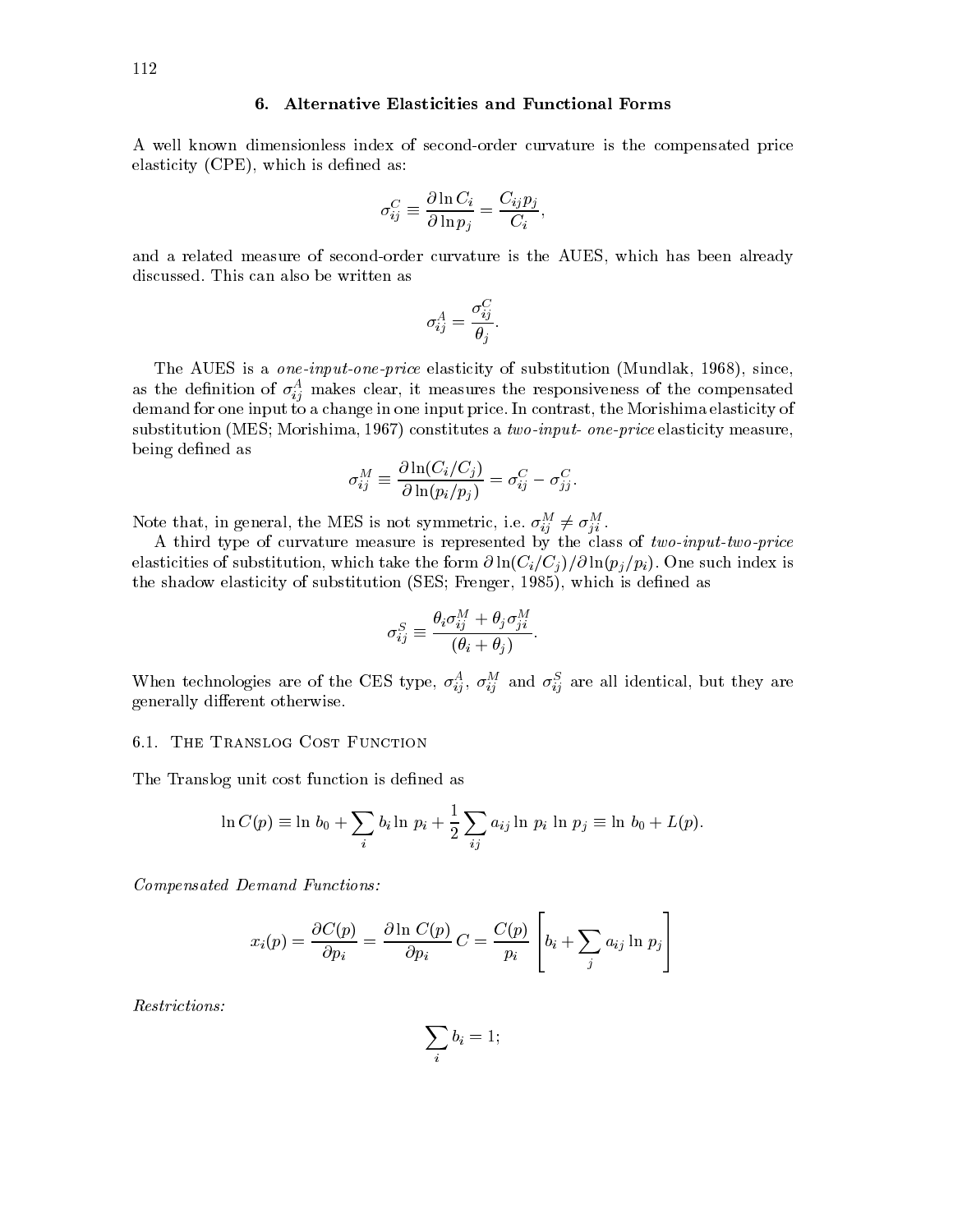$$
a_{ij} = a_{ji}, \qquad \forall i, \forall j;
$$

$$
\sum_{j} a_{ij} = 0, \qquad \forall i.
$$

Calibration:

$$
a_{ij} = \theta_i \theta_j (\sigma_{ij}^A - 1), \qquad i \neq j;
$$
  
\n
$$
a_{ii} = -\sum_{j \neq i} a_{ij}, \qquad \forall i;
$$
  
\n
$$
b_i = \theta_i - \sum_j a_{ij} \ln p_j, \qquad \forall i;
$$
  
\n
$$
b_0 = \bar{C}e^{-L(p)}.
$$

# 6.2. The Generalized Leontief Cost Function

The Generalized Leontief unit cost function is defined as

$$
C(p) \equiv \frac{1}{2} \sum_{ij} a_{ij} \sqrt{p_i p_j}.
$$

Compensated Demand Functions:

$$
x_i(p) = \frac{\partial C(p)}{\partial p_i} = \sum_j \frac{a_{ij}}{2} \sqrt{\frac{p_j}{p_i}}.
$$

Restrictions:

$$
a_{ij} = a_{ji}, \qquad \forall i, \forall j.
$$

Calibration:

$$
a_{ij} = 4\sigma_{ij}^A \theta_i \theta_j \frac{\bar{C}}{\sqrt{p_i p_j}}, \quad i \neq j;
$$
  

$$
a_{ii} = 2\theta_i \frac{\bar{C}}{p_i} - \sum_{j \neq i} a_{ij} \sqrt{\frac{p_j}{p_i}} \qquad \forall i.
$$

# 6.3. The Normalized Quadratic Cost Function

The Normalized Quadratic unit cost function is defined as

$$
C(p) \equiv \frac{1}{2} \frac{\sum_{ij} a_{ij} p_i p_j}{\sum_i b_i p_i}.
$$

Compensated Demand Functions:

$$
x_i(p) = \frac{\partial C(p)}{\partial p_i} = \frac{\sum_j a_{ij} p_j - C(p) b_i}{\sum_j b_j p_j}
$$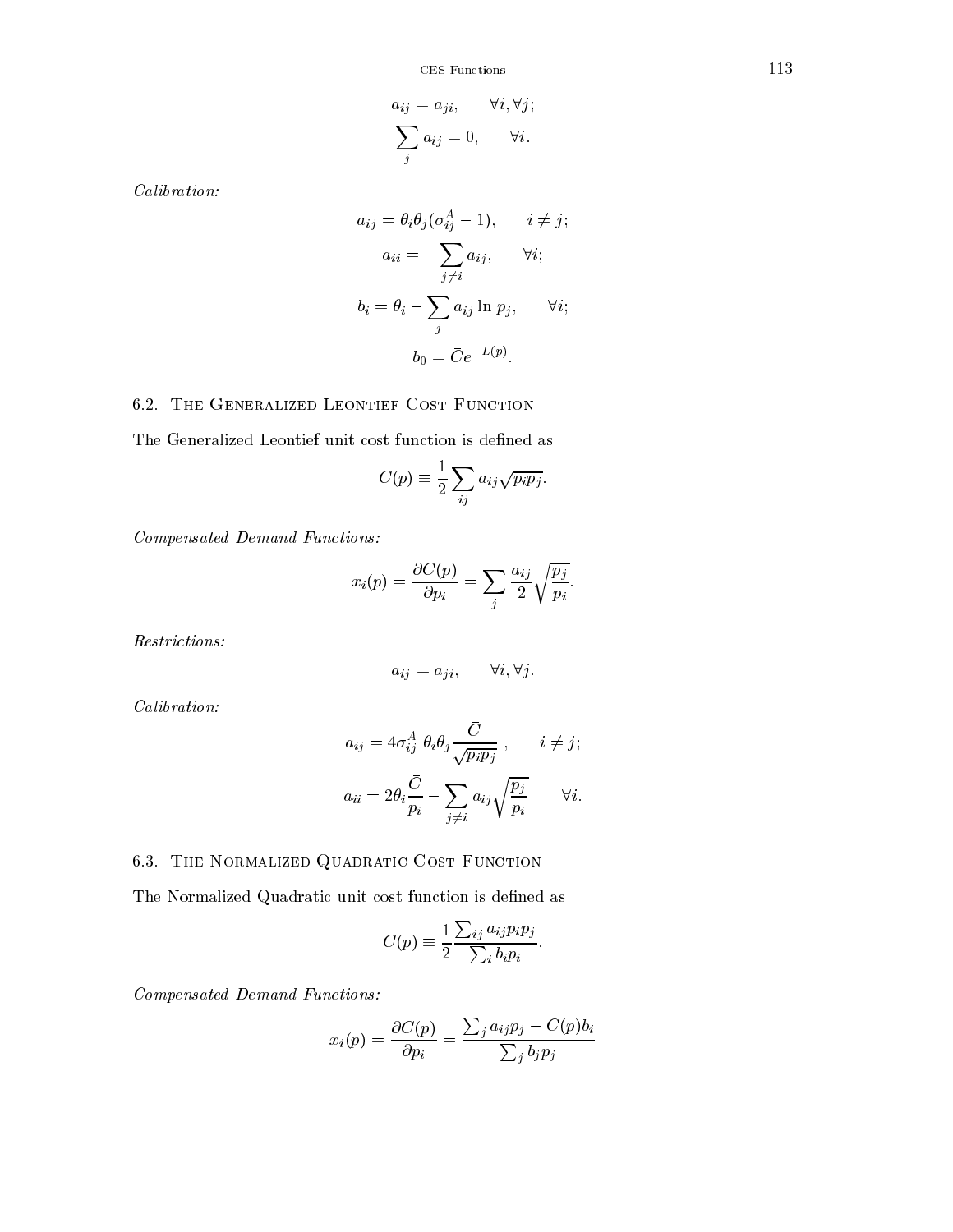Restrictions:

$$
a_{ij} = a_{ji}, \qquad \forall i, \forall j;
$$

$$
b_i \geq 0, \qquad \forall i;
$$

$$
\sum_i b_i = 1.
$$

Calibration:

$$
a_{ij} = \frac{\bar{C}\theta_i \theta_j}{p_i p_j} \left( \sigma_{ij}^A \sum_k b_k p_k + \frac{b_i p_i}{\theta_i} + \frac{b_j p_j}{\theta_j} \right), \quad \forall i, \forall j;
$$

We examined two alternative specifications, one in which  $b_i = \theta_i$ , and another in which  $b_i = 1/N$ . The first specification is reported by Perroni and Rutherford [1998] to produce a more stable function.

#### 6.4. The Nonseparable Nested CES Cost Function

We restrict our discussion to the case  $N = 3$  (for the general N-input case see Perroni and Rutherford, 1995), and focus on a particular nesting structure which we call "Lower Triangular Leontief" (LTL). Let us rearrange indices so that the maximum off-diagonal AUES element is  $\sigma_{12}$ . Then the three-input NNCES-LTL cost function can be defined as

$$
C(p) \equiv \phi \left[ \alpha (a_1 p_1 + a_3 p_3)^{1-\gamma} + (1-\alpha) (b_2 p_2^{1-\mu} + b_3 p_3^{1-\mu})^{\frac{1-\gamma}{1-\mu}} \right]^{\frac{1}{1-\gamma}}.
$$

Compensated Demand Functions: We simplify the algebra by defining price indices for the two nests:

$$
p_{13}=a_1p_1+a_3p_3\\
$$

and

$$
p_{23} = \left[ b_2 p_2^{1-\mu} + b_3 p_3^{1-\mu} \right]^{\frac{1}{1-\mu}}
$$

we have:

$$
x_1(p) = \frac{\partial C(p)}{\partial p_1} = a_1 \alpha \phi \left(\frac{C(p)}{\phi p_{13}}\right)^{\gamma}
$$

$$
x_2(p) = \frac{\partial C(p)}{\partial p_2} = b_2 (1 - \alpha) \phi \left(\frac{C(p)}{\phi p_{23}}\right)^{\gamma} \left(\frac{\phi p_{23}}{p_2}\right)^{\mu}
$$

$$
x_3(p) = \frac{\partial C(p)}{\partial p_3} = a_3 \alpha \phi \left(\frac{C(p)}{\phi p_{13}}\right)^{\gamma} + b_3 (1 - \alpha) \phi \left(\frac{C(p)}{\phi p_{23}}\right)^{\gamma} \left(\frac{\phi p_{23}}{p_3}\right)^{\mu}
$$

 $\gamma\geq 0;$  $\mu \geq 0;$  $\phi \geq 0;$ 

Restrictions: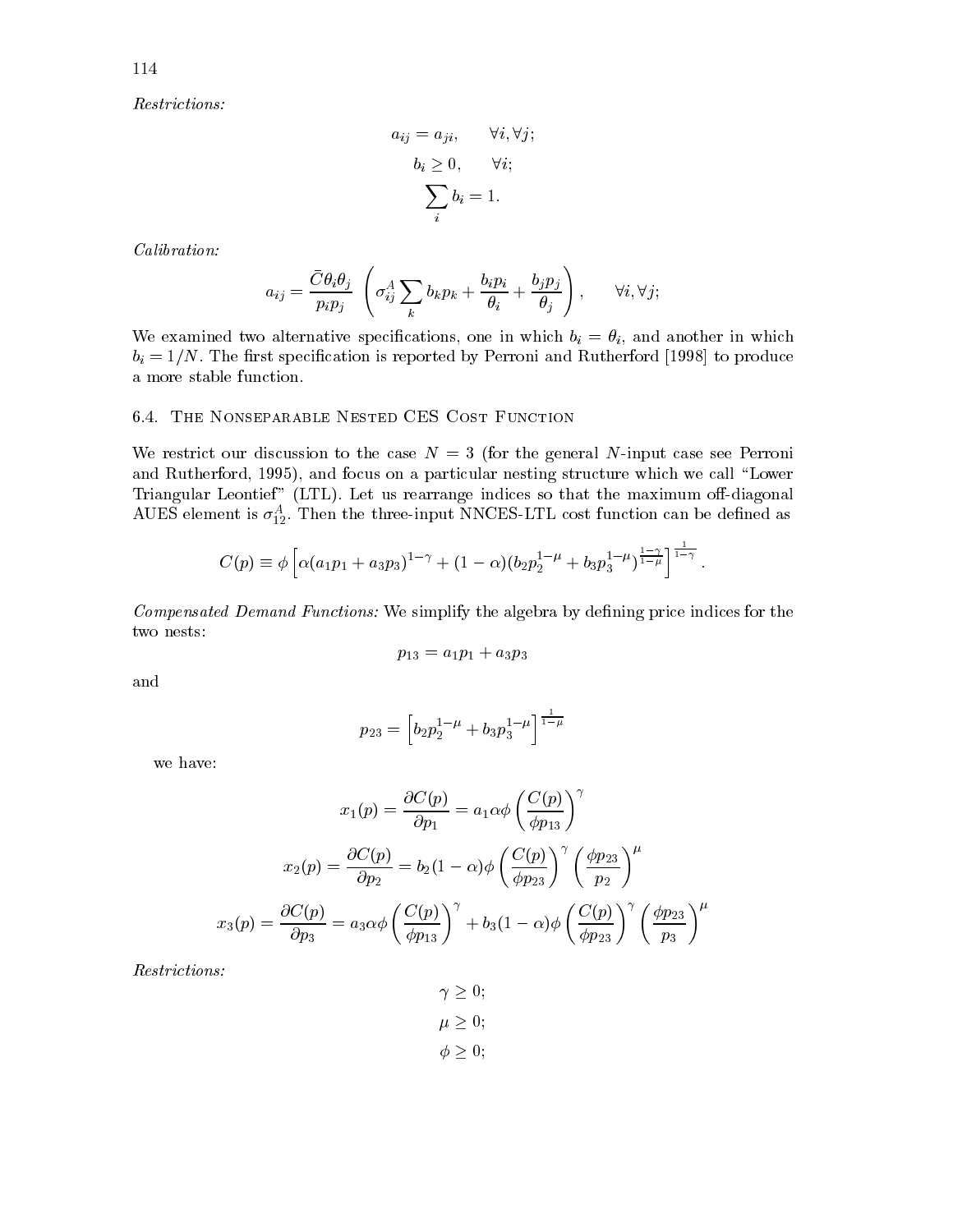CES Functions 115

$$
a_i \geq 0, \qquad \forall i; b_i \geq 0, \qquad \forall i.
$$

# Calibration:

it can be shown that

Let us denote with  $s_3$  the fraction of the total input of commodity 3 which enters the  $\operatorname{first}$  subnest of the structure:

$$
C(p) \equiv \phi \left[ \alpha (a_1 p_1 + a_3 p_3)^{1-\gamma} + (1-\alpha) (b_2 p_2^{1-\mu} + b_3 p_3^{1-\mu})^{\frac{1-\gamma}{1-\mu}} \right]^{\frac{1}{1-\gamma}}.
$$

(with  $(1 - s_3)$  representing the fraction entering the second subnest). If we select

$$
\gamma = \sigma_{12}^{A};
$$
  
\n
$$
\mu = \frac{\sigma_{12}^{A}\sigma_{13}^{A} - \sigma_{23}^{A}\sigma_{11}^{A}}{\sigma_{13}^{A} - \sigma_{11}^{A}};
$$
  
\n
$$
s_3 = \frac{\sigma_{12}^{A} - \sigma_{13}^{A}}{\sigma_{12}^{A} - \sigma_{11}^{A}}.
$$

The remaining parameters can then be recovered as follows:

$$
\phi = \bar{C};
$$
  
\n
$$
\alpha = \theta_1 + s_3 \theta_3
$$
  
\n
$$
a_1 = \frac{\theta_1}{\alpha p_1}
$$
  
\n
$$
a_3 = \frac{s_3 \theta_3}{\alpha p_3}
$$
  
\n
$$
b_2 = \frac{\theta_2}{(1 - \alpha)p_2^{1 - \mu}}
$$
  
\n
$$
b_3 = \frac{(1 - s_3)\theta_3}{(1 - \alpha)p_3^{1 - \mu}}
$$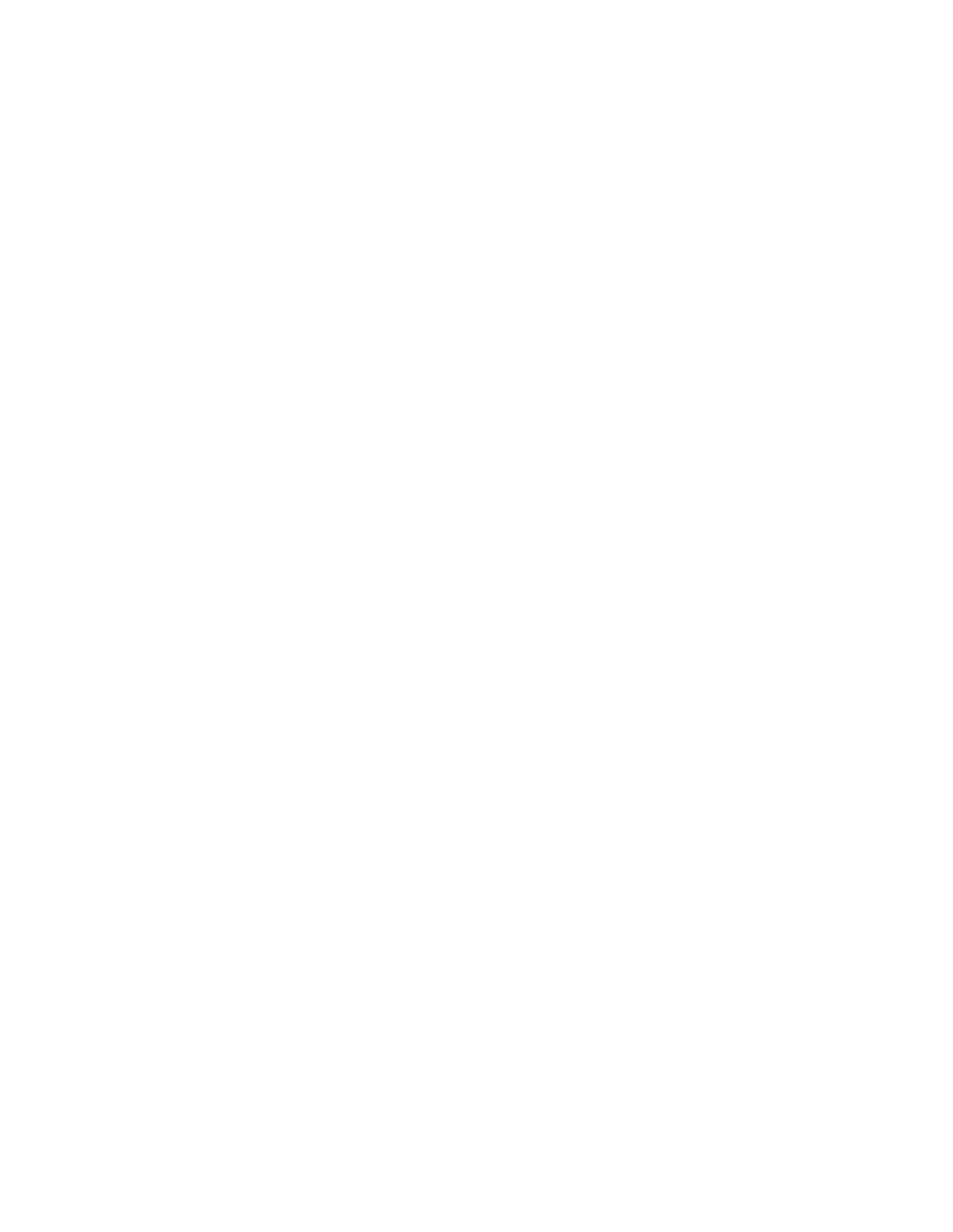# Extensions of GAMS for Complementarity Problems in Economics

Abstract. This paper introduces new features of the GAMS modeling language which have been de veloped for solving nonlinear complementarity problems. The paper defines the "mixed complementarity problem" (MCP) and its various manifestations. Complementarity formulations for three economic models are developed, and computational benchmarks are presented for two large-scale MCP solvers. Finally, procedures for local sensitivity analysis are described.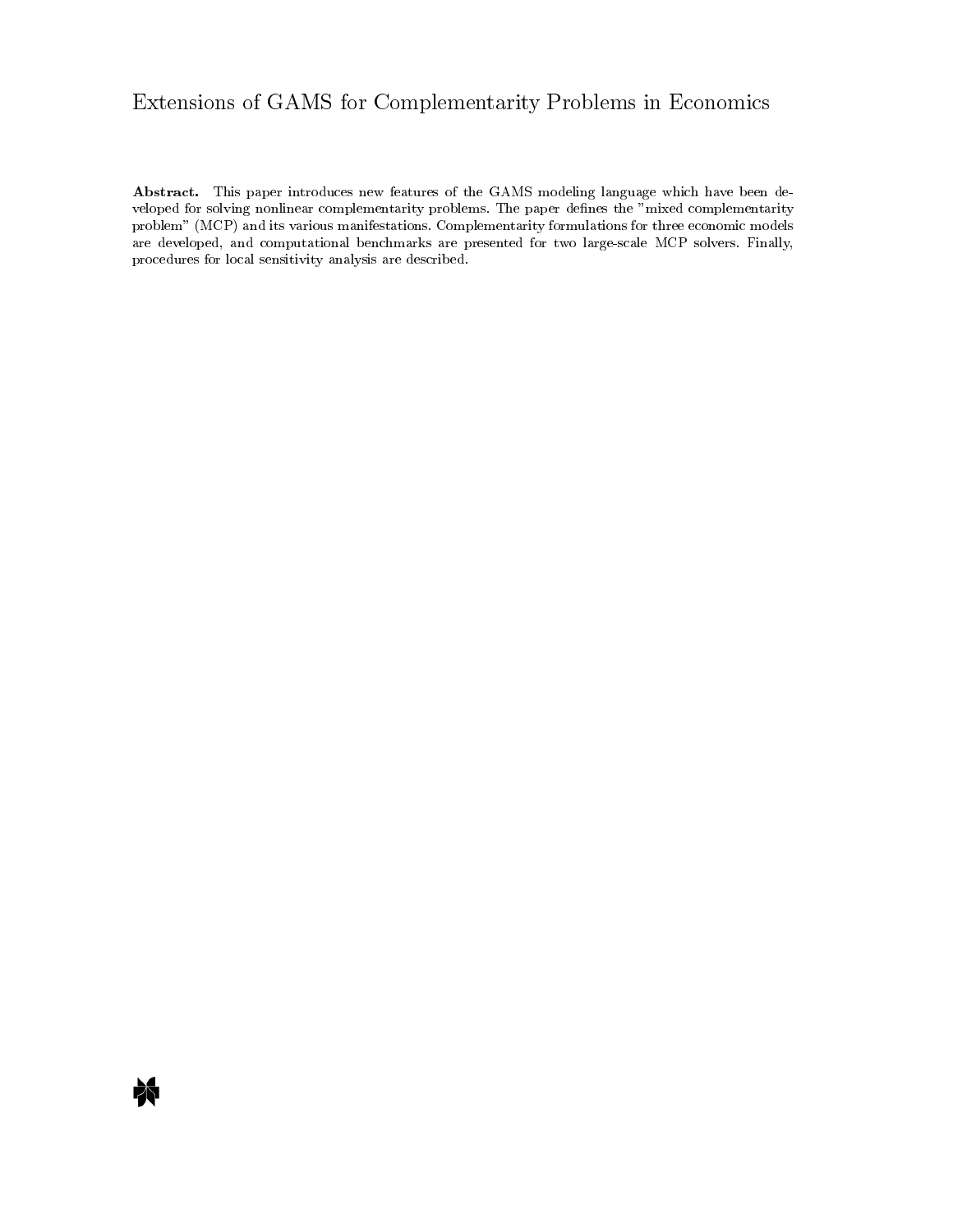#### 1. Introduction

GAMS (General Algebraic Modelling System) is a computer language which was originally developed to assist economists at the World Bank in the quantitative analysis of economic policy questions (Meeraus (1983), Brooke, Kendrick and Meeraus (1987)). At the time of its conception and initial development, linear programming (LP) was the standard framework in which market equilibrium models were constructed. Subsequently, solution algorithms and codes for general non-linear programming representations became more common and alternative economic paradigms were developed. <sup>1</sup>

During this time, GAMS was extended from an LP matrix-generator to accommodate general nonlinear functions. GAMS was awarded the Computer Science Technical Section prize by the Operations Research Society of America in 1987. The release of a PC-based version of GAMS in 1988 lead to its wide-spread recognition as an effective tool for the development of general purpose large-scale mathematical programming models.

This paper introduces new features of the GAMS modelling language which permit formulating economic equilibrium models as systems of nonlinear equations, complementarity problems or variational inequalities. These extensions accommodate market and game-theoretic equilibrium models which are not easily studied in an optimization context. These formulations are here referred to as \mixed complementarity problems" (MCPs), reflecting the fact that they may incorporate mixtures of equations and inequalities.<sup>2</sup>

The MCP is a natural format for expressing a variety of economic models for both markets and games. Computational evidence suggests that algorithms for solving MCPs are relatively reliable and efficient, particulary for models which are not natural optimization problems.

The development of the GAMS/MCP modelling format was motivated by recent theoretical and practical developments in algorithms for nonlinear complementarity problems and variational inequalities. Some of these algorithms are extensions of classical methods for nonlinear equations. Others exploit the variational structure which is characteristic of many economic equilibrium models (see Dafermos (1983)). The most recent techniques are based on ideas from interior-point algorithms for linear programming (Kojima, Megiddo, Noma and Yoshise (1991)). A survey of developments in the theory and application of these methods is provided by Harker and Pang (1990).

At this time, two large-scale solvers are available through GAMS/MCP. MILES (a Mixed Inequality and nonLinear Equation Solver) employs a modied Newton algorithm which was originally developed for applied general equilibrium modelling (see Rutherford (1987, 1993), and Anstreicher, Lee and Rutherford (1992)). PATH is a recently developed solver based on a promising new path-following procedure (Dirkse and Ferris (1993), Ralph (1994)). Both codes incorporate implicit bounds, mixtures of constrained and unconstrained variables, sparse matrix algebra and dynamic memory allocation. Both solvers employ the basis factorization package from MINOS 5.4, LUSOL (Gill et al.(1991)).

MILES executes a generalized Newton algorithm with a backtracking line search. This method is based on an algorithm investigated by Mathiesen (1985) who proposed a modeling format and sequential method for solving economic equilibrium models. Mathiesen's method is closely related to algorithms proposed by Robinson (1972), Hogan (1975), Eaves  $(1978)$  and Josephy  $(1979)$ . The algorithm executed by PATH is a "global Newton" method

<sup>1</sup> A chronology of these developments might include Samuelson (1952), Gale (1960), Takayama and Judge (1971), Goreux and Manne (1973) and Adelman and Robinson (1978).

<sup>2</sup> van der Laan and Tallman (1985) refer to these as \generalized complementarity problems".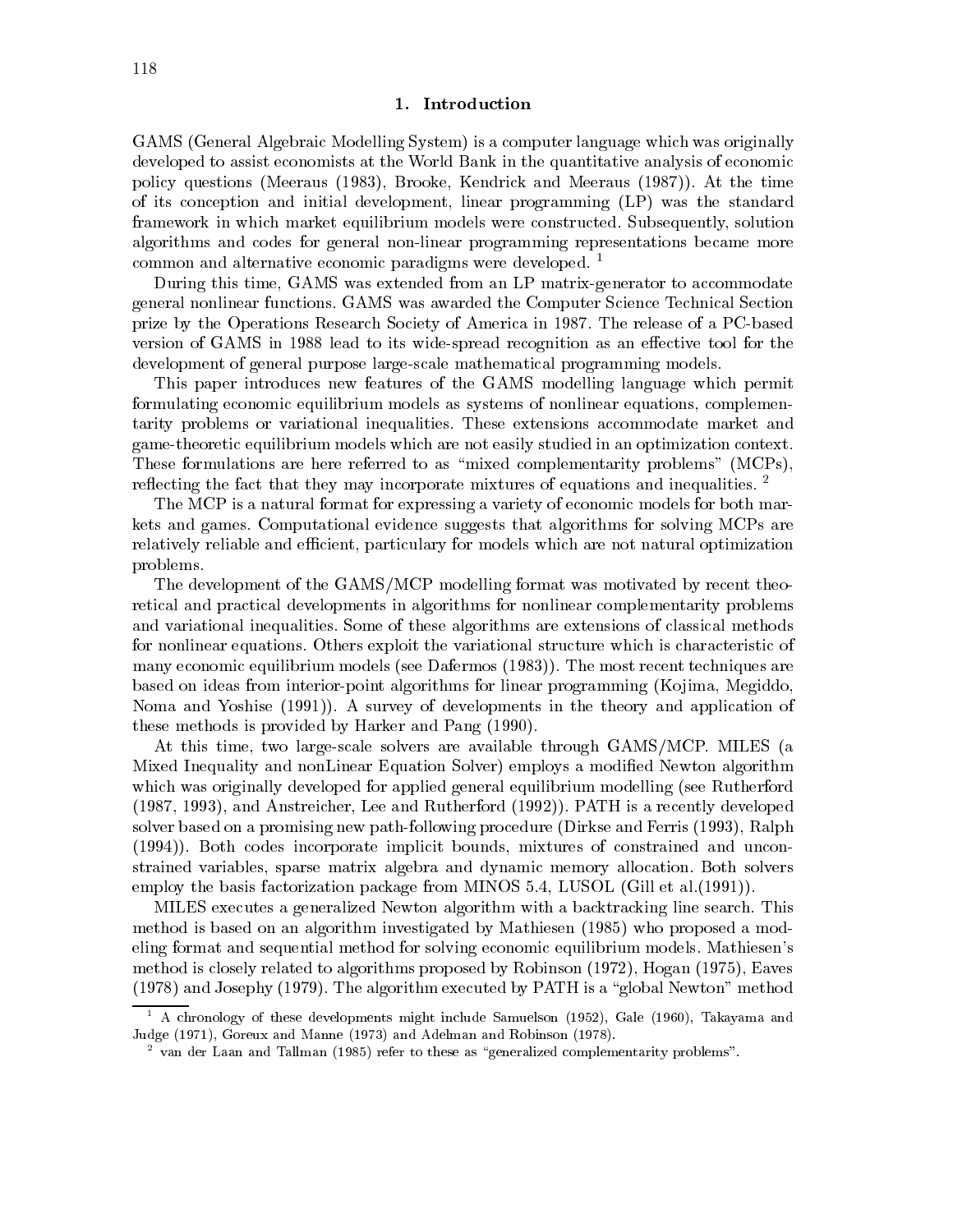in which the backtracking line search is replaced by a "path search". The algorithms share the same quadratic rate of convergence near a solution, but they may follow different tra jectories away from the equilibrium. Because convergence cannot always be guaranteed with either algorithm, it is helpful to have both algorithms available when working with large or difficult problems.

There are two methods for expressing mixed complementarity problems in GAMS. The first is based on "standard" GAMS algebra with extended syntax to signify complementarity links between equations and variables. The second method is a GAMS interface for general equilibrium modeling with MPSGE (a Mathematical Programming System for General Equilibrium). MPSGE is a function and Jacobian evaluation program for a broad class of economic models. Nonlinear equations in an MPSGE model are automatically generated from a tabular description of cost and expenditure functions. The MPSGE interface is well suited for a specific class of functions, whereas GAMS/MCP can be applied to any complementarity problem which can be written with standard GAMS algebra. Any MPSGE model can be written in GAMS/MCP but not all GAMS/MCP models can be cast using MPSGE functions.3

The remainder of this paper is organized as follows. Section 2 defines the general class of mathematical programs which can be cast in an MCP format, Section 3 presents MCP formulations for three models which arise in market equilibrium analysis and game theory and computational benchmarks for MILES and PATH. Section 4 describes how local sensitivity analysis can be conducted within GAMS by using a nonlinear optimizer in conjunction with GAMS/MCP. Section 5 summarizes of GAMS/MCP syntax, and section 6 provides a brief conclusion. An appendix (available upon request) contains program listings for models described in the paper.

#### 2. Manifestations of the Mixed Complementarity Problem

The "mixed-complementarity problem"  $(MCP)$  is defined here as:

Given:  $F: R^N \to R^N$ ,  $\ell, u \in R^N$  (MCF) (MCP) Find:  $z, w, v \in R^N$ s.t.  $F(z) - w + v = 0$  $\ell < z < u, \quad w > 0, \quad v > 0$  $w^2$  ( $z = \ell$ )  $= 0$ ,  $v^2$  ( $u = z$ )  $= 0$ 

in which  $-\infty \leq \ell \leq u \leq +\infty$ . F must be continuously differentiable in order to express a model using GAMS/MCP algebra. Sufficient conditions for convergence of a Newton-type algorithm place additional restrictions on  $F$ . Once such condition would be that  $F$  is a P-function (see Harker and Pang  $(1990).$ )<sup>4</sup>

 $^\circ$  The present paper does not present details of the MPSGE syntax. The interested reader is referred to Rutherford (1992b). MPSGE accommodates "auxiliary constraints" written in GAMS/MCP algebra for economic features which fall outside the standard Arrow-Debreu framework.

 $^\circ$  in practice, it is quite difficult to determine whether the properties of a particular mapping guarantee convergence. For applied work, it is normal practice to first confirm convergence for a small-scale prototype and then proceed to develop a large scale model.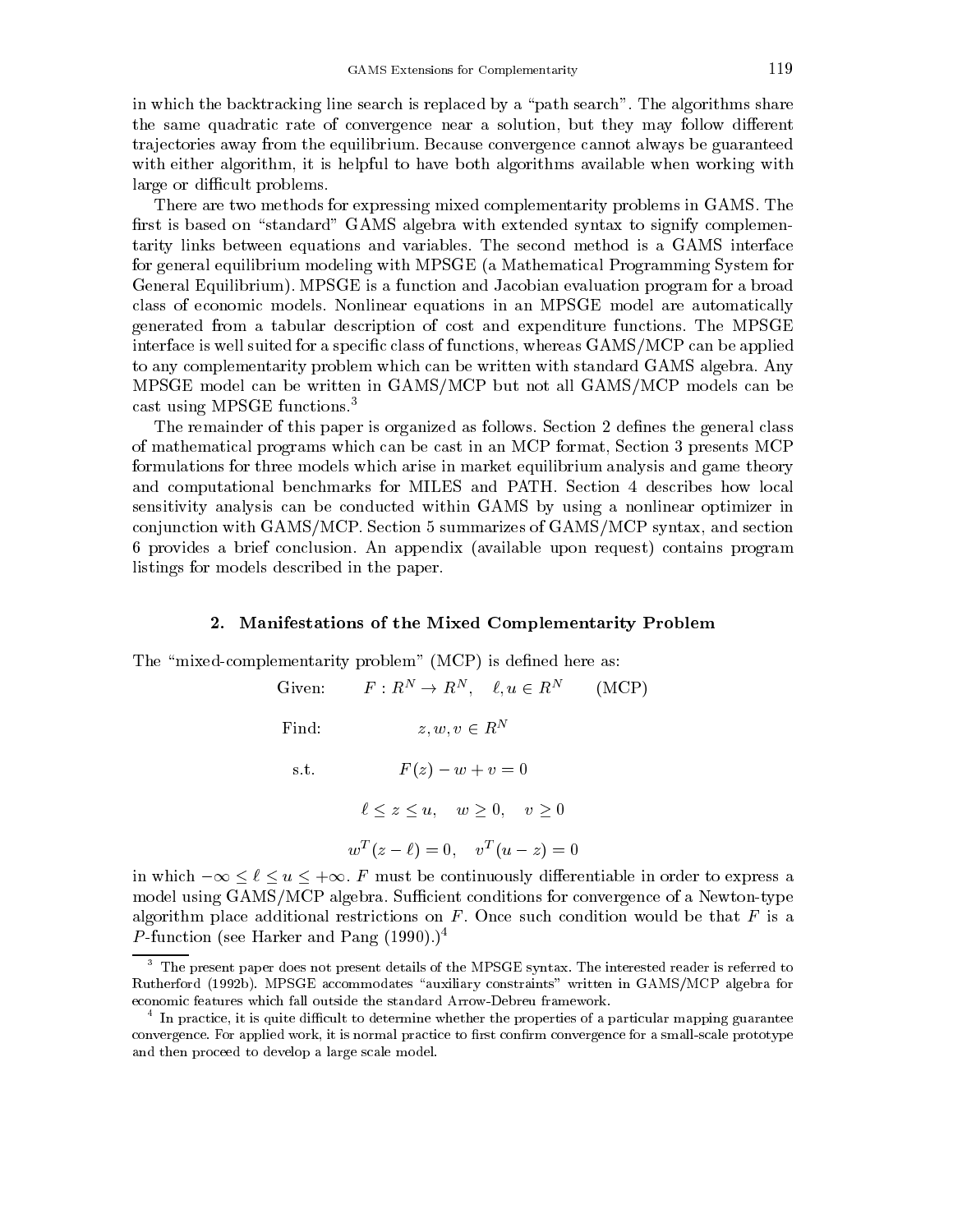This MCP format encompasses a number of special cases, including the following:  $(i)$  a linear system of equations:

```
Given: A \in R^{n \wedge n}, b \in R^n (LSYS)
Find: x \in R^nAx = b
```
which is represented as an MCP by letting  $\ell = -\infty$ ,  $u = +\infty$ ,  $z = x$ , and  $F(z) =$  $Az - b$ ;

(ii) a nonlinear system of equations:

Given: 
$$
f: R^n \to R^n
$$
,  $b \in R^n$  (NLSYS)  
Find:  $x \in R^n$   
s.t.  $f(x) = 0$ 

which is represented as an MCP by letting  $\ell = -\infty$ ,  $u = +\infty$ ,  $z = x$ , and  $F(z) =$  $f(z);$ 

(iii) a linear complementarity problem:

Given: 
$$
M \in R^{n \times n}
$$
,  $q \in R^n$  (LCP)

Find:

$$
z\in R^n
$$

s.t. 
$$
q + Mz \ge 0
$$
,  $z \ge 0$ ,  $z^T(q + Mz) = 0$ 

which is represented as an MCP by letting  $\ell = 0$ ,  $u = +\infty$ , and  $F(z) = q + M z$ ; (iv) a nonlinear complementarity problem:

Given:  $f: R^n \to R^n$  (NCP) Find:  $z \in R^n$ s.t.  $f(z) \geq 0$ ,  $z \geq 0$ ,  $z^T f(z) = 0$ which is represented as an MCP by setting  $\ell = 0$ ,  $u = +\infty$ , and  $F(z) = f(z)$ ;

(v) a nonlinear program:

Given: 
$$
f: R^n \to R
$$
,  $g: R^n \to R^m$ ,  $\hat{\ell}, \hat{u} \in R^n$  (NLP)

Find:  $x \in R^n$  to

 $\max f(x)$ 

$$
s.t. \t\t g(x) = 0
$$

 $\ell \leq x \leq \hat{u}$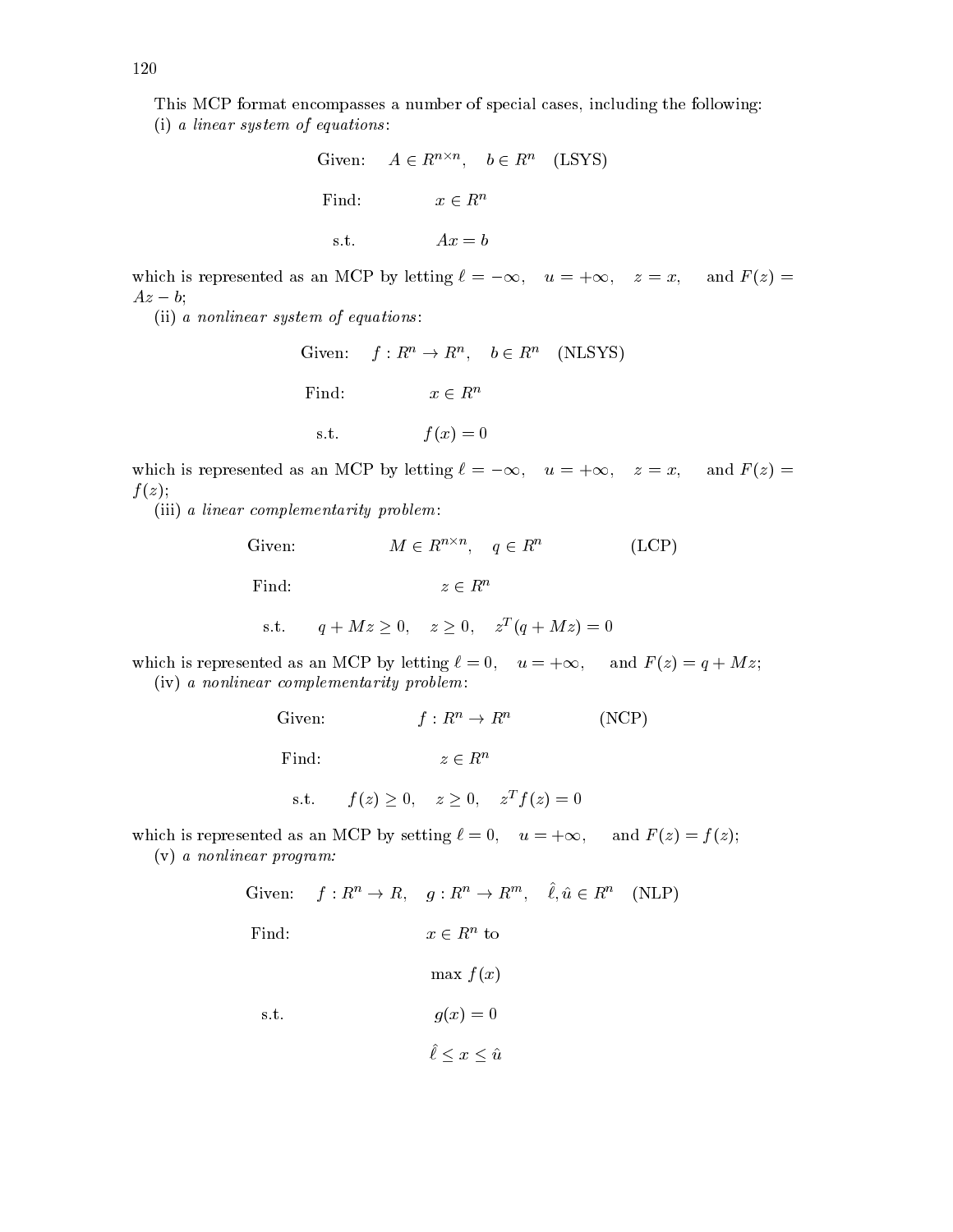which (when  $f()$  is concave and  $g()$  is convex) may be represented as an MCP by setting  $N = n + m$ , and partitioning<sup>5</sup>:

$$
z = \begin{pmatrix} x \\ y \end{pmatrix}, \quad \ell = \begin{pmatrix} \hat{\ell} \\ -\infty \end{pmatrix}, \quad u = \begin{pmatrix} \hat{u} \\ +\infty \end{pmatrix}, \quad F(z) = \begin{cases} \nabla f(x) - \nabla g(x)^T y \\ g(x) \end{cases}
$$

 $(v)$  a finite-dimensional system of variational inequalities:

**The contract of the contract of the contract of the contract of the contract of the contract of the contract of the contract of the contract of the contract of the contract of the contract of the contract of the contract** 

Given:  $f: R^n \to R^n$ ,  $q: R^n \to R^m$ (VIP) Find:  $x^* \in X \equiv \{\xi \in R^n | g(\xi) \geq 0\}$  $\max f(x^*)^T(x-x^*) \geq 0 \quad \forall x \in X$ 

which (when  $f()$  is convex and  $g()$  is concave) is represented as an MCP by setting  $N = n + m$ , and partitioning<sup>6</sup>

$$
z = \begin{pmatrix} x \\ y \end{pmatrix}, \quad \ell = \begin{pmatrix} -\infty \\ 0 \end{pmatrix}, \quad u = (+\infty), \quad F(z) = \begin{cases} f(x) - \nabla g(x)^T y \\ g(x) \end{cases}
$$

When a model can be directly expressed as a linear or nonlinear program, it is typically more efficient and reliable to apply a linear or nonlinear programming algorithm, several of which are available through GAMS. MCP is particularly useful for mathematical programs which cannot be processed as optimization problems. Local sensitivity techniques for MCP models may be employed for any of these mathematical programs.

#### 3. Economic Models

#### 3.1. SPATIAL EQUILIBRIUM MODELS

As an introduction to the MCP format, consider the Hitchcock-Koopmans transportation problem as described by Dantzig (1963). The data include a set of suppliers I and a set of markets J, with supplies  $a_i$ , demands  $b_j$ , transport costs  $c_i j$  from supplier i to market j. Figure 1 presents GAMS code dening the sets and data parameters used in the various models which are to be subsequently presented. Cast as a planning problem, this linear program seeks a transport schedule which minimizes the cost of supplying all markets.

$$
\min_{x \in X} f(x^*)^T x
$$

 $\tau$  y corresponds to the Lagrange multipliers on the constraints in the nonlinear program.

UDServe that  $x$  in (VIP) solves:

Provided that the relevant convexity and regularity conditions are satised, the MCP system constitutes necessary and sufficient conditions for minimization, and therefore an MCP solution is a solution to the original system of variational inequalities.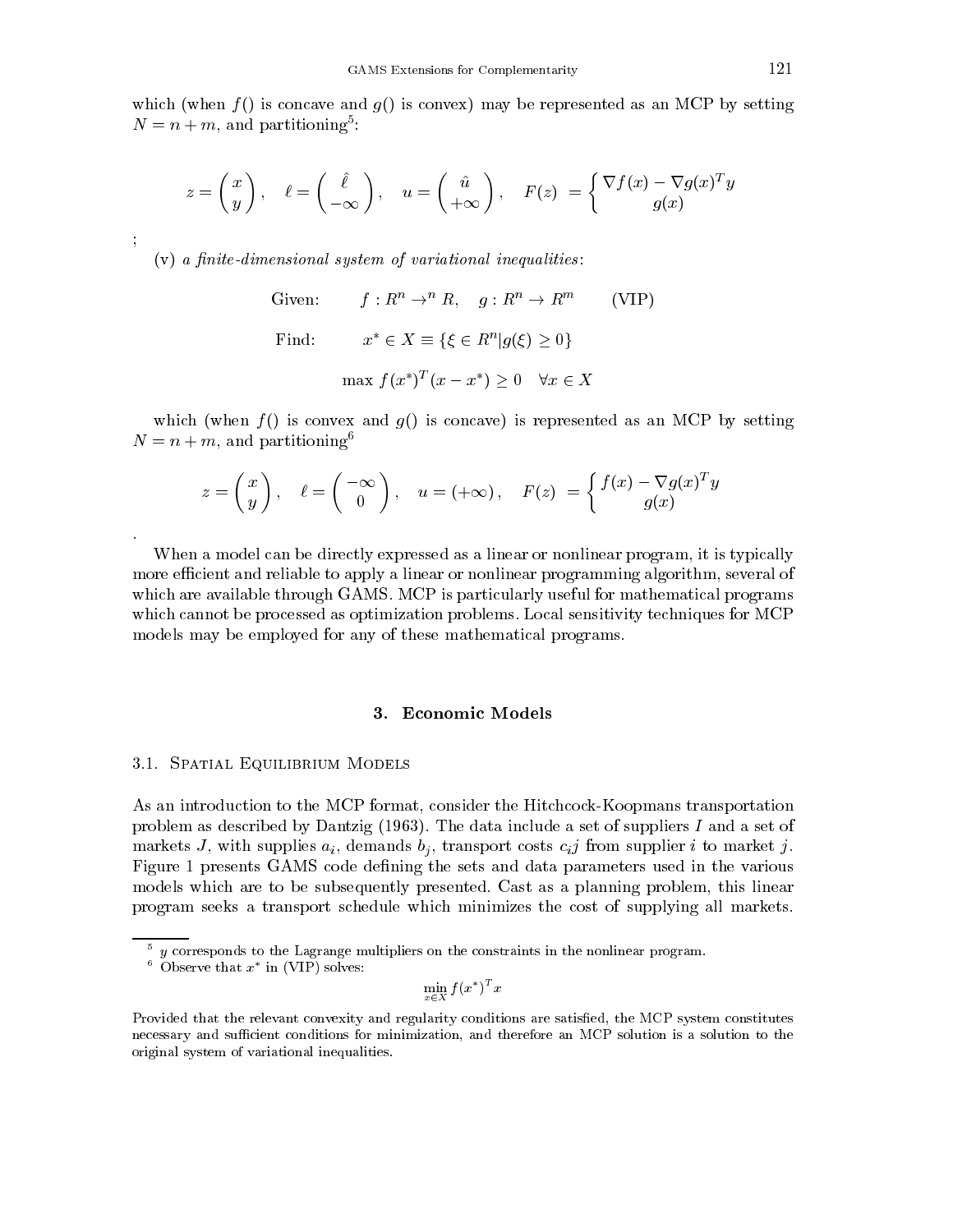That is:

$$
\min \sum_{ij} c_{ij} x_{ij}
$$
\n
$$
\text{s.t.} \quad \sum_{j} x_{ij} \leq a_i
$$
\n
$$
\sum_{i} x_{ij} \geq b_j
$$
\n
$$
x \geq 0
$$

The GAMS code for the linear programming formulation is in Figure 2.7

It is well known that this problem can be interpreted as a market equilibrium problem in which the dual multiplier for an equation from the first set of constraints,  $w_i$ , represents the price in supply market i, and the dual multiplier for an equation in the second set of constraints,  $p_i$ , represents the price in demand market j.

Cast as a market equilibrium problem, a system of IJ inequalities and associated complementary slackness conditions replace the minimization operator. "Zero profit conditions" for transportation activities characterize a competitive, constant-returns-to-scale (CRTS) "transportation" industry in which free entry drives excess profits to zero for active trade links and no unprotable activities are operated. The equations which characterize this equilibrium are:

$$
\sum_{j} x_{ij} \le a_i, \quad w_i \ge 0, \quad w_i \left( a_i - \sum_j x_{ij} \right) = 0 \quad \forall i
$$
  

$$
\sum_{i} x_{ij} \ge b_j, \quad p_j \ge 0, \quad p_j \left( b_j - \sum_i x_{ij} \right) = 0 \quad \forall i
$$
  

$$
w_i + c_{ij} \ge p_{ij}, \quad x_{ij} \ge 0, \quad x_{ij} \left( w_i + c_{ij} - p_j \right) = 0 \quad \forall i, j
$$

This system of inequalities is a *linear* complementarity problem which may be specified in GAMS/MCP syntax as shown in Figure 3.

There would be no particular reason to formulate a linear program as an MCP. Suppose, however, that demands and supplies were price responsive and all markets perfectly competitive. These assumptions alone would not rule out an optimization approach, but they would require use of a *nonlinear* programming algorithm. For concreteness, let demand and supply functions be isoelastic. The revised equilibrium conditions are:

$$
\sum_{j} x_{ij} \le \alpha_i w_i^{\eta_i}, \quad w_i \ge 0, \quad w_i \left( \alpha_i w_i^{\eta_i} - \sum_{j} x_{ij} \right) = 0 \quad \forall i
$$
  

$$
\sum_{i} x_{ij} \ge \beta_j p_j^{-\sigma_j}, \quad p_j \ge 0, \quad p_j \left( \beta_j p_j^{-\sigma_j} - \sum_{i} x_{ij} \right) = 0 \quad \forall i
$$
  

$$
w_i + c_{ij} \ge p_{ij}, \quad x_{ij} \ge 0, \quad x_{ij} \left( w_i + c_{ij} - p_j \right) = 0 \quad \forall i, j
$$

This is a nonlinear complementarity problem.

When the matrix of cross-price elasticities for a partial equilibrium model is symmetric, there is an associated optimization problem which can be used to compute the equilibrium prices and quantities. (The model is said to be integrable - see Takayama and Judge (1971).)

122

<sup>7</sup> This and subsequent Figures contain GAMS program fragments which illustrate ideas. Full program listings are provided in Appendix B. The MCP transportation model is in the GAMS model library. To copy it to your current directory execute \gamslib transmcp". Readers unfamiliar with the rudiments of the GAMS language may refer to Chapter 2 of the GAMS Users Guide (1987).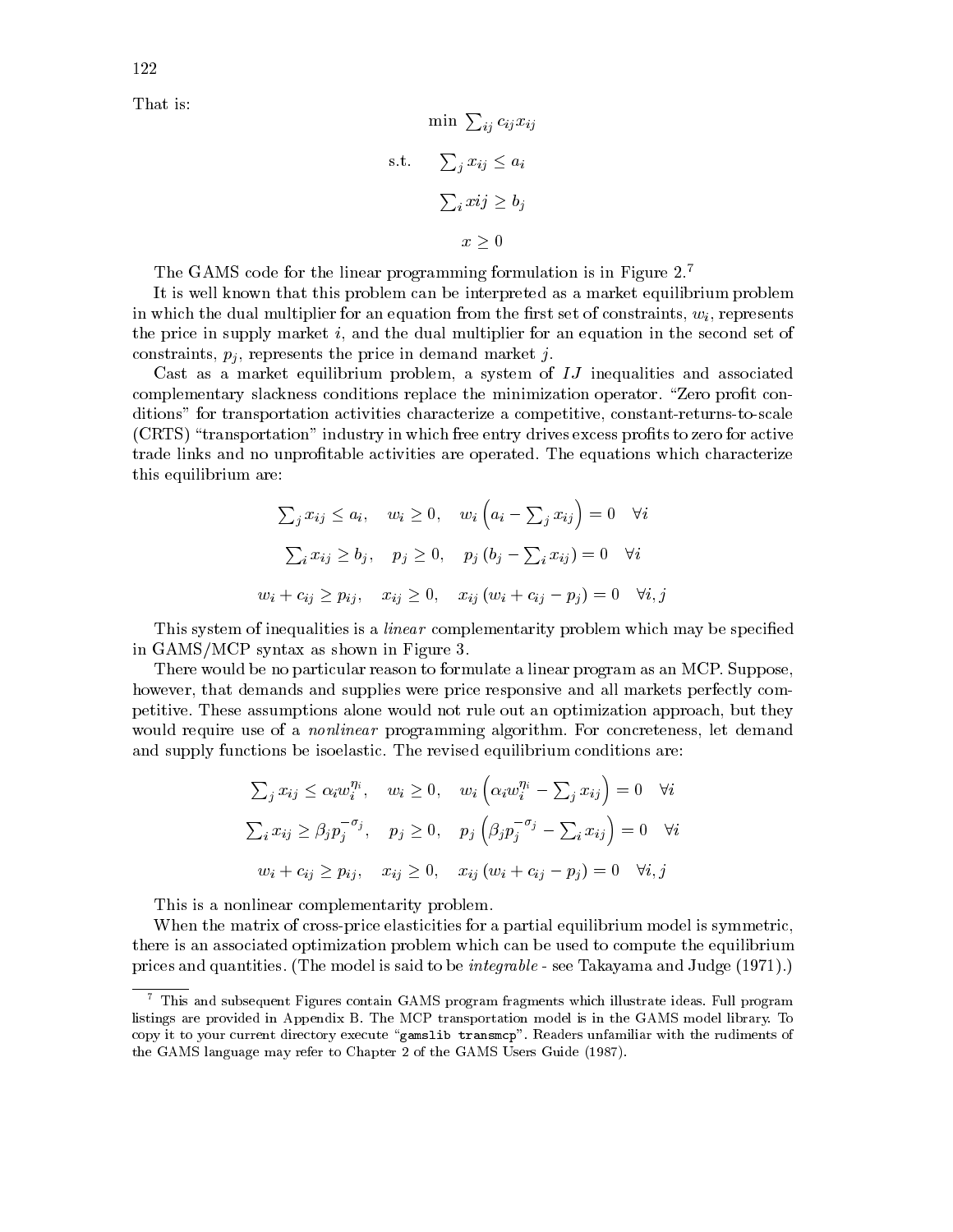```
SETS
    I canning plants / SEATTLE, SAN-DIEGO /
                       / NEW-YORK, CHICAGO, TOPEKA / ;
    Jmarkets
PARAMETERS
     A(I) capacity of plant i in cases (when prices are unity)
      / SEATTLE 325
          SAN-DIEGO 575 /,
     B(J) demand at market j in cases (when prices equal unity)
      \primeNEW-YORK 325
          CHICAGO
                     300
          TOPEKA 275 /,
     ETA(I) Price elasticity of supply
          SEATTLE 1.0
      \primeSAN-DIEGO 1.0 /,
     SIGMA(J) Price elasticity of demand
      \primeNEW-YORK 1.5
          CHICAGO 1.2
          TOPEKA 2.0 /;
TABLE DIST(I,J) distance in thousands of miles
   SAN-DIEGO 2.5 1.8 1.4 ;
SCALAR F freight in dollars per case per thousand miles /90/ ;
PARAMETER C(I,J) transport cost in thousands of dollars per case;
C(I,J) = F * DIST(I,J) / 1000;PARAMETER PBAR(J) Reference price at demand node J (suppy price = 1)
     / NEW-YORK 1.225
            CHICAGO 1.153
            TOPEKA
                                1.126 /:
```
Figure 1a. GAMS Set and Data Statements for the Transportation Model

In the present example, cross-price elasticities are zero, and the associated optimization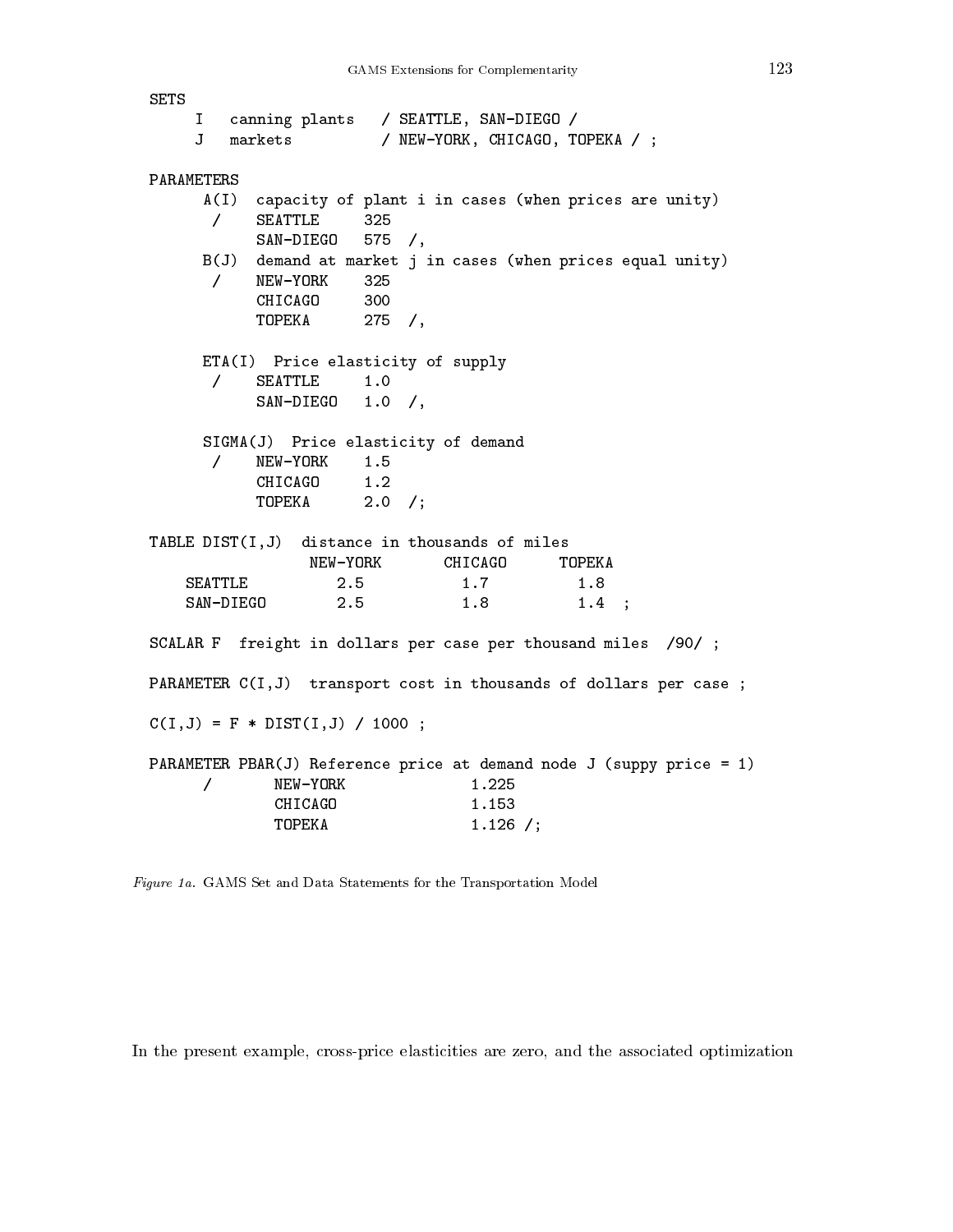```
PARAMETER ALPHA(I) Supply function share coefficient (MCP),
               BETA(J) Demand function share coefficient (MCP),
               GAMMA(I) Supply function share coefficient (NLP),
               KAPPA(J) Demand function share coefficient (NLP),
               EPSD(J) Demand function elasticity coefficient,
               EPSY(I) Supply function elasticity coefficient;
ALPHA(I) = A(I);BETA(J) = B(J) * PBAR(J) * *SIGMA(J);GAMMA(I) = (ETA(I) / (1 + ETA(I))) * (1/ALPHA(I))**(1/ETA(I));KAPPA(J) = (SIGMA(J) / (SIGMA(J)-1)) * BETA(J) ** (1/SIGMA(J));EPSD(J) = (SIGMA(J) - 1) / SIGMA(J);EPSY(I) = (ETA(I) + 1) / ETA(I);
```
Figure 1b. GAMS Parameter Declarations and Assignments for the Transportation Model

#### VARIABLES

| X(I,J) | SHIPMENT QUANTITY FROM I TO J     |
|--------|-----------------------------------|
| COST   | MINIMAND - TOTAL COST OF SHIPMENT |

POSITIVE VARIABLE X;

#### EQUATIONS

| SUPPLY(I) | SUPPLY LIMIT              |
|-----------|---------------------------|
| DEMAND(J) | DEMAND CONSTRAINT (FIXED) |
| OBJDFF.   | DEFINES COST;             |

- $SUPPLY(I)$ ..  $A(I) = G = SUM(J, X(I, J));$
- DEMAND(J).. SUM(I,  $X(I,J)$ ) =G= B(J);
- OBJDEF..  $COST = E= SUM((I,J), C(I,J) * X(I,J));$

MODEL MINCOST / SUPPLY, DEMAND, OBJDEF/;

SOLVE MINCOST USING LP MINIMIZING COST;

Figure 2. The Transportation Model Formulated as a Linear Program

problem is:

```
\max \sum_i \gamma_i y_i^{\epsilon_i} + \sum_i \kappa_j d_i^{\epsilon_j}\frac{\epsilon_i^s}{i} + \sum_j \kappa_j d_j^{\epsilon_j^{-}} - \sum_{ij} c_{ij} x_i\frac{\epsilon_j^z}{i} - \sum_{ij} c_{ij} x_i js.t. \sum_i x_{ij} \leq y_i\sum_i x_{ij} \geq d_jx_{ij} \geq 0, \quad d_i \geq 0, \quad y_i \geq 0
```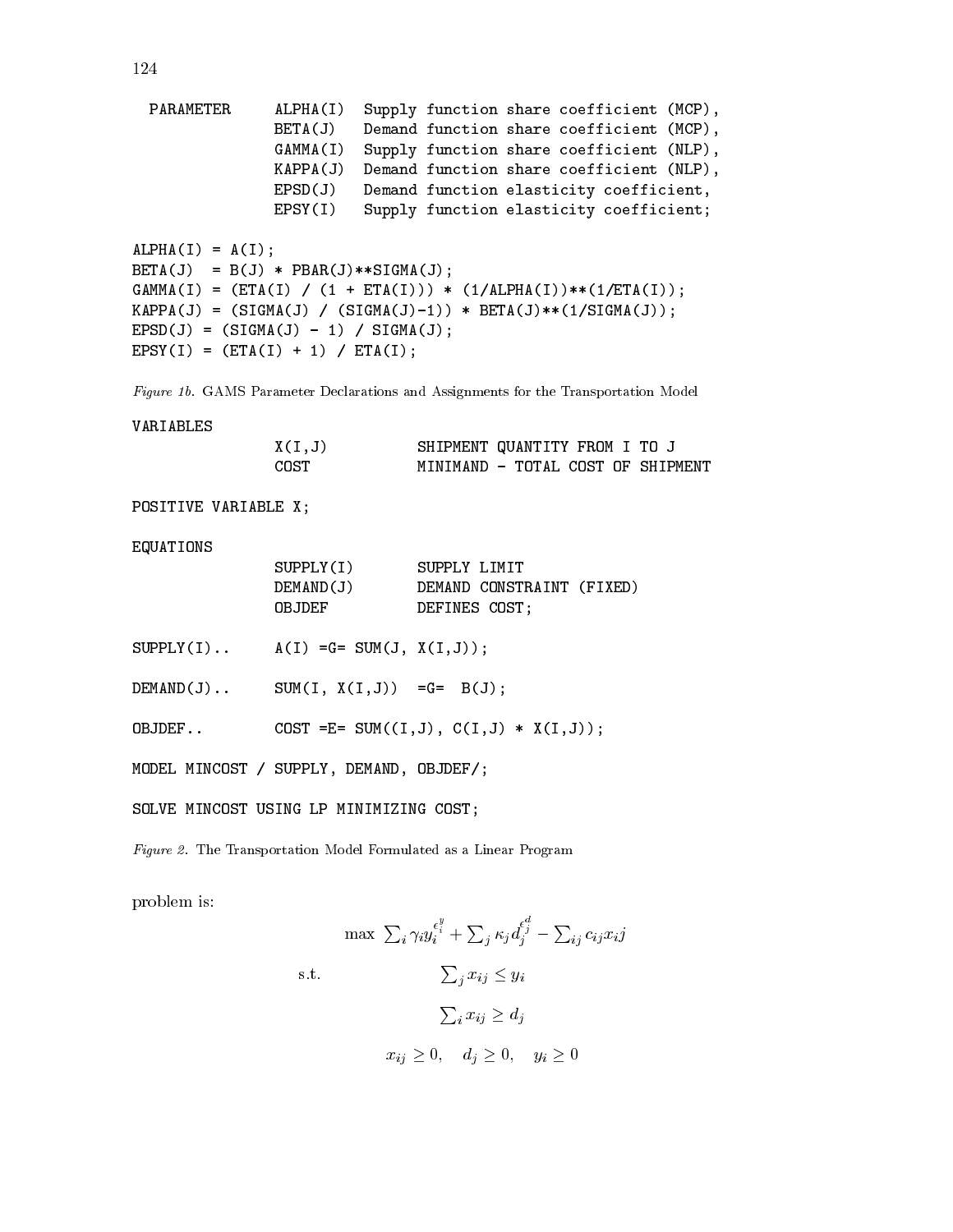| POSITIVE VARIABLES |                                         |                                     |
|--------------------|-----------------------------------------|-------------------------------------|
|                    | W(I)                                    | SHADOW PRICE AT SUPPLY NODE I,      |
|                    | P(J)                                    | SHADOW PRICE AT DEMAND NODE J,      |
|                    | X(I,J)                                  | SHIPMENT QUANTITIES IN CASES;       |
|                    |                                         |                                     |
| EQUATIONS          |                                         |                                     |
|                    | SUPPLY(I)                               | SUPPLY LIMIT AT PLANT I,            |
|                    |                                         | DEMAND(J) FIXED DEMAND AT MARKET J, |
|                    |                                         | PROFIT(I,J) ZERO PROFIT CONDITIONS; |
|                    |                                         |                                     |
|                    | PROFIT(I,J) $W(I) + C(I,J) = G = P(J);$ |                                     |
|                    |                                         |                                     |
|                    | SUPPLY(I) $A(I) = G = SUM(J, X(I, J));$ |                                     |
|                    |                                         |                                     |
|                    | DEMAND(J) SUM(I, $X(I,J)$ ) =G= B(J);   |                                     |
|                    |                                         |                                     |

MODEL TRNSP / PROFIT.X, SUPPLY.W, DEMAND.P/ ;

SOLVE TRNSP USING MCP;

Figure 3. The Transportation LP Formulated as an LCP

where:

$$
\gamma_i = \frac{\eta_i}{1+\eta_i}\left(\frac{1}{\alpha_i}\right)^{1/\eta_i}, \quad \kappa_j = \frac{\sigma_j}{1+\sigma_j}\beta_j^{1/\sigma_j}, \quad \epsilon_i^y = \frac{1+\eta_i}{\eta_i}, \quad \text{ and } \epsilon_j^d = \frac{\sigma_j-1}{\sigma_j}
$$

In economic terms, the market allocation "maximizes the sum of producer and consumer surplus".

Economic equilibrium models are typically used to assess the consequences of market distortions, typically in the form of taxes, tariffs or other types of government policies. In public finance, equilibrium models are often used to measure the "excess burden" of a given tax structure. When ad-valorem taxes are present, the NLP formulation of a market equilibrium problem is not straight-forward. No single optimization problem characterizes the equilibrium because the resulting allocation is inefficient. Such an equilibrium could be computed by solving a sequence of nonlinear programs, but in these cases the MCP formulation is certainly more transparent.

As illustration of a model which is difficult to treat in an optimization framework but easy to pose as an MCP, consider applying  $ad-valuelorem$  taxes on trade flows in the spatial equilibrium model from above. This causes the supply price to be a non-unitary multiple of the marginal cost of supply, destroying integrability (notice that *specific* taxes do not cause this problem, as they can simply be added to the transport cost coefficients). The GAMS/MCP model is shown in Figure 4.

There are several directions in which the spatial price equilibrium model can be extended. Harker (1986) describes several spatial equilibrium models with imperfect competition. The variational and complementarity versions of these models are implemented in GAMS library models HARKER and HARKERMCP, respectively.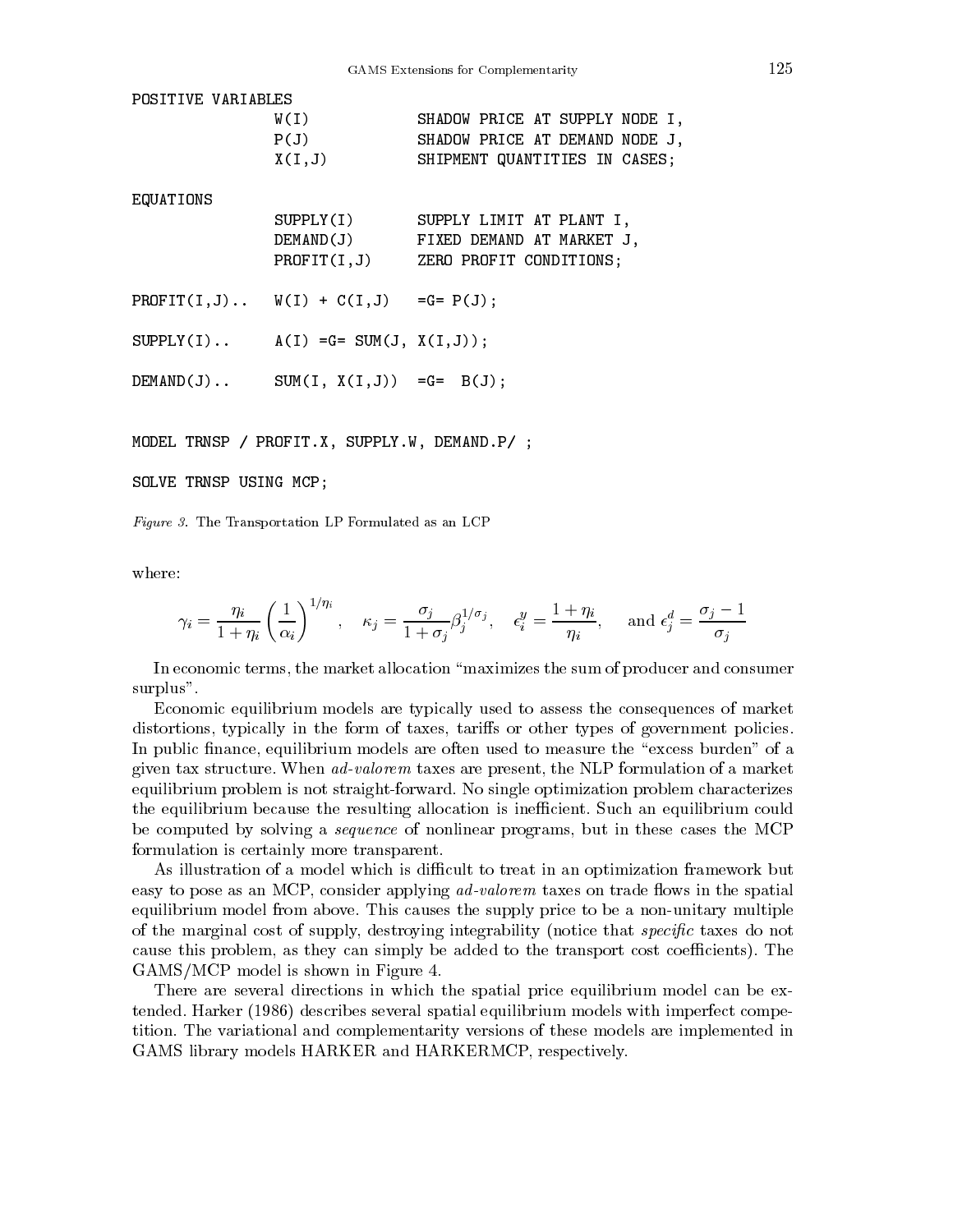126

|                         |                                                           | PARAMETER $T(I,J)$ AD-VALOREM TAX RATE;                           |
|-------------------------|-----------------------------------------------------------|-------------------------------------------------------------------|
| POSITIVE VARIABLES      |                                                           |                                                                   |
|                         | W(I)                                                      | SHADOW PRICE AT SUPPLY NODE I,                                    |
|                         | P(J)                                                      | SHADOW PRICE AT DEMAND NODE J,                                    |
|                         | X(I,J)                                                    | SHIPMENT QUANTITIES IN CASES;                                     |
| EQUATIONS               |                                                           |                                                                   |
|                         | SUPPLY(I) SUPPLY LIMIT                                    |                                                                   |
|                         |                                                           | DEMAND(J) DEMAND CONSTRAINT (FIXED)                               |
|                         |                                                           | $\texttt{PROFIT}(I, J)$ ZERO PROFIT CONDITIONS;                   |
|                         |                                                           |                                                                   |
|                         |                                                           | SUPPLY(I) ALPHA(I) * $W(I)$ * *ETA(I) =G= SUM(J, X(I,J));         |
|                         |                                                           |                                                                   |
|                         |                                                           | DEMAND(J) SUM(I, X(I,J)) =G= BETA(J) * P(J)**(-SIGMA(J));         |
|                         |                                                           | PROFIT(I,J) $(1 + T(I,J)) * (W(I) + C(I,J)) = G = P(J);$          |
|                         | MODEL TRNSP / PROFIT.X, SUPPLY.W, DEMAND.P/;              |                                                                   |
|                         |                                                           | * Avoid function evaluation errors by installing positive bounds: |
|                         | $P.L0(J) = 0.001; W.L0(I) = 0.001;$                       |                                                                   |
| * 10% tax on all trade: |                                                           |                                                                   |
| $T(I,J) = 0.10;$        |                                                           |                                                                   |
| SOLVE TRNSP USING MCP;  |                                                           |                                                                   |
|                         | Figure 4. Spatial Price Equilibrium with Ad-Valorem Taxes |                                                                   |

## 3.2. An Intertemporal General Equilibrium Model

Many economic problems involves decision-making over time with "dated commodities". The Ramsey model of forward-looking investment and savings decisions is one such model. In a closed economy setting, Ramsey's model can be formulated as a nonlinear program. In a multi-regional framework, however, international capital flows are endogenous and an equilibrium cannot be determined by solving a single optimization problem. In the simplest model (see GAMS library models RAMSEY and MR5MCP), a single, homogeneous good is produced throughout the world and this good may be used for either consumption or investment. The market equilibrium can be supported by separate optimization problems for representative agents in each region, taking international prices as given. The region r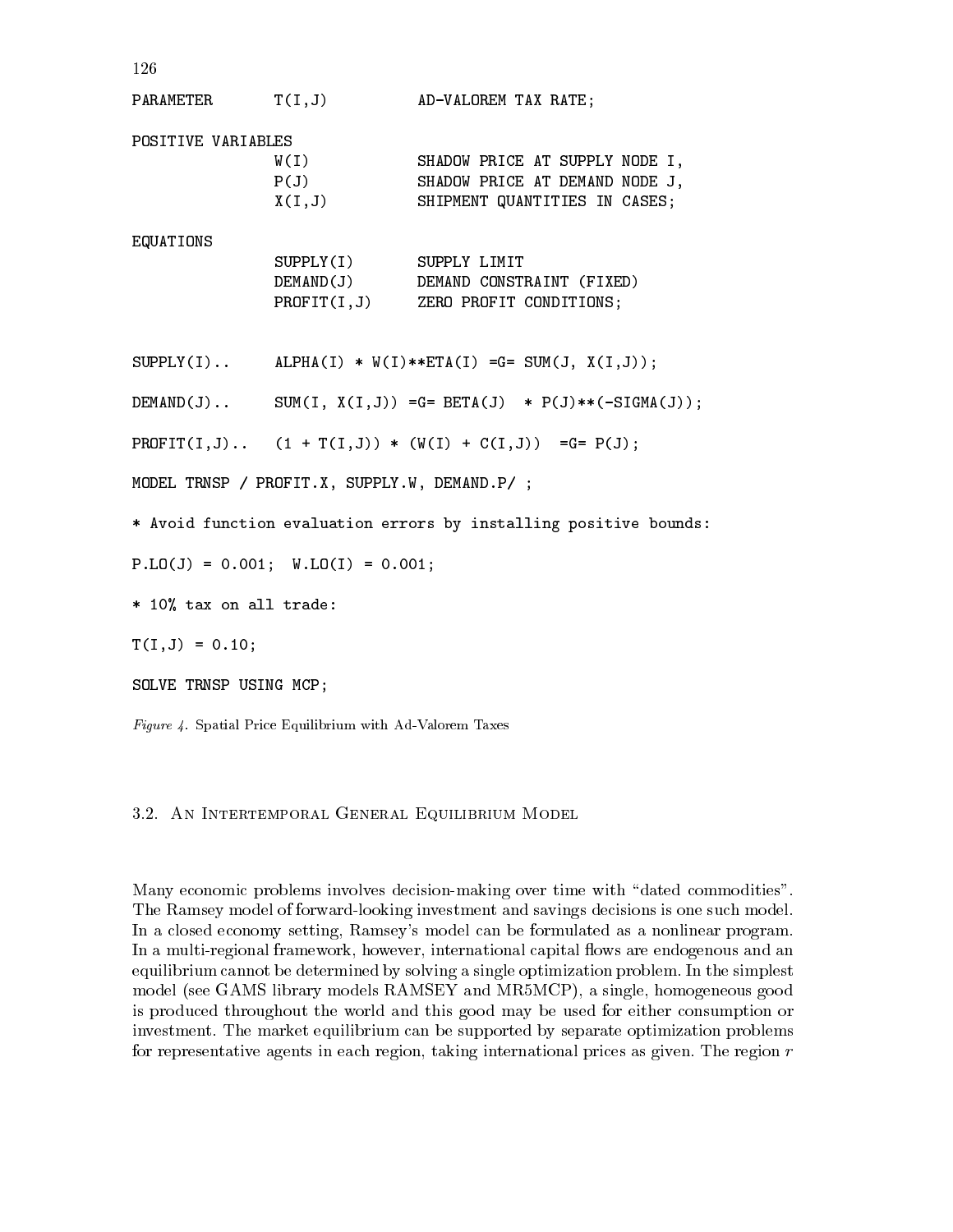planning problem is:

$$
\max \sum_{t=1}^{T} \Delta_{rt} \log C_{rt}
$$
\ns.t. 
$$
C_{rt} = Y_{rt} + M_{rt} - X_{rt} - I_{rt}
$$
\n
$$
Y_{rt} = \phi_r K_{rt}^{\alpha_r} \bar{L}_{rt}^{1-\alpha_r}
$$
\n
$$
K_{rt} = \begin{cases} \bar{K}_{r1} & t=1\\ \lambda K_{rt-1} + \lambda \frac{n}{2} I_{rt-1} + \frac{n}{2} I_{rt} & t \neq 1 \end{cases}
$$
\n
$$
I_{rT} = (g_r + \delta_r) K_{rT}
$$
\n
$$
\sum_{t=1}^{T} \bar{p}_t (M_{rt} - X_{rt}) = 0
$$

The parameters for this planning problem are:

- $p_t$  the present-value international market price or period t output,
- $\mu_{rt}$ ,  $\mu_{r1}$  the exogenous primary factor endowments (fabor and initial capital stock),
- $\Delta_{rt}$  the period t discount parameter reflecting differences across countries in the rate of time preference and thus in the rate of return to capital,

$$
\Delta_{rt} \ge 0, \quad \sum_{t} \Delta_{rt} = 1 \quad \forall r
$$

 $-$  *n* the number of years per period,

,

- ═  $\lambda_r$  the one-period survival share for physical capital subject to "evaporative decay",
- $g_r + \delta_r$  the sum of growth and depreciation rates in the terminal period, and
- $\phi$ ,  $\alpha_r$  parameters of region r's Cobb-Douglas production function.

The planning problem takes international prices,  $p_t$ , as given and it produces a vector of net exports  $\xi_{rt}(p) = X_{rt}(p) - M_{rt}(p)$ .

An international equilibrium is a vector of present value prices for which  $\sum_{r} p_t \xi_{rt}(p) =$  $0 \quad \forall r$ . This interpretation suggests an algorithm in which p is iteratively adjusted in order to clear international markets. This and more sophisticated adjustment procedures can be applied to solve multi-consumer general equilibrium models (see Rutherford (1992a)), but in most cases the MCP formulation is both more easily implemented and more efficient.

The complementarity formulation for this model is as follows:

 $-$  1.1 The present value of expenditure equals factor income.

$$
E_r=\sum_t w_{rt}\bar{L}_{rt}+p_{r1}^K\bar{K}_{r1}
$$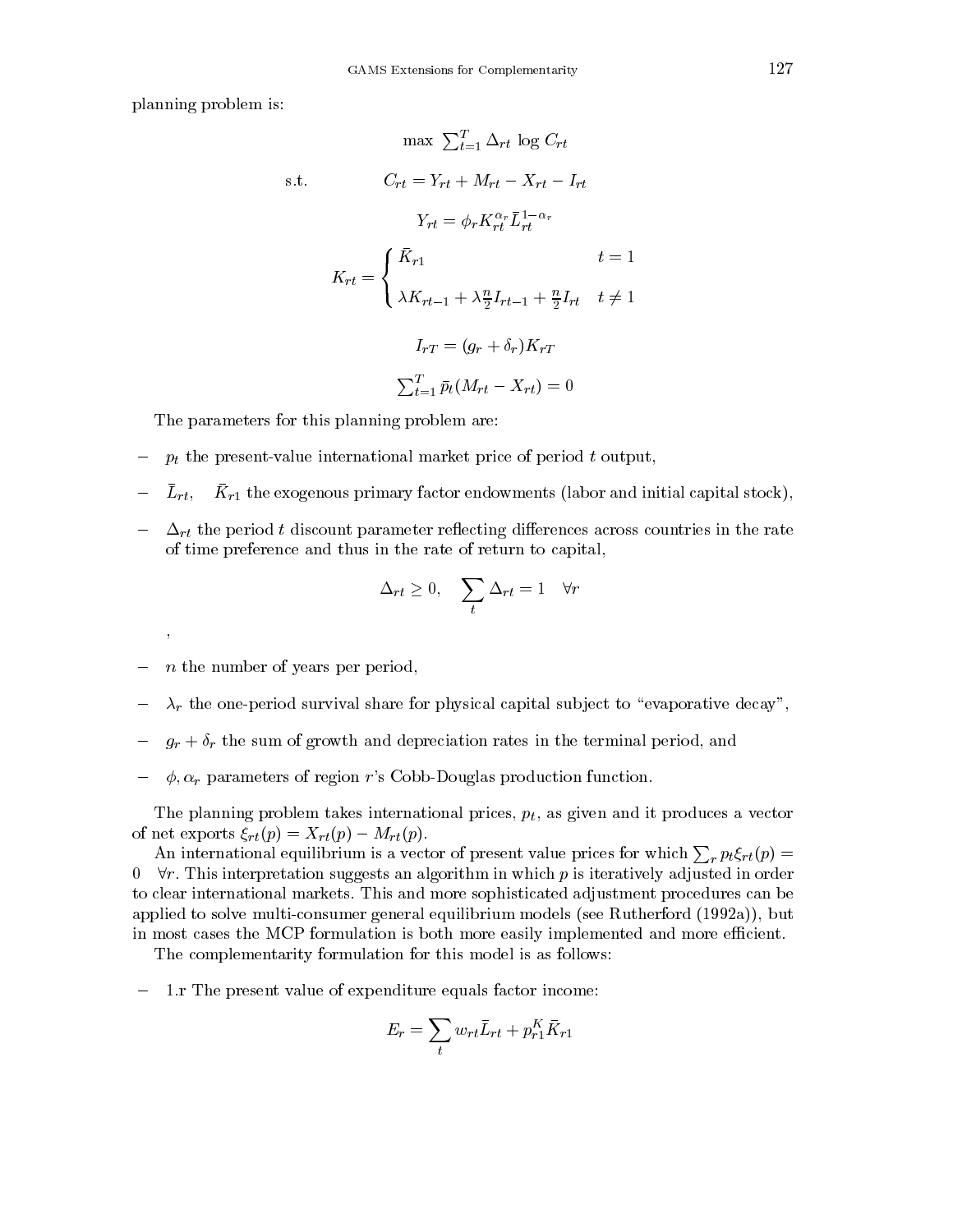$\overline{\phantom{0}}$ 2.t Aggregate world output equals consumption plus investment:

$$
\sum_{r} Y_{rt} \ge \sum_{r} \frac{Delta_{rt} E_r}{p_t} + I_{rt}
$$

═ 3.rt The present value cost of output is a Cobb-Douglas cost function based on the regional wage and rental rate:

$$
c_{rt} = \frac{1}{\phi_r} \left(\frac{r_{rt}^K}{\alpha_r}\right)^{\alpha_r} \left(\frac{w_{rt}}{1 - \alpha_r}\right)^{1 - \alpha_r}
$$

 $-$  4.rt Perfect competition assures no excess promis.

$$
c_{rt} \geq p_t
$$

 $\overline{\phantom{0}}$ 5.rt The supply of capital equals demand for capital use:

$$
K_{rt} \geq Y_{rt} \frac{(1 - \alpha_r)c_{rt}}{r_{rt}^K}
$$

 $\equiv$ 6.rt The exogenous labor supply equals demand:

$$
\bar{L}_{rt} \geq Y_{rt} \frac{\alpha_r c_{rt}}{w_{rt}}
$$

 $\overline{\phantom{0}}$  7.rt The capital stock equals depreciated stock from the previous period together with new investments from the previous and current period:

$$
K_{rt} = \begin{cases} \bar{K}_{r1} & t = 1\\ \lambda K_{rt-1} + \lambda \frac{n}{2} I_{rt-1} + \frac{n}{2} I_{rt} & t \neq 1 \end{cases}
$$

 $\overline{\phantom{0}}$ 8.rt Unrestricted international capital flows assure that the current consumption price is no less than the return on current investment:

$$
p_t \ge \begin{cases} \frac{n}{2} p_{rt}^K + \frac{n}{2} \lambda p_{rt+1}^K & t < T \\ \frac{n}{2} p_{rt}^K + p_r^T & t \ne 1 \end{cases}
$$

 $\frac{1}{2}$  9.rt The cost of capital is no less than the current rental price plus the salvage value from sales in the subsequent period:

$$
p_t^K \ge \begin{cases} r_{rt}^K + \lambda p_{rt+1}^K & t < T \\ r_{rt}^K - p_r^T (g_r + \delta_r) & t \neq 1 \end{cases}
$$

 $-$  10.1 Terminal investment must be sumclem to assure steady-state growth in the postterminal period:

$$
I_{rT}=(g_{rT}+\delta_r)K_{rT}
$$

128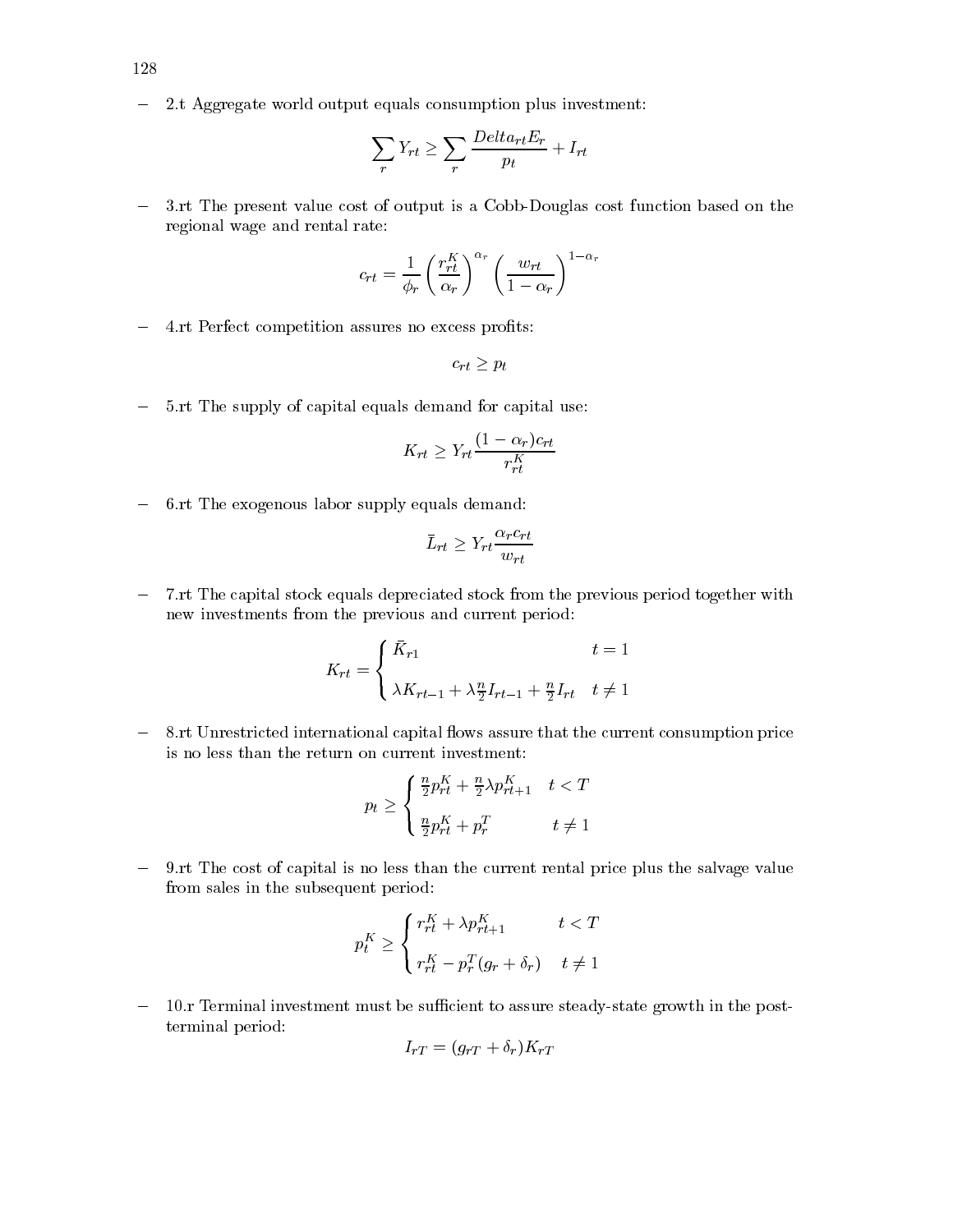| SET.                         | R                                            | REGIONS /USA, OOECD, USSR, CHINA, ROW/, |  |  |
|------------------------------|----------------------------------------------|-----------------------------------------|--|--|
|                              | T                                            | TIME PERIODS /T1*T11/,                  |  |  |
|                              | TINIT(T)                                     | INITIAL PERIOD /T1/                     |  |  |
|                              |                                              | TTERM(T) TERMINAL PERIOD /T11/;         |  |  |
|                              |                                              |                                         |  |  |
| <b>SCALAR</b>                |                                              | N WUMBER OF YEARS PER PERIOD /10/       |  |  |
| PARAMETERS                   |                                              |                                         |  |  |
|                              | L(T.R) LABOR STOCK IN EFFICIENCY UNITS       |                                         |  |  |
|                              | BETA(T,R) INTERTEMPORAL UTILITY PARAMETER    |                                         |  |  |
|                              | KINIT(R) INITIAL PERIOD CAPITAL STOCK        |                                         |  |  |
|                              | PHI(R) PRODUCTION FUNCTION SCALE PARAMETER   |                                         |  |  |
| ALPHA(R) CAPITAL VALUE SHARE |                                              |                                         |  |  |
|                              | DELTA(R) ANNUAL CAPITAL DEPRECIATION RATE    |                                         |  |  |
|                              | GAMMA(R) TERMINAL PERIOD GROWTH RATE         |                                         |  |  |
|                              | LAMBDA(R) ONE PERIOD CAPITAL SURVIVAL SHARE; |                                         |  |  |

Figure 5. Set and Parameter Declarations for the Multi-Region Ramsey Model

Figure 5 displays set and parameter definitions for this model (input data tables are suppressed). The GAMS/MCP equations and solution statements are presented in Figure 6. These equations correspond more or less exactly to the formulation given above.

There are two successive solution statements shown in this Figure, illustrating an solution scheme which is advisable for any general equilibrium model in which a good estimate of equilibrium values is not easily deduced. The first MCP solves the "partial equilibrium relaxation" of the model by fixing relative income levels. (See Rutherford  $(1992a)$ .) After having obtained this approximate equilibrium, the model with uncompensated demand functions is solved - using the partial equilibrium values as a starting point and holding the income for one agent fixed to normalize prices.

# 3.3. An MCP Formulation for N-Player Non-cooperative Games

The Lemke-Howson (1964) algorithm finds equilibria for two-player non-cooperative games with finite action spaces in pure or mixed strategies. An N-player extension of bimatrix games is conveniently expressed with the following notation:

– j denotes players  $j \in \{1...N\}$ 

\$TITLE MULTI-REGION RAMSEY MODEL

- *i* denotes pure strategies  $i \in \{1...M\}$  (the same number of strategies are assumed available to all players to simplify notation)
- ═ s denotes a "pure strategy profile" in which one pure strategy is assigned to each player,  $s \in \{1 \dots M^N\}$  $\}$
- ═  $i(s, j)$  denotes the pure strategy assigned to player j in strategy profile s.
- ═  $a_j s$  denotes the payoff to player j which arises from strategy profile s.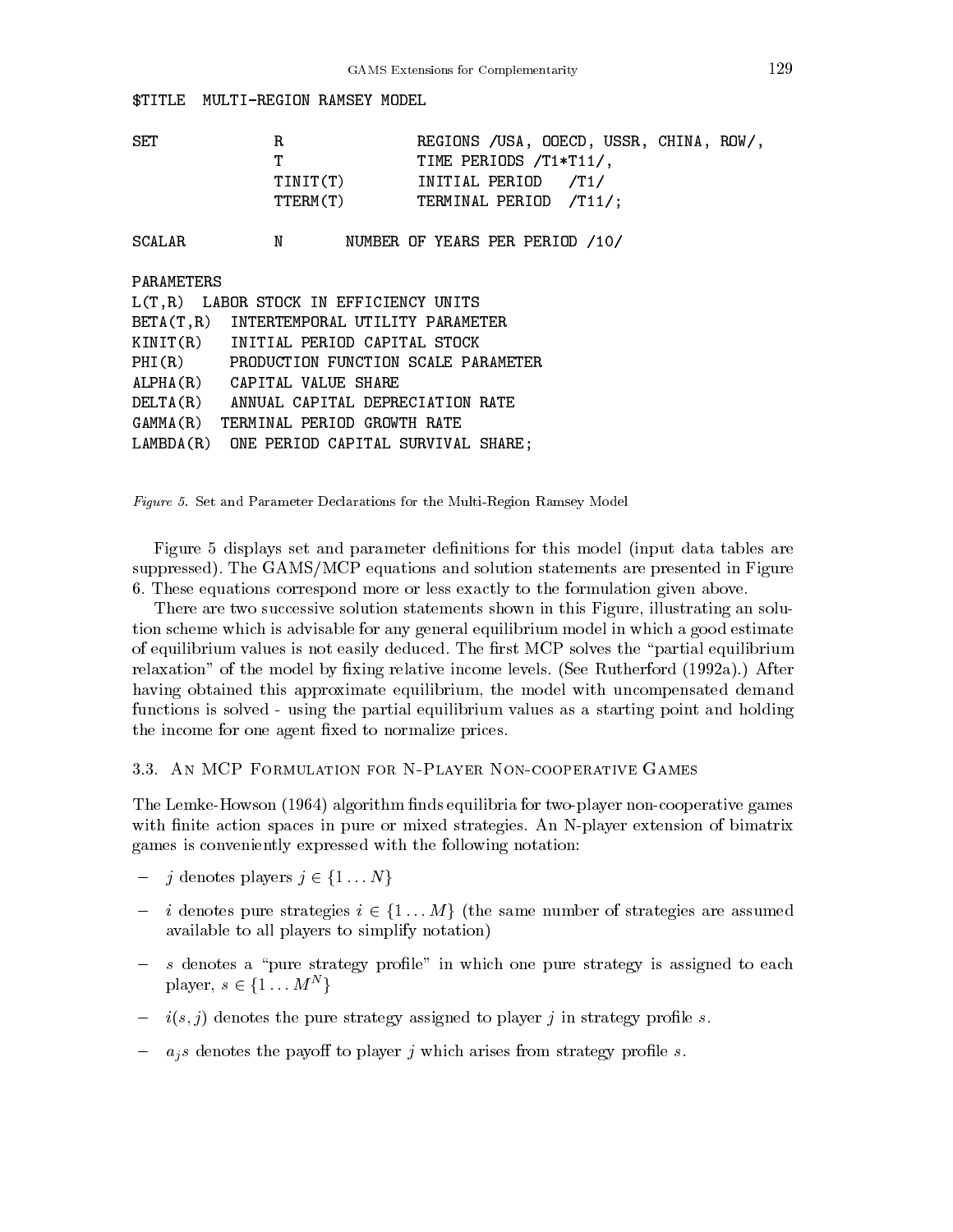POSITIVE VARIABLES E(R) FACTOR INCOME  $P(T)$ PRESENT VALUE PRICE OF OUTPUT P(T) PRESENT VALUE PRICE OF OUTPUT Y(R,T) NEW VINTAGE PRODUCTION I(R,T) INVESTMENT K(R,T) CAPITAL STOCK C(R,T) UNIT COST OF PRODUCTION W(R,T) WAGE RATE RK(R,T) RENTAL PRICE ON CAPITAL PK(R,T) PRESENT VALUE COST OF CAPITAL PT(R) TERMINAL CAPITAL PRICE; EQUATIONS INCOME(R) PRESENT VALUE OF FACTOR INCOME, SUPPLY(T) GLOBAL SUPPLY-DEMAND, COST(R,T) UNIT COST OF PRODUCTION PROFIT(R,T) UNIT PROFIT, K\_USE(R,T) CAPITAL RENTAL MARKET  $LABOR(R,T)$ **LABOR MARKET** K\_SUPPLY(R,T) CAPITAL STOCK, PROFIT\_I(R,T) INVESTMENT PROFIT, COST\_K(R,T) CAPITAL VALUE CONDITION, TERM\_I(R) TERMINAL INVESTMENT;  $INCOME(R)$ ..  $E(R) = E = SUM(T, W(R, T) * L(T, R)) + KINIT(R) * PK(R, "T1")$ ; SUM(R, Y(R,T)) =G= SUM(R, BETA(T,R)\*E(R)/P(T) + I(R,T));  $SUPPLY(T)$ ..  $COST(R,T)$ ..  $C(R,T) = E = (1/PHI(R)) * (RK(R,T)/ALPHA(R))**ALPHA(R) *$  $(W(R,T)/(1-ALPHA(R)))$  \*\*  $(1-ALPHA(R))$ ;  $PROFIT(R,T)$ ..  $C(R,T) = G = P(T);$  $K_USE(R, T)$ ..  $K(R, T) = G = Y(R, T) * ALPHA(R) * C(R, T) / RK(R, T);$ LABOR(R,T)..  $L(T,R) = G = Y(R,T) * (1 - ALPHA(R)) * C(R,T) / W(R,T);$ K SUPPLY(R,T)..  $(N/2)*I(R,T) + (N/2)*LAMBDA(R)*I(R,T-1)$  $+$  LAMBDA(R)\*K(R,T-1) + KINIT(R)\$TINIT(T) =G= K(R,T);  $PROFIT_I(R,T)$ ..  $P(T) = G = (N/2) * PK(R,T) + (N/2) * LAMBDA(R) * PK(R,T+1) + PT(R) * TERN(T);$  $COST_K(R,T)$ .. PK $(R,T) = G = RK(R,T) + LAMBDA(R)*PK(R,T+1)$  $-$  ( PT(R)  $*$  (GAMMA(R)+DELTA(R)) )\$TTERM(T); TERM\_I(R).. SUM(TTERM, I(R,TTERM)) =G= SUM(TTERM, K(R,TTERM)\*(GAMMA(R)+DELTA(R))); MODEL RAMSEY\_MCP / INCOME.E, SUPPLY.P, COST.C, PROFIT.Y, K\_USE.RK, PROFIT\_I.I, COST\_K.K, TERM\_I.PT/;

Figure 6a. MCP Formulation of the Multi-Regional Ramsey Model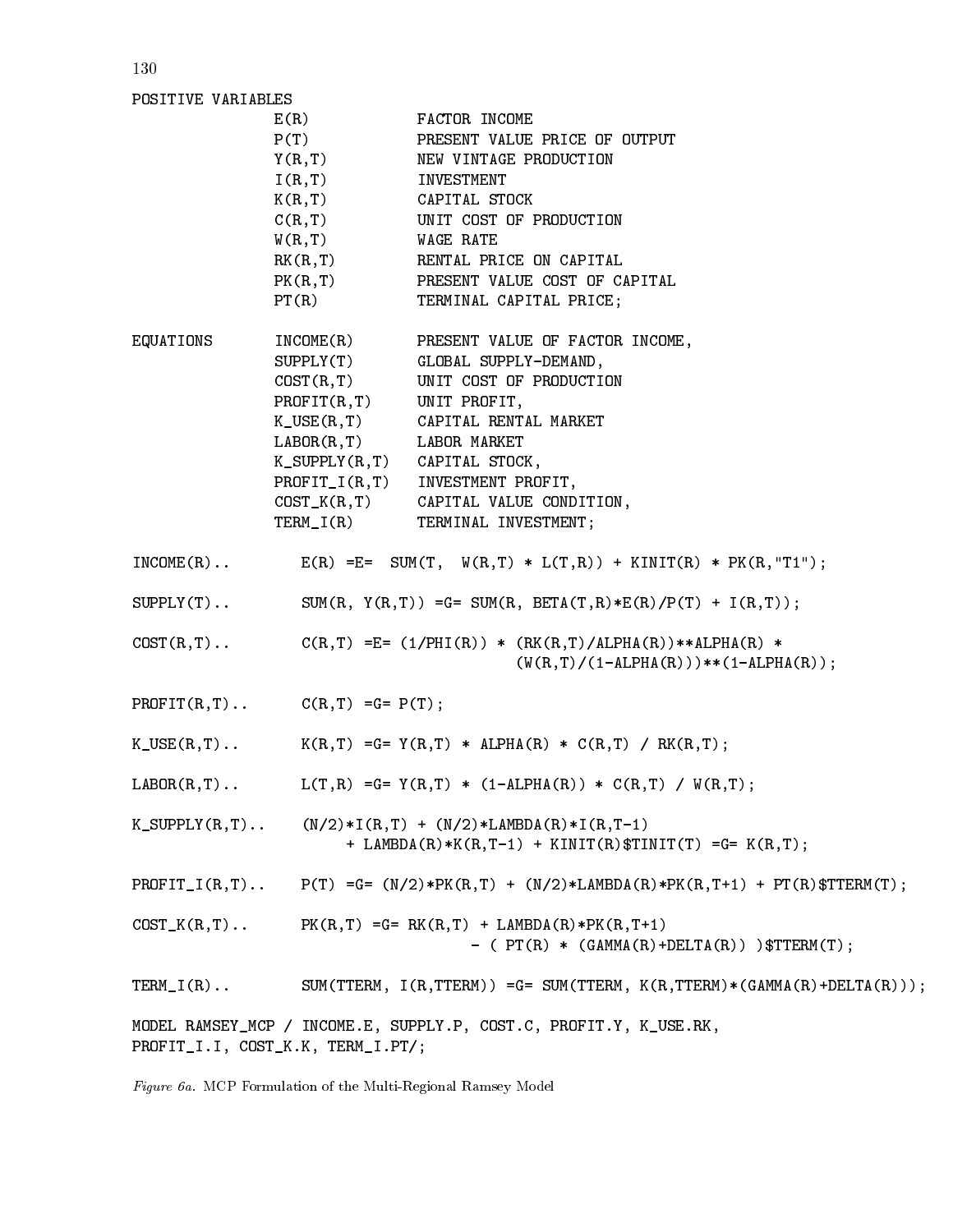Y.L(R,T)=1; E.L(R)=1; I.L(R,T)=1; K.L(R,T)=1; C.L(R,T)=1; P.L(T)=1; W.L(R,T)=1; RK.L(R,T)=1; PK.L(R,T)=1; PT.L(R)=1; RK.LO(R,T)=0.0001; W.LO(R,T)=0.0001; P.LO(T)=0.0001;

 $\ast$ FIRST SOLVE THE FIXED-INCOME RELAXATION:

 $E.FX(R) = SUM(T, L(T,R));$ 

SOLVE RAMSEY\_MCP USING MCP;

\* THEN FIX ONLY ONE INCOME LEVEL TO NORMALIZE THE PRICE SYSTEM:

 $E.LO(RG) = 0$ ;  $E.UP(RG) = +INF$ ;  $E.FX(RG)$   $(ORD(RG)$   $EQ 1$  = INCOME(RG);

SOLVE MRG USING MCP;

Figure 6b. Assign Initial Values and Solve the Multi-Region Ramsey Model

Each player j chooses a vector of probabilities,  $p_{ij}$ , representing the probability of playing pure strategy  $i$  in the equilibrium. By definition:

$$
p_{ij}\geq 0 \quad \forall i,j, \quad \text{ and } \sum_i p_{ij}=1 \quad \forall j
$$

Let<sub>qis</sub> denote the probability that player j is confronted by pure strategy profile s in the equilibrium. Formally:

$$
q_{js}=\Pi_{j'\neq j}p_{i(j',s),j'}
$$

We assume that player  $j$  chooses a strategy profile to maximize the expected payoff, taking actions of the other players as given:

$$
\max_{p_{ij}} \pi_j = \sum_i p_{ij} \left( \sum_{s \mid i(s,j)=i} a_{js} q_{js} \right)
$$
  
s.t. 
$$
\sum_i p_{ij} = 1, \quad p_{ij} \ge 0
$$

A workable MCP formulation for the equilibrium problem needs to incorporate individual simplex constraints in a way which does not render the mapping singular at the equilibrium. In the formulation presented here, an additional variable  $y_i$  is associated with the simplex constraint for player  $j$ . It is easy to show that in any solution to this MCP,  $y_i$  must have a value of unity. The MCP formulation is:

$$
\pi_j = \sum_s a_{js} \left[ \Pi_{j'} \left( \frac{p_{i(s,j'),j'}}{y_{j'}} \right) \right] \quad \forall j
$$
  

$$
\pi_j \ge \sum_{s \mid i(s,j)=i} a_{js} \left( \Pi_{j' \ne j} \frac{p_{i(s,j'),j'}}{y_{j'}} \right), \quad p_{ij} \ge 0,
$$
  

$$
p_{ij} \left\{ \pi_j - \sum_{s \mid i(s,j)=i} a_{js} \left( \Pi_{j' \ne j} \frac{p_{i(s,j'),j'}}{y_{j'}} \right) \right\} = 0, \quad \forall i, j
$$
  

$$
\sum_i p_{ij} \ge 1, \quad y_j \ge 0, y_j \left( 1 - \sum_i p_{ij} \right) = 1 \quad \forall j
$$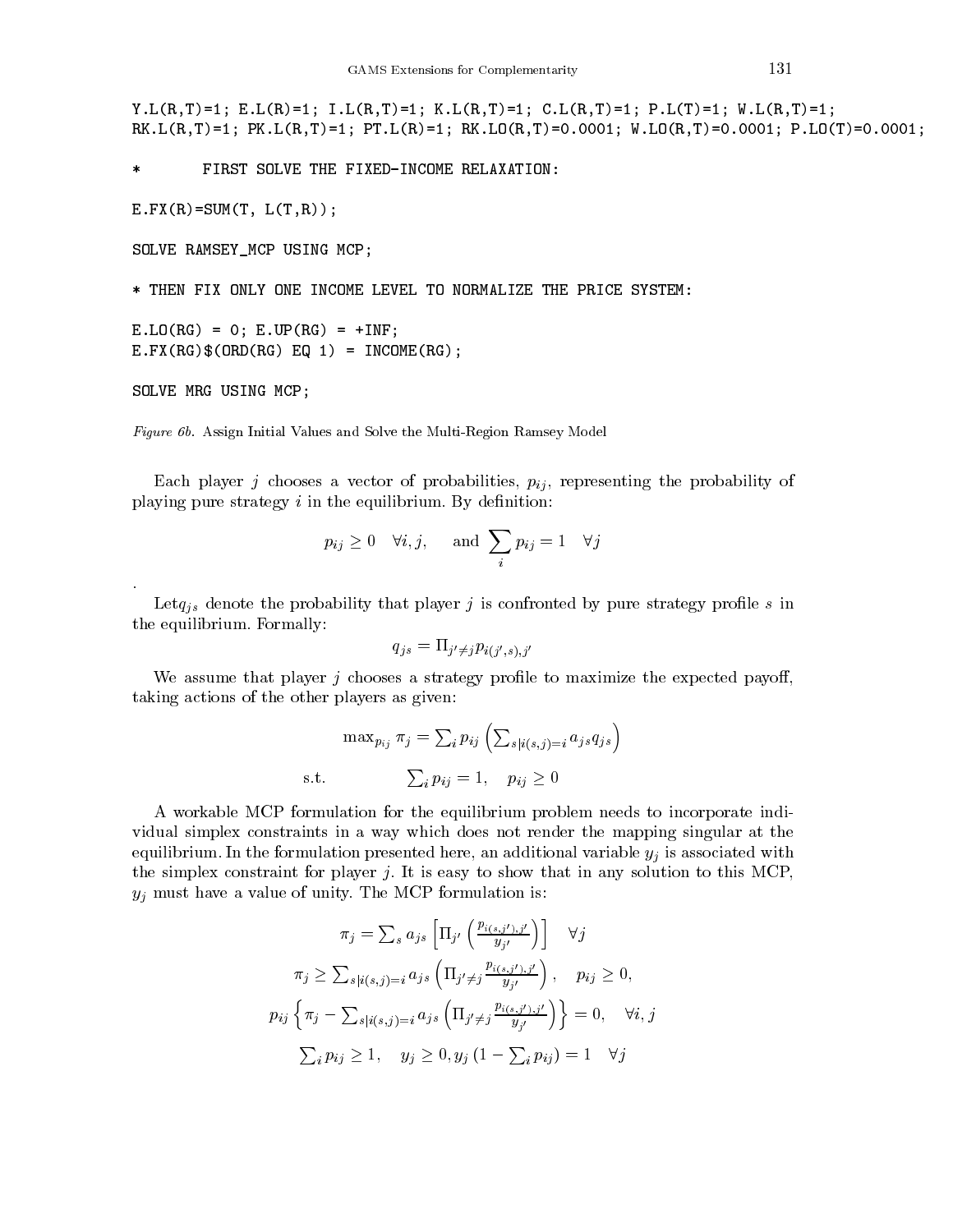SET J PLAYERS /J1\*J3/,  $\mathbf{I}$ ACTIONS /I1\*I2/,  $SS$ STRATEGY PROFILES /S1\*S1000/, S(SS) ACTIVE STRATEGY PROFILES, LINK(SS,I,J) CONNECTION BETWEEN ACTIONS AND PROFILES; ABORT\$(CARD(SS) LT CARD(I1)\*\*3) " SET SS IS NOT LARGE ENOUGH."; PARAMETER PAYOFF(SS,J) PAYOFF DATA IN STRATEGY-PROFILE FORMAT;  $\star$ READ THE DATA: TABLE LOSS(J,I,I,I) PAYOFF DATA IN DENSE FORM I1.I1 I1.I2 I2.I1 I2.I2 - 5 J3.I2 8 8 2 1;  $\star$  . The set of  $\star$ LET I1, I2 AND I3 ALL STAND FOR SET I: ALIAS (I,I1),(I,I2),(I,I3);  $\star$ ASSIGN PLAYER ACTIONS TO STRATEGY PROFILES USING  $*$ DYNAMIC SET S().  $\star$ INITIALIZE SET S WITH A SINGLE ENTRY, THE FIRST ELEMENT OF SS:  $S("S1") = YES;$  $\ast$ ONE ELEMENT OF SET S IS GENERATED FOR EACH COMBINATION OF PURE STRATEGIES: LOOP((I1,I2,I3),  $\star$  . The set of  $\star$ SET S CONTAINS A SINGLE ELEMENT FOR THE FOLLOWING STATEMENT:  $LINK(S, I1, "J1") = YES;$  $LINK(S,I2,'J2'') = YES;$  $LINK(S, I3, "J3") = YES;$  $PAYOFF(S,J) = -LOSS(J,I1,I2,I3);$  $\pmb{\ast}$ THE NEXT STATEMENTS MOVE S THE SUBSEQUENT ELEMENT OF SS:  $S(SS)$  $S(SS-1) = YES;$  $S(SS)$  \$S(SS+1) = NO; ); THE NEXT STATEMENTS DEFINE THE SET OF ACTION PROFILES AS  $\ast$ THOSE ELEMENTS OF SS FOR WHICH PAYOFFS HAVE BEEN ASSIGNED:  $\ast$ 

 $S(SS) = NO; S(SS) = YESSSUM(J, ABS(PAYOFF(SS,J)))$ ;

132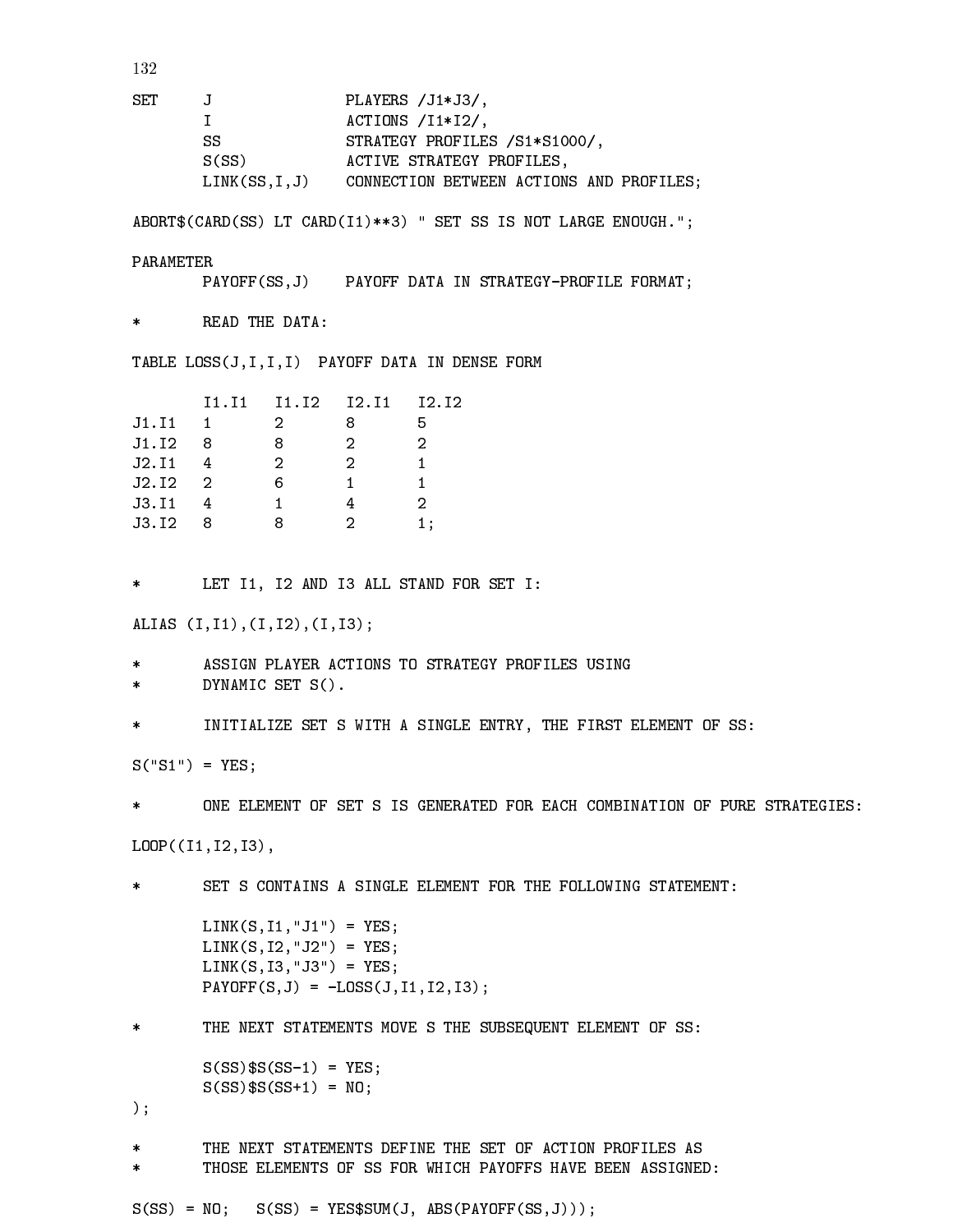| VARIABLE | P(I,J)<br>Y(J)<br>PI(J)              | PROBABILITY OF STRATEGY I BY PLAYER J,<br>SIMPLEX VARIABLE (=1 IN EQUILIBRIUM)<br>EXPECTED RETURN TO PLAYER J; |
|----------|--------------------------------------|----------------------------------------------------------------------------------------------------------------|
| EQUATION | PIDEF(J)<br>SIMPLEX(J)<br>EQUIL(I,J) | EXPECTED PAYOFF DEFINITION,<br>SIMPLEX CONSTRAINT<br>EXCESS RETURN FROM PURE STRATEGY;                         |

EXPECTED PAYOFF:  $\ast$ 

PIDEF(J)..

POSITIVE

 $PI(J)$  =E= SUM(S, PAYOFF(S,J) \* PROD(JJ, SUM(I\$LINK(S,I,JJ),  $P(I,JJ)/Y(JJ))$ );

 $\ast$ STRATEGY I BY PLAYER J YIELDS NO MORE THAN EXPECTED RETURN:

 $EQUIL(I,J)$ ..

 $PI(J) = G = SUM(S$LINK(S,I,J), PAYOFF(S,J) *$ 

 $PROD(JJ$(ORD(JJ))$  NE  $ORD(J))$ , SUM(II\$LINK(S,II,JJ),  $P(II,JJ)/Y(JJ))$ );

 $\ast$ PROBABILITIES SUM TO 1:

 $SIMPLEX(J)$ ..  $SUM(I, P(I,J)) = G = 1$ ;

Figure 8. GAMS/MCP Code for the General N-Player M-Strategy Nash Game

The GAMS implementation of this model is displayed in Figures 7 and 8. Figure 7 sets up the data structures using dynamic sets to produce the mapping  $i(s,j)$ .

This is the "trickiest" part of the programming because it relies on the use of dynamic ordered sets. Once the data structure LINK(S,I,J) has been installed, it is straightforward to formulate the equilibrium conditions shown in Figure 8.

The two solvers available for solving mixed complementarity problems in GAMS are both Newton-type algorithms, hence they share the same local convergence properties. The solvers differ in the adjustment process far from the equilibria.

Some statistics comparing their performance on the the multi-regional Ramsey model and the N-player Nash equilibrium models are presented in Figure 9.8

 $^\circ$  In this Figure "convergence rate%" is 100 times the number of convergent runs divided by the total  $^\circ$ number of starting points evaluated, "equilibria" is the number of distinct equilbria identified by either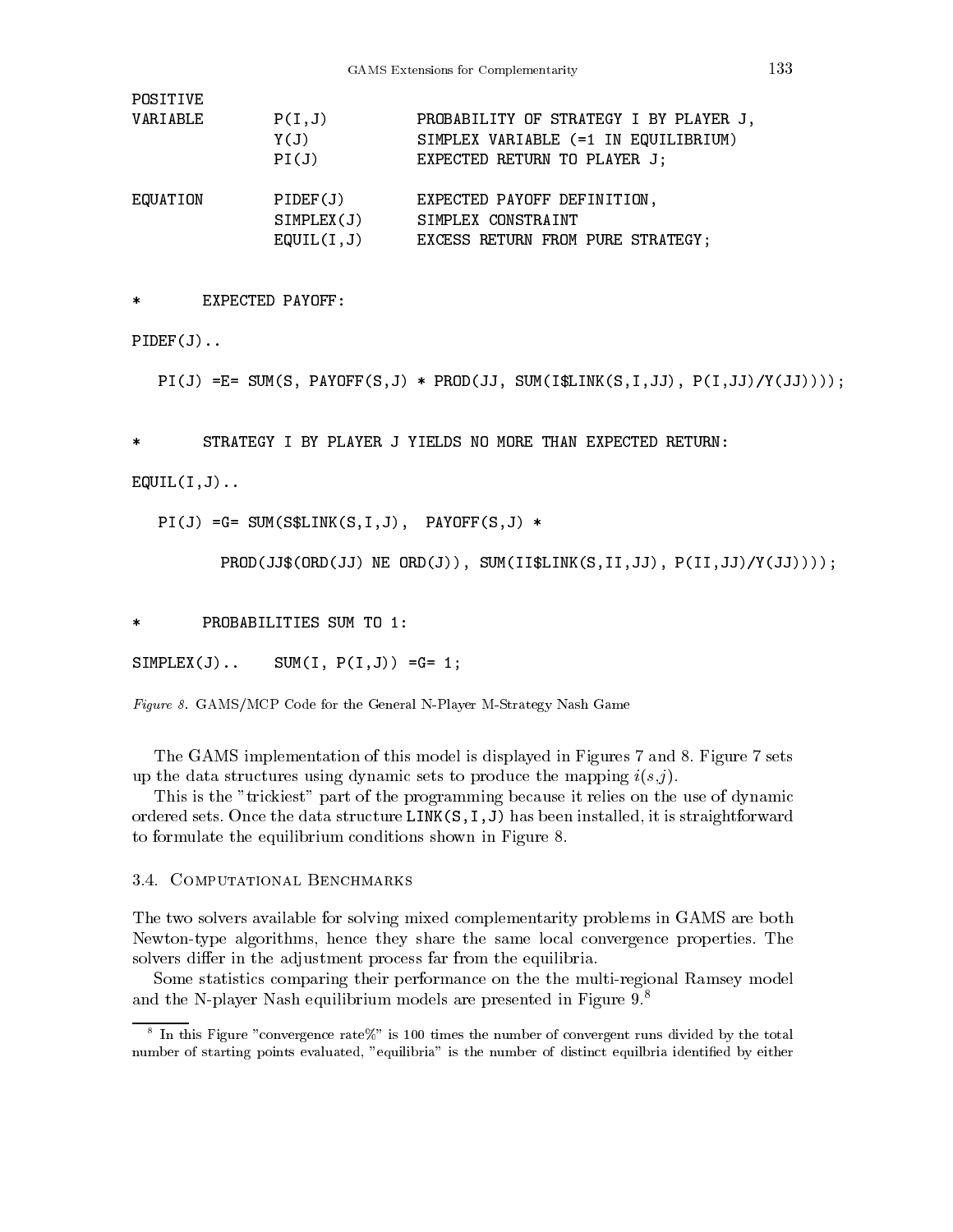For these tests, both solvers are using default tolerances, iteration and resource limits. The Ramsey model results confirm that both algorithms are capable of processing very large-dimensional models when they are sparse. PATH is generally more efficient for these test problems.<sup>9</sup>

Both solvers find the non-cooperative games difficult. The first three problems are from van der Laan et al. (1987).10 The fourth problem is based on randomly generated payoffs. MILES is more robust for these problems, but this may be due to lower effective iteration limits for PATH. The usefulness of having two solvers is illustrated with the non-cooperative games, where use of both solvers considerably increases convergence rates (see values for PATH & MILES).

The comparison between alternative solvers available within GAMS/MCP is not as revealing as a comparison between these solvers and other programming tools. The use of analytical gradients and sparse data structures provide a signicant advantage for GAMS/MCP relative to other approaches. Sparsity is not unusual. For many economic equilibrium problems, the most natural set of variables and equations is one in which many equations involve only a small number of variables. This causes the underlying Jacobian matrix to have a large number of zeros - i.e., it is sparse.

In order to illustrate the advantages of analytic gradients and sparse data structures, GAMS/MCP wascompared with the widely advertised econometric software package GAUSS which includes a dense-matrix nonlinear system solver in which Jacobians are generated by numerical differencing. The GAUSS NLSYS solver otherwise implements a standard Newton algorithm with the same number of iterations. The test problem was a static, multi-sectoral general equilibrium model GEMMCP from the GAMS model library. This problem is a system of 262 nonlinear equations. In the test, four related equilibria were computed. The resulting clock times were 32 seconds for GAMS/MILES and 14 minutes for GAUSS.

### 4. Local Sensitivity Analysis

Suppose that GAMS/MCP has been used to solve a nonlinear system of the form:

$$
F(z;t) = 0
$$

where z is an N-vector of decision variables, t is an M-vector of parameters, and F is a function mapping  $R^{N+M}$  to  $R^N$ .

Given a solution  $z$ , it is often helpful to know the local dependence of  $z$  for  $t$ .

Let  $J_z$  denote the Jacobian of F with respect to z (i.e.  $\nabla_z F$ ), and let  $J_t$  denote the Jacobian of F with respect to t (i.e.  $\nabla_t F$ ). It is easy to show that:

$$
dz = -J_z^{-1}J_t dt \equiv Sdt
$$

algorithm during these tests, and "density" is 100 times the number of Jacobian non-zeros divided by the square of the number of variables.

<sup>9</sup> The subroutines for crashing a complementary basis described in Anstreicher et al. (1992) are not yet included in this version of MILES. Consequently, MILES solution time for the Ramsey test problems is spent largely on the first linear subproblem which is computed from a default Lemke starting point because the initial basis is typically singular.

 $^\circ$  In their computational results, van der Laan et al. (1987) make no mention of the multiplicity of  $^\circ$ equilibria. Their computational results for a specialized fixed-point procedure are cited in terms of the cumulative number of function evaluations and are therefore difficult to compare.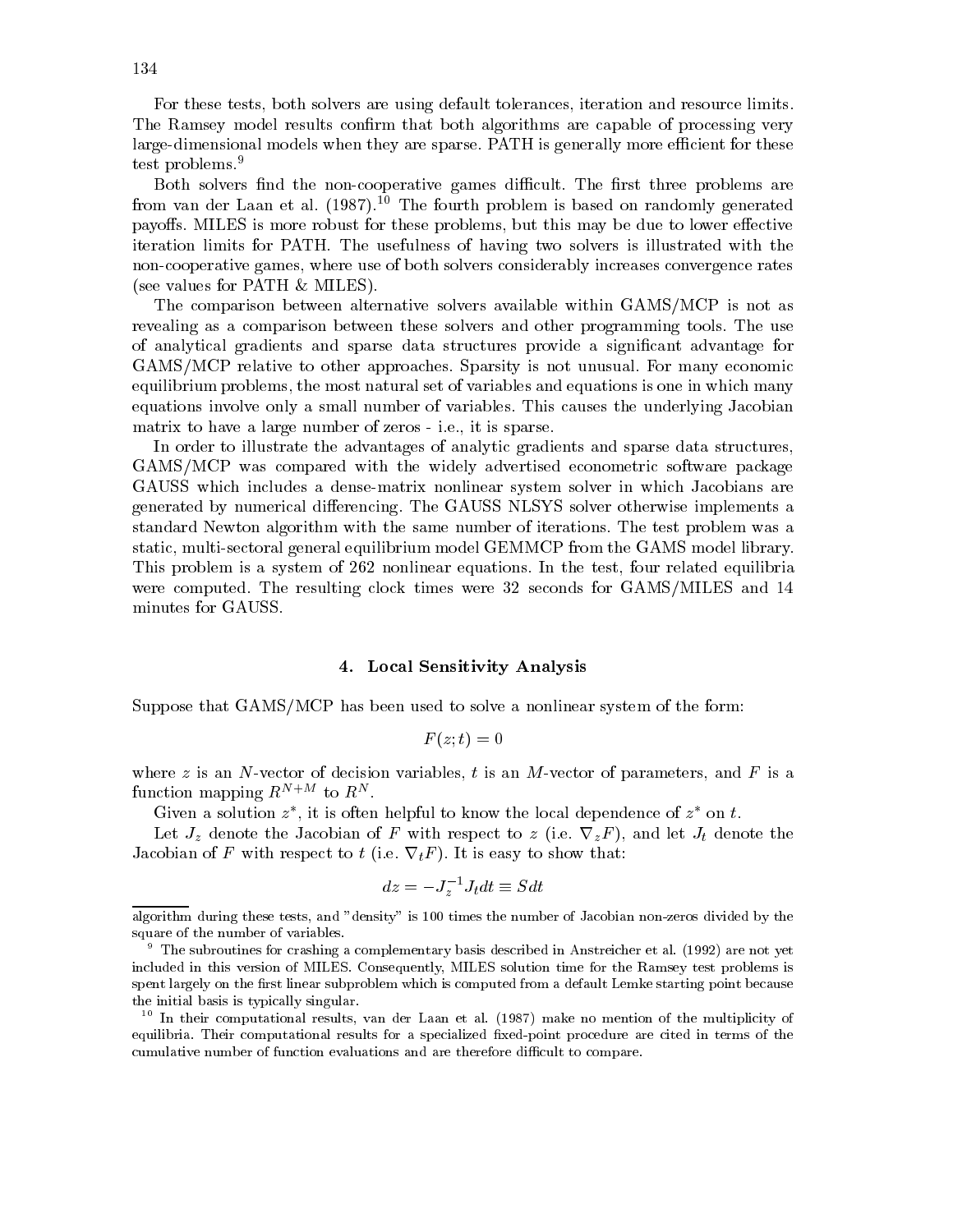| Statistics for Multi-region Ramsey Model (starting point: all values = 1) |                                                                     |                 |                |                |                 |                 |                 |
|---------------------------------------------------------------------------|---------------------------------------------------------------------|-----------------|----------------|----------------|-----------------|-----------------|-----------------|
| Size                                                                      |                                                                     |                 |                |                |                 |                 |                 |
|                                                                           | Regions                                                             | 5               | 5.             | 5              | 12 <sub>1</sub> | 12 <sup>°</sup> | 12 <sub>2</sub> |
|                                                                           | Time periods                                                        | 10 <sub>1</sub> | 15             | 20             | 10 <sub>1</sub> | 15              | 20              |
|                                                                           | Variables                                                           | 369             | 549            | 729            | 873             | 1298            | 1723            |
|                                                                           | Non-zeros                                                           | 1330            | 1985           | 2640           | 3178            | 4743            | 6308            |
|                                                                           | Density                                                             | 1.0%            | 0.7%           | 0.5%           | 0.4%            | 0.3%            | 0.2%            |
|                                                                           |                                                                     |                 |                |                |                 |                 |                 |
| Pivots                                                                    |                                                                     |                 |                |                |                 |                 |                 |
|                                                                           | PATH                                                                | 388             | 578            | 775            | 886             | 1364            | 1834            |
|                                                                           | MILES                                                               | 380             | 573            | 773            | 888             | 1431            | ***             |
|                                                                           |                                                                     |                 |                |                |                 |                 |                 |
|                                                                           | Solution time (seconds, 33MHz 80486)                                |                 |                |                |                 |                 |                 |
|                                                                           | PATH                                                                | 31.85           | 55.91          | 83.43          | 97.33           | 181.59          | 282.65          |
|                                                                           | MILES                                                               | 35.93           | 72.39          | 133.69         | 175.65          | 585.62          | ***             |
|                                                                           |                                                                     |                 |                |                |                 |                 |                 |
|                                                                           | Statistics for N-Player Game (25 randomly selected starting points) |                 |                |                |                 |                 |                 |
| Size                                                                      |                                                                     |                 |                |                |                 |                 |                 |
|                                                                           | Players                                                             | $\mathbf{3}$    | 3              | $\overline{4}$ | $\overline{4}$  |                 |                 |
|                                                                           | Actions                                                             | $\overline{2}$  | 3 <sup>1</sup> | $\overline{2}$ | $\overline{4}$  |                 |                 |
|                                                                           | Variables                                                           | 12              | 15             | 16             | 24              |                 |                 |
|                                                                           | Non-zeros                                                           | 78              | 129            | 140            | 356             |                 |                 |
|                                                                           | Density                                                             | 54.2%           | 57.3%          | 54.7%          | 61.8%           |                 |                 |
|                                                                           | Equilibria                                                          | $\mathbf{1}$    | 6              | 3              | 11              |                 |                 |
|                                                                           |                                                                     |                 |                |                |                 |                 |                 |
|                                                                           | Convergence Rate (%)                                                |                 |                |                |                 |                 |                 |
|                                                                           | <b>PATH</b>                                                         | 80%             | 60%            | 60%            | 12%             |                 |                 |
|                                                                           | MILES                                                               | 64%             | 80%            | 64%            | 48%             |                 |                 |
|                                                                           | <b>PATH&amp;MILES</b>                                               | 80%             | 92%            | 76%            | $56\%$          |                 |                 |
|                                                                           | Average Solution Time (seconds, 33 MHz 80486)                       |                 |                |                |                 |                 |                 |
|                                                                           | PATH                                                                | 2.8             | 6.6            | 6.7            | 27.5            |                 |                 |
|                                                                           | MILES                                                               | 2.8             | 5.0            | 6.8            | 102.6           |                 |                 |
|                                                                           |                                                                     |                 |                |                |                 |                 |                 |

Figure 9. Solver Performance for Ramsey and N-Player Problems

where  $J_z$  is the inverse of  $J_z$ . This equation defines the slocal sensitivity matrix  $, S =$  $-J_z$  -  $J_t.$  It the system of equations is specified so that  $J_z$  has full rank at the solution, then the gradients fall out as the solution of a linear system of equations. Setting up the linear system with the Jacobian matrices is easy in theory but tedious in practice. Fortunately, there is an easier approach by which GAMS generates the derivatives automatically.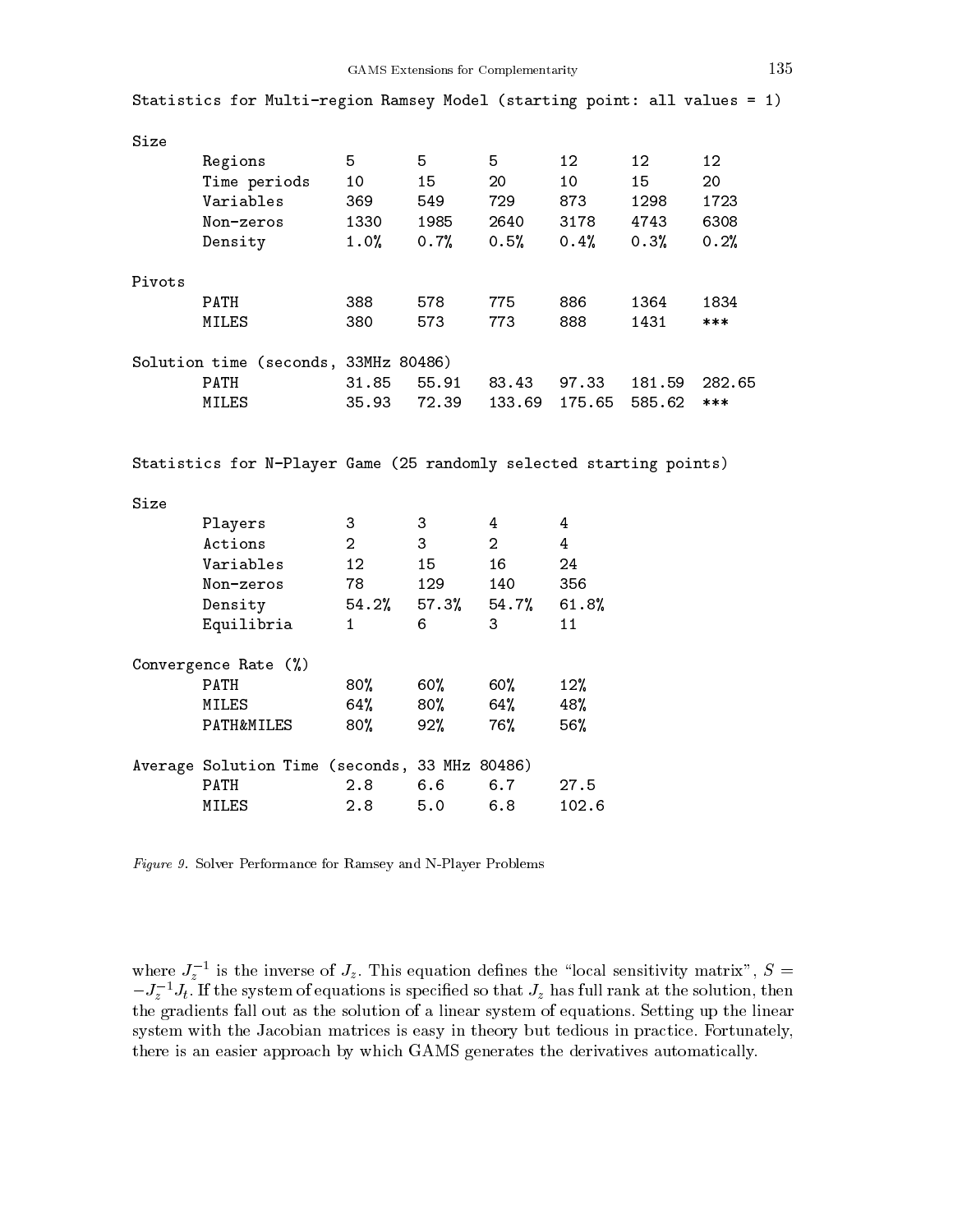Consider the following nonlinear program:

$$
\max_{z,t} z_i
$$
  
s.t. 
$$
F(z; t) = 0
$$

$$
t = \bar{t}
$$

The implicit function theorem (see Varian  $(1992)$ ) implies that the *i*th row of S corresponds to the dual multipliers associated with the bounds on t. To compute the entire sensitivity matrix therefore requires the solution of  $N$  separate sets of nonlinear programs, all of which may be initiated at the equilibrium point.

A minor variation on this technique applies to complementarity problems involving mixtures of equations and inequalities. In the MCP case, the nonlinear system passed to the nonlinear program only include those equations which are binding at the solution (i.e., any equations which are slack in the MCP solution must be omitted from the NLP using GAMS exception ("\"") operators). An illustration of this technique is provided in the Appendix.

## 5. GAMS/MCP Syntax

In a GAMS/MCP program, the central unknowns, z, are declared as VARIABLES, the vectors u and are specified as upper and lower bounds. The function  $F()$  is written using GAMS matrix algebra in equation statements. All aspects of the GAMS/MCP language are identical to GAMS/NLP except that in an MCP problem no objective function is specied, and bounded variables must be mapped to complementary inequalities.

In the canonical MCP structure, the equations  $w_-(z - \ell) = 0$  and  $v_-(u - z) = 0$  imply a particular association of variables with equations. Quite naturally,  $z_i$  is complementary with  $F_i(z)$ . In an empirical model, there are typically several classes of variables and equations, and the declaration sequence is arbitrary, so the rule  $z_iF_i = 0$  is impossible to interpret.11

To fix the complementarity structure, a GAMS/MCP program explicitly associates variables with equations in the MODEL statement. Unlike an NLP in which only equation names appear on the model statement, in an MCP program both equation and variable names may be listed. The syntax is:

MODEL NAME /EQU1.VAR1, EQU2.VAR2, .../;

In this list, EQU i and VAR i must be defined over the same domains.

Complementarity associations are only required for variables which are sub ject to upper or lower bounds. Otherwise, GAMS/MCP only requires that the number of unrestricted

 $^\circ\phantom{1}^\circ$  One way to make this association would have been to use the same name for both equations and variables. This syntax was rejected because it would not be \upward compatible" with NLP models. The present structure permits "sharing" a system of equations in both complementarity and optimization models within the same program. Furthermore, the present structure makes it quite simple to convert existing GAMS/NLP models into the complementarity structure.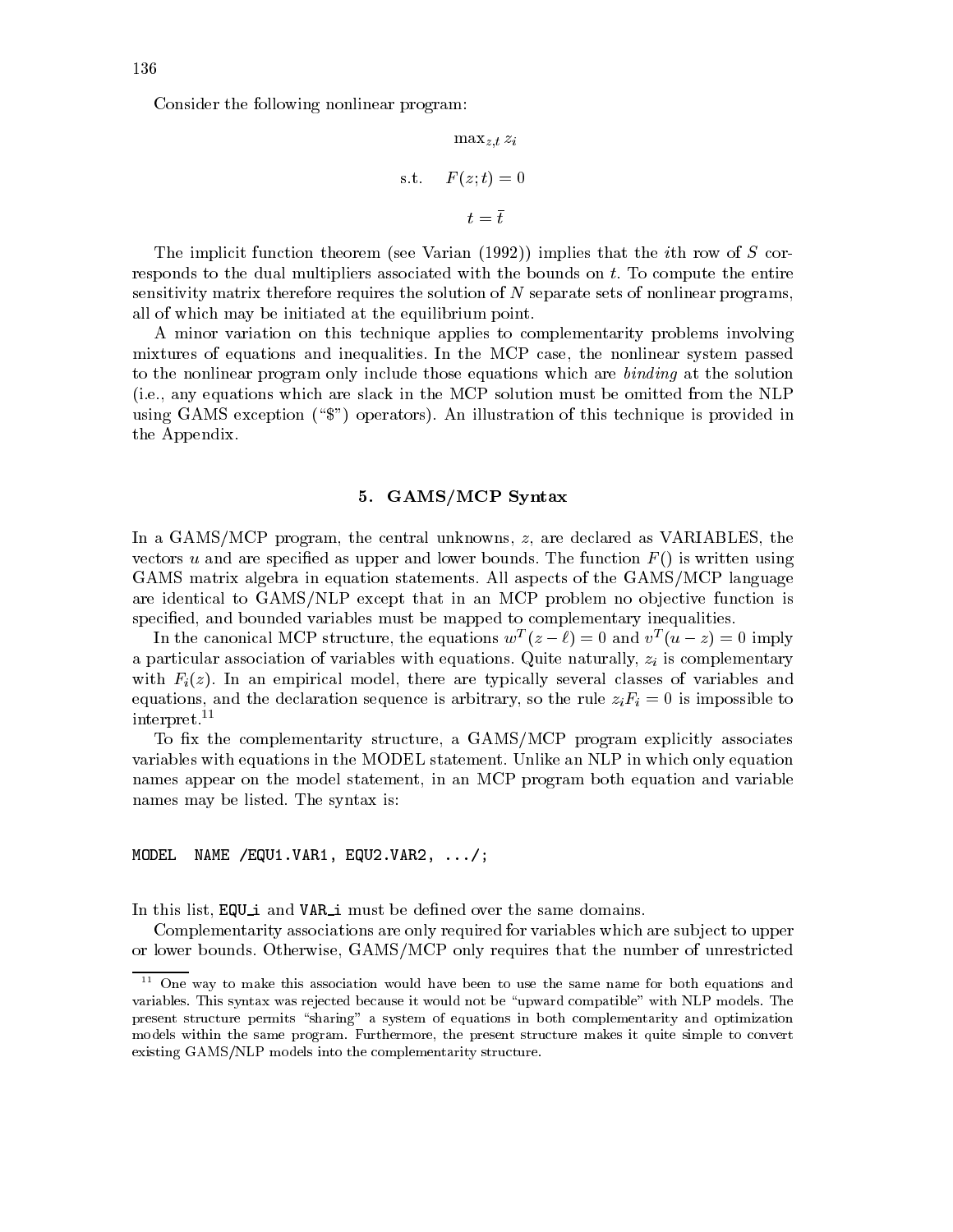variables equal the number of unassociated equations in the model. It is a simple matter to "mix" equations with inequalities in this format. The specification of linear and nonlinear systems of equations with no bounds and complementarity conditions requires no variable names on the MODEL list.

Joint consistency of inequalities and complements assignments is important when finite bounds are imposed on z. In the MCP structure, slack variables  $w$  and  $v$  are implicitly represented in a GAMS/MCP model through the equation statement. The fact that the lower bound slack variable  $(w)$  appears with a coefficient of  $-1$  and the upper bound slack variable (v) appears with a coefficient of  $+1$  means that the "orientation" of the inequality is significant. In GAMS/MCP, the equations " $F(z) > 0$ " and " $-F(z) < 0$ " are not equivalent. In the first case, the inequality is assumed to be complementary with the lower bound slack of the associated variable while in the second case the inequality is taken to be complementary with the upper bound slack.

Compiler error conditions can result from improperly specied bounds and associated equation types. If an equation is written using  $=$ G $=$  then the associated lower bound must be finite. Likewise, if a constraint is written as  $=L$ = the associated upper bound must be finite. Table A.1 outlines the rules which apply when variables are associated with different types of equations.

#### 6. References

ADELMAN, I. and S. ROBINSON (1978) Income Distribution Policy in Developing Countries: A Case Study of Korea, Oxford Univeristy Press, London.

ANSTREICHER, K, J. LEE and T.F. RUTHERFORD  $(1992)$  "Crashing a Maximum Weight Complementary Basis", Mathematical Programming 54(3), 281-290.

BROOKE, T., D. KENDRICK and A. MEERAUS (1987) GAMS: A User's Guide, Scientic Press, South San Francisco.

DAFERMOS, S.  $(1983)$  "An Iterative Scheme for Variational Inequalities", *Mathemat*ical Programming 26, 40-47.

DANTZIG, G. (1963) Linear Programming and Extensions Princeton University Press. DIRKSE, S. and M. FERRIS (1993) "The PATH Solver: A Non-Monotone Stabilization Scheme for Mixed Complementarity Problems", Tech Report 1179, CS Dept, UW-Madison, September.

DUFFIE, D. and W. SHAFER (1985) \Equilibrium in Incomplete Markets: I. A Basic Model of Generic Existence", Journal of Mathematical Economics 14, 285-300.

EAVES, B.C.  $(1978)$  "A locally quadratically convergent algorithm for computing stationary points," Tech. Rep., Department of Operations Research, Stanford University, Stanford, CA.

GALE, D. (1960) The Theory of Linear Economic Models, University of Chicago Press. GILL, P., W. MURRAY, M.A. SAUNDERS and M.H. WRIGHT (1991) "Maintaining

LU factors of a general sparse matrix, Linear Algebra and its Applications 88/89, 239-270. GOREUX, L.M. and A.S. MANNE (1973) Multi-level Planning: Case Studies in Mex-

ico. Amsterdam: North-Holland.

HARKER, P. (1986) "Alternative Models of Spatial Competition", Operations Research, 34(3), 410-425.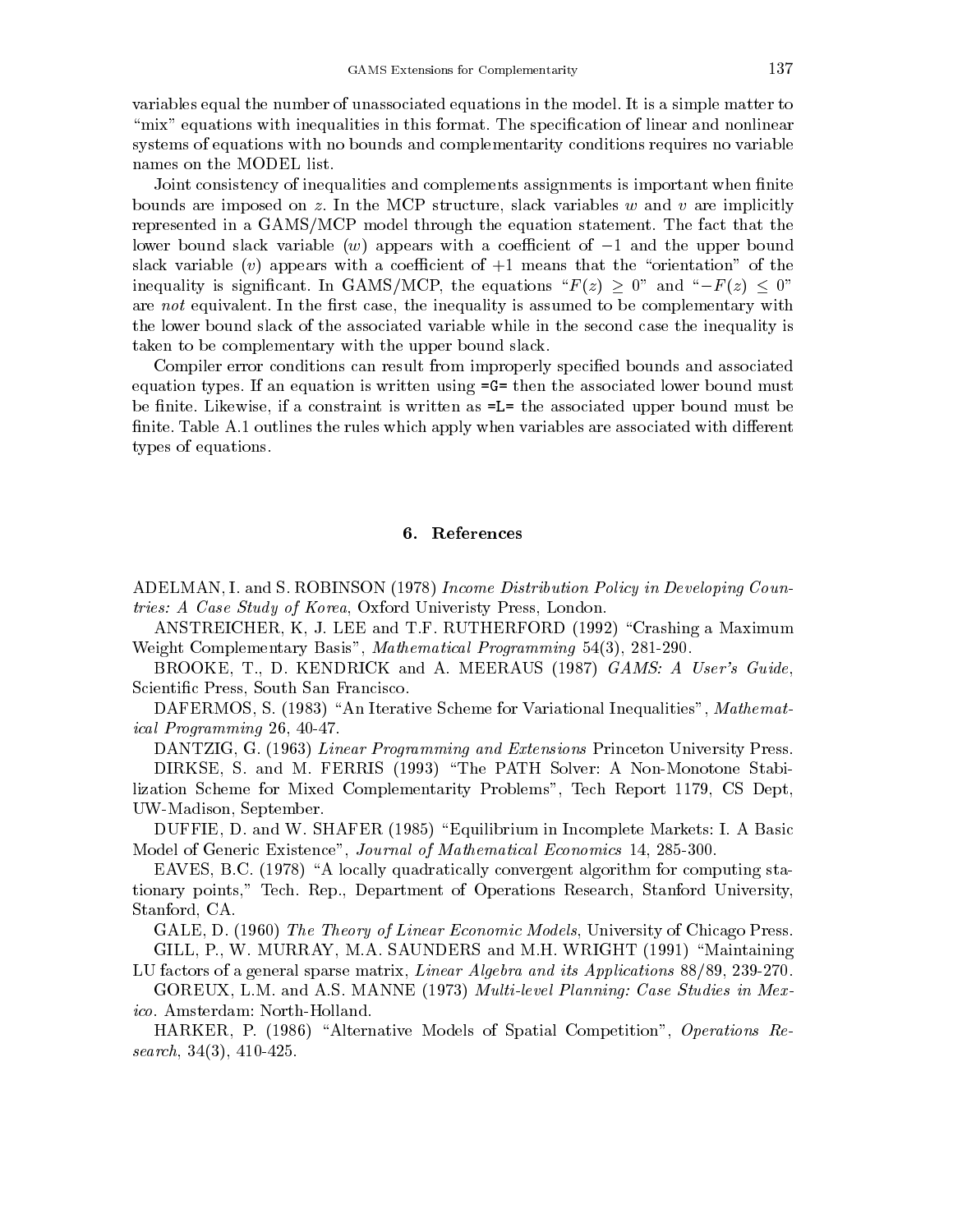#### Associated Equation Type

| Variable | $=(\frac{1}{2})$ | $=$ $=$    | $=$ $\vdash =$ |
|----------|------------------|------------|----------------|
| Lower    | OK               | Error      | OK/warning     |
| Upper    | Error            | OK         | OK/warning     |
| Both     | OK/warning       | OK/warning | OK/warning     |
| Free     | OK/message       | OK/message | OK             |
| Fixed    | OK               | OK         | OK             |

Key:

\* ``Error'' means that the correspondence is inconsistent and the problem will not be processed.

\* ``OK/warning'' means that the association is acceptable but the constraint as written may not be satisfied in the solution. We accept the syntax and issue a warning on the list file if the constraint is not satisfied at the equilibrium. This warning is generated if the constraint is violated either by non-zero upper and lower bound slack variables or through the effects of the multipliers from the variational inequality side constraints.

\* ``OK/message'' means that an inequality constraint has been associated with an unrestricted variables. The variable will always be in the basis, so the constraint will never be slack and it is therefore treated as an equality. A message to this effect will be generated on the listing file.

Figure 10. Rules for Associating Complementary Variables and Equations

HARKER, P. and J.S. PANG (1990) "Finite-Dimensional Variational Inequality and Nonlinear Complementarity Problems: A Survey of Theory, Algorithms and Applications", Mathematical Programming B, 38(2), 161-190.

HOGAN, W.W. (1975) "Energy policy models for project independence," *Computation* and Operations Research 2, 251-271.

JOSEPHY, N.H. (1979) "Newton's method for generalized equations", Techncical Summary Report #1965, Mathematical Research Center, University of Wisconsin - Madison.

KOJIMA, M., N. MEGIDDO, T. NOMA and A.YOSHISE (1991) "A unified approach to interior point algorithms for linear complementarity problems", Lecture Notes in Computer Science 538, Springer-Verlag.

LAAN, G. van der, and A.J.J. TALMAN  $(1985)$  "An algorithm for the linear complementarity problem with upper and lower bounds", Journal of Optimization Theory and Applications 62(1), 151-163.

LAAN, G. van der, and A.J.J. TALMAN and L. van der HEYDEN (1987) "Simplicial variable dimension algorithms for solving the nonlinear complementarity problem on a

 $\sim$   $\sim$   $\sim$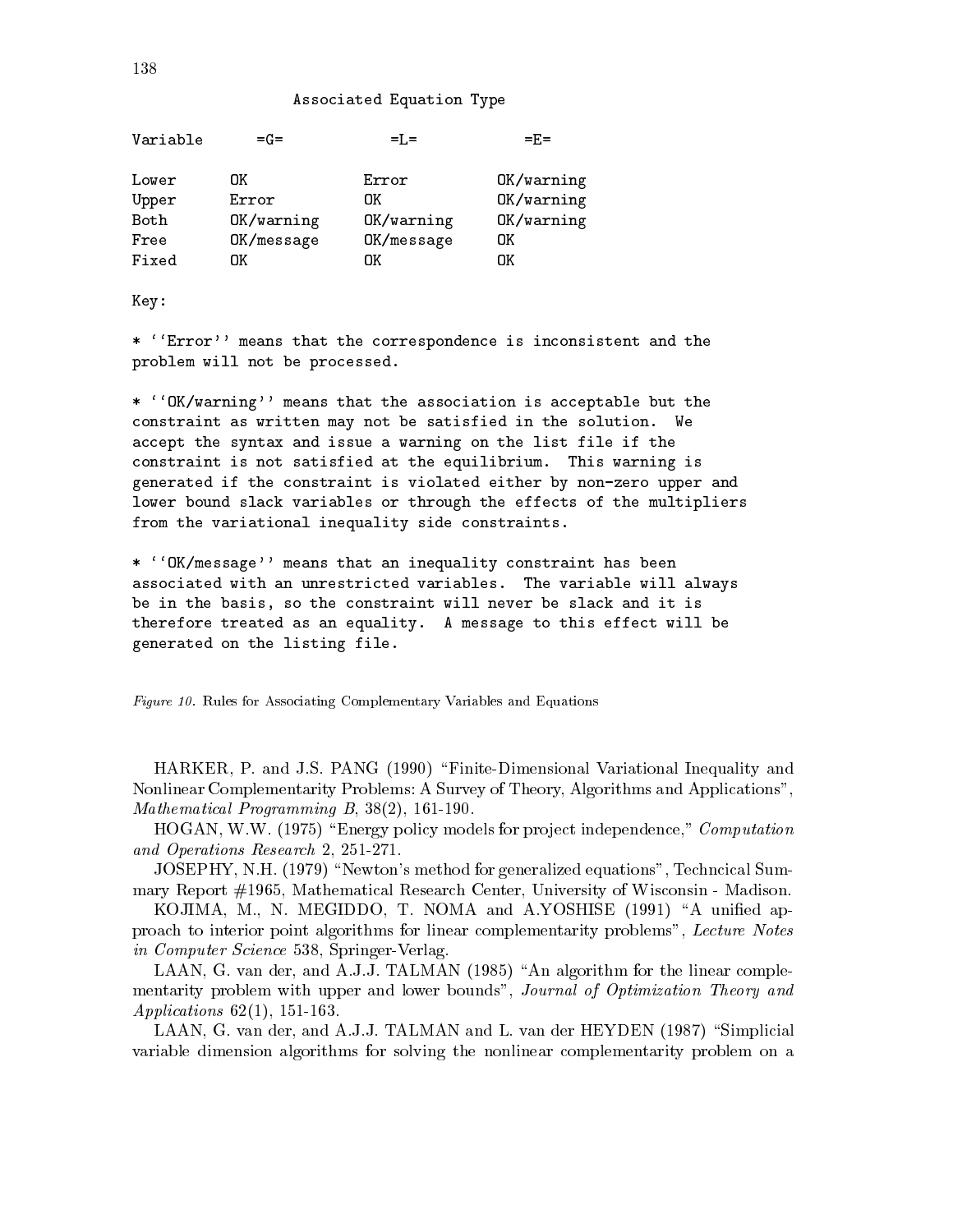product of unit simplices using a general labelling", Mathematics of Operations Research 12(3), 337-397.

LEMKE, C.E. and J.T. HOWSON (1964) "Equilibrium points of bimatrix games," SIAM Review 12, 413-23.

MATHIESEN, L. (1985) "Computation of Economic Equilibrium by a Sequence of Linear Complementarity Problems", Mathematical Programming Study 23, North-Holland.

MEERAUS, A.  $(1983)$  "An algebraic approach to modeling," Journal of Economic Dynamics and Control, 5(1), February.

RALPH, D. (1994) "Global Convergence of Damped Newton's Method for Nonsmooth Equations, via the Path Search", Mathematics of Operations Research, 19(2), 352-371.

ROBINSON, S. (1972) "A quadratically-convergent algorithm for general nonlinear programming problems," Mathematical Programming Study 3, 145-156.

RUTHERFORD, T. (1987) "Applied general equilibrium modeling", Ph.D. Dissertation, Department of Operations Research, Stanford University.

RUTHERFORD, T. (1992a) "Sequential joint maximization", Working Paper 92-8, Department of Economics, University of Colorado.

RUTHERFORD, T. (1992b) "Applied general equilibrium modeling using MPS/GE as a GAMS subsystem", Working Paper 92-15, Department of Economics, University of Colorado.

RUTHERFORD, T. (1993) "MILES: a Mixed Inequality and nonLinear Equation Solver", Working Paper, Department of Economics, University of Colorado.

SAMUELSON, P.  $(1952)$  "Spatial price equilibrium and linear programming," The American Economic Review, 42, 283-303.

TAKAYAMA, T. and G.G. JUDGE (1971) Spatial and Temporal Price and Allocation Models, North Holland, Amsterdam.

VARIAN, H. (1992) Microeconomic Analysis (3rd edition), Norton, New York.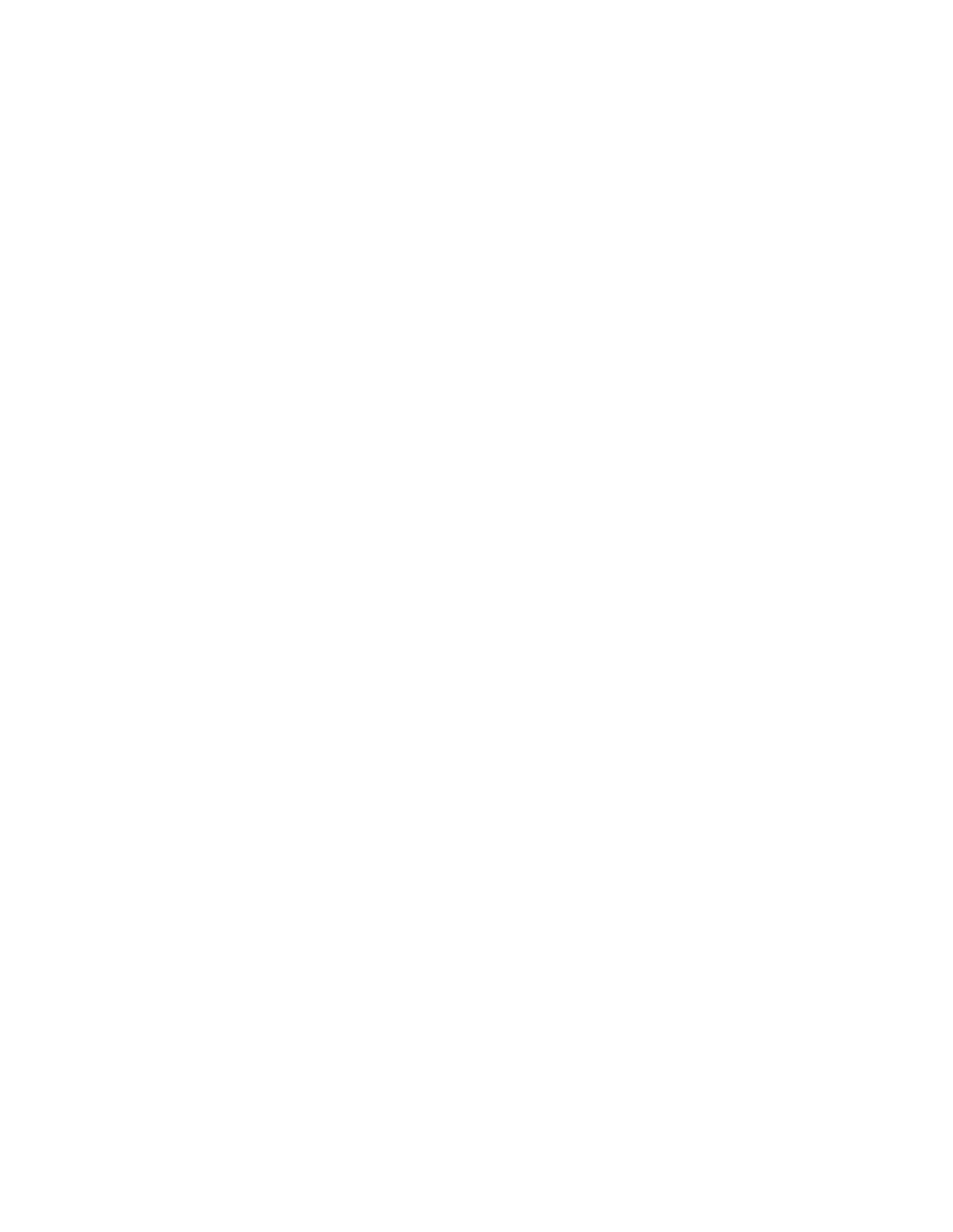# Sequential Joint Maximization Relating Optimization and General Equilibrium

Abstract. This paper describes a new method by which a competitive market economy may be represented as the optimal solution to a planning problem.The resulting sequential joint maximization (SJM) algorithm solves a sequence of "partial equilibrium relaxations" of the underlying general equilibrium model. The partial equilibrium submodels can be solved as nonlinear complementarity problems or as constrained nonlinear optimization problems in either a primal or dual form. This paper introduces the three SJM algorithms, evaluates performance and examines convergence theory. Computational tests demonstrate that SJM is not always as efficient as complementarity methods. A counterexample is presented which demonstrates that local convergence of SJM cannot be guaranteed. Although SJM may have neither the theoretical pedigree of a xed-point algorithm nor the local convergence rate of a Newton algorithm, the usefulness of the SJM algorithm is demonstrated by the range of real models for which the procedure has been sucessfully applied. SJM benefits from the availability of robust, large-scale nonlinear programming codes. Consequently, for large scale equilibrium models with inequalities SJM may not be the "best" algorithm in theory, but it works extremely well in practice.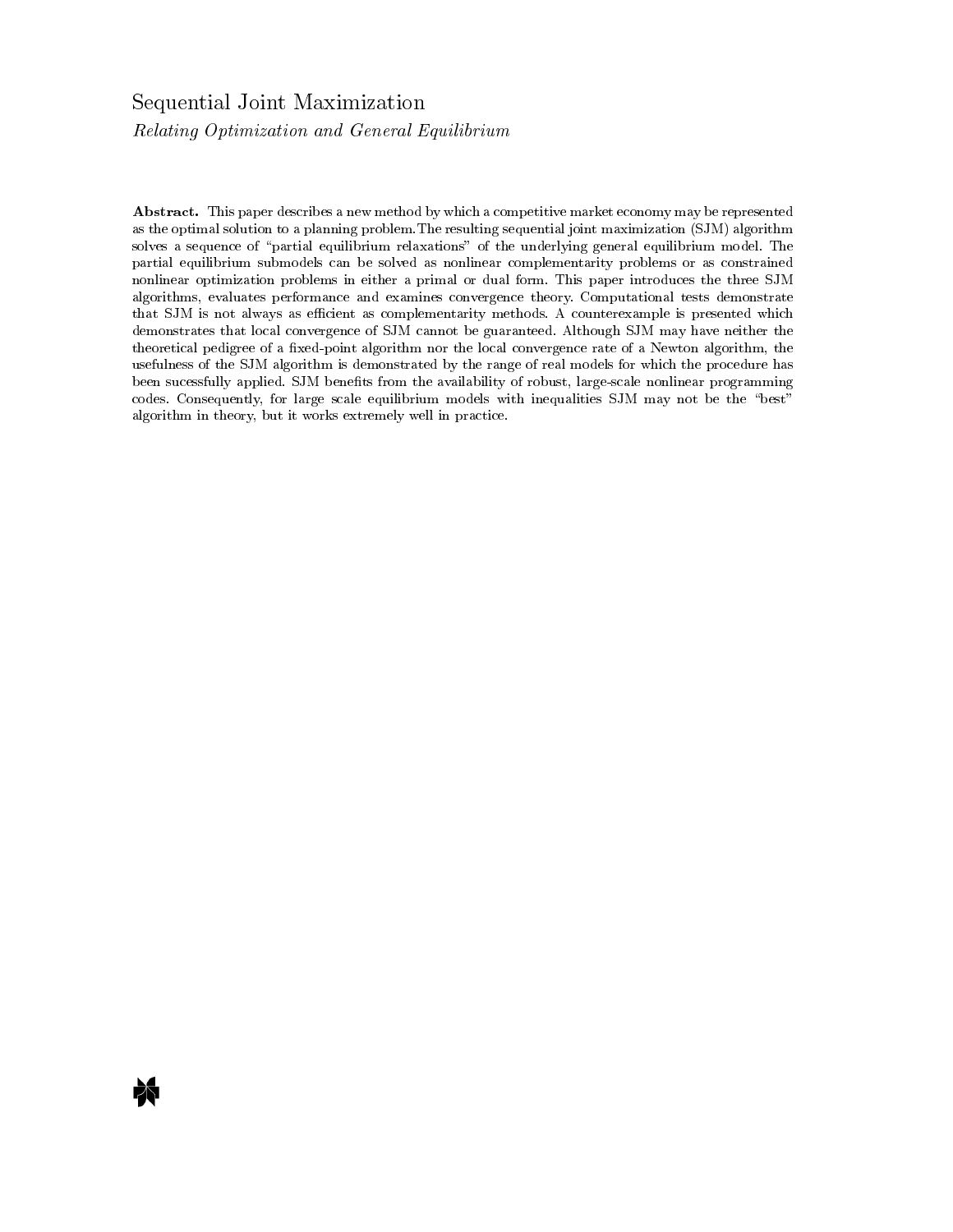#### 1. Introduction

There is a close connection between the allocation of a competitive market economy and the optimal solution to a representative agent's planning problem.<sup>1</sup> This paper describes a new method by which this relationship can be exploited in computing equilibrium prices and quantities. This optimization-based algorithm can be applied to find equilibria for models in which consumers have heterogeneous preferences and where production sets may involve point-to-set mappings. Large-scale models may be solved through this technique. Extensions of the algorithm may be applied to models with tax distortions, price rigidities, monopolistic competition and arbitrary preferences. The present paper, however, only considers applications in which producers are perfectly competitive and consumer preferences are homothetic.

The algorithm is a Negishi or "joint maximization" procedure based on a sequence of convex nonlinear programming problems. Typically this sequence will converge to the equilibrium prices and quantities of a competitive market economy. This paper introduces and interprets the algorithm, provides some computational evidence and developes local convergence theory for a simple example.

The idea behind the SJM algorithm is found in the literature concerning conditions under which the demand function describing a set of heterogeneous consumers can be replaced by the demand function for a single agent. In many settings, this is known as the problem of exact aggregation. In neoclassical trade theory this relates to the \existence of community indifference curves". This literature investigates the conditions under which a country's offer curve may be represented as though it arose from a single optimizing agent. In trade theory, at least two such conditions have been identified. The first, due to Samuelson (1956), is that all consumers have identical, homothetic preferences. A second, less widely cited result is due to Eisenberg (1961) and Chipman (1974). This condition places restrictions on endowment vectors in addition to preferences. Eisenberg's result, as summarized by Chipman (1974), is:

"if each of m individuals has a fixed money income, and if they all have homogeneous utility functions (not necessarily identical, it must be emphasized), then their aggregate demand function is integrable, that is, it may be thought of as resulting from the maximization of some fictitious aggregate utility function, subject to total expenditure being equal to total income."

In the algorithm described in this paper, Eisenberg's aggregate demand function is embedded in an iterative procedure which accounts for changes in the relative incomes of agents in the equilibrium system.

The aggregation approach developed by Eisenberg and subsequently interpreted in an economic context by Chipman is presented in a "primal" form. This approach begins with an explicit representation of consumer preferences in which the utility of an individual is specified in terms of quantities consumed of different goods. An analogous result is obtained using preferences characterized in a "dual" form (using the indirect utility function which

<sup>1</sup> The use of an optimization problem to characterize equilibrium allocations in a general equilibrium framework is due to Negishi (1960). His original paper was primarily concerned with optimization asa means of proving existence. Dixon (1975) developed the theory and computational effectiveness of "joint" maximization algorithms" for multi-country trade models. A survey of early applications of Negishi's theory is provided by Carey (1977). See also Dantzig, Eaves and Gale (1979). Extensions of joint maximization methods to account for tariffs and labor market imperfections are provided by Ginsburgh and Van der Heyden (1988) and Kehoe, Levine and Romer (1992).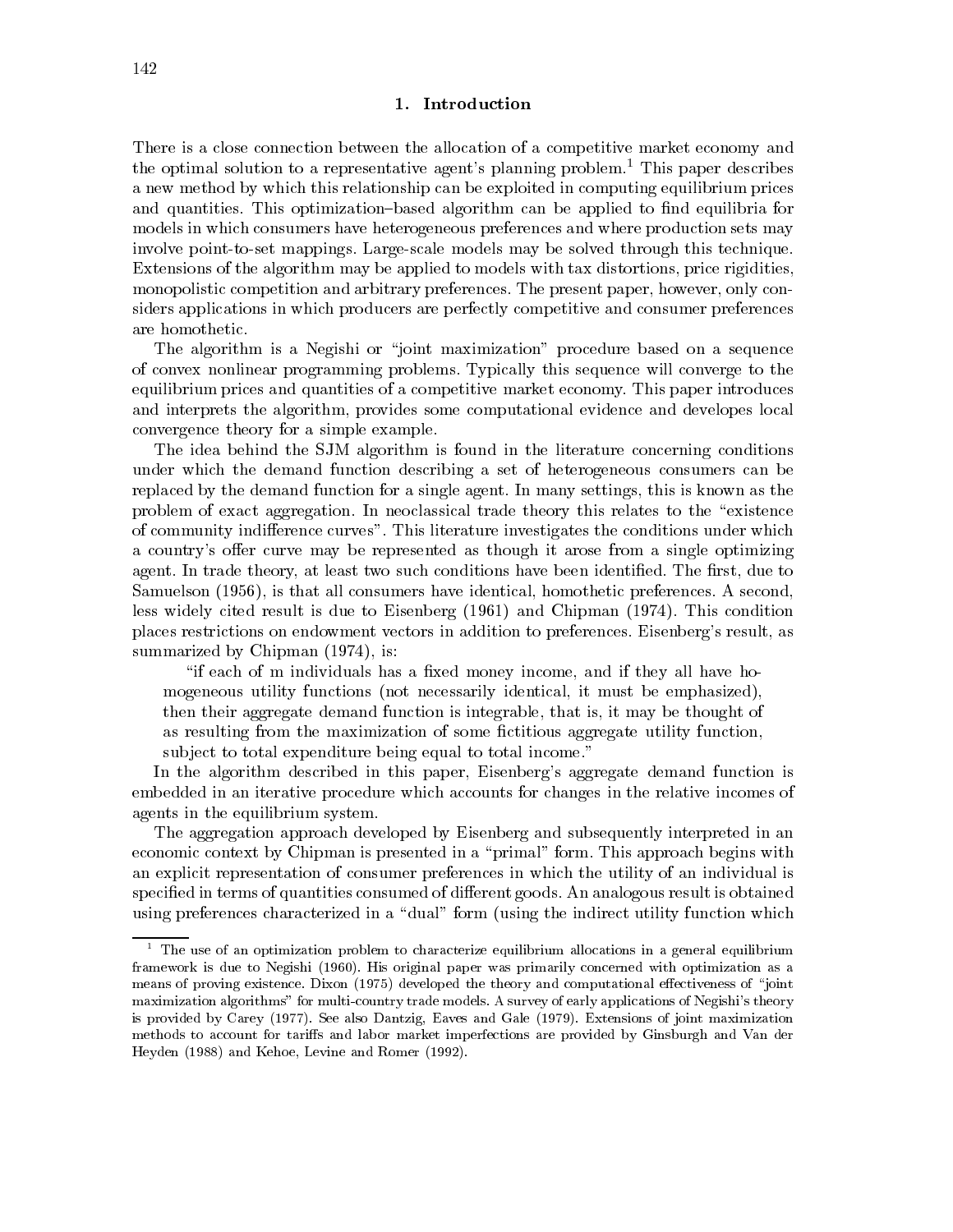maps prices and income into utility) which provides an interesting connection between the duality theory of linear programming and the duality of demand function theory. This formulation also renders the computational procedure applicable to models based on econometrically- estimated functions for which primal forms may not exist.

There is an interesting correspondence between the sequential joint maximization (SJM) algorithm and both Mathiesen's (1985) sequential linear complementarity (SLCP) algorithm and Goldsman and Harker's (1990) variational inequality (VI) algorithm for general equilibrium models. SJM can be regarded as a robust form of SLCP; one in which income and price adjustments are effectively decoupled. The SJM algorithm computes a sequence of \partial equilibrium relaxations" of the underlying general equilibrium model. Unlike SLCP (see Mathiesen, 1987), in SJM the choice of numeraire does not affect convergence.

In SJM, subproblems may, in some cases, be guaranteed solvable; however, the outer sequence generated by the algorithm may not converge in all cases. A small example from Manne, Chow and Wilson (1983) demonstrates that when income effects are exceptionally large, a backtracking line search is needed for convergence. A second small example from Scarf (1960) demonstrates that local convergence cannot be guaranteed, even in relatively simple models. In spite of these contrived examples, the experience with large-scale empirical models has been excellent.

Two large scale applications which rely on SJM can becited.2 Manne and Richels (1992,1995) use the primal form SJM algorithm to solve ATL, a 13 period, 5 region stochastic decision analysis model of energy-economy interactions, carbon emissions and climate change. The nonlinear programming subproblems for ATL involve 6,800 rows, 8,500 columns and 27,000 nonzeros. The SJM iterations typically converge in 5 major iterations (without a line search) to a satisfactory tolerance. Harrison, Tarr and Rutherford (1992) used the dual SJM algorithm for solving MRT, a 23 commodity, 12 region static international trade model with scale economies and imperfect competition. Monopoly markups and scale economies are handled through Jacobi iterations. Again, convergence involves at most 5 iterations.

Both ATL and MRT are of such size that the complementarity and variational approaches seem infeasible.3 The fact of the matter is that nonlinear programming solvers like MINOS (Murtaugh and Saunders 1982), CONOPT (Drud 1985, 1994) and CNLP (Kallio and Rosa 1994) are efficient and robust, and SJM makes it possible to use them for equilibrium computations.

The remainder of this paper is organized as follows. Section 2 reviews the formulation of general equilibrium models in a complementarity format, indicating how the equilibrium model reduces to an optimization problem when there is a single household. Section 3 introduces Eisenberg's result in the present context, showing how the multi-agent model with heterogenous, homethetic preferences can be reduced to a single agent model whenever consumers' endowment vectors are strictly proportional. This section also describes the iterative algorithm based on this formulation. Section 4 introduces the dual form of the SJM algorithm. Section 5 relates the SJM algorithm to the complementarity and variational inequality formulations. Section 6 developes necessary conditions for convergence

 $^{\circ}$  These following claims amount to "proof by testimonial", a technique commonly employed in medical  $\;$ 

 $^\circ$  A recently developed complementarity solver, PATH (Ferris and Dirkse 1993) is promising, but it remains to be seen whether it can outperform the optimization-based SJM algorithm, particularly on sparse, large-scale scale models with activity analysis process modules.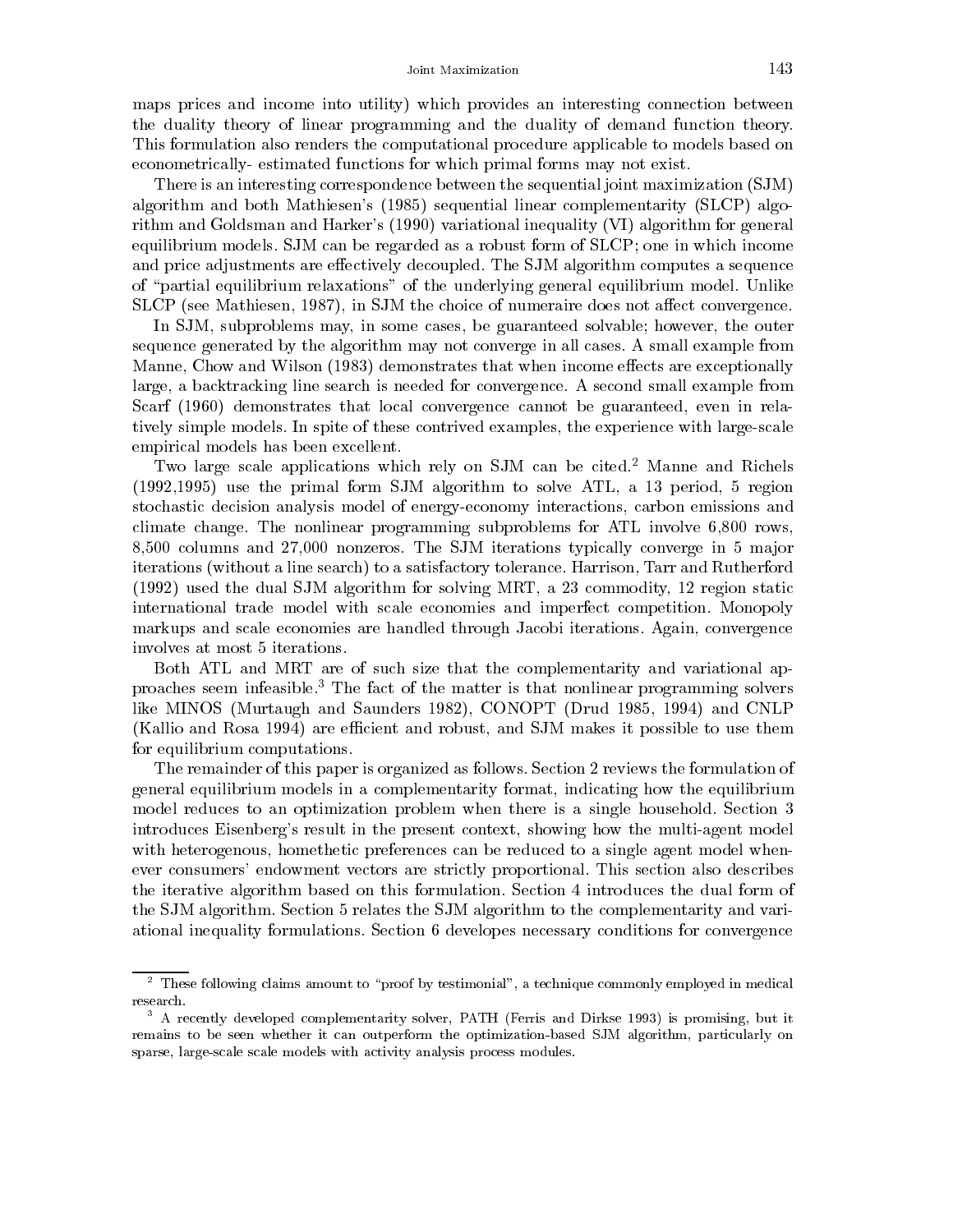of SJM with Scarf 's globally unstable exchange model. Section 7 reports on computational experience with large scale models and concludes.

## 2. General Equilibrium in a Complementarity Format

Mathiesen (1985) provides a convenient framework in which to represent both partial and general economic equilibrium models. In Mathiesen's formulation, two types of variables characterize an equilibrium: prices,  $\pi \in \mathbb{R}^n$ , for n commodities, and activity levels,  $y \in \mathbb{R}^m$ , for m production activities. For simplicity, let an activity analysis matrix  $A = \{a_{ij}\}\$ characterize production possibilities.<sup>4</sup> The element  $a_{ij}$  represents the output minus input of commodity  $i$  per unit operation of sector  $j$ . An equilibrium satisfies two classes of

1) Perfectly competitive markets assure that no sector earns an excess prot:

$$
-A^T\pi\geq 0
$$

2) Perfectly flexible prices assure non-positive excess demand for every commodity:

$$
Ay-\xi(\pi)\geq 0
$$

In the market clearance equation,  $\xi(\pi)$  represents the vector of excess consumer demand for market prices  $\pi$ . This vector is the sum of excess demands for each of the consumers:  $\xi(\pi) = \sum_h (d_h(\pi) - \omega_h)$ , where h is the vector of initial endowments for consumer h, and  $d_h(\pi)$  is the vector of final demands for consumer h which solves:

$$
\max \quad U_h(d)
$$
  
s.t. 
$$
\pi^T d \le \pi^T \omega_h
$$

Note two features of this equilibrium. First, the equilibrium determines only relative prices because the excess profit equations  $(-A^T \pi > 0)$  and the budget constraints  $(\pi^d d \leq \pi^d \omega_h)$  are linearly homogeneous in  $\pi$ . For this reason, if  $(\pi^*, y^*)$  constitutes an equilibrium then so does  $(\lambda \pi, y)$  for any  $\lambda \geq 0$ . The second feature of the equilibrium is complementary slackness. If utility functions are weakly increasing in all inputs and strictly increasing in atleast one commodity, then the excess demand vector will obey Walras' law:  $\xi(\pi)^T \pi = 0$ ; and, as a result, equilibrium market excess demands will exhibit complementary slackness with market prices, and equilibrium activity levels will be complementary with unit profits. (Complementary slackness is a feature of the equilibrium, and not an equilibrium condition, per se.)

When there is only one household, the general equilibrium system corresponds to the first-order conditions for the optimization problem:

$$
\begin{aligned}\n\max \quad & U(d) \\
s.t. \quad & d \le A^T y + \omega\n\end{aligned}
$$

 $^\circ$  The extension to models with smooth (nonlinear) constant returns to scale production technologies is presented in Appendix A. The activity analysis framework is adopted here to simplify notation and also to emphasize the applicability of this procedure for point-to-set mappings, e.g. staircase- shaped supply curves.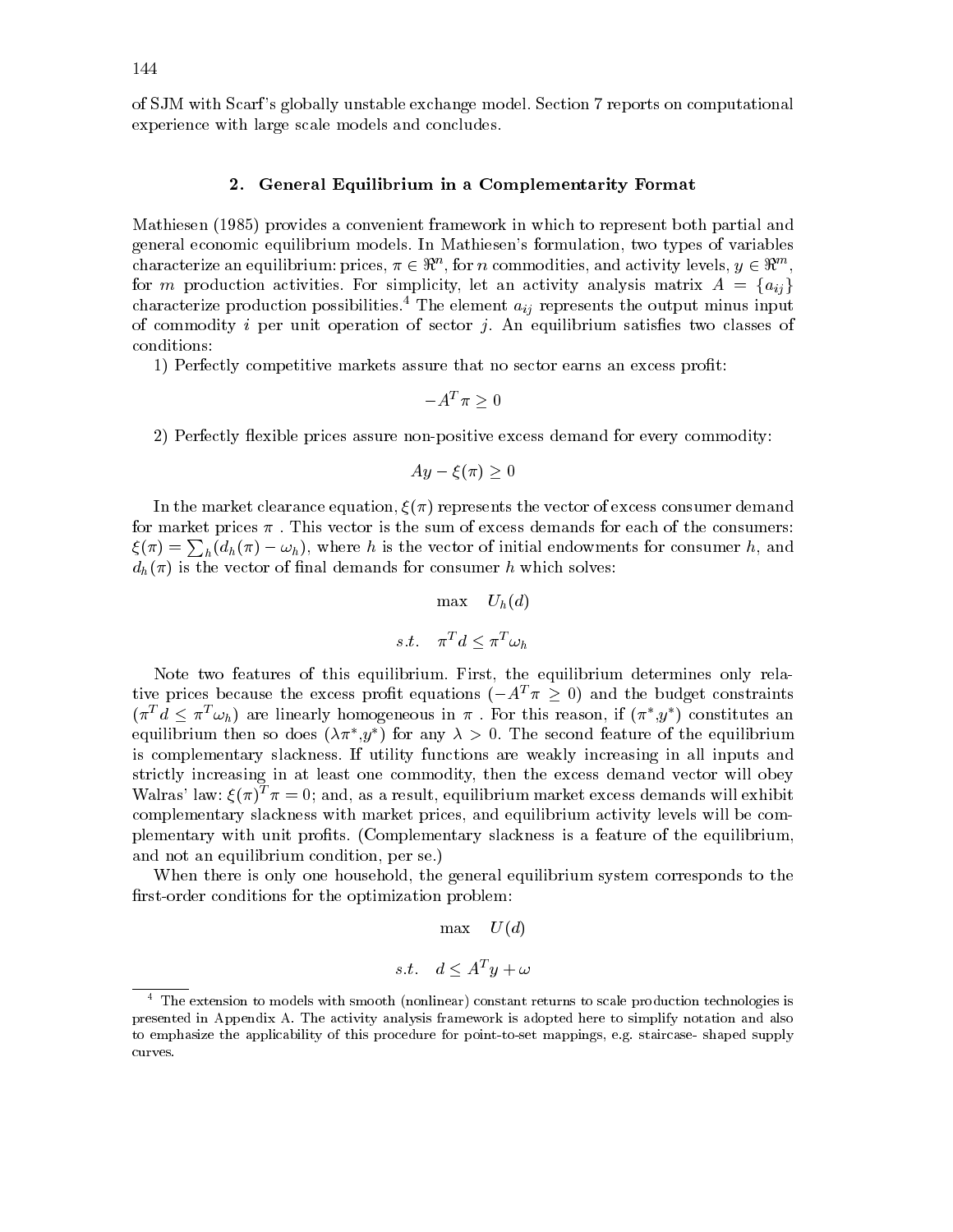Equilibrium prices correspond to the optimal Lagrange multipliers on the system of constraints. The Karush-Kuhn-Tucker conditions impose non-negative profits and complementary slackness on the production activities.

#### 3. Integrable Heterogenous Demand and a Joint Maximization Algorithm

Let us now consider a model in which all utility functions are homothetic and commodity endowments are strictly proportional. Homotheticity assures that the composition of a utility-maximizing commodity bundle is unaffected by the level of income. As income levels are varied while relative prices remain constant, demand quantities all change in fixed proportions (i.e., the Engel curves are straight lines from the origin). Without loss of generality, we may then assume that utility functions are linearly homogeneous.<sup>5</sup>

Define the expenditure function for household  $h$  as:

$$
e_h(\pi) = \min \pi^T d
$$
  
s.t. 
$$
U_h(d) = 1
$$

Because  $U($ ) is linearly homogeneous, the expenditure function provides an index of the \price of a unit of utility". The maximum attainable utility at market prices is then given by the indirect utility function  $V_h(\pi) = \pi^T \omega_h/e_h(\pi)$ .

Let  $\Omega = \sum_{h} \omega_h$  stand for the aggregate (world) endowment vector, and assume that  $\mathbf{u} = \mathbf{h}$  . It can now be shown that the excess of  $\mathbf{h}$  and  $\mathbf{h}$  and the excess of  $\mathbf{h}$ function representing these preferences and endowments is integrable. Consider the joint maximization problem:

$$
\max_{d_h} W(U_1(d_1), \dots, U_H(d_H); \theta) \equiv \prod U_h(d_h)^{\theta_h}
$$
  
s.t. 
$$
\pi^T \sum_h d_h \leq \pi^T \Omega
$$

where  $W()$  is a Cobb-Douglas aggregation function into which are nested the utility functions of the different households. Due to homogeneity, we can reduce this problem to:

$$
\max \prod U_h (d_h)^{\theta_h}
$$
  
s.t. 
$$
\sum_h e_h(\pi) \leq \pi^T \Omega
$$

where expenditure functions  $e_h(\pi)$  are evaluated at prices defined by Lagrange multipliers at the maximum. A global Cobb-Douglas utility function implies demand functions based on fixed expenditure shares for each household. Here, this implies the following

 $^\circ$  An arbitrary function  $f(x)$  is homothetic if and only if there exists a non- decreasing function G such that  $g(x) = G(f(x))$  is linearly homogeneous in x, i.e.  $g(\lambda x) = \lambda g(x)$ . These models are based on ordinal rather than cardinal utility, hence  $g(x)$  and  $f(x)$  may be used interchangeably.

It should be possible to accomodate non-homothetic demand using ideas from Perroni (1992), but I leave this extension for future research.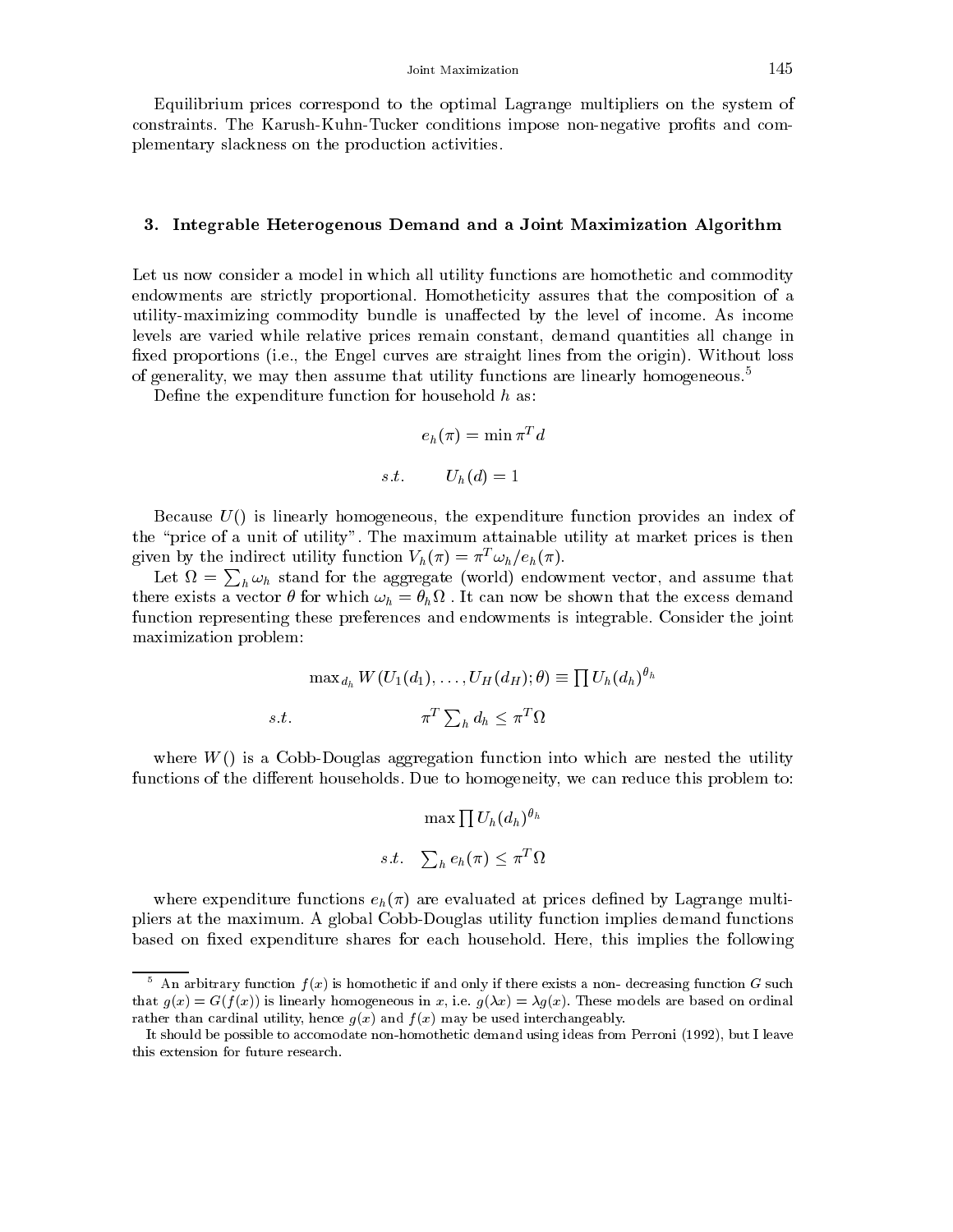relations:6

$$
\pi^T d_h = e_h(\pi) U_h = \theta_h \pi^T \Omega = \pi^T (\theta_h \Omega) = \pi^T \omega_h \\ 1 \qquad \qquad 1
$$

In other words, the value of consumer  $h$  expenditures equals the value of consumer  $h$ endowments. This is true because the Cobb-Douglas value shares in  $W(U; \theta)$  correspond exactly to shares of aggregate endowments. It follows that for any price vector  $\pi$ , the demand vector arising from the joint-maximization problem is the same as would result from summing  $H$  independent demand vectors. This result corresponds to Theorem  $4$  in Eisenberg (1961). (See Chipman (1974) for an economic interpretation.)

In practical applications, endowment vectors are typically not proportional. At the same time, it is typical that changes in relative income are small relative to changes in relative prices or quantities. To account for changes in relative shares of aggregate income, the algorithm applies an iterative refinement of the share parameters  $\theta_h$ .

As an introduction to the algorithm, consider a two-commodity, two- consumer exchange economy in which utility functions have the following (homothetic) form:

$$
U_h(x,y) = \alpha_h x^{(\sigma_h - 1)/\sigma_h} (1 - \alpha_h) y^{(\sigma_h - 1)/\sigma_h}.
$$

Each agent has a fixed endowment of the goods  $x$  and  $y$ , and in equilibrium the sum of demands from agents  $h = (A, B)$  equals the sum of their endowments. Furthermore, at equilibrium prices, the value of each agent's consumption bundle equals the value of endowments.

It is convenient to use an Edgeworth-Bowley box diagram to illustrate both the equilibrium allocations and the joint maximization algorithm. Figure 1 provides a geometric interpretation of the equilibrium. In this diagram, the length of the horizontal axis measures allocations of commodity x and the vertical axis allocations of commodity y. Point e represents initial endowments - consumer A is endowed with  $(0.9, 0.1)$  units of  $(x, y)$ and consumer B is endowed with  $(0.1, 0.9)$  units; thus there is an economy-wide supply of 1 unit of each good. Point  $c$  in figure 1 represents the equilibrium allocation. It lies on the contract curve, the locus of tangency points for agent  $A$  and agent  $B$  iso-utility curves which runs above the diagonal of the factor box. The contract curve lies above the diagonal because agent A has a stronger preference for y over x as compared with agent B.

The equilibrium point on the contract curve is distinguished as that point from which the line tangent to both agent  $A$  and agent  $B$  utility surfaces runs directly through the endowment point. Thus, at this point both agents are on their respective budget lines. Point c is an equilibrium allocation for point  $e$  as well as for any point along the line from e through c, including point d which lies on the diagonal of the factor box.<sup>7</sup>

Figure 2 illustrates the sequential joint maximization iterative sequence. The equilibrium values of the Negishi weights are the shares of each agent in the value of global

<sup>6</sup> Justication:

<sup>1 :</sup> Implied by the definition of  $e_h()$ 

<sup>2:</sup>Follows from the Cobb-Douglas structure of the aggregation function.

<sup>3:</sup>Follows from linear algebra.

<sup>4 :</sup> From the definition of  $\omega_h$  (proportional endowments).

The numerical parameters for this example are  $\alpha_A = 0.3, \ \alpha_B = 0.8, \ \sigma_A = 2$  and  $\sigma_B = 1.5$ . The equilibrium price ratio (good  $x$  in terms of good  $y$ ) is 1.127. A GAMS program which illustrates the various SJM formulations of the Arrow-Debreu model is presented in Appendix B.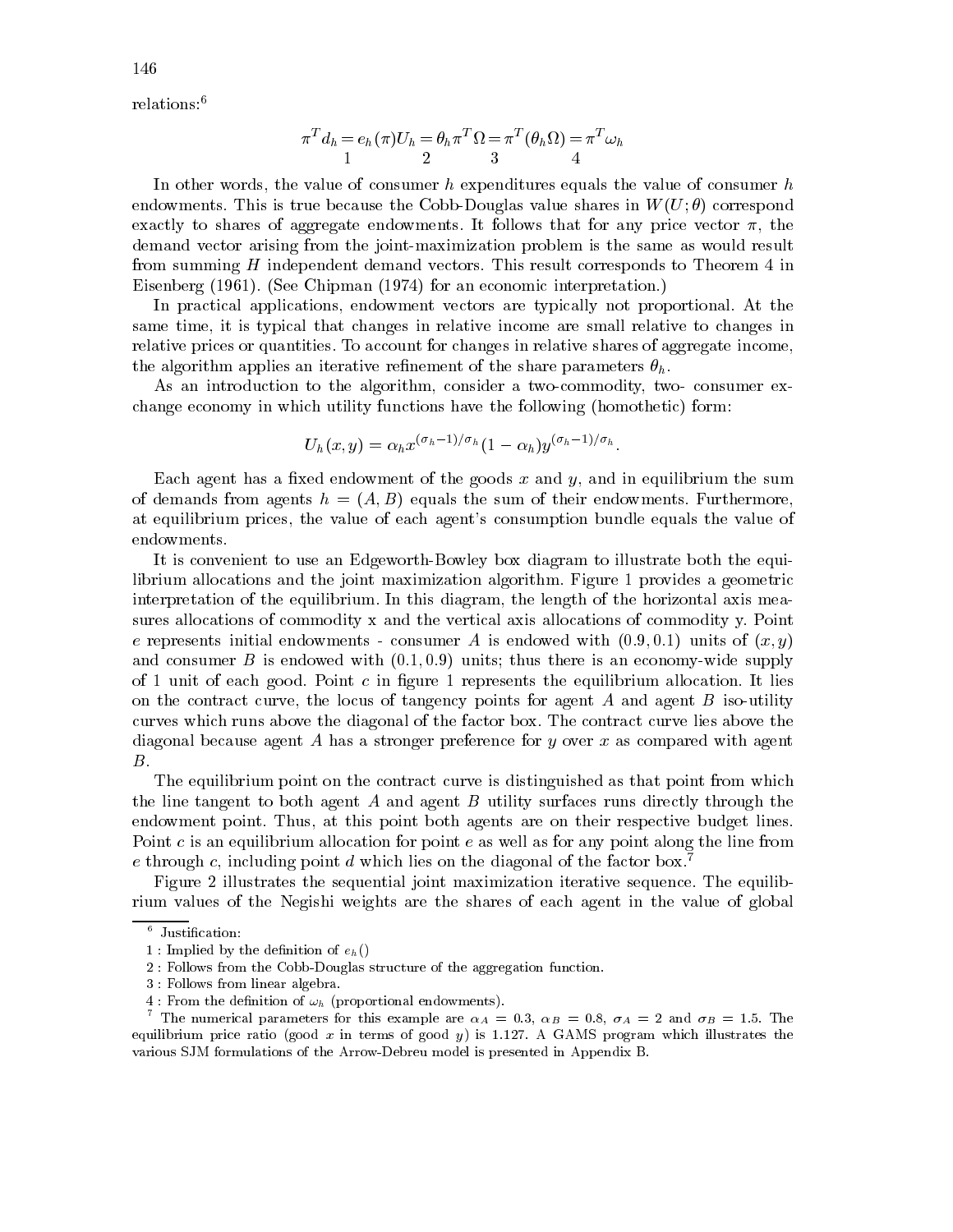

Figure 1. Equilibrium in a 2x2 Exchange Model

endowments. We begin with a price estimate higher than the equilibrium value,  $\pi^0 = 4$ . These prices define a line (with slope  $-4$ ) passing through the endowment point e and intersecting the diagonal of the factor box at the point labelled  $\theta_1$ . This point lies exactly 0.74 of the way from  $0_A$  to  $0_B$ . This ratio represents the value share of agent A endowment as a fraction of the total economy-wide endowment, at the initial price estimate  $(\pi^0 = 4)$ :

$$
\theta^1 = \frac{0.9\pi^0 + 0.1}{\pi^0 + 1} = \frac{0.9(4) + 0.1}{(4) + 1} = 0.74
$$

Given a value for  $\theta^1$ , we then solve the joint maximization problem:<sup>8</sup>

$$
\max 1.48 \log(0.3x_A^{1/2} + 0.7y_A^{1/2}) + 0.78 \log(0.8x_B^{1/3} + 0.7y_A^{2/3})
$$
  
s.t. 
$$
x_A + x_B = 1, \ y_A + y_B = 1
$$

The solution to this optimization problem corresponds to point 1 in Figure 2 (the equilibrium allocation for an economy with endowments  $\theta^1$ ). The ratio of the Lagrange multipliers on the x constraint to the multiplier on the y constraint equals 0.721. This is taken as the price ratio for the start of iteration 2. Continuing in this fashion, we find successively more precise approximations, as indicated by points  $i_1$ ,  $i_2$  and  $i_3$  in the diagram. Table 1 shows the values of prices, Negishi weights, equilibrium allocations and deviations for 10 iterations of the procedure. Deviations are measured here as the maximum deviation between expenditure and endowment income, as a percentage of endowment income for either agent. In a two agent model, the imbalances for the two agents are always of equal magnitude and opposite sign.

In forming the maximand, the homothetic utility functions have been scaled monotonically to be rendered linearly homogeneous. Hence, we use  $\overline{U}_A = U_A^2$ , so  $\theta \log \overline{U}_A = 2\theta \log U_A$ , and  $\theta \log \overline{U}_B = 3\theta \log U_B$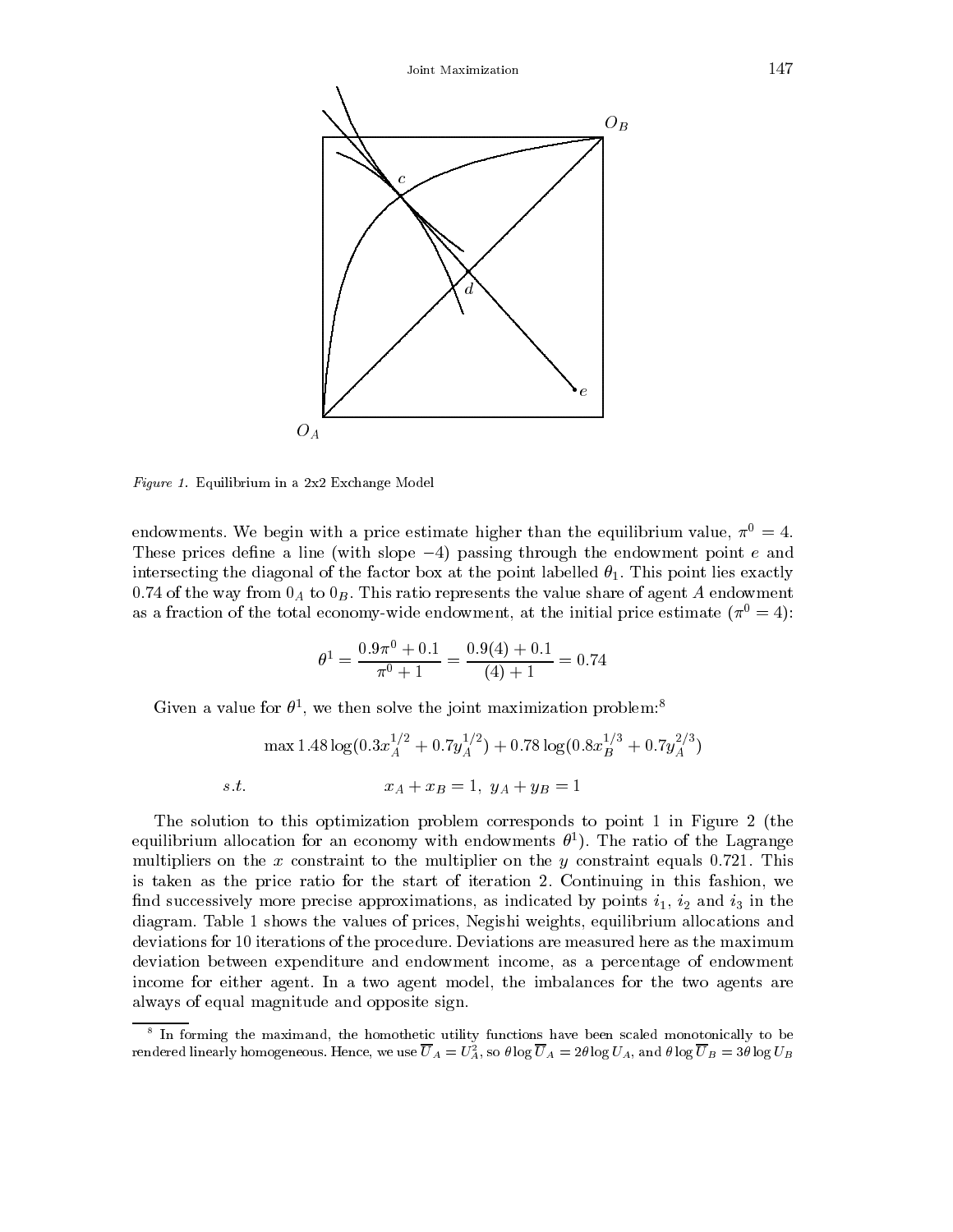

 $Figure\ 2.$  Iterations in the  $2 \mathrm{x} 2$  model

| Iter | P     | $\theta_A$ | $X_A$ | $Y_{A}$ | Dev    |
|------|-------|------------|-------|---------|--------|
| 1    | 4.000 | 0.740      | 0.540 | 0.910   | 58.300 |
| 2    | 0.850 | 0.468      | 0.229 | 0.751   | 12.500 |
| 3    | 1.186 | 0.534      | 0.290 | 0.799   | 3.400  |
| 4    | 1.086 | 0.517      | 0.273 | 0.787   | 0.900  |
| 5    | 1.111 | 0.521      | 0.277 | 0.790   | 0.200  |
| 6    | 1.105 | 0.520      | 0.276 | 0.789   | 0.100  |
| 7    | 1.106 | 0.520      | 0.277 | 0.790   | 0.000  |
| 8    | 1.106 | 0.520      | 0.277 | 0.790   | 0.000  |
| 9    | 1.106 | 0.520      | 0.277 | 0.790   | 0.000  |
| 10   | 1.106 | 0.520      | 0.277 | 0.790   | 0.000  |
|      |       |            |       |         |        |

Table I. Iterative Sequence for the 2x2 Exchange  $\rm{Model}.$ 

Key:

Iter SJM iteration  $\boldsymbol{P}$ relative price of  $X$  to  $Y$ 

 $\theta_A$ implied income share for consumer  $A$ 

consumption levels for consumer  ${\cal A}$  $\mathcal{X}_A, \ \mathcal{Y}_A$ 

DEV percentage deviation in income balance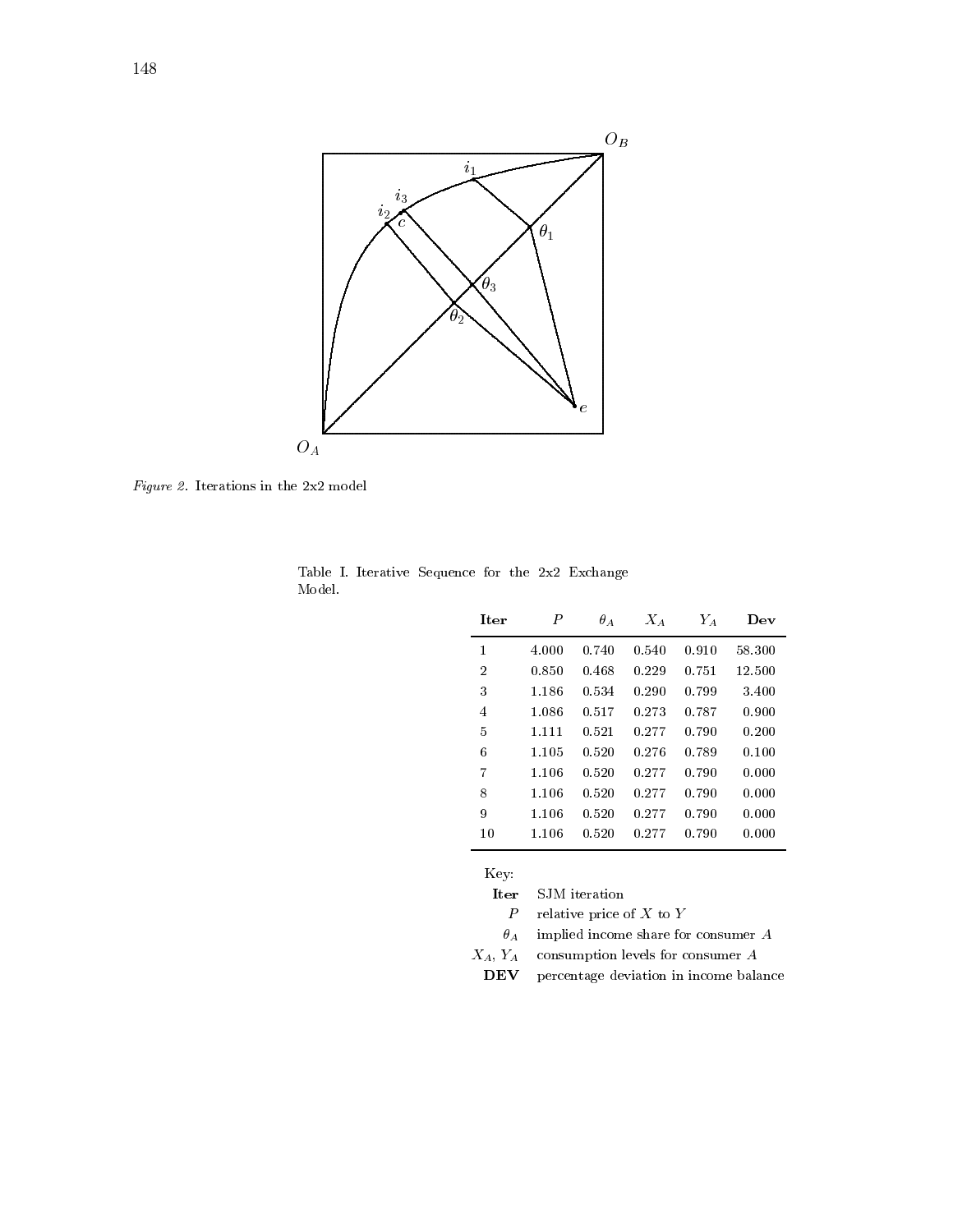If 
$$
k = 1
$$
 or  $\delta(\Theta^k) < \delta(\theta^{k-1}),$  set  $\theta^{k+1} = \Theta$ ,  $k \leftarrow k + 1$  return to step (1.k) else  $\text{repeat:}$ \n $\lambda \leftarrow \lambda/2$ \n $\theta = \lambda \theta + (1 - \lambda)\theta^k$  solve **JM-P** in order to compute  $\delta(\theta)$  if  $\lambda < \lambda$  or  $\delta(\theta) < \delta(\theta^k)$  set  $\theta^{k+1} = \theta$  return to step (2.k) endif  $\text{continue}$ 

## 3.0.1. Algorithm SJM-P - Formal Statement

*Intiturize:* Read an initial estimate of prices,  $\pi$  , and set an initial value for the value shares in  $W$ :

$$
\theta_h^0=\frac{\pi^0\omega_h}{\pi^0\Omega}
$$

Set the iteration index,  $k \leftarrow 1$ , and specify the convergence tolerance  $(\varepsilon)$  and the minimum step size  $(\lambda)$ . Repeat until  $\delta(k) < \varepsilon$ . In iteration  $k = 1, 2, \ldots$ :

 $(1.k)$  Solve:

$$
\max \prod_{h} U_h (d_h)^{\theta_h}
$$
  
s.t. 
$$
\sum_{h} d_h \le Ay
$$
 (JM-P)

 $(z, \kappa)$  Read prices from the Lagrange multipliers,  $\pi(\sigma^*)$ .

 $(3.k)$  Evaluate the deviation, defined as the largest percentage deviation in any agent's budget constraint:

$$
\delta(\theta^k) = \max \left| \frac{\pi(\theta^k)^T \left[ d_h(\theta^k) - \omega_h \right]}{\pi(\theta^k)^T \omega_h} \right| \times 100
$$

 $(4.k)$  Perform an Armijo line search (optional) Initialize  $\lambda = 1$ , and define:

$$
\Theta_h = \frac{\pi(\theta^k)^T \omega_h}{\pi(\theta^k)^T \Omega}
$$

The foregoing describes the algorithm as it may be applied for a "generic" model. Some adjustments of the procedure are required to treat models with features such as ad-valorem taxes, nonlinear production, non- homothetic utility functions, etc. (See the Appendix B for the key ideas.)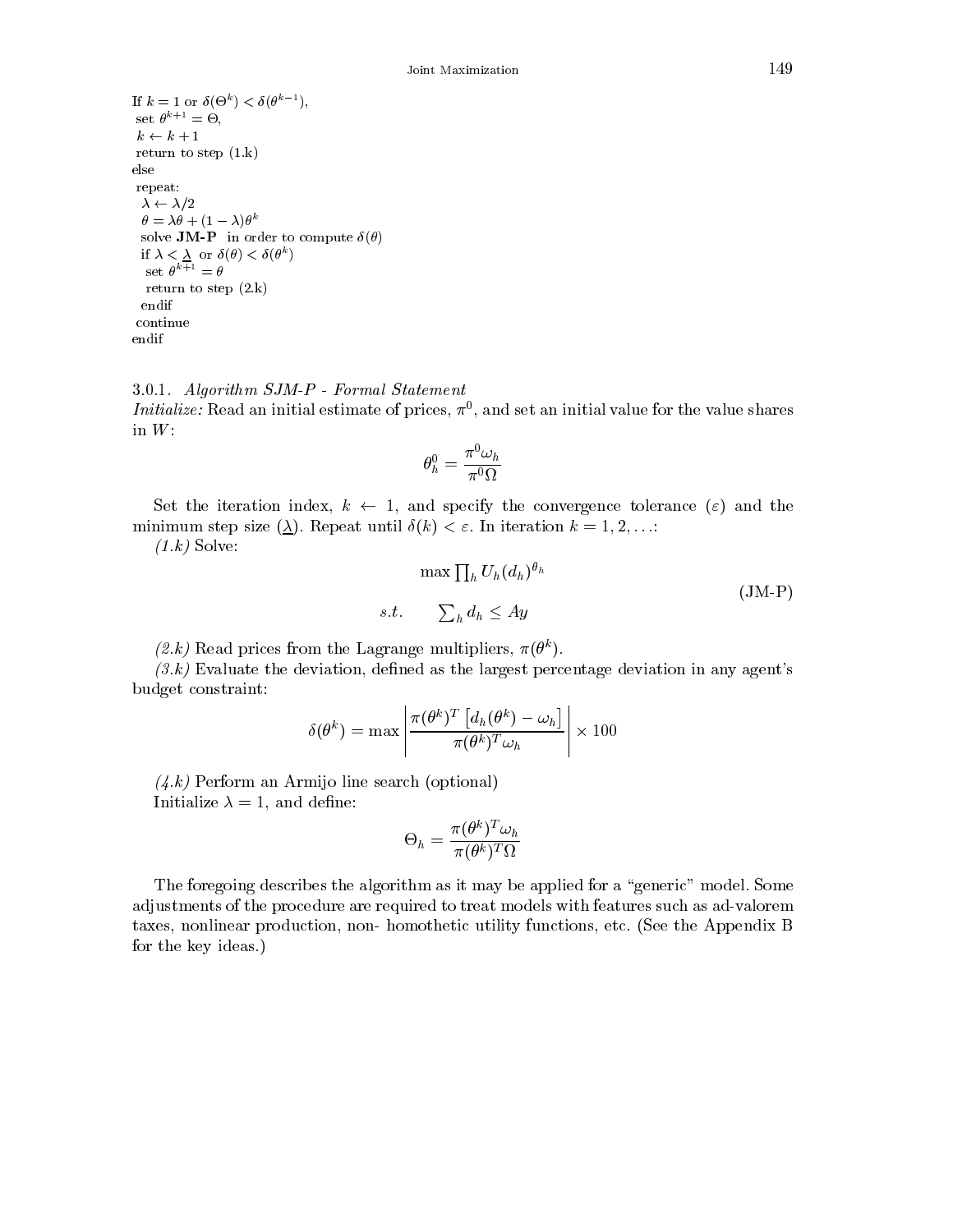#### 4. Joint Maximization with Dual Functions

In economic analysis, preferences may be described by a primal-form utility function  $(U_h(d))$  or, equivalently, using a dual-form indirect utility function  $(V_h(\pi,M_h))$  which expresses welfare as a function of prices and income).<sup>9</sup>

When preferences are homothetic, the unit expenditure function  $(e_h(\pi))$  conveys all of the information concerning the underlying preferences. The joint maximization problem (JM-P) can be represented using the expenditure function in place of the utility function, and in many models the computational complexity of the dual-form model is considerably less than for the primal form model.

Let  $\overline{M}_h$  be the current estimate of consumer h income. Consider then the following optimization problem:

$$
\max \sum_{h} \overline{M}_{h} \log(e_{h}(\pi)) - \pi^{T} \Omega
$$
  
s.t. 
$$
A^{T} \pi \leq 0
$$

The constraints for this problem are the zero profit conditions for the underlying equilibrium problem. The dual variables associated with these constraints are interpreted as the activity levels. The market clearance conditions for the equilibrium are incorporated in the first-order optimality conditions. To see this, differentiate the Lagrangian with respect to  $\pi_i$ . We have:

$$
\sum_h \frac{M_h}{e_h(\pi)} \frac{\partial e_h(\pi)}{\partial \pi_i} - \sum_j a_{ij} y_j - \sum_h \omega_h \leq 0
$$

Notice that from the definition of the indirect utility function:

$$
\frac{\overline{M}_h}{e_h(\pi)}=V_h(\pi,\overline{M}_h)
$$

According to Sheppard's lemma (Varian 1991), the demand for good i by consumer h equals the utility level times the gradient of the expenditure function, hence:

$$
V_h(\pi,\overline{M}_h)\frac{\partial e_h(\pi)}{\partial \pi_i}=d_{hi}(\pi,\overline{M}_h)
$$

Substituting into the first order condition, we see that the optimality conditions for (JM-D) correspond to the market clearance conditions which appear explicitly in (JM-P).

The dual problem is low-dimensional. If we are working with a model in which all goods are demanded by all consumers, problem (JM-D) has n variables and m constraints while (JM-P) involves n x p + m variables and n constraints.<sup>10</sup>

As illustration, consider the two agent exchange example from above. In this model, the primal and dual forms are both available in closed form. We have:

$$
e_h(p_x, p_y) = \left(\alpha_h p_x^{1-\sigma_h} + (1-\alpha_h) p_y^{1-\sigma_h}\right)^{\frac{1}{1-\sigma_h}}
$$

 $^{\circ}$  See, for example, Varian (1991). Closed form expressions for  $U($ ) and  $V$  () are not always available. Most "flexible functional forms" have a dual form but no explicit primal form. The constant elasticity functions used in the examples below admit both primal and dual forms.

 $^\circ$  – When production functions are nonlinear, there are as many additional choice variables in JM-P as there are nonlinear inputs and outputs.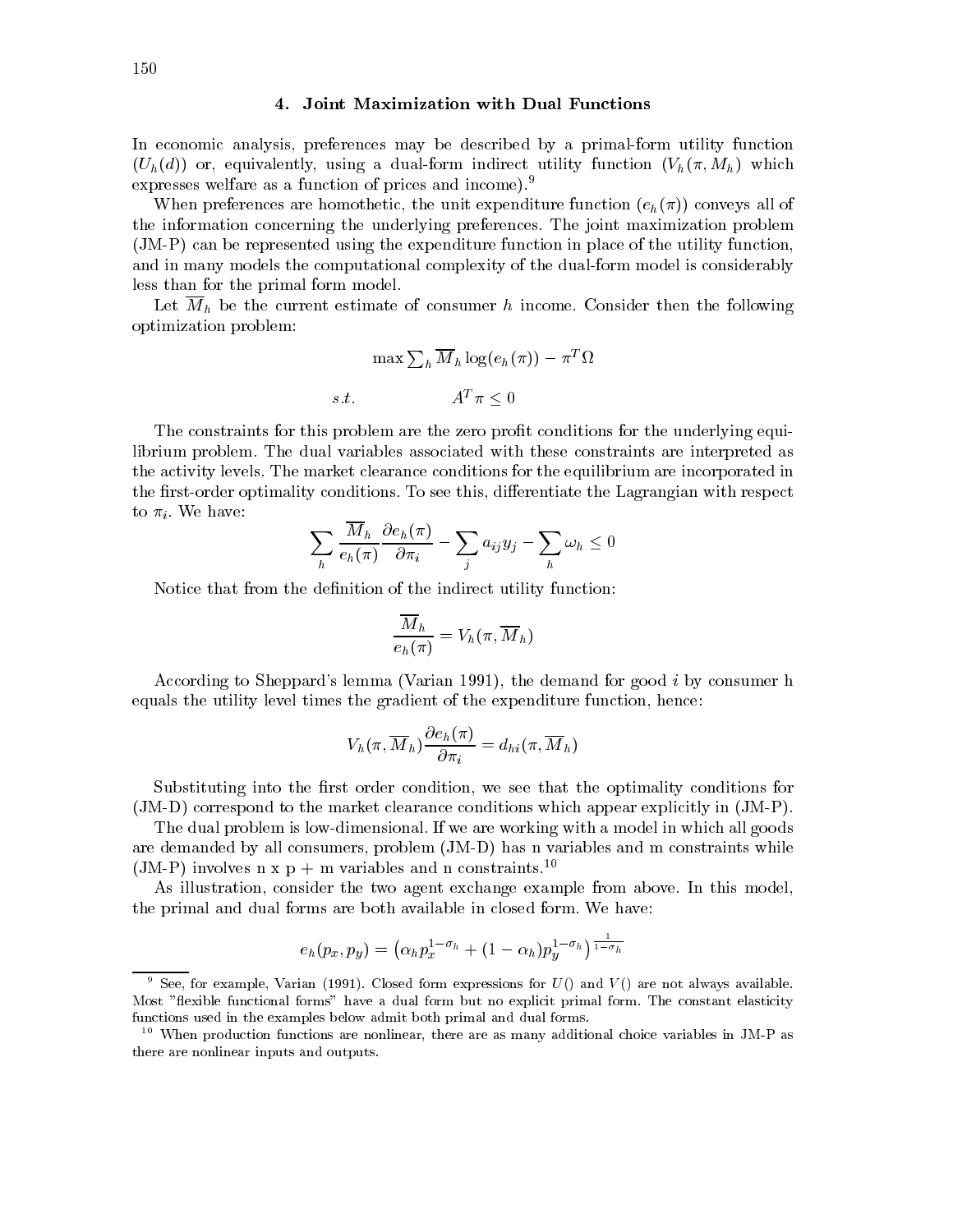so that when  $\pi^0 = 4$ , the (JM-D) problem is:

$$
\max 0.74 \log(\frac{3}{p_x} + \frac{7}{p_y}) + 0.52 \log(\frac{8}{p_x^{1/2}} + \frac{2}{p_y^{1/2}}) - p_x - p_y
$$
  
s.t. 
$$
p_x \ge 0, \ p_y \ge 0
$$

#### 5. The Connection between SJM, SLCP and VI

This section relates the sequential joint maximization algorithm to SLCP. To make this correspondence, we need to make a minor reformulation of Mathiesen's equilibrium conditions, following Rutherford (1987). Consider formulating the model with three classes of variables: commodity prices  $(\pi)$ , activity levels  $(y)$  and income levels  $(M)$ . An equilibrium satisfies three sets of conditions:

| 1) Zero excess profit:                         | $-A^T \pi \geq 0$ |  |
|------------------------------------------------|-------------------|--|
| 2) Market clearance: $Ay - \xi(\pi, M) \geq 0$ |                   |  |
| 3) Income balance:                             | $M = \omega \pi$  |  |

Apart from the intermediate income variables, these conditions are identical to Mathiesen's formulation. The vector of excess consumer demand remains the sum of excess demands for each of the consumers:  $\xi(\pi,M) = \sum_h (d_h(\pi,M_h) - \omega_h)$ , but the demand vectors  $d_h(\pi,M_h)$  here solve:

$$
\max \quad U_h(d)
$$

$$
s.t. \quad \pi^T d \le M_h
$$

SLCP is a Newton method which takes into account inequality constraints and complementary slackness conditions. In each iteration, the system of nonlinear inequalities is approximated by a first-order Taylor series expansion, and the resulting linear system is solved using Lemke's algorithm (Lemke 1965, Anstreicher, Lee and Rutherford 1992).

SJM may be interpreted as a version of SLCP in which prices and activity levels are solved in a simultaneous nonlinear system of inequalities while income levels are adjusted using Gauss-Seidel iterations. The optimization step of the joint maximization algorithm solves the system of zero profit and market clearance conditions, the "fixed income relaxation." During these computations, the income balance equations are (temporarily) ignored. After computing an equilibrium for this nonlinear inequality system, the income variables can be updated using the resulting market prices. Exact replication of the SJM iterative sequence requires that the nonlinear system of market clearance and zero profit conditions be solved completely between income revisions. In the numerical tests reported below, this algorithm is named SJM-C (sequential joint maximization with complementarity subproblem).

A mixture of the SJM and SLCP approaches is related to the variational inequality algorithm proposed by Goldsman and Harker (1990). In the VI algorithm, a fixed-income relaxation is employed for linearized subproblems while incomes levels are revised in every Newton iteration. Subproblems have the form:

$$
-A^{T}\pi \ge 0 \qquad \qquad \perp y \ge 0
$$

$$
Ay - \nabla \xi(\pi, \overline{M})\pi \ge \xi(\pi, \overline{M}) \quad \perp \pi \ge 0
$$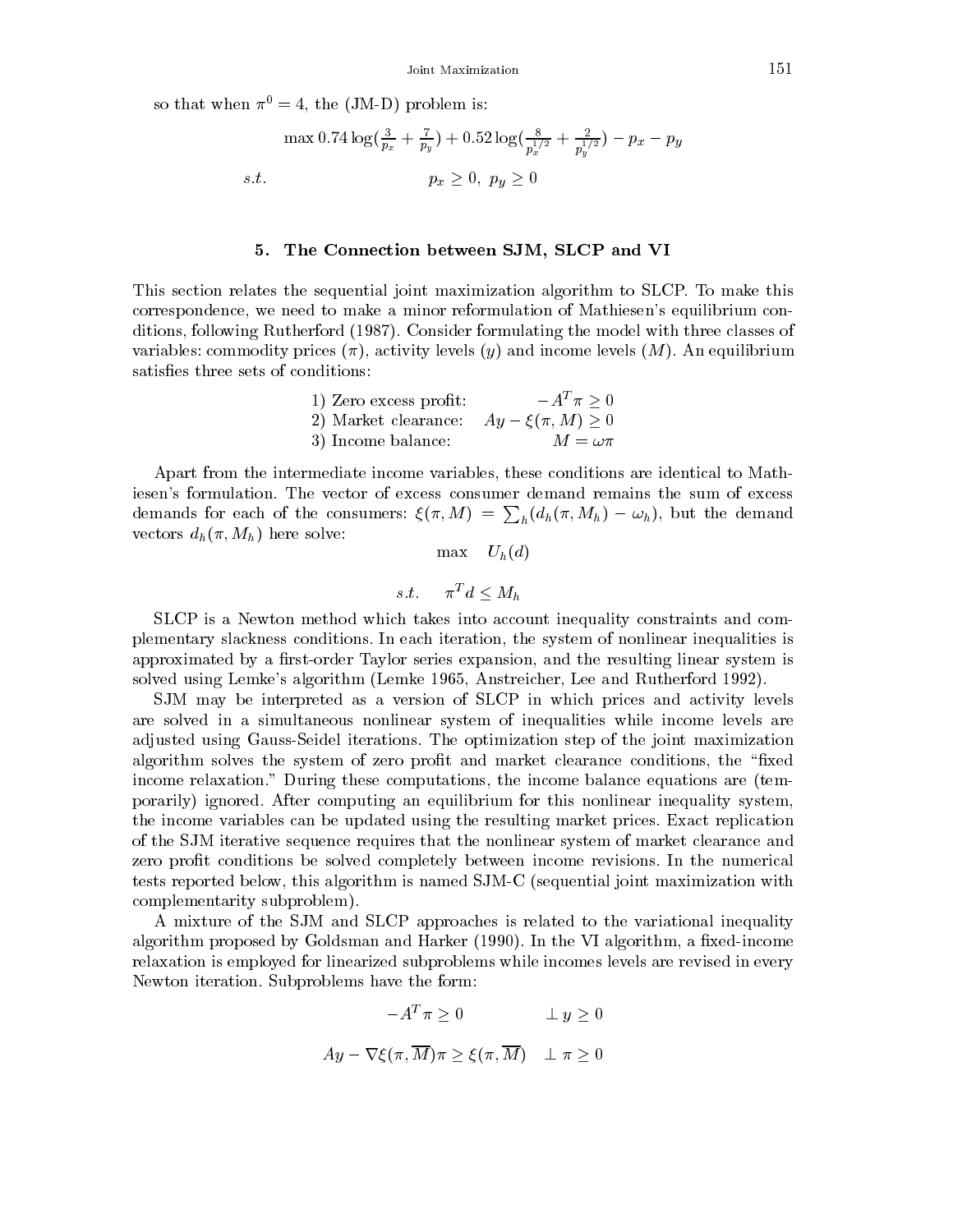$$
\max b^T \pi + \frac{1}{2} \pi^T Q \pi
$$
  
s.t. 
$$
A^T \pi \leq 0
$$

where  $b = \xi(\overline{\pi}, \overline{M})$  and  $Q = \nabla \xi(\pi, \overline{M}).$ 

The iterative sequence produced by this sequential quadratic programming algorithm will differ from the VI algorithm because income levels are treated as exogenous in each subproblem. By decoupling income and price adjustments, the required number of Newton iterations may increase relative to SLCP. At the same time, this approach may help to avoid defective subproblems which can plague SLCP. (See Mathiesen 1987.)

## 6. Convergence

Computational experiments demonstrate that a line search issometimes necessary for convergence. This is the case for a modified version of the Jack–Sprat problem presented in Manne, Chao and Wilson (1980). When Jack-Sprat is initiated from a particular starting point, the SJM procedure with  $\lambda = 1$  (i.e. without a line search) after four iterations begins to cycle between two sets of Negishi weights. When the Armijo line search is applied, the outer iterations converge in five steps. (See model Jack-Sprat in Appendix B.)

The second small model presents more serious theoretical problems for the algorithm. Scarf (1960) provides a model which demonstrates that the SJM differential process (for  $\lambda \rightarrow 0$  may be non-convergent. Furthermore, it can be shown that the conditions for convergence of the Negishi process locally reduce to exactly the same conditions for convergence of a simple Tatonnement adjustment process.

Scarf's model involves an equal number of  $n$  consumers and goods. Consumer h is endowed with 1 unit of good h and demands only goods h and  $h + 1$ . Let  $d_{ih}$  represent demand for good i by consumer h. Preferences are represented by constant elasticity of substitution utility functions with the following structure:

$$
U_h(d) = \left(\theta^{1/\sigma} d_{hh}^{\frac{\sigma-1}{\sigma}}\right)^{\frac{\sigma-1}{\sigma-1}}
$$

There are two utility function parameters.<sup>11</sup> . can be interpreted asthe benchmark value share of good i in consumer i demand, and  $1 - \theta$  is then the benchmark value share of good  $i + 1$ . (Consumer *n* demands goods *n* and 1.)

household h. These may be normalized so that  $\sum_h M_h = n$ . Market clearing commodity prices are determined given the income levels. Let i(M) denote the price of good i

 $\mathbf{1}$ 

 $\text{consistent with income levels } M = \left( \begin{array}{c} M_1 \ M_2 \ \cdot \end{array} \right).$  Provid  $\left[\begin{array}{c} \cdots \end{array}\right]$ . Provid  $-1$  M  $\sim$   $\sim$   $\sim$   $\sim$ . . .  $\cdots$  11 /  $\Box$ . Provided that  $\sigma > 0$ , utility functions exhibit

non-satiation, so  $\sum_i \pi_i = \sum_h M_h$ .

<sup>&</sup>lt;sup>11</sup> The parameters of this function correspond to Scarf's parameters a and b (Scarf (1960, page 168)) as:  $\sigma = \frac{1}{1+a}$  and  $\sigma = \frac{1}{1+b}$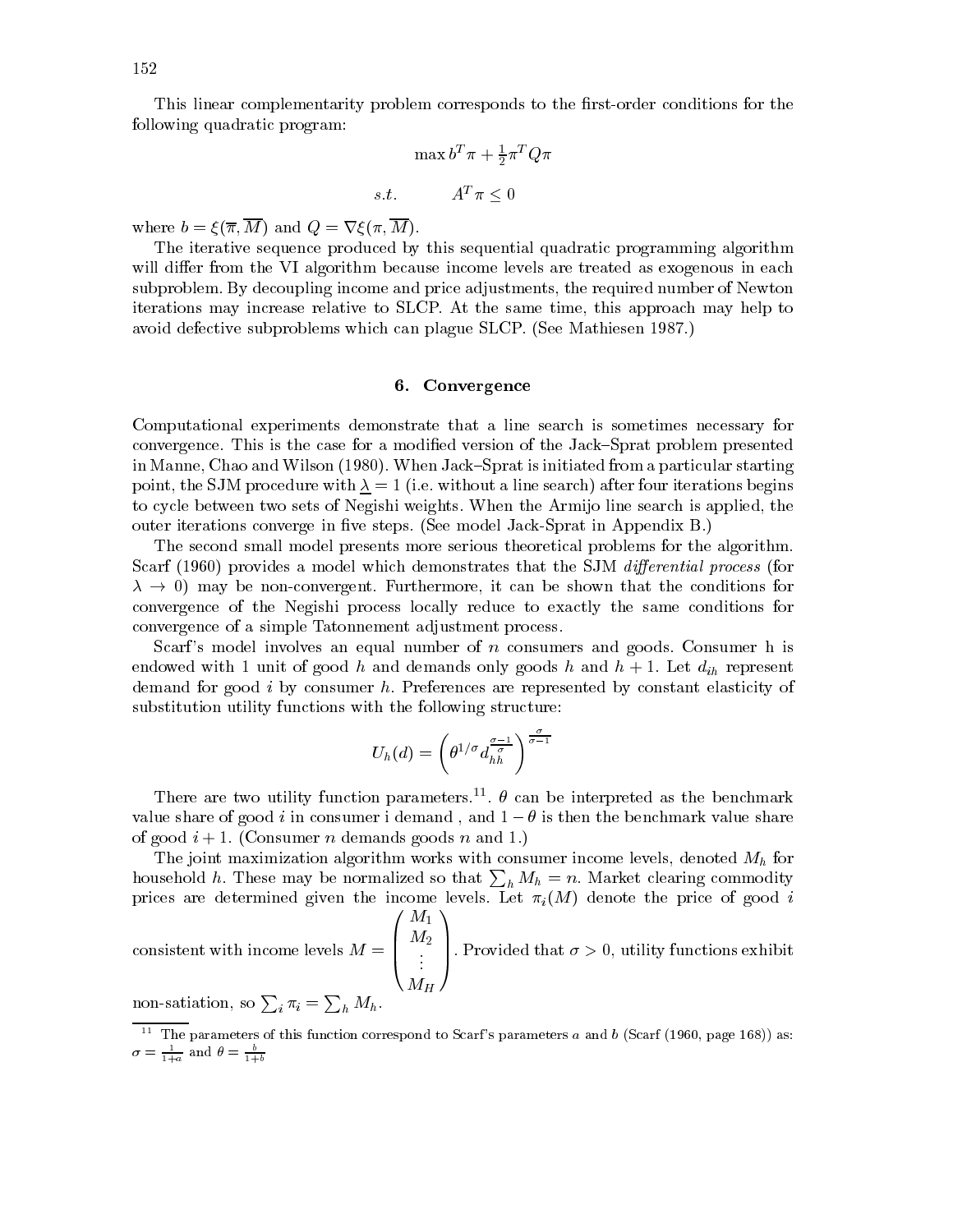Let  $\xi(p; M)$  denote the market excess demand function for fixed income. Given the special structure of preferences and endowments, this function has the form:

$$
\xi_i(p;M)=d_{ii}+d_{i,i-1}-1
$$

Given our definition of  $p(M)$ , we have  $x_i(p(M), M)=0$   $\forall i$ .

Let  $H_h(M)$  denote the difference between the value of agent h allocated income and the market value of the agent h endowment for prices  $p(M)$ . That is:

$$
H_h(M)=p_h(M)-M_h\,
$$

The structure of demand and endowments assure an equilibrium in which all income levels and prices equal unity. When  $M_i^* = 1$  then  $\pi_i(M^*) = 1$   $\forall i$ , and

$$
H_h(M^*)=0 \; \forall h
$$

The SJM algorithm, as the step length goes to zero, represents an income adjustment process:

$$
M_h = p_h(M) - M_h\,
$$

Let the initial estimate  $M^0$  be selected on the *n*-simplex (i.e.,  $\sum_h M_h^0 = n$ ). The adjustment process then remains on the  $n$ -simplex:

$$
\frac{d}{dt}\sum_h M_h = \sum_h M_h = \sum_h (p_h - M_h) = \sum_i p_i(M) - \sum_h M_h = 0
$$

Local convergence concerns properties of the Jacobian matrix evaluated at the equilibrium point,  $\nabla H(M^*) = |H_{ij}|$ . This Jacobian has entries which are defined as follows:

$$
H_{ij} \equiv \frac{\partial H_i}{\partial M_j} = \begin{cases} \frac{\partial p_i}{\partial M_i} - 1 & i = j \\ \frac{\partial p_i}{\partial M_j} & i \neq j \end{cases}
$$

If all prinicpal minors of  $\nabla H(M^*)$  are negative, the income adjustment process is locally convergent. If, however,  $\frac{\partial u}{\partial M_h} > 1$ , the process is "locally unstable" – a small increase from the equilibrium income level for consumer h causes consumer h endowment revenue to increase more than proportionally. When an equilibrium is unique and the process is uninterrupted, then local instability implies global instability.

For this model, the Tatonnement price adjustment process is unstable (in the case  $n=3$ ) when  $\frac{1}{1-\theta} > \frac{1}{1-2\sigma}$  (Scart, 1960). It is shown in the following that the same condition implies instability for the income adjustment process, even though these algorithms produce different search directions away from a neighborhood of the equilibrium.

The function  $p(M)$  is defined implicitly by the equation:

$$
\xi(p;M)=0
$$

In order to evaluate  $\nabla p$  at  $M^*$ , we make a first-order Taylor series expansion:

$$
\nabla_p \xi(p;M)dp + \nabla_M \xi(p;M) dM = 0,
$$

So

$$
\nabla p = \left[ \frac{\partial p_i}{\partial M_h} \right] = - \nabla_p^{-1} \nabla_M \xi
$$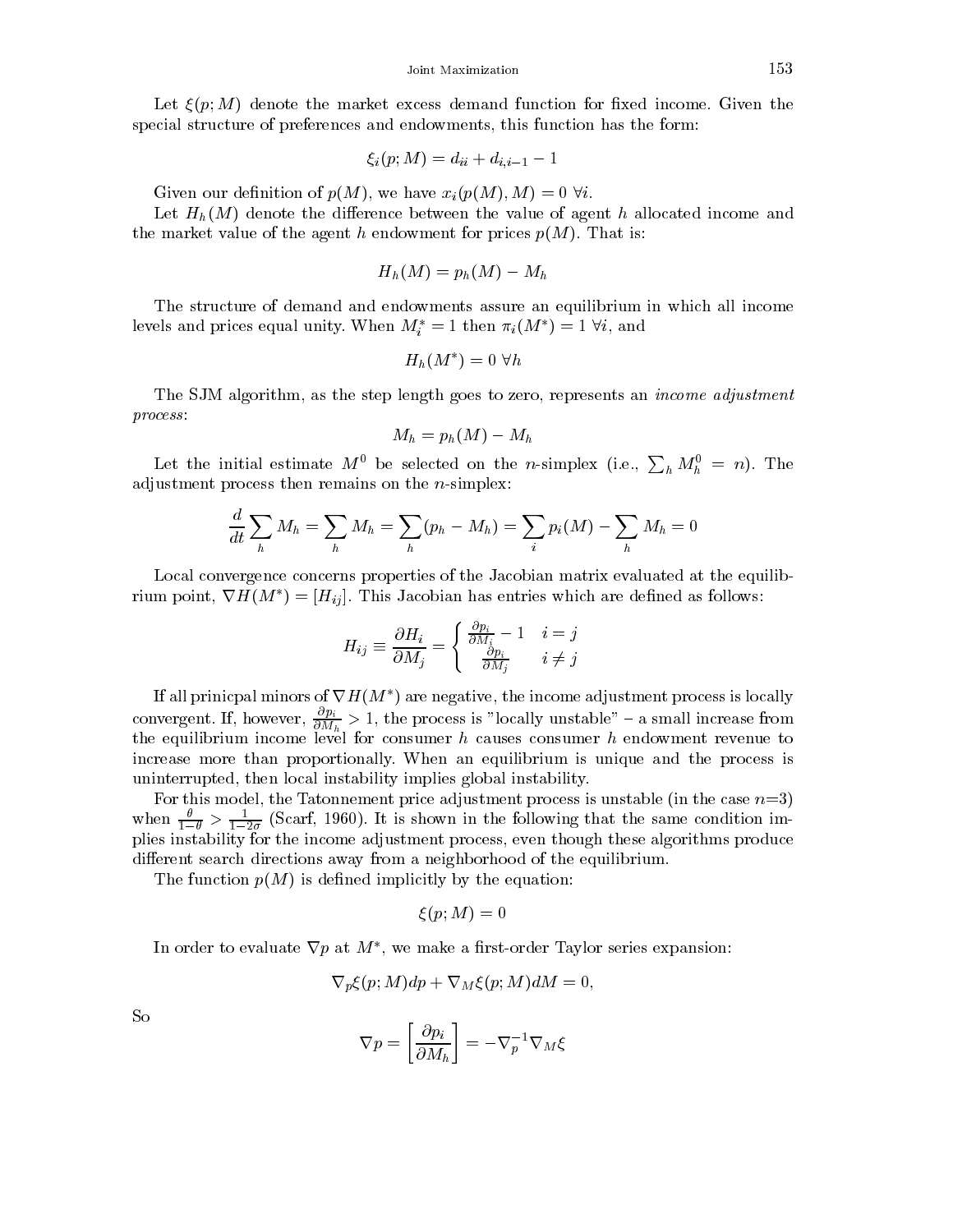Given the special structure of  $\xi_i(p; M)$ , we have:

$$
\frac{\partial \xi_i}{\partial p_i} = \frac{\partial d_{ii}}{\partial p_i} + \frac{\partial d_{i,i-1}}{\partial p_i}, \quad \frac{\partial \xi_i}{\partial p_{i-1}} = \frac{\partial d_{i,i-1}}{\partial p_{i-1}}, \quad \text{and} \quad \frac{\partial \xi_i}{\partial p_{i+1}} = \frac{\partial d_{ii}}{\partial p_{i+1}}.
$$

If we define the "unit-utility" expenditure function for consumer i as:

$$
e_i(p) = \left(\theta p_i^{1-\sigma} + (1-\theta) p_{i+1}^{1-\sigma}\right)^{\frac{1}{1-\sigma}}
$$

demand functions are:

$$
d_{ii} = \frac{\theta M_i}{e_i^{1-\sigma}p_i^\sigma}\;,\quad\text{and}\quad d_{i+1,i} = \frac{(1-\theta)M_i}{e_i^{1-\sigma}p_{i+1}^\sigma}
$$

Evaluating gradients at  $p^* = 1$ , it is apparent that the "fixed income Slutsky matrix" has a tri-diagonal structure:

$$
\nabla_p \xi = \begin{bmatrix}\n\delta & \alpha & 0 & \dots & 0 & \alpha \\
\alpha & \delta & \alpha & 0 & \vdots & 0 \\
0 & \alpha & \delta & \alpha & & \vdots \\
\vdots & & & & & \\
0 & 0 & \dots & \alpha & \delta & \alpha \\
\alpha & 0 & \dots & 0 & \alpha & \delta\n\end{bmatrix}
$$

where  $\delta = -\sigma - (1 - \sigma) [\theta^2 + (1 - \theta)^2]$  and  $\alpha = -(1 - \sigma) \theta (1 - \theta)$ . The inverse matrix,  $\nabla_p \xi^{-1}$ , is:

$$
\nabla_{p}^{-1}\xi = \begin{bmatrix}\n\gamma & \beta & \beta & \cdots & \beta \\
\beta & \gamma & \beta & \cdots & \beta \\
\beta & \beta & \gamma & \cdots & \vdots \\
\vdots & & & \ddots & \vdots \\
\beta & & & & \beta & \gamma\n\end{bmatrix}
$$

where  $\gamma = \frac{\overline{(\overline{2\alpha+ \delta})(\alpha-\delta)}}{(2\alpha+\delta)(\alpha-\delta)}$  and  $\beta = \frac{\overline{\alpha}}{(2\alpha+\delta)(\alpha-\delta)}$ . The gradients of excess demands with respect to income at the equilibrium are:

$$
\nabla_M \xi = \begin{bmatrix}\n\theta & 0 & 0 & \cdots & 1 - \theta \\
1 - \theta & \theta & 0 & \cdots & 0 \\
0 & 1 - \theta & \theta & \cdots & \vdots \\
\vdots & \ddots & \ddots & \vdots \\
0 & 0 & 0 & 1 - \theta & \theta\n\end{bmatrix}
$$

Hence:

$$
\frac{\partial p_i(M)}{\partial M_i} = \theta \delta + (1-\theta) \beta
$$

Local instability for  $n \geq 3$  therefore implies:

$$
\frac{\sigma\theta^2 - \theta^2 - \sigma\theta}{3(\sigma\theta^2 - \theta^2 - \sigma\theta) + 3\theta - 1} \ge 1
$$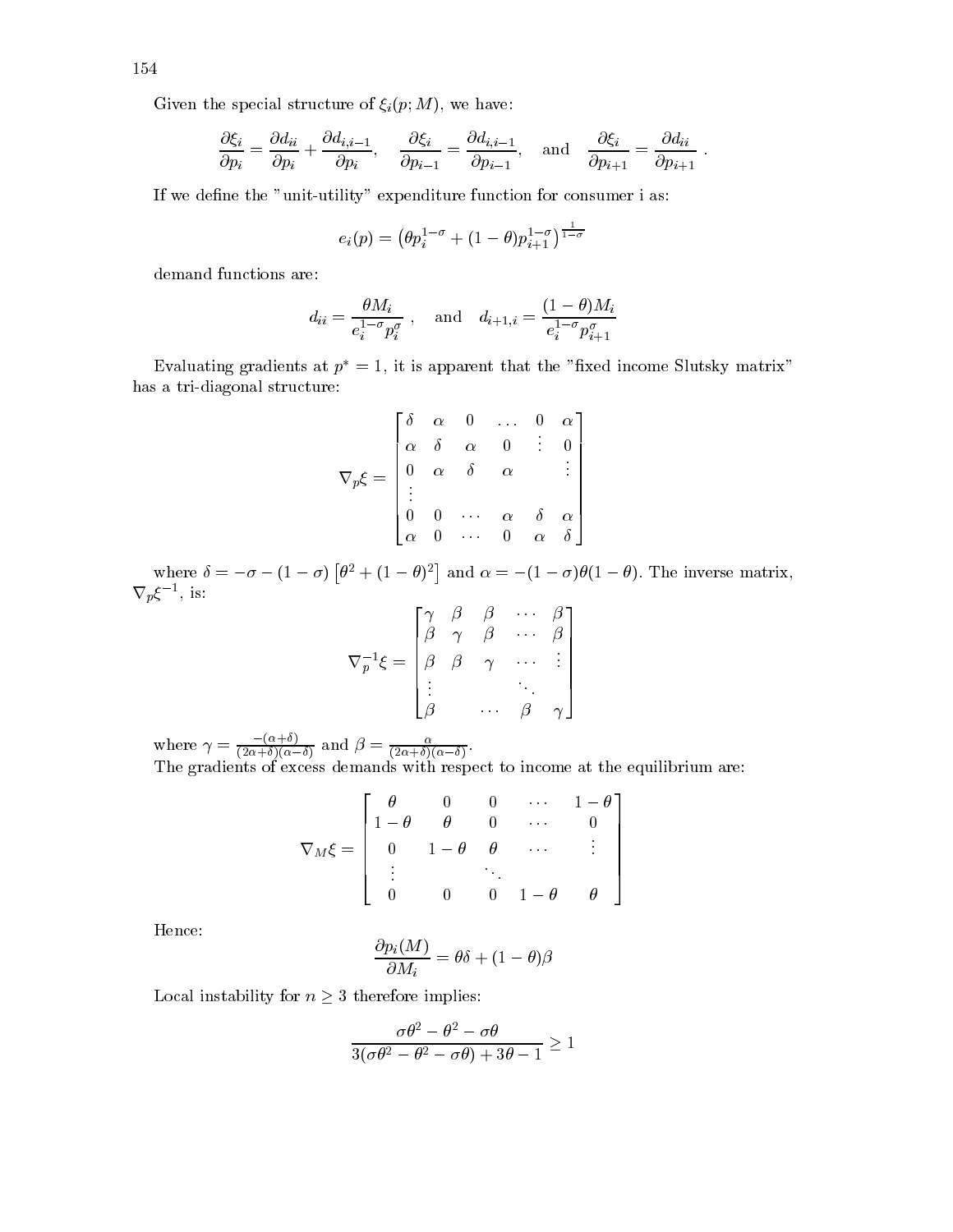which reduces to the same condition as Scarf demonstrated for the Tatonnement process when  $n=3$ .

Given the equivalent local behavior, one might be lead to believe that the income and price-adjustment processes are identical. This is not true. Only local to the equilibrium, where price effects dominate income effects, do these processes follow the same path. This is apparent in Figure 3 where the two vector fields are superimposed. In this diagram, the tatonnement field becomes more divergent than the SJM field as one moves further from the equilibrium point at the center of the simplex. At the equilibrium point the two fields coincide exactly, as demonstrated above.

## 7. Conclusion

This paper has described a new income adjustment procedure which makes it easy to apply the joint maximization algorithm proposed originally by Negishi and Dixon. The paper presented three alternative implementations of the solution procedure, based on primal optimization, dual optimization and complementarity subproblems.

Scarf 's model demonstrates that convergence of SJM cannot be guaranteed. At the same time, the SJM approach seems to be the only reliable method for solving large scale models with activity analysis, such as Manne and Richels (1995). Even though SJM has neither the theoretical pedigree of a fixed-point algorithm nor the local convergence properties of a Newton algorithm, the usefulness of the SJM algorithm is demonstrated by the range of real models for which the procedure has been sucessfully applied.

### References

- Anstreicher, Kurt M., Jon Lee and Thomas F. Rutherford \Crashing a Maximum-Weight Complementary Basis," Mathematical Programming, 54(3), 1992, pp. 281-294.
- Carey, Malachy \Integrability and Mathematical Programming Models: A Survey and a Parametric Approach", Econometrica, 45(8), 1977, pp. 1957-1976.
- Chipman, John S. "Homothetic Preferences and Aggregation". Journal of Economic Theory, 8, 1974, pp. 26 38.
- Dantzig, G.B., B.C. Eaves, and D. Gale "An Algorithm for the Piecewise Linear Model of Trade and Production with Negative Prices and Bankruptcy", Mathematical Programming, 16(2), 1979, pp. 190- 209.
- Dirkse, Steven and Michael C. Ferris, \The PATH Solver: A Non-Monotone Stabilization Scheme for Mixed Complementarity Problems", Optimization Methods and Software, 5, 1995, pp. 123-156.
- Dixon, Peter J. The Theory of Joint Maximization, North-Holland, 1975.
- Drud, Arne Stolbjerg "CONOPT: A GRG Code for Large Sparse Dynamic Nonlinear Optimization Problems", Mathematical Programming 31(2), 1985, pp. 153-191.
- Drud, Arne Stolbjerg "CONOPT: A Large Scale GRG Code", ORSA Journal on Computing, 6(2), 1994, pp. 207-216.
- Eisenberg, E. "Aggregation of Utility Functions", Management Science 7(4), 1961, pp. 337-350.
- Ginsburgh, Victor .A. and Ludo Van der Heyden, "On Extending the Negishi Appproach to Computing Equilibria: The Case of Government Price Support Poicies", Journal of Economic Theory, 44, 1988, pp.
- Goldsman, Lynn and Patrick Harker "A Note on Solving General Equilibrium Problems with Variational Inequality Techniques", OR Letters (9), 1990, pp. 335-339.
- Harrison, Glenn, Thomas F. Rutherford, and David Tarr \Increased Competition and Completion of the Market in the European Union: Static and Steady-State Effects", Journal of Economic Integration 11(3), forthcoming 1996.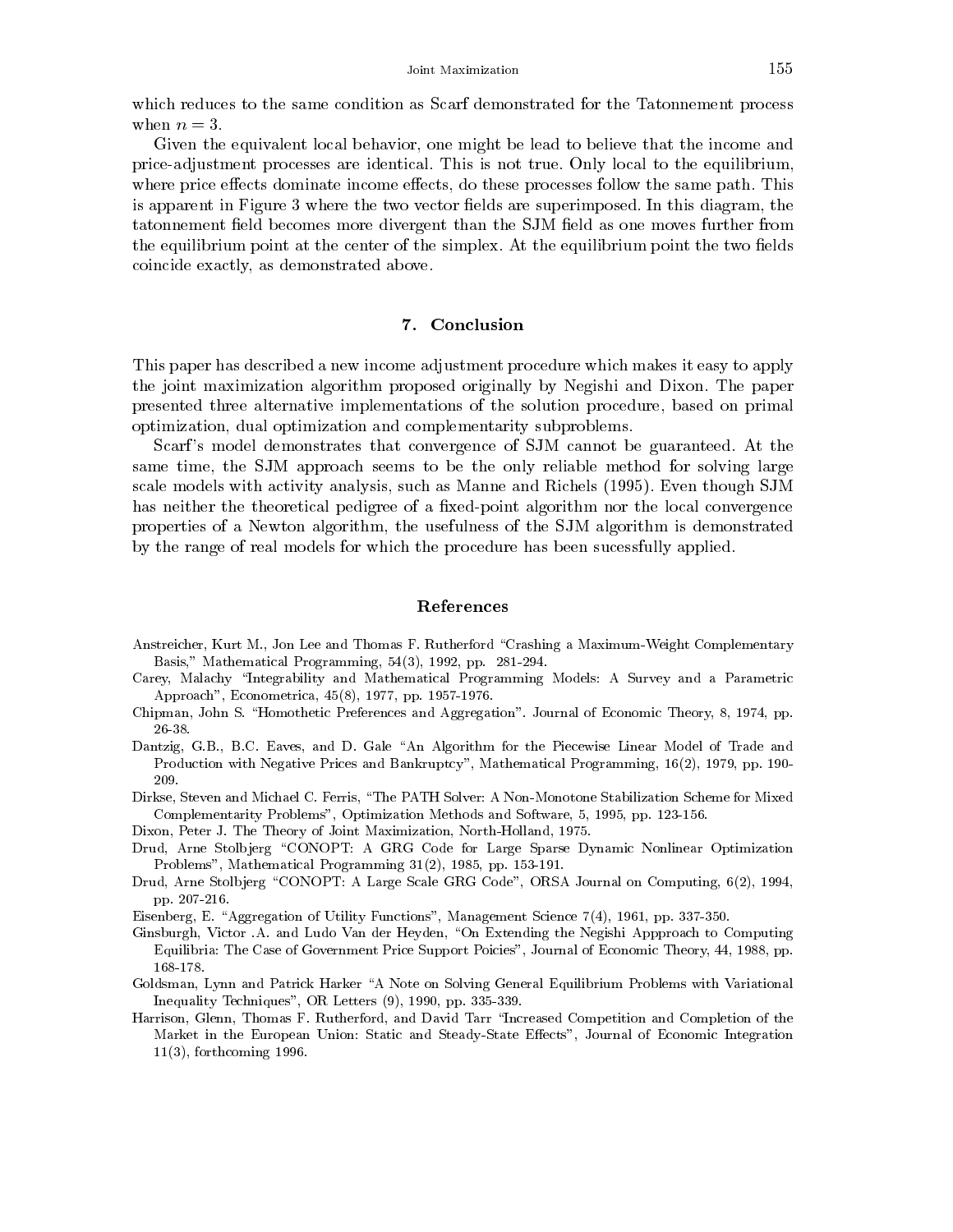

Figure 3. Tatonnement and SJM Vector Fields Compared

- Harrison, Glenn, Thomas F. Rutherford, and David Tarr \Quantifying the Uruguay Round", The Economic Journal, forthcoming 1997.
- Kallio, M. and C.H. Rosa "Large-Scale Convex Optimization with Saddle Point Computation", IIASA Working Paper WP-94-107, October, 1994.
- Kehoe, Timothy J., David K. Levine and Paul M. Romer "On Characterizing Equilibria of Models with Externalities and Taxes as Solutions to Optimization Problems", Economic Theory 2(1), 1992, pp. 43-68.
- Lemke, C.E. "Bimatrix Equilibrium Points and Mathematical Programming", Management Science 11(7), 1965, pp. 681-689.
- Manne, Alan .S., Hung-Po Chao, and Robert Wilson, "Computation of Competitive Equilibria by a Sequence of Linear Programs", Econometrica 48(7), 1980, pp. 1595-1615.
- Manne, Alan S. and Richard B. Richels, Buying Greenhouse Insurance, MIT Press, 1992.
- Manne, Alan S. and Richard Richels "The Greenhouse Debate Economic Efficiency, Burden Sharing and Hedging Strategies", Energy Journal 16(4), 1995, pp. 1-37.
- Manne, Alan and Thomas F. Rutherford (1992) "International Trade, Capital Flows and Sectoral Analysis: Formulation and Solution of Intertemporal Equilibrium Models", New Directions in Computational Economics, W.W. Cooper and A.B. Whinston (editors), 1994, pp. 191-205.
- Mathiesen, Lars "Computation of Economic Equilibrium by a Sequence of Linear Complementarity Problems", Mathematical Programming Study 23, North-Holland, 1985, pp. 144-162.
- Mathiesen, Lars "An Algorithm Based on a Sequence of Linear Complementarity Problems Applied to a Walrasian Equilibrium Model: An Example", Mathematical Programming 37(1), 1987, pp. 1-18.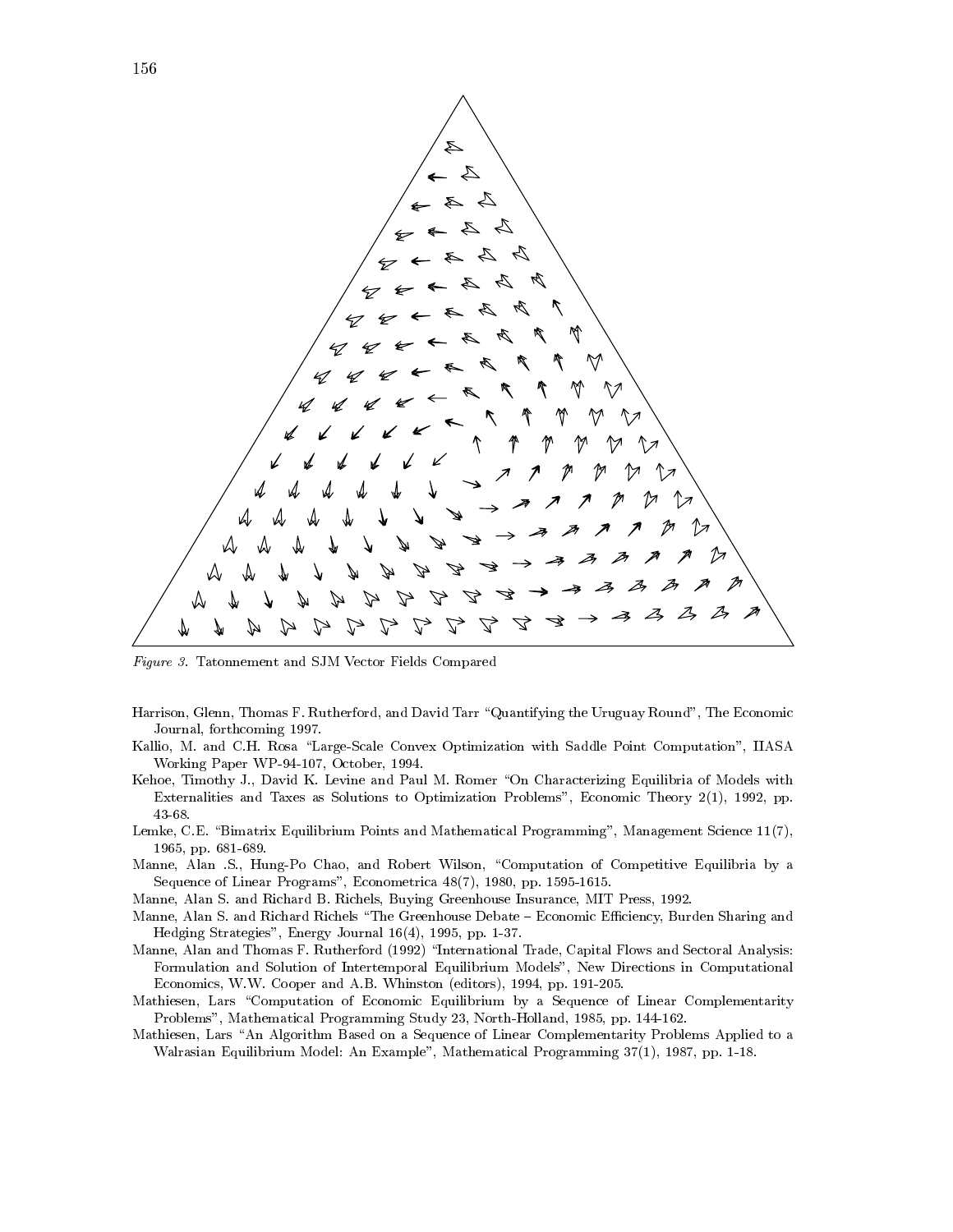- Murtaugh, Bruce A. and Michael A. Saunders "A Projected Lagrangian Algorithm and its Implementation for Sparse Nonlinear Constraints", Mathematical Programming Study 16: Algorithms for Constrained Minimization of Smooth Nonlinear Functions, North-Holland, 1982, pp. 84-117, .
- Negishi, T. "Welfare Economics and the Existence of an Equilibrium for a Competitive Economy", Metroeconomica 12, 1960, pp. 92-97.
- Perroni, Carlo "Homothetic Representation of Regular Non-Homothetic Preferences" Economics Letters 40(1), 1992, pp. 19-22.
- Rutherford, Thomas F. "A Modeling System for Applied General Equilibrium Analysis", Yale Cowles Foundation Discussion Paper 836, 1987.

Samuelson, Paul A. "Social Indifference Curves", Quarterly Journal of Economics 70(1), 1956.

Scarf, Herbert "Some Examples of Global Instability of the Competitive Equilibrium", International Economic Review 1 (3), 1960, pp. 157-172.

Scarf, Herbert (with Terje Hansen) The Computation of Economic Equilibria, Yale University Press, 1973. Varian, Hal Microeconomic Analysis, Norton, 1991.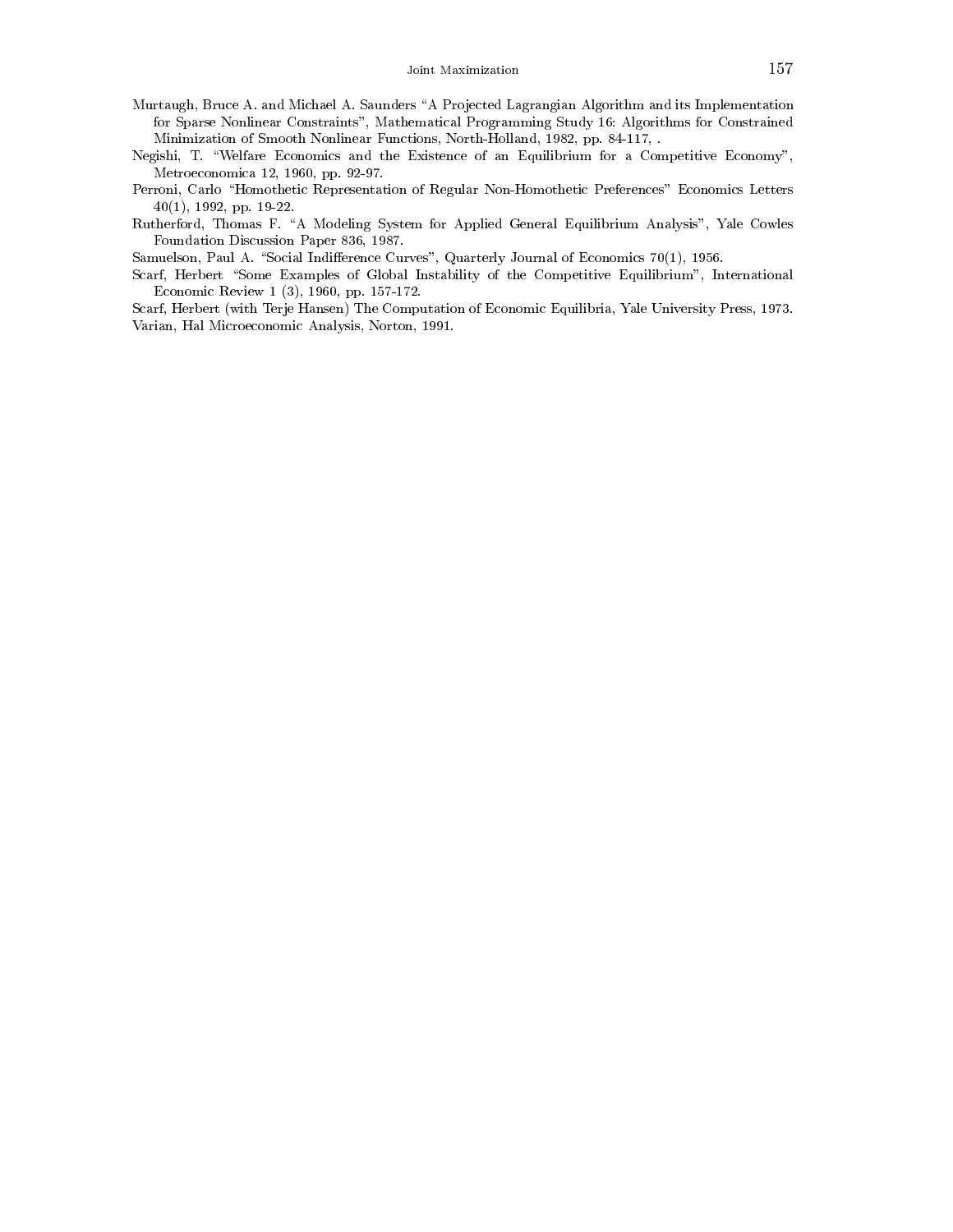### Appendix

## A. Extensions of the SJM Algorithm

### A.1. NONLINEAR PRODUCTION

As in the body of the paper, let  $e_h(\pi)$  represent the unit expenditure function for consumer h. Let  $\phi_i(\pi)$  be the analogous "unit revenue function" for sector j, defined as:

$$
\phi_j(\pi)\equiv max\pi^Tx \quad s.t. \,\, x \in T^j
$$

where  $T_j$  is the feasible set for the constant returns to scale technology for sector j, operated at unit intensity.

Shepard's lemma characterizes provides optimal producer netput (output minus input per unit activity):

$$
x^j(\pi) = \nabla \phi_j(\pi)
$$

A competitive equilibrium is supported by a solution to:

$$
\max \textstyle \sum_h \overline M_h \log(e_h(\pi)) - \pi^T \omega_h
$$

$$
s.t. \qquad \qquad \phi_j(\pi) \leq 0 \quad \forall j
$$

which has first-order conditions:

$$
\sum_{j} \nabla \phi_j(\pi) y_j + \sum_{h} \omega_h \ge \sum_{h} \nabla e_h(\pi) \frac{M_h}{e_h(\pi)}
$$

In the general equilibrium structure, price distortions can, without loss of generality, be applied only to producer inputs. Suppose that  $x_i$  is chosen to solve:

 $\max \hat{\pi}^T x$ 

$$
s.t. \quad x \in T^j
$$

in which  $\hat{\pi}$  is a vector of tax-distorted prices (users costs), for example:  $\hat{\pi}_{ij} = \pi_i(1 + t_{ij})$ . When tax distortions are present, the tax revenue returned per unit operation of sector j is given by  $\pi - \hat{\pi}^T x$ .

In order to accommodate price distortions in the dual joint maximization procedure, the tax distortions are introduced into the constraints, and the tax revenue effects are treated symmetrically with factor endowments - using lagged values for production activities. The generic dual-form optimization problem is:

$$
\max \sum_{h} \left[ \overline{M}_{h} \log(e_{h}(\pi)) - \pi^{T} \omega_{h} - \sum_{j} \tilde{y}_{j} (\pi - \hat{\pi})^{T} \tilde{x}^{j} \right]
$$
  
s.t.  

$$
\phi_{j}(\hat{\pi}) \leq 0
$$

Within the outer loop of the SJM algorithm, income levels are updated by:

$$
M_h = \pi^T \omega_h + \sum_j \theta_{jh} \tilde{y}_j (\pi - \hat{\pi})^T \tilde{x}^j
$$

in which  $\theta_{jh}$  is the share of sector j tax revenue which accrues to household h.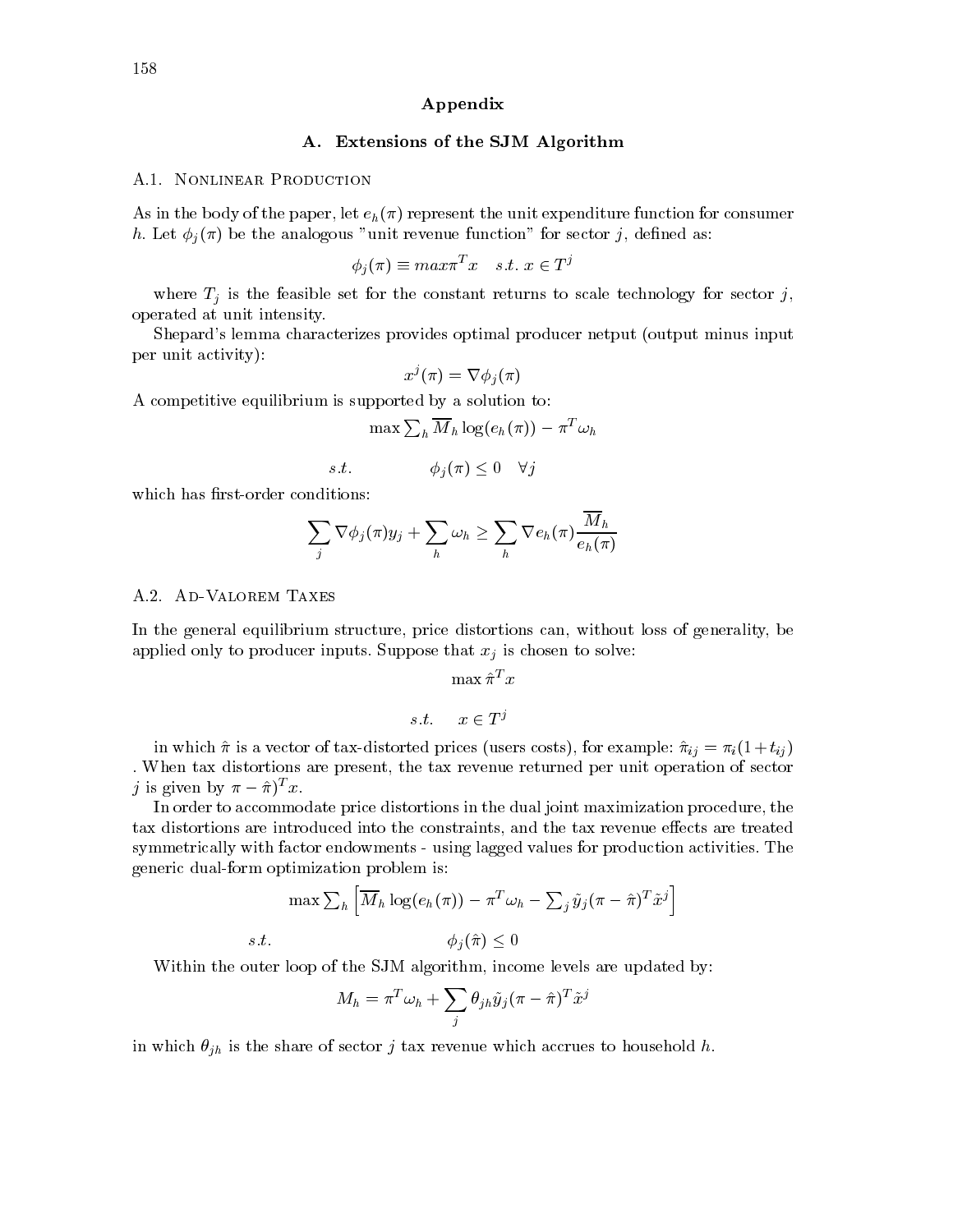# Appendix

# A. GAMS Code

A.1. Two-by-Two Exchange

\$TITLE: A pure exchange model solved with joint maximization

SET H HOUSEHOLDS / A, B/

ALIAS (H,HH);

## PARAMETER

| EX(H)    | ENDOWMENTS OF X /A 0.9, B 0.1/            |
|----------|-------------------------------------------|
| EY(H)    | ENDOWMENTS OF Y /A O.1, B O.9/            |
| ALPHA(H) | PREFERENCE FOR X /A 0.3, B 0.8/           |
| SIGMA(H) | ELASTICITY OF SUBSTITUTION /A 2.0, B 1.5/ |
| RHO (H)  | ELASTICITY PARAMETER (PRIMAL FORM)        |
| THETA(H) | NEGISHI WEIGHTS:                          |

 $RHO(H) = (SIGMA(H)-1)/SIGMA(H)$ ;

| VARIABLES | U(H)    | UTILITY LEVELS               |
|-----------|---------|------------------------------|
|           | X(H)    | FINAL DEMAND FOR X           |
|           | Y(H)    | FINAL DEMAND FOR Y           |
|           | NEGISHI | NEGISHI ITERATION MAXIMAND   |
| EQUATIONS | OBJDEF  | DEFINES THE SJM MAXIMAND     |
|           | UDEF(H) | DEFINES UTILITY INDICES      |
|           | EQUILX  | MARKET CLEARANCE FOR GOOD X  |
|           | EQUILY  | MARKET CLEARANCE FOR GOOD Y; |

OBJDEF..

 $NEGISHI =E= SUM(H, THETA(H) * LOG(U(H)))$ ;

 $UDEF(H)$ ..

 $U(H) = E = (ALPHA(H)**(1/SIGMA(H)) * X(H)**RHO(H) +$  $(1-ALPHA(H))**(1/SIGMA(H)) * Y(H)**RHO(H)) **(1/RHO(H));$ 

EQUILX..

 $1 = E = SUM(H, X(H));$ 

EQUILY..

 $1 = E = SUM(H, Y(H));$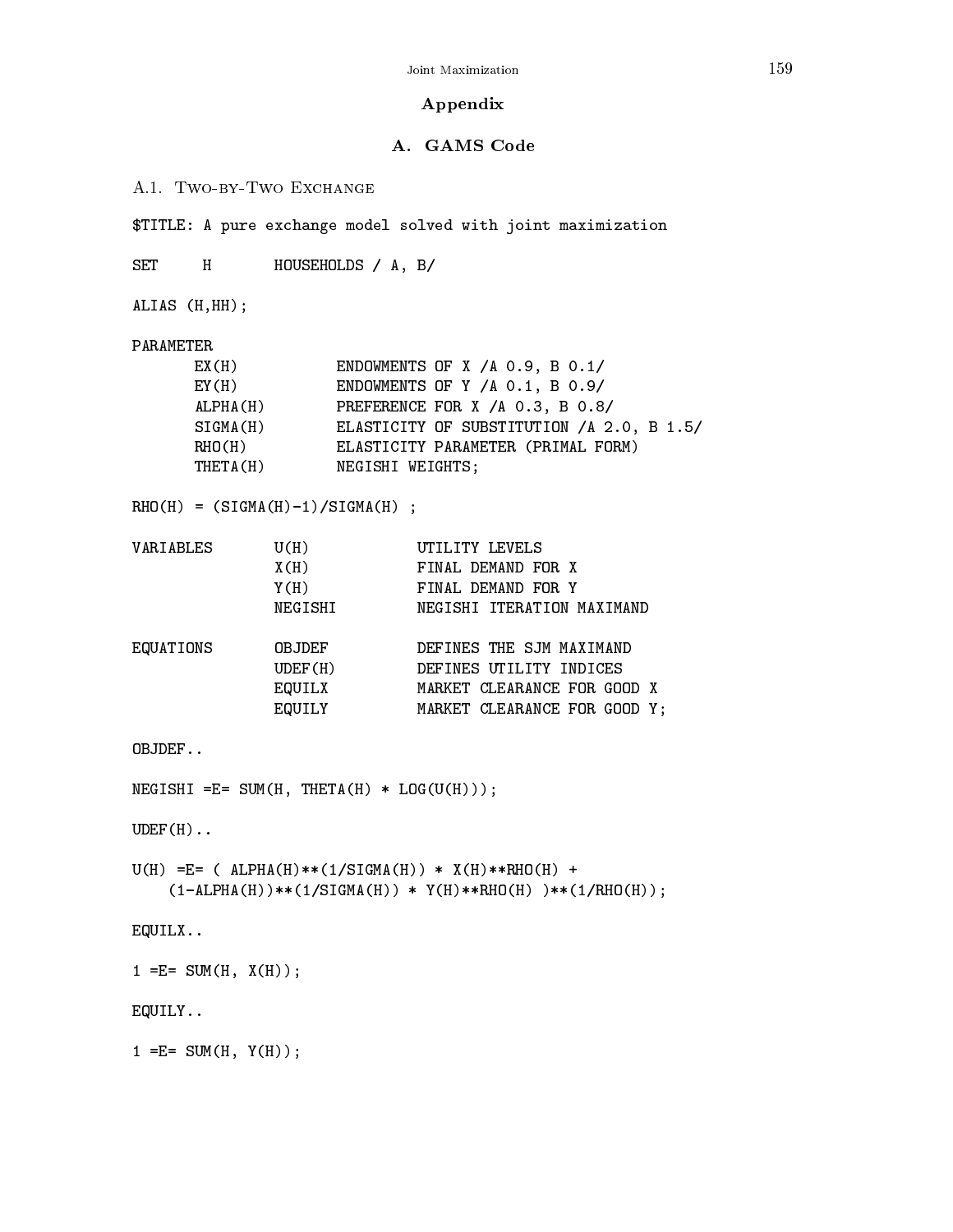MODEL SJM /OBJDEF, UDEF, EQUILX, EQUILY /;  $THETA(H) = 1;$  $U.L0(H) = 0.01;$  $X.L0(H) = 0.01;$  $Y.L0(H) = 0.01;$ PARAMETER ITLOG ITERATION LOG; SCALAR PXBAR RELATIVE PRICE OF X IN TERMS OF Y /4/; SET ITER NEGISHI ITERATIONS /1\*10/; LOOP(ITER, ITLOG(ITER,"P") = PXBAR; THETA(H) =  $(EX(H) * PXBAR + EY(H))$ / SUM(HH,  $EX(HH) * PXBAR + EY(HH));$ ITLOG(ITER,"THETA") = THETA("A"); SOLVE SJM USING NLP MAXIMIZING NEGISHI;  $ITLOG(TTER, "X") = X.L("A")$ ; ITLOG(ITER,"Y") = Y.L("A");  $PXBAR = EQUILX.M / EQUILY.M;$ ITLOG(ITER, "DEV") =  $ROUND(100 *$ ABS( PXBAR\*X.L("A") + Y.L("A")  $-$  EX("A")\*PXBAR - EY("A")) / ( EX("A") \* PXBAR + EY("A") ), 1); ); DISPLAY ITLOG; A.2. Manne's Jack-Sprat Example \$TITLE: The Jack Sprat Problem  $\ast$ Prices highly depend on income distribution

\* Alan Manne 12/28/91 12/28/91 12/28 12:00 12:00 12:00 12:00 12:00 12:00 12:00 12:00 12:00 12:00 12:00 12:00 1

\* The relaxation parameter is theta.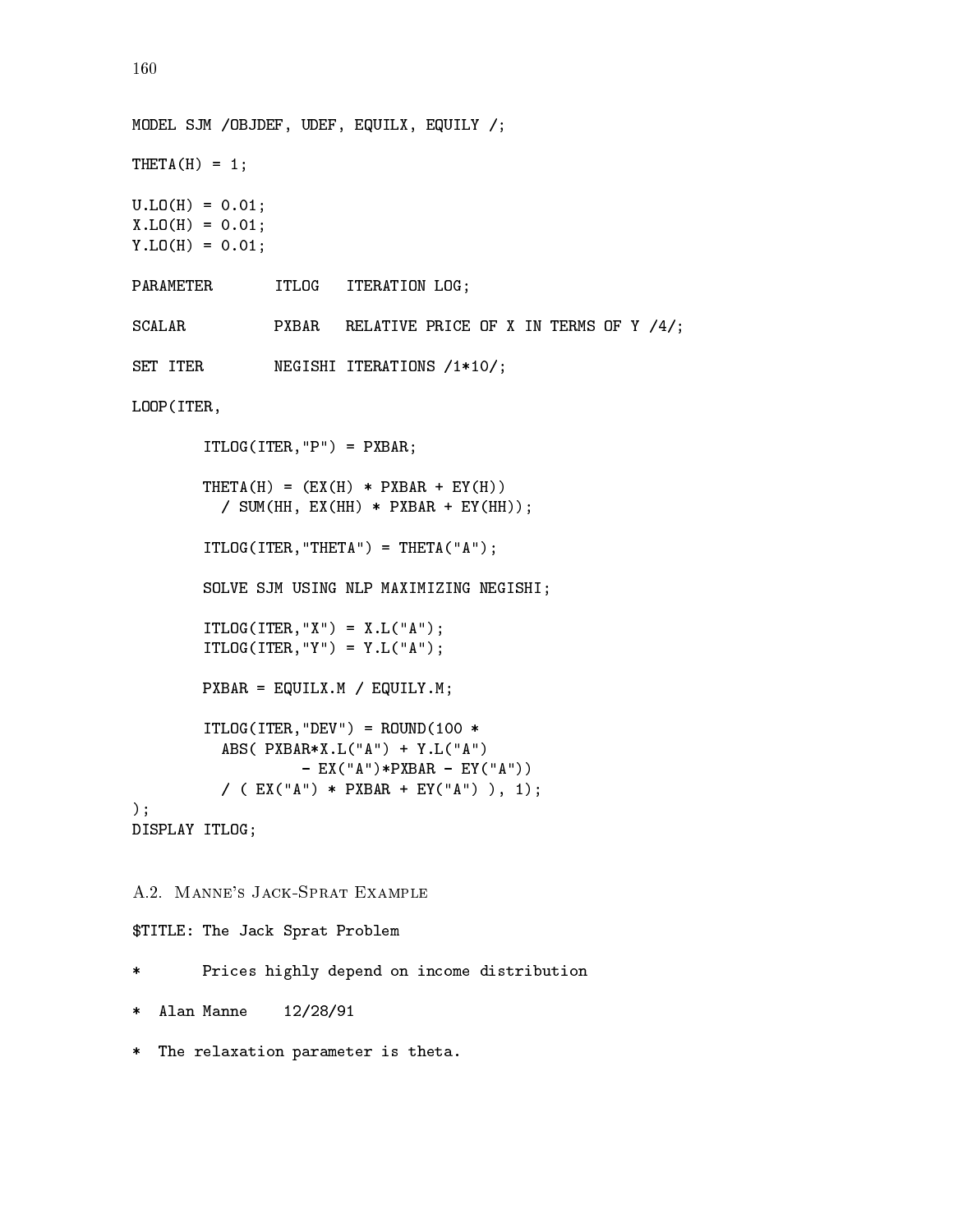```
* The SJM procedure cycles when theta = 0, converges
* when theta=0.5.
* From: A. S. Manne, H-P Chao, and R. Wilson:
* Computation of Competitive Equilibria by a Sequence of
* Linear Programs
* Econometrica, Vol. 48, No. 7, November 1980, p 1595-1615.
* with a nasty modification of original a(i,j) table.
 set i commodities / 1*5 /
     j activity levels / 1*5 /
    h households / jack,wife /
 table a(i, j) input-output matrix
       1 2 3 4 5
  1 -1 .5 -1 -12 -1 -13 -1 -1\mathbf{1}\overline{4}5
                       \mathbf{1}* Note: in the version of this problem appearing in MCW,
* the (1,2) coefficient 0.5 is equal to zero.
 table b(i,h) endowments
      jack wife
      1 1. 1.
  \mathbf{1}\overline{2}2 1.5
  3<sup>1</sup>3 1.5
 table u(i,h) requirements for good i per unit of utility
      jack wife
  5
  parameters nwt(h) Negishi weights - initial guess
        /jack .1
         wife .9 /
  scalar theta relaxation parameter / 0 /
```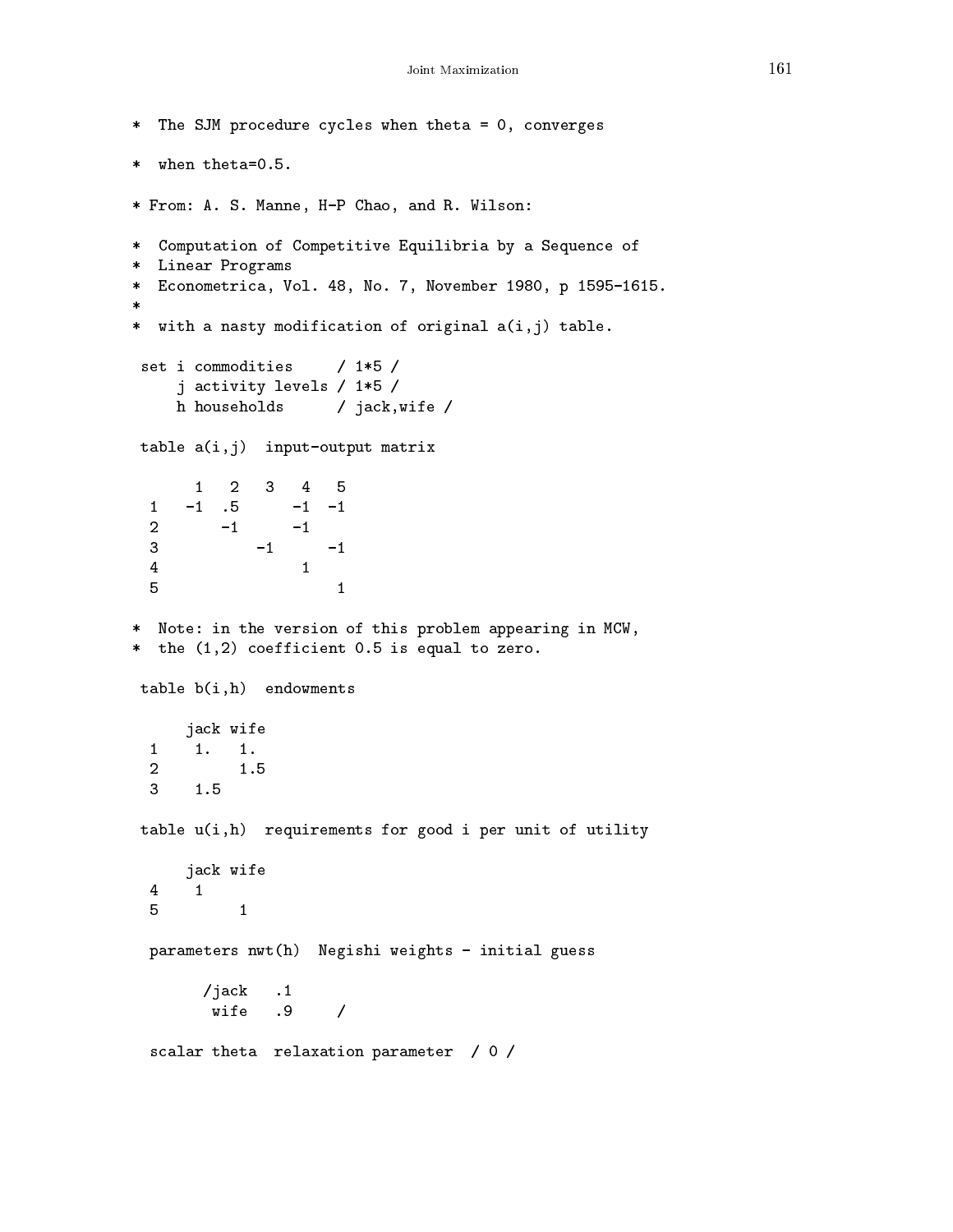```
* Turn off solution output for the Negishi iterations:
  option limrow = 0;
  option limcol = 0;
  option sysout = off;
  option solprint = on;
 variables y(j) activity levels
           x(h) utility levels
           gwf global welfare function
positive variables y,x
equations sd(i) supply-demand balance
         gw global welfare definition;
sd(i)..
sum(j, a(i,j)*y(j)) + sum(h, b(i,h)) == sum(h, u(i,h)*x(h));gw \cdot .sum(h, nwt(h)*log(x(h))) == gwfmodel jacksp / all /;
 x.lo(h) = .01;
* declare Negishi iteration limit
set iter /it1*it10/;
parameters
       p(i) prices
       n(h) endowment values
       tn total endowment value
       rwt(iter,h) revised Negishi weights;
* loop over revised Negishi weights
loop(iter,
       rwt(iter,h) = nwt(h);solve jacksp using nlp maximizing gwf;
```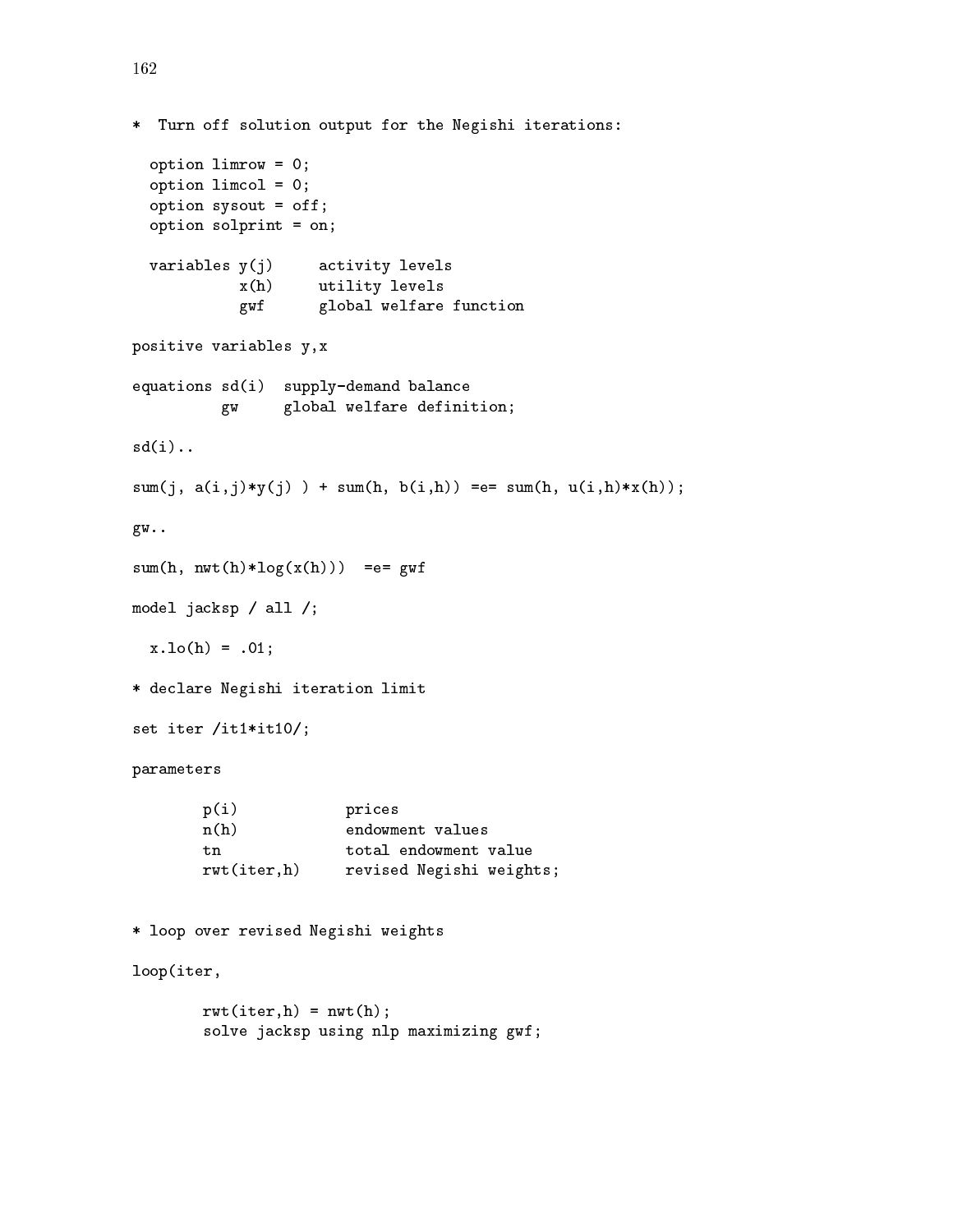```
p(i) = - sd.m(i);n(h) = sum(i, p(i)*b(i,h));
tn = sum(h,n(h));
nwt(h) = theta*nwt(h) + (1 - theta)*n(h)/tn
```
);

```
display p,n,tn,rwt;
```
A.3. SCARF'S GLOBALLY UNSTABLE EXCHANGE MODEL

\$TITLE: Scarf's globally unstable exchange model

\* This program computes SJM and Tatonnement search \* directions on a grid over the 3-simplex.

FILE KSJM /SJM.DAT/; KSJM.NR = 2; KSJM.NW = 15; KSJM.ND = 6; FILE KTAT /TAT.DAT/; KTAT.NR = 2; KTAT.NW = 15; KTAT.ND = 6;

SET ITER TATONNEMENT ITERATION COUNT /IT1\*IT2000/

**SET**  $H$ HOUSEHOLDS AND GOODS /G1\*G3/;

ALIAS  $(I,H)$ ,  $(J,H)$ ;

PARAMETER

| WEIGHT(H) | INCOME BY HOUSEHOLD,                 |
|-----------|--------------------------------------|
| PP(I)     | PRICE BY COMMODITY (FOR TATONNEMENT) |
| EE(I)     | EXPENDITURE BY HOUSEHOLD             |
| X(I)      | EXCESS DEMAND:                       |

SCALAR THETA OWN GOOD BUDGET SHARE, SIGMA ELASTICITY PARAMETER / 0.4/, LAMBDA SPEED OF ADJUSTMENT /0.1/;

 $\ast$ SET THETA SO THAT TATONNEMENT IS MARGINALLY UNSTABLE:

THETA =  $0.5 / (1 - SIGMA) + 0.15$ ;

ABORT\$(THETA LT 0) " THETA IS LESS THAN ZERO?"; ABORT\$(THETA GT 1) " THETA IS GREATER THAN 1?";

VARIABLE E(H) EXPENDITURE FUNCTION P(J) MARKET PRICE P(J) MARKET PRICE OBJ OBJECTIVE FUNCTION;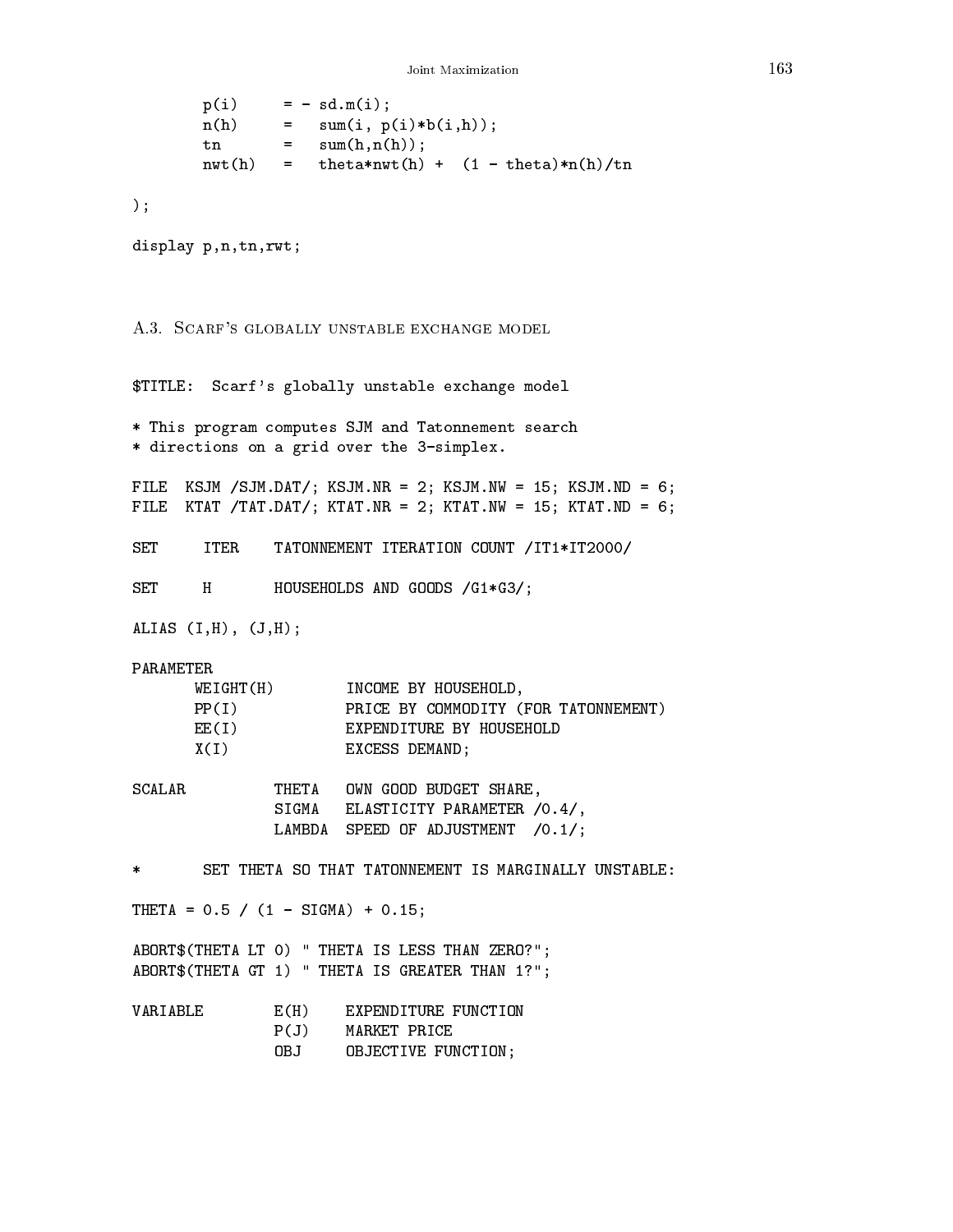EQUATIONS EDEF(H) OBJDEF;  $EDEF(H)$ ..  $E(H)$ \*\*(1-SIGMA) =E= THETA \*  $P(H)$ \*\*(1-SIGMA) +  $(1-THETA) * P(H++1) * *(1-SIGMA);$ OBJDEF.. OBJ =E= SUM(H, WEIGHT(H)  $*$  LOG(E(H))) - SUM(J, P(J)); MODEL SJM /ALL/;  $E.LO(H) = 0.01;$  $P.LO(H) = 0.01;$  $E.L(H) = 1;$  $P.L(H) = 1$ ;  $\ast$ EVALUATE DIRECTIONS ON A GRID ON THE 3-SIMPLEX: SCALAR NGRID NUMBER OF GRID POINTS FOR FLAGS /20/, M GRID POINTS IN SUBSIMPLEX  $NP$ SUBSIMPLEX POINT COUNT INDP PRICE INDEX LENGTH FLAG LENGTH;  $\star$ THIS LENGTH SEEMS ABOUT RIGHT: LENGTH =  $3 / (2 * NGRID)$ ; TOTAL NUMBER OF GRID POINTS:  $\ast$  $NPOINT = (NGRID+1) * (NGRID+2) / 2;$ LOOP(ITER\$(ORD(ITER) LE NPOINT),  $INDP = ORD(TTER);$ THESE STATEMENTS GENERATE A GRID ON THE \* PRICE SIMPLEX:  $M = \text{ROUND}(0.5 * \text{SQRT}(1.0+8.0* \text{INDP}) - 1.5);$ IF (M GT (0.5  $*$  SQRT(1.0+8.0\*INDP) - 1.5), M = M - 1);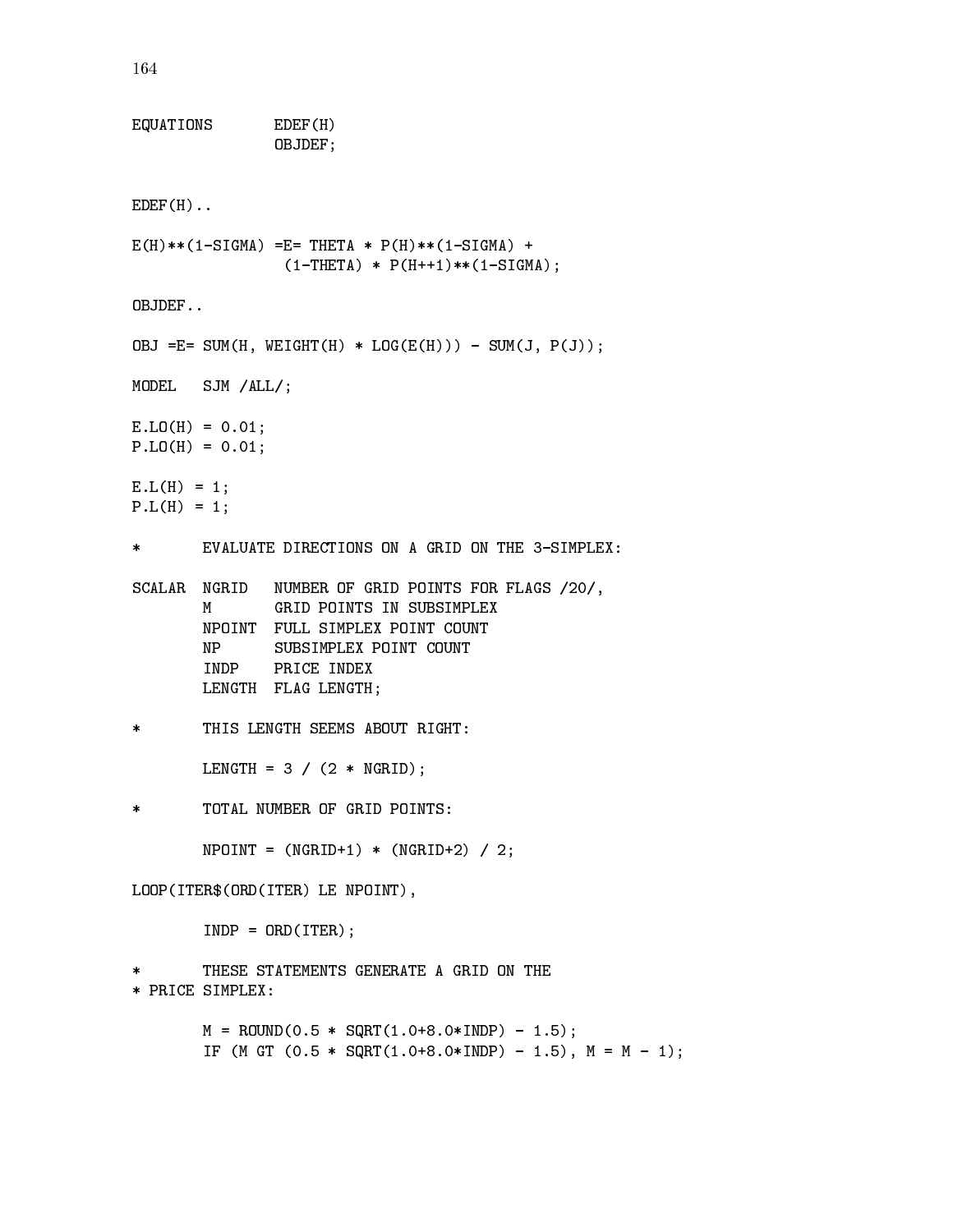```
NP = (M+1) * (M+2) / 2;IF (NP LT INDP, M = M + 1; NP=(M+1)*(M+2)/2; );
        WEIGHT("G3") = NGRID - M;WEIGHT("G1") = NP - INDP;WEIGHT("G2") = NGRID - WEIGHT("G1") - WEIGHT("G3");
\astSCALE TO THE 3-SIMPLEX:
        WEIGHT(I) = WEIGHT(I) / SUM(J, WEIGHT(J));\astSKIP POINTS ON THE BOUNDARY:
        IF (SMIN(I, WEIGHT(I)) GT 0,
\astGenerate the SJM direction:
         PUT KSJM; LOOP(I, PUT WEIGHT(I));
          SOLVE SJM USING NLP MAXIMIZING OBJ;
         PUT KSJM; LOOP(I, PUT P.L(I)); PUT /;
\starGenerate the Tatonnement direction:
          PP(I) = 3 * WELGHT(I);EE(H) = (THETA * PP(H) ** (1-SIGMA) +(1-THETA) * PP(H++1)**(1-SIGMA))**(1/(1-SIGMA));* EVALUATE EXCESS DEMANDS:
          X(I) = THER + (PP(I)/EE(I))* (EE(I)/PP(I))**SIGMA +
                (1-THETA) * (PP(I--1)/EE(I--1))* (EE(I--1)/PP(I))**SIGMA - 1;SCALE ALL THE ARROWS TO BE THE SAME LENGTH:
\starLAMBDA = LENGTH / SQRT(SUM(I, X(I) * X(I));
          PUT KTAT; LOOP(I, PUT (PP(I)/3););
          PP(I) = PP(I) + LAMBDA * X(I);PUT KTAT; LOOP(I, PUT (PP(I)/3)); PUT /;
        );
);
```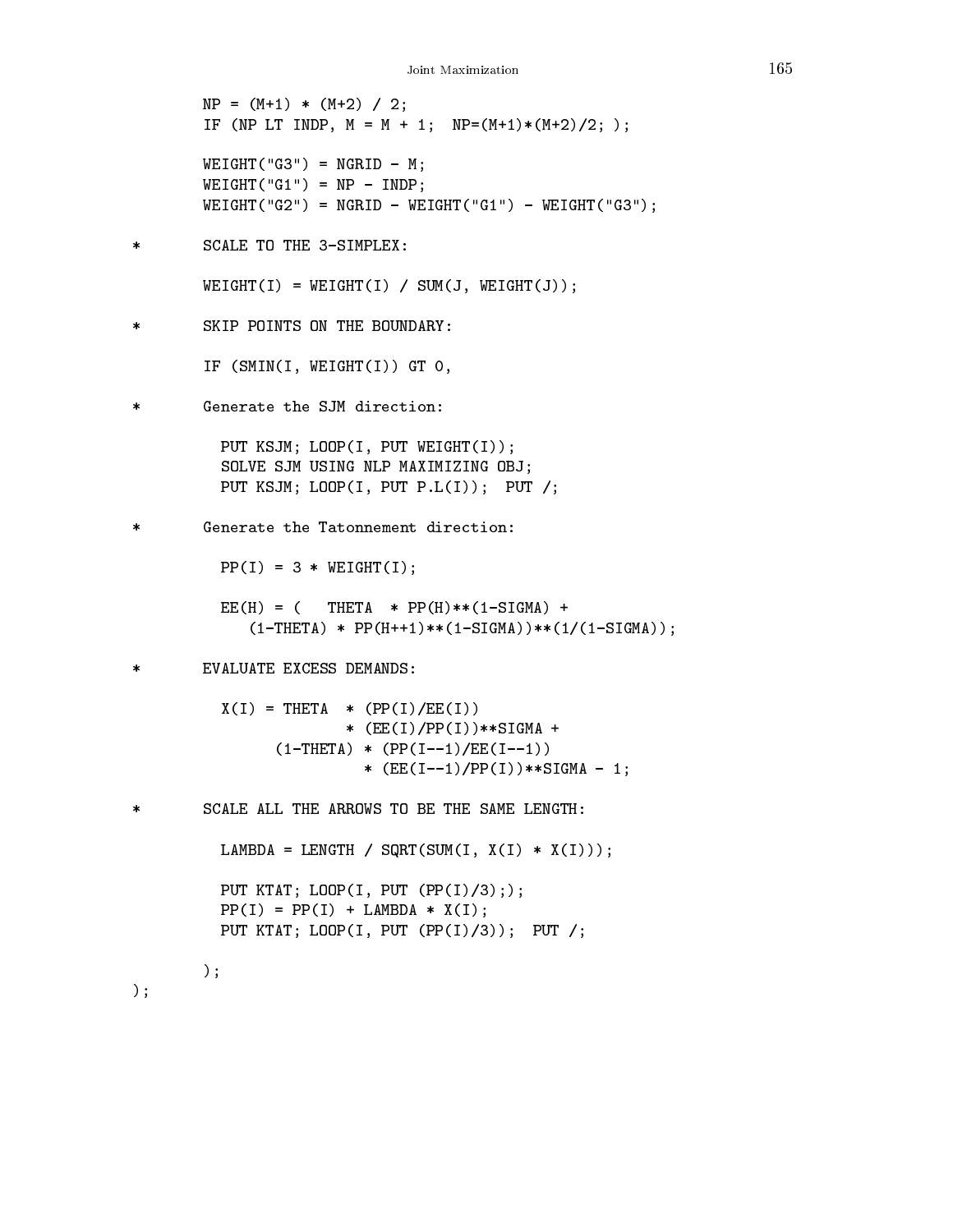166

A.4. Hansen's Activity Analysis Example

\$TITLE: Joint Maximization: Three Alternative Formulations

\$ontext

Reference: Herbert Scarf with Terje Hansen (1973) The Computation of Economic Equilibria, Yale University Press.

This program generates the following output on a 90 MHz Pentium:

|     |              | 291 PARAMETER ITLOG               |            | Iteration log |  |
|-----|--------------|-----------------------------------|------------|---------------|--|
|     |              | DEV                               | CPU        | <b>ITER</b>   |  |
|     | PRIMAL.ITER1 | 9.8                               | 1.0        | 243.0         |  |
|     |              | PRIMAL.ITER2 0.9                  | 0.4        | 22.0          |  |
|     |              | PRIMAL.ITER3 7.748711E-2          | $0.3$ 19.0 |               |  |
|     |              | PRIMAL.ITER4 6.915353E-3 0.3 15.0 |            |               |  |
|     | PRIMAL.TOTAL |                                   | 2.0        | 299.0         |  |
|     | DUAL .ITER1  | 9.8                               | 0.4        | 40.0          |  |
|     |              | DUAL .ITER2 0.9                   | 0.3        | 4.0           |  |
|     |              | DUAL .ITER3 7.746462E-2           | 0.3        | 4.0           |  |
|     |              | DUAL .ITER4 6.914645E-3 0.3       |            | 3.0           |  |
|     | DUAL TOTAL   |                                   | 1.3        | 51.0          |  |
| MCP | .ITER1       | 9.8                               | 0.4        | 14.0          |  |
| MCP | .ITER2       | 0.9                               | 0.3        | 2.0           |  |
|     |              | MCP .ITER3 7.746431E-2            | 0.3        | 1.0           |  |
| MCP |              | .ITER4 6.914911E-3                | 0.3        | 1.0           |  |
| MCP | .TOTAL       |                                   | 1.3        | 18.0          |  |

For the most part, this is a standard GAMS program. There is one subtlety involved in representing the functions which may appear somewhat obscure to non-GAMS users. In evaluating the SJM maximand, we want to write:

WELFARE = E= SUM(H, THETA(H)  $*$  (1/RHO(H))

\* LOG( SUM(C, ALPHA(C,H) \*  $(D(C,H)/DBAR(C,H))**RHO(H))$ ) );

but we need to account for some special cases. For one thing, if household H has Cobb-Douglas preferences, RHO(H) goes to -INF and the function form (by L'Hopital's lemma) becomes: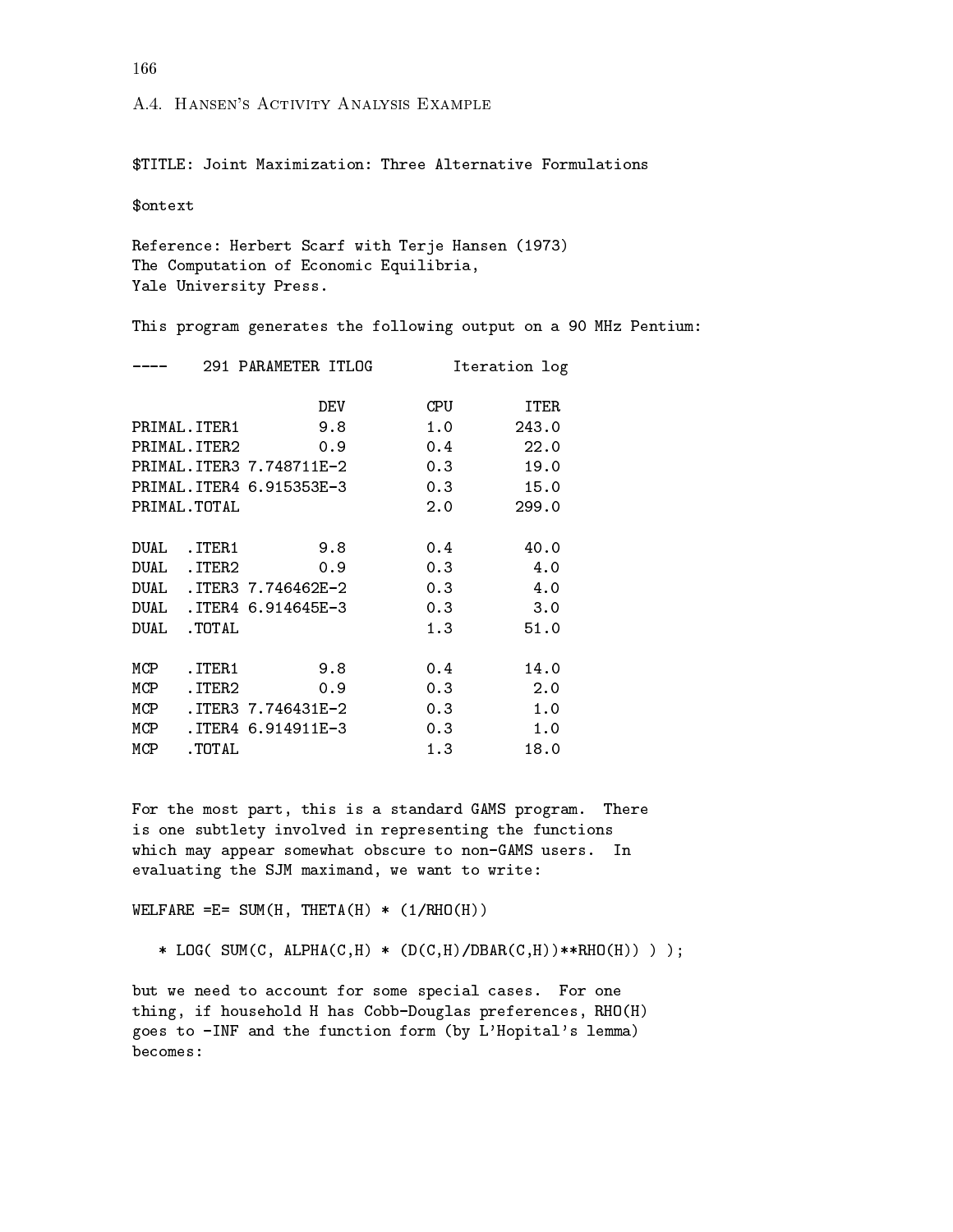```
SUM(C, ALPHA(C,H) * LOG(D(C,H)/DBAR(C,H)))
To incorporate both functional forms in a single statement,
I have used the GAMS dollar operator, writing:
   WELFARE = E= SUM (H, THETA(H) *
            ( (1/RHO(H)) *LOG( SUM(C, ALPHA(C,H) * (D(C,H)/DBAR(C,H))**RHO(H)))
               ){\$(ESUB(H) NE 1) +
                \left(\sim (1) \sim (1) \sim (1) \sim (1) \sim (1) \sim (1) \sim (1) \sim (1) \sim (1) \sim (1) \sim (1) \sim (1) \sim (1) \sim (1) \sim (1) \sim (1) \sim (1) \sim (1) \sim (1) \sim (1) \sim (1) \sim (1) \sim (1) \sim (1) \sim 
                  SUM(C, ALPHA(C,H) * LOG(D(C,H)/DBAR(C,H)))
               )$(ESUB(H) EQ 1)
            ) );
This simply says, use the CES form if ESUB(H) is not unity,
```
and use Cobb-Douglas if ESUB(H) is unity.

One additional adjustment of the equation is required because some of the share parameters, ALPHA(C,H), may be zero. To avoid evaluating 0/0, I have put another dollar exception operator on the loops over C.

It is an unfortunate fact of life that computers require a precise statement of things, and they get cranky if you ask them to evaluate functions involving 0 times infinity.

 $\ddotsc$  of the state  $\ddotsc$ 

- **SFTS**  $\mathbf{C}$ COMMODITIES
	- / AGRIC, FOOD, TEXTILES, HSERV, ENTERT, HOUSEOP, CAPEOP, STEEL, COAL, LUMBER, HOUSBOP, CAPBOP, LABOR, EXCHANGE/
		- N(C) NUMERAIRE /LABOR/
	- $H$ CONSUMERS  $\overline{1}$ / AGENT1, AGENT2, AGENT3, AGENT4 /

**SECTORS** S / DOM1, DOM2, DOM3, DOM4, DOM5, DOM6, DOM7, DOM8, DOM9, DOM10, DOM11, DOM12, IMP1, IMP2, IMP3, IMP4, IMP5, IMP6, IMP7, EXP1, EXP2, EXP3, EXP4, EXP5, EXP6, EXP7 /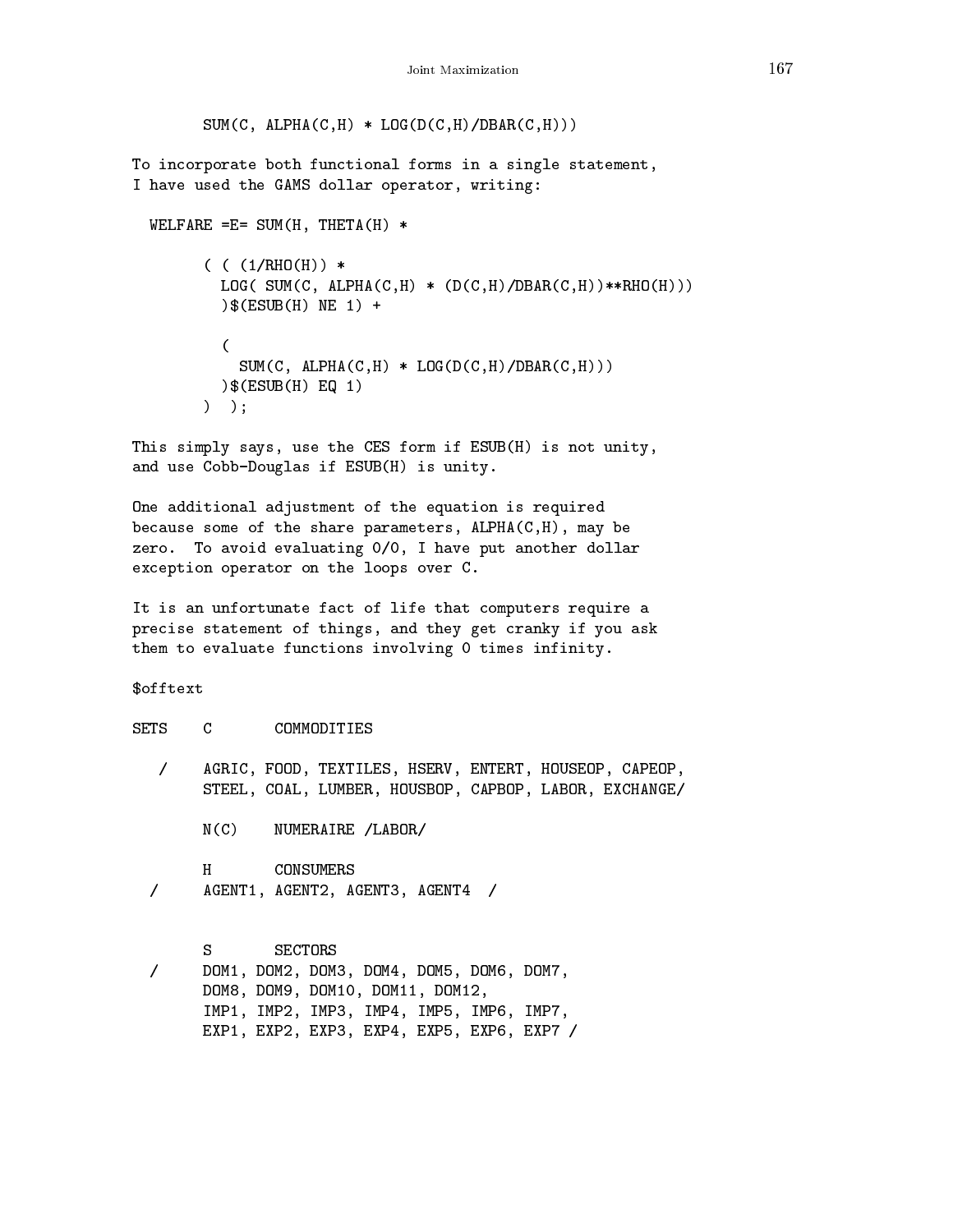ALIAS (C,CC);

TABLE E(C,H) Commodity endowments

|         | AGENT1 | AGENT2 | AGENT3 | AGENT4 |
|---------|--------|--------|--------|--------|
| HOUSBOP |        | 0.4    |        | 0.8    |
| CAPBOP  | ີ      |        |        | 7.5    |
| LA BOR. | 0.6    | 0.8    |        | 0.6    |

## TABLE DBAR(C,H) Reference demands

|               | AGENT1 | AGENT <sub>2</sub> | AGENT3 | AGENT4 |
|---------------|--------|--------------------|--------|--------|
| AGRIC         | 0.1    | 0.2                | 0.3    | 0.1    |
| F00D          | 0.2    | 0.2                | 0.2    | 0.2    |
| TEXTILES      | 0.1    | 0.1                | 0.3    | 0.1    |
| <b>HSERV</b>  | 0.1    | 0.1                | 0.1    | 0.1    |
| <b>ENTERT</b> | 0.1    | 0.1                | 0.1    | 0.1    |
| HOUSEOP       | 0.3    | 0.1                |        | 0.1    |
| CAPEOP        | 0.1    | 0.2                |        | 0.3;   |

PARAMETER ESUB(H) Elasticities in demand

| 'NI<br>   | . . | M |  |
|-----------|-----|---|--|
| …µN⊤^<br> | . . |   |  |

TABLE IODATA(\*,C,S) Activity analysis matrix

|                    | DOM1 | DOM2 | DOM3 | DOM4 | DOM5  |
|--------------------|------|------|------|------|-------|
| OUTPUT.AGRIC       | 5.00 |      |      |      |       |
| OUTPUT.FOOD        |      | 5.00 |      |      |       |
| OUTPUT.TEXTILES    |      |      | 2.00 |      |       |
| OUTPUT.HSERV       |      |      |      | 2.00 |       |
| OUTPUT.ENTERT      |      |      |      |      | 4.00  |
| OUTPUT.HOUSEOP     |      |      |      | 0.32 |       |
| OUTPUT.CAPEOP      | 0.40 | 1.30 | 1.20 |      |       |
| INPUT<br>.AGRIC    |      | 3.50 | 0.10 |      | 0.70  |
| INPUT<br>. FOOD    | 0.90 |      | 0.10 |      | 0.80  |
| INPUT<br>TEXTILES. | 0.20 | 0.50 |      | 0.10 | 0.10  |
| INPUT<br>.HSERV    | 1.00 | 2.00 | 2.00 |      | 2.00  |
| . STEEL<br>INPUT   | 0.20 | 0.40 | 0.20 | 0.10 |       |
| .COAL<br>INPUT     | 1.00 | 0.10 | 0.10 | 1.00 |       |
| .LUMBER<br>INPUT   | 0.50 | 0.40 | 0.30 | 0.30 |       |
| .HOUSBOP<br>INPUT  |      |      |      | 0.40 |       |
| INPUT<br>.CAPBOP   | 0.50 | 1.50 | 1.50 | 0.10 | 0.10  |
| INPUT<br>LABOR .   | 0.40 | 0.20 | 0.20 | 0.02 | 0.40  |
|                    |      |      |      |      |       |
| $\ddot{}$          | DOM6 | DOM7 | DOM8 | DOM9 | DOM10 |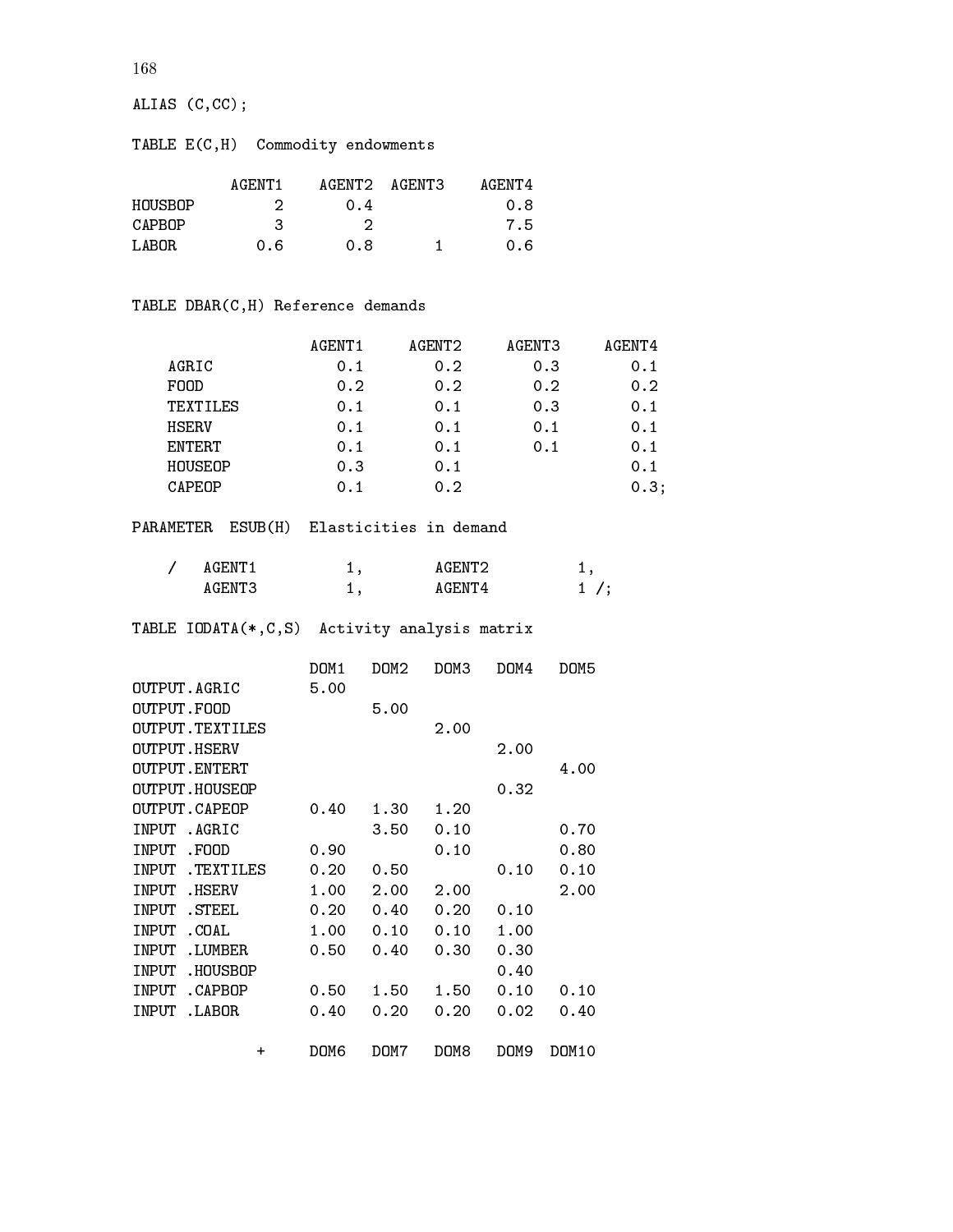| OUTPUT.HOUSEOP   | 0.80     |            |      |      |      |
|------------------|----------|------------|------|------|------|
| OUTPUT.CAPEOP    | $1\,.10$ | 6.00       | 1.80 | 1.20 | 0.40 |
| OUTPUT.STEEL     |          |            | 2.00 |      |      |
| OUTPUT.COAL      |          |            |      | 2.00 |      |
| OUTPUT.LUMBER    |          |            |      |      | 1.00 |
| INPUT . TEXTILES | 0.80     | 0.40       | 0.10 | 0.10 | 0.10 |
| INPUT<br>.HSERV  | 0.40     | 1.80       | 1.60 | 0.80 | 0.20 |
| INPUT . STEEL    | 1.00     | 2.00       |      | 0.50 | 0.20 |
|                  |          |            | 1.00 |      | 0.20 |
| INPUT<br>.COAL   |          | 0.20       |      |      |      |
| INPUT .LUMBER    | 3.00     | 0.20       | 0.20 | 0.50 |      |
| INPUT . CAPBOP   | 1.50     | 2.50       | 2.50 | 1.50 | 0.50 |
| INPUT .LABOR     | 0.30     | 0.10       | 0.10 | 0.40 | 0.40 |
| $\ddot{}$        | DOM11    | DOM12      | IMP1 | IMP2 | IMP3 |
| OUTPUT.AGRIC     |          |            | 1.00 |      |      |
| OUTPUT.FOOD      |          |            |      | 1.00 |      |
| OUTPUT.TEXTILES  |          |            |      |      | 1.00 |
| OUTPUT.HOUSEOP   |          | 0.36       |      |      |      |
| OUTPUT.CAPEOP    | 0.90     |            |      |      |      |
| INPUT .HSERV     |          |            | 0.40 | 0.20 | 0.20 |
| INPUT .HOUSBOP   |          | 0.40       |      |      |      |
| INPUT . CAPBOP   | 1.00     |            | 0.20 | 0.10 | 0.10 |
| INPUT .LABOR     |          |            | 0.04 | 0.02 | 0.02 |
| INPUT . EXCHANGE |          |            | 0.50 | 0.40 | 0.80 |
|                  |          |            |      |      |      |
| $\ddot{}$        | IMP4     | IMP5       | IMP6 | IMP7 | EXP1 |
| OUTPUT.CAPEOP    | 1.00     |            |      |      |      |
| OUTPUT.STEEL     |          | 1.00       |      |      |      |
| OUTPUT.COAL      |          |            | 1.00 |      |      |
| OUTPUT.LUMBER    |          |            |      | 1.00 |      |
| OUTPUT.EXCHANGE  |          |            |      |      | 0.50 |
| INPUT .AGRIC     |          |            |      |      | 1.00 |
| INPUT .HSERV     | 0.40     | 0.40       | 0.40 | 0.40 | 0.20 |
| INPUT . CAPBOP   | 0.20     | 0.20       | 0.20 | 0.20 | 0.20 |
| INPUT .LABOR     | 0.04     | 0.04       | 0.04 | 0.04 | 0.04 |
|                  | 1.20     |            |      |      |      |
| INPUT .EXCHANGE  |          | 0.60       | 0.70 | 0.40 |      |
| $\ddot{}$        | EXP2     | EXP3       | EXP4 | EXP5 | EXP6 |
| OUTPUT.EXCHANGE  | 0.40     | 0.80       | 1.20 | 0.60 | 0.70 |
| INPUT .FOOD      | 1.00     |            |      |      |      |
| INPUT . TEXTILES |          | $1\,.\,00$ |      |      |      |
| INPUT .HSERV     | 0.20     | 0.20       | 0.40 | 0.40 | 0.40 |
| INPUT . CAPEOP   |          |            | 1.00 |      |      |
| INPUT .STEEL     |          |            |      | 1.00 |      |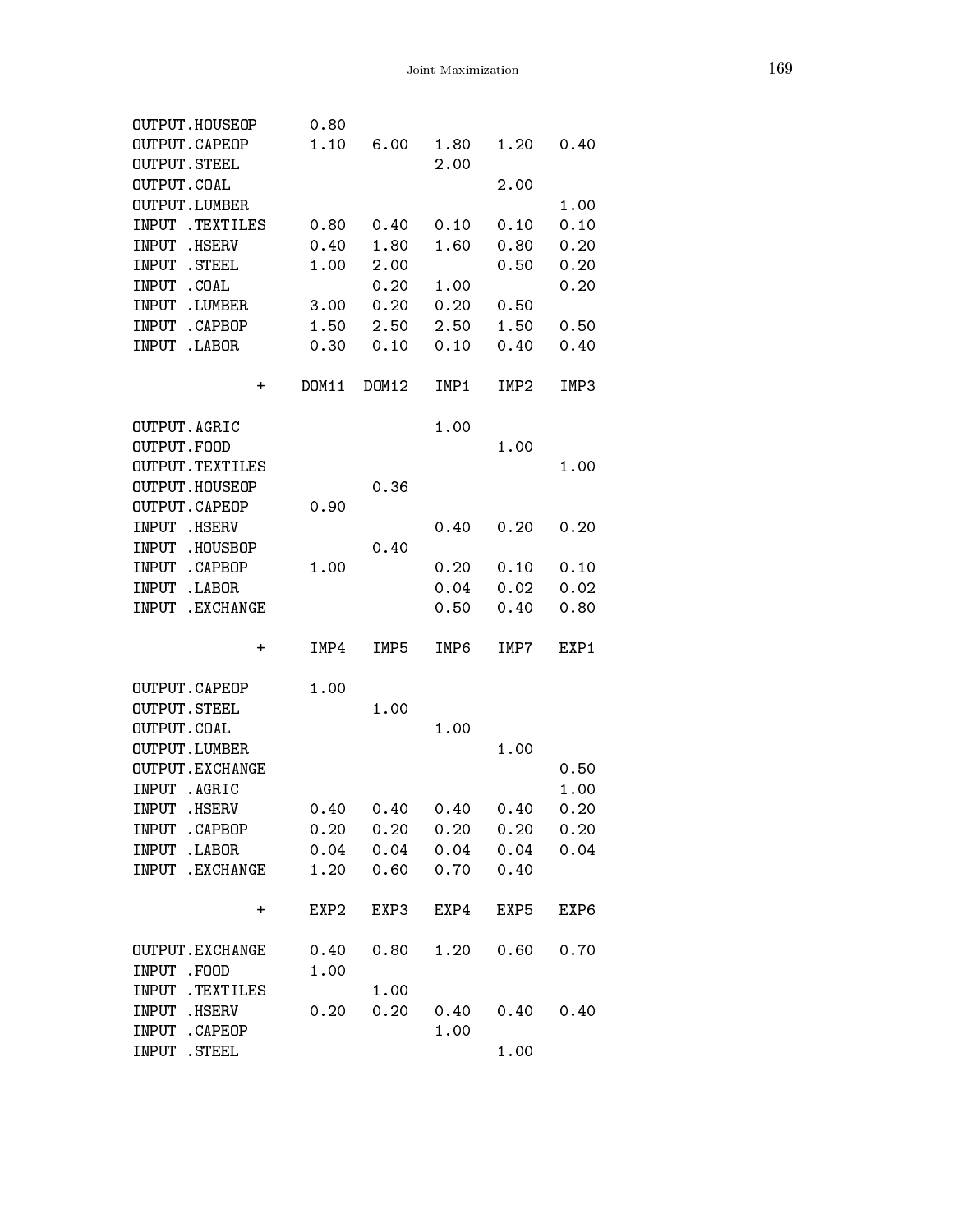| INPUT COAL |               |  |                                      | 1 <sub>1</sub> |
|------------|---------------|--|--------------------------------------|----------------|
|            | INPUT .CAPBOP |  | $0.10 \t 0.10 \t 0.20 \t 0.20 \t 0.$ |                |
|            | INPUT IABOR   |  | $0.02$ $0.02$ $0.04$ $0.04$ $0.1$    |                |
|            |               |  |                                      |                |

```
+ EXP7
```

| OUTPUT FXCHANGE | 0.40     |  |
|-----------------|----------|--|
| INPUT .HSERV    | 0.40     |  |
| INPUT .LUMBER   | 1.00     |  |
| INPUT CAPBOP    | 0.20     |  |
| INPUT IABOR     | $0.04$ : |  |
|                 |          |  |

\* DECLARE SETS, PARAMETERS AND EQUATIONS FOR THE SJM ALGORITHM:

| SETS | ITER | SJM ITERATION INDEX /ITER1*ITER10/ |
|------|------|------------------------------------|
|      |      | STATS STATISTICS /DEV, CPU, ITER/  |

## PARAMETER

| THETA(H)     | Budget shares for Negishi model        |
|--------------|----------------------------------------|
| P(C)         | Market prices                          |
| PO(C)        | Initial prices (random starting point) |
| INCOME(H)    | Endowment income                       |
| EXPEND(H)    | Value of allocated demand              |
| <b>ITLOG</b> | Iteration log;                         |

SCALAR

| DEV    | Current deviation                          |
|--------|--------------------------------------------|
| CONTOL | Convergence tolerance $(\aleph) / 0.01/$ , |
| LAMDA  | Damping factor $/1$ ;                      |

ALIAS (C,CC), (H,HH);

| PARAMETER   |                                        |
|-------------|----------------------------------------|
| ALPHA(C, H) | Demand function share parameter,       |
| IBAR(H)     | Reference income associated with DBAR, |
| RHO(H)      | Primal form elasticity exponent,       |
| A(C, S)     | Activity analysis matrix;              |

```
ALPHA(C,H) = DBAR(C,H) / SUM(CC, DBAR(CC,H));IBAR(H) = SUM(C, DBAR(C,H));RHO(H) = (ESUB(H) - 1)/ESUB(H);A(C, S) = IDDATA('OUTPUT'', C, S) - IDDATA('INPUT'', C, S);
```
\* PRIMAL MODEL: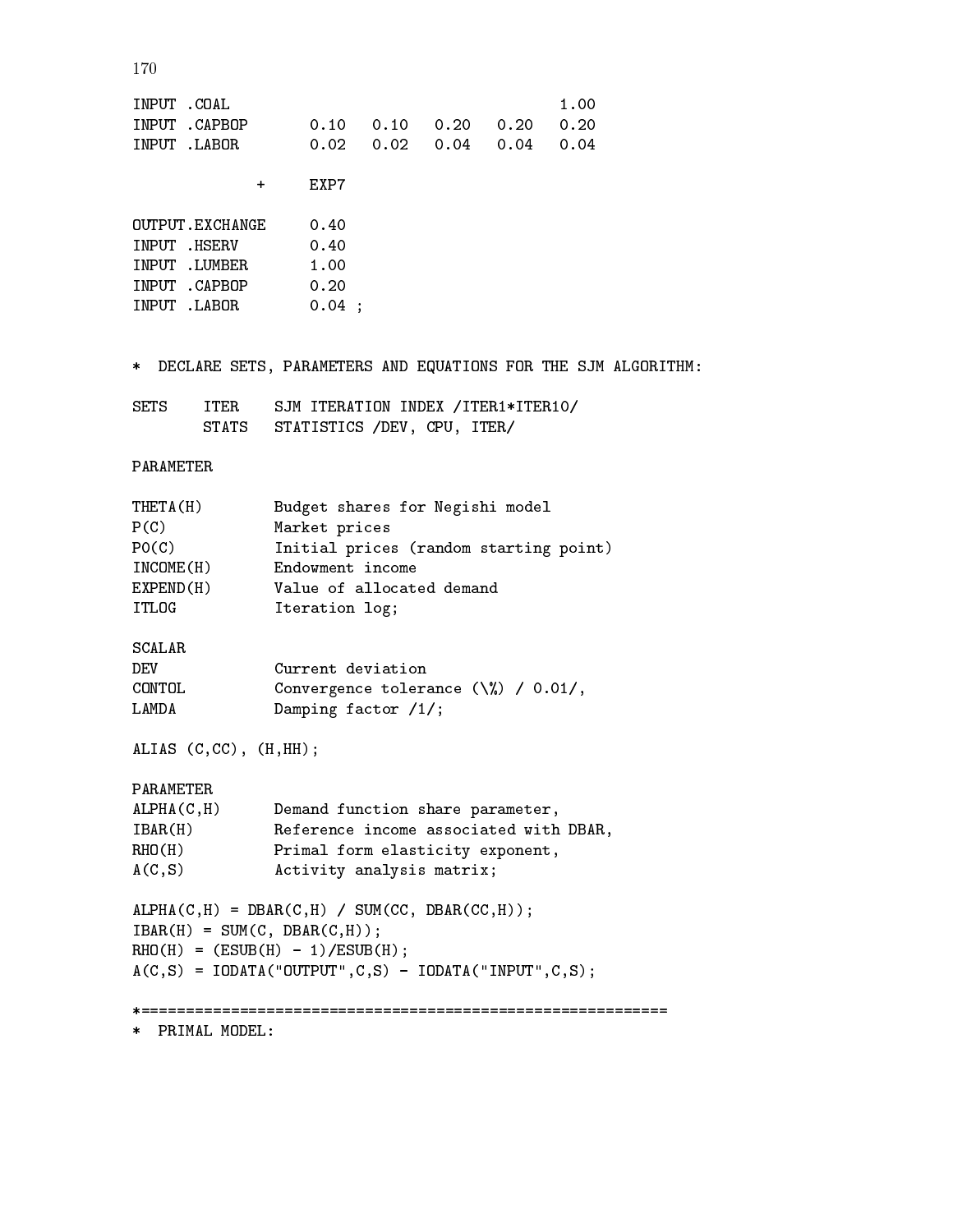```
VARIABLES Y(S) ACTIVITY LEVELS
                 D(C,H) CONSUMPTION LEVELS
                 WELFARE SOCIAL WELFARE INDEX;
POSITIVE VARIABLE Y;
EQUATIONS MARKET(C) MARKET CLEARANCE FOR PRIMAL MODEL
                 NEGISHI MAXIMAND FOR PRIMAL PROBLEM;
MARKET(C)..
\texttt{SUM}(H, \texttt{D}(\texttt{C}, \texttt{H})) \texttt{=} = \texttt{SUM}(\texttt{S}, \texttt{A}(\texttt{C}, \texttt{S}) \texttt{} * \texttt{Y}(\texttt{S})) + \texttt{SUM}(\texttt{H}, \texttt{E}(\texttt{C}, \texttt{H}));NEGISHI..
WELFARE = E= SUM(H, THETA(H) * (
  ( (1/RHO(H)) *LOG( SUM(C$ALPHA(C,H), ALPHA(C,H) * (D(C,H)/DBAR(C,H))**RHO(H))))$(ESUB(H) NE 1) +
  ( SUM(C$ALPHA(C,H), ALPHA(C,H) * LOG(D(C,H)/DBAR(C,H))))$(ESUB(H) EQ 1)
               ) );
MODEL PRIMAL / MARKET, NEGISHI/;
* DUAL MODEL:
VARIABLES PI(C) MARKET PRICE
                 WELFARE SOCIAL WELFARE INDEX;
POSITIVE VARIABLE PI;
EQUATIONS
                 PROFIT(S)PROFIT CONDITION
                 DAFERMOS MAXIMAND FOR DUAL PROBLEM;
PROFIT(S)..
0 = G = SUM(C, A(C, S) * PI(C));DAFERMOS..
WELFARE = E= SUM(H, THETA(H) *( ( (1/(1-ESUB(H)))) *
\mathcal{N} ( \mathcal{N} ) and \mathcal{N} ( \mathcal{N} ) for \mathcal{N}LOG( SUM(C$ALPHA(C,H), ALPHA(C,H) * PI(C) * *(1-ESUB(H)))
```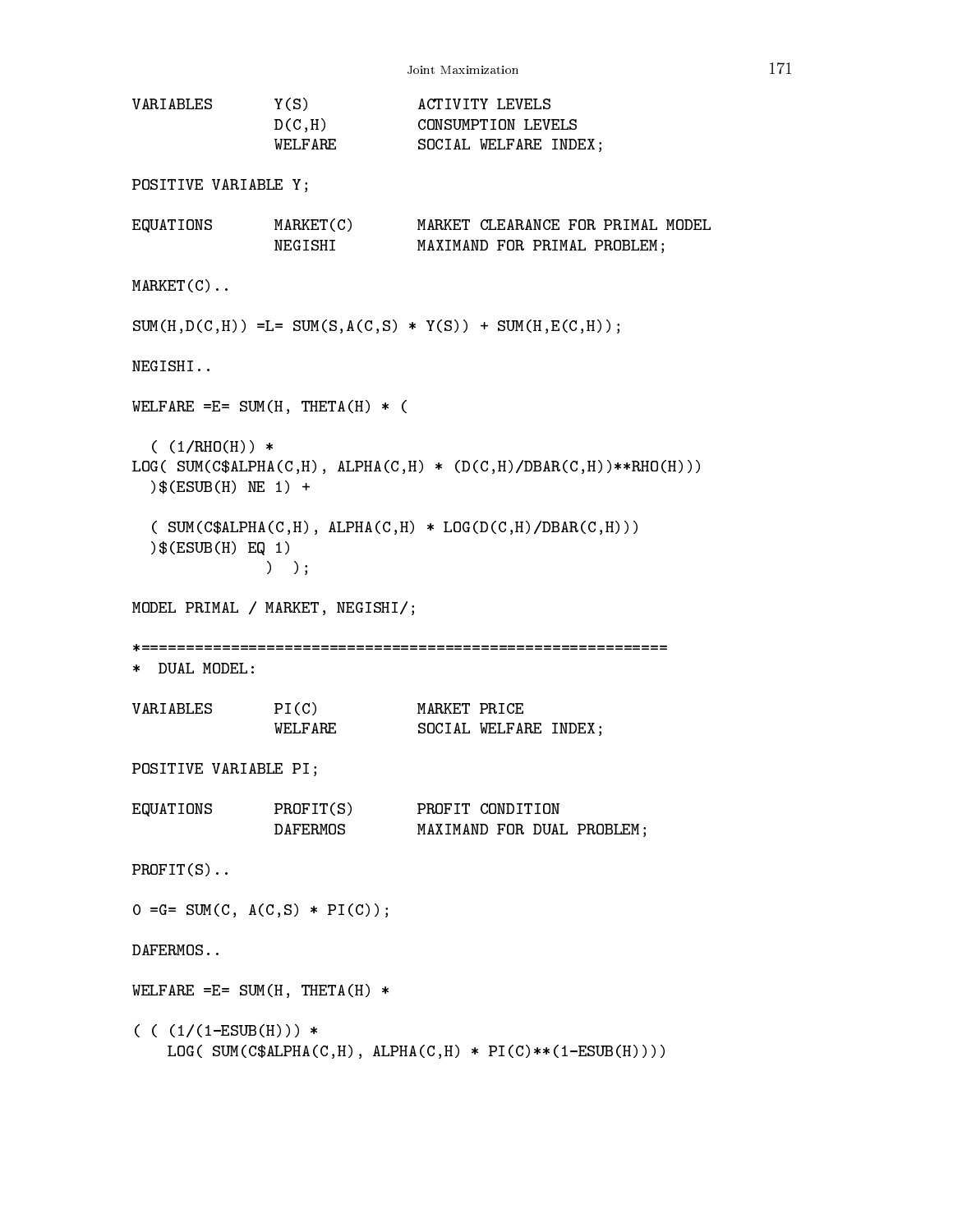```
172
  )$(ESUB(H) NE 1)
+ ( SUM(C$ALPHA(C,H), ALPHA(C,H) * LOG(PI(C)))
  )$(ESUB(H) EQ 1)
\lambda)
- SUM(C, PI(C) * E(C,H));
MODEL DUAL / PROFIT, DAFERMOS/;
* COMPLEMENTARITY MODEL:
VARIABLES
PI(C) MARKET PRICES
Y(S)ACTIVITY LEVELS
Y(S) ACTIVITY LEVELS AND LEVEL AND LEVEL AND LEVEL AND LEVEL AND LEVEL AND LEVEL AND LEVEL AND LEVEL AND LEVEL
EQUATIONS
MCPMKT(C) MARKET CLEARANCE (FOR THE MCP MODEL);
MCPMKT(C)..
SUM(S, Y(S) * A(C,S)) + SUM(H, E(C,H)) =G=
  SUM(H, (ALPHA(C,H) * INCOME(H) / PI(C)))$(ESUB(H) EQ 1)
+ ( DBAR(C,H)*INCOME(H)*
   SUM(CC$ALPHA(CC,H),
ALPHA(CC,H) * PI(CC) * *(1-ESUB(H))) * (1/PI(C)) **ESUB(H))$(ESUB(H) NE 1) );
MODEL MCP / PROFIT.Y, MCPMKT.PI/;
* Randomly chosen starting point:
OPTION SEED=1001;
PO(C) = UNIFORM(0, 2);*===========================================================
* Run the primal SJM algorithm:
P(N) = 1;P(C) = PO(C);THETA(H) = SUM(C, P(C) * E(C,H));
INCOME(H) = THETA(H);
```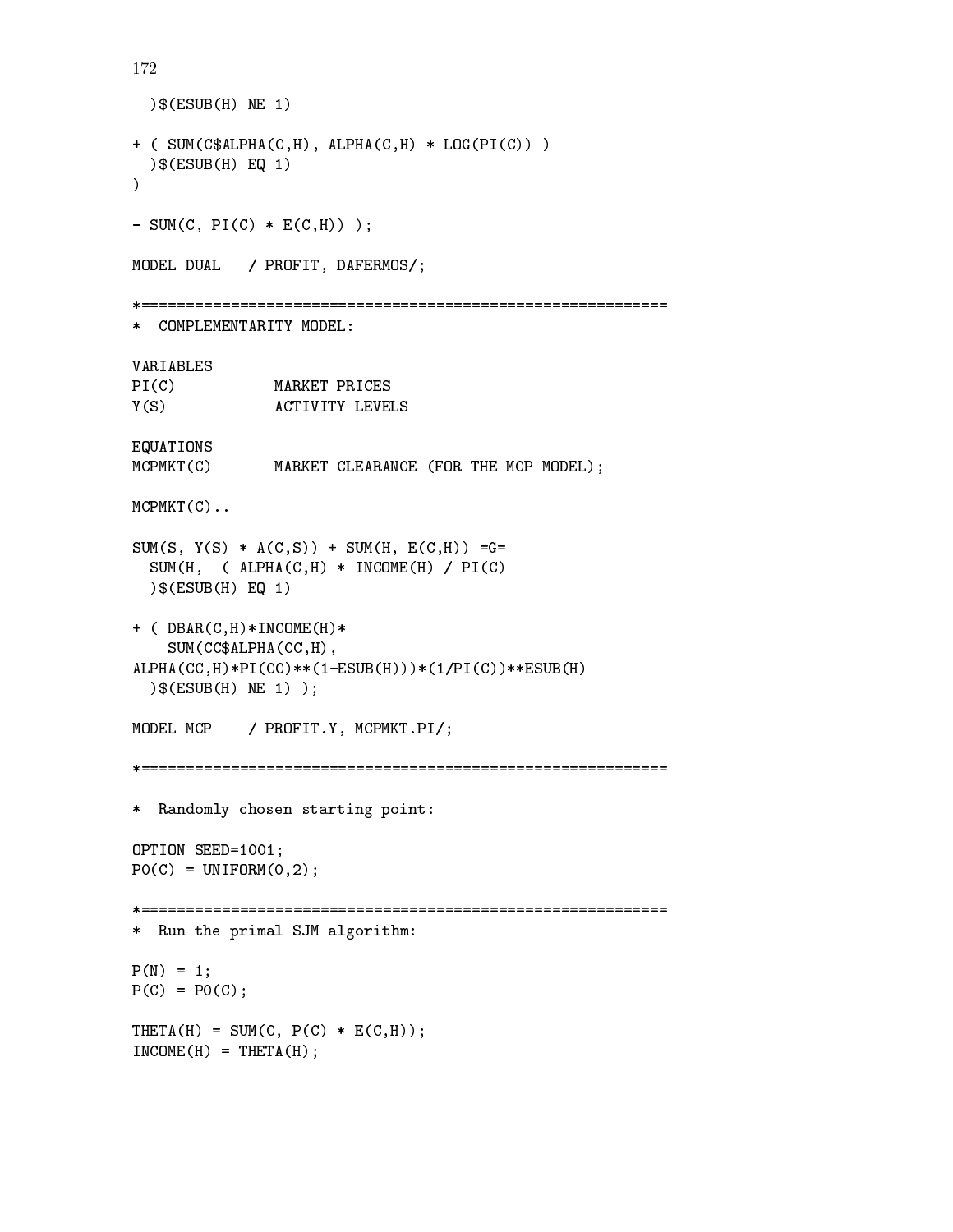```
D.L(C,H) =(ALPHA(C,H) * INCOME(H) / P(C))$(ESUB(H) EQ 1) +
  ( DBAR(C,H) * INCOME(H) *
    SUM(CC$ALPHA(CC,H),ALPHA(CC,H)*P(CC)**(1-ESUB(H)))
     * (1/P(C))**ESUB(H) )$(ESUB(H) NE 1);
D.LO(C,H)$ALPHA(C,H) = 1.E-5;D.FX(C,H) $ (ALPHA(C, H) EQ 0) = 0;
DEF:LOOP(ITER$(DEV GT CONTOL),
       SOLVE PRIMAL USING NLP MAXIMIZING WELFARE;
       P(C) = MARKET.M(C);LOOP(N, P(C)$P(N) = P(C) / MARKET.M(N) );
       INCOME(H) = SUM(C, P(C) * E(C,H));EXPEND(H) = SUM(C, P(C) * D.L(C,H));DEV = 100 * SMAX(H$INCOME(H), ABS(INCOME(H)-EXPEND(H))
                                     / INCOME(H));
       ITLOG("PRIMAL",ITER,"DEV") = DEV;
       ITLOG("PRIMAL",ITER,"ITER") = PRIMAL.ITERUSD;
       ITLOG("PRIMAL",ITER,"CPU") = PRIMAL.RESUSD;
       THETA(H) = LAMDA * INCOME(H) + (1 - LAMDA) * THETA(H);
);
ITLOG("PRIMAL","TOTAL","CPU")
= SUM(ITER, ITLOG("PRIMAL",ITER,"CPU"));
ITLOG("PRIMAL","TOTAL","ITER")
= SUM(ITER, ITLOG("PRIMAL",ITER,"ITER"));
* Run the dual SJM algorithm from the same starting point --
* this should generate an identical sequence:
P(N) = 1;P(C) = PO(C);THETA(H) = SUM(C, P(C) * E(C,H));
PI.L(C) = P(C);PI.LO(C) $SMAX(H, ALPHA(C,H)) = 1.E-5;DEF:
```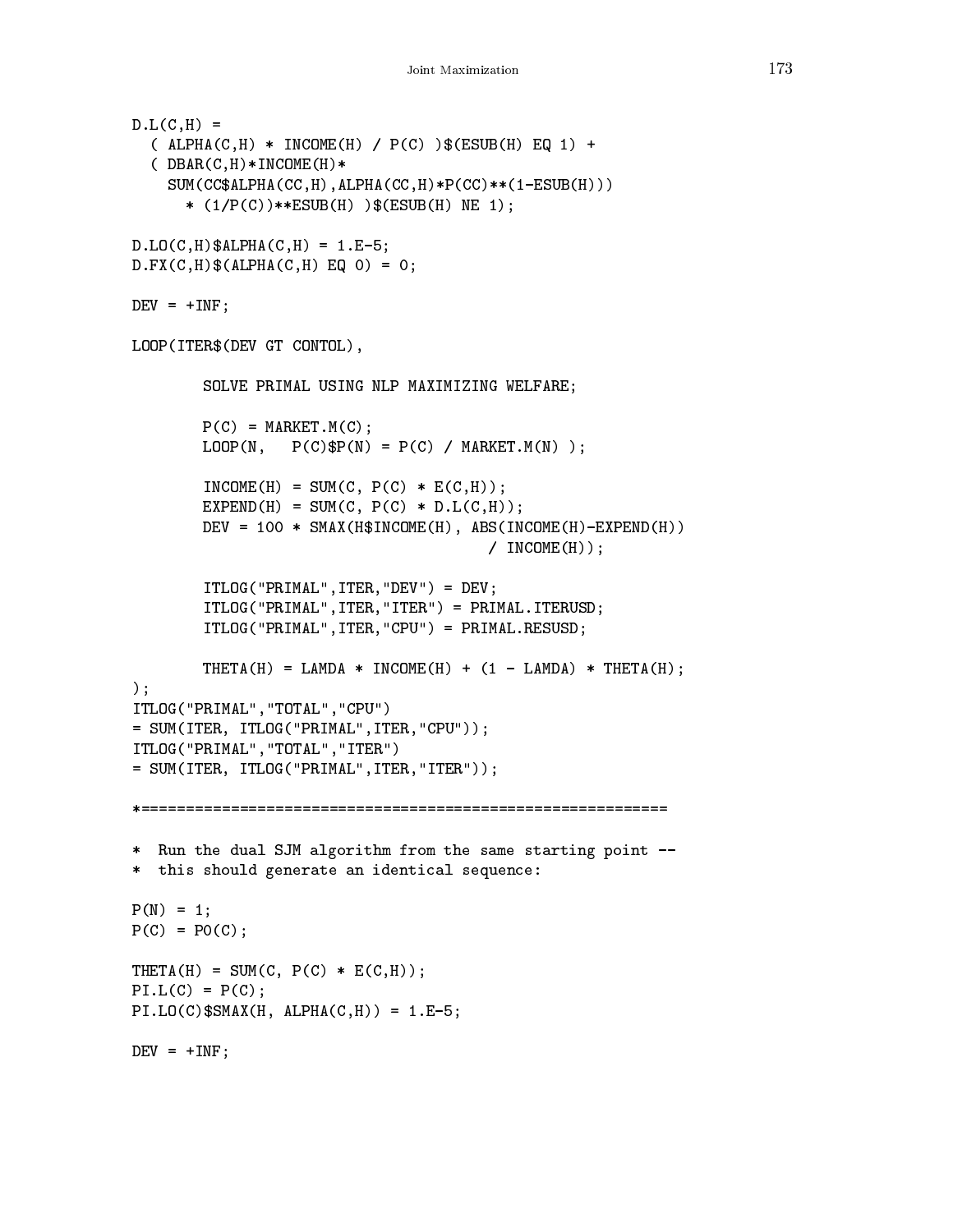```
LOOP(ITER$(DEV GT CONTOL),
       SOLVE DUAL USING NLP MAXIMIZING WELFARE;
       P(C) = PI.L(C);LOOP(N, P(C)P(N) = P(C) / PI.L(N););
       INCOME(H) = SUM(C, P(C) * E(C,H));EXPEND(H) = THETA(H);LOOP(N, EXPEND(H)$P(N) = THETA(H) / PI.L(N); );
       DEV = 100 * SMAX(H$INCOME(H), ABS(INCOME(H)-EXPEND(H))
                                     / INCOME(H));
       ITLOG("DUAL",ITER,"DEV") = DEV;
       ITLOG("DUAL",ITER,"ITER") = DUAL.ITERUSD;
       ITLOG("DUAL",ITER,"CPU") = DUAL.RESUSD;
       THETA(H) = LAMDA * INCOME(H) + (1 - LAMDA) * THETA(H);
);
ITLOG("DUAL","TOTAL","CPU")
= SUM(ITER, ITLOG("DUAL",ITER,"CPU"));
ITLOG("DUAL","TOTAL","ITER")
= SUM(ITER, ITLOG("DUAL",ITER,"ITER"));
* Run the complementarity-based SJM algorithm from the same
* starting point -- this should generate an identical sequence:
P(N) = 1;P(C) = PO(C);THETA(H) = SUM(C, P(C) * E(C,H));
INCOME(H) = THETA(H);PI.L(C) = P(C);PI.LO(C) $SMAX(H, ALPHA(C,H)) = 1.E-5;DEF:LOOP(ITER$(DEV GT CONTOL),
       SOLVE MCP USING MCP;
       P(C) = PI.L(C);LOOP(N, P(C)$P(N) = P(C) / P I.L(N););
       INCOME(H) = SUM(C, P(C) * E(C,H));EXPEND(H) = THETA(H);
```